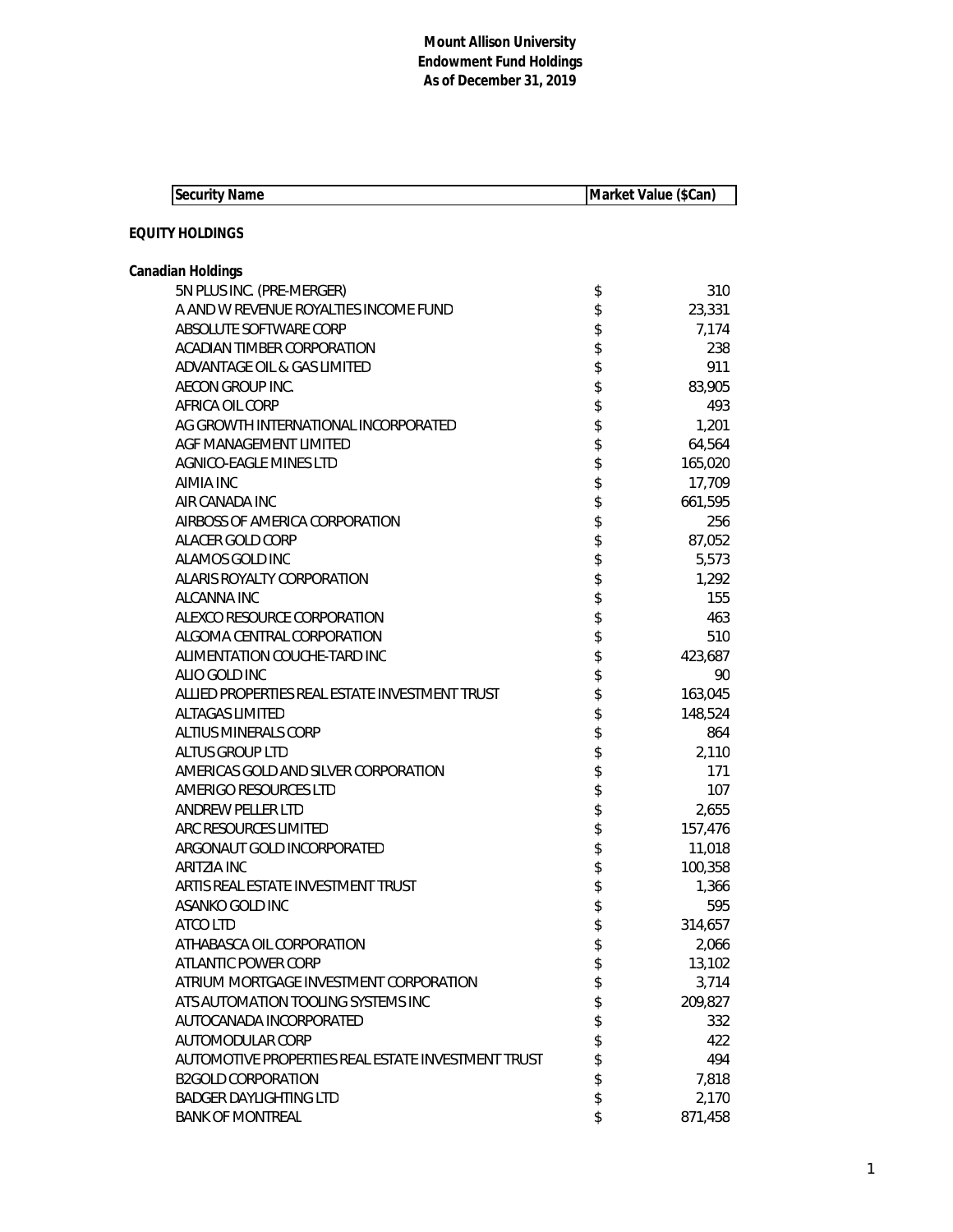| <b>Security Name</b>                                     | Market Value (\$Can)         |
|----------------------------------------------------------|------------------------------|
| <b>BANK OF NOVA SCOTIA</b>                               | \$<br>$\overline{1,112,012}$ |
| <b>BARRICK GOLD CORP</b>                                 | \$<br>455,890                |
| <b>BAUSCH HEALTH COMPANIES INC</b>                       | \$<br>150,689                |
| <b>BAYTEX ENERGY CORPORATION</b>                         | \$<br>1,873                  |
| <b>BCE INC</b>                                           | \$<br>493,070                |
| <b>BELO SUN MINING CORP</b>                              | \$<br>143                    |
| <b>BIRCHCLIFF ENERGY LTD</b>                             | \$<br>1,236                  |
| BIRD CONSTRUCTION INCORPORATION                          | 451                          |
| <b>BLACK DIAMOND GROUP LTD</b>                           | \$<br>125                    |
| <b>BLACKBERRY LIMITED</b>                                | \$<br>41,202                 |
| <b>BMTC GROUP INC</b>                                    | \$<br>189                    |
| BOARDWALK REAL ESTATE INVESTMENT TRUST                   | \$<br>11,152                 |
| <b>BOMBARDIER INC</b>                                    | \$<br>124,908                |
| <b>BONAVISTA ENERGY CORP</b>                             | \$<br>323                    |
| BONTERRA ENERGY CORPORATION                              | \$<br>182                    |
| <b>BORALEX INCORPORATED</b>                              | 2,865                        |
| <b>BOYD GROUP INCOME FUND</b>                            | \$<br>106,083                |
| BRIDGEMARQ REAL ESTATE SERVICES INC                      | \$<br>244                    |
| BROOKFIELD ASSET MANAGEMENT INCORPORATED                 | \$<br>814,571                |
| BROOKFIELD INFRASTRUCTURE PARTNERS L.P.                  | \$<br>590                    |
| <b>BRP INC</b>                                           | \$<br>171,230                |
| BTB REAL ESTATE INVESTMENT TRUST                         | \$<br>340                    |
| CAE INC.                                                 | \$<br>463,938                |
| CALEDONIA MINING CORPORATION PLC                         | \$<br>66                     |
| CALFRAC WELL SERVICES LTD                                | \$<br>167                    |
| <b>CALIAN GROUP LTD</b>                                  | \$<br>1,047                  |
| CAMECO CORP                                              | \$<br>40,467                 |
| CANACCORD GENUITY GROUP INC                              | \$<br>26,993                 |
| <b>CANACOL ENERGY LIMITED</b>                            | \$<br>1,004                  |
| CANADIAN APARTMENT PROPERTIES REAL ESTATE INVESTMENT TRU | \$<br>159,373                |
| CANADIAN IMPERIAL BANK OF COMMERCE                       | \$<br>634,121                |
| CANADIAN NATIONAL RAILWAY COMPANY                        | \$<br>1,653,391              |
| CANADIAN NATURAL RESOURCES LTD                           | \$<br>550,622                |
| CANADIAN PACIFIC RAILWAY LIMITED                         | \$<br>1,466,656              |
| CANADIAN UTILITIES LIMITED                               | \$<br>70,409                 |
| CANADIAN WESTERN BANK                                    | \$<br>119,862                |
| <b>CANFOR CORPORATION</b>                                | \$<br>1,162                  |
| CANFOR PULP PRODUCTS INC                                 | \$<br>453                    |
| CANWEL BUILDING MATERIALS GROUP LIMITED                  | \$<br>938                    |
| CAPITAL POWER CORP                                       | \$<br>273,400                |
| CAPSTONE MINING CORPORATION                              | \$<br>408                    |
| CARDINAL ENERGY LTD (ALBERTA)                            | \$<br>525                    |
| <b>CASCADES INC</b>                                      | \$<br>47,012                 |
| <b>CCL INDUSTRIES INCORPORATED</b>                       | \$<br>70,596                 |
| CELESTICA INCORPORATED                                   | \$<br>19,401                 |
| <b>CENOVUS ENERGY INC</b>                                | \$<br>105,923                |
| CENTERRA GOLD INC.                                       | \$<br>122,367                |
| <b>CERVUS EQUIPMENT CORPORATION</b>                      | \$<br>87                     |
| CES ENERGY SOLUTIONS CORP                                | \$<br>834                    |
| CGI INC                                                  | \$<br>628,908                |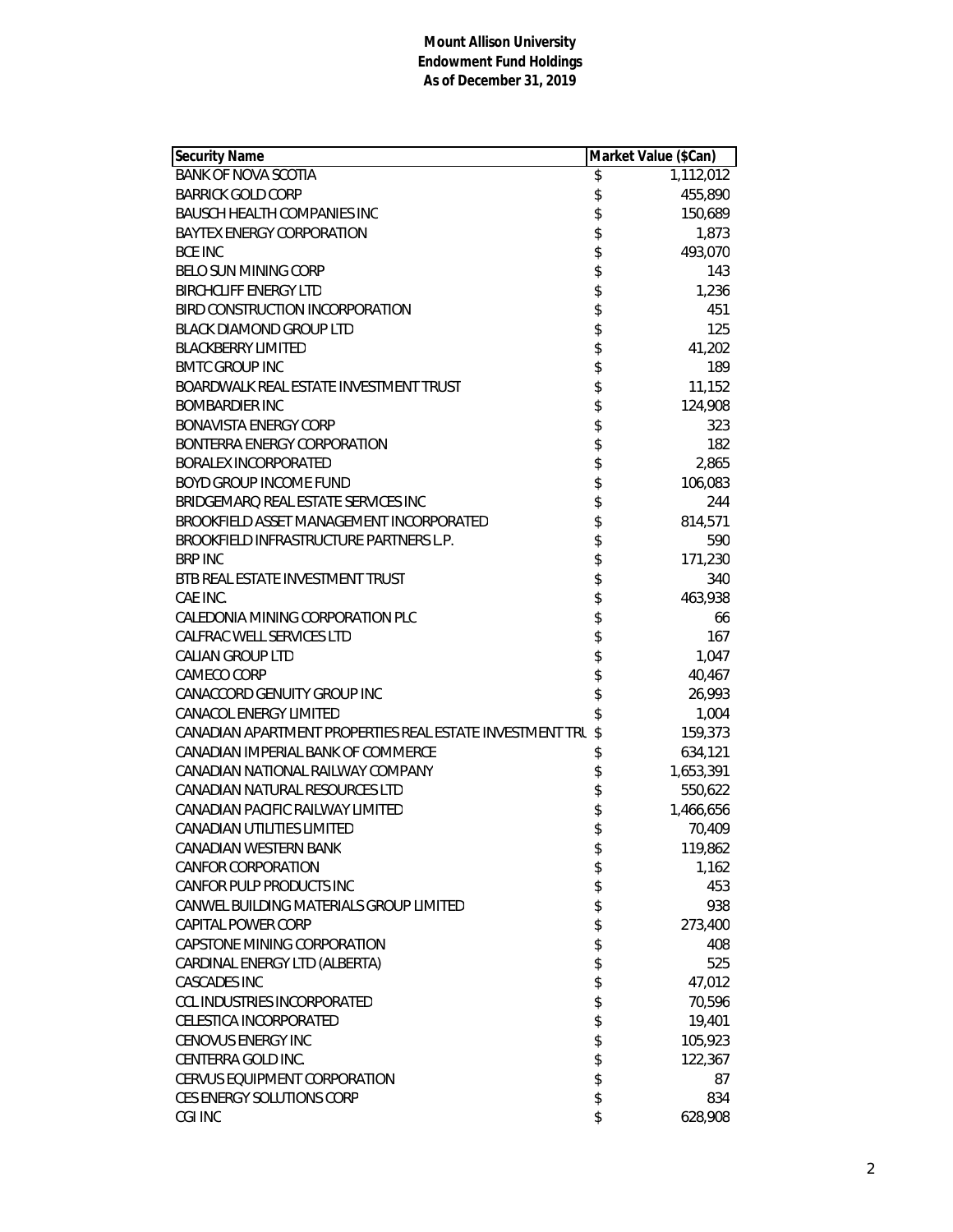| <b>Security Name</b>                           | Market Value (\$Can) |           |
|------------------------------------------------|----------------------|-----------|
| CHARTWELL RETIREMENT RESIDENCES                | \$                   | 2,678     |
| CHINA GOLD INTERNATIONAL RESOURCES CORP LTD    | \$                   | 541       |
| CHOICE PROPERTIES REAL ESTATE INVESTMENT TRUST | \$                   | 229,397   |
| CI FINANCIAL CORP                              | \$                   | 28,742    |
| <b>CINEPLEX INC</b>                            | \$                   | 3,509     |
| CLEARWATER SEAFOODS INCOME FUND                |                      | 155       |
| COGECO COMMUNICATIONS INC                      | \$                   | 232,889   |
| COGECO INC                                     | \$                   | 70,277    |
| COLLIERS INTERNATIONAL GROUP INC               | \$                   | 143,450   |
| <b>COMINAR REIT</b>                            | \$                   | 7,730     |
| COMPUTER MODELLING GROUP LTD                   | \$                   | 1,409     |
| CONSTELLATION SOFTWARE INC                     |                      | 667,436   |
| CONTINENTAL GOLD INC                           | \$\$\$\$             | 1,465     |
| COPPER MOUNTAIN MINING CORPORATION             |                      | 233       |
| CORBY SPIRIT AND WINE LTD                      |                      | 2,732     |
| CORUS ENTERTAINMENT INC                        | \$                   | 65,946    |
| <b>COTT CORP</b>                               | \$                   | 4,035     |
| <b>CRESCENT POINT ENERGY CORPORATION</b>       |                      | 12,271    |
| <b>CREW ENERGY INC</b>                         | \$\$                 | 176       |
| CRH MEDICAL CORP.                              |                      | 23,714    |
| CROMBIE REAL ESTATE INVESTMENT TRUST           | \$\$\$\$             | 39,714    |
| CT REAL ESTATE INVESTMENT TRUST                |                      | 82,835    |
| <b>DENISON MINES CORP</b>                      |                      | 494       |
| DESCARTES SYSTEMS GROUP INC                    | \$                   | 133,428   |
| DETOUR GOLD CORPORATION                        | \$                   | 179,459   |
| DIRTT ENVIRONMENTAL SOLUTIONS LTD              | \$                   | 622       |
| DIVERSIFIED ROYALTY CORP                       |                      | 107       |
| DOLLARAMA INCORPORATION                        | \$                   | 29,807    |
| DOREL INDUSTRIES INC                           |                      | 241       |
| DREAM HARD AS UN                               | \$\$\$\$\$           | 18        |
| DREAM INDUSTRIAL REAL ESTATE INVESTMENT TRUST  |                      | 146,837   |
| DREAM OFFICE REAL ESTATE INVESTMENT TRUST      |                      | 107,615   |
| DREAM UNLIMITED CORP                           |                      | 7,197     |
| DUNDEE PRECIOUS METALS INC.                    | \$                   | 65,668    |
| <b>ECN CAPITAL CORP</b>                        | \$                   | 7,364     |
| <b>ECOSYNTHETIX INC</b>                        | \$                   | 171       |
| <b>E-L FINANCIAL CORP LTD</b>                  | \$                   | 2,170     |
| ELDORADO GOLD CORPORATION                      | \$                   | 122,441   |
| ELEMENT FLEET MANAGEMENT CORP                  | \$                   | 200,827   |
| <b>EMPIRE CO LTD</b>                           | \$                   | 291,024   |
| <b>ENBRIDGE INC</b>                            | \$                   | 1,195,027 |
| <b>ENDEAVOUR MINING CORPORATION</b>            | \$                   | 2,971     |
| <b>ENDEAVOUR SILVER CORP</b>                   | \$                   | 791       |
| <b>ENERFLEX LTD</b>                            | \$                   | 1,792     |
| <b>ENERGY FUELS INC</b>                        |                      | 206       |
| <b>ENERPLUS CORPORATION</b>                    | \$<br>\$             | 17,201    |
| <b>ENGHOUSE SYSTEMS LIMITED</b>                | \$                   | 77,455    |
| <b>ENSIGN ENERGY SERVICES INCORPORATED</b>     | \$                   | 790       |
| <b>EPSILON ENERGY LIMITED</b>                  | \$                   | 94        |
| <b>EQUITABLE GROUP</b>                         | \$                   | 27,080    |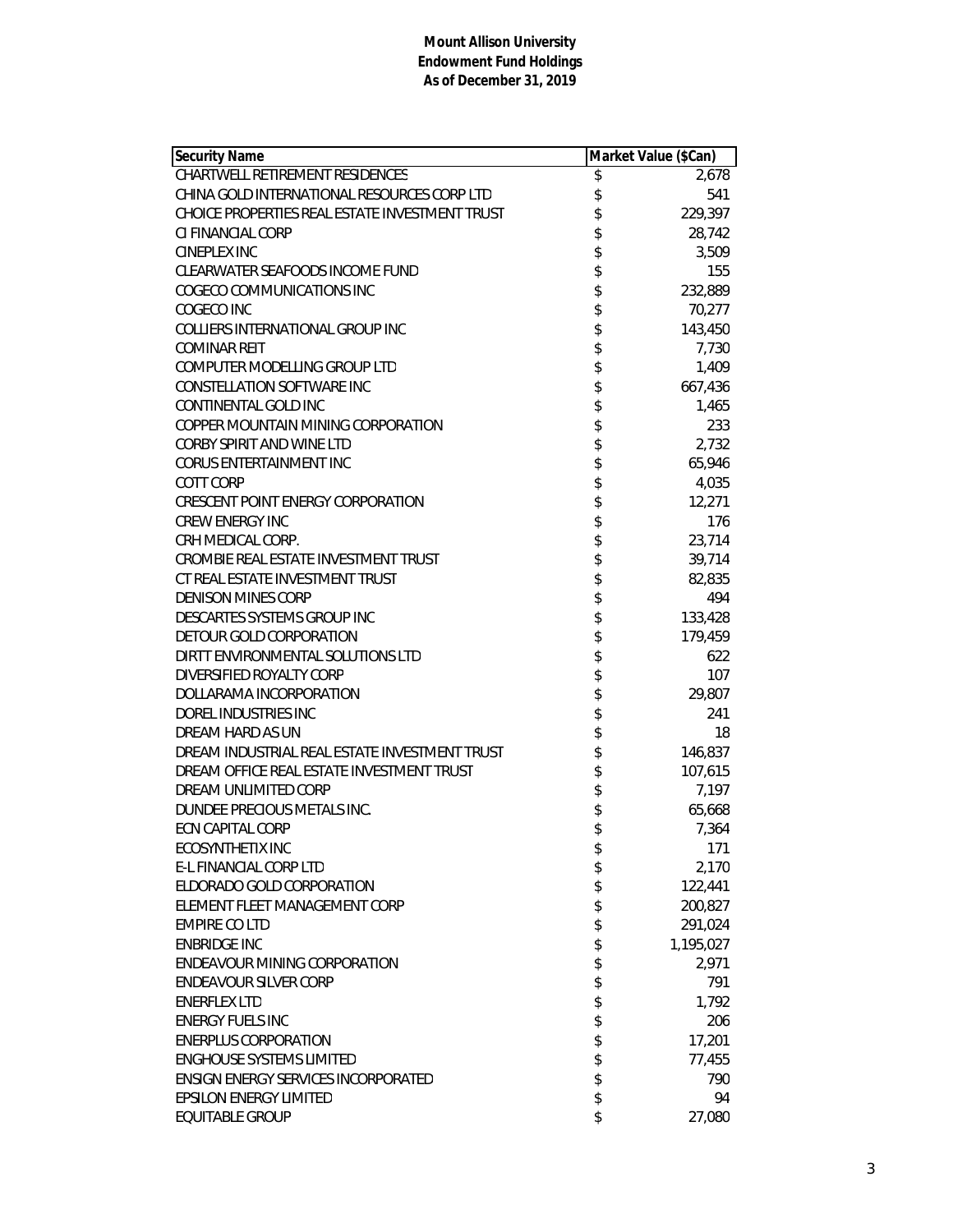| <b>Security Name</b>                         | Market Value (\$Can) |         |
|----------------------------------------------|----------------------|---------|
| ERO COPPER CORP                              | \$                   | 2,089   |
| ESSENTIAL ENERGY SERVICES LIMITED            | \$                   | 47      |
| <b>EVERTZ TECHNOLOGIES LIMITED</b>           | \$                   | 12,185  |
| EXCHANGE INCOME CORPORATION                  |                      | 336     |
| <b>EXCO TECHNOLOGIES LTD</b>                 |                      | 338     |
| <b>EXFO INCORPORATED</b>                     | \$\$\$\$\$\$\$\$     | 343     |
| <b>EXTENDICARE INC</b>                       |                      | 1,216   |
| <b>FAIRFAX FINANCIAL HOLDINGS LIMITED</b>    |                      | 286,566 |
| FIERA CAPITAL CORPORATION                    |                      | 8,248   |
| FINNING INTERNATIONAL INCORPORATED           |                      | 156,887 |
| FIRM CAPITAL MORTGAGE INVESTMENT CORPORATION |                      | 992     |
| FIRST CAPITAL REALTY INCORPORATED            |                      | 163,384 |
| FIRST MAJESTIC SILVER CORPORATION            |                      | 3,760   |
| FIRST NATIONAL FINANCIAL CORPORATION         |                      | 13,498  |
| FIRST QUANTUM MINERALS LTD.                  |                      | 69,464  |
| <b>FIRSTSERVICE CORP</b>                     |                      | 49,637  |
| <b>FISSION URANIUM CORP</b>                  |                      | 259     |
| FORTIS INC.                                  |                      | 204,169 |
| <b>FORTUNA SILVER MINES INC</b>              |                      | 1,495   |
| <b>FREEHOLD ROYALTIES LTD</b>                |                      | 1,290   |
| FRONTERA ENERGY CORP                         |                      | 1,143   |
| <b>GAMEHOST INC</b>                          |                      | 127     |
| GDI INTEGRATED FACILITY SERVICES INC.        |                      | 503     |
| <b>GEAR ENERGY LTD</b>                       |                      | 193     |
| <b>GENWORTH MI CANADA INCORPORATION</b>      |                      | 109,256 |
| <b>GEORGE WESTON LIMITED</b>                 |                      | 262,594 |
| <b>GIBSON ENERGY INC</b>                     |                      | 316,566 |
| <b>GMP CAPITAL INCORPORATION</b>             |                      | 133     |
| <b>GOEASY LTD</b>                            |                      | 942     |
| <b>GOLD STANDARD VENTURES CORP</b>           |                      | 328     |
| <b>GOLDEN STAR RESOURCES LTD</b>             |                      | 697     |
| <b>GOLDMONEY INC</b>                         |                      | 174     |
| <b>GRANITE REAL ESTATE INVESTMENT TRUST</b>  |                      | 431,477 |
| <b>GREAT CANADIAN GAMING CORP</b>            |                      | 20,266  |
| <b>GREAT-WEST LIFECO INC</b>                 | \$                   | 11,292  |
| <b>GUARDIAN CAPITAL GROUP LTD</b>            | \$                   | 2,923   |
| <b>GUYANA GOLDFIELDS</b>                     | \$                   | 187     |
| HARDWOODS DISTRIBUTION INC                   |                      | 2,137   |
| HEROUX DEVTEK INC                            |                      | 15,254  |
| HIGH LINER FOODS INC                         | \$\$                 | 237     |
| HOME CAPITAL GROUP INC.                      | \$                   | 59,614  |
| HORIZON NORTH LOGISTICS INC                  | \$                   | 1,436   |
| HUDBAY MINERALS INC                          | \$                   | 2,414   |
| <b>HYDRO ONE LTD</b>                         | \$                   | 71,132  |
| IA FINANCIAL CORPORATION INC                 |                      | 573,414 |
| <b>IAMGOLD CORP</b>                          |                      | 3,958   |
| <b>IBI GROUP INC</b>                         |                      | 162     |
| IGM FINANCIAL INCORPORATED                   |                      | 26,556  |
| <b>IMPERIAL METALS CORP</b>                  | \$\$\$\$\$           | 136     |
| <b>IMPERIAL OIL LTD</b>                      | \$                   | 127,946 |
|                                              |                      |         |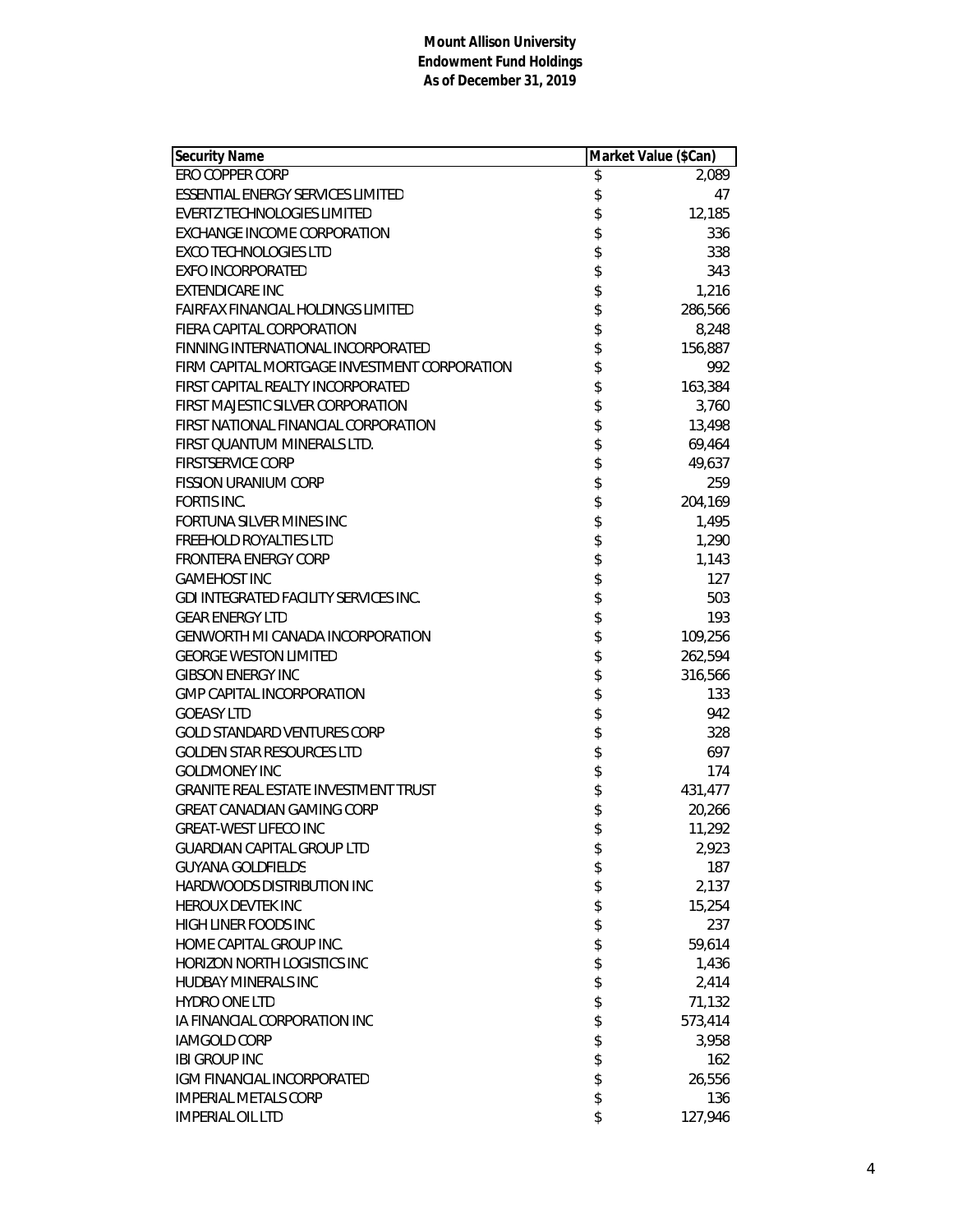| <b>Security Name</b>                           | Market Value (\$Can) |         |
|------------------------------------------------|----------------------|---------|
| <b>INDIGO BOOKS &amp; MUSIC INCORPORATED</b>   | \$                   | 69      |
| <b>INFORMATION SERVICES CORPORATION</b>        | \$                   | 254     |
| <b>INNERGEX RENEWABLE ENERGY INCORPORATION</b> |                      | 4,027   |
| <b>INOVALIS REAL ESTATE INVESTMENT TRUST</b>   | \$                   | 3,899   |
| INTACT FINANCIAL CORPORATION                   | \$                   | 148,740 |
| <b>INTER PIPELINE LTD</b>                      | \$                   | 44,462  |
| <b>INTERFOR CORP</b>                           | \$                   | 141,075 |
| INTERNATIONAL PETROLEUM CORP                   | \$                   | 667     |
| <b>INTERNATIONAL TOWER HILL MINES LTD</b>      | \$                   | 27      |
| INTERRENT REAL ESTATE INVESTMENT TRUST         | \$                   | 148,385 |
| <b>INTERTAIN GROUP LTD</b>                     | \$                   | 397     |
| INTERTAPE POLYMER GROUP INCORPORATED           |                      | 2,999   |
| <b>INVESQUE INC</b>                            | \$<br>\$             | 579     |
| <b>IPL PLASTICS INC</b>                        |                      | 691     |
| <b>IVANPLATS LTD</b>                           |                      | 4,582   |
| <b>JAMIESON WELLNESS INC</b>                   | \$\$                 | 2,495   |
| <b>JUST ENERGY GROUP INCORPORATION</b>         | \$                   | 296     |
| K-BRO LINEN INC                                |                      | 1,309   |
| KEG ROYALTIES INCOME FUND (THE)                |                      | 1,435   |
| <b>KELT EXPLORATION LTD</b>                    | \$<br>\$             | 1,202   |
| <b>KEYERA CORP</b>                             |                      | 157,876 |
| KILLAM APARTMENT REIT                          | \$                   | 230,774 |
| KINAXIS INC                                    | \$                   | 3,553   |
| KINROSS GOLD CORPORATION                       | \$                   | 47,842  |
| KIRKLAND LAKE GOLD LTD                         | \$                   | 311,908 |
| KNIGHT THERAPEUTICS INC                        | \$                   | 1,350   |
| LABRADOR IRON ORE ROYALTY CORPORATION          | \$                   | 254,176 |
| LARGO RESOURCES LIMITED                        | \$                   | 166     |
| LASSONDE INDUSTRIES INC                        | \$                   | 3,139   |
| LAURENTIAN BANK OF CANADA                      |                      | 3,458   |
| <b>LEAGOLD MINING CORP</b>                     | \$\$\$\$             | 739     |
| <b>LEON'S FURNITURE LIMITED</b>                |                      | 1,305   |
| <b>LIBERTY GOLD CORP</b>                       |                      | 70      |
| LINAMAR CORPORATION                            | \$                   | 3,925   |
| <b>LOBLAW COMPANIES LTD</b>                    | \$                   | 191,339 |
| LOGISTEC CORPORATION                           | \$                   | 241     |
| LUCARA DIAMOND CORP                            | \$                   | 471     |
| LUNDIN GOLD INC                                | \$                   | 35,271  |
| LUNDIN MINING CORP                             | \$                   | 239,586 |
| MAGELLAN AEROSPACE CORPORATION                 | \$                   | 934     |
| MAGNA INTERNATIONAL INC                        | \$                   | 94,487  |
| MAINSTREET EQUITY CORPORATION                  | \$                   | 532     |
| MAJOR DRILLING GROUP INTERNATIONAL INC         | \$                   | 6,087   |
| <b>MANULIFE FINANCIAL CORPORATION</b>          | \$                   | 577,153 |
| MAPLE LEAF FOODS INC                           | \$                   | 179,752 |
| <b>MARATHON GOLD CORP</b>                      | \$                   | 550     |
| MARTINREA INTERNATIONAL INCORPORATED           | \$                   | 82,937  |
| MAV BEAUTY BRANDS INC                          | \$                   | 104     |
| MEDIAGRIF INTERACTIVE TECHNOLOGIES INC         | \$                   | 136     |
| MEDICAL FACILITIES CORPORATION                 | \$                   | 190     |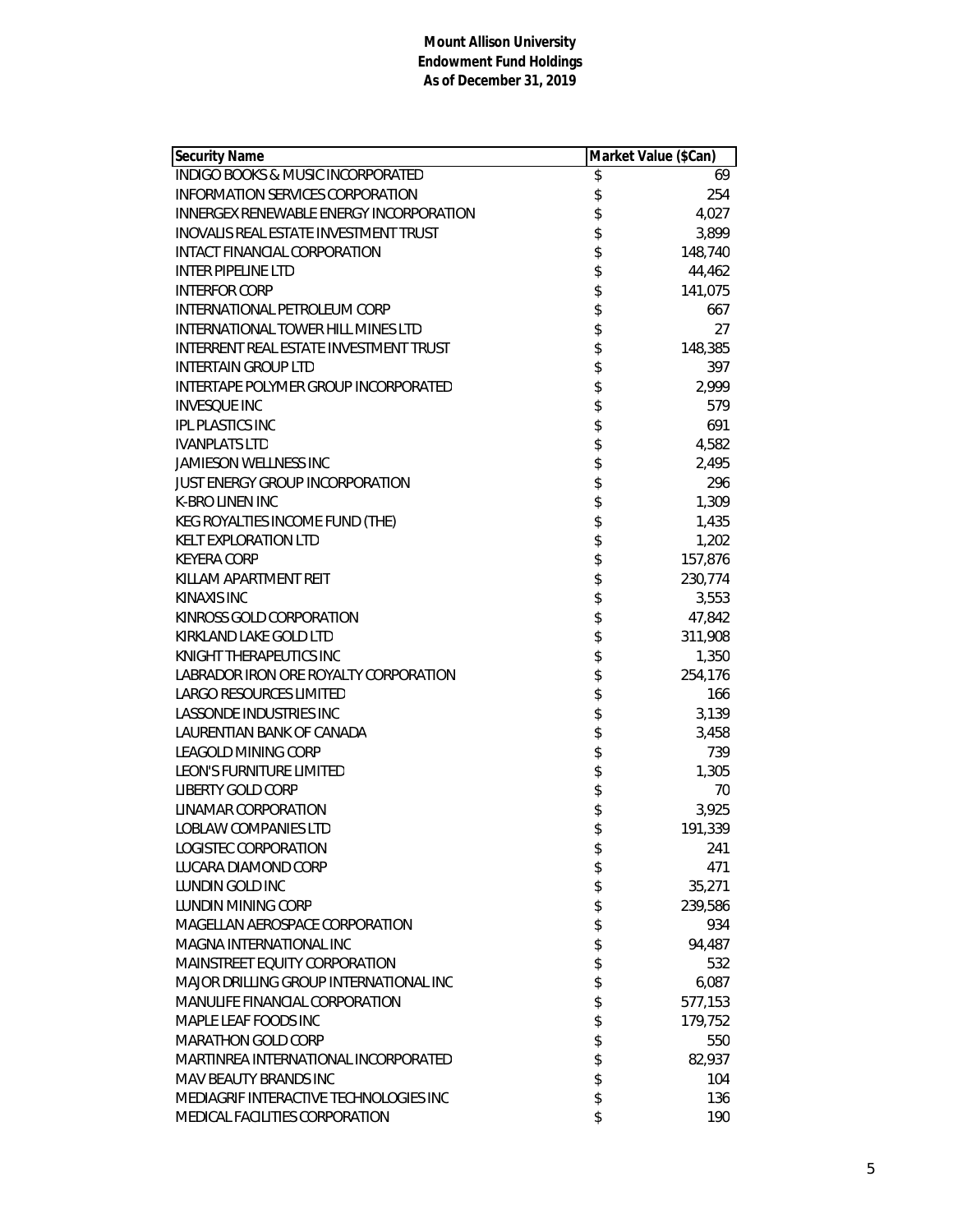| Security Name                                           |                       | Market Value (\$Can) |
|---------------------------------------------------------|-----------------------|----------------------|
| MEG ENERGY CORPORATION                                  | \$                    | 169,676              |
| MELCOR DEVELOPMENTS LTD.                                | \$                    | 290                  |
| <b>METHANEX CORPORATION</b>                             | \$                    | 68,809               |
| <b>MORGUARD CORP</b>                                    | \$                    | 1,754                |
| MORGUARD NORTH AMERICAN RESIDENTIAL REAL ESTATE INVESTM | \$                    | 23,717               |
| MORGUARD REAL ESTATE INVESTMENT TRUST                   | \$                    | 615                  |
| MORNEAU SHEPELL INCORPORATION                           | \$                    | 27,465               |
| MOUNTAIN PROVINCE DIAMONDS INC.                         |                       | 253                  |
| MTY FOOD GROUP INC                                      | \$\$                  | 2,051                |
| <b>MULLEN GROUP LTD</b>                                 |                       | 1,502                |
| NATIONAL BANK OF CANADA                                 | \$                    | 619,308              |
| NEO PERFORMANCE MATERIALS INC                           |                       | 409                  |
| NEW GOLD INC                                            |                       | 10,888               |
| NFI GROUP INC                                           |                       | 2,003                |
| NICHOLAS FINANCIAL INCORPORATED                         |                       | 132                  |
| NORANDA INCOME FUND                                     |                       | 1,094                |
| NORBORD INCORPORATED                                    |                       | 95,057               |
| NORTH AMERICAN CONSTRUCTION GROUP LTD                   |                       | 620                  |
| NORTH WEST COMPANY INC                                  |                       | 8,306                |
| NORTHLAND POWER INC                                     |                       | 18,263               |
| NORTHVIEW APARTMENT REIT                                |                       | 184,516              |
| NORTHWEST HEALTH PROP REAL EST INV TRUST                | おおまままままままままま          | 1,864                |
| <b>NUTRIEN LTD</b>                                      |                       | 390,553              |
| <b>NUVISTA ENERGY LTD</b>                               |                       | 872                  |
| <b>OBSIDIAN ENERGY LTD</b>                              |                       | 109                  |
| OCEANAGOLD CORP                                         |                       | 2,968                |
| <b>ONEX CORPORATION</b>                                 |                       | 207,055              |
| ORGANIGRAM HOLDINGS INC                                 | \$                    | 550                  |
| ORLA MINING LTD                                         |                       | 331                  |
| OSISKO GOLD ROYALTIES LTD                               | <b>\$\$\$\$\$\$\$</b> | 2,383                |
| OSISKO MINING INC                                       |                       | 422                  |
| <b>OVINTIV INC</b>                                      |                       | 68,434               |
| PAINTED PONY ENERGY LTD                                 |                       | 122                  |
| PAN AMERICAN SILVER CORPORATION                         |                       | 18,527               |
| PARAMOUNT RESOURCES LTD                                 | \$                    | 629                  |
| PAREX RESOURCES INCORPORATION                           | \$                    | 358,090              |
| PARK LAWN CORPORATION                                   | \$                    | 1,186                |
| PARKLAND FUEL CORP                                      | \$                    | 83,944               |
| PASON SYSTEMS INC.                                      | \$                    | 27,064               |
| PEMBINA PIPELINE CORPORATION                            | \$                    | 227,532              |
| PEYTO EXPLORATION & DEVELOPMENT CORP                    |                       | 958                  |
| PHOTON CONTROL INC                                      | \$                    | 176                  |
| PHX ENERGY SERVICES CORPORATION                         | \$                    | 90                   |
| PINNACLE RENEWABLE ENERGY INC                           | \$                    | 387                  |
| PIZZA PIZZA ROYALTY INCOME FUND                         | \$                    | 5,289                |
| <b>PLAZA RETAIL REIT</b>                                | \$\$\$                | 3,758                |
| POINTS INTERNATIONAL LTD                                |                       | 507                  |
| POLARIS INFRASTRUCTURE INC                              |                       | 8,501                |
| POLLARD BANKNOTE LIMITED                                |                       | 276                  |
| POLYMET MINING CORP.                                    | \$                    | 57                   |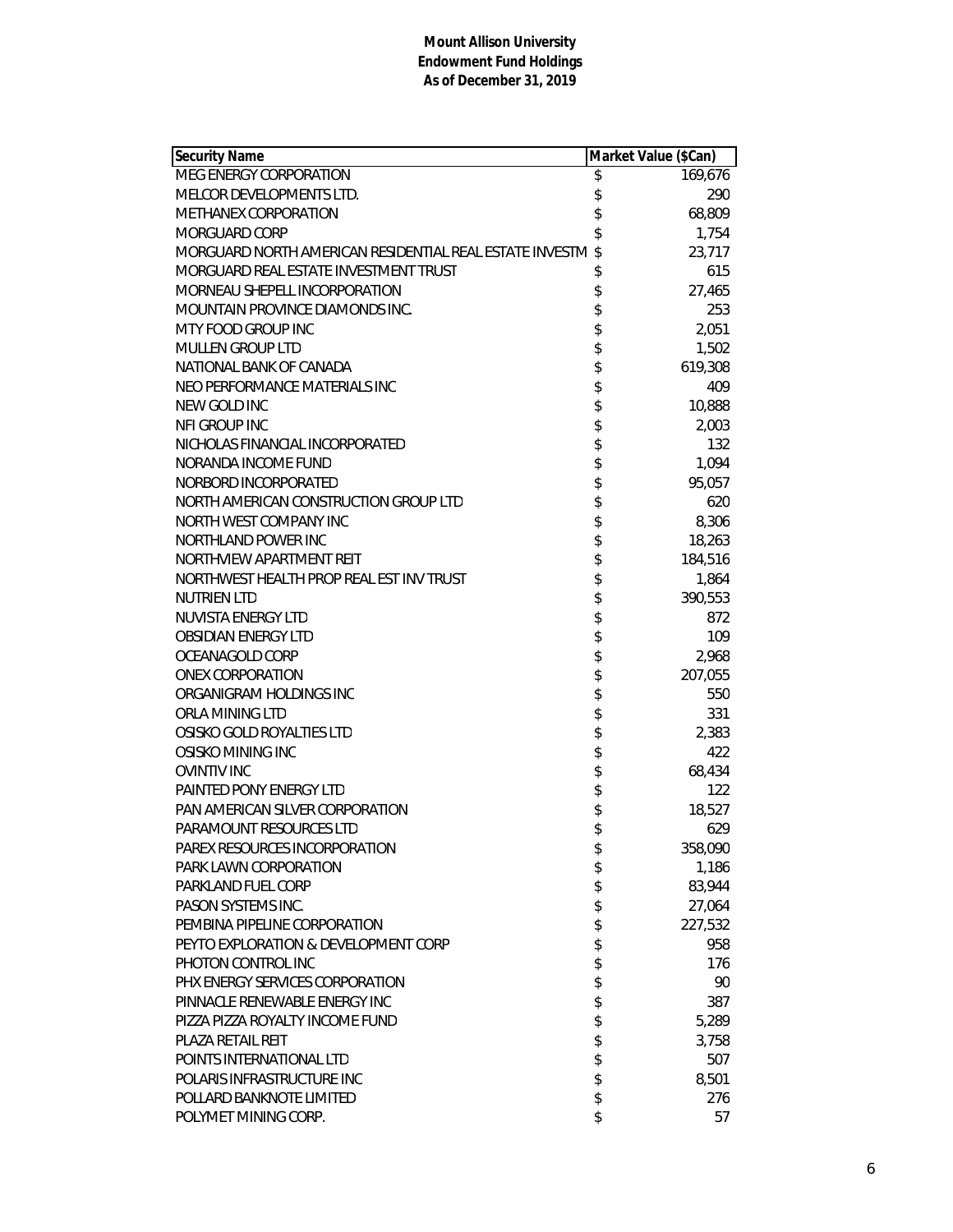| <b>Security Name</b>                      | Market Value (\$Can) |                      |
|-------------------------------------------|----------------------|----------------------|
| POWER CORPORATION OF CANADA               | \$                   | $\overline{249,}837$ |
| POWER FINANCIAL CORP                      | \$                   | 265,736              |
| <b>PRAIRIESKY ROYALTY LTD</b>             | \$                   | 92,594               |
| PRECISION DRILLING CORPORATION            | \$                   | 1,336                |
| PREMIER GOLD MINES LTD                    | \$                   | 497                  |
| PREMIUM BRANDS HOLDINGS CORPORATION       | \$                   | 4,341                |
| PRETIUM RESOURCES INC                     |                      | 3,755                |
| PRO REAL ESTATE INVESTMENT TRUST          | \$                   | 211                  |
| PULSE SEISMIC INCORPORATION               | \$                   | 77                   |
| <b>QUARTERHILL INC</b>                    | \$                   | 340                  |
| QUEBECOR INC.                             | \$\$\$\$\$\$         | 468,828              |
| <b>REAL MATTERS INC</b>                   |                      | 81,675               |
| RECIPE UNLIMITED CORP                     |                      | 79,430               |
| REITMANS (CANADA) LIMITED                 |                      | 118                  |
| RESTAURANT BRANDS INTERNATIONAL INC       |                      | 216,855              |
| RICHELIEU HARDWARE LTD                    |                      | 2,440                |
| RIOCAN REAL ESTATE INVESTMENT TRUST       | \$                   | 75,823               |
| RITCHIE BROS. AUCTIONEERS INC             | \$                   | 464                  |
| ROCKY MOUNTAIN DEALERSHIPS INCORPORATION  |                      | 76                   |
| ROGERS COMMUNICATIONS INC                 | \$                   | 316,819              |
| ROGERS SUGAR INC                          | \$                   | 693                  |
| ROXGOLD INC                               | \$                   | 1,166                |
| ROYAL BANK OF CANADA                      | \$                   | 2,965,036            |
| <b>RUSSEL METALS INC</b>                  | \$                   | 9,625                |
| SABINA GOLD & SILVER CORP                 | \$                   | 626                  |
| SANDSTORM GOLD LIMITED                    | \$                   | 2,808                |
| SAPUTO INC.                               | \$                   | 76,363               |
| SAVARIA CORP                              | \$                   | 735                  |
| SECURE ENERGY SERVICES INCORPORATION      | \$\$\$\$\$           | 1,426                |
| <b>SEMAFO INC</b>                         |                      | 5,544                |
| SEVEN GENERATIONS ENERGY LTD              |                      | 3,401                |
| <b>SHAW COMMUNICATIONS INC</b>            |                      | 198,094              |
| <b>SHAWCOR LIMITED</b>                    |                      | 21,205               |
| <b>SHOPIFY INC</b>                        | \$                   | 138,896              |
| SIENNA SENIOR LIVING INC                  | \$                   | 2,225                |
| <b>SIERRA WIRELESS</b>                    | \$                   | 720                  |
| SILVERCORP METALS INC                     | \$                   | 39,990               |
| <b>SLATE OFFICE REIT</b>                  | \$                   | 334                  |
| <b>SLATE RETAIL REIT</b>                  | \$                   | 395                  |
| SLEEP COUNTRY CANADA HOLDINGS INC         | \$                   | 1,247                |
| SMARTCENTRES REAL ESTATE INVESTMENT TRUST | \$                   | 19,560               |
| SNC-LAVALIN GROUP INC                     | \$                   | 156,598              |
| SPIN MASTER CORP                          | \$                   | 1,428                |
| SPROTT INCORPORATION                      | \$                   | 690                  |
| <b>SSR MINING INC</b>                     | \$                   | 91,867               |
| STANTEC INCORPORATED                      | \$                   | 16,164               |
| <b>STARS GROUP INC</b>                    | \$                   | 128                  |
| <b>STELCO HOLDINGS INC</b>                | \$                   | 479                  |
| STELLA-JONES INC                          | \$                   | 3,074                |
| STORM RESOURCES LTD                       | \$                   | 387                  |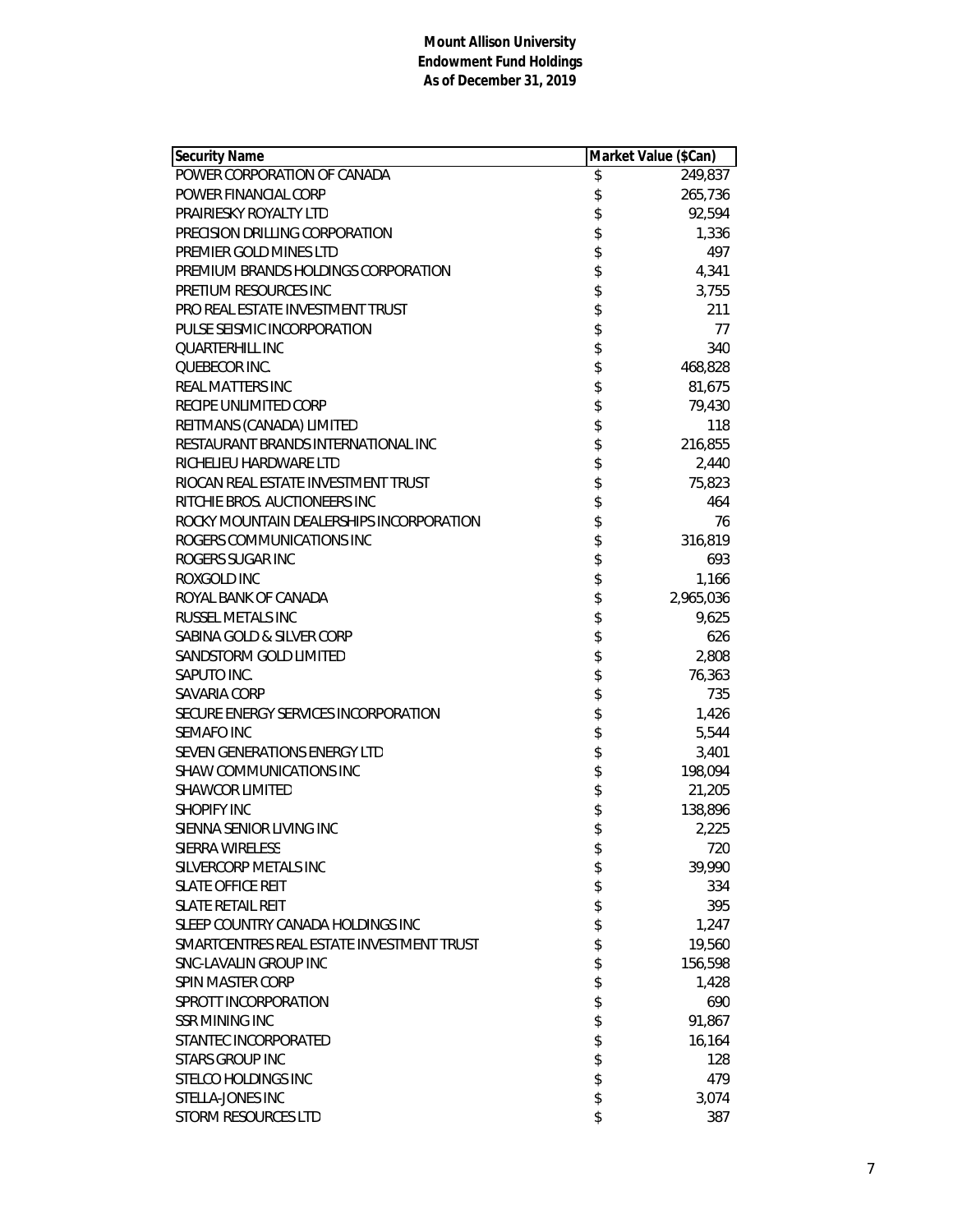| Security Name                                      | Market Value (\$Can) |
|----------------------------------------------------|----------------------|
| SUMMIT INDUSTRIAL INCOME REIT                      | \$<br>182,000        |
| SUN LIFE FINANCIAL INCORPORATED                    | \$<br>789,389        |
| SUNCOR ENERGY INCORPORATED                         | \$<br>1,327,127      |
| SUNOPTA INCORPORATED                               | \$<br>326            |
| <b>SUPERIOR PLUS CORP</b>                          | \$<br>81,689         |
| SUPREME CANNABIS COMPANY INC                       | \$<br>303            |
| SURGE ENERGY INCORPORATION                         | \$<br>587            |
| <b>TAMARACK VALLEY ENERGY LTD</b>                  | \$<br>786            |
| <b>TASEKO MINES LTD</b>                            | \$<br>220            |
| <b>TC ENERGY CORP</b>                              | \$<br>752,505        |
| <b>TECK RESOURCES LIMITED</b>                      | \$<br>105,032        |
| <b>TELUS CORPORATION</b>                           | \$<br>354,608        |
| TERAGO INCORPORATION.                              | \$<br>200            |
| <b>TERANGA GOLD CORP</b>                           | \$<br>19,643         |
| <b>TERVITA CORP</b>                                | \$<br>295            |
| TFI INTERNATIONAL INC                              | \$<br>160,403        |
| <b>THOMSON REUTERS CORP</b>                        | \$<br>269,082        |
| TIDEWATER MIDSTREAM AND INFRASTRUCTURE LTD         | \$<br>837            |
| TIMBERCREEK FINANCIAL CORP                         | \$<br>8,238          |
| <b>TMAC RESOURCES INC</b>                          | \$<br>156            |
| <b>TMX GROUP LIMITED</b>                           | \$<br>383,537        |
| TORC OIL AND GAS LTD                               | \$<br>996            |
| TOREX GOLD RESOURCES INCORPORATION                 | \$<br>53,220         |
| <b>TOROMONT INDUSTRIES LTD</b>                     | \$<br>136,035        |
| <b>TORONTO-DOMINION BANK</b>                       | \$<br>2,135,318      |
| TOTAL ENERGY SERVICES INC                          | \$<br>422            |
| TOURMALINE OIL CORP                                | \$<br>6,206          |
| TRANSALTA CORPORATION                              | \$<br>222,105        |
| TRANSALTA RENEWABLES INC                           | \$<br>66,318         |
| TRANSCONTINENTAL INCORPORATED                      | \$<br>107,535        |
| TRANSGLOBE ENERGY CORPORATION                      | \$<br>252            |
| <b>TREVALI MINING CORP</b>                         | \$<br>188            |
| TRICAN WELL SERVICE LTD                            | \$<br>789            |
| TRICON CAPITAL GROUP INC                           | \$<br>52,487         |
| TRISURA GROUP LTD                                  | \$<br>3,350          |
| TRUE NORTH COMMERCIAL REAL ESTATE INVESTMENT TRUST | \$<br>31,005         |
| TUROUOISE HILL RESOURCES LIMITED                   | \$<br>830            |
| UNI-SELECT INC                                     | \$<br>1,144          |
| <b>VERMILION ENERGY INC</b>                        | \$<br>81,391         |
| <b>VIEMED HEALTHCARE INC</b>                       | \$<br>166            |
| <b>WAJAX CORP</b>                                  | \$<br>2,536          |
| WESDOME GOLD MINES LTD                             | \$<br>142,768        |
| WEST FRASER TIMBER CO LTD                          | \$<br>4,912          |
| WESTERN FOREST PRODUCTS INC                        | \$<br>805            |
| WESTPORT FUEL SYSTEMS INC                          | \$<br>5,128          |
| WESTSHORE TERMINALS INVESTMENT CORP                | \$<br>1,415          |
| WHITECAP RESOURCES INC.                            | \$<br>3,954          |
| <b>WILDBRAIN LTD</b>                               | \$<br>1,085          |
| <b>WINPAK LTD</b>                                  | \$<br>13,681         |
| WPT INDUSTRIAL REAL ESTATE INVESTMENT TRUST        | \$<br>701            |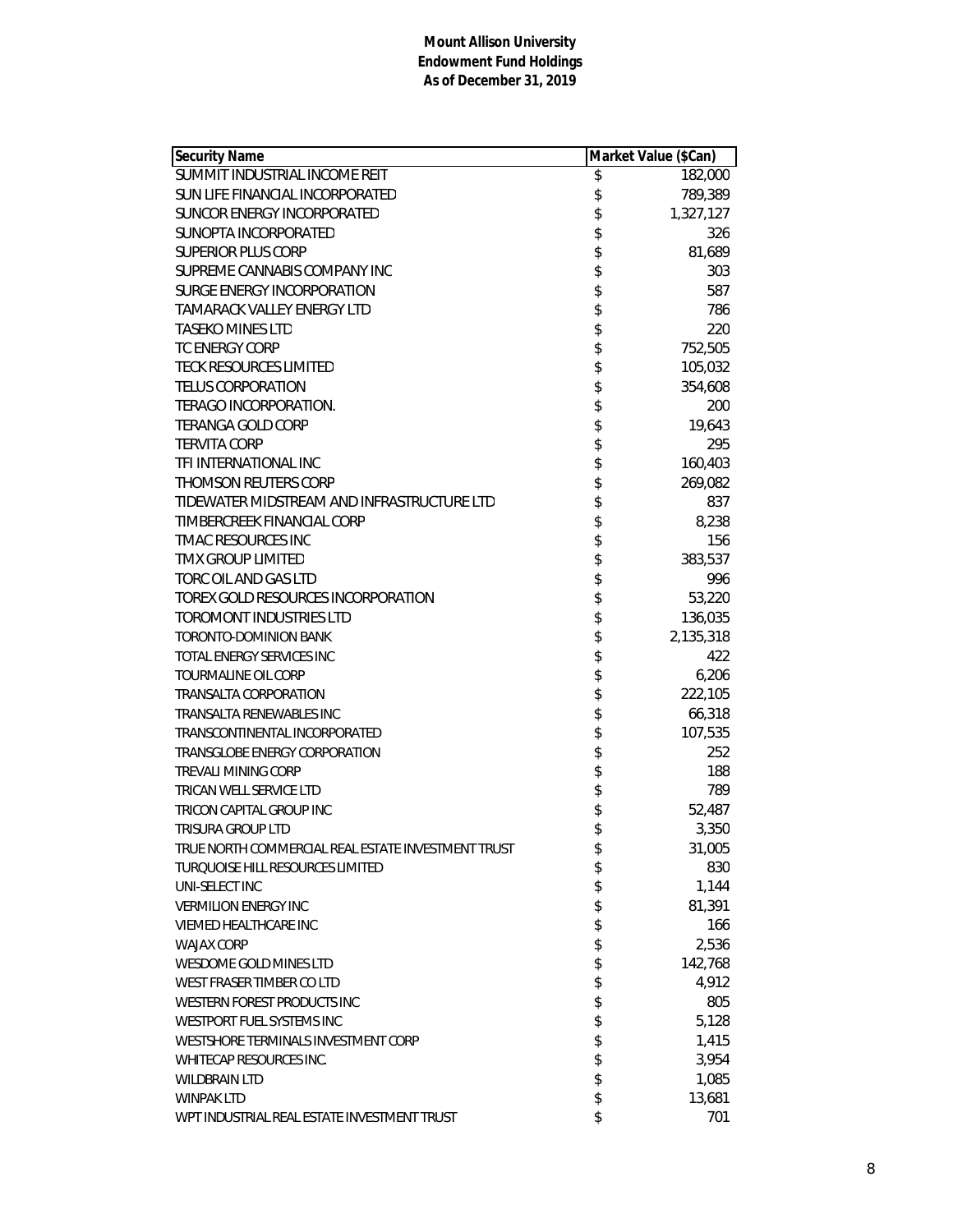| <b>Security Name</b>                             | Market Value (\$Can) |                   |
|--------------------------------------------------|----------------------|-------------------|
| <b>WSP GLOBAL INC</b>                            | \$                   | 60,475            |
| XENON PHARMACEUTICALS INC                        | \$                   | 308               |
| YAMANA GOLD INCORPORATED                         | \$                   | 93,927            |
| YANGARRA RESOURCES LTD                           | \$                   | 141               |
| <b>United States Holdings</b>                    |                      |                   |
| 1800 FLOWERS.COM INC CLA COMMON STOCK USD.01     | \$                   | 152               |
| 1-800-FLOWERS.COM                                | \$                   | 1,129             |
| <b>1ST CONSTITUTION BANCORP</b>                  | \$                   | 657               |
| <b>1ST SOURCE CORPORATION</b>                    | \$                   | 2,900             |
| 2U INC                                           | \$                   | 2,458             |
| 2U INC COMMON STOCK USD.001                      | \$                   | $12 \overline{ }$ |
| 3D SYSTEMS CORP COMMON STOCK USD.001             | \$                   | 199               |
| <b>3D SYSTEMS CORPORATION</b>                    | \$                   | 2,252             |
| 3M CO COMMON STOCK USD.01                        | \$                   | 110,027           |
| <b>3M COMPANY</b>                                | \$                   | 71                |
| 8X8 INC COMMON STOCK USD.001                     | \$                   | 82                |
| A. H. BELO CORP (PRE-REINCORPORATION)            | \$                   | 135               |
| A. O. SMITH CORP                                 | \$                   | 3,879             |
| A10 NETWORKS INC                                 | \$                   | 1,295             |
| AAON                                             | \$                   | 5,508             |
| AAR CORP COMMON STOCK USD1.0                     | \$                   | 59                |
| AAR CORP.                                        | \$                   | 2,389             |
| AARON'S                                          | \$                   | 8,309             |
| <b>ABBOTT LABORATORIES</b>                       | \$                   | 107               |
| ABBOTT LABORATORIES COMMON STOCK                 | \$                   | 114,055           |
| <b>ABBVIE INC</b>                                | \$                   | 91                |
| ABBVIE INC COMMON STOCK USD.01                   | \$                   | 136,556           |
| ABEONA THERAPEUTICS INC COMMON STOCK USD.01      | \$                   | 12                |
| ABERCROMBIE & FITCH CO                           | \$                   | 2,105             |
| ABIOMED                                          | \$                   | 5                 |
| ABIOMED INC COMMON STOCK USD.01                  | \$                   | 5,192             |
| ABM INDUSTRIES INCORPORATED                      | \$                   | 5,594             |
| ABRAXAS PETROLEUM CORPORATION                    | \$                   | 156               |
| <b>ACACIA COMMUNICATIONS</b>                     | \$                   | 5,866             |
| ACACIA RESEARCH - ACACIA TECHNOLOGIES            | \$                   | 378               |
| ACADIA HEALTHCARE COMPANY INC                    | \$                   | 6,700             |
| ACADIA PHARMACEUTICALS                           | \$                   | 9,610             |
| ACADIA PHARMACEUTICALS INC COMMON STOCK USD.0001 | \$                   | 141               |
| ACADIA REALTY TRUST                              | \$                   | 4,397             |
| ACCELERATE DIAGNOSTICS INC COMMON STOCK          | \$                   | 23                |
| ACCELERON PHARMA INC                             | \$                   | 645               |
| <b>ACCENTURE PLC</b>                             | \$                   | 93                |
| ACCENTURE PLC CL A COMMON STOCK USD.0000225      | \$                   | 121,971           |
| ACCO BRANDS CORP COMMON STOCK USD.01             | \$                   | 176               |
| ACCO BRANDS CORPORATION                          | \$                   | 1,458             |
| ACCURAY INC                                      | \$                   | 360               |
| ACCURAY INC COMMON STOCK USD.001                 | \$                   | 12                |
| ACHILLION PHARMACEUTICALS                        | \$                   | 2,326             |
|                                                  |                      |                   |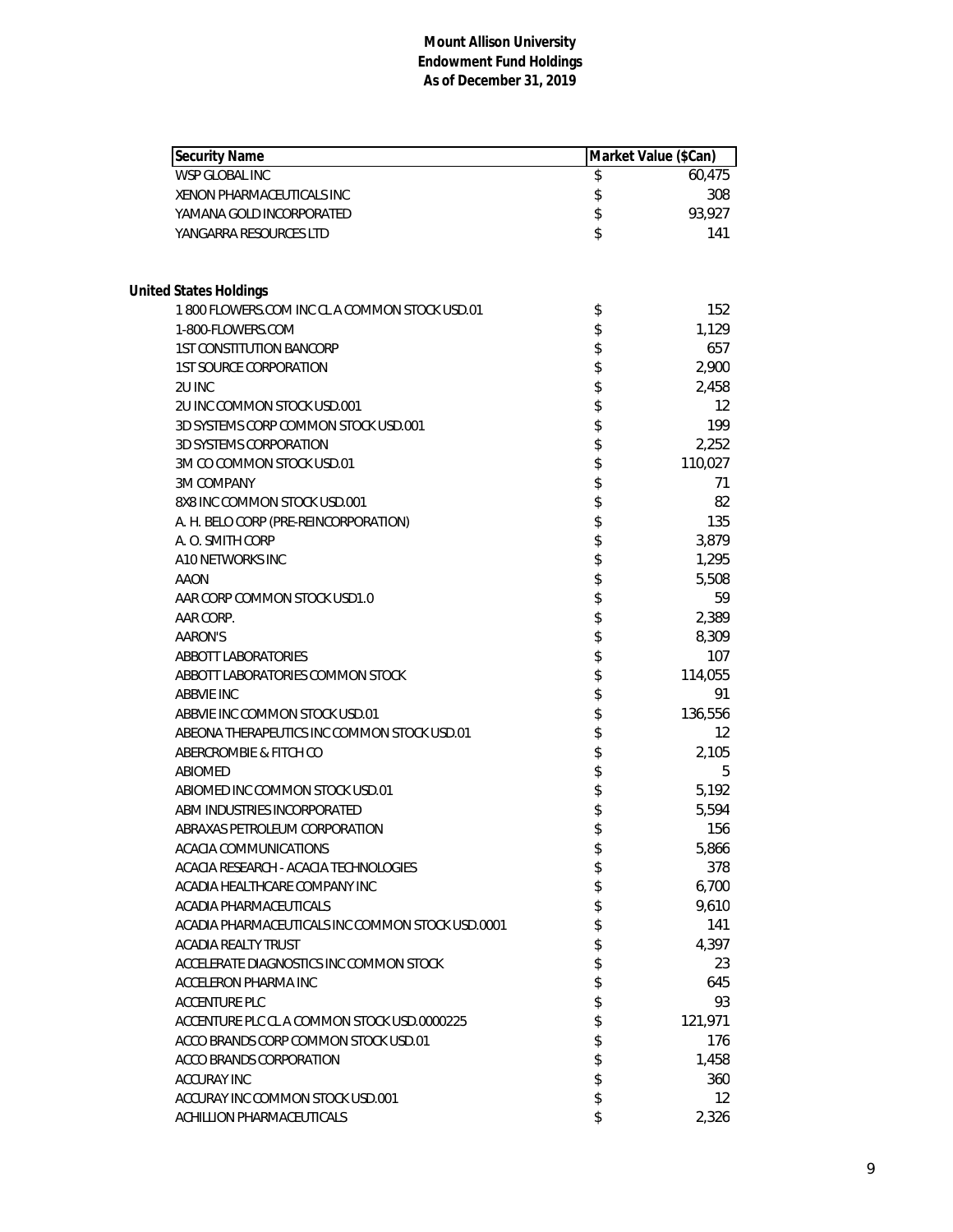| Security Name                                    | Market Value (\$Can) |         |
|--------------------------------------------------|----------------------|---------|
| ACHILLION PHARMACEUTICALS COMMON STOCK USD.001   | \$                   | 70      |
| ACI WORLDWIDE INCORPORATION                      | \$                   | 8,962   |
| ACLARIS THERAPEUTICS INC COMMON STOCK USD.00001  | \$                   | 23      |
| ACM RESEARCH INC                                 | \$                   | 833     |
| ACNB CORPORATION                                 | \$                   | 893     |
| <b>ACORDA THERAPEUTICS</b>                       | \$                   | 197     |
| ACORDA THERAPEUTICS INC COMMON STOCK USD.001     | \$                   | 47      |
| ACTIVISION BLIZZARD INC COMMON STOCK USD.000001  | \$                   | 59,081  |
| ACTIVISION BLIZZARD INCORPORATION                | \$                   | 32      |
| <b>ACTUANT CORPORATION</b>                       | \$                   | 3,641   |
| <b>ACUITY BRANDS</b>                             | \$                   | 10,451  |
| ACUSHNET HOLDINGS CORP                           | \$                   | 5,314   |
| ADAMAS PHARMACEUTICALS INC                       | \$                   | 244     |
| ADAMS RESOURCES & ENERGY                         | \$                   | 351     |
| ADDUS HOMECARE CORPORATION                       | \$                   | 3,518   |
| ADESTO TECHNOLOGIES CORP                         | \$                   | 697     |
| ADESTO TECHNOLOGIES CORP COMMON STOCK USD.0001   | \$                   | 105     |
| <b>ADIENT PLC</b>                                | \$                   | 3,903   |
| <b>ADOBE INC</b>                                 | \$                   | 111     |
| ADOBE INC COMMON STOCK USD.0001                  | \$                   | 96,084  |
| ADT INC                                          | \$                   | 4,594   |
| ADTALEM GLOBAL EDUCATION INC                     | \$                   | 3,858   |
| ADTALEM GLOBAL EDUCATION INC COMMON STOCK USD.01 | \$                   | 527     |
| ADTRAN                                           | \$                   | 1,133   |
| ADTRAN INC COMMON STOCK USD.01                   | \$                   | 23      |
| ADURO BIOTECH INC                                | \$                   | 182     |
| <b>ADVANCE AUTO PARTS</b>                        | \$                   | 8       |
| ADVANCE AUTO PARTS INC COMMON STOCK USD.0001     | \$                   | 4,447   |
| ADVANCED DISPOSAL SERVICES I COMMON STOCK USD.01 | \$                   | 3,047   |
| ADVANCED DISPOSAL SERVICES INC                   | \$                   | 6,133   |
| ADVANCED DRAINAGE SYSTEMS IN COMMON STOCK USD.01 | \$                   | 1,629   |
| ADVANCED DRAINAGE SYSTEMS INC                    | \$                   | 4,797   |
| ADVANCED EMISSIONS SOLUTIONS INC                 | \$                   | 736     |
| ADVANCED ENERGY INDUSTRIES                       | \$                   | 5,997   |
| ADVANCED MICRO DEVICES                           | \$                   | 35      |
| ADVANCED MICRO DEVICES COMMON STOCK USD.01       | \$                   | 53,392  |
| ADVANSIX INC                                     | \$                   | 1,370   |
| ADVANSIX INC COMMON STOCK USD.01                 | \$                   | 187     |
| ADVERUM BIOTECHNOLOGIES INC                      | \$                   | 1,891   |
| AECOM                                            | \$                   | 14,889  |
| AEGION CORPORATION                               | \$                   | 1,071   |
| AEGLEA BIO THERAPEUTICS INC                      | \$                   | 729     |
| AERCAP HOLDINGS NV COMMON STOCK EUR.01           | \$                   | 762     |
| AEROVIRONMENT                                    | \$                   | 3,416   |
| <b>AES CORP</b>                                  | \$                   | 9       |
| AES CORP COMMON STOCK USD.01                     | \$                   | 7,533   |
| AFFILIATED MANAGERS GROUP                        | \$                   | 9,411   |
| AFLAC INC COMMON STOCK USD.1                     | \$                   | 16,153  |
| AFLAC INCORPORATED                               | \$                   | 204,637 |
| AG MORTGAGE INVESTMENT TRUST REIT USD.01         | \$                   | 199     |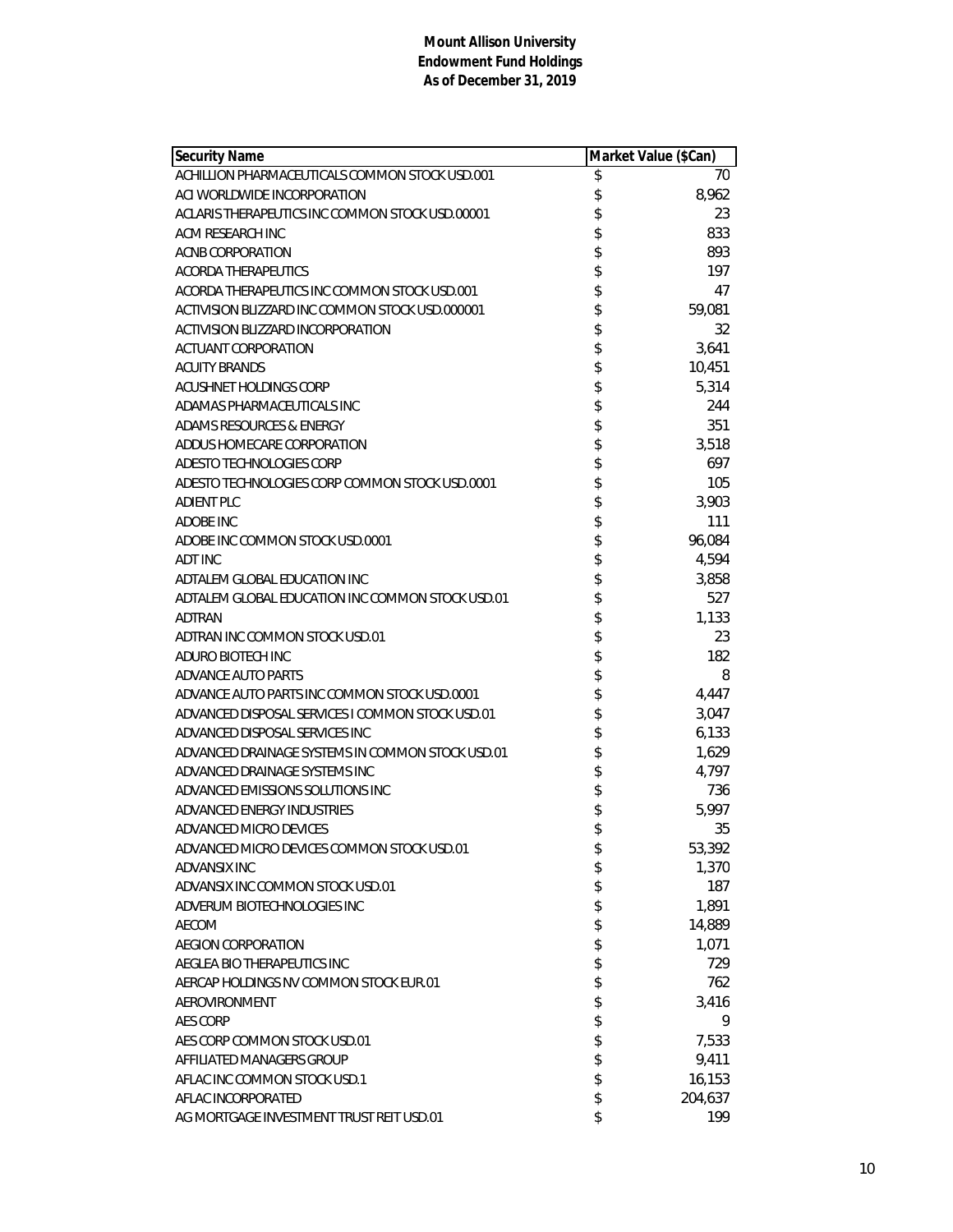| <b>Security Name</b>                              | Market Value (\$Can) |         |
|---------------------------------------------------|----------------------|---------|
| AGCO CORPORATION                                  | \$                   | 12,339  |
| AGENUS INC COMMON STOCK USD.01                    | \$                   | 199     |
| AGILE THERAPEUTICS INC                            | \$                   | 200     |
| AGILENT TECHNOLOGIES                              | \$                   | 18      |
| AGILENT TECHNOLOGIES INC COMMON STOCK USD.01      | \$                   | 19,374  |
| <b>AGILYSYS</b>                                   | \$                   | 1,685   |
| AGIOS PHARMACEUTICALS INC                         | \$                   | 4,510   |
| AGNC INVESTMENT CORP                              | \$                   | 116,256 |
| AGNICO EAGLE MINES LTD COMMON STOCK               | \$                   | 4,711   |
| AGREE REALTY CORP REIT USD.0001                   | \$                   | 1,078   |
| AGREE REALTY CORPORATION                          | \$                   | 6,416   |
| AGROFRESH SOLUTIONS INC                           | \$                   | 175     |
| <b>AIR LEASE CORP</b>                             |                      | 11,299  |
| AIR PRODUCTS + CHEMICALS INC COMMON STOCK USD1.0  | \$<br>\$             | 21,772  |
| AIR PRODUCTS AND CHEMICALS                        |                      | 36      |
| AIR TRANSPORT SERVICES GROUP INCORPORATION        | \$                   | 3,221   |
| <b>AIRCASTLE LTD</b>                              | \$                   | 4,614   |
| AIRCASTLE LTD COMMON STOCK USD.01                 | \$                   | 12      |
| <b>AIRGAIN INC</b>                                | \$                   | 290     |
| AK STEEL HOLDING CORPORATION                      | \$                   | 2,357   |
| AKAMAI TECHNOLOGIES                               |                      | 10      |
| AKAMAI TECHNOLOGIES INC COMMON STOCK USD.01       | \$                   | 6,096   |
| AKEBIA THERAPEUTICS INC                           | \$                   | 1,478   |
| <b>AKORN</b>                                      | \$                   | 429     |
| AKORN INC COMMON STOCK                            | \$                   | 176     |
| ALAMO GROUP INC.                                  | \$                   | 3,586   |
| ALAMOS GOLD INC CLASS A COMMON STOCK              | \$                   | 762     |
| ALARMCOM HLDG INC                                 | \$                   | 4,076   |
| ALASKA AIR GROUP INC COMMON STOCK USD.01          |                      | 3,160   |
| ALASKA AIR GROUP INCORPORATED                     | \$\$\$\$             | 15,586  |
| ALASKA COMMUNICATIONS SYSTEMS GROUP               |                      | 190     |
| ALBANY INTERNATIONAL CORP                         |                      | 5,140   |
| ALBEMARLE CORP COMMON STOCK USD.01                | \$                   | 3,106   |
| ALBEMARLE CORPORATION                             | \$                   | 14,276  |
| ALBIREO PHARMA INC                                | \$                   | 656     |
| ALCOA CORP                                        | \$                   | 8,890   |
| ALCOA CORP COMMON STOCK USD.01                    | \$                   | 7,676   |
| ALEXANDER & BALDWIN                               | \$                   | 346     |
| ALEXANDER'S                                       | \$                   | 3,763   |
| ALEXANDRIA REAL ESTATE EQUIT REIT USD.01          | \$                   | 26,535  |
| ALEXANDRIA REAL ESTATE EQUITIES                   | \$                   | 13      |
| ALEXION PHARMACEUTICALS                           | \$                   | 17      |
| ALEXION PHARMACEUTICALS INC COMMON STOCK USD.0001 | \$                   | 13,617  |
| <b>ALICO</b>                                      | \$                   | 692     |
| ALIGN TECHNOLOGY                                  | \$                   | 14      |
| ALIGN TECHNOLOGY INC COMMON STOCK USD.0001        | \$                   | 8,508   |
| <b>ALKERMES PLC</b>                               | \$                   | 6,755   |
| ALKERMES PLC COMMON STOCK USD.01                  | \$                   | 3,598   |
| <b>ALLAKOS INC</b>                                | \$                   | 453     |
| ALLEGHENY TECHNOLOGIES INC COMMON STOCK USD.1     | \$                   | 70      |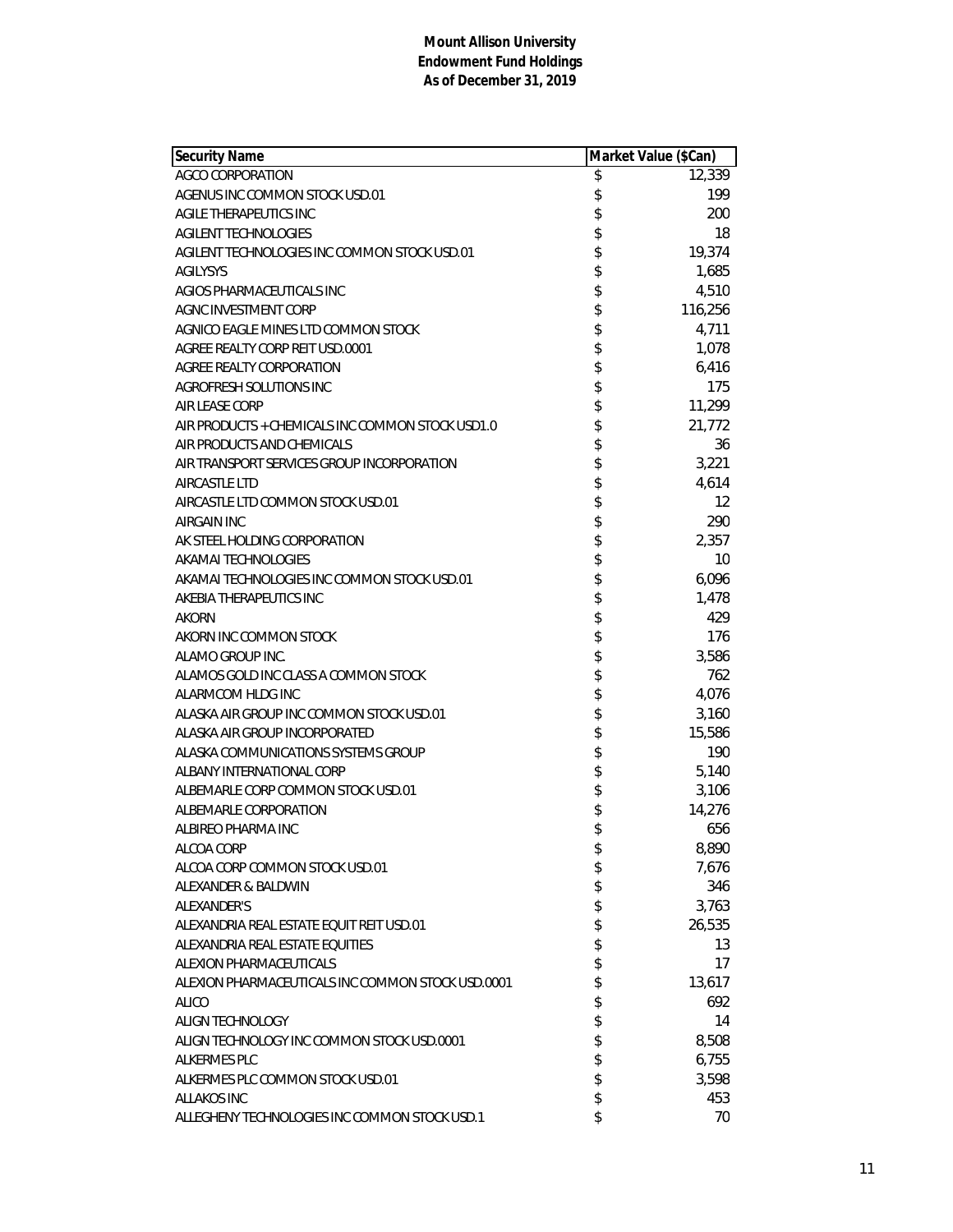| <b>Security Name</b>                             | Market Value (\$Can) |         |
|--------------------------------------------------|----------------------|---------|
| ALLEGHENY TECHNOLOGIES INCORPORATED              | \$                   | 5,470   |
| ALLEGIANCE BANCSHARES INC                        | \$                   | 2,019   |
| ALLEGIANT TRAVEL COMPANY                         | \$                   | 6,389   |
| ALLEGION PLC                                     | \$                   | 8       |
| ALLEGION PLC COMMON STOCK USD.01                 | \$                   | 4,624   |
| ALLERGAN PLC                                     | \$                   | 44      |
| ALLERGAN PLC COMMON STOCK USD.0033               | \$                   | 26,715  |
| <b>ALLETE</b>                                    | \$                   | 9,027   |
| ALLETE INC COMMON STOCK                          | \$                   | 59      |
| ALLIANCE DATA SYSTEMS CORP COMMON STOCK USD.01   | \$                   | 1,871   |
| ALLIANCE DATA SYSTEMS CORPORATION                | \$                   | 2,360   |
| ALLIANT ENERGY CORP COMMON STOCK USD.01          | \$                   | 5,364   |
| ALLIANT ENERGY CORPORATION                       | \$                   | 9       |
| <b>ALLIED MOTION TECHNOLOGIES</b>                | \$                   | 1,390   |
| ALLISON TRANSMISSION HOLDING COMMON STOCK USD.01 | \$                   | 668     |
| ALLISON TRANSMISSION HOLDINGS INC                | \$                   | 12,040  |
| ALLOT LTD COMMON STOCK USD.01                    | \$                   | 12      |
| ALLSCRIPTS HEALTHCARE SOLUTIONS                  | \$                   | 3,846   |
| <b>ALLSTATE CORP</b>                             | \$                   | 25      |
| ALLSTATE CORP COMMON STOCK USD.01                | \$                   | 83,021  |
| ALNYLAM PHARMACEUTICALS INC COMMON STOCK USD.01  | \$                   | 3,445   |
| ALPHA & OMEGA SEMICONDUCTOR LIMITED              | \$                   | 681     |
| ALPHA + OMEGA SEMICONDUCTOR COMMON STOCK         | \$                   | 82      |
| <b>ALPHABET INC</b>                              | \$                   | 557     |
| ALPHABET INC CL A COMMON STOCK USD.001           | \$                   | 454,028 |
| ALPHABET INC CL C COMMON STOCK USD.001           | \$                   | 161,960 |
| ALPHATEC HOLDINGS INC COMMON STOCK USD.0001      | \$                   | 35      |
| ALTAIR ENGINEERING INC                           | \$                   | 3,481   |
| <b>ALTERYX INC</b>                               | \$                   | 9,688   |
| ALTISOURCE PORTFOLIO SOLUTIONS SA                | \$                   | 554     |
| <b>ALTRIA GROUP</b>                              | \$                   | 65      |
| ALTRIA GROUP INC COMMON STOCK USD.333            | \$                   | 48,215  |
| AMAG PHARMACEUTICALS INC COMMON STOCK USD.01     | \$                   | 117     |
| AMAG PHARMACEUTICALS INCORPORATION               |                      | 1,066   |
| A-MARK PRECIOUS METALS INC                       |                      | 178     |
| AMAZON.COM                                       | \$                   | 535     |
| AMAZON.COM INC COMMON STOCK USD.01               | \$                   | 686,754 |
| AMBAC FINANCIAL GROUP                            | \$                   | 1,972   |
| AMBARELLA INC                                    | \$                   | 4,566   |
| AMC ENTERTAINMENT HOLDINGS INC                   | \$                   | 712     |
| AMC NETWORKS INC                                 | \$                   | 3,520   |
| <b>AMCOR LIMITED</b>                             | \$                   | 124,018 |
| AMCOR PLC COMMON STOCK USD.01                    | \$                   | 6,839   |
| AMDOCS LTD COMMON STOCK GBP.0001                 | \$                   | 1,641   |
| <b>AMEDISYS</b>                                  | \$                   | 10,795  |
| AMERCO                                           | \$                   | 13,114  |
| AMEREN CORPORATION                               | \$                   | 12,414  |
| AMEREN CORPORATION COMMON STOCK USD.01           | \$                   | 7,547   |
| AMERESCO                                         | \$                   | 1,233   |
| AMERESCO INC CL A COMMON STOCK USD.0001          | \$                   | 70      |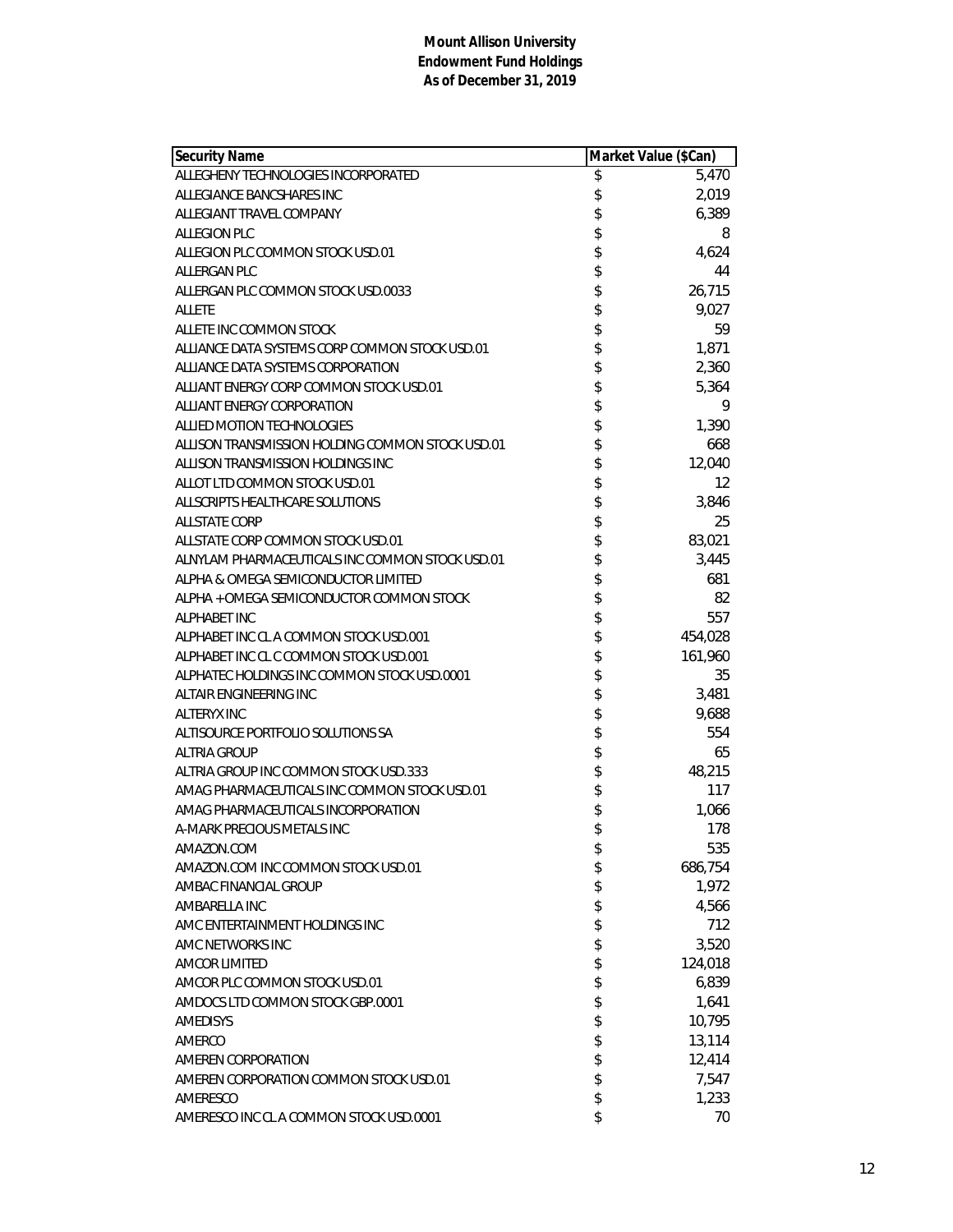| <b>Security Name</b>                             | Market Value (\$Can) |        |
|--------------------------------------------------|----------------------|--------|
| AMERICAN AIRLINES GROUP INC                      | \$                   | 8      |
| AMERICAN AIRLINES GROUP INC COMMON STOCK         | \$                   | 4,787  |
| AMERICAN ASSETS TRUST                            | \$                   | 5,941  |
| AMERICAN AXLE & MANUFACTURING HOLDINGS           | \$                   | 1,878  |
| AMERICAN CAMPUS COMMUNITIES                      | \$                   | 13,360 |
| AMERICAN EAGLE OUTFITTERS INCORPORATED           | \$                   | 5,535  |
| AMERICAN ELECTRIC POWER COMMON STOCK USD6.5      | \$                   | 25,418 |
| AMERICAN ELECTRIC POWER COMPANY                  | \$                   | 32     |
| AMERICAN EQUITY INVESTMENT LIFE HOLDING COMPANY  | \$                   | 3,710  |
| AMERICAN EXPRESS CO COMMON STOCK USD.2           | \$                   | 53,720 |
| AMERICAN EXPRESS COMPANY                         | \$                   | 40,360 |
| AMERICAN FINANCE TRUST INC                       |                      | 3,090  |
| AMERICAN HOMES 4 RENT                            | \$\$\$               | 15,156 |
| AMERICAN HOMES 4 RENT A REIT USD.01              |                      | 211    |
| AMERICAN INTERNATIONAL GROUP                     | \$                   | 31     |
| AMERICAN INTERNATIONAL GROUP COMMON STOCK USD2.5 | \$                   | 47,550 |
| AMERICAN NATIONAL BANKSHARES INC.                | \$                   | 1,314  |
| AMERICAN NATIONAL INSURANCE COMPANY              |                      | 6,222  |
| AMERICAN OUTDOOR BRANDS CORP                     | \$                   | 780    |
| AMERICAN PUBLIC EDUCATION                        |                      | 829    |
| AMERICAN RENAL ASSOCIATES HO COMMON STOCK USD.01 | \$                   | 12     |
| AMERICAN RENAL ASSOCIATES HOLDINGS INC           | \$                   | 906    |
| AMERICAN RIVER BANKSHARES                        | \$                   | 269    |
| AMERICAN SOFTWARE                                | \$                   | 1,316  |
| AMERICAN STATES WATER COMPANY                    | \$                   | 7,176  |
| AMERICAN SUPERCONDUCTOR CORPORATION              | \$                   | 464    |
| AMERICAN TOWER CORP REIT USD.01                  | \$                   | 80,156 |
| AMERICAN TOWER CORPORATION                       | \$                   | 71     |
| AMERICAN VANGUARD CORPORATION                    | \$                   | 775    |
| AMERICAN WATER WORKS CO INC COMMON STOCK USD.01  | \$                   | 21,956 |
| AMERICAN WATER WORKS CO INCORPORATED             | \$                   | 75,969 |
| AMERICAN WOODMARK CORPORATION                    | \$                   | 4,268  |
| AMERICA'S CAR-MART                               | \$                   | 1,727  |
| <b>AMERIPRISE FINANCIAL</b>                      | \$                   | 15     |
| AMERIPRISE FINANCIAL INC COMMON STOCK USD.01     | \$                   | 8,850  |
| <b>AMERIS BANCORP</b>                            | \$                   | 6,706  |
| AMERISAFE                                        | \$                   | 2,864  |
| AMERISOURCEBERGEN CORP COMMON STOCK USD.01       | \$                   | 5,425  |
| AMERISOURCEBERGEN CORPORATION                    | \$                   | 9      |
| AMES NATIONAL CORPORATION                        | \$                   | 861    |
| <b>AMETEK</b>                                    | \$                   | 34,118 |
| AMETEK INC COMMON STOCK USD.01                   | \$                   | 12,261 |
| AMGEN INC COMMON STOCK USD.0001                  | \$                   | 58,782 |
| AMGEN INC.                                       | \$                   | 100    |
| AMICUS THERAPEUTICS                              | \$                   | 792    |
| AMICUS THERAPEUTICS INC COMMON STOCK USD.01      | \$                   | 35     |
| <b>AMKOR TECHNOLOGY</b>                          | \$                   | 6,885  |
| AMKOR TECHNOLOGY INC COMMON STOCK USD.001        | \$                   | 47     |
| AMN HEALTHCARE SERVICES INC                      | \$                   | 6,389  |
| AMNEAL PHARMACEUTICALS INC COMMON STOCK USD.01   | \$                   | 340    |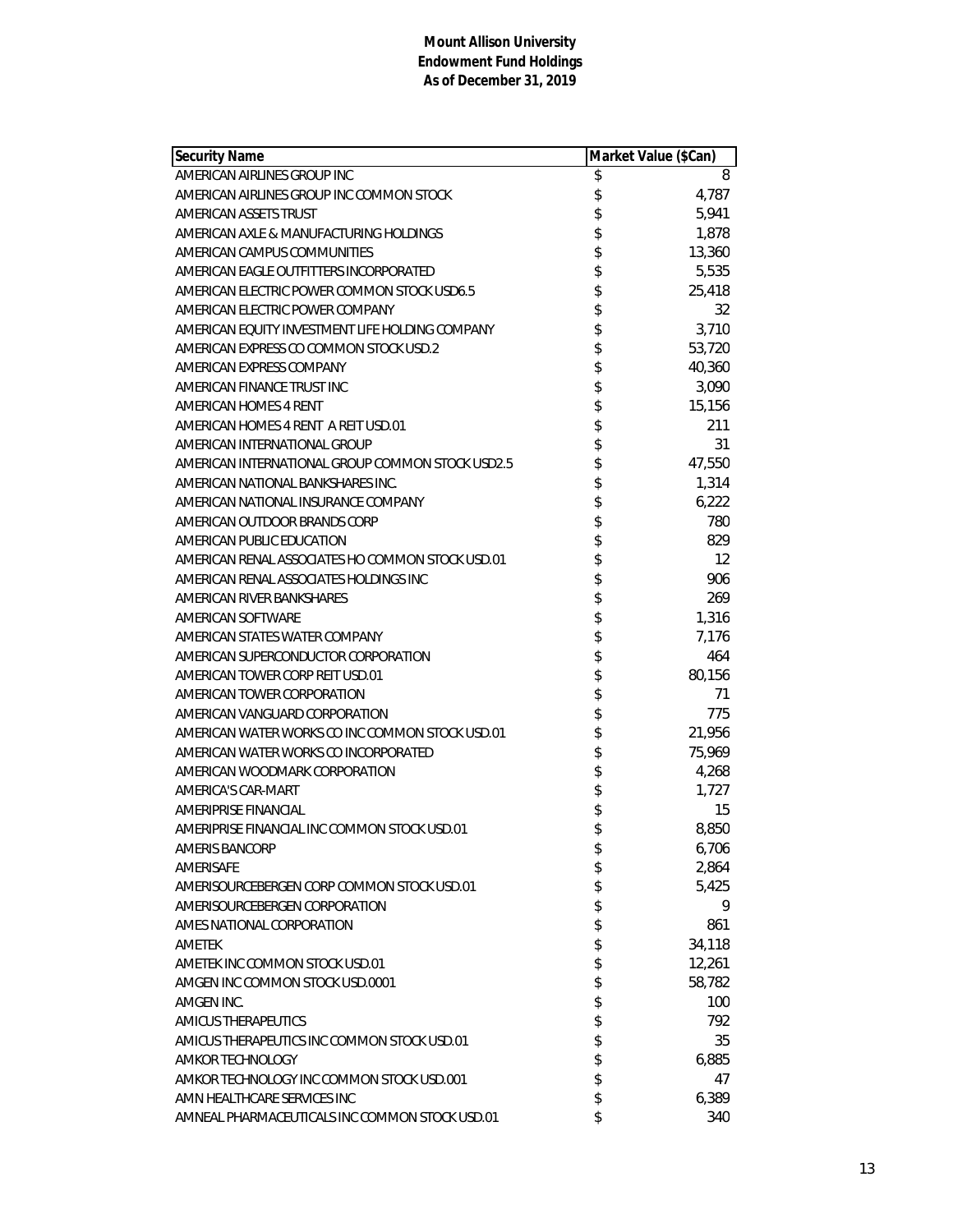| <b>Security Name</b>                              | Market Value (\$Can) |         |
|---------------------------------------------------|----------------------|---------|
| AMPCO-PITTSBURGH CORPORATION                      | \$                   | 65      |
| AMPHASTAR PHARMACEUTICALS INC                     | \$                   | 2,211   |
| AMPHENOL CORP CL A COMMON STOCK USD.001           | \$                   | 12,825  |
| AMPHENOL CORPORATION                              | \$                   | 55,825  |
| AMPLIFY ENERGY CORP                               | \$                   | 435     |
| AMTECH SYSTEMS INCORPORATED                       | \$                   | 385     |
| ANALOG DEVICES INC COMMON STOCK USD.167           | \$                   | 18,943  |
| ANALOG DEVICES INCORPORATED                       | \$                   | 30      |
| ANAPLAN INC COMMON STOCK USD.0001                 | \$                   | 5,648   |
| ANAPTYSBIO INC                                    | \$                   | 794     |
| ANAPTYSBIO INC COMMON STOCK USD.001               | \$                   | 211     |
| ANDERSONS INC                                     | \$\$                 | 1,921   |
| ANGI HOMESERVICES INC A COMMON STOCK              |                      | 1,289   |
| ANGIODYNAMICS                                     |                      | 954     |
| ANGIODYNAMICS INC COMMON STOCK USD.01             | \$                   | 12      |
| ANI PHARMACEUTICALS INC                           | \$                   | 1,707   |
| ANIKA THERAPEUTICS INC                            |                      | 1,801   |
| ANIKA THERAPEUTICS INC COMMON STOCK USD.01        |                      | 832     |
| ANIXTER INTERNATIONAL INCORPORATED                |                      | 7,529   |
| ANNALY CAPITAL MANAGEMENT                         | \$\$\$\$\$           | 20,151  |
| <b>ANSYS</b>                                      |                      | 15      |
| ANSYS INC COMMON STOCK USD.01                     | \$                   | 9,130   |
| ANTARES PHARMA INC COMMON STOCK USD.01            | \$                   | 352     |
| <b>ANTERIX INC</b>                                | \$                   | 1,488   |
| ANTERIX INC COMMON STOCK USD.0001                 | \$                   | 234     |
| ANTERO RESOURCES CORP                             | \$                   | 1,593   |
| <b>ANTHEM INC</b>                                 | \$                   | 53      |
| ANTHEM INC COMMON STOCK USD.01                    |                      | 101,711 |
| AON PLC                                           |                      | 150,391 |
| AON PLC COMMON STOCK USD.01                       | \$\$\$\$\$           | 19,728  |
| APACHE CORP COMMON STOCK USD.625                  |                      | 3,885   |
| APACHE CORPORATION                                |                      | 7       |
| APARTMENT INVESTMENT AND MANAGEMENT COMPANY       | \$                   | 14,633  |
| APARTMENT INVT + MGMT CO A REIT USD.01            | \$                   | 3,119   |
| APELLIS PHARMACEUTICALS INC COMMON STOCK USD.0001 | \$                   | 574     |
| <b>APERGY CORP</b>                                | \$                   | 5,657   |
| <b>APOGEE ENTERPRISES</b>                         | \$                   | 2,113   |
| APOGEE ENTERPRISES INC COMMON STOCK USD.333       | \$                   | 12      |
| APOLLO ENDOSURGERY INC                            | \$                   | 128     |
| APOLLO MEDICAL HOLDINGS                           | \$                   | 169     |
| APPFOLIO INC                                      | \$                   | 3,712   |
| APPLE HOSPITALITY REIT INC                        | \$                   | 8,018   |
| APPLE INC COMMON STOCK USD.00001                  | \$                   | 755,431 |
| APPLE INC.                                        | \$                   | 853     |
| APPLIED INDUSTRIAL TECHNOLOGIES                   | \$                   | 5,410   |
| <b>APPLIED MATERIALS</b>                          | \$                   | 39      |
| APPLIED MATERIALS INC COMMON STOCK USD.01         | \$                   | 101,953 |
| APPLIED OPTOELECTRONICS INC                       | \$                   | 178     |
| APTARGROUP INCORPORATED                           | \$                   | 13,951  |
| <b>APTIV PLC</b>                                  | \$                   | 17      |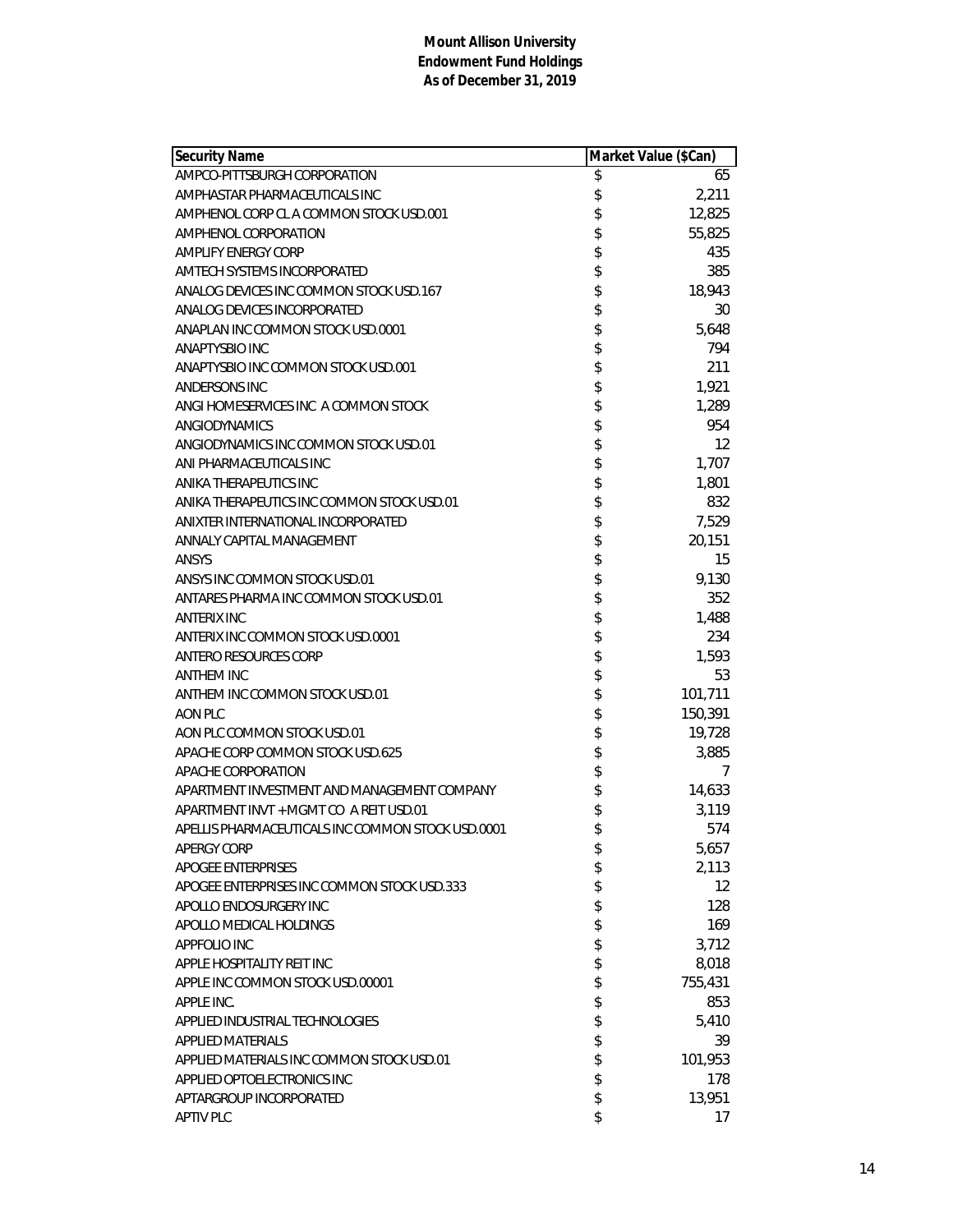| <b>Security Name</b>                                          | Market Value (\$Can) |
|---------------------------------------------------------------|----------------------|
| APTIV PLC COMMON STOCK USD.01                                 | \$<br>10,242         |
| AQUAVENTURE HOLDINGS LTD                                      | \$<br>1,994          |
| ARAMARK COMMON STOCK USD.01                                   | \$<br>176            |
| ARAVIVE INC                                                   | \$<br>561            |
| ARAVIVE INC COMMON STOCK USD.0001                             | \$<br>35             |
| ARC DOCUMENT SOLUTIONS INC                                    | \$<br>157            |
| ARC DOCUMENT SOLUTIONS INC COMMON STOCK USD.001               | \$<br>23             |
| <b>ARCBEST CORP</b>                                           | \$<br>779            |
| ARCBEST CORP COMMON STOCK USD.01                              | \$<br>12             |
| ARCELORMITTAL NY REGISTERED NY REG SHRS                       | \$<br>12             |
| ARCH CAPITAL GROUP LTD.                                       | \$<br>68,203         |
| <b>ARCH COAL</b>                                              | \$<br>2,659          |
| ARCHER DANIELS MIDLAND CO COMMON STOCK                        | \$<br>10,432         |
| ARCHER DANIELS MIDLAND COARCHER DANIEL S MIDLAND COARCHER DAN | \$<br>18             |
| <b>ARCHROCK INC</b>                                           | \$<br>3,798          |
| <b>ARCONIC INC</b>                                            | \$<br>8              |
| ARCONIC INC COMMON STOCK                                      | \$<br>6,913          |
| ARCOS DORADOS HOLDINGS INC A COMMON STOCK                     | \$<br>258            |
| ARCOSA INC                                                    | \$<br>4,468          |
| ARCTURUS THERAPEUTICS HOLDIN COMMON STOCK USD.001             | \$<br>12             |
| ARCUS BIOSCIENCES INC                                         | \$<br>1,380          |
| ARCUS BIOSCIENCES INC COMMON STOCK USD.0001                   | \$<br>12             |
| ARDELYX INC                                                   | \$<br>878            |
| ARDELYX INC COMMON STOCK USD.000001                           | \$<br>47             |
| ARDMORE SHIPPING CORP                                         | \$<br>619            |
| ARENA PHARMACEUTICALS                                         | \$<br>4,410          |
| ARES CAPITAL CORP COMMON STOCK USD.001                        | \$<br>3,574          |
| ARES COMMERCIAL REAL ESTATE REIT USD.01                       | \$<br>12             |
| ARES MANAGEMENT CORP                                          | \$<br>6,890          |
| ARES MANAGEMENT CORP A COMMON STOCK                           | \$<br>305            |
| ARGAN                                                         | \$<br>1,280          |
| ARGAN INC COMMON STOCK USD.15                                 | \$<br>12             |
| ARGO GROUP INTERNATIONAL HOLDINGS LIMITED                     | \$<br>3,430          |
| ARISTA NETWORKS INC                                           | \$<br>8              |
| ARISTA NETWORKS INC COMMON STOCK USD.0001                     | \$<br>4,468          |
| ARLO TECHNOLOGIES INC                                         | \$<br>884            |
| ARMSTRONG FLOORING INC                                        | \$<br>228            |
| ARMSTRONG FLOORING INC COMMON STOCK USD.0001                  | \$<br>59             |
| ARMSTRONG WORLD INDUSTRIES INC                                | \$<br>8,901          |
| <b>ARROW ELECTRONICS</b>                                      | \$<br>15,288         |
| ARROW ELECTRONICS INC COMMON STOCK USD1.0                     | \$<br>844            |
| ARROW FINANCIAL CORPORATION                                   | \$<br>1,570          |
| ARROWHEAD PHARMACEUTICALS IN COMMON STOCK USD.001             | \$<br>117            |
| ARROWHEAD PHARMACEUTICALS INC                                 | \$<br>6,931          |
| ARTESIAN RESOURCES CORPORATION                                | \$<br>937            |
| ARTHUR J GALLAGHER + CO COMMON STOCK USD1.0                   | \$<br>7,493          |
| ARTHUR J. GALLAGHER & CO.                                     | \$<br>114,718        |
| ARTISAN PARTNERS ASSET MANAGEMENT INC                         | \$<br>3,948          |
| ARVINAS INC COMMON STOCK USD.001                              | \$<br>12             |
| ASBURY AUTOMOTIVE GROUP                                       | \$<br>4,895          |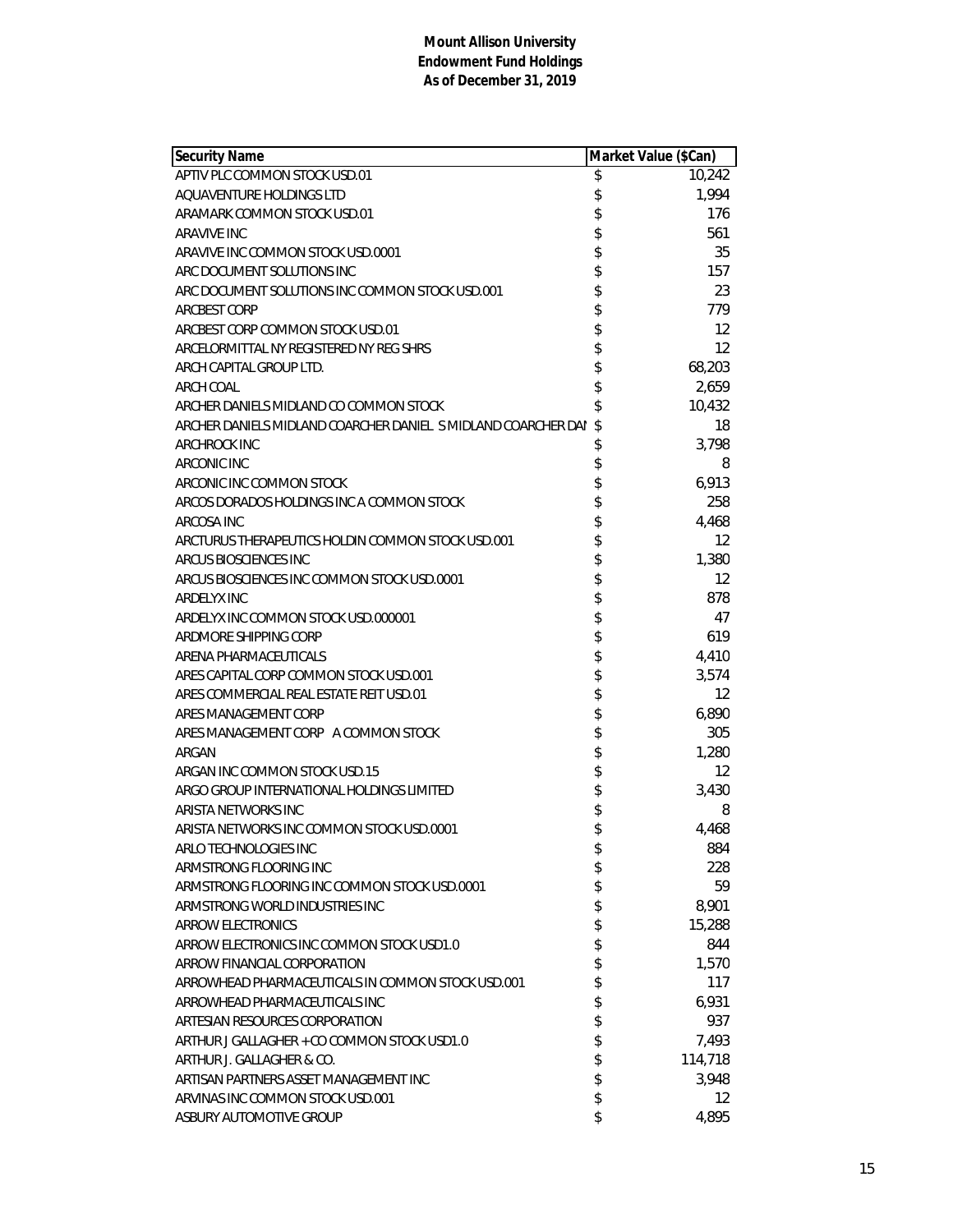| Security Name                                    | Market Value (\$Can) |         |
|--------------------------------------------------|----------------------|---------|
| ASCENA RETAIL GROUP                              | \$                   | 313     |
| <b>ASGN INC</b>                                  | \$                   | 7,894   |
| <b>ASHFORD HOSPITALITY TRUST</b>                 | \$                   | 764     |
| ASHFORD HOSPITALITY TRUST REIT USD.01            |                      | 47      |
| ASHLAND GLOBAL HOLDINGS INC                      |                      | 10,108  |
| ASHLAND GLOBAL HOLDINGS INC COMMON STOCK         | \$\$\$\$\$\$\$       | 23      |
| ASPEN AEROGELS INC                               |                      | 690     |
| ASPEN GROUP INC                                  |                      | 313     |
| ASPEN TECHNOLOGY                                 |                      | 13,983  |
| ASPEN TECHNOLOGY INC COMMON STOCK USD.1          |                      | 820     |
| ASSEMBLY BIOSCIENCES INC                         | \$                   | 1,681   |
| ASSERTIO THERAPEUTICS INC                        | \$                   | 195     |
| ASSERTIO THERAPEUTICS INC COMMON STOCK           |                      | 47      |
| ASSOCIATED BANC-CORP                             |                      | 7,879   |
| ASSOCIATED CAPITAL GROUP INC                     |                      | 643     |
| <b>ASSURANT</b>                                  |                      | 17,792  |
| ASSURANT INC COMMON STOCK USD.01                 | \$\$\$\$\$           | 3,039   |
| <b>ASSURED GUARANTY LTD</b>                      | \$                   | 11,387  |
| ASSURED GUARANTY LTD COMMON STOCK USD.01         |                      | 1,453   |
| <b>ASTA FUNDING</b>                              | \$                   | 29      |
| ASTEC INDUSTRIES INCORPORATED                    |                      | 1,903   |
| ASTRAZENECA PLC SPONS ADR ADR                    |                      | 56,565  |
| ASTRONICS CORP COMMON STOCK USD.01               |                      | 70      |
| <b>ASTRONICS CORPORATION</b>                     |                      | 2,557   |
| ASTRONOVA INC                                    |                      | 230     |
| ASURE SOFTWARE INC                               | \$\$\$\$\$\$\$       | 133     |
| AT HOME GROUP INC                                |                      | 610     |
| AT HOME GROUP INC COMMON STOCK USD.01            | \$                   | 680     |
| AT&T INC.                                        |                      | 170,707 |
| AT+T INC COMMON STOCK USD1.0                     |                      | 130,516 |
| ATARA BIOTHERAPEUTICS INC                        |                      | 1,365   |
| ATARA BIOTHERAPEUTICS INC COMMON STOCK USD.0001  | \$\$\$\$             | 223     |
| ATENTO SA COMMON STOCK EUR.01                    |                      | 12      |
| ATHENE HOLDING LTD CLASS A COMMON STOCK          | \$                   | 20,132  |
| ATHENEX INC COMMON STOCK USD.001                 | \$                   | 340     |
| ATKORE INTERNATIONAL GROUP I COMMON STOCK USD.01 | \$                   | 246     |
| ATKORE INTERNATIONAL GROUP INC                   | \$                   | 4,140   |
| ATLANTIC CAPITAL BANCSHARES COMMON STOCK         | \$                   | 47      |
| ATLANTIC CAPITAL BANCSHARES INC                  | \$                   | 1,136   |
| ATLANTIC POWER CORP COMMON STOCK                 | \$                   | 12      |
| ATLANTIC UNION BANKSHARES CORP                   | \$                   | 6,756   |
| ATLANTICA YIELD PLC COMMON STOCK                 | \$                   | 984     |
| ATLANTICUS HOLDINGS CORP                         | \$                   | 405     |
| ATLAS AIR WORLDWIDE HOLDINGS INCORPORATED        | \$                   | 1,021   |
| ATLASSIAN CORP PLC CLASS A COMMON STOCK USD.1    | \$                   | 35      |
| ATMOS ENERGY CORP COMMON STOCK                   | \$                   | 5,175   |
| ATMOS ENERGY CORPORATION                         | \$                   | 35,661  |
| ATN INTERNATIONAL INC                            | \$                   | 1,827   |
| <b>ATRICURE</b>                                  | \$                   | 2,412   |
| ATRICURE INC COMMON STOCK USD.001                | \$                   | 70      |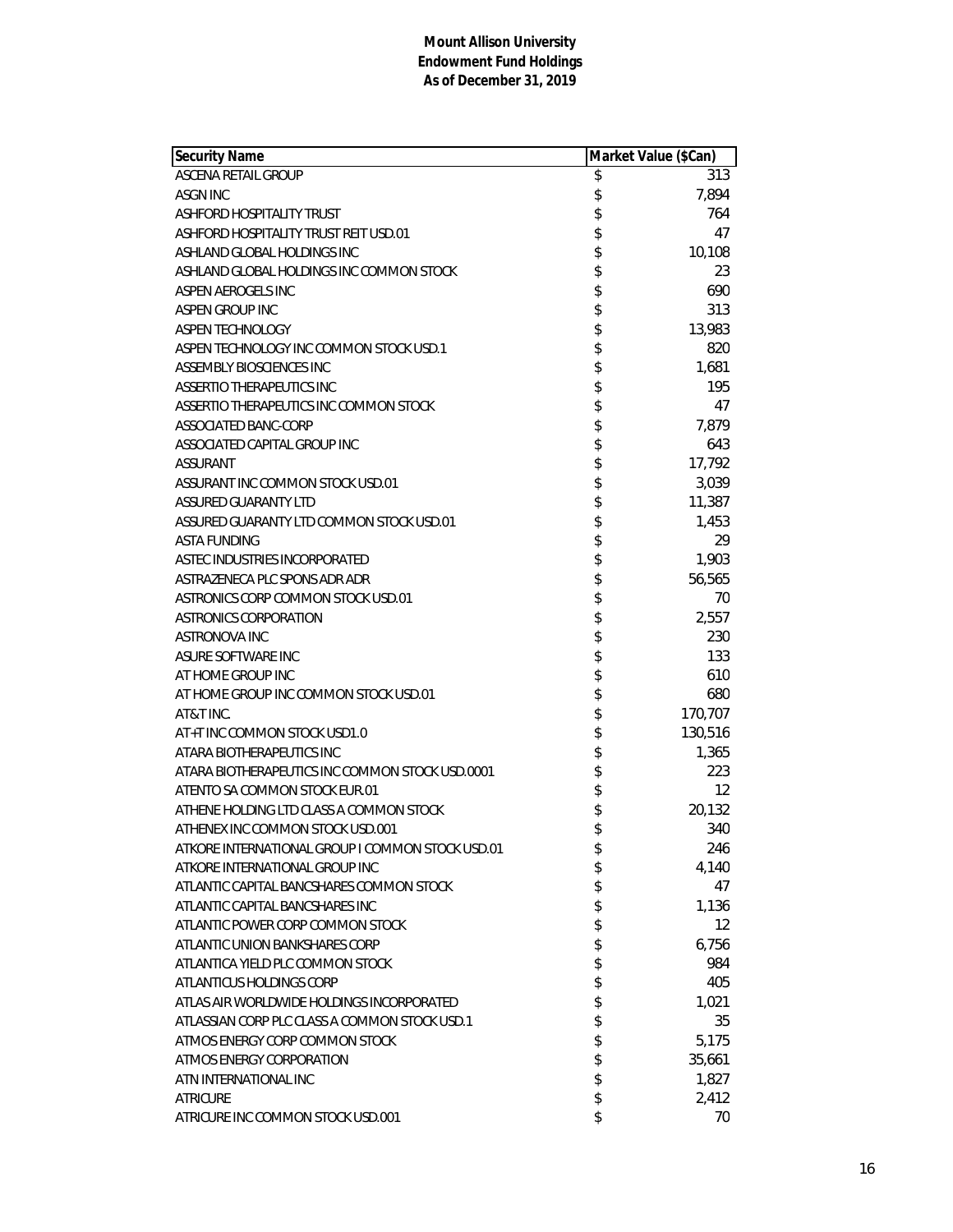| <b>Security Name</b>                              | Market Value (\$Can) |         |
|---------------------------------------------------|----------------------|---------|
| ATRION CORPORATION                                | \$                   | 3,025   |
| AUDENTES THERAPEUTICS INC                         | \$                   | 4,734   |
| AUDIOCODES LTD COMMON STOCK ILS.01                | \$                   | 12      |
| <b>AUTODESK</b>                                   | \$                   | 28      |
| AUTODESK INC COMMON STOCK USD.01                  | \$                   | 57,662  |
| <b>AUTOLIV</b>                                    | \$                   | 14,645  |
| AUTOMATIC DATA PROCESSING                         | \$                   | 105,457 |
| AUTOMATIC DATA PROCESSING COMMON STOCK USD.1      | \$                   | 72,885  |
| <b>AUTONATION</b>                                 | \$                   | 9,322   |
| <b>AUTOZONE</b>                                   | \$                   | 20      |
| AUTOZONE INC COMMON STOCK USD.01                  | \$                   | 56,303  |
| AVALARA INC                                       | \$                   | 9,776   |
| AVALARA INC COMMON STOCK USD.0001                 | \$                   | 3,551   |
| AVALONBAY COMMUNITIES INC REIT USD.01             | \$                   | 11,590  |
| AVALONBAY COMMUNITIES INC.                        | \$                   | 20      |
| <b>AVANOS MEDICAL INC</b>                         | \$                   | 3,266   |
| <b>AVAYA HOLDINGS CORP</b>                        | \$                   | 3,713   |
| AVERY DENNISON CORP COMMON STOCK USD1.0           | \$                   | 4,486   |
| AVERY DENNISON CORPORATION                        | \$                   | 8       |
| AVID BIOSERVICES INC COMMON STOCK USD.001         | \$                   | 94      |
| <b>AVID TECHNOLOGY</b>                            | \$                   | 1,125   |
| AVID TECHNOLOGY INC COMMON STOCK USD.01           | \$                   | 82      |
| <b>AVIS BUDGET GROUP</b>                          | \$                   | 5,316   |
| AVISTA CORPORATION                                | \$                   | 7,099   |
| AVNET                                             | \$                   | 10,069  |
| AVNET INC COMMON STOCK USD1.0                     | \$                   | 2,766   |
| <b>AVON PRODUCTS</b>                              | \$                   | 5,706   |
| AVON PRODUCTS INC COMMON STOCK USD.25             | \$                   | 176     |
| <b>AVROBIO INC</b>                                | \$                   | 1,732   |
| <b>AVX CORPORATION</b>                            | \$                   | 6,563   |
| <b>AWARE INCORPORATED</b>                         | \$                   | 145     |
| AXA EQUITABLE HOLDINGS INC COMMON STOCK USD.01    | \$                   | 18,000  |
| AXALTA COATING SYSTEMS LTD                        | \$                   | 13,654  |
| AXALTA COATING SYSTEMS LTD COMMON STOCK USD1.0    | \$                   | 1,746   |
| <b>AXCELIS TECHNOLOGIES</b>                       | \$                   | 1,860   |
| AXIS CAPITAL HOLDINGS LTD                         | \$                   | 10,742  |
| AXOGEN INC                                        | \$                   | 396     |
| AXON ENTERPRISE INC                               | \$                   | 9,119   |
| AXOS FINANCIAL INC                                | \$                   | 4,138   |
| AXT                                               | \$                   | 419     |
| AZZ INC                                           | \$                   | 2,841   |
| <b>B&amp;G FOODS</b>                              | \$                   | 1,639   |
| <b>B2GOLD CORP COMMON STOCK</b>                   | \$                   | 199     |
| <b>BADGER METER</b>                               | \$                   | 4,406   |
| BAIN CAPITAL SPECIALTY FINAN COMMON STOCK USD.001 | \$                   | 328     |
| <b>BAKER HUGHES CO</b>                            | \$                   | 12      |
| BAKER HUGHES CO COMMON STOCK USD.0001             | \$                   | 8,358   |
| <b>BALCHEM CORPORATION</b>                        | \$                   | 6,753   |
| <b>BALL CORP COMMON STOCK</b>                     | \$                   | 29,055  |
| <b>BALL CORPORATION</b>                           | \$                   | 15      |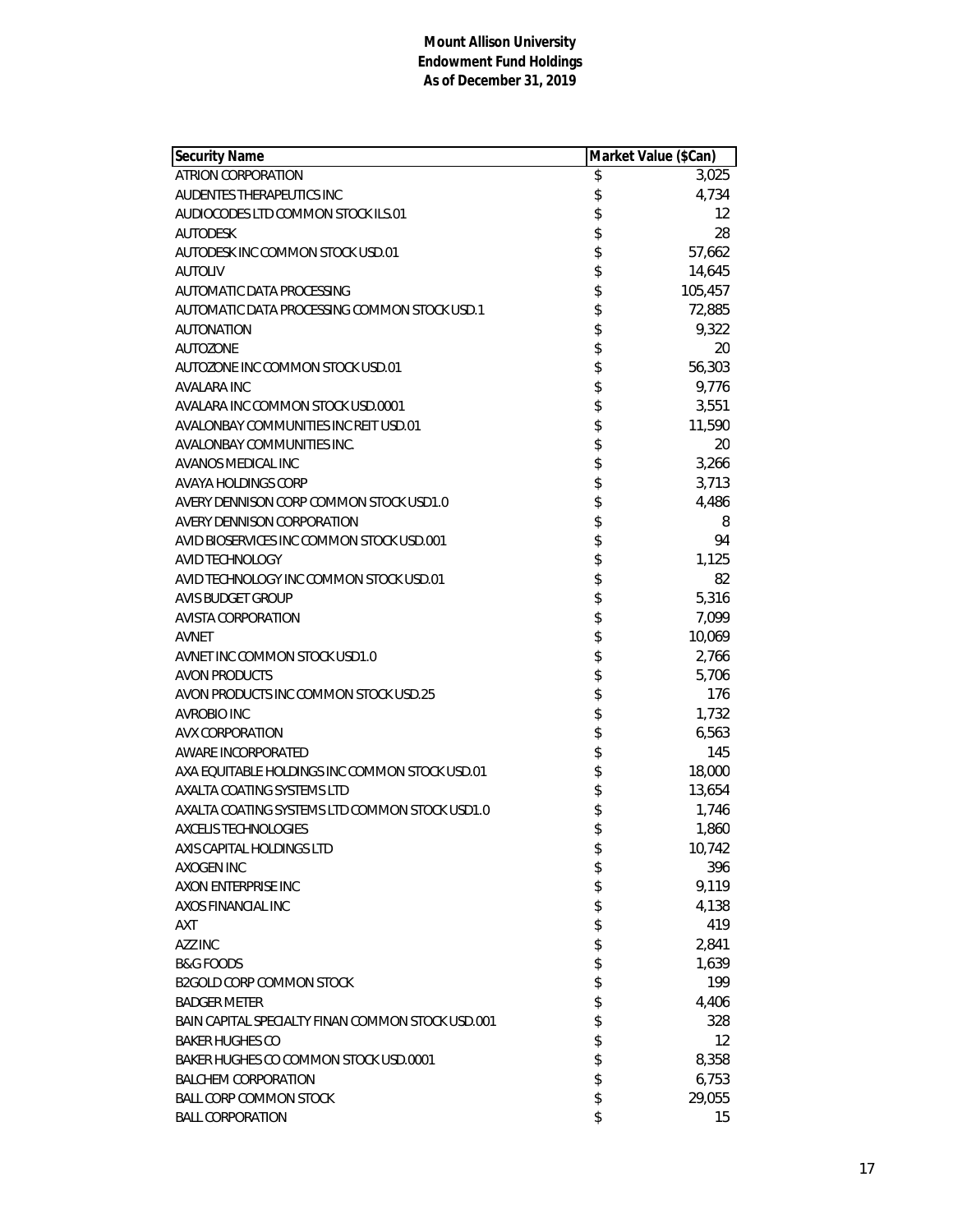| <b>Security Name</b>                              | Market Value (\$Can) |         |
|---------------------------------------------------|----------------------|---------|
| <b>BANC OF CALIFORNIA INC</b>                     | \$                   | 2,213   |
| <b>BANCFIRST CORPORATION</b>                      | \$                   | 4,566   |
| <b>BANCORP</b>                                    | \$                   | 2,126   |
| BANCORP INC/THE COMMON STOCK USD1.0               | \$                   | 59      |
| BANCORP OF NEW JERSEY INC                         | \$                   | 186     |
| <b>BANCORPSOUTH BANK</b>                          | \$                   | 7,174   |
| BANK OF AMERICA CORP COMMON STOCK USD.01          | \$                   | 223,994 |
| <b>BANK OF AMERICA CORPORATION</b>                | \$                   | 198     |
| <b>BANK OF COMMERCE HOLDINGS</b>                  | \$                   | 759     |
| <b>BANK OF HAWAII CORPORATION</b>                 | \$                   | 8,184   |
| <b>BANK OF MARIN BANCORP</b>                      | \$                   | 1,607   |
| BANK OF MARIN BANCORP/CA COMMON STOCK             | \$                   | 47      |
| BANK OF N.T. BUTTERFIELD & SON LTD                | \$                   | 4,608   |
| BANK OF N.T. BUTTERFIELD+SON COMMON STOCK BMD1.0  | \$                   | 914     |
| BANK OF NEW YORK MELLON CORP COMMON STOCK USD.01  | \$                   | 81,285  |
| BANK OF NEW YORK MELLON CORP.                     | \$                   | 29      |
| <b>BANK OF PRINCETON</b>                          | \$                   | 590     |
| <b>BANK OF SOUTH CAROLINA CORPORATION</b>         | \$                   | 209     |
| <b>BANK OZK</b>                                   | \$                   | 8,367   |
| <b>BANK7 CORP</b>                                 | \$                   | 426     |
| BANKFINANCIAL CORP COMMON STOCK USD.01            | \$                   | 12      |
| <b>BANKFINANCIAL CORPORATION</b>                  | \$                   | 528     |
| <b>BANKUNITED INCORPORATION</b>                   | \$                   | 7,827   |
| <b>BANKWELL FINANCIAL GROUP INC</b>               | \$                   | 730     |
| <b>BANNER CORPORATION</b>                         | \$                   | 4,483   |
| <b>BAR HARBOR BANKSHARES</b>                      | \$                   | 1,023   |
| <b>BARNES &amp; NOBLE EDUCATION INC</b>           | \$                   | 313     |
| <b>BARNES GROUP INC.</b>                          | \$                   | 6,665   |
| <b>BARRETT BUSINESS SERVICES</b>                  | \$                   | 1,596   |
| BASSETT FURNITURE INDS COMMON STOCK USD5.0        | \$                   | 12      |
| <b>BASSETT FURNITURE INDUSTRIES</b>               | \$                   | 145     |
| BAUSCH HEALTH COS INC COMMON STOCK                | \$                   | 3,176   |
| BAXTER INTERNATIONAL INC COMMON STOCK USD1.0      | \$                   | 87,268  |
| <b>BAXTER INTERNATIONAL INC.</b>                  | \$                   | 7,780   |
| <b>BAYCOM CORP</b>                                | \$                   | 851     |
| <b>BBQ HOLDINGS INC</b>                           | \$                   | 37      |
| <b>BBX CAPITAL CORP</b>                           | \$                   | 1,001   |
| <b>BCB BANCORP</b>                                | \$                   | 563     |
| <b>BEACON ROOFING SUPPLY</b>                      | \$                   | 5,125   |
| BEACON ROOFING SUPPLY INC COMMON STOCK USD.01     | \$                   | 246     |
| <b>BEAZER HOMES USA</b>                           | \$                   | 1,177   |
| BECTON DICKINSON AND CO                           | \$                   | 51      |
| BECTON DICKINSON AND CO COMMON STOCK USD1.0       | \$                   | 41,071  |
| <b>BED BATH &amp; BEYOND INC.</b>                 | \$                   | 3,452   |
| <b>BEL FUSE INCORPORATED</b>                      | \$                   | 428     |
| <b>BELDEN INC.</b>                                | \$                   | 5,217   |
| BELLRING BRANDS INC CLASS A COMMON STOCK USD.01   | \$                   | 141     |
| <b>BENCHMARK ELECTRONICS</b>                      | \$                   | 1,078   |
| BENEFITFOCUS INC COMMON STOCK USD.001             | \$                   | 223     |
| BERKSHIRE HATHAWAY INC CL B COMMON STOCK USD.0033 | \$                   | 206,014 |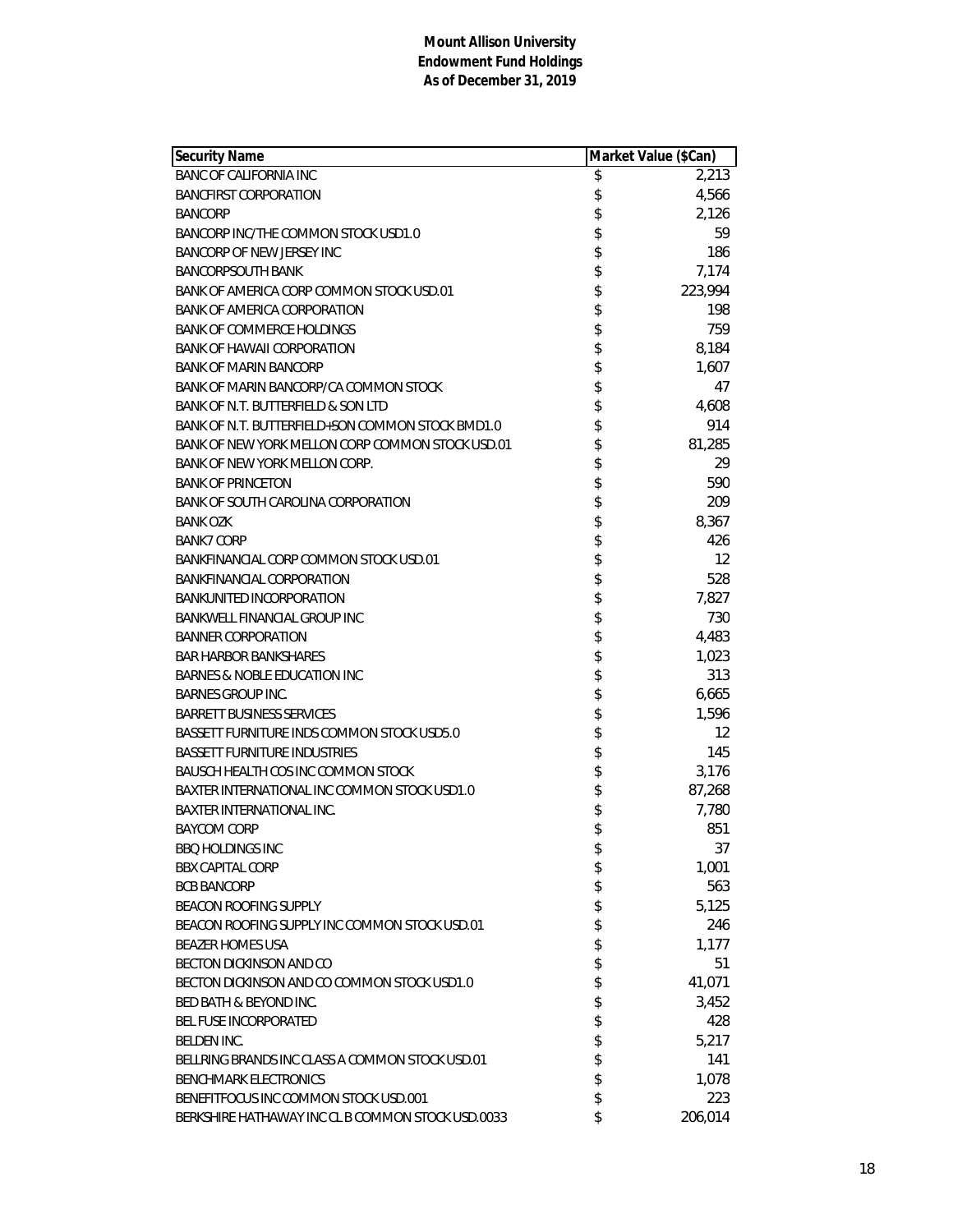| <b>Security Name</b>                              | Market Value (\$Can)    |
|---------------------------------------------------|-------------------------|
| BERKSHIRE HATHAWAY INC.                           | \$<br>197,168           |
| <b>BERKSHIRE HILLS BANCORP</b>                    | \$<br>3,092             |
| BERRY GLOBAL GROUP INC                            | \$<br>11,859            |
| BERRY PETROLEUM CORP                              | \$<br>805               |
| BEST BUY CO INC COMMON STOCK USD.1                | \$<br>8,528             |
| <b>BEST BUY CO.</b>                               | \$<br>14                |
| <b>BG STAFFING INC</b>                            | \$<br>512               |
| <b>BGC PARTNERS</b>                               | \$<br>3,699             |
| BIG 5 SPORTING GOODS CORPORATION                  | \$<br>133               |
| <b>BIG LOTS</b>                                   | \$<br>2,486             |
| <b>BIGLARI HOLDINGS INC</b>                       | \$<br>1,284             |
| BIO RAD LABORATORIES A COMMON STOCK USD.0001      | \$<br>1,020             |
| BIOCRYST PHARMACEUTICALS INC COMMON STOCK USD.01  | \$<br>305               |
| <b>BIODELIVERY SCIENCES INTERNATIONAL</b>         | \$<br>1,415             |
| BIODELIVERY SCIENCES INTL COMMON STOCK USD.001    | \$<br>387               |
| <b>BIOGEN INC</b>                                 | \$<br>37                |
| BIOGEN INC COMMON STOCK USD.0005                  | \$<br>36,398            |
| BIOHAVEN PHARMACEUTICAL HOLD COMMON STOCK         | \$<br>1,043             |
| <b>BIOLIFE SOLUTIONS</b>                          | \$<br>677               |
| BIOMARIN PHARMACEUTICAL INC COMMON STOCK USD.001  | \$<br>1,992             |
| <b>BIOSPECIFICS TECHNOLOGIES CORP.</b>            | \$<br>890               |
| <b>BIO-TECHNE CORP</b>                            | \$<br>13,664            |
| <b>BIOTELEMETRY INC</b>                           | \$<br>3,592             |
| <b>BJ'S RESTAURANTS</b>                           | \$<br>1,820             |
| BJS WHOLESALE CLUB HOLDINGS INC                   | \$<br>6,738             |
| <b>BLACK HILLS CORPORATION</b>                    | \$<br>10,128            |
| <b>BLACK KNIGHT INC</b>                           | \$<br>16,380            |
| <b>BLACK KNIGHT INC COMMON STOCK</b>              | \$<br>23                |
| <b>BLACKBAUD</b>                                  | \$<br>8,204             |
| <b>BLACKLINE INC</b>                              | \$<br>4,875             |
| BLACKLINE INC COMMON STOCK USD.01                 | \$<br>387               |
| <b>BLACKROCK</b>                                  | \$<br>41                |
| BLACKROCK CAPITAL INVESTMENT COMMON STOCK USD.001 | \$<br>35                |
| BLACKROCK INC COMMON STOCK USD.01                 | \$<br>23,979            |
| BLACKSTONE GROUP INC/THE A COMMON STOCK USD.00001 | \$<br>42,222            |
| <b>BLOOMIN' BRANDS INC</b>                        | \$<br>4,331             |
| <b>BLUCORA INCORPORATION</b>                      | \$<br>1,906             |
| <b>BLUE BIRD CORP</b>                             | \$<br>2,141             |
| BLUE BIRD CORP COMMON STOCK USD.0001              | \$<br>94                |
| BLUE CAPITAL REINSURANCE HOLDINGS LTD             | \$<br>149               |
| <b>BLUEBIRD BIO INC</b>                           | \$<br>4,720             |
| BLUEBIRD BIO INC COMMON STOCK USD.01              | \$<br>2,285             |
| <b>BLUEPRINT MEDICINES CORP</b>                   | \$<br>3,013             |
| BLUEROCK RESIDENTIAL GROWTH REIT INC              | \$<br>748               |
| <b>BLUEROCK RESIDENTIAL GROWTH REIT USD.01</b>    | \$<br>$12 \overline{ }$ |
| <b>BMC STOCK HOLDINGS INC</b>                     | \$<br>4,399             |
| BMC STOCK HOLDINGS INC COMMON STOCK USD.01        | \$<br>94                |
| <b>BOEING CO</b>                                  | \$<br>121               |
| BOEING CO/THE COMMON STOCK USD5.0                 | \$<br>101,853           |
| <b>BOINGO WIRELESS INC</b>                        | \$<br>928               |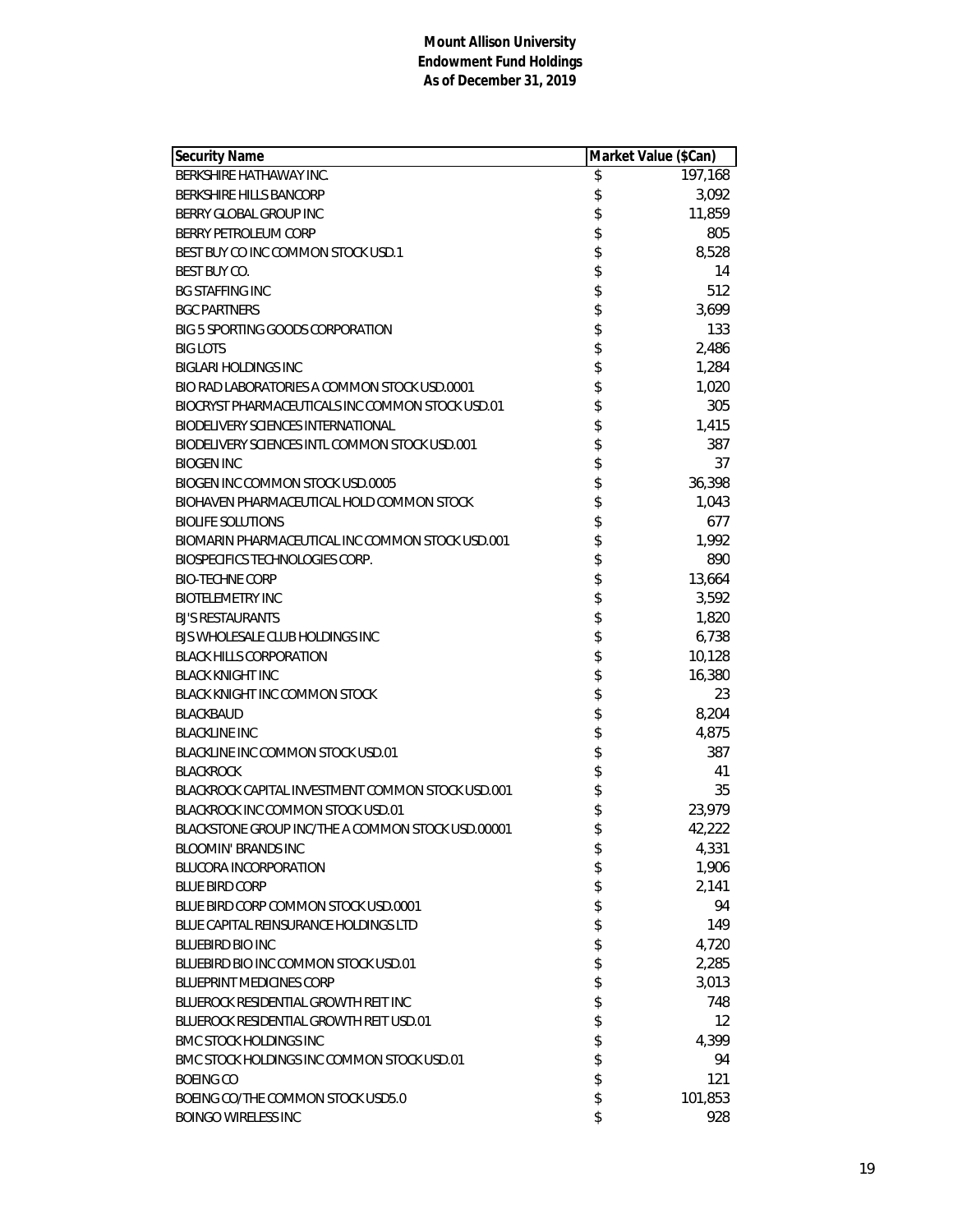| Security Name                                     | Market Value (\$Can) |         |
|---------------------------------------------------|----------------------|---------|
| BOINGO WIRELESS INC COMMON STOCK                  | \$                   | 410     |
| BOISE CASCADE CO                                  | \$                   | 2,686   |
| BOK FINANCIAL CORPORATION                         | \$                   | 13,820  |
| BONANZA CREEK ENERGY INC                          | \$                   | 1,068   |
| <b>BOOKING HOLDINGS INC</b>                       | \$                   | 60      |
| BOOKING HOLDINGS INC COMMON STOCK USD.008         | \$                   | 94,640  |
| <b>BOOT BARN HOLDINGS INC</b>                     | \$                   | 2,784   |
| BOOZ ALLEN HAMILTON HOLDINGS COMMON STOCK USD.01  | \$                   | 4,629   |
| BORGWARNER INC COMMON STOCK USD.01                | \$                   | 3,457   |
| <b>BORGWARNER INC.</b>                            | \$                   | 6       |
| <b>BOSTON BEER COMPANY INC</b>                    | \$                   | 6,696   |
| <b>BOSTON OMAHA CORP</b>                          | \$                   | 296     |
| <b>BOSTON PRIVATE FINANCIAL HOLDINGS</b>          | \$                   | 2,316   |
| <b>BOSTON PROPERTIES</b>                          | \$                   | 14      |
| <b>BOSTON PROPERTIES INC REIT USD.01</b>          | \$                   | 8,086   |
| BOSTON SCIENTIFIC CORP COMMON STOCK USD.01        | \$                   | 28,980  |
| <b>BOSTON SCIENTIFIC CORPORATION</b>              | \$                   | 44      |
| BOTTOMLINE TECHNOLOGIES (DE)                      | \$                   | 4,950   |
| BOX INC CLASS A COMMON STOCK USD.0001             | \$                   | 2,707   |
| BP PLC SPONS ADR ADR                              | \$                   | 8,133   |
| <b>BRADY CORPORATION</b>                          | \$                   | 6,024   |
| BRAEMAR HOTELS & RESORTS INC                      | \$                   | 627     |
| BRANDYWINE REALTY TRUST                           | \$                   | 6,238   |
| <b>BRIDGE BANCORP</b>                             | \$                   | 1,745   |
| BRIDGEWATER BANCSHARES INC                        | \$                   | 968     |
| BRIDGEWATER BANCSHARES INC COMMON STOCK USD.001   | \$                   | 12      |
| BRIDGFORD FOODS CORPORATION                       | \$                   | 243     |
| <b>BRIGGS &amp; STRATTON CORPORATION</b>          | \$                   | 521     |
| BRIGGS + STRATTON COMMON STOCK USD.01             | \$                   | 516     |
| BRIGHT HORIZONS FAMILY SOLUTIONS INC              | \$                   | 14,329  |
| BRIGHTCOVE COMMON STOCK USD.001                   | \$                   | 141     |
| <b>BRIGHTCOVE INC</b>                             | \$                   | 1,017   |
| <b>BRIGHTHOUSE FINANCIAL INC</b>                  | \$                   | 10,089  |
| BRIGHTHOUSE FINANCIAL INC COMMON STOCK USD.01     | \$                   | 94      |
| BRIGHTSPHERE INVESTMENT GROU COMMON STOCK USD.001 | \$                   | 47      |
| BRIGHTSPHERE INVESTMENT GROUP PLC                 | \$                   | 2,279   |
| <b>BRIGHTVIEW HOLDINGS INC</b>                    | \$                   | 2,133   |
| <b>BRINKER INTERNATIONAL</b>                      | \$                   | 3,917   |
| <b>BRINK'S COMPANY (THE)</b>                      | \$                   | 8,786   |
| BRISTOL MYERS SQUIBB CO COMMON STOCK USD.1        | \$                   | 163,864 |
| BRISTOL-MYERS SOUIBB COMPANY                      | \$                   | 105     |
| BRIXMOR PROPERTY GROUP INC                        | \$                   | 13,114  |
| <b>BROADCOM INC</b>                               | \$                   | 87      |
| BROADCOM INC COMMON STOCK                         | \$                   | 50,952  |
| BROADRIDGE FINANCIAL SOLUTIO COMMON STOCK USD.01  | \$                   | 7,174   |
| BROADRIDGE FINANCIAL SOLUTIONS INC                | \$                   | 10      |
| BROOKDALE SENIOR LIVING INC.                      | \$                   | 2,080   |
| <b>BROOKFIELD BUSINESS PARTNERS LP</b>            | \$                   | 172,351 |
| <b>BROOKFIELD PROPERTY PARTNERS LP</b>            | \$                   | 113,597 |
| BROOKFIELD PROPERTY REIT INC                      | \$                   | 4,285   |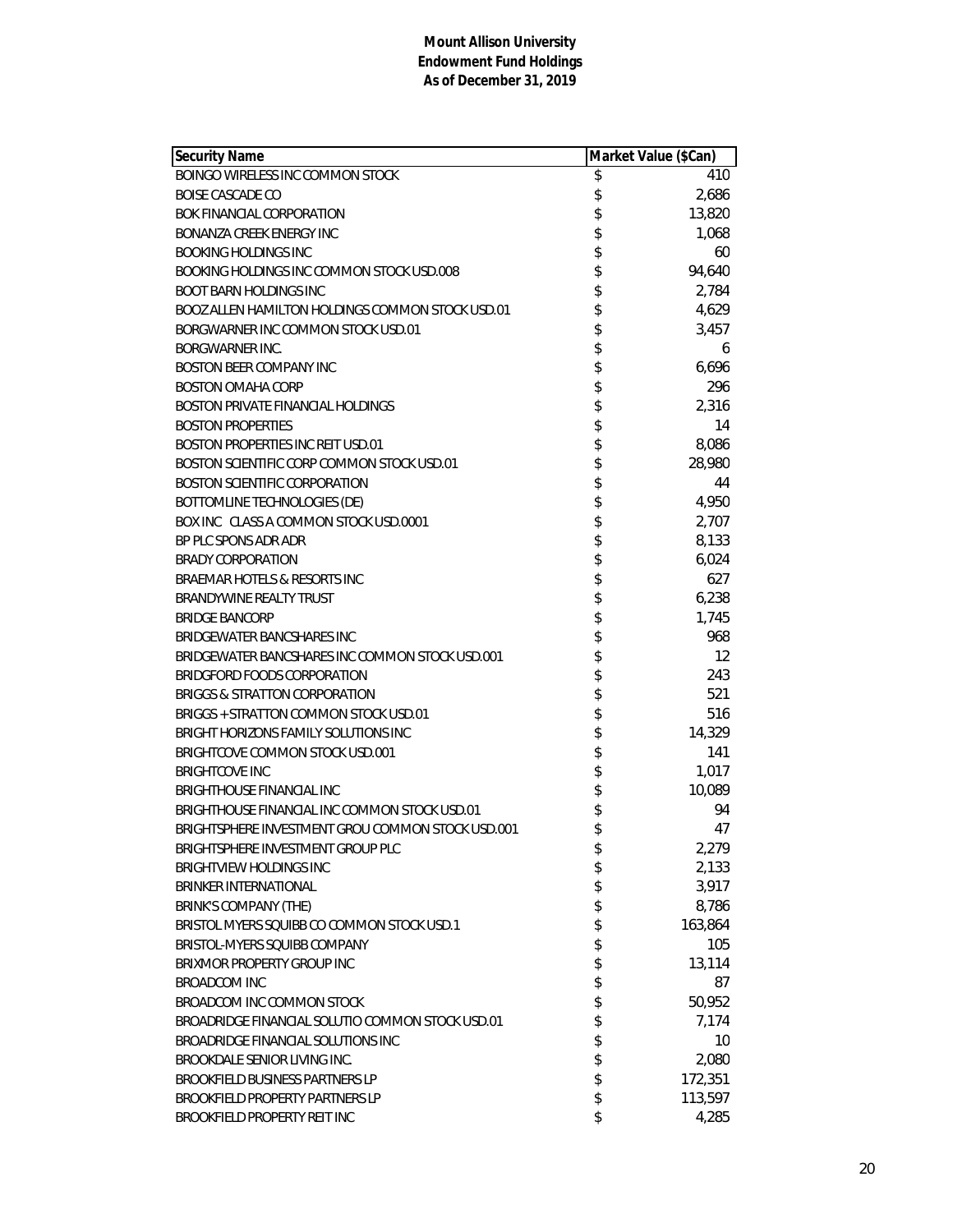| <b>Security Name</b>                           | Market Value (\$Can) |        |
|------------------------------------------------|----------------------|--------|
| <b>BROOKLINE BANCORP</b>                       | \$                   | 3,014  |
| <b>BROOKS AUTOMATION</b>                       | \$                   | 6,714  |
| BROOKS AUTOMATION INC COMMON STOCK USD.01      | \$                   | 59     |
| BROWN FORMAN CORP CLASS B COMMON STOCK USD.15  | \$                   | 4,791  |
| BROWN-FORMAN CORPORATION                       | \$                   | 9      |
| <b>BRT APARTMENTS CORP</b>                     | \$                   | 663    |
| <b>BRUKER CORPORATION</b>                      | \$                   | 15,263 |
| BRUNSWICK CORP COMMON STOCK USD.75             | \$                   | 1,172  |
| <b>BRUNSWICK CORPORATION</b>                   | \$                   | 10,432 |
| BRYN MAWR BANK CORPORATION                     | \$                   | 1,959  |
| <b>BSQUARE CORPORATION</b>                     | \$                   | 51     |
| <b>BUCKLE INC</b>                              | \$                   | 3,328  |
| BUILD A BEAR WORKSHOP INC COMMON STOCK USD.01  |                      | 23     |
| <b>BUILD-A-BEAR WORKSHOP</b>                   |                      | 162    |
| <b>BUILDERS FIRSTSOURCE</b>                    | \$\$                 | 6,550  |
| BUILDERS FIRSTSOURCE INC COMMON STOCK USD.01   | \$                   | 1,594  |
| <b>BUNGE LIMITED</b>                           | \$                   | 5,092  |
| BUNGE LTD COMMON STOCK USD.01                  | \$                   | 141    |
| <b>BUSINESS FIRST BANCSHARES INC</b>           | \$                   | 961    |
| <b>BWX TECHNOLOGIES INC</b>                    | \$                   | 11,786 |
| BWX TECHNOLOGIES INC COMMON STOCK USD.01       | \$                   | 293    |
| <b>BYLINE BANCORP INC</b>                      |                      | 1,466  |
| <b>C&amp;F FINANCIAL CORPORATION</b>           | \$                   | 694    |
| C.H. ROBINSON WORLDWIDE INC                    |                      | 7      |
| C.H. ROBINSON WORLDWIDE INC COMMON STOCK USD.1 | \$<br>\$             | 4,586  |
| CABLE ONE INC                                  |                      | 16,169 |
| CABOT CORP COMMON STOCK USD1.0                 | \$                   | 656    |
| CABOT CORPORATION                              | \$                   | 5,817  |
| CABOT MICROELECTRONICS CORPORATION             | \$\$\$\$             | 8,631  |
| CABOT OIL & GAS CORPORATION                    |                      | 9,382  |
| CABOT OIL + GAS CORP COMMON STOCK USD.1        |                      | 3,124  |
| CACI INTERNATIONAL INC                         |                      | 12,938 |
| <b>CACTUS INC</b>                              | \$                   | 3,544  |
| <b>CADENCE BANCORP</b>                         | \$                   | 4,321  |
| CADENCE BANCORP COMMON STOCK                   | \$                   | 398    |
| CADENCE DESIGN SYS INC COMMON STOCK USD.01     | \$                   | 7,829  |
| <b>CADENCE DESIGN SYSTEMS</b>                  | \$                   | 14     |
| CADIZ INC COMMON STOCK USD.01                  | \$                   | 12     |
| <b>CAESARS ENTERTAINMENT CORP</b>              | \$                   | 18,874 |
| CAI INTERNATIONAL                              | \$                   | 736    |
| CALAMP CORP.                                   | \$                   | 1,073  |
| CALAVO GROWERS INCORPORATED                    | \$                   | 3,635  |
| <b>CALERES INC</b>                             | \$                   | 1,597  |
| CALIFORNIA RESOURCES CORP                      | \$                   | 796    |
| CALIFORNIA RESOURCES CORP COMMON STOCK USD.01  | \$                   | 59     |
| CALIFORNIA WATER SERVICE GROUP                 | \$                   | 5,548  |
| CALITHERA BIOSCIENCES INC                      | \$                   | 491    |
| CALIX                                          | \$                   | 930    |
| CALLAWAY GOLF CO                               | \$                   | 4,415  |
| CALLAWAY GOLF COMPANY COMMON STOCK USD.01      | \$                   | 23     |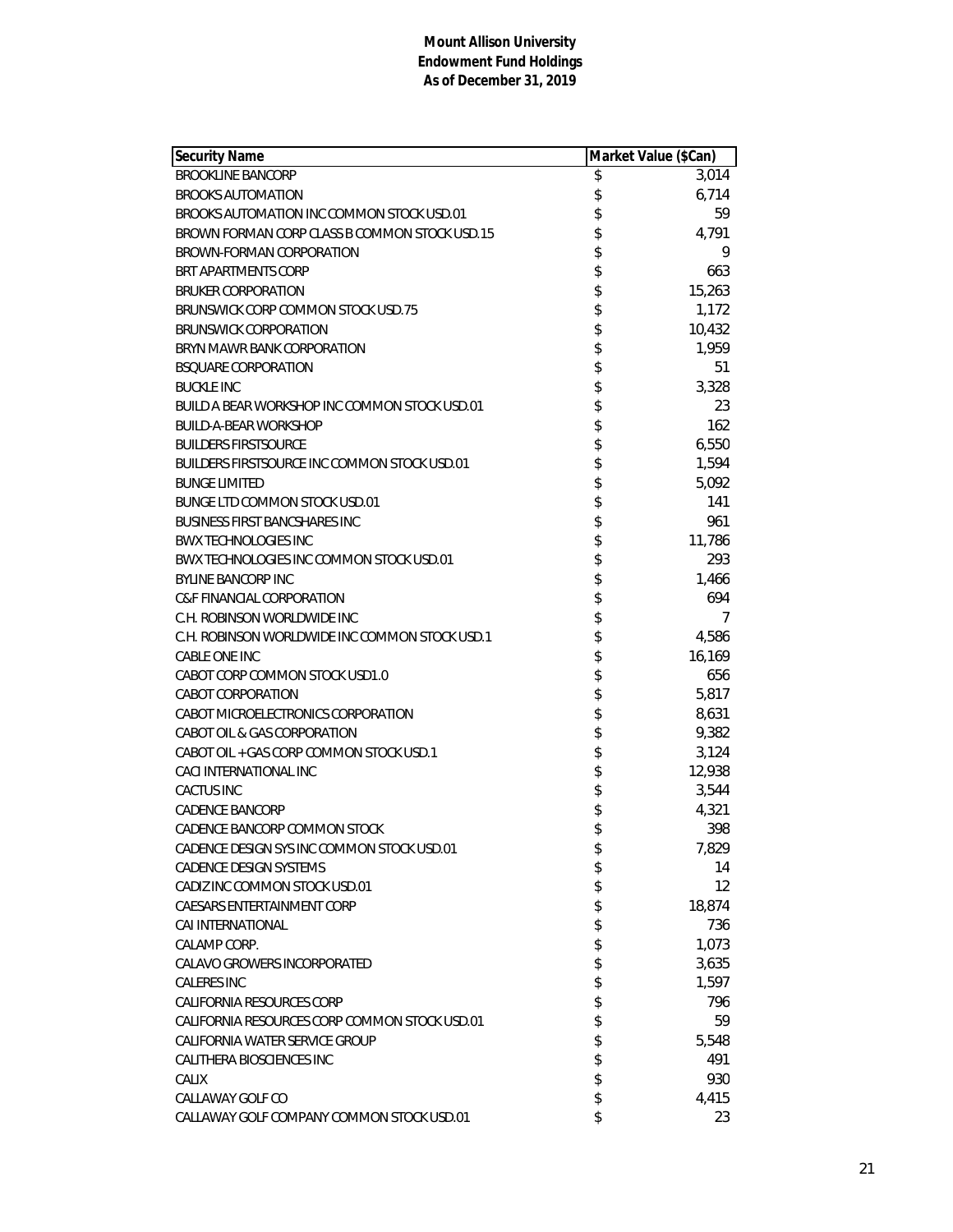| <b>Security Name</b>                           | Market Value (\$Can) |        |
|------------------------------------------------|----------------------|--------|
| CALLON PETROLEUM COMPANY                       | \$                   | 6,230  |
| CAL-MAINE FOODS                                | \$                   | 4,160  |
| CAMBRIDGE BANCORPORATION                       | \$                   | 733    |
| CAMDEN NATIONAL CORPORATION                    | \$                   | 1,660  |
| CAMDEN PROPERTY TRUST REIT USD.01              | \$                   | 270    |
| CAMPBELL SOUP CO COMMON STOCK USD.0375         | \$                   | 3,567  |
| CAMPBELL SOUP COMPANY                          | \$                   | 6      |
| CAMPING WORLD HOLDINGS INC                     | \$                   | 441    |
| CAMTEK LTD COMMON STOCK ILS.01                 | \$                   | 12     |
| CANADIAN SOLAR INC COMMON STOCK                | \$                   | 352    |
| CANNAE HOLDINGS INC                            | \$                   | 6,467  |
| CANNAE HOLDINGS INC COMMON STOCK               | \$                   | 211    |
| CANTEL MEDICAL CORP.                           | \$                   | 5,975  |
| <b>CAPITAL CITY BANK GROUP</b>                 | \$                   | 1,408  |
| CAPITAL ONE FINANCIAL CORP COMMON STOCK USD.01 | \$                   | 72,608 |
| CAPITAL ONE FINANCIAL CORPORATION              | \$                   | 33     |
| CAPITAL SENIOR LIVING CORPORATION              | \$                   | 204    |
| CAPITOL FEDERAL FINANCIAL INC                  | \$                   | 4,338  |
| <b>CAPRI HOLDINGS LTD</b>                      | \$                   | 9,305  |
| CAPRI HOLDINGS LTD COMMON STOCK                | \$                   | 2,457  |
| CAPSTAR FINANCIAL HOLDINGS INC                 | \$                   | 806    |
| CARA THERAPEUTICS INC                          | \$                   | 1,352  |
| CARA THERAPEUTICS INC COMMON STOCK USD.001     | \$                   | 82     |
| CARDINAL HEALTH                                | \$                   | 10     |
| CARDINAL HEALTH INC COMMON STOCK               | \$                   | 6,414  |
| CARDIOVASCULAR SYSTEMS                         | \$                   | 1,845  |
| CARDLYTICS INC COMMON STOCK                    | \$                   | 23     |
| <b>CARDTRONICS PLC</b>                         | \$                   | 4,256  |
| CARE.COM INC                                   | \$                   | 1,129  |
| CARE.COM INC COMMON STOCK USD.001              | \$                   | 609    |
| <b>CAREDX INC</b>                              | \$                   | 1,718  |
| CAREDX INC COMMON STOCK USD.001                | \$                   | 516    |
| CAREER EDUCATION CORP COMMON STOCK USD.01      | \$                   | 270    |
| CARETRUST REIT INC                             | \$                   | 4,457  |
| <b>CARGURUS INC</b>                            | \$                   | 6,638  |
| CARGURUS INC COMMON STOCK USD.001              | \$                   | 3,305  |
| CARLISLE COMPANIES                             | \$                   | 16,613 |
| CARLISLE COS INC COMMON STOCK USD1.0           | \$                   | 1,324  |
| CARMAX                                         | \$                   | 10     |
| CARMAX INC COMMON STOCK USD.5                  | \$                   | 5,881  |
| CARNIVAL CORP                                  | \$                   | 14     |
| CARNIVAL CORP COMMON STOCK USD.01              | \$                   | 32,104 |
| CAROLINA FINANCIAL CORP                        | \$                   | 2,410  |
| CARPENTER TECHNOLOGY CORPORATION               | \$                   | 3,645  |
| CARRIAGE SERVICES INC                          | \$                   | 909    |
| CARROLS RESTAURANT GROUP INC                   | \$                   | 945    |
| CARS.COM INC                                   | \$                   | 1,679  |
| CARS.COM INC COMMON STOCK USD.01               | \$                   | 1,406  |
| CARTER'S                                       | \$                   | 9,566  |
| CASA SYSTEMS INC                               | \$                   | 221    |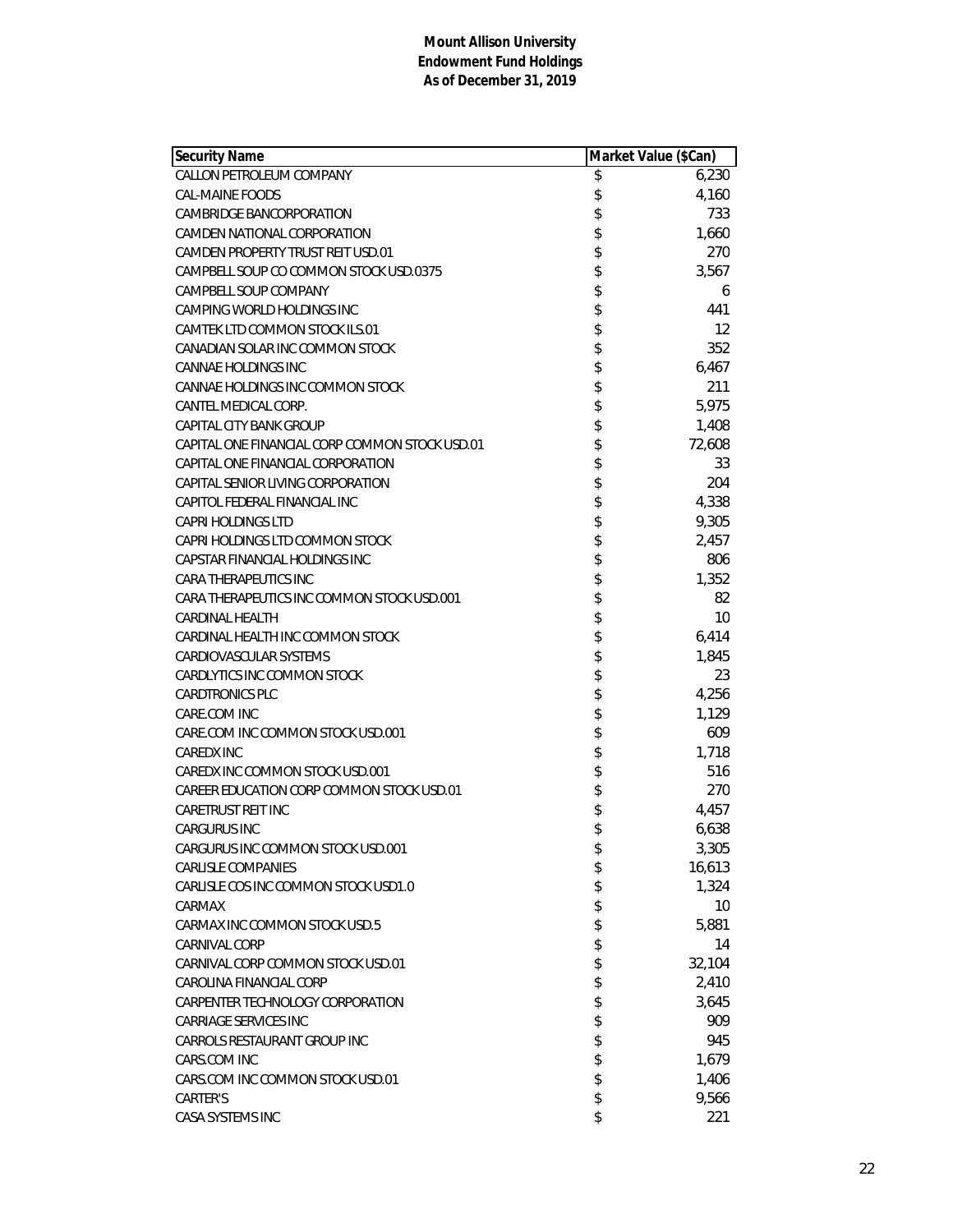| <b>Security Name</b>                               | Market Value (\$Can) |        |
|----------------------------------------------------|----------------------|--------|
| CASA SYSTEMS INC COMMON STOCK                      | \$                   | 12     |
| CASELLA WASTE SYSTEMS INC                          | \$                   | 4,516  |
| CASELLA WASTE SYSTEMS INC A COMMON STOCK USD.01    | \$                   | 1,324  |
| CASEY'S GENERAL STORES INCORPORATED                | \$                   | 11,574 |
| <b>CASS INFORMATION SYSTEMS</b>                    | \$                   | 2,098  |
| CASTLIGHT HEALTH INC                               | \$                   | 413    |
| CATABASIS PHARMACEUTICALS INC                      | \$                   | 156    |
| CATALENT INC                                       | \$                   | 14,073 |
| CATALYST BIOSCIENCES INC                           | \$                   | 284    |
| CATALYST BIOSCIENCES INC COMMON STOCK USD.001      | \$                   | 59     |
| CATALYST PHARMACEUTICALS INC                       | \$                   | 847    |
| CATALYST PHARMACEUTICALS INC COMMON STOCK USD.001  | \$                   | 94     |
| CATERPILLAR INC COMMON STOCK USD1.0                | \$                   | 39,363 |
| CATERPILLAR INC.                                   | \$                   | 57     |
| CATHAY GENERAL BANCORP                             | \$                   | 6,833  |
| <b>CATO CORPORATION</b>                            | \$                   | 633    |
| <b>CAVCO INDUSTRIES</b>                            | \$                   | 3,905  |
| CBIZ                                               | \$                   | 2,504  |
| CBL & ASSOCIATES PROPERTIES INCORPORATED           | \$                   | 309    |
| CBL + ASSOCIATES PROPERTIES REIT USD.01            | \$                   | 23     |
| CBOE GLOBAL MARKETS INC                            | \$                   | 9      |
| CBOE GLOBAL MARKETS INC COMMON STOCK               | \$                   | 5,393  |
| CBRE GROUP INC A COMMON STOCK USD.01               | \$                   | 8,146  |
| <b>CBRE GROUP INCORPORATED</b>                     | \$                   | 14     |
| <b>CBTX INC</b>                                    | \$                   | 2,056  |
| CDK GLOBAL INC                                     | \$                   | 12,935 |
| CDW CORP                                           | \$                   | 14     |
| CDW CORP/DE COMMON STOCK USD.01                    | \$                   | 8,183  |
| <b>CECO ENVIRONMENTAL CORP</b>                     | \$                   | 597    |
| CECO ENVIRONMENTAL CORP COMMON STOCK USD.01        | \$                   | 12     |
| CEDAR REALTY TRUST INCORPORATED                    | \$                   | 609    |
| CELANESE CORP COMMON STOCK USD.0001                | \$                   | 23,932 |
| <b>CELANESE CORPORATION</b>                        | \$                   | 65,114 |
| CENOVUS ENERGY INC COMMON STOCK                    | \$                   | 94     |
| CENTENE CORP COMMON STOCK USD.001                  | \$                   | 10,533 |
| <b>CENTENE CORPORATION</b>                         | \$                   | 18     |
| CENTENNIAL RESOURCE DEVELO A COMMON STOCK USD.0001 | \$                   | 434    |
| CENTENNIAL RESOURCE DEVELOPMENT INC                | \$                   | 2,245  |
| <b>CENTERPOINT ENERGY</b>                          | \$                   | 80,614 |
| CENTERPOINT ENERGY INC COMMON STOCK USD.01         | \$                   | 5,449  |
| <b>CENTERSTATE BANK CORP</b>                       | \$                   | 6,975  |
| CENTRAL EUROPEAN MEDIA ENT A COMMON STOCK USD.08   | \$                   | 47     |
| CENTRAL GARDEN & PET COMPANY                       | \$                   | 3,827  |
| CENTRAL GARDEN AND PET CO A COMMON STOCK USD.01    | \$                   | 47     |
| CENTRAL PACIFIC FINANCIAL CORP.                    | \$                   | 1,748  |
| CENTRAL VALLEY COMMUNITY BANCORP                   | \$                   | 721    |
| CENTURY ALUMINUM COMPANY                           | \$                   | 1,628  |
| <b>CENTURY BANCORP</b>                             | \$                   | 881    |
| <b>CENTURY CASINOS</b>                             | \$                   | 710    |
| CENTURY COMMUNITIES INC                            | \$                   | 1,564  |
|                                                    |                      |        |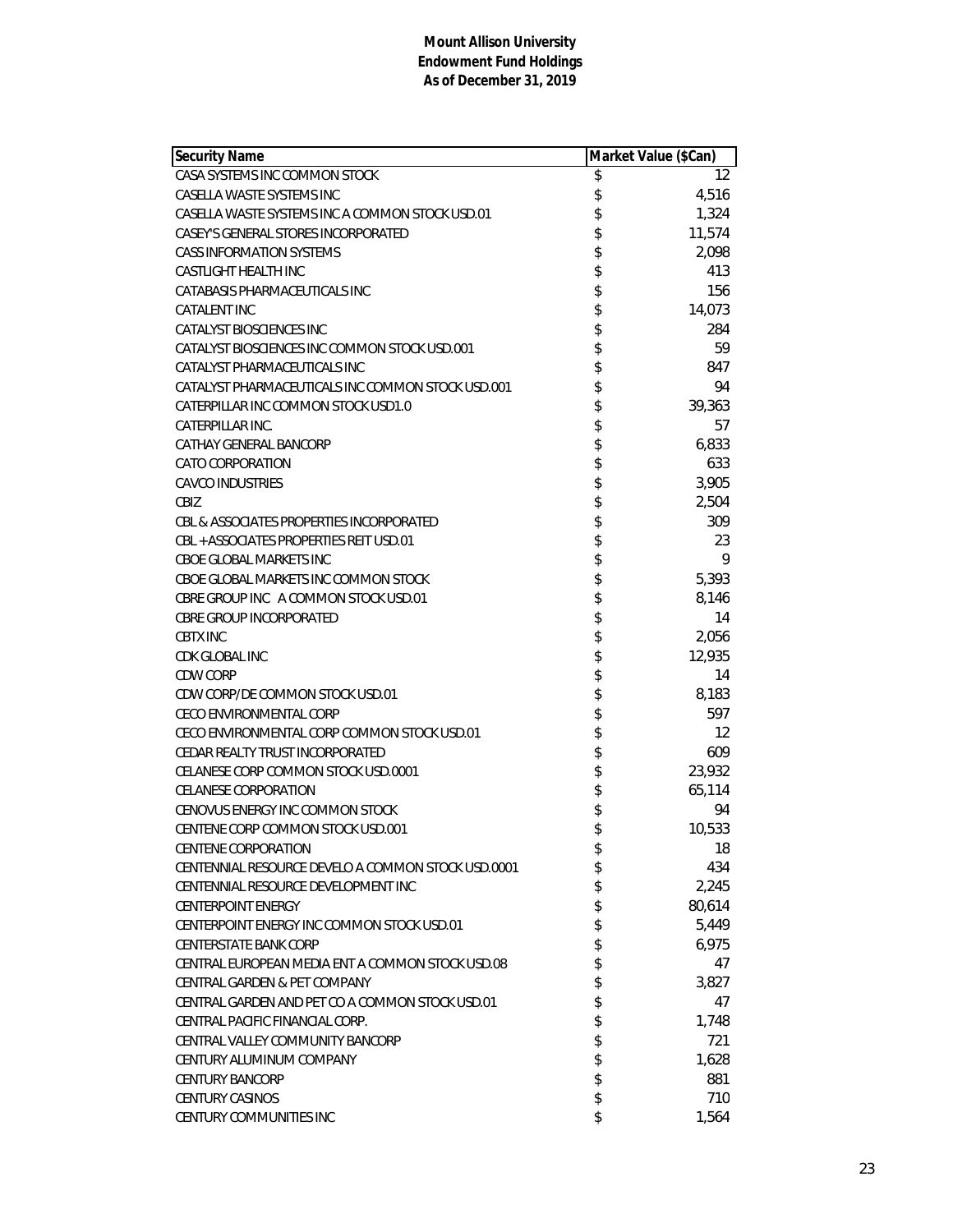| Security Name                                     | Market Value (\$Can) |         |
|---------------------------------------------------|----------------------|---------|
| <b>CENTURYLINK</b>                                | \$                   | 9       |
| CENTURYLINK INC COMMON STOCK USD1.0               | \$                   | 5,479   |
| <b>CERENCE INC</b>                                | \$                   | 1,619   |
| CERIDIAN HCM HOLDING INC                          | \$                   | 7,639   |
| CERIDIAN HCM HOLDING INC COMMON STOCK USD.01      | \$                   | 3,141   |
| CERNER CORP COMMON STOCK USD.01                   | \$                   | 9,771   |
| <b>CERNER CORPORATION</b>                         | \$                   | 16      |
| <b>CEVA INC</b>                                   | \$                   | 1,559   |
| CEVA INC COMMON STOCK USD.001                     | \$                   | 105     |
| CF INDUSTRIES HOLDINGS                            | \$                   | 7       |
| CF INDUSTRIES HOLDINGS INC COMMON STOCK USD.01    | \$                   | 4,035   |
| <b>CHAMPIONS ONCOLOGY INC</b>                     | \$                   | 69      |
| <b>CHANNELADVISOR CORP</b>                        | \$                   | 904     |
| CHANNELADVISOR CORP COMMON STOCK USD.001          | \$                   | 35      |
| CHARLES RIVER LABORATORIES INTERNATIONAL INC      | \$                   | 14,087  |
| <b>CHARLES SCHWAB CORP</b>                        | \$                   | 38      |
| CHART INDUSTRIES INC COMMON STOCK USD.01          | \$                   | 23      |
| CHART INDUSTRIES INCORPORATED                     | \$                   | 4,285   |
| <b>CHARTER COMMUNICATIONS INC</b>                 | \$                   | 53      |
| CHARTER COMMUNICATIONS INC A COMMON STOCK USD.001 | \$                   | 94,215  |
| <b>CHASE CORPORATION</b>                          | \$                   | 2,479   |
| CHATHAM LODGING TRUST                             | \$                   | 2,094   |
| CHECK POINT SOFTWARE TECH COMMON STOCK USD.01     | \$                   | 2,367   |
| CHEESECAKE FACTORY INC                            | \$                   | 4,126   |
| <b>CHEFS' WAREHOUSE INC</b>                       | \$                   | 2,674   |
| <b>CHEGG INC</b>                                  | \$                   | 8,375   |
| <b>CHEMBIO DIAGNOSTICS</b>                        | \$                   | 172     |
| <b>CHEMED CORPORATION</b>                         | \$                   | 13,526  |
| CHEMICAL FINANCIAL CORPORATION                    | \$                   | 15,504  |
| <b>CHEMOCENTRYX INC</b>                           | \$                   | 618     |
| CHEMOCENTRYX INC COMMON STOCK USD.001             | \$                   | 305     |
| CHEMOURS CO                                       | \$                   | 5,751   |
| CHEMOURS CO/THE COMMON STOCK                      | \$                   | 246     |
| CHEMUNG FINANCIAL CORPORATION                     | \$                   | 725     |
| CHESAPEAKE ENERGY CORPORATION                     | \$                   | 1,420   |
| CHESAPEAKE UTILITIES CORPORATION                  | \$                   | 3,587   |
| CHEVRON CORP COMMON STOCK USD.75                  | \$                   | 182,079 |
| CHEVRON CORPORATION                               | \$                   | 104,014 |
| CHIASMA INC                                       | \$                   | 538     |
| CHICO'S FAS                                       | \$                   | 803     |
| CHILDRENS PLACE INC                               | \$                   | 1,910   |
| <b>CHIMERIX INC</b>                               | \$                   | 253     |
| CHIMERIX INC COMMON STOCK USD.001                 | \$                   | 59      |
| CHINA YUCHAI INTL LTD COMMON STOCK USD.1          | \$                   | 70      |
| <b>CHIPOTLE MEXICAN GRILL</b>                     | \$                   | 15      |
| CHIPOTLE MEXICAN GRILL INC COMMON STOCK USD.01    | \$                   | 8,665   |
| CHOICE HOTELS INTERNATIONAL                       | \$                   | 12,092  |
| <b>CHUBB LTD</b>                                  | \$                   | 49      |
| CHUBB LTD COMMON STOCK                            | \$                   | 29,040  |
| CHURCH & DWIGHT CO.                               | \$                   | 9,312   |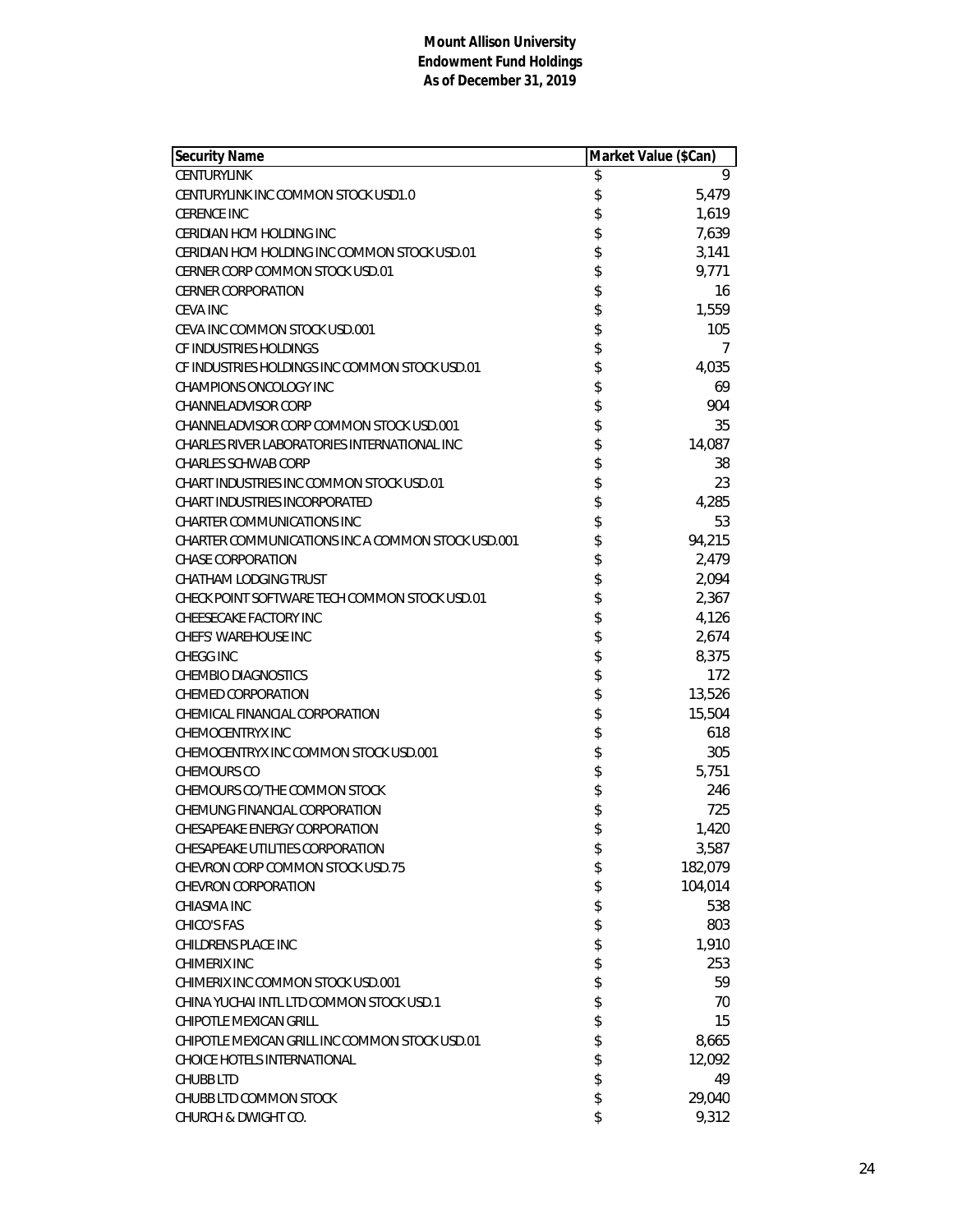| Security Name                                 | Market Value (\$Can) |         |
|-----------------------------------------------|----------------------|---------|
| CHURCH + DWIGHT CO INC COMMON STOCK USD1.0    | \$                   | 7,425   |
| CHURCHILL DOWNS INC                           | \$                   | 9,674   |
| CHUY'S HOLDINGS INC                           | \$                   | 970     |
| CIENA CORP COMMON STOCK USD.01                | \$                   | 246     |
| CIENA CORPORATION                             | \$                   | 13,162  |
| <b>CIGNA CORP</b>                             | \$                   | 7,803   |
| CIGNA CORP COMMON STOCK USD.01                | \$                   | 31,542  |
| CIMAREX ENERGY CO                             | \$                   | 9,579   |
| CIMAREX ENERGY CO COMMON STOCK USD.01         | \$                   | 1,916   |
| <b>CIMPRESS NV</b>                            | \$                   | 6,261   |
| <b>CINCINNATI BELL</b>                        | \$                   | 1,670   |
| CINCINNATI FINANCIAL CORP COMMON STOCK USD2.0 | \$                   | 6,415   |
| CINCINNATI FINANCIAL CORPORATION              | \$                   | 31,013  |
| <b>CINEMARK HOLDINGS</b>                      | \$                   | 8,410   |
| <b>CINTAS CORP COMMON STOCK</b>               | \$                   | 13,360  |
| <b>CINTAS CORPORATION</b>                     | \$                   | 16      |
| <b>CIRCOR INTERNATIONAL</b>                   | \$                   | 2,271   |
| <b>CIRRUS LOGIC INC</b>                       | \$                   | 10,778  |
| CISCO SYSTEMS INC COMMON STOCK USD.001        | \$                   | 200,965 |
| <b>CISCO SYSTEMS INCORPORATED</b>             | \$                   | 141     |
| <b>CISION LTD</b>                             | \$                   | 2,645   |
| CISION LTD COMMON STOCK USD.0001              | \$                   | 94      |
| CIT GROUP INC.                                | \$                   | 10,753  |
| <b>CITI TRENDS</b>                            | \$                   | 776     |
| CITI TRENDS INC COMMON STOCK USD.01           | \$                   | 23      |
| CITIGROUP INC COMMON STOCK USD.01             | \$                   | 148,694 |
| CITIGROUP INC.                                | \$                   | 121     |
| <b>CITIZENS</b>                               | \$                   | 736     |
| CITIZENS & NORTHERN CORPORATION               | \$                   | 1,289   |
| CITIZENS COMMUNITY BANCORP                    | \$                   | 430     |
| CITIZENS FINANCIAL GROUP COMMON STOCK USD.01  | \$                   | 17,027  |
| CITIZENS FINANCIAL GROUP INC                  | \$                   | 12      |
| CITIZENS HOLDING COMPANY                      | \$                   | 188     |
| <b>CITRIX SYSTEMS</b>                         | \$                   | 9       |
| CITRIX SYSTEMS INC COMMON STOCK USD.001       | \$                   | 5,344   |
| CITY HOLDING CO                               | \$                   | 3,042   |
| CITY OFFICE REIT INC                          | \$                   | 2,033   |
| CITY OFFICE REIT INC REIT USD.01              | \$                   | 387     |
| <b>CIVEO CORP</b>                             | \$                   | 480     |
| <b>CIVISTA BANCSHARES INC</b>                 | \$                   | 1,167   |
| <b>CLEAN ENERGY FUELS CORP.</b>               | \$                   | 1,269   |
| <b>CLEAN HARBORS</b>                          | \$                   | 9,932   |
| CLEAR CHANNEL OUTDOOR HOLDINGS INC            | \$                   | 463     |
| CLEARFIELD                                    | \$                   | 490     |
| CLEARWATER PAPER CORPORATION                  | \$                   | 596     |
| <b>CLEARWAY ENERGY INC</b>                    | \$                   | 5,279   |
| <b>CLEVELAND-CLIFFS INC</b>                   | \$                   | 4,805   |
| <b>CLIPPER REALTY INC</b>                     | \$                   | 589     |
| <b>CLOROX CO</b>                              | \$                   | 13      |
| CLOROX COMPANY COMMON STOCK USD1.0            | \$                   | 8,153   |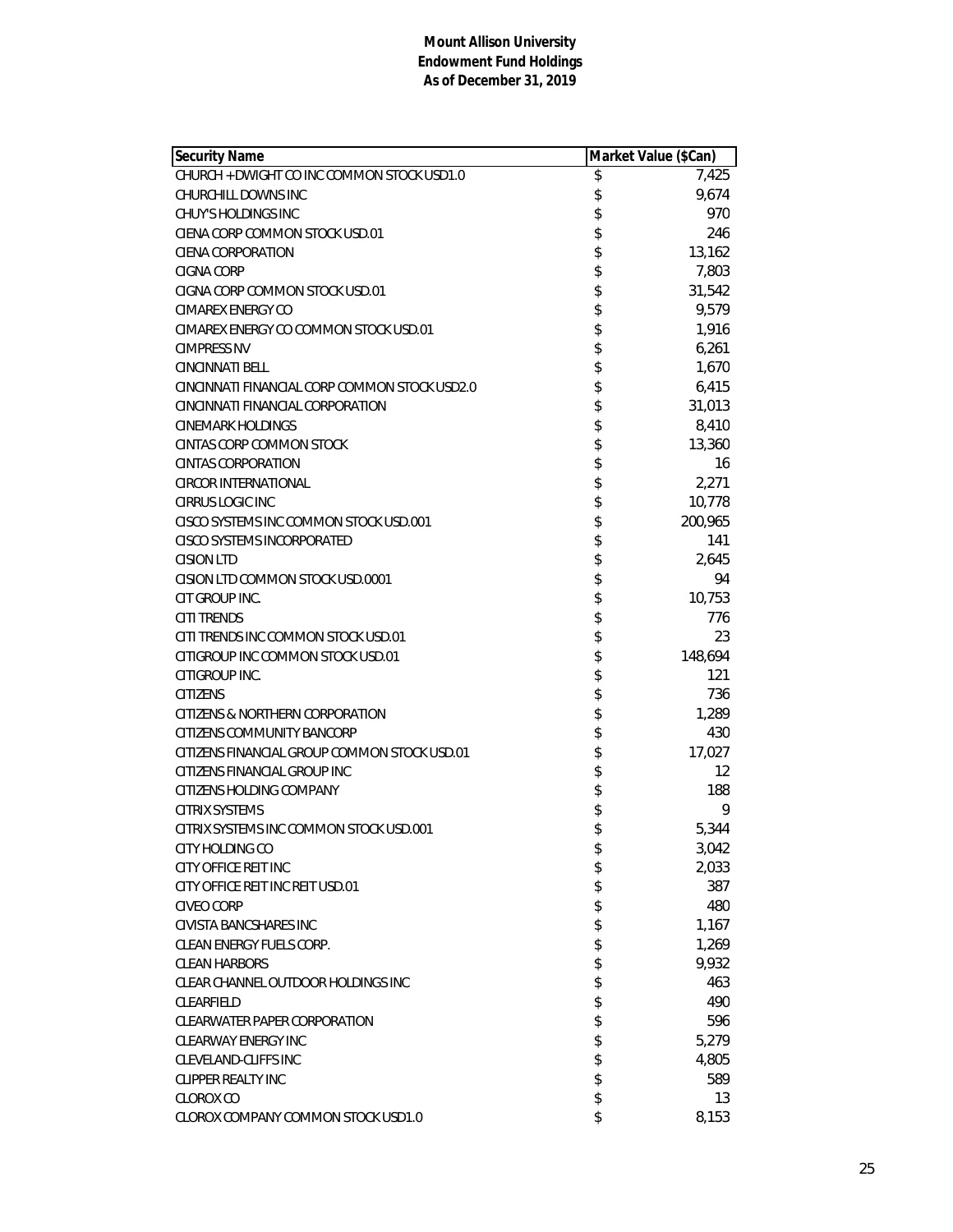| <b>Security Name</b>                              | Market Value (\$Can) |                   |
|---------------------------------------------------|----------------------|-------------------|
| CME GROUP INC COMMON STOCK USD.01                 | \$                   | 29,332            |
| CME GROUP INCORPORATION                           | \$                   | 1,600             |
| CMS ENERGY CORP COMMON STOCK USD.01               | \$                   | 23,224            |
| CMS ENERGY CORPORATION                            | \$                   | 12                |
| CNB FINANCIAL CORPORATION                         |                      | 1,316             |
| CNO FINANCIAL GROUP INC                           | \$<br>\$             | 904               |
| <b>CNX RESOURCES CORP</b>                         |                      | 6,495             |
| COASTAL FINANCIAL CORP (EVERETT)                  | \$                   | 497               |
| COCA COLA CO/THE COMMON STOCK USD.25              | \$                   | 165,638           |
| COCA-COLA CO                                      | \$                   | 198,558           |
| COCA-COLA CONSOLIDATED INC                        | \$                   | 4,318             |
| <b>CODA OCTOPUS GROUP</b>                         | \$                   | 35                |
| <b>CODEXIS</b>                                    |                      | 1,884             |
| <b>CODORUS VALLEY BANCORP</b>                     | \$\$                 | 569               |
| <b>COEUR MINING INC</b>                           |                      | 4,630             |
| COEUR MINING INC COMMON STOCK USD.01              | \$                   | 82                |
| COGENT COMMUNICATIONS HOLDIN COMMON STOCK USD,001 | \$                   | 258               |
| COGENT COMMUNICATIONS HOLDINGS INC                | \$                   | 6,941             |
| <b>COGNEX CORPORATION</b>                         |                      | 4,330             |
| COGNIZANT TECH SOLUTIONS A COMMON STOCK USD.01    |                      | 21,717            |
| COGNIZANT TECHNOLOGY SOLUTIONS CORPORATION        | \$\$\$\$             | 24                |
| <b>COHEN &amp; STEERS</b>                         |                      | 6,279             |
| <b>COHERENT INCORPORATED</b>                      | \$                   | 8,688             |
| COHERUS BIOSCIENCES INC COMMON STOCK USD.0001     | \$                   | 375               |
| COLFAX CORP COMMON STOCK USD.001                  | \$                   | 1,230             |
| <b>COLFAX CORPORATION</b>                         | \$                   | 9,778             |
| COLGATE PALMOLIVE CO COMMON STOCK USD1.0          | \$                   | 64,834            |
| COLGATE-PALMOLIVE CO.                             | \$                   | 24,842            |
| <b>COLLECTORS UNIVERSE</b>                        | \$                   | 469               |
| COLLECTORS UNIVERSE COMMON STOCK USD.001          |                      | 12                |
| COLLEGIUM PHARMACEUTICAL INC                      | \$                   | 1,532             |
| COLLIERS INTERNATIONAL GROUP COMMON STOCK         | \$                   | 457               |
| <b>COLONY BANKCORP</b>                            | \$                   | 226               |
| COLUMBIA BANKING SYSTEMS INC                      | \$                   | 6,575             |
| COLUMBIA FINANCIAL INC                            | \$                   | 4,071             |
| <b>COLUMBIA PROPERTY TRUST INC</b>                | \$                   | 5,323             |
| COLUMBIA PROPERTY TRUST INC REIT USD.01           | \$                   | 94                |
| COLUMBIA SPORTSWEAR COMPANY                       | \$                   | 13,520            |
| COLUMBUS MCKINNON CORPORATION                     | \$                   | 2,434             |
| COMCAST CORP CLASS A COMMON STOCK USD.01          | \$                   | 181,956           |
| COMCAST CORPORATION                               | \$                   | 66,795            |
| COMERICA INC COMMON STOCK USD5.0                  | \$                   | 9,489             |
| COMERICA INCORPORATED                             | \$                   | 7                 |
| <b>COMFORT SYSTEMS USA</b>                        | \$                   | 4,158             |
| <b>COMMERCE BANCSHARES</b>                        | \$                   | 15,735            |
| COMMERCIAL METALS COMPANY                         | \$                   | 3,353             |
| COMMERCIAL VEHICLE GROUP                          | \$                   | 441               |
| COMMERCIAL VEHICLE GROUP INC COMMON STOCK USD.01  | \$                   | $12 \overline{ }$ |
| COMMSCOPE HOLDING CO INC COMMON STOCK USD.01      | \$                   | $12 \overline{ }$ |
| COMMSCOPE HOLDING COMPANY INC                     | \$                   | 5,469             |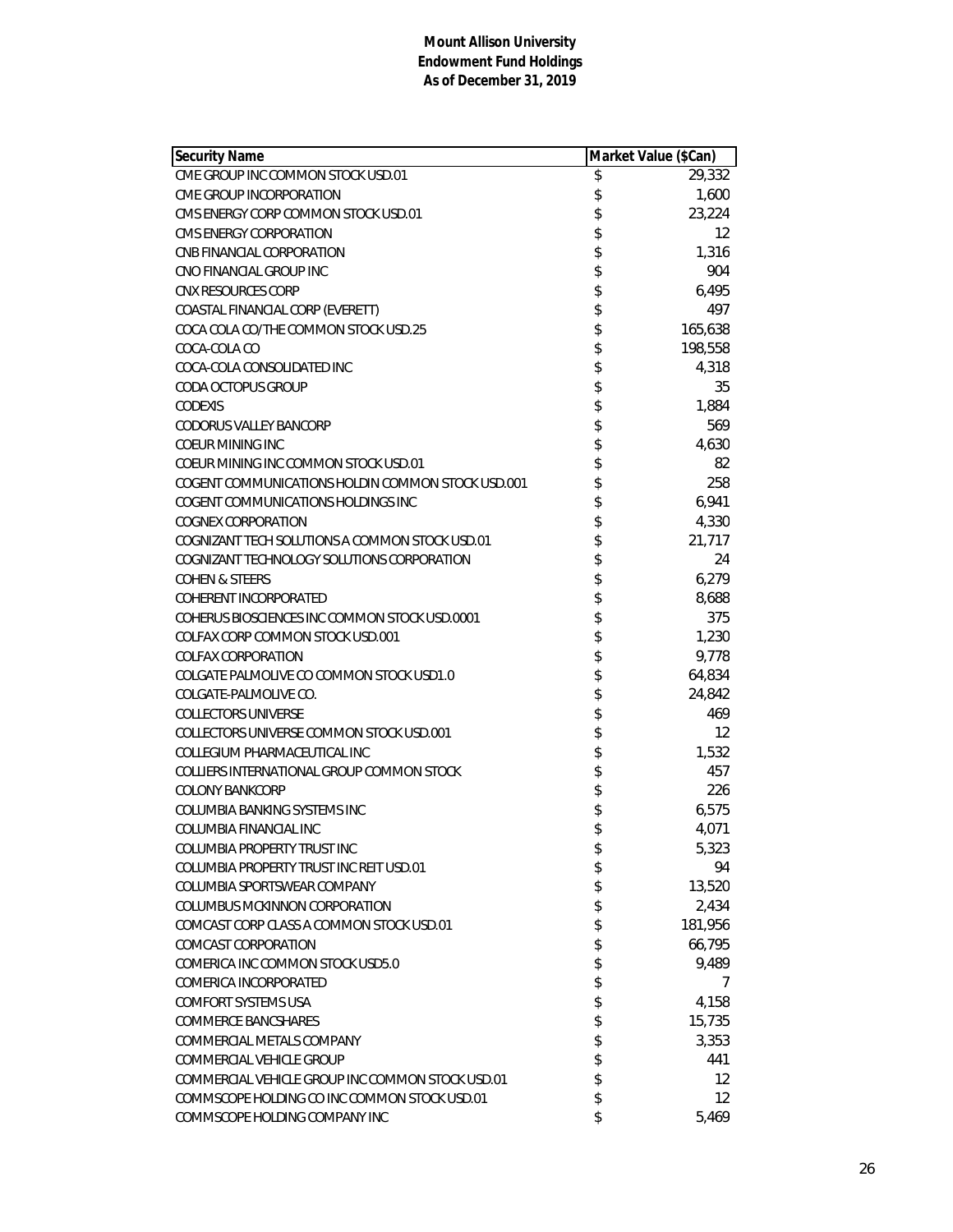| <b>Security Name</b>                             | Market Value (\$Can) |        |
|--------------------------------------------------|----------------------|--------|
| COMMUNITY BANK SYSTEM INCORPORATED               | \$                   | 7,875  |
| <b>COMMUNITY BANKERS TRUST CORP</b>              | \$                   | 474    |
| COMMUNITY FINANCIAL CORP(MARYLAND)               | \$                   | 539    |
| COMMUNITY FIRST BANCSHARES INC                   | \$                   | 213    |
| <b>COMMUNITY HEALTH SYSTEMS</b>                  | \$                   | 867    |
| COMMUNITY HEALTH SYSTEMS INC COMMON STOCK USD.01 | \$                   | 47     |
| COMMUNITY HEALTHCARE TRUST INC                   | \$                   | 2,170  |
| COMMUNITY TRUST BANCORP                          | \$                   | 2,135  |
| <b>COMMUNITY WEST BANCSHARES</b>                 | \$                   | 180    |
| <b>COMMVAULT SYSTEMS</b>                         | \$                   | 4,862  |
| COMMVAULT SYSTEMS INC COMMON STOCK USD.01        | \$                   | 1,078  |
| COMPASS MINERALS INTERNATIONAL INC               | \$                   | 4,459  |
| <b>COMPUTER PROGRAMS &amp; SYSTEMS</b>           | \$                   | 985    |
| <b>COMPUTER TASK GROUP</b>                       | \$                   | 123    |
| COMSCORE                                         | \$                   | 642    |
| COMSCORE INC COMMON STOCK USD.001                | \$                   | 117    |
| COMTECH TELECOMMUNICATIONS CORP                  | \$                   | 1,537  |
| <b>CONAGRA BRANDS INC</b>                        | \$                   | 12     |
| CONAGRA BRANDS INC COMMON STOCK USD5.0           | \$                   | 7,062  |
| CONCERT PHARMACEUTICALS INC                      | \$                   | 512    |
| CONCERT PHARMACEUTICALS INC COMMON STOCK USD.001 | \$                   | 35     |
| CONCHO RESOURCES INC                             | \$                   | 12     |
| CONCHO RESOURCES INC COMMON STOCK USD.001        | \$                   | 11,592 |
| CONDOR HOSPITALITY TRUST INC                     | \$                   | 216    |
| <b>CONDUENT INC</b>                              | \$                   | 2,684  |
| CONDUENT INC COMMON STOCK USD.01                 | \$                   | 457    |
| <b>CONFORMIS INC</b>                             | \$                   | 193    |
| <b>CONMED CORPORATION</b>                        | \$                   | 6,837  |
| CONNECTONE BANCORP INC                           | \$                   | 2,350  |
| <b>CONN'S INC</b>                                | \$                   | 782    |
| <b>CONOCOPHILLIPS</b>                            | \$                   | 50     |
| CONOCOPHILLIPS COMMON STOCK USD.01               | \$                   | 29,517 |
| CONSOL ENERGY INC                                | \$                   | 854    |
| CONSOLIDATED COMMUNICATIONS HOLDINGS             | \$                   | 708    |
| <b>CONSOLIDATED EDISON</b>                       | \$                   | 21     |
| CONSOLIDATED EDISON INC COMMON STOCK USD.1       | \$                   | 20,004 |
| CONSOLIDATED WATER CO. LTD.                      | \$                   | 456    |
| CONSOLIDATED-TOMOKA LAND CO.                     | \$                   | 885    |
| <b>CONSTELLATION BRANDS</b>                      | \$                   | 22     |
| CONSTELLATION BRANDS INC A COMMON STOCK USD.01   | \$                   | 13,702 |
| CONSTELLATION PHARMACEUTICALS INC                | \$                   | 1,476  |
| CONSTELLIUM SE COMMON STOCK EUR.02               | \$                   | 562    |
| <b>CONSTRUCTION PARTNERS INC</b>                 | \$                   | 1,401  |
| <b>CONSUMER PORTFOLIO SERVICES</b>               | \$                   | 155    |
| CONTAINER STORE GROUP INC                        | \$                   | 307    |
| CONTAINER STORE GROUP INC/TH COMMON STOCK USD.01 | \$                   | 12     |
| CONTANGO OIL & GAS COMPANY                       | \$                   | 928    |
| CONTINENTAL BUILDING PRODUCTS                    | \$                   | 2,920  |
| CONTINENTAL RESOURCES INC/OK COMMON STOCK USD.01 | \$                   | 1,781  |
| CONTURA ENERGY INC COMMON STOCK USD.01           | \$                   | 82     |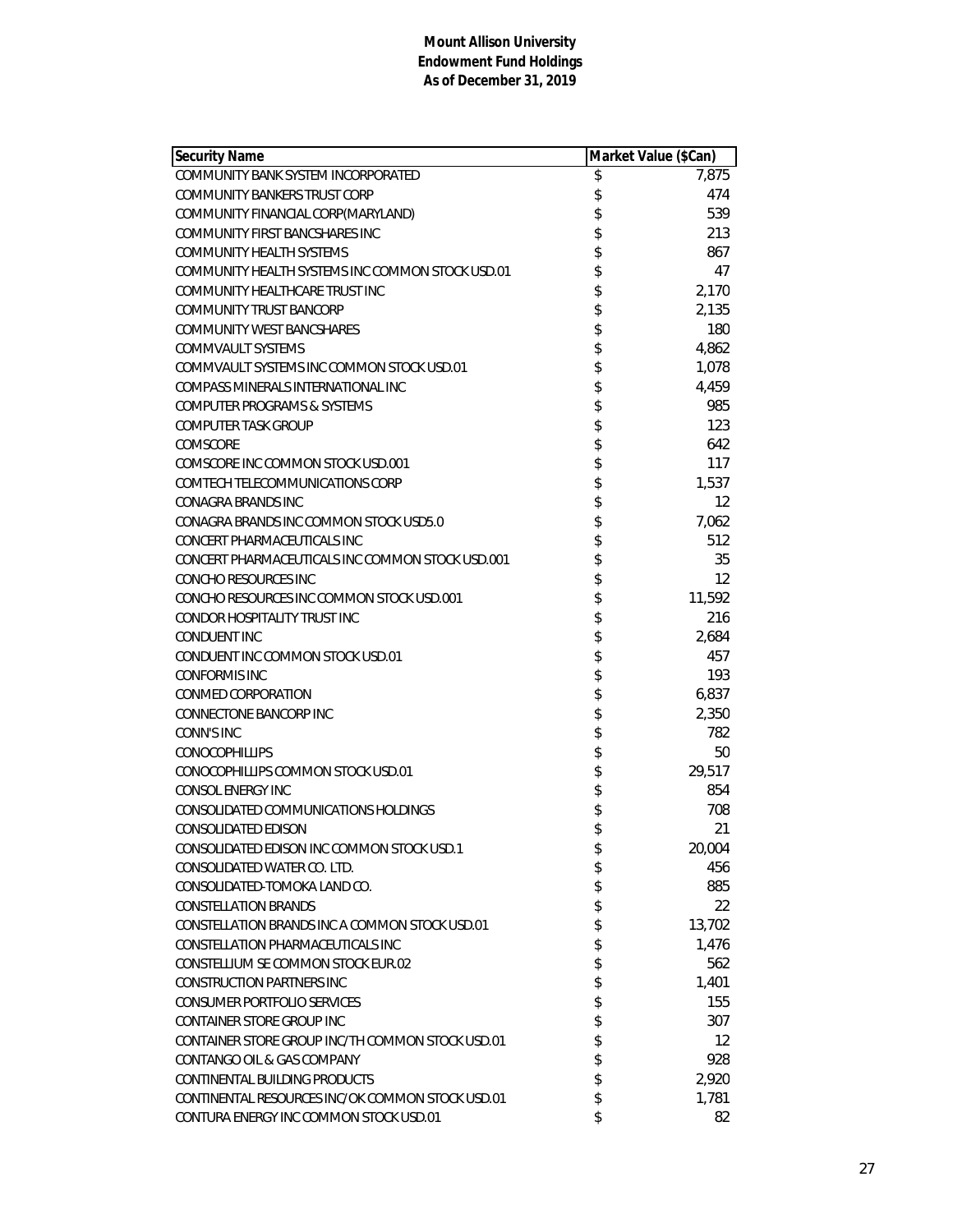| <b>Security Name</b>                            | Market Value (\$Can) |         |
|-------------------------------------------------|----------------------|---------|
| <b>COOPER COMPANIES INC</b>                     | \$                   | 11      |
| COOPER COS INC/THE COMMON STOCK USD.1           | \$                   | 6,934   |
| COOPER STANDARD HOLDING COMMON STOCK USD.001    | \$                   | 70      |
| COOPER TIRE & RUBBER CO                         | \$                   | 2,356   |
| COOPER-STANDARD HOLDINGS INCORPORATION          | \$                   | 1,190   |
| COPART                                          | \$                   | 13      |
| COPART INC COMMON STOCK                         | \$                   | 11,229  |
| CORCEPT THERAPEUTICS INCORPORATED               | \$                   | 3,267   |
| <b>CORE LABORATORIES NV</b>                     | \$                   | 3,673   |
| <b>CORECIVIC INC REIT USD.01</b>                | \$                   | 141     |
| CORELOGIC                                       | \$                   | 7,233   |
| CORE-MARK HOLDING COMPANY                       | \$                   | 2,704   |
| <b>COREPOINT LODGING INC</b>                    | \$                   | 1,161   |
| <b>CORESITE REALTY CORPORATION</b>              | \$                   | 8,278   |
| <b>CORNERSTONE ONDEMAND</b>                     | \$                   | 7,336   |
| CORNERSTONE ONDEMAND INC COMMON STOCK USD.0001  | \$                   | 2,402   |
| <b>CORNING INC</b>                              | \$                   | 16      |
| CORNING INC COMMON STOCK USD.5                  | \$                   | 9,490   |
| CORPORATE OFFICE PROPERTIES TRUST               | \$                   | 6,741   |
| <b>CORTEVA INC</b>                              | \$                   | 15      |
| CORTEVA INC COMMON STOCK USD.01                 | \$                   | 9,073   |
| <b>CORVEL CORPORATION</b>                       | \$                   | 3,723   |
| CORVUS PHARMACEUTICALS INC                      |                      | 293     |
| COSAN LTD CLASS A SHARES COMMON STOCK USD.01    | \$                   | 1,324   |
| COSTAR GROUP INC COMMON STOCK USD.01            | \$                   | 2,133   |
| COSTCO WHOLESALE CORP COMMON STOCK USD.005      | \$                   | 127,153 |
| COSTCO WHOLESALE CORPORATION                    | \$                   | 90      |
| <b>COTY INC</b>                                 | \$                   | 10,306  |
| COTY INC CLA COMMON STOCK USD.01                | \$                   | 1,117   |
| <b>COUNTY BANCORP INC</b>                       | \$                   | 505     |
| COUPA SOFTWARE INC COMMON STOCK USD.0001        |                      | 516     |
| <b>COUSINS PROPERTIES</b>                       | \$                   | 12,139  |
| COVANTA HOLDING CORPORATION                     | \$                   | 4,177   |
| COVENANT TRANSPORT GRP CL A COMMON STOCK USD.01 | \$                   | 211     |
| COVENANT TRANSPORTATION GROUP                   | \$                   | 455     |
| <b>COVETRUS INC</b>                             | \$                   | 186     |
| <b>COVETRUS INC COMMON STOCK</b>                | \$                   | 1,148   |
| <b>COWEN INC</b>                                | \$                   | 991     |
| <b>CPI AEROSTRUCTURES</b>                       | \$                   | 188     |
| <b>CRA INTERNATIONAL</b>                        | \$                   | 447     |
| CRA INTERNATIONAL INC COMMON STOCK              | \$                   | 176     |
| CRACKER BARREL OLD COUNTRY STORE                | \$                   | 7,702   |
| CRAFT BREW ALLIANCE INCORPORATED                | \$                   | 1,035   |
| CRANE CO COMMON STOCK USD1.0                    | \$                   | 832     |
| CRANE CO.                                       | \$                   | 10,227  |
| <b>CRAWFORD &amp; COMPANY</b>                   | \$                   | 1,934   |
| CREE INC COMMON STOCK USD.00125                 | \$                   | 1,875   |
| <b>CREE INCORPORATED</b>                        | \$                   | 9,413   |
| CRESCENT POINT ENERGY CORP COMMON STOCK         | \$                   | 82      |
| CRISPR THERAPEUTICS AG                          | \$                   | 7,305   |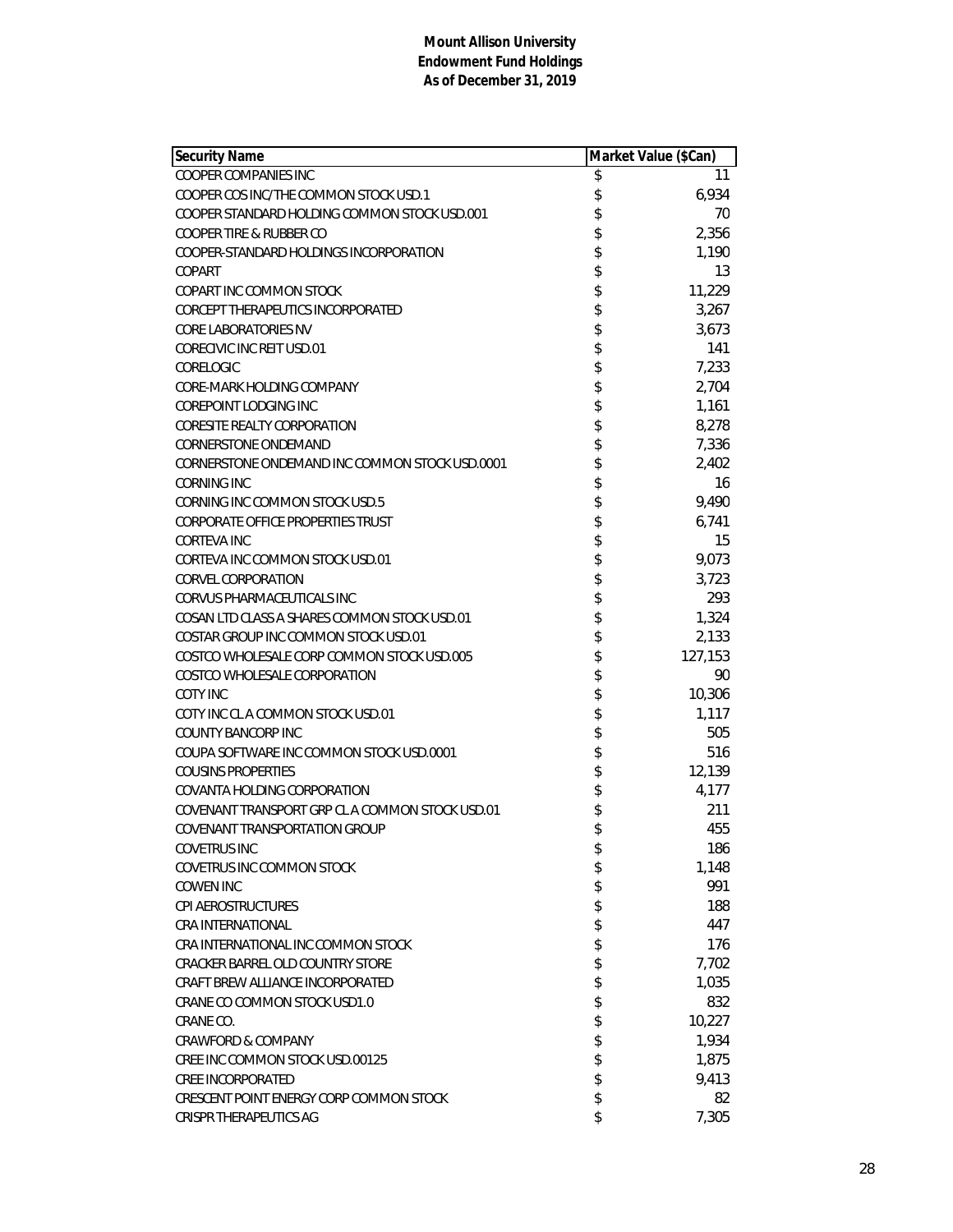| Security Name                                    | Market Value (\$Can) |                   |
|--------------------------------------------------|----------------------|-------------------|
| CRISPR THERAPEUTICS AG COMMON STOCK CHF.03       | \$                   | 867               |
| CROCS                                            | \$                   | 6,259             |
| CROCS INC COMMON STOCK USD.001                   | \$                   | 35                |
| <b>CROSS COUNTRY HEALTHCARE</b>                  | \$                   | 912               |
| CROWN CASTLE INTERNATIONAL CORP.                 | \$                   | 41                |
| CROWN CASTLE INTL CORP REIT USD.01               | \$                   | 23,888            |
| <b>CROWN HOLDINGS</b>                            | \$                   | 16,300            |
| CROWN HOLDINGS INC COMMON STOCK USD5.0           | \$                   | 10,465            |
| <b>CRYOLIFE</b>                                  | \$                   | 2,066             |
| CSG SYSTEMS INTERNATIONAL                        | \$                   | 3,891             |
| <b>CSS INDUSTRIES</b>                            | \$                   | 28                |
| CSW INDUSTRIALS INC                              | \$                   | 2,737             |
| CSX CORP COMMON STOCK USD1.0                     | \$                   | 59,531            |
| <b>CSX CORPORATION</b>                           | \$                   | 39                |
| <b>CTS CORPORATION</b>                           | \$                   | 2,244             |
| <b>CUBESMART</b>                                 | \$                   | 12,162            |
| <b>CUBESMART REIT USD.01</b>                     | \$                   | 2,625             |
| <b>CUBIC CORPORATION</b>                         | \$                   | 4,753             |
| <b>CULLEN/FROST BANKERS</b>                      | \$                   | 13,128            |
| <b>CULP INCORPORATED</b>                         | \$                   | 379               |
| CUMBERLAND PHARMACEUTICALS INCORPORATION         | \$                   | 211               |
| CUMMINS INC COMMON STOCK USD2.5                  | \$                   | 16,838            |
| CUMMINS INC.                                     | \$                   | 35,671            |
| CUMULUS MEDIA INC                                | \$                   | 1,019             |
| CURO GROUP HOLDINGS CORP                         | \$                   | 1,199             |
| CURO GROUP HOLDINGS CORP COMMON STOCK            | \$                   | 223               |
| <b>CURTISS-WRIGHT CORPORATION</b>                | \$                   | 11,938            |
| CUSHMAN & WAKEFIELD PLC                          | \$                   | 6,920             |
| CUSHMAN + WAKEFIELD PLC COMMON STOCK USD.01      | \$                   | 94                |
| <b>CUSTOMERS BANCORP INC</b>                     | \$                   | 1,474             |
| <b>CUTERA</b>                                    | \$                   | 1,083             |
| CUTERA INC COMMON STOCK USD.001                  | \$                   | 258               |
| <b>CVB FINANCIAL CORPORATION</b>                 | \$                   | 6,963             |
| <b>CVR ENERGY</b>                                | \$                   | 7,762             |
| <b>CVS HEALTH CORP</b>                           | \$                   | 67                |
| CVS HEALTH CORP COMMON STOCK USD.01              | \$                   | 39,246            |
| CYBERARK SOFTWARE LTD/ISRAEL COMMON STOCK ILS.01 | \$                   | 12                |
| <b>CYBEROPTICS CORPORATION</b>                   | \$                   | 287               |
| CYMABAY THERAPEUTICS INC                         | \$                   | 224               |
| CYMABAY THERAPEUTICS INC COMMON STOCK USD.0001   | \$                   | $12 \overline{ }$ |
| CYPRESS SEMICONDUCTOR CORP COMMON STOCK USD.01   | \$                   | 703               |
| <b>CYPRESS SEMICONDUCTOR CORPORATION</b>         | \$                   | 16,839            |
| <b>CYRUSONE INC</b>                              | \$                   | 15,262            |
| CYTOKINETICS INC COMMON STOCK USD.001            | \$                   | 398               |
| CYTOMX THERAPEUTICS INC COMMON STOCK USD.00001   | \$                   | 258               |
| CYTOSORBENTS CORP COMMON STOCK USD.001           | \$                   | 23                |
| D.R. HORTON INC                                  | \$                   | 12                |
| DAILY JOURNAL CORPORATION                        | \$                   | 936               |
| <b>DAKTRONICS</b>                                | \$                   |                   |
|                                                  |                      | 708               |
| DAKTRONICS INC COMMON STOCK                      | \$                   | $12 \overline{ }$ |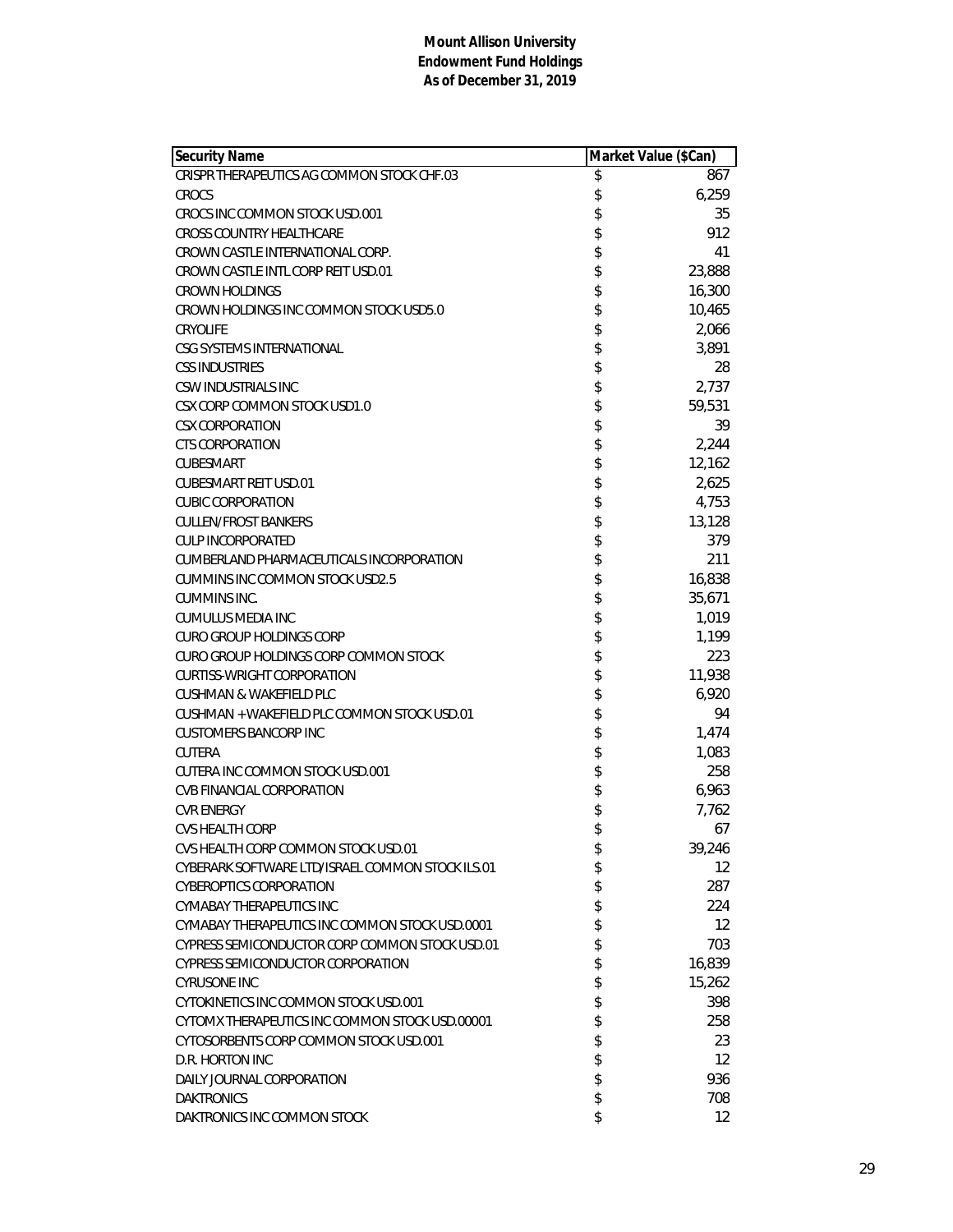| Security Name                                     | Market Value (\$Can) |
|---------------------------------------------------|----------------------|
| <b>DANA INC</b>                                   | \$<br>5,924          |
| DANAHER CORP COMMON STOCK USD.01                  | \$<br>71,608         |
| DANAHER CORPORATION                               | \$<br>21,769         |
| DARDEN RESTAURANTS                                | \$<br>9              |
| DARDEN RESTAURANTS INC COMMON STOCK               | \$<br>5,494          |
| DARLING INGREDIENTS INC                           | \$<br>9,753          |
| DASAN ZHONE SOLUTIONS INC                         | \$<br>544            |
| <b>DASEKE INC</b>                                 | \$<br>274            |
| DAVE & BUSTER'S ENTERTAINMENT INC                 | \$<br>3,316          |
| DAVITA INC                                        | \$<br>5              |
| DAVITA INC COMMON STOCK USD.001                   | \$<br>3,164          |
| DAWSON GEOPHYSICAL CO                             | \$<br>159            |
| DEAN FOODS CO.                                    | \$<br>9              |
| DECIPHERA PHARMACEUTICALS INC                     | \$<br>5,967          |
| DECKERS OUTDOOR CORPORATION                       | \$<br>9,917          |
| <b>DEERE &amp; COMPANY</b>                        | \$<br>38             |
| DEERE + CO COMMON STOCK USD1.0                    | \$<br>40,155         |
| DEL TACO RESTAURANTS INC                          | \$<br>661            |
| DEL TACO RESTAURANTS INC COMMON STOCK             | \$<br>82             |
| DELEK US HOLDINGS INC                             | \$<br>5,433          |
| <b>DELPHI TECHNOLOGIES PLC</b>                    | \$<br>2,073          |
| DELTA AIR LINES INC                               | \$<br>23             |
| DELTA AIR LINES INC COMMON STOCK USD.0001         | \$<br>75,824         |
| <b>DELUXE CORPORATION</b>                         | \$<br>4,674          |
| DENALI THERAPEUTICS INC                           | \$<br>3,562          |
| DENBURY RESOURCES INC.                            | \$<br>1,153          |
| DENNY S CORP COMMON STOCK USD.01                  | \$<br>211            |
| DENNY'S CORP.                                     | \$<br>2,884          |
| DENTSPLY SIRONA INC                               | \$<br>9              |
| DENTSPLY SIRONA INC COMMON STOCK USD.01           | \$<br>5,096          |
| <b>DESIGNER BRANDS INC</b>                        | \$<br>2,178          |
| <b>DESTINATION XL GROUP INC</b>                   | \$<br>172            |
| DEVON ENERGY CORP COMMON STOCK USD.1              | \$<br>4,274          |
| DEVON ENERGY CORPORATION                          | \$<br>7              |
| DEXCOM INC COMMON STOCK USD.001                   | \$<br>1,090          |
| DHI GROUP INC                                     | \$<br>366            |
| DHT HOLDINGS INC                                  | \$<br>2,924          |
| DHT HOLDINGS INC COMMON STOCK USD.01              | \$<br>586            |
| DIAMOND HILL INVESTMENT GROUP                     | \$<br>1,356          |
| DIAMOND OFFSHORE DRILLING                         | \$<br>1,607          |
| DIAMONDBACK ENERGY INC                            | \$<br>10             |
| DIAMONDBACK ENERGY INC COMMON STOCK USD.01        | \$<br>12,454         |
| DIAMONDROCK HOSPITALITY COMPANY                   | \$<br>4,896          |
| DICERNA PHARMACEUTICALS INC COMMON STOCK USD.0001 | \$<br>926            |
| DICK S SPORTING GOODS INC COMMON STOCK USD.01     | \$<br>2,074          |
| <b>DICK'S SPORTING GOODS</b>                      | \$<br>7,932          |
| DIEBOLD NIXDORF INC COMMON STOCK USD1.25          | \$<br>129            |
| DIGI INTERNATIONAL INC COMMON STOCK USD.01        | \$<br>164            |
| DIGI INTERNATIONAL INCORPORATED.                  | \$<br>852            |
| <b>DIGITAL REALTY TRUST</b>                       | \$<br>17             |
|                                                   |                      |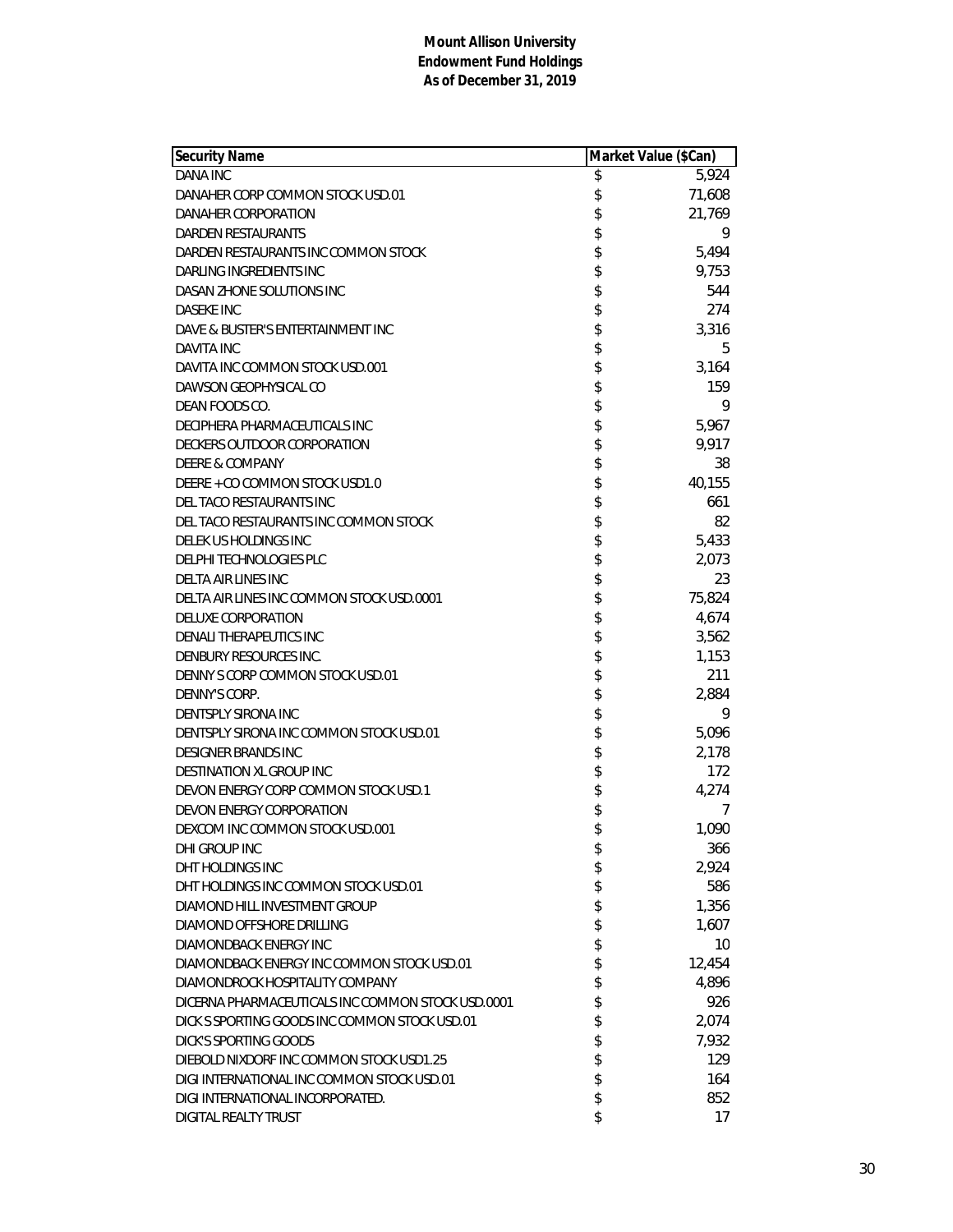| <b>Security Name</b>                             | Market Value (\$Can) |        |
|--------------------------------------------------|----------------------|--------|
| DIGITAL REALTY TRUST INC REIT USD.01             | \$                   | 10,099 |
| DIGITAL TURBINE INC                              | \$                   | 1,381  |
| DIGITAL TURBINE INC COMMON STOCK USD.0001        | \$                   | 176    |
| DILLARD'S                                        | \$                   | 2,868  |
| DIME COMMUNITY BANCSHARES                        | \$                   | 1,345  |
| DINE BRANDS GLOBAL INC                           | \$                   | 3,293  |
| DIODES INCORPORATED                              | \$                   | 6,695  |
| DIPLOMAT PHARMACY INC                            | \$                   | 658    |
| DIPLOMAT PHARMACY INC COMMON STOCK               | \$                   | 211    |
| DISCOVER FINANCIAL SERVICES                      | \$                   | 18     |
| DISCOVER FINANCIAL SERVICES COMMON STOCK USD.01  | \$                   | 52,998 |
| <b>DISCOVERY INC</b>                             | \$                   | 11     |
| DISCOVERY INC A COMMON STOCK USD.01              | \$                   | 2,427  |
| DISCOVERY INC C COMMON STOCK USD.01              | \$                   | 4,193  |
| DISH NETWORK CORP A COMMON STOCK USD.01          | \$                   | 3,651  |
| DISH NETWORK CORPORATION                         | \$                   | 6      |
| DIVERSIFIED HEALTHCARE TRUST                     | \$                   | 4,620  |
| DIXIE GROUP INCORPORATED                         | \$                   | 38     |
| DMC GLOBAL INC                                   | \$                   | 1,428  |
| DOCUSIGN INC COMMON STOCK USD.0001               | \$                   | 13,031 |
| <b>DOLBY LABORATORIES</b>                        | \$                   | 9,111  |
| DOLBY LABORATORIES INC CL A COMMON STOCK USD.001 | \$                   | 2,227  |
| DOLLAR GENERAL CORP COMMON STOCK USD.875         | \$                   | 49,834 |
| DOLLAR GENERAL CORPORATION                       | \$                   | 28     |
| <b>DOLLAR TREE</b>                               | \$                   | 15     |
| DOLLAR TREE INC COMMON STOCK USD.01              | \$                   | 8,871  |
| <b>DOMINION ENERGY INC</b>                       | \$                   | 29,499 |
| DOMINION ENERGY INC COMMON STOCK                 | \$                   | 27,581 |
| DOMTAR CORPORATION                               | \$                   | 3,846  |
| DONALDSON COMPANY                                | \$                   | 14,216 |
| DONEGAL GROUP INC.                               | \$                   | 847    |
| DONNELLEY FINANCIAL SOLUTIONS INC                | \$                   | 751    |
| DORIAN LPG LTD                                   | \$                   | 1,902  |
| DORMAN PRODUCTS                                  | \$                   | 5,361  |
| <b>DOUGLAS DYNAMICS</b>                          | \$                   | 2,888  |
| <b>DOUGLAS EMMETT</b>                            | \$                   | 15,261 |
| DOVER CORP COMMON STOCK USD1.0                   | \$                   | 14,181 |
| DOVER CORPORATION                                | \$                   | 38,764 |
| DOW INC                                          | \$                   | 28     |
| DOW INC COMMON STOCK USD.01                      | \$                   | 22,641 |
| DR HORTON INC COMMON STOCK USD.01                | \$                   | 37,677 |
| <b>DRIL-QUIP INC</b>                             | \$                   | 3,972  |
| <b>DRIVE SHACK INC</b>                           | \$                   | 628    |
| DROPBOX INC CLASS A COMMON STOCK USD.00001       | \$                   | 2,414  |
| <b>DSP GROUP</b>                                 | \$                   | 1,025  |
| DSP GROUP INC COMMON STOCK USD.001               | \$                   | 59     |
| DTE ENERGY COMPANY                               | \$                   | 29,469 |
| DTE ENERGY COMPANY COMMON STOCK                  | \$                   | 23,861 |
| DUCOMMUN INC COMMON STOCK USD.01                 | \$                   | 152    |
| DUCOMMUN INCORPORATED                            | \$                   | 1,031  |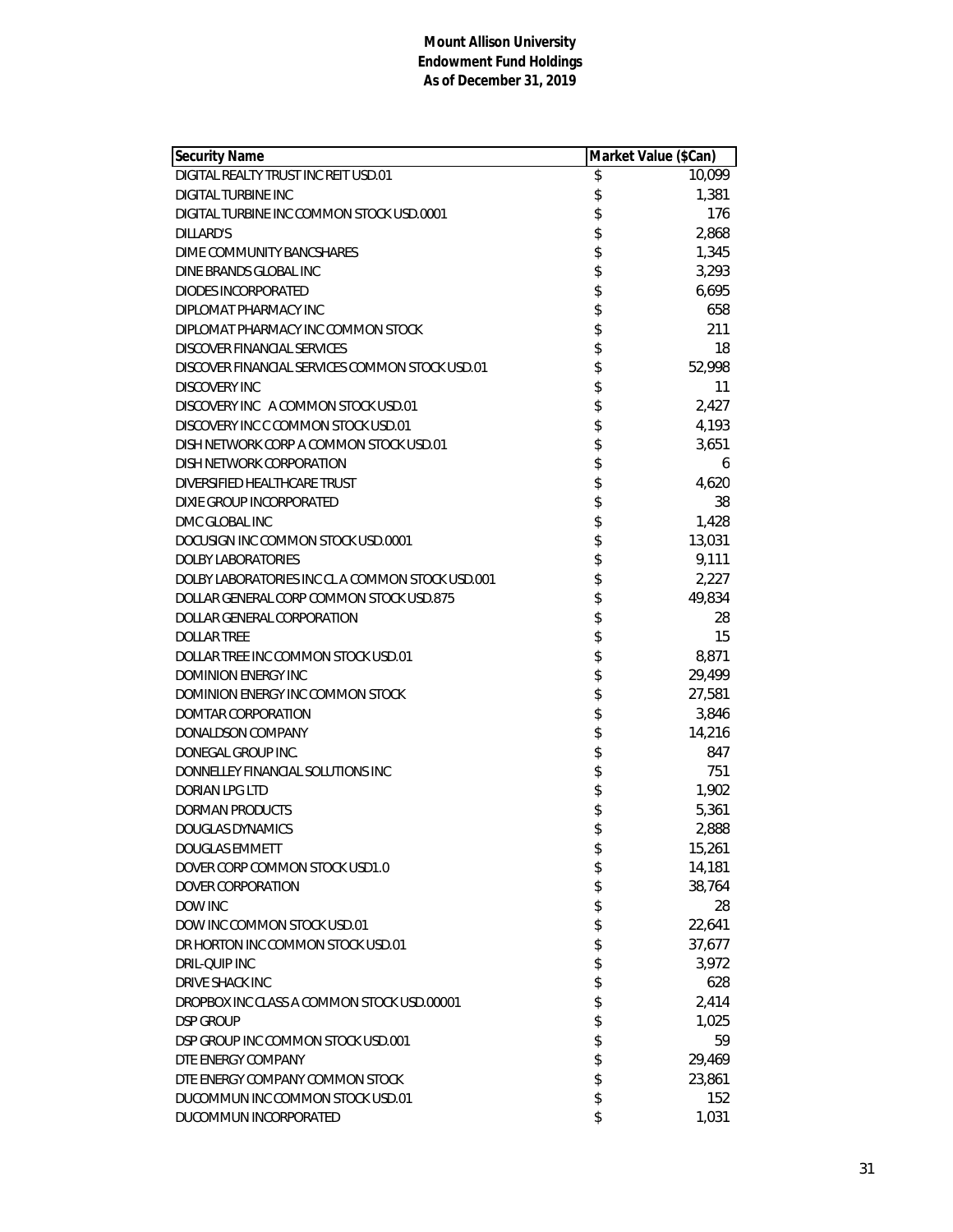| <b>Security Name</b>                          | Market Value (\$Can) |         |
|-----------------------------------------------|----------------------|---------|
| DUKE ENERGY CORP COMMON STOCK USD.001         | \$                   | 63,689  |
| DUKE ENERGY CORPORATION                       | \$                   | 46      |
| DUKE REALTY CORP REIT USD.01                  | \$                   | 4,990   |
| DUKE REALTY CORPORATION                       | \$                   | 9       |
| DULUTH HOLDINGS INC                           | \$                   | 227     |
| DULUTH HOLDINGS INC CL B COMMON STOCK         | \$                   | 516     |
| DUNKIN BRANDS GROUP INC COMMON STOCK USD.001  | \$                   | 5,707   |
| DUNKIN BRANDS GROUP INC                       | \$                   | 12,845  |
| DUPONT DE NEMOURS INC                         | \$                   | 33      |
| DUPONT DE NEMOURS INC COMMON STOCK USD.01     | \$                   | 22,958  |
| DURECT CORPORATION COMMON STOCK USD.0001      | \$                   | 82      |
| DXC TECHNOLOGY CO                             | \$                   | 7       |
| DXC TECHNOLOGY CO COMMON STOCK USD.01         | \$                   | 4,291   |
| <b>DXP ENTERPRISES</b>                        | \$                   | 1,901   |
| <b>DYCOM INDUSTRIES</b>                       | \$                   | 3,420   |
| E TRADE FINANCIAL CORP COMMON STOCK USD.01    | \$                   | 5,296   |
| E*TRADE FINANCIAL CORPORATION                 | \$                   | 7       |
| E. W. SCRIPPS CO                              | \$                   | 1,999   |
| E.L.F. BEAUTY INC                             | \$                   | 1,789   |
| <b>EAGLE BANCORP</b>                          | \$                   | 3,832   |
| EAGLE BANCORP MONTANA                         | \$                   | 460     |
| EAGLE BULK SHIPPING INC COMMON STOCK USD.01   | \$                   | 23      |
| EAGLE BULK SHIPPING INC.                      | \$                   | 661     |
| <b>EAGLE MATERIALS</b>                        | \$                   | 7,829   |
| EAGLE PHARMACEUTICALS                         | \$                   | 1,910   |
| <b>EARTHSTONE ENERGY INC</b>                  | \$                   | 606     |
| EAST WEST BANCORP INC COMMON STOCK USD.001    | \$                   | 4,113   |
| EAST WEST BANCORP INCORPORATED                | \$                   | 14,394  |
| EASTERLY GOVERNMENT PROPERTI REIT USD.01      | \$                   | 234     |
| EASTERLY GOVERNMENT PROPERTIES INC            | \$                   | 4,071   |
| <b>EASTERN CO</b>                             | \$                   | 476     |
| EASTGROUP PROPERTIES INCORPORATED             | \$                   | 10,104  |
| EASTMAN CHEMICAL CO COMMON STOCK USD.01       | \$                   | 4,631   |
| EASTMAN CHEMICAL COMPANY                      | \$                   | 82,162  |
| <b>EATON CORP PLC</b>                         | \$                   | 27      |
| EATON CORP PLC COMMON STOCK USD.01            | \$                   | 68,250  |
| EATON VANCE CORPORATION                       | \$                   | 10,238  |
| EBAY INC COMMON STOCK USD.001                 | \$                   | 101,409 |
| <b>EBAY INCORPORATED</b>                      | \$                   | 19      |
| EBIX                                          | \$                   | 1,826   |
| ECHO GLOBAL LOGISTICS INCORPORATION           | \$                   | 1,020   |
| ECHOSTAR CORP A COMMON STOCK USD.001          | \$                   | 12      |
| ECHOSTAR CORPORATION                          | \$                   | 4,841   |
| ECOLAB INC COMMON STOCK USD1.0                | \$                   | 20,813  |
| ECOLAB INC.                                   | \$                   | 34      |
| EDGEWELL PERSONAL CARE CO                     | \$                   | 3,871   |
| EDGEWELL PERSONAL CARE CO COMMON STOCK USD.01 | \$                   | 328     |
| EDISON INTERNATIONAL                          | \$                   | 19      |
| EDISON INTERNATIONAL COMMON STOCK             | \$                   | 16,896  |
| EDITAS MEDICINE INC COMMON STOCK USD.0001     | \$                   | 480     |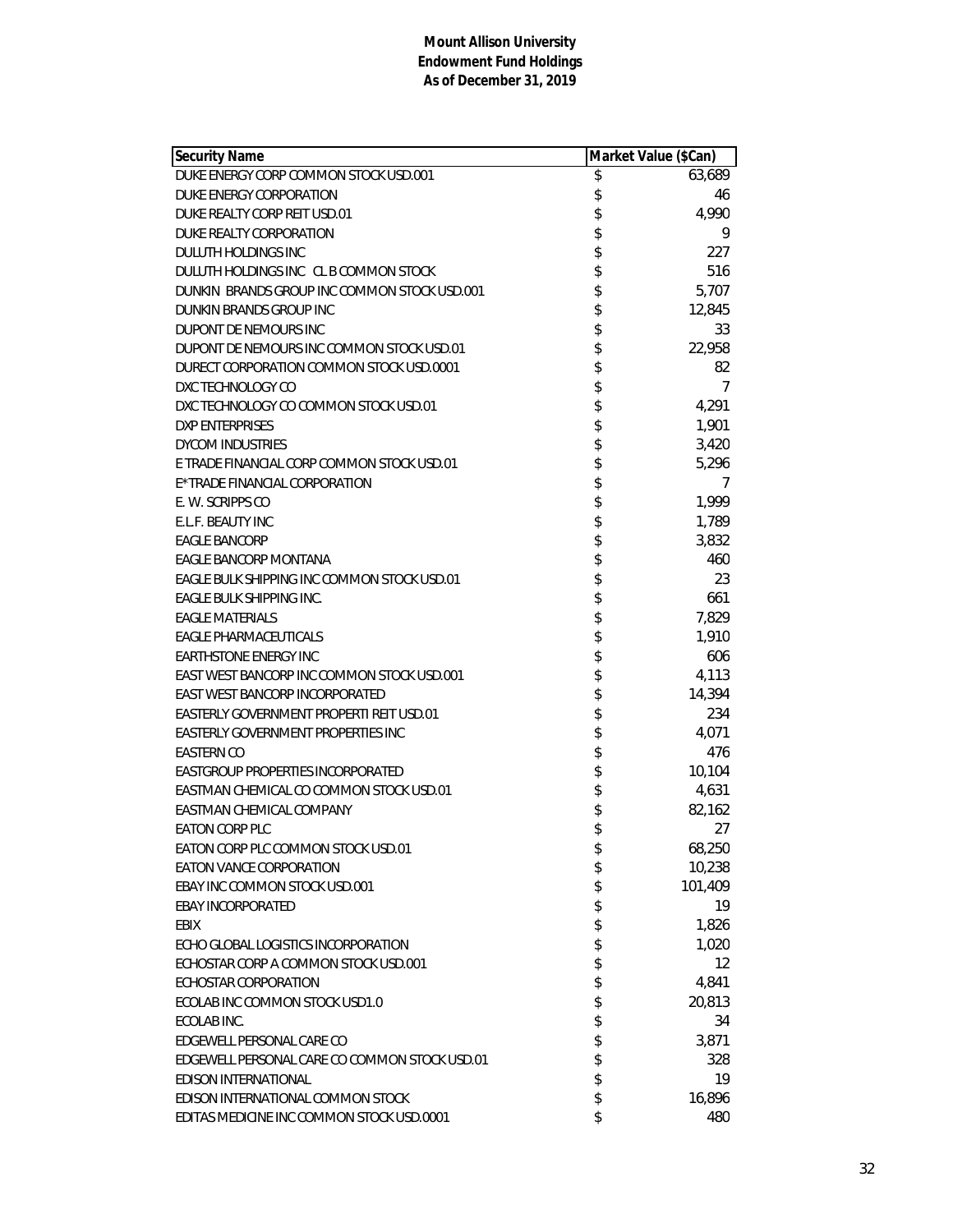| Security Name                                      | Market Value (\$Can) |         |
|----------------------------------------------------|----------------------|---------|
| EDWARDS LIFESCIENCES CORP COMMON STOCK USD1.0      | \$                   | 62,959  |
| EDWARDS LIFESCIENCES CORPORATION                   | \$                   | 34      |
| <b>EGAIN CORP</b>                                  | \$                   | 682     |
| <b>EHEALTH</b>                                     | \$                   | 4,911   |
| EIGER BIOPHARMACEUTICALS INC                       | \$                   | 1,226   |
| EIGER BIOPHARMACEUTICALS INC COMMON STOCK USD.0001 | \$                   | 23      |
| EL PASO ELECTRIC COMPANY                           | \$                   | 6,112   |
| EL POLLO LOCO HOLDINGS INC                         | \$                   | 1,717   |
| ELDORADO GOLD CORP COMMON STOCK                    | \$                   | 621     |
| ELDORADO RESORTS INC                               | \$                   | 9,399   |
| ELDORADO RESORTS INC COMMON STOCK                  | \$                   | 2,203   |
| <b>ELECTRONIC ARTS</b>                             | \$                   | 22      |
| ELECTRONIC ARTS INC COMMON STOCK USD.01            | \$                   | 119,566 |
| ELEMENT SOLUTIONS INC                              | \$                   | 6,747   |
| ELEVATE CREDIT INC                                 | \$                   | 429     |
| ELI LILLY + CO COMMON STOCK                        | \$                   | 146,775 |
| ELI LILLY AND COMPANY                              | \$                   | 48,130  |
| <b>EMCOR GROUP INC</b>                             | \$                   | 9,904   |
| <b>EMCORE CORPORATION</b>                          | \$                   | 219     |
| EMERALD EXPOSITIONS EVENTS INC                     | \$                   | 1,607   |
| <b>EMERGENT BIOSOLUTIONS</b>                       | \$                   | 5,786   |
| <b>EMERSON ELECTRIC CO</b>                         | \$                   | 142,639 |
| EMERSON ELECTRIC CO COMMON STOCK USD.5             | \$                   | 45,554  |
| EMPIRE STATE REALTY TRUST INC                      | \$                   | 5,089   |
| <b>EMPLOYERS HOLDINGS INC</b>                      | \$                   | 3,394   |
| ENANTA PHARMACEUTICALS INC                         | \$                   | 2,453   |
| ENCANA CORP COMMON STOCK                           | \$                   | 7,418   |
| <b>ENCOMPASS HEALTH CORP</b>                       | \$                   | 12,528  |
| ENCOMPASS HEALTH CORP COMMON STOCK USD.01          | \$                   | 2,812   |
| ENCORE CAPITAL GROUP                               | \$                   | 2,698   |
| <b>ENCORE WIRE CORPORATION</b>                     | \$                   | 1,780   |
| <b>ENDO INTERNATIONAL PLC</b>                      | \$                   | 2,421   |
| ENDURANCE INTERNATIONAL GROUP HOLDINGS INC         | \$                   | 1,484   |
| <b>ENERGIZER HOLDINGS INC</b>                      | \$                   | 1,048   |
| <b>ENERGY RECOVERY INCORPORATION</b>               | \$                   | 1,113   |
| <b>ENERGY TRANSFER LP</b>                          | \$                   | 1,374   |
| <b>ENERSYS</b>                                     | \$                   | 6,632   |
| <b>ENERSYS COMMON STOCK USD.01</b>                 | \$                   | 293     |
| <b>ENLINK MIDSTREAM LLC</b>                        | \$                   | 6,254   |
| ENLINK MIDSTREAM LLC COMMON STOCK USD.01           | \$                   | 94      |
| <b>ENNIS</b>                                       | \$                   | 883     |
| <b>ENOCHIAN BIOSCIENCES INC</b>                    | \$                   | 246     |
| ENOVA INTERNATIONAL INC                            | \$                   | 1,937   |
| <b>ENPHASE ENERGY INC</b>                          | \$                   | 6,599   |
| <b>ENPRO INDUSTRIES</b>                            | \$                   | 3,292   |
| <b>ENSIGN GROUP</b>                                | \$                   | 4,875   |
| <b>ENSTAR GROUP LIMITED</b>                        | \$                   | 8,002   |
| ENTEGRA FINANCIAL CORP                             | \$                   | 582     |
| <b>ENTEGRIS</b>                                    | \$                   | 14,113  |
| ENTEGRIS INC COMMON STOCK USD.01                   | \$                   | 281     |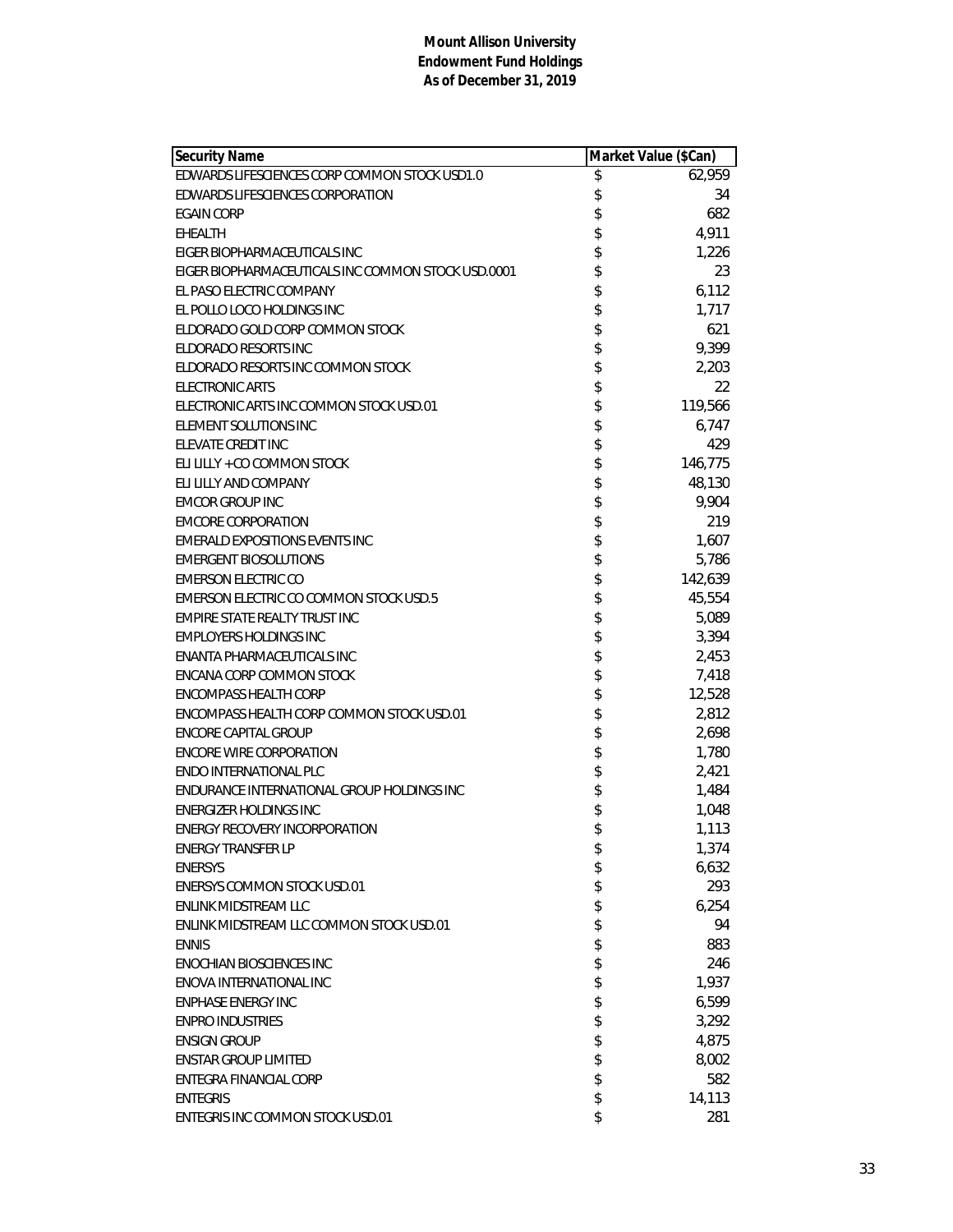| <b>Security Name</b>                               | Market Value (\$Can) |
|----------------------------------------------------|----------------------|
| ENTERCOM COMMUNICATIONS CORPORATION                | \$<br>1,335          |
| <b>ENTERGY CORP COMMON STOCK USD.01</b>            | \$<br>9,482          |
| <b>ENTERGY CORPORATION</b>                         | \$<br>17             |
| <b>ENTERPRISE BANCORP</b>                          | \$<br>1,133          |
| ENTERPRISE FINANCIAL SERVICES CORPORATION          | \$<br>2,837          |
| ENTRAVISION COMMUNICATIONS A COMMON STOCK USD.0001 | \$<br>12             |
| ENTRAVISION COMMUNICATIONS CORPORATION             | \$<br>337            |
| <b>ENVESTNET</b>                                   | \$<br>7,539          |
| ENVISTA HOLDINGS CORP W/I COMMON STOCK             | \$<br>621            |
| <b>ENZO BIOCHEM</b>                                | \$<br>404            |
| EOG RESOURCES INC                                  | \$<br>34             |
| EOG RESOURCES INC COMMON STOCK USD.01              | \$<br>64,692         |
| <b>EPIZYME INC</b>                                 | \$<br>4,227          |
| EPIZYME INC COMMON STOCK USD.0001                  | \$<br>12             |
| EPLUS INC.                                         | \$<br>2,418          |
| <b>FPR PROPERTIES</b>                              | \$<br>11,072         |
| EPR PROPERTIES REIT USD.01                         | \$<br>59             |
| EQT CORP COMMON STOCK                              | \$<br>645            |
| <b>EQT CORPORATION</b>                             | \$<br>5,738          |
| <b>EQUIFAX</b>                                     | \$<br>12             |
| EQUIFAX INC COMMON STOCK USD1.25                   | \$<br>15,866         |
| <b>EQUINIX</b>                                     | \$<br>35             |
| EQUINIX INC REIT USD.001                           | \$<br>45,328         |
| EQUITRANS MIDSTREAM CORP                           | \$<br>4,370          |
| EQUITY BANCSHARES INC                              | \$<br>1,147          |
| EQUITY COMMONWEALTH                                | \$<br>8,628          |
| <b>EQUITY RESIDENTIAL</b>                          | \$<br>20             |
| EQUITY RESIDENTIAL REIT USD.01                     | \$<br>11,358         |
| ERA GROUP INC                                      | \$<br>434            |
| <b>ESCALADE</b>                                    | \$<br>288            |
| <b>ESCO TECHNOLOGIES INC.</b>                      | \$<br>4,952          |
| <b>ESQUIRE FINANCIAL HOLDINGS INC</b>              | \$<br>621            |
| <b>ESSA BANCORP</b>                                | \$<br>532            |
| <b>ESSENT GROUP LTD</b>                            | \$<br>10,630         |
| <b>ESSENTIAL PROPERTIES REALTY TRUST INC</b>       | \$<br>4,497          |
| ESSEX PROPERTY TRUST INC REIT USD.0001             | \$<br>7,750          |
| <b>ESSEX PROPERTY TRUST INCORPORATED</b>           | \$<br>14             |
| ESTEE LAUDER COMPANIES CL A COMMON STOCK USD.01    | \$<br>18,325         |
| ESTEE LAUDER COMPANIES INC                         | \$<br>29,483         |
| ETHAN ALLEN INTERIORS INC.                         | \$<br>788            |
| <b>ETSY INC</b>                                    | \$<br>9,554          |
| EURONAV NV COMMON STOCK NPV                        | \$<br>23             |
| <b>EURONET WORLDWIDE</b>                           | \$<br>13,751         |
| <b>EVANS BANCORP</b>                               | \$<br>769            |
| EVENTBRITE INC CLASS A COMMON STOCK USD.00001      | \$<br>234            |
| <b>EVERCORE INC</b>                                | \$<br>6,005          |
| <b>EVEREST RE GROUP</b>                            | \$<br>133,314        |
| EVEREST RE GROUP LTD COMMON STOCK USD.01           | \$<br>4,344          |
| <b>EVERGY INC</b>                                  | \$<br>10             |
| EVERGY INC COMMON STOCK                            | \$<br>6,016          |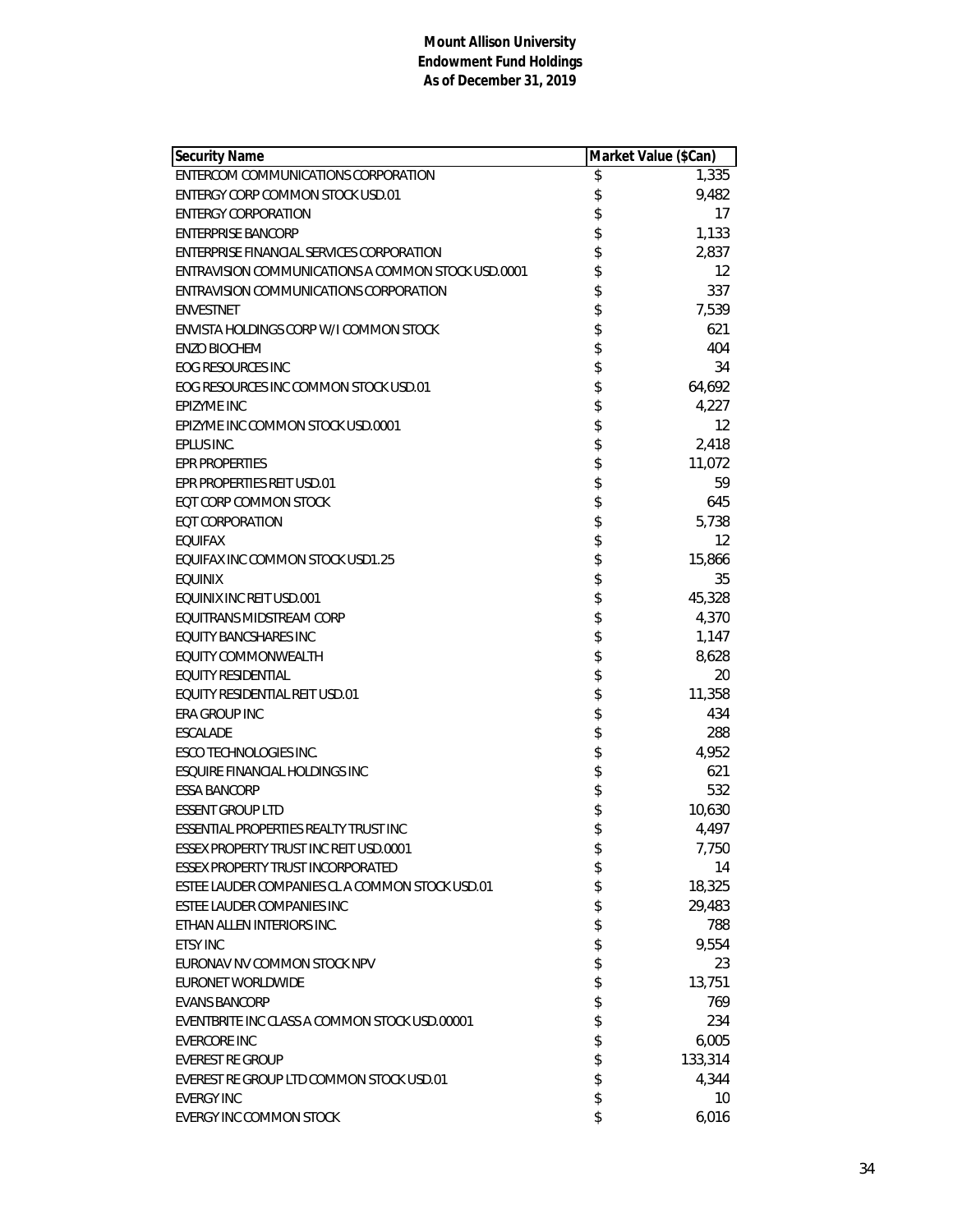| Security Name                                    | Market Value (\$Can) |         |
|--------------------------------------------------|----------------------|---------|
| <b>EVERI HOLDINGS INC</b>                        | \$                   | 2,409   |
| EVERI HOLDINGS INC COMMON STOCK USD.001          | \$                   | 2,109   |
| EVERQUOTE INC CLASS A COMMON STOCK USD.001       | \$                   | 574     |
| <b>EVERSOURCE ENERGY</b>                         | \$                   | 19      |
| EVERSOURCE ENERGY COMMON STOCK USD5.0            | \$                   | 11,135  |
| EVERSPIN TECHNOLOGIES INC                        | \$                   | 106     |
| <b>EVERTEC INC</b>                               | \$                   | 5,344   |
| EVI INDUSTRIES INC                               | \$                   | 165     |
| <b>EVO PAYMENTS INC</b>                          | \$                   | 1,828   |
| EVOLENT HEALTH INC                               | \$                   | 1,905   |
| EVOLENT HEALTH INC A COMMON STOCK USD.01         | \$                   | 340     |
| EVOLUTION PETROLEUM CORPORATION                  | \$                   | 424     |
| EVOQUA WATER TECHNOLOGIES CO COMMON STOCK USD.01 | \$                   | 117     |
| EVOQUA WATER TECHNOLOGIES CORP                   | \$                   | 4,360   |
| EXANTAS CAPITAL CORP REIT USD.001                | \$                   | 164     |
| <b>EXELA TECHNOLOGIES INC</b>                    | \$                   | 55      |
| <b>EXELIXIS</b>                                  | \$                   | 10,044  |
| EXELON CORP COMMON STOCK                         | \$                   | 138,725 |
| <b>EXELON CORPORATION</b>                        | \$                   | 99,236  |
| <b>EXLSERVICE HOLDINGS</b>                       | \$                   | 5,128   |
| <b>EXPEDIA GROUP INC</b>                         | \$                   | 11      |
| EXPEDIA GROUP INC COMMON STOCK USD.001           | \$                   | 5,886   |
| EXPEDITORS INTERNATIONAL OF WASHINGTON           | \$                   | 52,712  |
| EXPEDITORS INTL WASH INC COMMON STOCK USD.01     | \$                   | 5,457   |
| <b>EXPONENT</b>                                  | \$                   | 7,503   |
| <b>EXPRESS INCORPORATION</b>                     | \$                   | 582     |
| EXTENDED STAY AMERICA INC                        | \$                   | 5,576   |
| <b>EXTERRAN CORP</b>                             | \$                   | 488     |
| EXTRA SPACE STORAGE INC REIT USD.01              | \$                   | 5,569   |
| EXTRA SPACE STORAGE INCORPORATION                | \$                   | 10      |
| EXTRACTION OIL & GAS INC                         | \$                   | 286     |
| <b>EXTREME NETWORKS</b>                          | \$                   | 1,765   |
| EXTREME NETWORKS INC COMMON STOCK USD.001        | \$                   | 141     |
| EXXON MOBIL CORP COMMON STOCK                    | \$                   | 184,209 |
| <b>EXXON MOBIL CORPORATION</b>                   | \$                   | 130,412 |
| EZCORP INCORPORATED                              | \$                   | 810     |
| F.N.B. CORPORATION                               | \$                   | 9,128   |
| <b>F5 NETWORKS</b>                               | \$                   | 6       |
| <b>F5 NETWORKS INC COMMON STOCK</b>              | \$                   | 4,173   |
| <b>FABRINET</b>                                  | \$                   | 5,046   |
| FACEBOOK INC CLASS A COMMON STOCK USD.000006     | \$                   | 498,525 |
| <b>FACEBOOK INCORPORATION</b>                    | \$                   | 343     |
| FAIR ISAAC CORP COMMON STOCK USD.01              | \$                   | 797     |
| <b>FARMER BROS CO</b>                            | \$                   | 501     |
| <b>FARMERS &amp; MERCHANTS BANCORP</b>           | \$                   | 732     |
| <b>FARMERS NATIONAL BANC CORP.</b>               | \$                   | 1,009   |
| <b>FARO TECHNOLOGIES</b>                         | \$                   | 1,888   |
| FARO TECHNOLOGIES INC COMMON STOCK USD.001       | \$                   | 70      |
| FASTENAL CO COMMON STOCK USD.01                  | \$                   | 8,796   |
| FASTENAL COMPANY                                 | \$                   | 15      |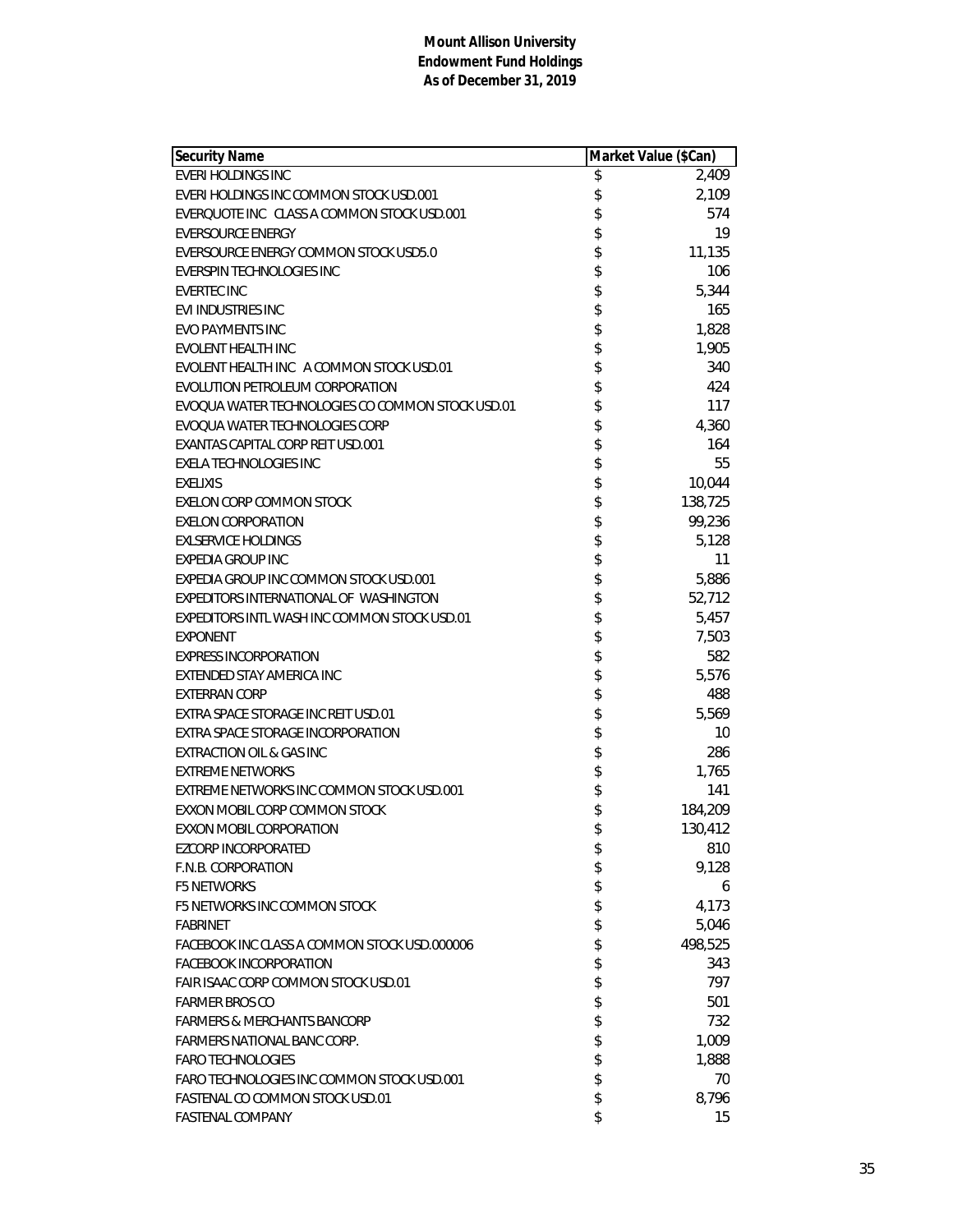| Security Name                                     | Market Value (\$Can) |        |
|---------------------------------------------------|----------------------|--------|
| FB FINANCIAL CORP                                 | \$                   | 2,812  |
| <b>FBL FINANCIAL GROUP</b>                        | \$                   | 1,011  |
| FEDERAL AGRICULTURAL MORTGAGE CORPORATION         | \$                   | 1,826  |
| FEDERAL REALTY INVESTMENT TRUST                   | \$                   | 6      |
| FEDERAL REALTY INVS TRUST REIT USD.01             | \$                   | 3,594  |
| FEDERAL SIGNAL CORPORATION                        |                      | 4,453  |
| FEDERATED INVESTORS INCORPORATED                  |                      | 7,207  |
| FEDEX CORP COMMON STOCK USD.1                     | \$\$                 | 29,477 |
| <b>FEDEX CORPORATION</b>                          | \$                   | 25     |
| FEDNAT HOLDING CO                                 | \$                   | 505    |
| FERRO CORPORATION                                 | \$                   | 3,041  |
| FERROGLOBE PLC COMMON STOCK USD7.5                | \$                   | 23     |
| FGL HOLDINGS COMMON STOCK USD.0001                |                      | 164    |
| FIAT CHRYSLER AUTOMOBILES NV COMMON STOCK EUR.01  |                      | 4,125  |
| <b>FIBROGEN INC</b>                               | \$\$\$               | 7,740  |
| FIBROGEN INC COMMON STOCK USD.01                  | \$                   | 35     |
| <b>FIDELITY D &amp; D BANCORP</b>                 | \$                   | 583    |
| FIDELITY NATIONAL FINANCIAL COMMON STOCK USD.0001 |                      | 797    |
| FIDELITY NATIONAL INFO SERV COMMON STOCK USD.01   |                      | 34,535 |
| FIDELITY NATIONAL INFORMATION SERVICES            | \$\$                 | 62,062 |
| FIESTA RESTAURANT GROUP INC                       |                      | 640    |
| FIFTH THIRD BANCORP                               | \$\$\$\$\$           | 15     |
| FIFTH THIRD BANCORP COMMON STOCK                  |                      | 9,151  |
| <b>FINANCIAL INSTITUTIONS</b>                     |                      | 854    |
| FINANCIAL INSTITUTIONS INC COMMON STOCK USD.01    |                      | 105    |
| <b>FINJAN HOLDINGS INC</b>                        | \$                   | 179    |
| FIREEYE INC COMMON STOCK USD.0001                 | \$                   | 211    |
| FIRST AMERICAN FINANCIAL COMMON STOCK USD.00001   |                      | 3,410  |
| FIRST AMERICAN FINANCIAL CORPORATION              | \$<br>\$             | 13,863 |
| <b>FIRST BANCORP</b>                              |                      | 2,717  |
| FIRST BANCORP INC                                 | \$\$\$\$             | 918    |
| FIRST BANCORP PUERTO RICO COMMON STOCK USD.1      |                      | 1,031  |
| FIRST BANCORP.                                    |                      | 4,729  |
| FIRST BANCSHARES INC (MISSISSIPPI)                | \$                   | 1,725  |
| FIRST BANK (HAMILTON)                             | \$                   | 762    |
| FIRST BUSEY CORPORATION                           | \$                   | 3,351  |
| FIRST BUSINESS FINANCIAL SERVICES                 | \$                   | 922    |
| <b>FIRST CAPITAL</b>                              | \$                   | 428    |
| <b>FIRST CHOICE BANCORP</b>                       | \$                   | 554    |
| FIRST CITIZENS BANCSHARES INC (DELAWARE)          | \$                   | 11,864 |
| FIRST COMMONWEALTH FINANCIAL CORPORATION          | \$                   | 3,503  |
| FIRST COMMUNITY BANKSHARES INC                    | \$                   | 1,270  |
| FIRST COMMUNITY CORP (SOUTH CAROLINA)             | \$                   | 440    |
| FIRST DEFIANCE FINANCIAL CORP.                    | \$                   | 1,272  |
| FIRST FINANCIAL BANCORP                           | \$                   | 5,495  |
| FIRST FINANCIAL BANKSHARES                        | \$                   | 9,312  |
| FIRST FINANCIAL CORPORATION                       | \$                   | 2,162  |
| <b>FIRST FINANCIAL NORTHWEST</b>                  | \$                   | 375    |
| <b>FIRST FOUNDATION INC</b>                       | \$                   | 2,073  |
| FIRST GUARANTY BANCSHARES                         | \$                   | 50     |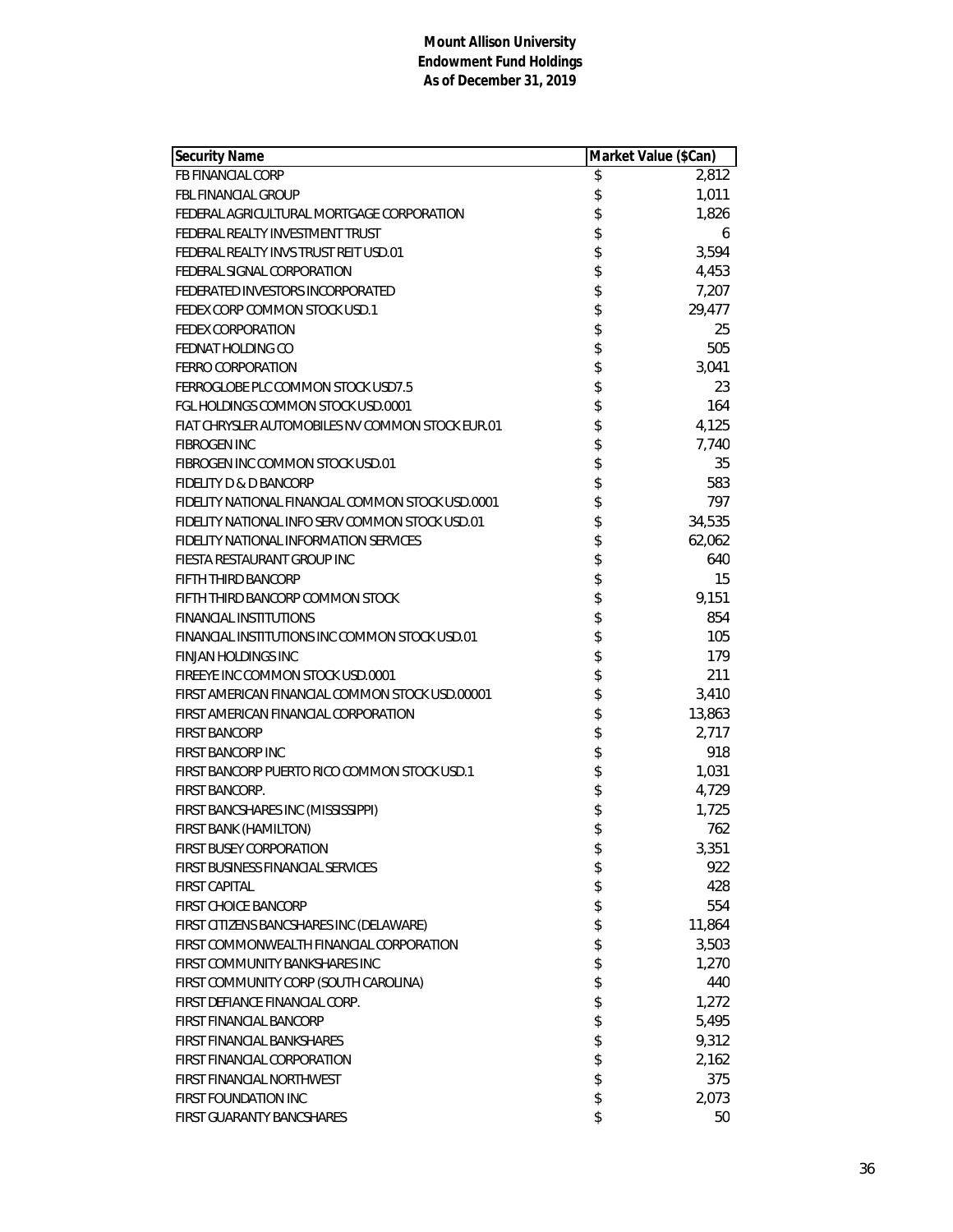| <b>Security Name</b>                             | Market Value (\$Can) |
|--------------------------------------------------|----------------------|
| FIRST HAWAIIAN INC                               | \$<br>8,211          |
| FIRST HORIZON NATIONAL CORP                      | \$<br>11,301         |
| FIRST INDUSTRIAL REALTY TRUST                    | \$<br>10,838         |
| FIRST INTERNET BANCORP                           | \$<br>561            |
| FIRST INTERSTATE BANCSYSTEM                      | \$<br>4,309          |
| <b>FIRST MERCHANTS CORPORATION</b>               | \$<br>5,214          |
| FIRST MID BANCSHARES INC                         | \$<br>1,311          |
| FIRST MIDWEST BANCORP INCORPORATED               | \$<br>5,629          |
| <b>FIRST NORTHWEST BANCORP</b>                   | \$<br>427            |
| FIRST OF LONG ISLAND CORP                        | \$<br>1,700          |
| <b>FIRST REPUBLIC BANK</b>                       | \$<br>14             |
| FIRST REPUBLIC BANK/CA COMMON STOCK USD.01       | \$<br>7,968          |
| FIRST SAVINGS FINANCIAL GROUP                    | \$<br>409            |
| <b>FIRST SOLAR</b>                               | \$<br>12,895         |
| <b>FIRST UNITED CORPORATION</b>                  | \$<br>564            |
| FIRST WESTERN FINANCIAL INC                      | \$<br>425            |
| <b>FIRSTCASH INC</b>                             | \$<br>7,173          |
| FIRSTENERGY CORP COMMON STOCK USD.1              | \$<br>13,879         |
| FIRSTENERGY CORPORATION                          | \$<br>10,869         |
| <b>FISERV</b>                                    | \$<br>46             |
| FISERV INC COMMON STOCK USD.01                   | \$<br>26,922         |
| <b>FITBIT INC</b>                                | \$<br>3,128          |
| FIVE BELOW INC                                   | \$<br>13,467         |
| FIVE PRIME THERAPEUTICS INC                      | \$<br>345            |
| FIVE PRIME THERAPEUTICS INC COMMON STOCK USD.001 | \$<br>105            |
| <b>FLAGSTAR BANCORP</b>                          | \$<br>5,147          |
| <b>FLEETCOR TECHNOLOGIES</b>                     | \$<br>17             |
| FLEETCOR TECHNOLOGIES INC COMMON STOCK USD.001   | \$<br>46,240         |
| <b>FLEX LTD</b>                                  | \$<br>13,830         |
| FLEX LTD COMMON STOCK                            | \$<br>6,316          |
| FLEXION THERAPEUTICS INC COMMON STOCK USD.001    | \$<br>94             |
| <b>FLEXSTEEL INDUSTRIES</b>                      | \$<br>743            |
| <b>FLIR SYSTEMS</b>                              | \$<br>13,959         |
| FLIR SYSTEMS INC COMMON STOCK USD.01             | \$<br>2,641          |
| <b>FLOOR &amp; DECOR HOLDINGS INC</b>            | \$<br>9,670          |
| FLOTEK INDUSTRIES INCORPORATION                  | \$<br>398            |
| <b>FLOWERS FOODS</b>                             | \$<br>9,000          |
| FLOWERS FOODS INC COMMON STOCK USD.01            | \$<br>223            |
| FLOWSERVE CORP COMMON STOCK USD1.25              | \$<br>2,419          |
| <b>FLOWSERVE CORPORATION</b>                     | \$<br>13,005         |
| <b>FLUENT INC</b>                                | \$<br>26             |
| FLUIDIGM CORP COMMON STOCK USD.001               | \$<br>246            |
| FLUOR CORP COMMON STOCK USD.01                   | \$<br>4,875          |
| <b>FLUOR CORPORATION</b>                         | \$<br>5,255          |
| FLUSHING FINANCIAL CORPORATION                   | \$<br>1,688          |
| FMC CORP COMMON STOCK USD.1                      | \$<br>21,395         |
| <b>FMC CORPORATION</b>                           | \$<br>9              |
| FONAR CORP COMMON STOCK USD.0001                 | \$<br>35             |
| <b>FONAR CORPORATION</b>                         | \$<br>342            |
| <b>FOOT LOCKER</b>                               | \$<br>8,789          |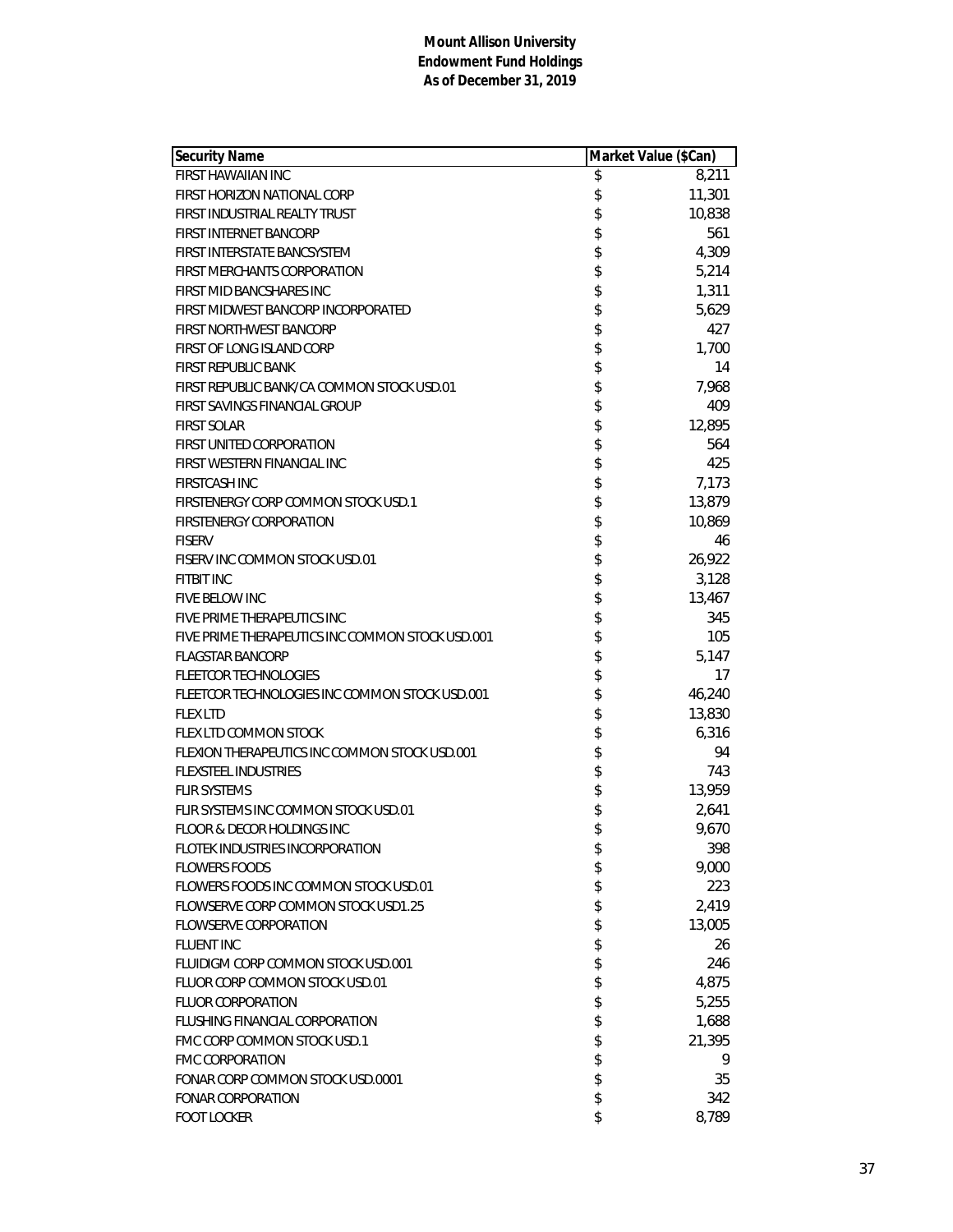| <b>Security Name</b>                              |          | Market Value (\$Can) |
|---------------------------------------------------|----------|----------------------|
| FORD MOTOR CO COMMON STOCK USD.01                 | \$       | 15,128               |
| FORD MOTOR COMPANY                                | \$       | 1,575                |
| FORESTAR GROUP INCORPORATION                      | \$       | 1,915                |
| <b>FORMFACTOR</b>                                 | \$       | 4,159                |
| FORMFACTOR INC COMMON STOCK USD.001               | \$       | 12                   |
| <b>FORRESTER RESEARCH</b>                         | \$       | 1,713                |
| FORTERRA INC COMMON STOCK USD.001                 | \$       | $12 \overline{ }$    |
| FORTINET INC COMMON STOCK USD.001                 | \$       | 24,086               |
| FORTINET INCORPORATION                            | \$       | 11                   |
| <b>FORTIVE CORP</b>                               | \$       | 16                   |
| FORTIVE CORP COMMON STOCK USD.01                  | \$       | 28,267               |
| FORTUNE BRANDS HOME & SECURITY INC                |          | 18,335               |
| FORTUNE BRANDS HOME + SECURI COMMON STOCK USD.01  | \$       | 3,623                |
| FORUM ENERGY TECHNOLOGIES IN COMMON STOCK USD.01  | \$       | 35                   |
| FORUM ENERGY TECHNOLOGIES INC                     | \$       | 362                  |
| <b>FORWARD AIR CORPORATION</b>                    |          | 4,674                |
| <b>FOSSIL GROUP INC</b>                           |          | 805                  |
| FOUNDATION BUILDING MATERIAL COMMON STOCK USD.001 | \$\$\$\$ | 305                  |
| FOUR CORNERS PROPERTY TRUST INC                   |          | 4,382                |
| <b>FOX CORP</b>                                   | \$       | 13                   |
| FOX CORP CLASS A COMMON STOCK USD.01              | \$       | 5,139                |
| FOX CORP CLASS B COMMON STOCK USD.01              | \$       | 2,371                |
| FOX FACTORY HOLDING CORP                          | \$       | 5,769                |
| FRANCESCAS HOLDINGS CORP COMMON STOCK USD.01      | \$       | 12                   |
| <b>FRANK SINTERNATIONAL NV</b>                    | \$       | 2,705                |
| <b>FRANKLIN COVEY CO.</b>                         | \$       | 1,170                |
| FRANKLIN ELECTRIC COMPANY                         | \$       | 5,643                |
| FRANKLIN FINANCIAL NETWORK INC                    | \$\$     | 1,529                |
| FRANKLIN FINANCIAL SERVICES CORPORATION           |          | 541                  |
| FRANKLIN RESOURCES INC COMMON STOCK USD.1         |          | 3,066                |
| FRANKLIN RESOURCES INCORPORATED                   | \$       | 5                    |
| FRANKLIN STREET PROPERTIES CORPORATION            | \$       | 2,139                |
| FREEPORT MCMORAN INC COMMON STOCK USD.1           | \$       | 7,526                |
| FREEPORT-MCMORAN INC                              | \$       | 13                   |
| FREIGHTCAR AMERICA                                | \$       | 40                   |
| <b>FREQUENCY ELECTRONICS</b>                      | \$       | 160                  |
| FRESH DEL MONTE PRODUCE INC.                      | \$       | 2,599                |
| <b>FRESHPET INC</b>                               | \$       | 4,471                |
| FRESHPET INC COMMON STOCK USD.001                 | \$       | 234                  |
| FRONT YARD RESIDENTIAL CORP                       | \$       | 1,760                |
| <b>FRONTDOOR INC</b>                              | \$       | 8,645                |
| FRONTDOOR INC COMMON STOCK USD.01                 | \$       | 2,062                |
| FRONTIER COMMUNICATIONS CORPORATION               | \$       | 46                   |
| FRP HOLDINGS INC                                  | \$       | 1,115                |
| <b>FS BANCORP INC</b>                             | \$       | 729                  |
| <b>FTI CONSULTING</b>                             | \$       | 8,836                |
| FTS INTERNATIONAL INCORPORATED                    | \$       | 38                   |
| <b>FULGENT GENETICS INC</b>                       | \$       | 496                  |
| <b>FULL HOUSE RESORTS</b>                         | \$       | 457                  |
| FULTON FINANCIAL CORPORATION                      | \$       | 6,401                |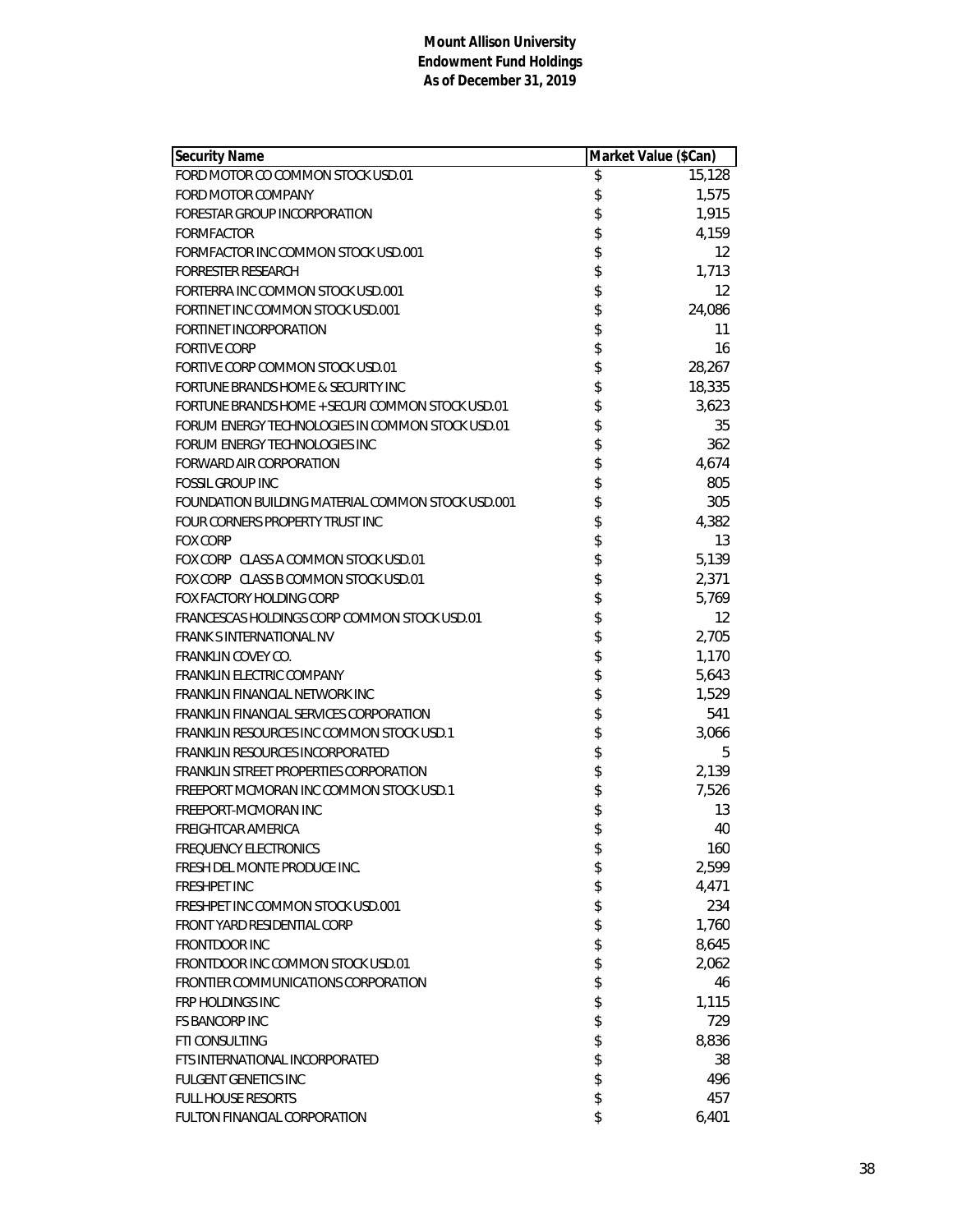| Security Name                                   | Market Value (\$Can) |         |
|-------------------------------------------------|----------------------|---------|
| <b>FUTUREFUEL CORP.</b>                         | \$                   | 1,649   |
| <b>FVCBANKCORP INC</b>                          | \$                   | 525     |
| <b>G1 THERAPEUTICS INC</b>                      | \$                   | 2,328   |
| G1 THERAPEUTICS INC COMMON STOCK                | \$                   | 117     |
| <b>GAIA INC</b>                                 | \$                   | 217     |
| <b>GAIN CAPITAL HOLDINGS INC</b>                | \$                   | 573     |
| <b>GAMCO INVESTORS</b>                          | \$                   | 467     |
| <b>GAMESTOP CORPORATION</b>                     | \$                   | 930     |
| <b>GAMING AND LEISURE PROPERTIE REIT</b>        | \$                   | 4,617   |
| <b>GANNETT CO INC</b>                           | \$                   | 1,472   |
| <b>GAP INC</b>                                  | \$                   | 5,889   |
| GAP INC/THE COMMON STOCK USD.05                 | \$                   | 1,519   |
| <b>GARDNER DENVER HOLDINGS INC</b>              | \$                   | 14,550  |
| GARDNER DENVER HOLDINGS INC COMMON STOCK USD.01 | \$                   | 2,297   |
| <b>GARMIN LTD COMMON STOCK CHF.1</b>            | \$                   | 5,674   |
| <b>GARMIN LTD.</b>                              | \$                   | 10      |
| <b>GARRETT MOTION INC</b>                       | \$                   | 1,731   |
| GARRISON CAPITAL INC COMMON STOCK USD.001       | \$                   | 23      |
| <b>GARTNER INC COMMON STOCK USD.0005</b>        | \$                   | 6,015   |
| <b>GARTNER INCORPORATED</b>                     | \$                   | 10      |
| <b>GATES INDUSTRIAL CORP PLC</b>                | \$                   | 4,258   |
| <b>GATX CORPORATION</b>                         | \$                   | 4,435   |
| <b>GCI LIBERTY INC</b>                          | \$                   | 11,612  |
| <b>GCP APPLIED TECHNOLOGIES INC</b>             | \$                   | 3,674   |
| <b>GENCO SHIPPING &amp; TRADING LIMITED</b>     | \$                   | 1,150   |
| GENCO SHIPPING + TRADING LTD COMMON STOCK       | \$                   | 23      |
| <b>GENCOR INDUSTRIES</b>                        | \$                   | 412     |
| <b>GENERAC HOLDINGS INCORPORATION</b>           | \$                   | 11,988  |
| GENERAL DYNAMICS CORP COMMON STOCK USD1.0       | \$                   | 20,807  |
| <b>GENERAL DYNAMICS CORPORATION</b>             | \$                   | 6,229   |
| GENERAL ELECTRIC CO COMMON STOCK USD.06         | \$                   | 51,819  |
| <b>GENERAL ELECTRIC COMPANY</b>                 | \$                   | 68      |
| GENERAL FINANCE CORP COMMON STOCK USD.0001      | \$                   | 12      |
| <b>GENERAL MILLS</b>                            | \$                   | 71,326  |
| <b>GENERAL MILLS INC COMMON STOCK USD.1</b>     | \$                   | 42,882  |
| <b>GENERAL MOTORS CO COMMON STOCK USD.01</b>    | \$                   | 32,022  |
| <b>GENERAL MOTORS COMPANY</b>                   | \$                   | 32      |
| <b>GENESCO INC</b>                              | \$                   | 1,784   |
| <b>GENESEE &amp; WYOMING INC</b>                | \$                   | 13,391  |
| <b>GENIE ENERGY LIMITED</b>                     | \$                   | 463     |
| GENMARK DIAGNOSTICS INC COMMON STOCK USD.0001   | \$                   | 59      |
| <b>GENPACT LIMITED</b>                          | \$                   | 15,233  |
| <b>GENPACT LTD COMMON STOCK USD.01</b>          | \$                   | 5,906   |
| <b>GENTEX CORPORATION</b>                       | \$                   | 14,890  |
| <b>GENTHERM INCORPORATED</b>                    | \$                   | 3,237   |
| GENUINE PARTS CO COMMON STOCK USD1.0            | \$                   | 6,647   |
| <b>GENUINE PARTS COMPANY</b>                    | \$                   | 164,319 |
| <b>GENWORTH FINANCIAL</b>                       | \$                   | 2,741   |
| GEO GROUP INC/THE REIT USD.01                   | \$                   | 82      |
| GEOPARK LTD COMMON STOCK USD.001                | \$                   | 187     |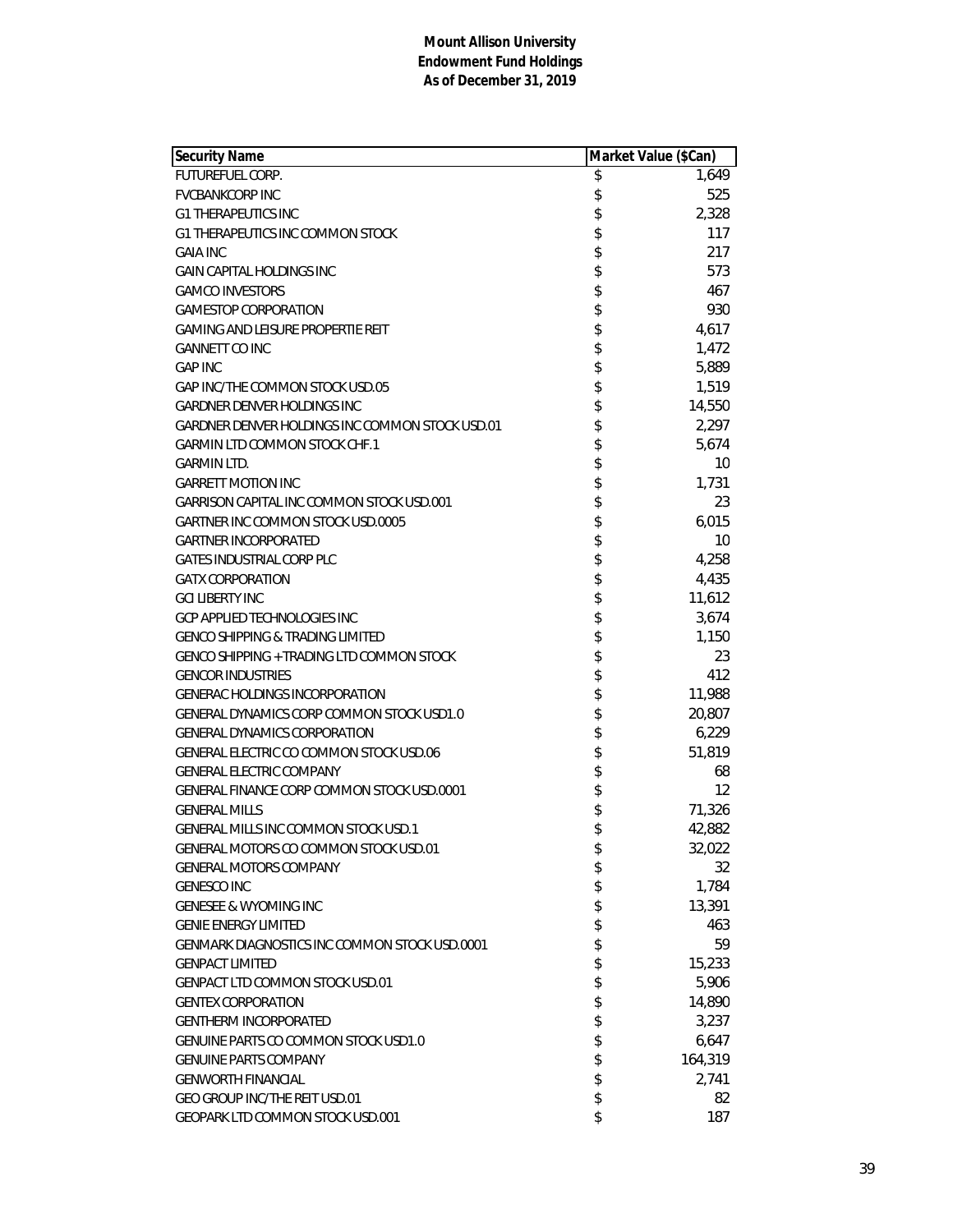| <b>Security Name</b>                              | Market Value (\$Can) |         |
|---------------------------------------------------|----------------------|---------|
| <b>GEOSPACE TECHNOLOGIES CORPORATION</b>          | \$                   | 634     |
| <b>GERMAN AMERICAN BANCORP</b>                    | \$                   | 2,404   |
| <b>GETTY REALTY CORP REIT USD.01</b>              | \$                   | 47      |
| <b>GETTY REALTY CORPORATION</b>                   | \$                   | 3,292   |
| <b>GIBRALTAR INDUSTRIES</b>                       | \$                   | 3,841   |
| GIBRALTAR INDUSTRIES INC COMMON STOCK USD.01      | \$                   | 539     |
| <b>G-III APPAREL GROUP</b>                        | \$                   | 2,608   |
| <b>GILEAD SCIENCES</b>                            | \$                   | 6,257   |
| GILEAD SCIENCES INC COMMON STOCK USD.001          | \$                   | 115,235 |
| <b>GLACIER BANCORP</b>                            | \$                   | 9,040   |
| <b>GLADSTONE COMMERCIAL CORP REIT USD.001</b>     | \$                   | 375     |
| <b>GLADSTONE COMMERCIAL CORPORATION</b>           | \$                   | 1,541   |
| <b>GLADSTONE LAND CORP REIT USD.001</b>           | \$                   | 12      |
| <b>GLAUKOS CORP COMMON STOCK USD.001</b>          | \$                   | 23      |
| GLOBAL BLOOD THERAPEUTICS IN COMMON STOCK USD.001 | \$                   | 480     |
| <b>GLOBAL BLOOD THERAPEUTICS INC</b>              | \$                   | 7,779   |
| <b>GLOBAL INDEMNITY LTD</b>                       | \$                   | 757     |
| <b>GLOBAL MEDICAL REIT INC</b>                    | \$                   | 1,344   |
| <b>GLOBAL MEDICAL REIT INC REIT</b>               | \$                   | 246     |
| <b>GLOBAL NET LEASE INC</b>                       | \$                   | 3,983   |
| <b>GLOBAL PAYMENTS INC COMMON STOCK</b>           | \$                   | 77,580  |
| <b>GLOBAL PAYMENTS INC.</b>                       | \$                   | 38      |
| <b>GLOBAL WATER RESOURCES INC</b>                 | \$                   | 591     |
| <b>GLOBALSCAPE</b>                                | \$                   | 346     |
| <b>GLOBE LIFE INC</b>                             | \$                   | 139,514 |
| GLOBE LIFE INC COMMON STOCK USD1.0                | \$                   | 4,066   |
| <b>GLOBUS MEDICAL INC</b>                         | \$                   | 9,232   |
| GLOBUS MEDICAL INC A COMMON STOCK USD.001         | \$                   | 445     |
| <b>GLYCOMIMETICS INC</b>                          | \$                   | 457     |
| GLYCOMIMETICS INC COMMON STOCK USD.001            | \$                   | 23      |
| <b>GMS INC</b>                                    | \$                   | 2,599   |
| GNC HOLDINGS INC CL A COMMON STOCK USD.001        | \$                   | 23      |
| GODADDY INC CLASS A COMMON STOCK USD.001          | \$                   | 20,261  |
| GOGO INC                                          | \$                   | 1,050   |
| GOGO INC COMMON STOCK USD.0001                    | \$                   | 715     |
| <b>GOLD RESOURCE CORPORATION</b>                  | \$                   | 885     |
| GOLDEN ENTERTAINMENT INC COMMON STOCK USD.01      | \$                   | 70      |
| GOLDEN OCEAN GROUP LTD COMMON STOCK USD.05        | \$                   | 12      |
| <b>GOLDFIELD CORP</b>                             | \$                   | 160     |
| GOLDMAN SACHS GROUP INC                           | \$                   | 51      |
| GOLDMAN SACHS GROUP INC COMMON STOCK USD.01       | \$                   | 35,408  |
| <b>GOODRICH PETROLEUM CORPORATION</b>             | \$                   | 338     |
| <b>GOODYEAR TIRE &amp; RUBBER CO</b>              | \$                   | 8,305   |
| <b>GOOSEHEAD INSURANCE INC</b>                    | \$                   | 1,572   |
| GORMAN-RUPP CO                                    | \$                   | 2,317   |
| <b>GP STRATEGIES CORP</b>                         | \$                   | 702     |
| <b>GRAFTECH INTERNATIONAL LTD</b>                 | \$                   | 5,452   |
| <b>GRAHAM CORPORATION</b>                         | \$                   | 723     |
| <b>GRAHAM HOLDINGS CO</b>                         | \$                   | 6,380   |
| <b>GRAN TIERRA ENERGY INCORPORATION</b>           | \$                   | 922     |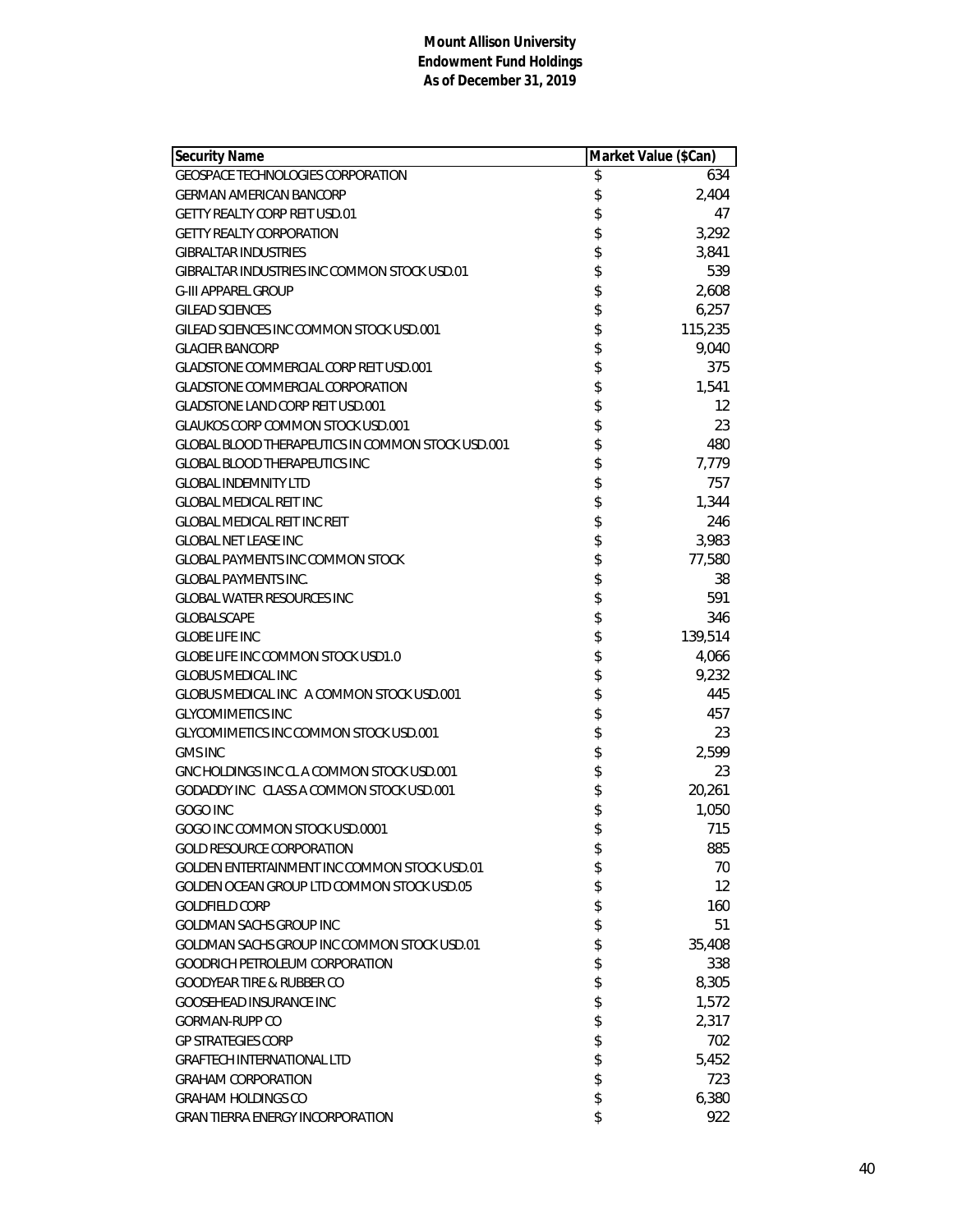| <b>Security Name</b>                             | Market Value (\$Can) |        |
|--------------------------------------------------|----------------------|--------|
| <b>GRAND CANYON EDUCATION</b>                    | \$                   | 8,961  |
| <b>GRANITE CONSTRUCTION INCORPORATED</b>         | \$                   | 2,590  |
| GRAPHIC PACKAGING HOLDING CO COMMON STOCK USD.01 | \$                   | 305    |
| GRAPHIC PACKAGING HOLDING COMPANY                | \$                   | 9,642  |
| <b>GRAY TELEVISION</b>                           | \$                   | 4,319  |
| <b>GREAT ELM CAPITAL GROUP INC</b>               | \$                   | 100    |
| <b>GREAT LAKES DREDGE &amp; DOCK CORPORATION</b> | \$                   | 1,992  |
| <b>GREAT SOUTHERN BANCORP</b>                    | \$                   | 1,946  |
| <b>GREAT WESTERN BANCORP INC</b>                 | \$                   | 4,346  |
| <b>GREEN BRICK PARTNERS INC</b>                  | \$                   | 1,445  |
| GREEN DOT CORP CLASS A COMMON STOCK USD.001      | \$                   | 2,297  |
| <b>GREEN DOT CORPORATION</b>                     | \$                   | 2,341  |
| <b>GREEN PLAINS INC</b>                          | \$                   | 1,071  |
| <b>GREENBRIER COMPANIES</b>                      | \$                   | 2,108  |
| <b>GREENBRIER COMPANIES INC COMMON STOCK</b>     | \$                   | 12     |
| <b>GREENHILL &amp; COMPANY INCORPORATION</b>     | \$                   | 727    |
| <b>GREENLIGHT CAPITAL RE</b>                     | \$                   | 1,032  |
| <b>GREIF</b>                                     | \$                   | 4,141  |
| <b>GRIFFIN INDUSTRIAL REALTY INC</b>             | \$                   | 541    |
| <b>GRIFFON CORP COMMON STOCK USD.25</b>          | \$                   | 23     |
| <b>GRIFFON CORPORATION</b>                       | \$                   | 1,600  |
| <b>GROUP 1 AUTOMOTIVE</b>                        | \$                   | 3,777  |
| <b>GROUPON INC</b>                               | \$                   | 2,821  |
| <b>GRUBHUB INC</b>                               | \$                   | 4,542  |
| <b>GSI TECHNOLOGY INC</b>                        | \$                   | 500    |
| <b>GTT COMMUNICATIONS INC</b>                    | \$                   | 1,226  |
| GTT COMMUNICATIONS INC COMMON STOCK USD.0001     | \$                   | 59     |
| <b>GUARANTY BANCSHARES</b>                       | \$                   | 1,137  |
| <b>GUARANTY FEDERAL BANCSHARES</b>               | \$                   | 246    |
| <b>GUARDANT HEALTH INC</b>                       | \$                   | 7,478  |
| <b>GUESS? INC</b>                                | \$                   | 3,865  |
| <b>GUIDEWIRE SOFTWARE INC</b>                    | \$                   | 150    |
| GULF ISLAND FABRICATION INC                      | \$                   | 175    |
| <b>GULFPORT ENERGY CORPORATION</b>               | \$                   | 713    |
| <b>H &amp; R BLOCK INC</b>                       | \$                   | 9,884  |
| <b>H&amp;E EQUIPMENT SERVICES</b>                | \$                   | 2,525  |
| H+E EQUIPMENT SERVICES INC COMMON STOCK USD.01   | \$                   | 12     |
| H+R BLOCK INC COMMON STOCK                       | \$                   | 1,843  |
| <b>HABIT RESTAURANTS INC</b>                     | \$                   | 542    |
| HACKETT GROUP INCORPORATION. (THE)               | \$                   | 1,401  |
| HAEMONETICS CORP/MASS COMMON STOCK USD.01        | \$                   | 574    |
| <b>HAEMONETICS CORPORATION</b>                   | \$                   | 11,597 |
| HAIN CELESTIAL GROUP INCORPORATED                | \$                   | 5,571  |
| <b>HALLADOR ENERGY COMPANY</b>                   | \$                   | 221    |
| <b>HALLIBURTON CO COMMON STOCK USD2.5</b>        | \$                   | 8,401  |
| <b>HALLIBURTON COMPANY</b>                       | \$                   | 15     |
| <b>HALLMARK FINANCIAL SERVICES</b>               | \$                   | 819    |
| <b>HALOZYME THERAPEUTICS</b>                     | \$                   | 1,576  |
| HALOZYME THERAPEUTICS INC COMMON STOCK USD.001   | \$                   | 1,769  |
| HAMILTON BEACH BRANDS HOLDING CO                 | \$                   | 368    |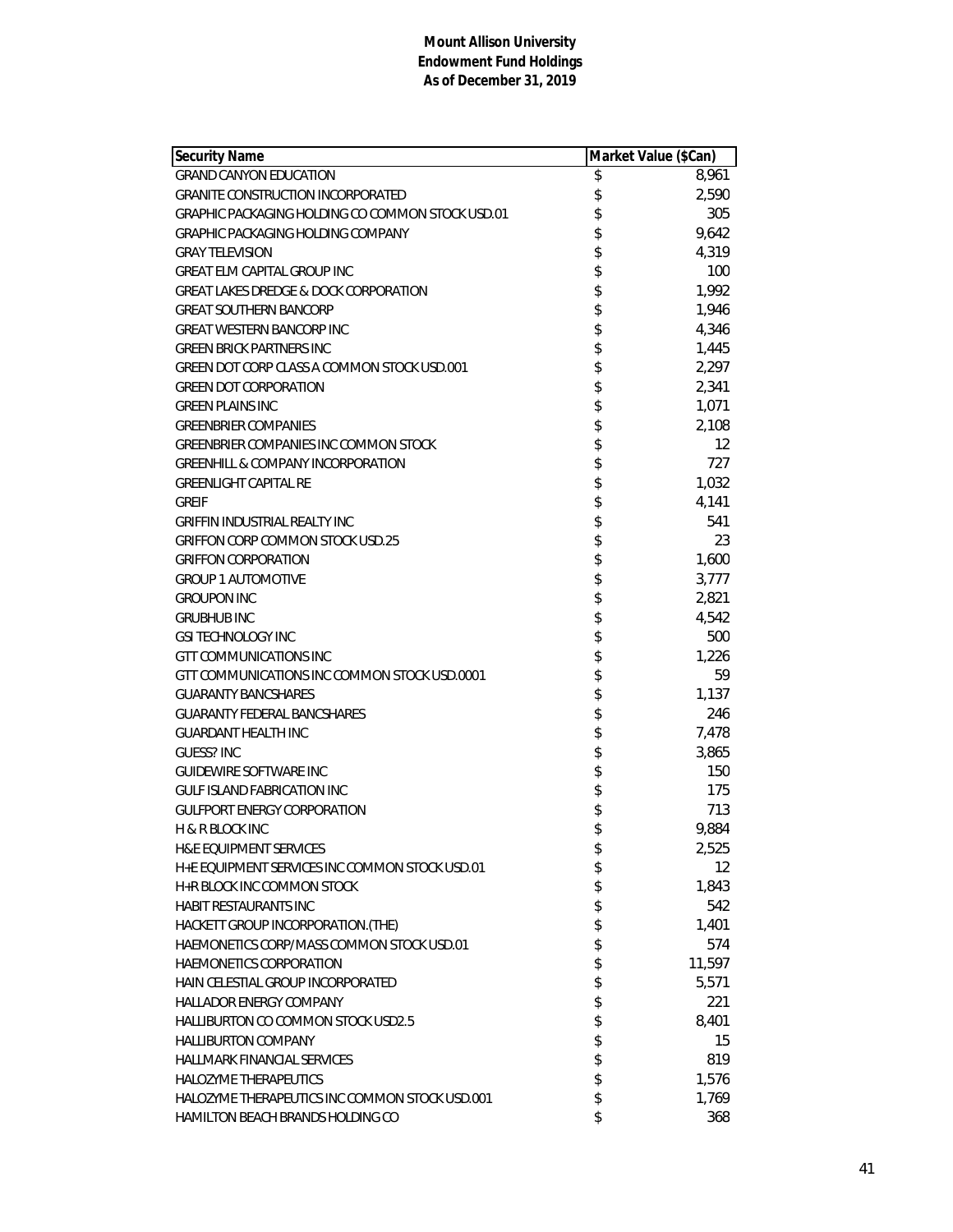| <b>Security Name</b>                             | Market Value (\$Can) |        |
|--------------------------------------------------|----------------------|--------|
| <b>HAMILTON LANE INC</b>                         | \$                   | 3,668  |
| <b>HANCOCK WHITNEY CORP</b>                      | \$                   | 8,562  |
| HANESBRANDS                                      | \$                   | 10,231 |
| HANESBRANDS INC COMMON STOCK USD.01              | \$                   | 2,388  |
| <b>HANGER INCORPORATION</b>                      |                      | 2,599  |
| <b>HANMI FINANCIAL CORPORATION</b>               | \$\$\$\$             | 1,183  |
| HANOVER INSURANCE GROUP INC                      |                      | 11,928 |
| HANOVER INSURANCE GROUP INC/ COMMON STOCK USD.01 |                      | 1,172  |
| HARBORONE BANCORP INC                            | \$                   | 1,407  |
| HARLEY DAVIDSON INC COMMON STOCK USD.01          | \$                   | 2,369  |
| HARLEY-DAVIDSON INCORPORATED                     | \$                   | 12,079 |
| HARMONIC INC COMMON STOCK USD.001                | \$                   | 12     |
| <b>HARMONIC INCORPORATED</b>                     |                      | 1,590  |
| <b>HARSCO CORPORATION</b>                        |                      | 3,553  |
| HARTFORD FINANCIAL SERVICES GROUP INC            | \$\$\$\$\$           | 60,468 |
| HARTFORD FINANCIAL SVCS GRP COMMON STOCK USD.01  |                      | 32,449 |
| <b>HARVARD BIOSCIENCE</b>                        |                      | 321    |
| HARVARD BIOSCIENCE INC COMMON STOCK USD.01       |                      | 12     |
| <b>HASBRO</b>                                    |                      | 9      |
| HASBRO INC COMMON STOCK USD.5                    |                      | 5,341  |
| HAVERTY FURNITURE COMPANIES INCORPORATION        | ままままままま              | 710    |
| HAWAIIAN ELECTRIC INDUSTRIES INCORPORATION       |                      | 10,604 |
| <b>HAWAIIAN HOLDINGS</b>                         |                      | 3,115  |
| <b>HAWKINS</b>                                   |                      | 1,292  |
| <b>HAWTHORN BANCSHARES INC</b>                   |                      | 674    |
| <b>HAYNES INTERNATIONAL</b>                      | \$                   | 617    |
| <b>HB FULLER CO</b>                              | \$                   | 5,606  |
| <b>HCA HEALTHCARE INC</b>                        | \$                   | 57,380 |
| HCA HEALTHCARE INC COMMON STOCK USD.01           |                      | 57,300 |
| <b>HCI GROUP INC</b>                             |                      | 1,009  |
| <b>HD SUPPLY HOLDINGS INC</b>                    |                      | 11,151 |
| HEALTHCARE REALTY TRUST INCORPORATED             | \$\$\$\$\$           | 8,694  |
| HEALTHCARE SERVICES GROUP COMMON STOCK USD.01    |                      | 914    |
| HEALTHCARE SERVICES GROUP INC                    | \$                   | 3,546  |
| HEALTHCARE TRUST OF AMERICA INC                  | \$                   | 12,591 |
| HEALTHEQUITY INC                                 | \$                   | 10,586 |
| HEALTHPEAK PROPERTIES INC                        | \$                   | 12     |
| HEALTHPEAK PROPERTIES INC REIT USD1.0            | \$                   | 19,536 |
| HEALTHSTREAM                                     | \$                   | 2,143  |
| <b>HEARTLAND EXPRESS INCORPORATED</b>            | \$                   | 4,033  |
| <b>HEARTLAND FINANCIAL USA</b>                   | \$                   | 4,101  |
| HEARTLAND FINANCIAL USA INC COMMON STOCK USD1.0  | \$                   | 23     |
| <b>HECLA MINING COMPANY</b>                      | \$                   | 4,241  |
| HEICO CORP COMMON STOCK USD.01                   | \$                   | 656    |
| HEIDRICK & STRUGGLES INTERNATIONAL               | \$                   | 1,772  |
| HEIDRICK + STRUGGLES INTL COMMON STOCK USD.01    |                      | 211    |
| HELEN OF TROY LIMITED                            | \$\$                 | 9,446  |
| <b>HELIOS TECHNOLOGIES INC</b>                   |                      | 3,580  |
| HELIX ENERGY SOLUTIONS GROUP                     | \$                   | 2,273  |
| <b>HELMERICH &amp; PAYNE</b>                     | \$                   | 10,591 |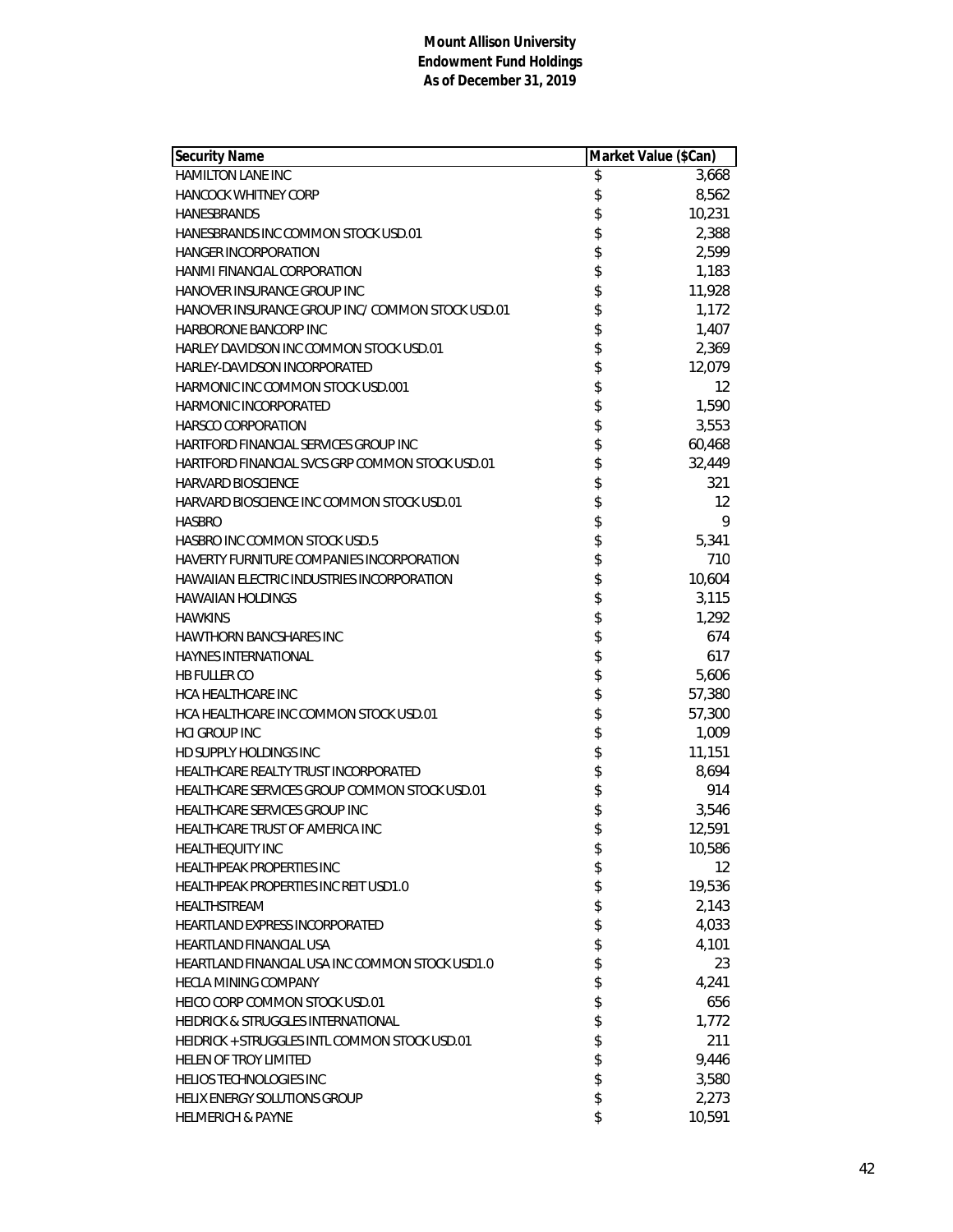| <b>Security Name</b>                               | Market Value (\$Can) |
|----------------------------------------------------|----------------------|
| HELMERICH + PAYNE COMMON STOCK USD.1               | \$<br>3,346          |
| HEMISPHERE MEDIA GROUP INC                         | \$<br>759            |
| <b>HENNESSY ADVISORS</b>                           | \$<br>261            |
| <b>HENRY SCHEIN</b>                                | \$<br>7              |
| HENRY SCHEIN INC COMMON STOCK USD.01               | \$<br>4,206          |
| <b>HERBALIFE NUTRITION LTD</b>                     | \$<br>11,619         |
| HERBALIFE NUTRITION LTD COMMON STOCK USD.002       | \$<br>47             |
| <b>HERC HOLDINGS INC</b>                           | \$<br>3,300          |
| HERC HOLDINGS INC COMMON STOCK USD.01              | \$<br>199            |
| HERITAGE COMMERCE CORP                             | \$<br>1,701          |
| HERITAGE COMMERCE CORP COMMON STOCK                | \$<br>305            |
| HERITAGE CRYSTAL CLEAN INC COMMON STOCK USD.01     | \$<br>164            |
| HERITAGE CRYSTAL CLEAN INCORPORATION               | \$<br>1,858          |
| <b>HERITAGE FINANCIAL CORP</b>                     | \$<br>2,607          |
| HERITAGE INSURANCE HOLDINGS INC                    | \$<br>1,170          |
| <b>HERMAN MILLER</b>                               | \$<br>5,560          |
| HERON THERAPEUTICS INC COMMON STOCK USD.01         | \$<br>164            |
| <b>HERSHA HOSPITALITY TRUST</b>                    | \$<br>1,322          |
| <b>HERSHEY CO</b>                                  | \$<br>15             |
| HERSHEY CO/THE COMMON STOCK USD1.0                 | \$<br>8,696          |
| HERTZ GLOBAL HOLDINGS INC (NEW)                    | \$<br>3,407          |
| <b>HESKA CORPORATION</b>                           | \$<br>1,563          |
| HESS CORP COMMON STOCK USD1.0                      | \$<br>7,174          |
| <b>HESS CORPORATION</b>                            | \$<br>12             |
| HEWLETT PACKARD ENTERPRISE CO                      | \$<br>14             |
| HEWLETT PACKARD ENTERPRISE COMMON STOCK USD.01     | \$<br>55,793         |
| <b>HEXCEL CORP COMMON STOCK USD.01</b>             | \$<br>23             |
| <b>HEXCEL CORPORATION</b>                          | \$<br>11,938         |
| <b>HIBBETT SPORTS INCORPORATED</b>                 | \$<br>1,245          |
| <b>HIGHPOINT RESOURCES CORP</b>                    | \$<br>627            |
| <b>HIGHWOODS PROPERTIES</b>                        | \$<br>10,577         |
| HILL INTERNATIONAL                                 | \$<br>571            |
| HILL ROM HOLDINGS INC COMMON STOCK                 | \$<br>445            |
| HILLENBRAND                                        | \$<br>5,056          |
| HILLENBRAND INC COMMON STOCK                       | \$<br>2,309          |
| HILL-ROM HOLDINGS                                  | \$<br>14,451         |
| <b>HILLTOP HOLDINGS INC</b>                        | \$<br>4,588          |
| <b>HILTON GRAND VACATIONS INC</b>                  | \$<br>6,390          |
| HILTON GRAND VACATIONS INC COMMON STOCK USD.01     | \$<br>258            |
| HILTON WORLDWIDE HOLDINGS IN COMMON STOCK USD.01   | \$<br>39,474         |
| HILTON WORLDWIDE HOLDINGS INC                      | \$<br>22             |
| HINGHAM INSTITUTION FOR SAVINGS                    | \$<br>1,150          |
| <b>HMN FINANCIAL</b>                               | \$<br>205            |
| <b>HMS HOLDINGS CORP</b>                           | \$<br>5,599          |
| HNI CORPORATION                                    | \$<br>3,574          |
| HOLLYFRONTIER CORP COMMON STOCK USD.01             | \$<br>7,764          |
| <b>HOLLYFRONTIER CORPORATION</b>                   | \$<br>6,242          |
| HOLLYSYS AUTOMATION TECHNOLO COMMON STOCK USD.0001 | \$<br>117            |
| <b>HOLOGIC</b>                                     | \$<br>10             |
| HOLOGIC INC COMMON STOCK USD.01                    | \$<br>15,655         |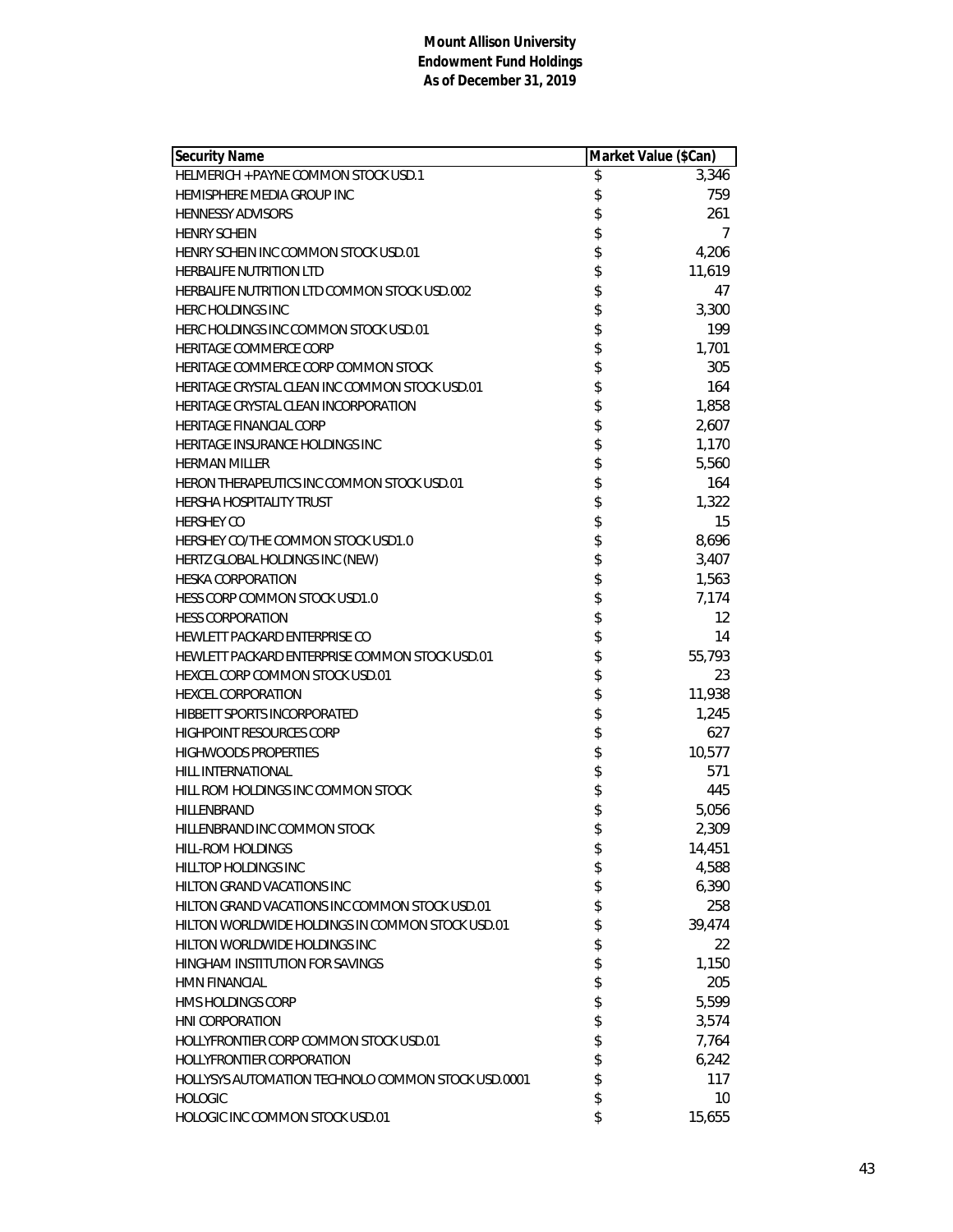| <b>Security Name</b>                             | Market Value (\$Can) |         |
|--------------------------------------------------|----------------------|---------|
| <b>HOME BANCORP</b>                              | \$                   | 1,059   |
| <b>HOME BANCSHARES</b>                           | \$                   | 7,325   |
| HOME DEPOT INC                                   | \$                   | 166     |
| HOME DEPOT INC COMMON STOCK USD.05               | \$                   | 194,919 |
| HOMESTREET INC                                   | \$                   | 1,485   |
| <b>HOMETRUST BANCSHARES INC</b>                  |                      | 1,123   |
| HONEYWELL INTERNATIONAL INC COMMON STOCK USD1.0  | \$\$                 | 94,434  |
| HONEYWELL INTERNATIONAL INCORPORATED             |                      | 7,838   |
| <b>HOOKER FURNITURE CORP</b>                     | \$                   | 372     |
| <b>HOPE BANCORP INC</b>                          | \$                   | 4,160   |
| HORACE MANN EDUCATORS CORPORATION                | \$                   | 2,549   |
| <b>HORIZON BANCORP INC</b>                       | \$                   | 1,956   |
| <b>HORIZON THERAPEUTICS PLC</b>                  |                      | 13,945  |
| HORIZON THERAPEUTICS PLC COMMON STOCK USD.0001   | \$<br>\$             | 4,687   |
| HORMEL FOODS CORP COMMON STOCK USD.01465         |                      | 6,327   |
| HORMEL FOODS CORPORATION                         | \$                   | 23,260  |
| <b>HOST HOTELS &amp; RESORTS</b>                 | \$                   | 9       |
| HOST HOTELS + RESORTS INC REIT USD.01            | \$                   | 5,488   |
| <b>HOSTESS BRANDS INC</b>                        | \$                   | 4,320   |
| HOSTESS BRANDS INC COMMON STOCK USD.0001         | \$                   | 1,102   |
| <b>HOUGHTON MIFFLIN HARCOURT CO</b>              |                      | 1,853   |
| HOULIHAN LOKEY INC                               | \$\$\$\$\$           | 3,985   |
| <b>HOUSTON WIRE &amp; CABLE COMPANY</b>          |                      | 192     |
| HOWARD BANCORP INC                               |                      | 991     |
| HOWARD HUGHES CORPORATION (THE)                  |                      | 11,681  |
| HP INC                                           | \$                   | 21      |
| HP INC COMMON STOCK USD.01                       | \$                   | 81,087  |
| <b>HUB GROUP</b>                                 | \$                   | 3,116   |
| HUBBELL INCORPORATED                             | \$                   | 15,988  |
| <b>HUBSPOT INC</b>                               |                      | 12,557  |
| HUBSPOT INC COMMON STOCK USD.001                 | \$<br>\$             | 8,144   |
| <b>HUDSON LTD</b>                                |                      | 1,309   |
| HUDSON LTD CLASS A COMMON STOCK USD.001          | \$                   | 457     |
| <b>HUDSON PACIFIC PROPERTIES</b>                 | \$                   | 12,107  |
| <b>HUMANA INC</b>                                | \$                   | 34      |
| HUMANA INC COMMON STOCK USD.166                  | \$                   | 95,055  |
| HUNT (JB) TRANSPRT SVCS INC COMMON STOCK USD.01  | \$                   | 26,736  |
| HUNTINGTON BANCSHARES INC COMMON STOCK USD.01    | \$                   | 6,258   |
| HUNTINGTON BANCSHARES INCORPORATED               | \$                   | 11      |
| HUNTINGTON INGALLS INDUSTRIE COMMON STOCK USD.01 | \$                   | 4,387   |
| HUNTINGTON INGALLS INDUSTRIES INC                | \$                   | 7       |
| HUNTSMAN CORP COMMON STOCK USD.01                | \$                   | 2,754   |
| HUNTSMAN CORPORATION                             | \$                   | 11,664  |
| <b>HURCO COMPANIES</b>                           | \$                   | 484     |
| HURON CONSULTING GROUP INC.                      | \$                   | 3,663   |
| HYATT HOTELS CORP CL A COMMON STOCK USD.01       | \$                   | 2,777   |
| HYSTER YALE MATERIALS COMMON STOCK USD.01        | \$<br>\$             | 105     |
| HYSTER YALE MATERIALS HANDLING INC               |                      | 1,826   |
| <b>13 VERTICALS INC</b>                          | \$                   | 557     |
| IAA INC (NEW YORK)                               | \$                   | 13,681  |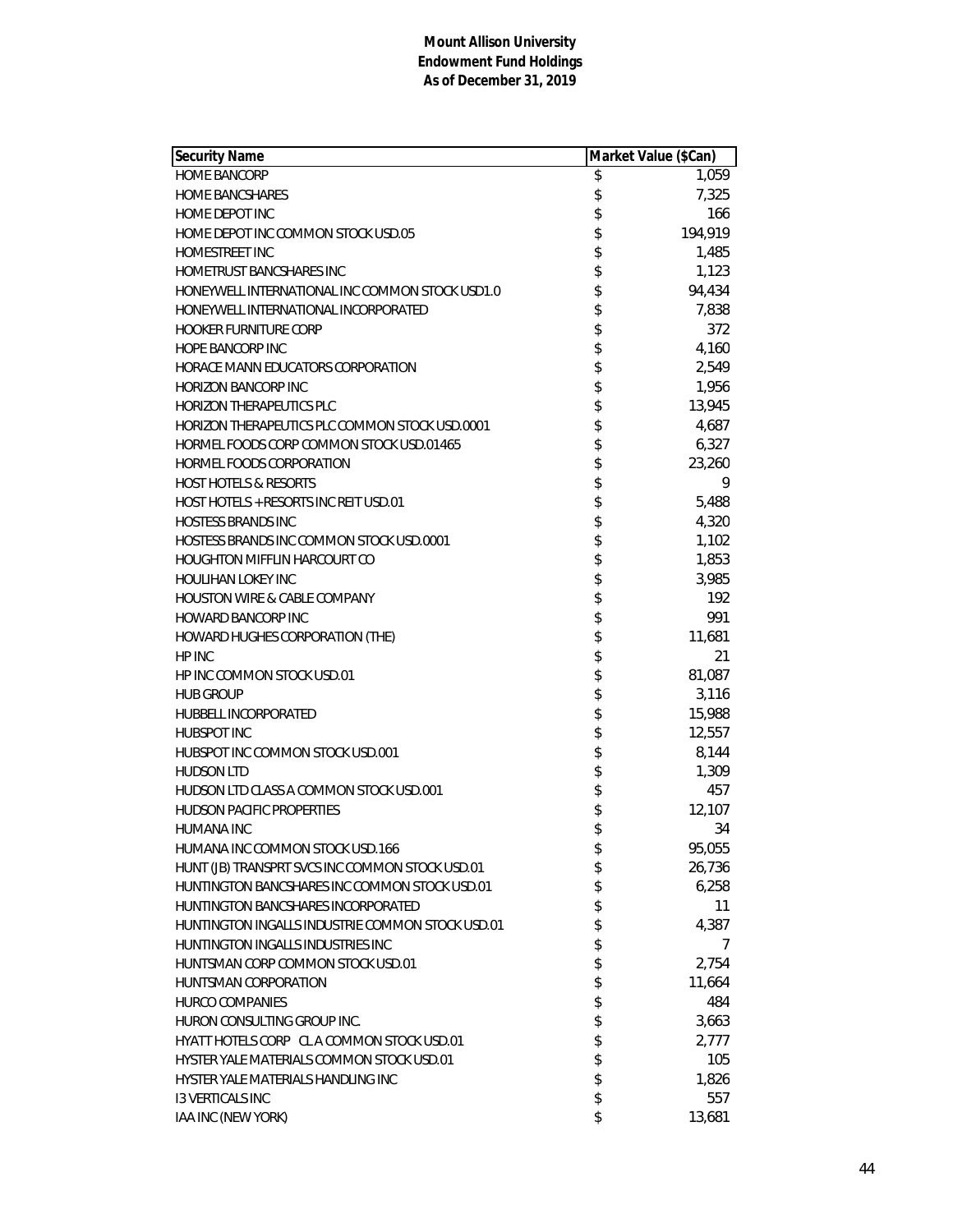| Security Name                                  | Market Value (\$Can) |        |
|------------------------------------------------|----------------------|--------|
| <b>IAMGOLD CORP COMMON STOCK</b>               | \$                   | 434    |
| <b>IBERIABANK CORP</b>                         | \$                   | 8,831  |
| <b>IBERIABANK CORP COMMON STOCK USD1.0</b>     | \$                   | 1,277  |
| <b>ICF INTERNATIONAL</b>                       | \$                   | 3,544  |
| <b>ICHOR HOLDINGS LTD</b>                      | \$                   | 783    |
| ICHOR HOLDINGS LTD COMMON STOCK USD.0001       | \$                   | 35     |
| <b>ICU MEDICAL</b>                             | \$                   | 7,301  |
| <b>IDACORP</b>                                 | \$                   | 11,508 |
| <b>IDACORP INC COMMON STOCK</b>                | \$                   | 879    |
| <b>IDENTIV INC</b>                             | \$                   | 225    |
| <b>IDEX CORP COMMON STOCK USD.01</b>           | \$                   | 5,245  |
| <b>IDEX CORPORATION</b>                        | \$                   | 9      |
| IDEXX LABORATORIES INC COMMON STOCK USD.1      | \$                   | 9,673  |
| <b>IDEXX LABORATORIES INCORPORATED</b>         | \$                   | 16     |
| <b>IDT CORPORATION</b>                         | \$                   | 603    |
| <b>IEC ELECTRONICS CORP</b>                    | \$                   | 344    |
| <b>IES HOLDINGS INC</b>                        | \$                   | 1,234  |
| <b>IHS MARKIT LTD</b>                          | \$                   | 21     |
| <b>IHS MARKIT LTD COMMON STOCK USD.01</b>      | \$                   | 39,376 |
| <b>II-VI INCORPORATED</b>                      | \$                   | 5,714  |
| ILLINOIS TOOL WORKS COMMON STOCK USD.01        | \$                   | 34,109 |
| <b>ILLINOIS TOOL WORKS INCORPORATED</b>        | \$                   | 9,337  |
| <b>ILLUMINA</b>                                | \$                   | 34     |
| ILLUMINA INC COMMON STOCK USD.01               | \$                   | 19,674 |
| <b>IMAX CORPORATION</b>                        | \$                   | 2,996  |
| <b>IMMERSION CORPORATION</b>                   | \$                   | 891    |
| IMMERSION CORPORATION COMMON STOCK USD.001     | \$                   | 141    |
| IMMUNOGEN INC COMMON STOCK USD.01              | \$                   | 82     |
| IMMUNOMEDICS INC COMMON STOCK USD.01           | \$                   | 23     |
| <b>IMPINJ INC</b>                              | \$                   | 1,202  |
| INCYTE CORP COMMON STOCK USD.001               | \$                   | 22,653 |
| <b>INCYTE CORP.</b>                            | \$                   | 11     |
| INDEPENDENCE CONTRACT DRILLING INC             | \$                   | 65     |
| INDEPENDENCE HOLDING COMPANY                   | \$                   | 1,568  |
| INDEPENDENCE REALTY TRUST INC                  | \$                   | 3,147  |
| INDEPENDENT BANK CORP (MASSACHUSETTS)          | \$                   | 6,355  |
| INDEPENDENT BANK CORP (MICHIGAN)               | \$                   | 932    |
| INDEPENDENT BANK GROUP INC                     | \$                   | 5,262  |
| <b>INDUSTRIAL LOGISTICS PROPERTIES TRUST</b>   | \$                   | 3,482  |
| <b>INFINERA CORPORATION</b>                    | \$                   | 3,103  |
| <b>INFLARX NV COMMON STOCK EUR1.0</b>          | \$                   | 23     |
| <b>INFORMATION SERVICES GROUP INC</b>          | \$                   | 119    |
| <b>INFUSYSTEMS HOLDINGS INC.</b>               | \$                   | 867    |
| INGERSOLL RAND PLC COMMON STOCK USD1.0         | \$                   | 42,134 |
| INGERSOLL-RAND PLC                             | \$                   | 22     |
| <b>INGEVITY CORP</b>                           | \$                   | 7,696  |
| INGLES MARKETS INC CLASS A COMMON STOCK USD.05 | \$                   | 258    |
| <b>INGLES MARKETS INCORPORATED</b>             | \$                   | 1,284  |
| <b>INGREDION INCORPORATION</b>                 | \$                   | 56,156 |
| <b>INNERWORKINGS</b>                           | \$                   | 997    |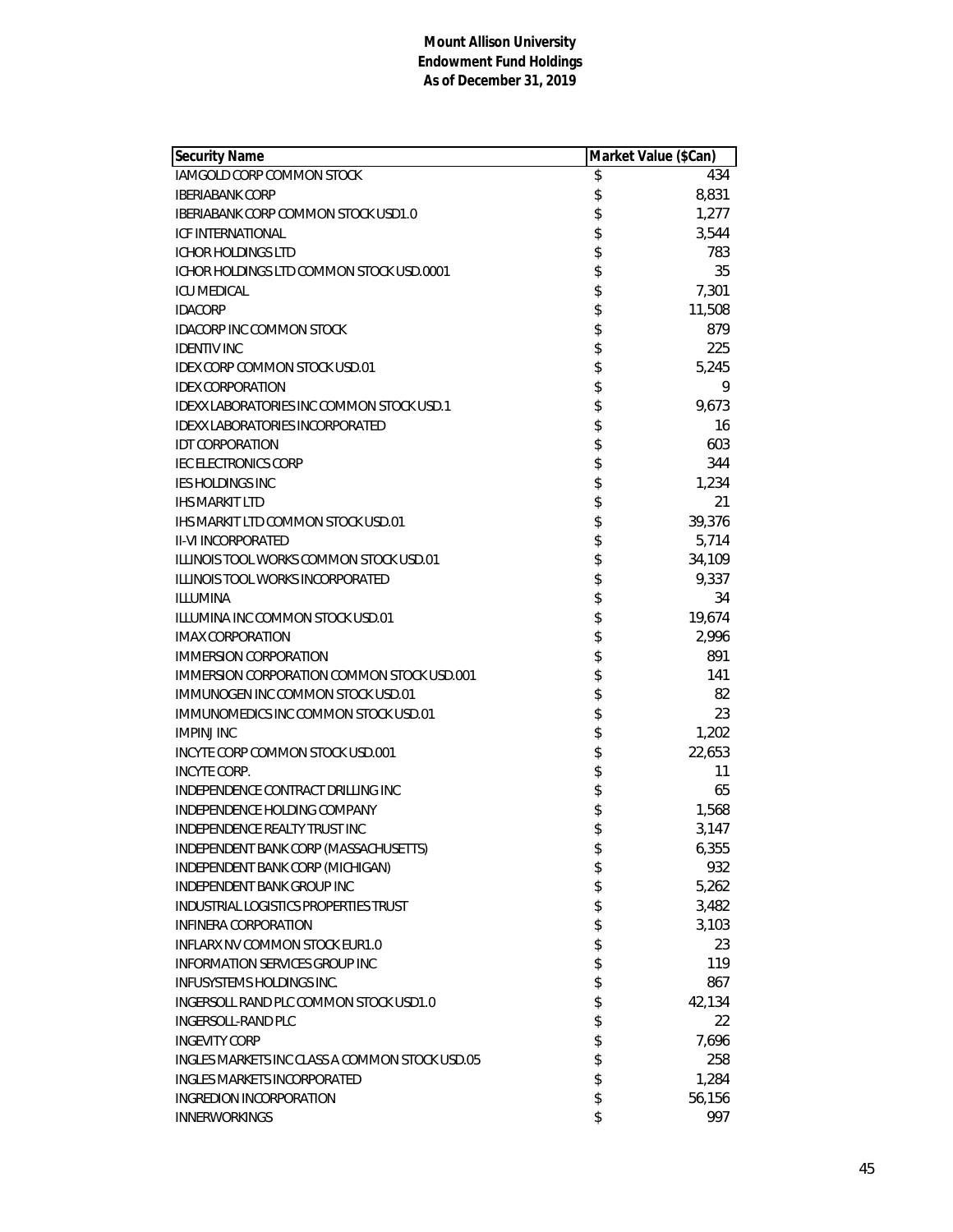| <b>Security Name</b>                              | Market Value (\$Can) |         |
|---------------------------------------------------|----------------------|---------|
| <b>INNOPHOS HOLDINGS INC</b>                      | \$                   | 1,283   |
| INNOSPEC INC.                                     | \$                   | 5,517   |
| INNOVATIVE INDUSTRIAL PROPER REIT USD.001         | \$                   | 539     |
| <b>INNOVIVA INC</b>                               | \$                   | 2,712   |
| <b>INOGEN INC</b>                                 | \$                   | 3,171   |
| INOGEN INC COMMON STOCK USD.001                   | \$                   | 2,871   |
| <b>INOVALON HOLDINGS INC</b>                      | \$                   | 2,898   |
| <b>INOVIO PHARMACEUTICALS INC</b>                 | \$                   | 594     |
| <b>INPHI CORP COMMON STOCK</b>                    | \$                   | 4,957   |
| <b>INPHI CORPORATION</b>                          | \$                   | 6,976   |
| INSIGHT ENTERPRISES INCORPORATED                  | \$                   | 5,249   |
| <b>INSPERITY INC</b>                              | \$                   | 6,901   |
| INSPERITY INC COMMON STOCK USD.01                 | \$                   | 35      |
| <b>INSPIRED ENTERTAINMENT INC</b>                 | \$                   | 211     |
| <b>INSTALLED BUILDING PRODUCTS INC</b>            | \$                   | 4,492   |
| <b>INSTEEL INDUSTRIES</b>                         | \$                   | 1,248   |
| <b>INSTEEL INDUSTRIES INC COMMON STOCK</b>        | \$                   | 35      |
| INSTRUCTURE INC COMMON STOCK USD.0001             | \$                   | 340     |
| INSULET CORP COMMON STOCK USD.001                 | \$                   | 3,598   |
| <b>INTEGER HOLDINGS CORP</b>                      | \$                   | 5,703   |
| INTEGRA LIFESCIENCES HOLDINGS CORPORATION         | \$                   | 10,144  |
| <b>INTEL CORP COMMON STOCK USD.001</b>            | \$                   | 249,934 |
| <b>INTEL CORPORATION</b>                          | \$                   | 181     |
| INTELLIA THERAPEUTICS INC                         | \$                   | 1,614   |
| INTELLIA THERAPEUTICS INC COMMON STOCK USD.0001   | \$                   | 59      |
| INTELSAT SA COMMON STOCK USD.01                   | \$                   | 35      |
| <b>INTER PARFUMS</b>                              | \$                   | 4,844   |
| <b>INTERACTIVE BROKERS GROUP</b>                  | \$                   | 6,239   |
| INTERCEPT PHARMACEUTICALS IN COMMON STOCK USD.001 | \$                   | 750     |
| INTERCONTINENTAL EXCHANGE IN COMMON STOCK USD.01  | \$                   | 20,882  |
| INTERCONTINENTAL EXCHANGE INC                     | \$                   | 86,840  |
| <b>INTERDIGITAL WIRELESS INC</b>                  | \$                   | 3,568   |
| <b>INTERFACE INCORPORATED</b>                     | \$                   | 2,476   |
| <b>INTERNAP CORP</b>                              | \$                   | 30      |
| INTERNATIONAL BANCSHARES CORPORATION              | \$                   | 6,230   |
| INTERNATIONAL BUSINESS MACHINES CORPORATION       | \$                   | 83      |
| INTERNATIONAL FLAVORS & FRAGRANCES INCORPORATED   | \$                   | 10      |
| INTERNATIONAL GAME TECHNOLOG COMMON STOCK USD.1   | \$                   | 59      |
| INTERNATIONAL PAPER CO COMMON STOCK USD1.0        | \$                   | 15,813  |
| INTERNATIONAL PAPER COMPANY                       | \$                   | 13      |
| <b>INTERNATIONAL SEAWAYS INC</b>                  | \$                   | 2,230   |
| INTERNATIONAL SEAWAYS INC COMMON STOCK            | \$                   | 35      |
| INTERPUBLIC GROUP OF COMPANIES INC                | \$                   | 6       |
| INTERPUBLIC GROUP OF COS INC COMMON STOCK USD.1   | \$                   | 3,392   |
| <b>INTERSECT ENT INC COMMON STOCK USD.001</b>     | \$                   | 23      |
| INTERXION HOLDING NV COMMON STOCK EUR.1           | \$                   | 1,547   |
| <b>INTEVAC</b>                                    | \$                   | 443     |
| INTL BUSINESS MACHINES CORP COMMON STOCK USD.2    | \$                   | 48,118  |
| <b>INTL FCSTONE INC</b>                           | \$                   | 1,993   |
| INTL FLAVORS + FRAGRANCES COMMON STOCK USD.125    | \$                   | 5,279   |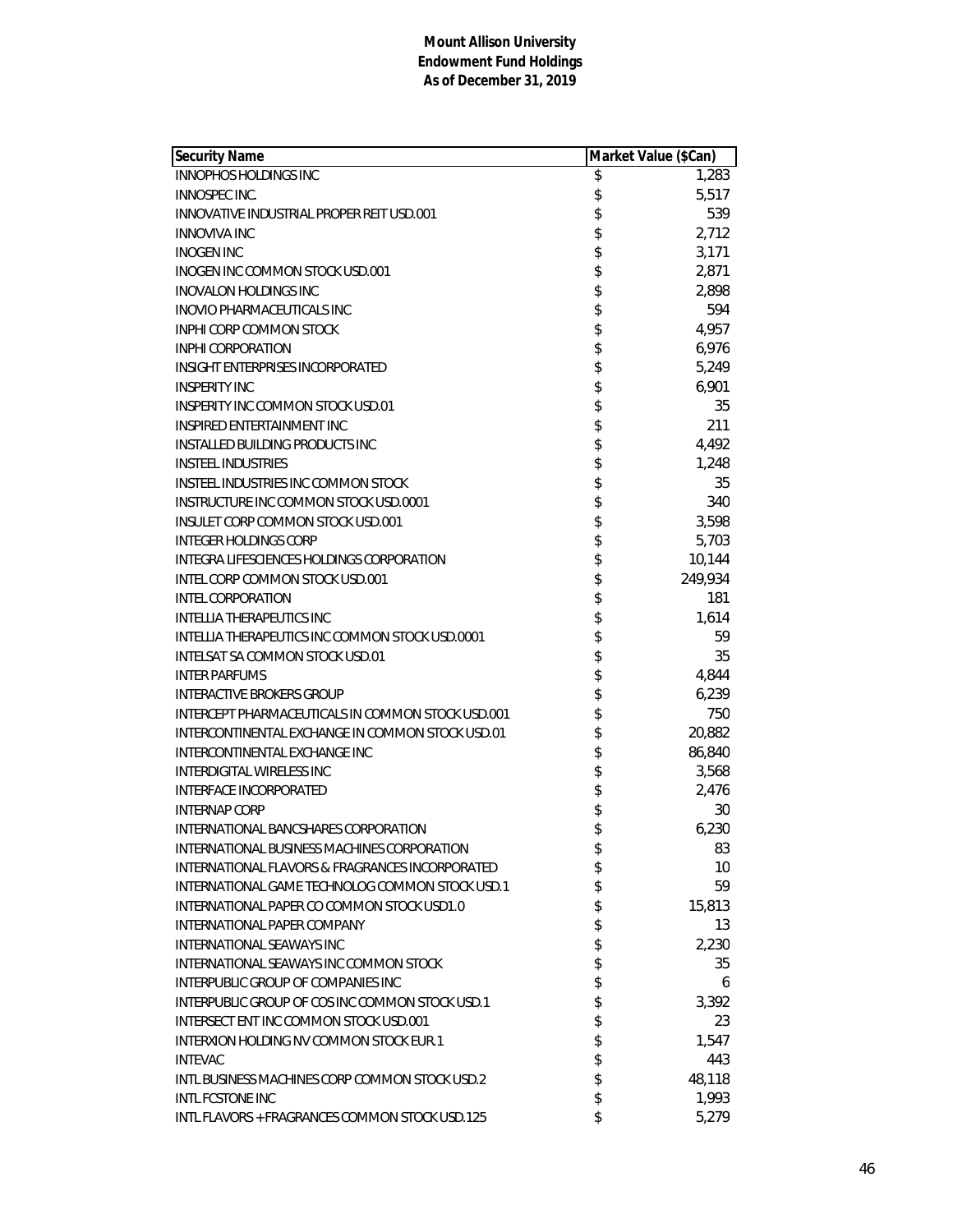| <b>Security Name</b>                                          | Market Value (\$Can) |        |
|---------------------------------------------------------------|----------------------|--------|
| <b>INTRA-CELLULAR THERAPIES INC</b>                           | \$                   | 4,534  |
| <b>INTREPID POTASH</b>                                        | \$                   | 998    |
| <b>INTREXON CORP COMMON STOCK</b>                             | \$                   | 70     |
| INTRICON CORPORATION                                          | \$                   | 590    |
| INTUIT INC COMMON STOCK USD.01                                | \$                   | 81,710 |
| INTUIT INC.                                                   | \$                   | 47     |
| <b>INTUITIVE SURGICAL</b>                                     | \$                   | 47     |
| INTUITIVE SURGICAL INC COMMON STOCK USD.001                   | \$                   | 27,889 |
| INVACARE CORP COMMON STOCK USD.25                             | \$                   | 12     |
| <b>INVACARE CORPORATION</b>                                   | \$                   | 461    |
| <b>INVESCO LIMITED</b>                                        | \$                   | 5      |
| INVESCO LTD COMMON STOCK USD.2                                | \$                   | 2,789  |
| <b>INVESTAR HOLDING CORP</b>                                  | \$                   | 580    |
| <b>INVESTORS BANCORP INC</b>                                  | \$                   | 7,229  |
| <b>INVESTORS BANCORP INC COMMON STOCK USD.01</b>              | \$                   | 105    |
| <b>INVESTORS REAL ESTATE TRUST</b>                            | \$                   | 1,883  |
| <b>INVESTORS TITLE COMPANY</b>                                | \$                   | 722    |
| ION GEOPHYSICAL CORPORATION                                   |                      | 307    |
| <b>IONIS PHARMACEUTICALS INC COMMON STOCK USD.001</b>         |                      | 8,262  |
| <b>IOVANCE BIOTHERAPEUTICS INC</b>                            | \$\$                 | 3,735  |
| <b>IOVANCE BIOTHERAPEUTICS INC COMMON STOCK USD.000041666</b> | \$                   | 223    |
| <b>IPG PHOTONICS CORP</b>                                     | \$                   | 3,135  |
| IPG PHOTONICS CORP COMMON STOCK USD.0001                      | \$                   | 2,161  |
| IQVIA HOLDINGS INC                                            | \$                   | 19     |
| IQVIA HOLDINGS INC COMMON STOCK USD.01                        | \$                   | 11,714 |
| <b>IRADIMED CORP</b>                                          | \$                   | 807    |
| IRIDIUM COMMUNICATIONS INC                                    | \$                   | 6,607  |
| <b>IROBOT CORPORATION</b>                                     | \$                   | 2,679  |
| IRON MOUNTAIN INC REIT USD.01                                 | \$                   | 3,698  |
| IRON MOUNTAIN INCORPORATED                                    | \$                   | 6      |
| IRONWOOD PHARMACEUTICALS INC COMMON STOCK USD.001             |                      | 2,109  |
| IRONWOOD PHARMACEUTICALS INCORPORATION                        | \$                   | 4,959  |
| <b>ITERIS</b>                                                 | \$                   | 517    |
| <b>ITRON</b>                                                  | \$                   | 7,036  |
| <b>ITT INCORPORATION</b>                                      | \$                   | 13,510 |
| <b>IVERIC BIO INC</b>                                         | \$                   | 991    |
| <b>J &amp; J SNACK FOODS CORP.</b>                            | \$                   | 7,269  |
| J ALEXANDERS HOLDINGS INC                                     | \$                   | 593    |
| <b>J B HUNT TRANSPORT SERVICES INC</b>                        | \$                   | 15,508 |
| J C PENNEY COMPANY INC                                        | \$                   | 570    |
| J M SMUCKER CO                                                | \$                   | 8      |
| <b>J.JILL INC</b>                                             | \$                   | 128    |
| J2 GLOBAL INC                                                 | \$                   | 8,735  |
| <b>JABIL INC</b>                                              | \$                   | 13,134 |
| JACK HENRY & ASSOCIATES                                       | \$                   | 8      |
| JACK HENRY + ASSOCIATES INC COMMON STOCK USD.01               | \$                   | 4,750  |
| JACK IN THE BOX INC.                                          | \$                   | 4,275  |
| JACOBS ENGINEERING GROUP INC                                  | \$                   | 8      |
| JACOBS ENGINEERING GROUP INC COMMON STOCK USD1.0              | \$                   | 15,736 |
| JAGGED PEAK ENERGY INC                                        | \$                   | 2,728  |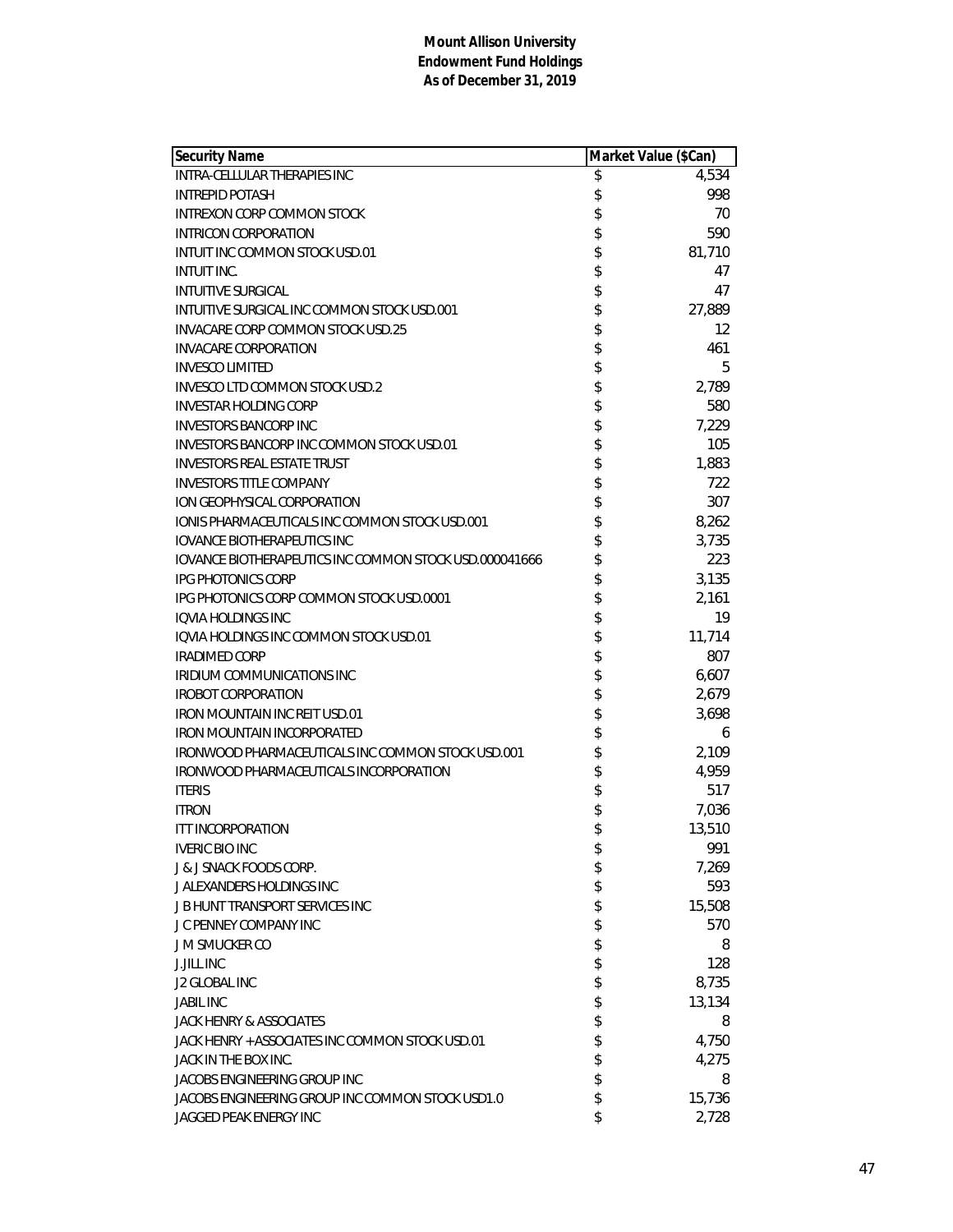| <b>Security Name</b>                              | Market Value (\$Can) |         |
|---------------------------------------------------|----------------------|---------|
| JAMES RIVER GROUP HOLDINGS LTD                    | \$                   | 2,984   |
| JANUS HENDERSON GROUP PLC                         | \$                   | 10,572  |
| JAZZ PHARMACEUTICALS PLC                          | \$                   | 7,026   |
| JAZZ PHARMACEUTICALS PLC COMMON STOCK USD.0001    | \$                   | 59      |
| <b>JBG SMITH PROPERTIES</b>                       | \$                   | 10,522  |
| JEFFERIES FINANCIAL GROUP INC                     | \$                   | 13,834  |
| JELD-WEN HOLDING INC                              | \$                   | 4,857   |
| JETBLUE AIRWAYS CORPORATION                       | \$                   | 12,486  |
| JM SMUCKER CO/THE COMMON STOCK                    | \$                   | 4,761   |
| JOHN B. SANFILIPPO & SON                          | \$                   | 1,594   |
| JOHN BEAN TECHNOLOGIES CORPORATION                | \$                   | 7,391   |
| JOHN WILEY & SONS INC                             | \$                   | 4,928   |
| JOHNSON & JOHNSON                                 | \$                   | 170,775 |
| JOHNSON + JOHNSON COMMON STOCK USD1.0             |                      | 376,365 |
| JOHNSON CONTROLS INTERNATION COMMON STOCK USD.01  | \$                   | 60,729  |
| JOHNSON CONTROLS INTERNATIONAL PLC                | \$                   | 22      |
| JOHNSON OUTDOORS                                  | \$                   | 1,512   |
| <b>JOINT CORP</b>                                 | \$                   | 821     |
| JONES LANG LASALLE INCORPORATED                   | \$                   | 18,935  |
| JOUNCE THERAPEUTICS INC                           | \$                   | 887     |
| JOUNCE THERAPEUTICS INC COMMON STOCK USD.001      | \$                   | 129     |
| JPMORGAN CHASE & CO.                              | \$                   | 304     |
| JPMORGAN CHASE + CO COMMON STOCK USD1.0           | \$                   | 202,424 |
| JUNIPER NETWORKS INC                              | \$                   | 6       |
| JUNIPER NETWORKS INC COMMON STOCK USD.00001       | \$                   | 6,173   |
| K12 INCORPORATION                                 | \$                   | 1,711   |
| KADANT                                            | \$                   | 2,890   |
| KADMON HOLDINGS INC COMMON STOCK USD.001          | \$                   | 363     |
| KAISER ALUMINUM CORPORATION                       | \$                   | 3,601   |
| KALA PHARMACEUTICALS INC                          | \$                   | 43      |
| KALVISTA PHARMACEUTICALS INC                      | \$                   | 550     |
| KANSAS CITY SOUTHERN                              | \$                   | 46,513  |
| KANSAS CITY SOUTHERN COMMON STOCK USD.01          | \$                   | 6,161   |
| KAR AUCTION SERVICES INC COMMON STOCK USD.01      | \$                   | 82      |
| KAR AUCTION SERVICES INCORPORATION                | \$                   | 5,994   |
| KARYOPHARM THERAPEUTICS INC                       | \$                   | 487     |
| KARYOPHARM THERAPEUTICS INC COMMON STOCK USD.0001 | \$                   | 387     |
| <b>KB HOME</b>                                    | \$                   | 6,833   |
| KBR INC COMMON STOCK USD.001                      | \$                   | 47      |
| <b>KBR INCORPORATION</b>                          | \$                   | 9,241   |
| <b>KEARNY FINANCIAL CORP</b>                      | \$                   | 2,656   |
| KEARNY FINANCIAL CORP/MD COMMON STOCK USD.01      | \$                   | 12      |
| KELLOGG CO COMMON STOCK USD.25                    | \$                   | 7,171   |
| <b>KELLOGG COMPANY</b>                            | \$                   | 68,215  |
| KELLY SERVICES INCORPORATED                       | \$                   | 1,125   |
| <b>KEMET CORPORATION</b>                          | \$                   | 3,915   |
| <b>KEMPER CORPORATION</b>                         | \$                   | 10,446  |
| KENNAMETAL INCORPORATED                           | \$                   | 6,648   |
| KENNEDY-WILSON HOLDINGS                           | \$                   | 7,007   |
| KEY TRONIC CORPORATION                            | \$                   | 202     |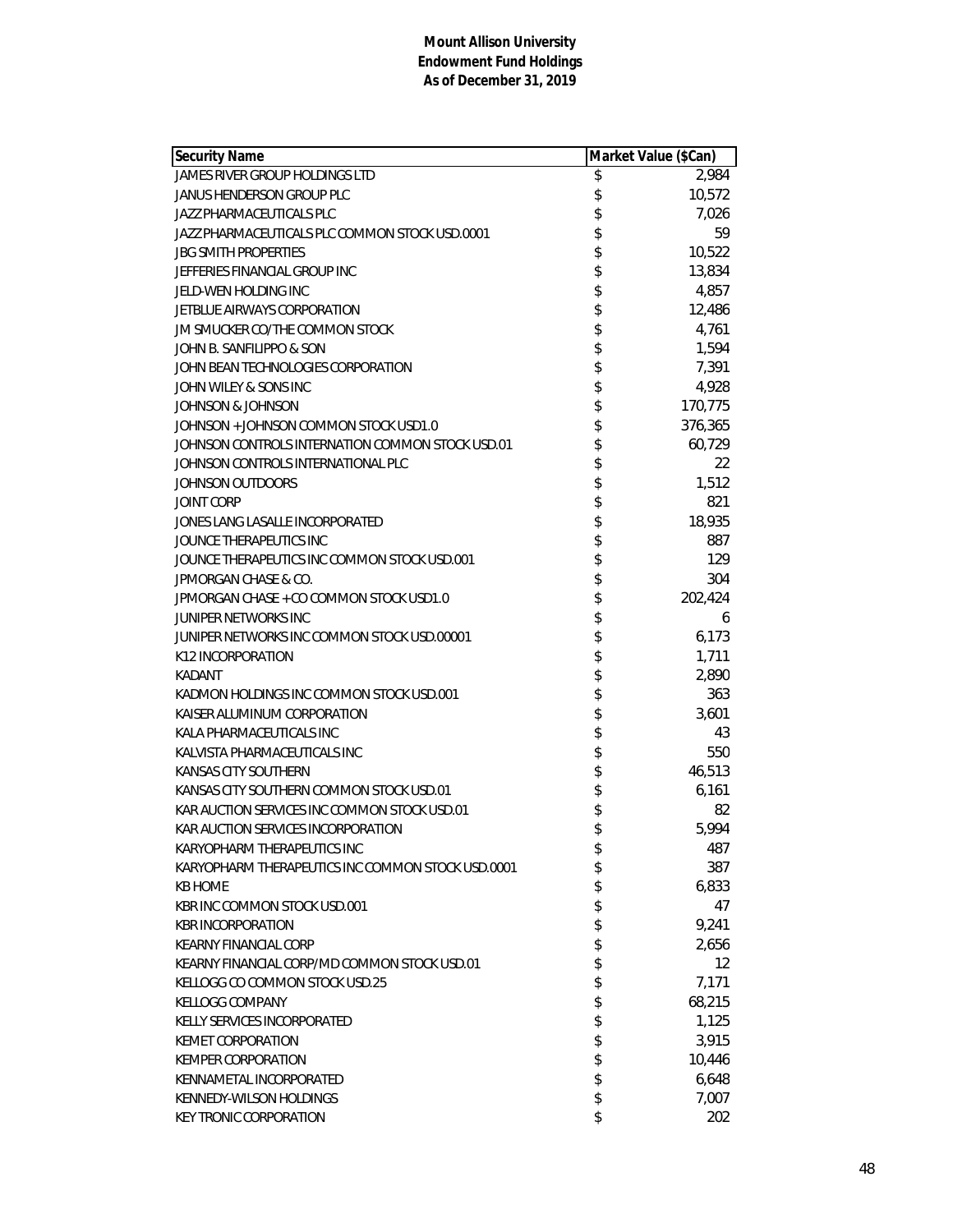| <b>Security Name</b>                         | Market Value (\$Can) |        |
|----------------------------------------------|----------------------|--------|
| <b>KEYCORP</b>                               | \$                   | 14     |
| KEYCORP COMMON STOCK USD1.0                  | \$                   | 9,549  |
| KEYSIGHT TECHNOLOGIES IN COMMON STOCK        | \$                   | 7,969  |
| KEYSIGHT TECHNOLOGIES INC                    | \$                   | 13     |
| KEZAR LIFE SCIENCES INC COMMON STOCK USD.001 | \$                   | 12     |
| KFORCE INC.                                  | \$                   | 2,063  |
| KILROY REALTY CORPORATION                    | \$                   | 13,011 |
| KIMBALL ELECTRONICS INC                      | \$                   | 756    |
| KIMBALL ELECTRONICS INC COMMON STOCK         | \$                   | 12     |
| KIMBALL INTERNATIONAL                        | \$                   | 1,880  |
| KIMBERLY CLARK CORP COMMON STOCK USD1.25     | \$                   | 18,936 |
| KIMBERLY-CLARK CORPORATION                   | \$                   | 9,333  |
| KIMCO REALTY CORP REIT USD.01                | \$                   | 3,426  |
| KIMCO REALTY CORPORATION                     | \$                   | 16,934 |
| KINDER MORGAN INC COMMON STOCK USD.01        | \$                   | 18,552 |
| KINDER MORGAN INCORPORATED                   | \$                   | 18,630 |
| KINDRED BIOSCIENCES INC                      | \$                   | 932    |
| KINGSTONE COMPANIES                          | \$                   | 184    |
| KINIKSA PHARMACEUTICALS LTD                  | \$                   | 408    |
| KINROSS GOLD CORP COMMON STOCK               | \$                   | 715    |
| KINSALE CAPITAL GROUP INC                    | \$                   | 5,029  |
| <b>KIRBY CORPORATION</b>                     | \$                   | 11,790 |
| KIRKLAND S INC COMMON STOCK                  | \$                   | 35     |
| <b>KIRKLAND'S</b>                            | \$                   | 39     |
| KITE REALTY GROUP TRUST                      | \$                   | 3,623  |
| <b>KLA CORP</b>                              | \$                   | 20     |
| KLA CORP COMMON STOCK USD.001                | \$                   | 30,910 |
| KNIGHT-SWIFT TRANSPORTATION HOLDINGS INC     | \$                   | 13,608 |
| <b>KNOLL INC</b>                             | \$                   | 2,768  |
| KNOWLES CORP                                 | \$                   | 3,880  |
| KOHLS CORP COMMON STOCK USD.01               |                      | 3,576  |
| KOHL'S CORPORATION                           | \$                   | 1,777  |
| KONTOOR BRANDS INC                           | \$                   | 4,943  |
| KOPPERS HOLDINGS INC.                        | \$                   | 1,915  |
| <b>KORN FERRY</b>                            | \$                   | 5,125  |
| KORN FERRY COMMON STOCK USD.01               | \$                   | 1,090  |
| KOSMOS ENERGY LIMITED                        | \$                   | 4,921  |
| KOSMOS ENERGY LTD COMMON STOCK USD.01        | \$                   | 1,395  |
| <b>KRAFT HEINZ CO</b>                        | \$                   | 14     |
| KRAFT HEINZ CO/THE COMMON STOCK USD.01       | \$                   | 8,329  |
| <b>KRATON CORP</b>                           | \$                   | 1,547  |
| KRATOS DEFENSE & SECURITY SOLUTIONS          | \$                   | 4,011  |
| <b>KROGER CO</b>                             | \$                   | 16     |
| KROGER CO COMMON STOCK USD1.0                | \$                   | 9,557  |
| <b>KRONOS WORLDWIDE INC</b>                  | \$                   | 2,083  |
| KULICKE + SOFFA INDUSTRIES COMMON STOCK      | \$                   | 1,066  |
| KULICKE AND SOFFA INDUSTRIES                 | \$                   | 2,877  |
| KURA ONCOLOGY INC                            | \$                   | 1,355  |
| KURA ONCOLOGY INC COMMON STOCK USD.0001      | \$                   | 59     |
| KVH INDUSTRIES                               | \$                   | 530    |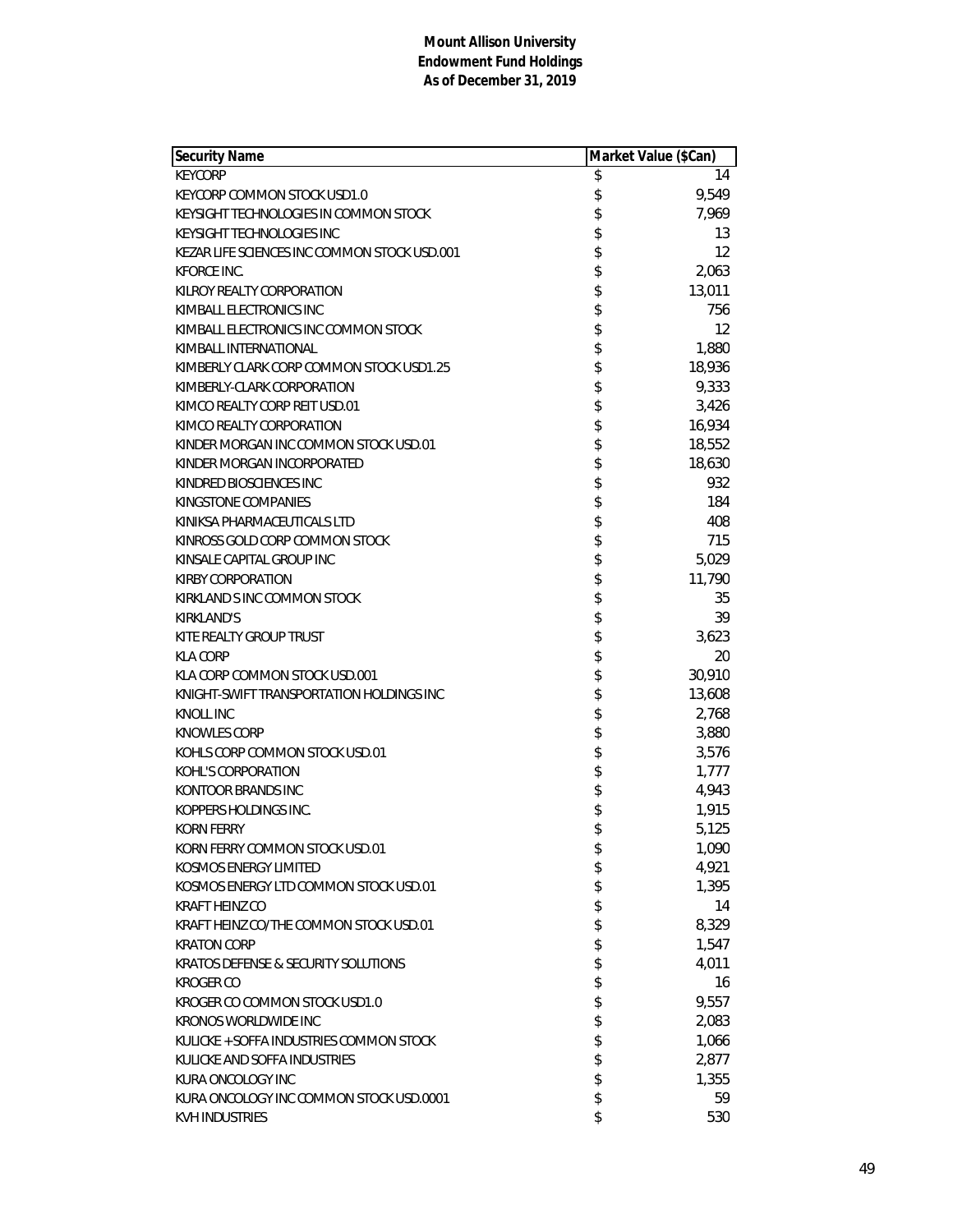| <b>Security Name</b>                            | Market Value (\$Can) |        |
|-------------------------------------------------|----------------------|--------|
| <b>L BRANDS INC</b>                             | \$                   | 5,337  |
| L BRANDS INC COMMON STOCK USD.5                 | \$                   | 2,128  |
| L.B. FOSTER CO                                  | \$                   | 793    |
| <b>L3HARRIS TECHNOLOGIES INC</b>                | \$                   | 30     |
| L3HARRIS TECHNOLOGIES INC COMMON STOCK USD1.0   | \$                   | 17,663 |
| LA JOLLA PHARMACEUTICAL CO COMMON STOCK USD.01  | \$                   | 12     |
| LABORATORY CORPORATION OF AMERICA HOLDINGS      | \$                   | 11     |
| LABORATORY CRP OF AMER HLDGS COMMON STOCK USD.1 | \$                   | 9,231  |
| LADENBURG THALMANN FINANCIAL SERVICES           | \$                   | 1,388  |
| <b>LAKELAND BANCORP</b>                         | \$                   | 2,144  |
| LAKELAND FINANCIAL CORPORATION                  | \$                   | 2,922  |
| <b>LAKELAND INDUSTRIES</b>                      | \$                   | 73     |
| LAM RESEARCH CORP COMMON STOCK USD.001          | \$                   | 51,191 |
| LAM RESEARCH CORPORATION                        | \$                   | 29     |
| <b>LAMAR ADVERTISING CO</b>                     | \$                   | 12,562 |
| <b>LAMB WESTON HOLDINGS INC</b>                 | \$                   | 9      |
| LAMB WESTON HOLDINGS INC COMMON STOCK USD1.0    | \$                   | 5,989  |
| LANCASTER COLONY CORPORATION                    | \$                   | 8,396  |
| LANDEC CORPORATION                              | \$                   | 667    |
| <b>LANDMARK BANCORP</b>                         | \$                   | 216    |
| LANDS END INC COMMON STOCK USD.01               |                      | 47     |
| <b>LANDS' END</b>                               | \$\$\$\$             | 1,519  |
| LANDSTAR SYSTEM INCORPORATED                    |                      | 8,732  |
| LANNETT CO INC COMMON STOCK USD.001             |                      | 129    |
| <b>LANNETT COMPANY</b>                          | \$                   | 574    |
| LANTHEUS HOLDINGS INC                           | \$                   | 1,872  |
| LANTHEUS HOLDINGS INC COMMON STOCK USD.01       | \$                   | 82     |
| LAREDO PETROLEUM INC                            | \$                   | 1,413  |
| LAS VEGAS SANDS CORP COMMON STOCK USD.001       | \$                   | 9,768  |
| LAS VEGAS SANDS CORP.                           | \$                   | 16     |
| LATTICE SEMICONDUCTOR CORP COMMON STOCK USD.01  | \$\$                 | 305    |
| LATTICE SEMICONDUCTOR CORPORATION               |                      | 5,395  |
| <b>LAUREATE EDUCATION</b>                       |                      | 4,968  |
| <b>LAWSON PRODUCTS</b>                          | \$                   | 1,179  |
| <b>LAZARD LTD</b>                               | \$                   | 9,848  |
| LAZARD LTD CL A COMMON STOCK USD.01             | \$                   | 387    |
| LA-Z-BOY INCORPORATED                           | \$                   | 3,552  |
| <b>LCI INDUSTRIES</b>                           | \$                   | 5,800  |
| <b>LCNB CORP</b>                                | \$                   | 727    |
| LEAF GROUP LTD                                  | \$                   | 265    |
| <b>LEAR CORPORATION</b>                         | \$                   | 6,090  |
| LEE ENTERPRISES                                 | \$                   | 155    |
| <b>LEGG MASON INCORPORATED</b>                  | \$                   | 6,796  |
| <b>LEGGETT &amp; PLATT</b>                      | \$                   | 12,804 |
| LEGGETT + PLATT INC COMMON STOCK USD.01         | \$                   | 2,897  |
| LEIDOS HOLDINGS INC                             | \$                   | 9      |
| LEIDOS HOLDINGS INC COMMON STOCK USD.0001       | \$                   | 5,542  |
| <b>LEMAITRE VASCULAR</b>                        | \$                   | 1,773  |
| LENDINGCLUB CORP                                | \$                   | 4,572  |
| LENDINGTREE INC                                 | \$                   | 6,824  |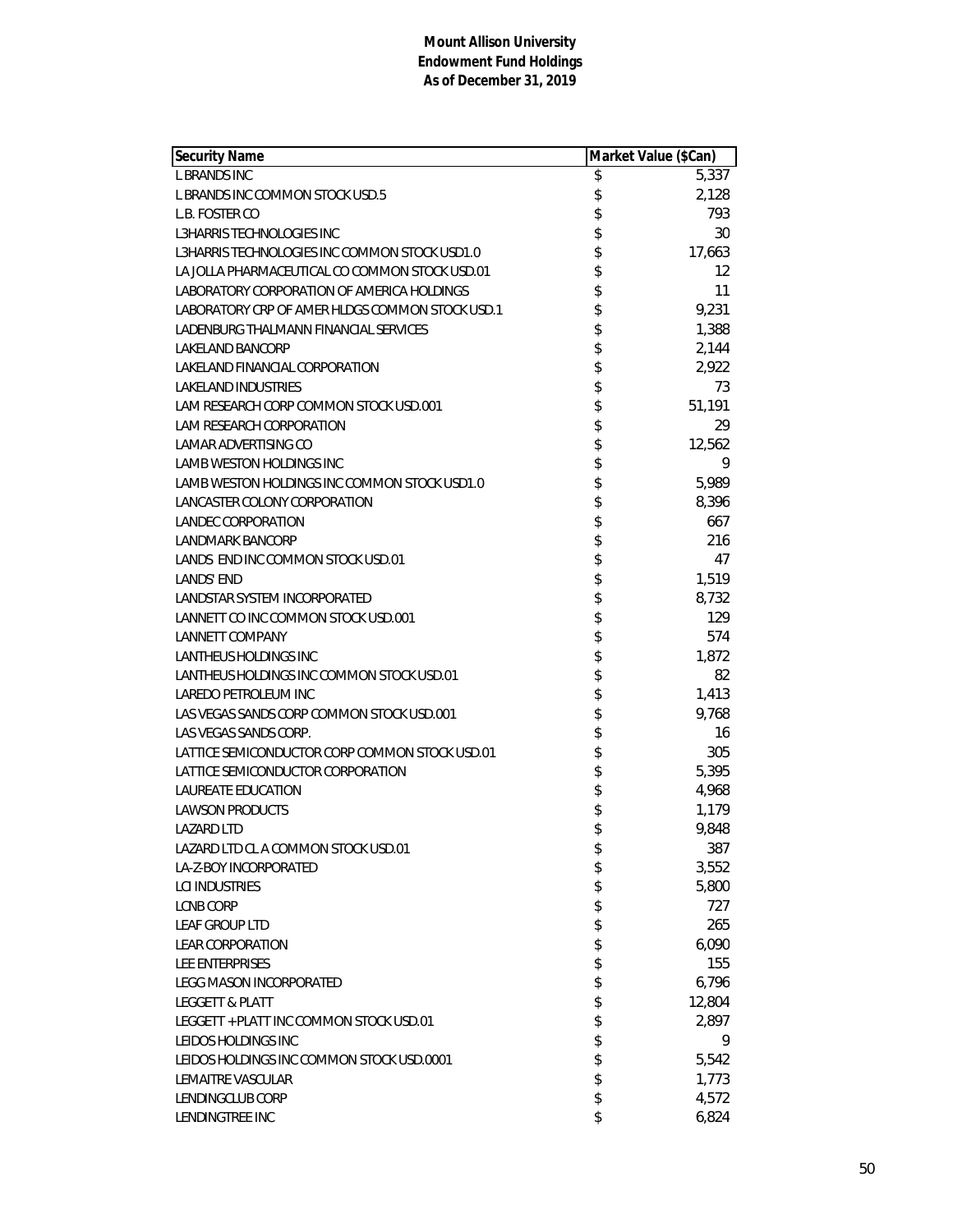| <b>Security Name</b>                               | Market Value (\$Can) |         |
|----------------------------------------------------|----------------------|---------|
| LENDINGTREE INC COMMON STOCK USD.01                | \$                   | 105     |
| LENNAR CORP A COMMON STOCK USD.1                   | \$                   | 47,048  |
| LENNAR CORPORATION                                 | \$                   | 11      |
| LENNOX INTERNATIONAL INC COMMON STOCK USD.01       | \$                   | 1,559   |
| LEVEL ONE BANCORP INC                              | \$                   | 753     |
| LEXICON PHARMACEUTICALS INC COMMON STOCK USD.001   | \$                   | 105     |
| LEXINGTON REALTY TRUST                             | \$                   | 5,065   |
| LEXINGTON REALTY TRUST REIT USD.0001               | \$                   | 105     |
| LGI HOMES INC                                      | \$                   | 3,801   |
| LHC GROUP                                          | \$                   | 9,248   |
| <b>LIBERTY BRAVES GROUP</b>                        |                      | 3,669   |
| LIBERTY LATIN AMERICA LTD                          | \$<br>\$             | 8,067   |
| LIBERTY MEDIA CORP LIBERTY C TRACKING STK USD.01   | \$                   | 5,531   |
| LIBERTY OILFIELD SERVICES INC                      | \$                   | 1,241   |
| <b>LIBERTY PROPERTY TRUST</b>                      | \$                   | 17,458  |
| LIBERTY TRIPADVISOR HOLDINGS INC                   | \$                   | 1,104   |
| LIFE STORAGE INC                                   | \$                   | 9,985   |
| LIFETIME BRANDS                                    | \$                   | 236     |
| LIFEVANTAGE CORP                                   | \$                   | 475     |
| <b>LIFEWAY FOODS</b>                               |                      | 27      |
| LIGAND PHARMACEUTICALS COMMON STOCK USD.001        | \$<br>\$             | 2,789   |
| LIGAND PHARMACEUTICALS INC                         |                      | 4,193   |
| LIMELIGHT NETWORKS                                 | \$                   | 1,406   |
| LIMELIGHT NETWORKS INC COMMON STOCK USD.001        | \$                   | 363     |
| LIMESTONE BANCORP INC                              | \$                   | 246     |
| LIMONEIRA COMPANY                                  | \$                   | 753     |
| LINCOLN ELECTRIC HOLDINGS INCORPORATED             | \$                   | 11,045  |
| LINCOLN NATIONAL CORP COMMON STOCK                 | \$                   | 4,980   |
| LINCOLN NATIONAL CORPORATION                       | \$                   | 8       |
| LINDBLAD EXPEDITIONS HOLDING COMMON STOCK USD.0001 | \$                   | 70      |
| LINDBLAD EXPEDITIONS HOLDINGS INC                  | \$                   | 2,107   |
| LINDE PLC                                          | \$                   | 223,290 |
| LINDE PLC COMMON STOCK EUR.001                     | \$                   | 62,933  |
| LINDSAY CORPORATION                                | \$                   | 2,232   |
| LIONS GATE ENTERTAINMENT CORP                      | \$                   | 3,910   |
| <b>LIQUIDITY SERVICES</b>                          | \$                   | 489     |
| <b>LITHIA MOTORS</b>                               | \$                   | 7,189   |
| LITTELFUSE                                         | \$                   | 9,310   |
| LIVANOVA PLC                                       | \$                   | 7,777   |
| LIVE NATION ENTERTAINMENT IN COMMON STOCK USD.01   | \$                   | 4,300   |
| LIVE NATION ENTERTAINMENT INCORPORATION            | \$                   | 7       |
| LIVE OAK BANCSHARES INC                            | \$                   | 1,856   |
| <b>LIVENT CORP</b>                                 | \$                   | 2,958   |
| LIVEPERSON INC COMMON STOCK USD.001                | \$                   | 94      |
| LIVERAMP HOLDINGS INC                              | \$                   | 7,124   |
| LKQ CORP COMMON STOCK USD.01                       | \$                   | 4,829   |
| LKO CORPORATION                                    | \$                   | 7,758   |
| LOCKHEED MARTIN CORP COMMON STOCK USD1.0           | \$                   | 123,666 |
| LOCKHEED MARTIN CORPORATION                        | \$                   | 9,368   |
| LOEWS CORP COMMON STOCK USD.01                     | \$                   | 5,609   |
|                                                    |                      |         |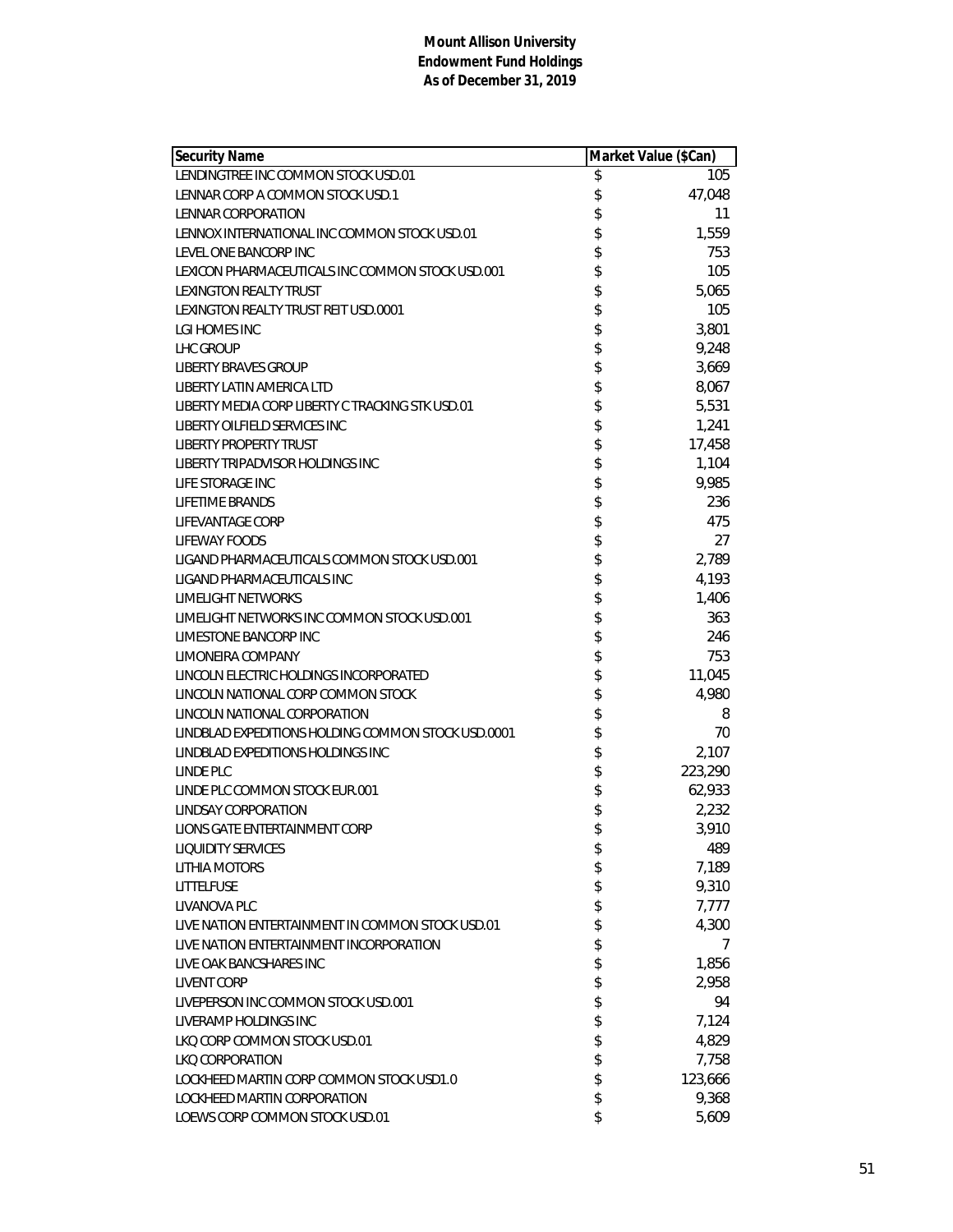| <b>Security Name</b>                         | Market Value (\$Can) |         |
|----------------------------------------------|----------------------|---------|
| <b>LOEWS CORPORATION</b>                     | \$                   | 182,918 |
| LOGMEIN INCORPORATION                        | \$                   | 9,296   |
| LORAL SPACE & COMMUNICATIONS INCORPORATION   | \$                   | 1,534   |
| LOUISIANA-PACIFIC CORPORATION                | \$                   | 7,895   |
| LOWE S COS INC COMMON STOCK USD.5            | \$                   | 151,310 |
| LOWE'S COMPANIES                             | \$                   | 64      |
| LPL FINANCIAL HOLDINGS INC COMMON STOCK      | \$                   | 35      |
| LPL FINANCIAL HOLDINGS INCORPORATED          | \$                   | 13,325  |
| <b>LSB INDUSTRIES</b>                        | \$                   | 304     |
| LSI INDUSTRIES INC COMMON STOCK              | \$                   | 47      |
| <b>LSI INDUSTRIES INC.</b>                   | \$                   | 370     |
| <b>LTC PROPERTIES</b>                        | \$                   | 3,866   |
| <b>LUBY'S INCORPORATED</b>                   | \$                   | 73      |
| LULULEMON ATHLETICA INC COMMON STOCK USD.005 | \$                   | 1,570   |
| LUMBER LIQUIDATORS HOLDINGS INC              | \$                   | 302     |
| LUMENTUM HOLDINGS INC                        | \$                   | 12,836  |
| LUMINEX CORP COMMON STOCK USD.001            | \$                   | 70      |
| <b>LUMINEX CORPORATION</b>                   | \$                   | 2,529   |
| LUNA INNOVATIONS INCORPORATED                | \$                   | 655     |
| LUTHER BURBANK CORP                          | \$                   | 1,527   |
| LYDALL                                       | \$                   | 754     |
| LYONDELLBASELL INDU CL A COMMON STOCK EUR.04 | \$                   | 41,625  |
| LYONDELLBASELL INDUSTRIES NV                 | \$                   | 32,568  |
| M + T BANK CORP COMMON STOCK USD.5           | \$                   | 9,286   |
| <b>M&amp;T BANK CORPORATION</b>              | \$                   | 16      |
| M.D.C. HOLDINGS                              | \$                   | 3,323   |
| M/I HOMES                                    | \$                   | 1,944   |
| MACATAWA BANK CORPORATION                    | \$                   | 952     |
| MACERICH CO                                  |                      | 7,731   |
| MACK CALI REALTY CORPORATION                 | \$\$\$\$             | 4,976   |
| MACKINAC FINANCIAL CORPORATION               |                      | 434     |
| MACOM TECHNOLOGY SOLUTIONS HOLDINGS INC      |                      | 3,624   |
| MACQUARIE INFRASTRUCTURE CORP                | \$                   | 8,202   |
| <b>MACROGENICS INC</b>                       | \$                   | 1,010   |
| MACROGENICS INC COMMON STOCK USD.01          | \$                   | 199     |
| MACY SINC COMMON STOCK USD.01                | \$                   | 2,175   |
| MACY'S INC                                   | \$                   | 6,409   |
| MADISON SQUARE GARDEN CO                     | \$                   | 11,122  |
| MADRIGAL PHARMACEUTICALS INC                 | \$                   | 2,969   |
| MAG SILVER CORP COMMON STOCK                 | \$                   | 35      |
| MAGELLAN HEALTH INC                          | \$                   | 2,964   |
| MAGELLAN HEALTH INC COMMON STOCK USD.01      | \$                   | 117     |
| MAGNACHIP SEMICONDUCT COMMON STOCK USD.01    | \$                   | 539     |
| <b>MAIDEN HOLDINGS</b>                       | \$                   | 87      |
| MAIDEN HOLDINGS LTD COMMON STOCK USD.01      | \$                   | 23      |
| MAINSTREET BANKSHARES INC                    | \$                   | 449     |
| <b>MAJESCO</b>                               | \$                   | 526     |
| <b>MALIBU BOATS INC</b>                      | \$                   | 1,838   |
| MALIBU BOATS INC A COMMON STOCK USD.01       | \$                   | 574     |
| MALLINCKRODT PLC                             | \$                   | 593     |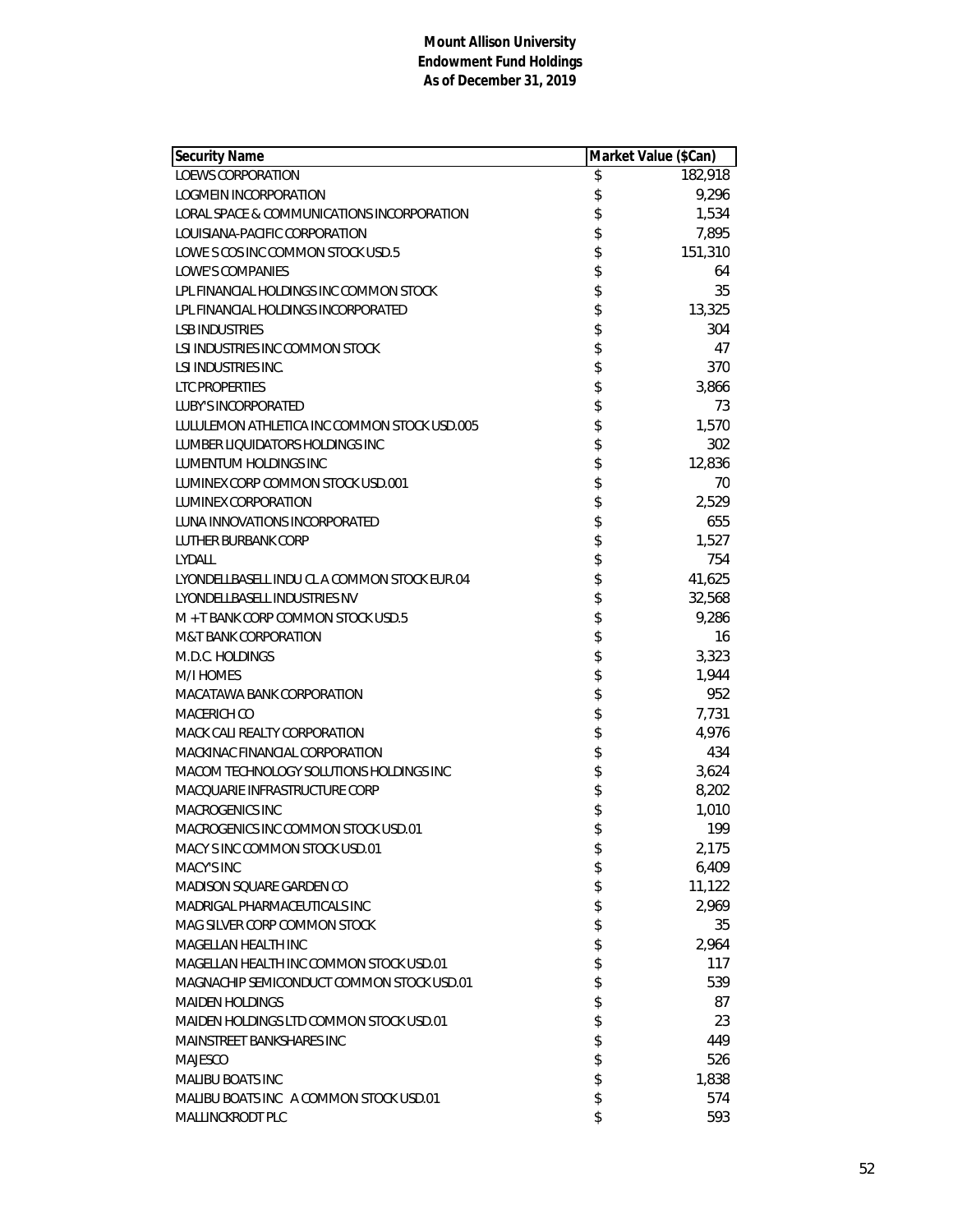| <b>Security Name</b>                              | Market Value (\$Can) |         |
|---------------------------------------------------|----------------------|---------|
| MALLINCKRODT PLC COMMON STOCK USD.2               | \$                   | 246     |
| MALVERN BANCORP INC                               | \$                   | 391     |
| <b>MAMMOTH ENERGY SERVICES INC</b>                | \$                   | 19      |
| MAMMOTH ENERGY SERVICES INC COMMON STOCK USD.01   | \$                   | 70      |
| MANCHESTER UNITED PLC CL A COMMON STOCK USD.0005  | \$                   | 12      |
| MANHATTAN ASSOCIATES INCORPORATED                 | \$                   | 10,154  |
| <b>MANITEX INTERNATIONAL INC</b>                  | \$                   | 273     |
| MANITOWOC COMPANY INC                             | \$                   | 1,186   |
| MANPOWERGROUP INC                                 | \$                   | 12,402  |
| MANTECH INTERNATIONAL CORPORATION                 | \$                   | 4,751   |
| MARATHON OIL CORP COMMON STOCK USD1.0             | \$                   | 4,502   |
| MARATHON OIL CORPORATION                          | \$                   | 8       |
| <b>MARATHON PETROLEUM CORP</b>                    | \$                   | 27      |
| MARATHON PETROLEUM CORP COMMON STOCK USD.01       | \$<br>\$             | 44,205  |
| <b>MARCHEX</b>                                    |                      | 635     |
| MARCHEX INC CLASS B COMMON STOCK USD.01           | \$                   | 12      |
| MARCUS & MILLICHAP INC                            | \$                   | 3,272   |
| <b>MARCUS CORP</b>                                | \$                   | 1,753   |
| MARINE PRODUCTS CORPORATION                       |                      | 897     |
| MARINEMAX INC                                     |                      | 1,289   |
| MARINUS PHARMACEUTICALS INC                       |                      | 249     |
| MARKETAXESS HOLDINGS INC COMMON STOCK USD.003     | \$\$\$\$\$\$         | 6,041   |
| <b>MARKETAXESS HOLDINGS INC.</b>                  |                      | 10      |
| <b>MARLIN BUSINESS SERVICES CORP.</b>             |                      | 600     |
| <b>MARRIOTT INTERNATIONAL</b>                     | \$                   | 29      |
| MARRIOTT INTERNATIONAL CLA COMMON STOCK USD.01    |                      | 39,799  |
| MARRIOTT VACATIONS WORLDWIDE CORPORATION          | \$                   | 12,586  |
| <b>MARSH &amp; MCLENNAN COMPANIES</b>             | \$                   | 196,899 |
| MARSH + MCLENNAN COS COMMON STOCK USD1.0          | \$                   | 52,212  |
| <b>MARTEN TRANSPORT</b>                           | \$                   | 2,273   |
| MARTEN TRANSPORT LTD COMMON STOCK USD.01          | \$\$                 | 35      |
| <b>MARTIN MARIETTA MATERIALS</b>                  |                      | 12      |
| MARTIN MARIETTA MATERIALS COMMON STOCK USD.01     |                      | 7,516   |
| MARVELL TECHNOLOGY GROUP LTD COMMON STOCK USD.002 | \$                   | 21,410  |
| MASCO CORP COMMON STOCK USD1.0                    | \$                   | 26,534  |
| <b>MASCO CORPORATION</b>                          | \$                   | 9       |
| MASIMO CORP COMMON STOCK USD.001                  | \$                   | 1,430   |
| MASIMO CORPORATION                                | \$                   | 13,687  |
| MASONITE INTERNATIONAL CORP                       | \$                   | 3,971   |
| MASTEC INCORPORATED                               | \$                   | 9,823   |
| <b>MASTECH DIGITAL INC</b>                        | \$                   | 142     |
| <b>MASTERCARD</b>                                 | \$                   | 184     |
| MASTERCARD INC A COMMON STOCK USD.0001            | \$                   | 173,019 |
| MASTERCRAFT BOAT HOLDINGS INC                     | \$                   | 703     |
| MATADOR RESOURCES COMPANY                         | \$                   | 4,955   |
| <b>MATERION CORP</b>                              | \$                   | 2,605   |
| MATRIX SERVICE CO COMMON STOCK USD.01             | \$                   | 316     |
| MATRIX SERVICE COMPANY                            | \$                   | 1,806   |
| <b>MATSON INC</b>                                 | \$                   | 3,959   |
| MATTEL INC                                        | \$                   | 8,800   |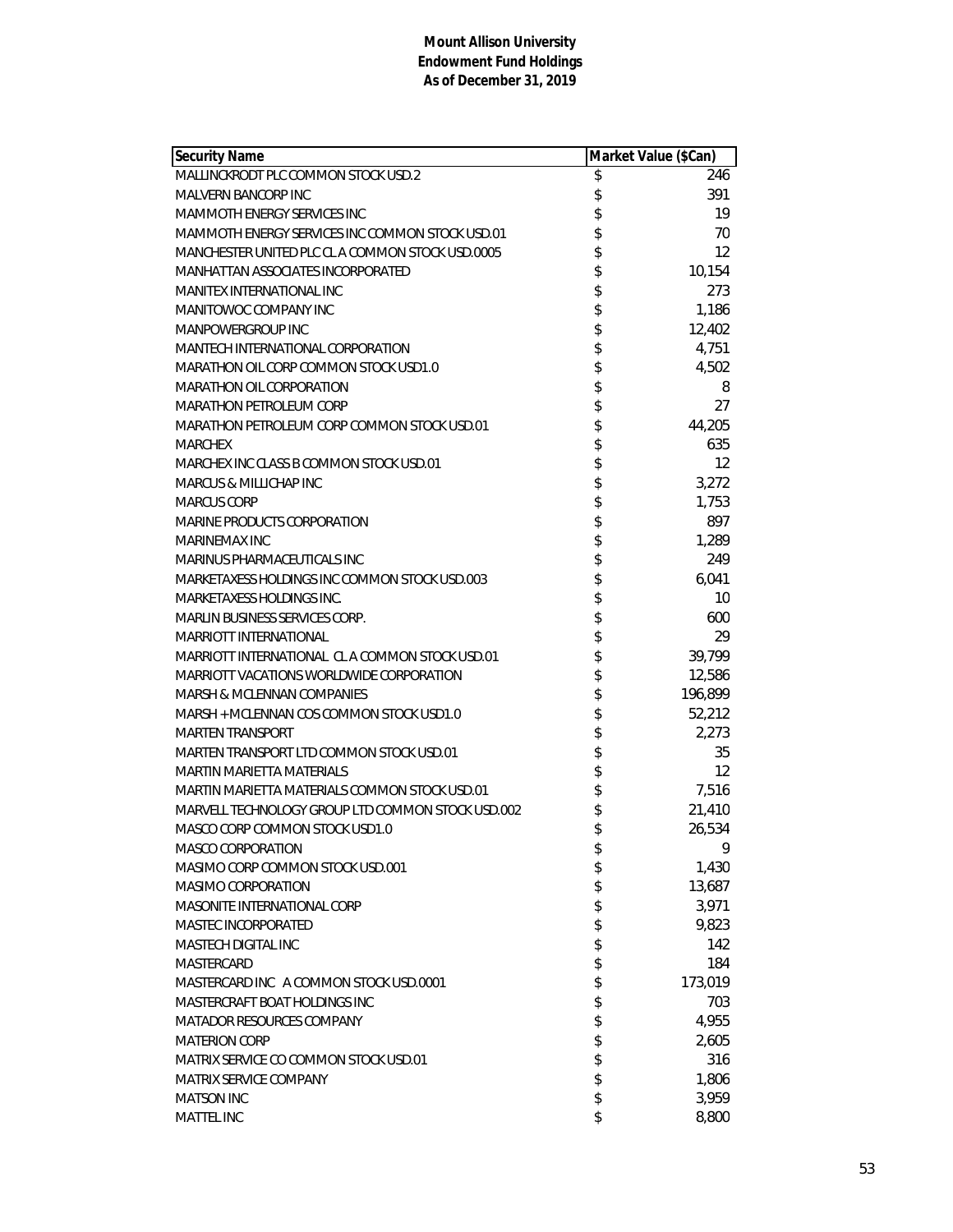| <b>Security Name</b>                            | Market Value (\$Can) |         |
|-------------------------------------------------|----------------------|---------|
| MATTHEWS INTERNATIONAL CORPORATION              | \$                   | 2,982   |
| MAUI LAND & PINEAPPLE COMPANY                   | \$                   | 596     |
| MAXAR TECHNOLOGIES INC                          | \$                   | 1,724   |
| <b>MAXIM INTEGRATED PRODUCTS</b>                | \$                   | 12      |
| MAXIM INTEGRATED PRODUCTS COMMON STOCK USD.001  | \$                   | 9,857   |
| <b>MAXIMUS</b>                                  | \$                   | 9,024   |
| <b>MAXLINEAR</b>                                | \$                   | 3,296   |
| MAXLINEAR INC COMMON STOCK                      | \$                   | 12      |
| MBIA INC.                                       | \$                   | 2,637   |
| MCCORMICK & COMPANY                             | \$                   | 161,223 |
| MCCORMICK + CO NON VTG SHRS COMMON STOCK        | \$                   | 8,205   |
| MCDERMOTT INTERNATIONAL INC                     | \$                   | 266     |
| MCDONALD S CORP COMMON STOCK USD.01             | \$                   | 179,192 |
| <b>MCDONALD'S CORP</b>                          | \$                   | 82,258  |
| MCEWEN MINING INC                               | \$                   | 526     |
| MCGRATH RENTCORP                                | \$                   | 4,195   |
| MCGRATH RENTCORP COMMON STOCK                   | \$                   | 234     |
| MCKESSON CORP COMMON STOCK USD.01               | \$                   | 51,865  |
| MCKESSON CORPORATION                            | \$                   | 17      |
| MDU RESOURCES GROUP INC                         | \$                   | 12,221  |
| MDU RESOURCES GROUP INC COMMON STOCK USD1.0     | \$                   | 1,910   |
| <b>MEDICAL PROPERTIES TRUST</b>                 | \$                   | 16,558  |
| MEDICINES COMPANY COMMON STOCK USD.001          |                      | 2,086   |
| <b>MEDIFAST</b>                                 | \$                   | 2,522   |
| <b>MEDNAX INC</b>                               | \$                   | 5,090   |
| MEDNAX INC COMMON STOCK USD.01                  | \$                   | 164     |
| MEDPACE HOLDINGS INC                            | \$                   | 6,397   |
| <b>MEDTRONIC PLC</b>                            |                      | 106     |
| MEDTRONIC PLC COMMON STOCK USD.1                | \$                   | 129,348 |
| <b>MEET GROUP INC</b>                           |                      | 802     |
| MELLANOX TECHNOLOGIES LTD COMMON STOCK ILS.0175 | \$\$\$\$             | 2,707   |
| <b>MENLO THERAPEUTICS INC</b>                   |                      | 190     |
| MERCADOLIBRE INC COMMON STOCK USD.001           |                      | 609     |
| MERCADOLIBRE INCORPORATION                      | \$                   | 66,503  |
| MERCANTILE BANK CORPORATION                     | \$                   | 1,611   |
| MERCER INTERNATIONAL INC.                       | \$                   | 1,610   |
| MERCHANTS BANCORP                               | \$                   | 1,120   |
| MERCK & CO.                                     | \$                   | 145,868 |
| MERCK + CO. INC. COMMON STOCK USD.5             | \$                   | 246,113 |
| MERCURY GENERAL CORPORATION                     | \$                   | 5,435   |
| MERCURY SYSTEMS INC                             | \$                   | 8,268   |
| MEREDITH CORPORATION                            | \$                   | 2,584   |
| MERIDIAN BANCORP INC (MARYLAND)                 | \$                   | 2,653   |
| MERIDIAN BIOSCIENCE                             | \$                   | 982     |
| <b>MERIDIAN CORP</b>                            | \$                   | 276     |
| <b>MERIT MEDICAL SYSTEMS</b>                    | \$                   | 3,313   |
| MERIT MEDICAL SYSTEMS INC COMMON STOCK          | \$                   | 152     |
| MERITAGE HOMES CORP.                            | \$                   | 3,480   |
| <b>MERITOR INC</b>                              | \$                   | 4,563   |
| MERRIMACK PHARMACEUTICALS INC                   | \$                   | 154     |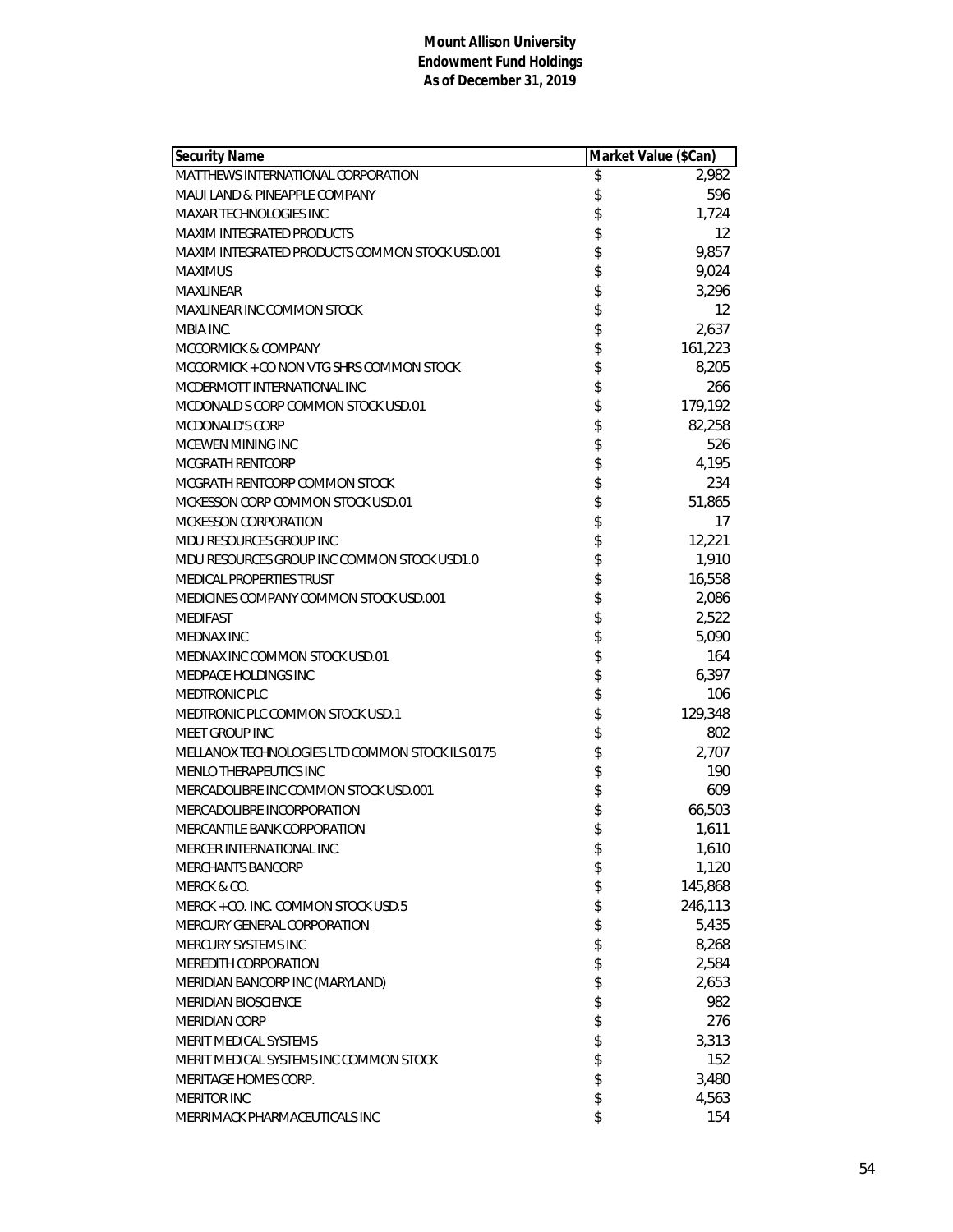| <b>Security Name</b>                             | Market Value (\$Can) |                   |
|--------------------------------------------------|----------------------|-------------------|
| MERSANA THERAPEUTICS INC                         | \$                   | 1,025             |
| <b>MESA AIR GROUP</b>                            | \$                   | 639               |
| <b>MESA LABORATORIES</b>                         | \$                   | 1,053             |
| META FINANCIAL GROUP                             | \$                   | 2,995             |
| METHANEX CORP COMMON STOCK                       | \$                   | 23                |
| <b>METHODE ELECTRONICS</b>                       | \$                   | 3,321             |
| <b>METLIFE</b>                                   | \$                   | 28                |
| METLIFE INC COMMON STOCK USD.01                  | \$                   | 74,337            |
| METROPOLITAN BANK HOLDING CORP                   | \$                   | 1,006             |
| METTLER TOLEDO INTERNATIONAL COMMON STOCK USD.01 | \$                   | 7,762             |
| METTLER-TOLEDO INTERNATIONAL INC.                | \$                   | 13                |
| MFA FINANCIAL INC REIT USD.01                    | \$                   | 258               |
| <b>MGE ENERGY</b>                                | \$                   | 5,934             |
| MGIC INVESTMENT CORP COMMON STOCK USD1.0         | \$                   | 785               |
| MGIC INVESTMENT CORPORATION                      | \$                   | 8,183             |
| <b>MGM RESORTS INTERNATIONAL</b>                 | \$                   | $12 \overline{ }$ |
| MGM RESORTS INTERNATIONAL COMMON STOCK USD.01    | \$                   | 28,642            |
| MGP INGREDIENTS INC                              | \$                   | 1,567             |
| MGP INGREDIENTS INC COMMON STOCK                 | \$                   | 35                |
| MICHAELS COMPANIES INC                           | \$                   | 2,393             |
| MICROCHIP TECHNOLOGY INC COMMON STOCK USD.001    | \$                   | 10,045            |
| MICROCHIP TECHNOLOGY INCORPORATION               | \$                   | 17                |
| MICRON TECHNOLOGY                                | \$                   | 41                |
| MICRON TECHNOLOGY INC COMMON STOCK USD.1         | \$                   | 104,621           |
| MICROSOFT CORP COMMON STOCK USD.00000625         | \$                   | 883,997           |
| MICROSOFT CORPORATION                            | \$                   | 836               |
| MICROSTRATEGY INCORPORATED                       | \$                   | 2,815             |
| MID AMERICA APARTMENT COMM REIT USD.01           | \$                   | 5,835             |
| MID-AMERICA APARTMENT COMMUNITIES                | \$                   | 10                |
| <b>MIDDLEBY CORP</b>                             | \$                   | 11,681            |
| MIDDLEFIELD BANC CORP.                           | \$                   | 458               |
| MIDDLESEX WATER COMPANY                          | \$                   | 2,455             |
| MIDLAND STATES BANCORP INC                       | \$                   | 1,888             |
| MIDWESTONE FINANCIAL GROUP INCORPORATION         | \$                   | 1,382             |
| MILLENDO THERAPEUTICS INC                        | \$                   | 66                |
| <b>MILLER INDUSTRIES</b>                         | \$                   | 764               |
| MIMECAST LTD                                     | \$                   | 5,668             |
| MIMECAST LTD COMMON STOCK USD.01                 | \$                   | 2,098             |
| MINERALS TECHNOLOGIES INC.                       | \$                   | 4,359             |
| MINERVA NEUROSCIENCES INC                        | \$                   | 682               |
| MIRATI THERAPEUTICS INC COMMON STOCK             | \$                   | 47                |
| MISTRAS GROUP INCORPORATION                      | \$                   | 887               |
| <b>MITCHAM INDUSTRIES</b>                        | \$                   | 33                |
| <b>MITEK SYSTEMS</b>                             | \$                   | 528               |
| MITEK SYSTEMS INC COMMON STOCK USD.001           | \$                   | 70                |
| MKS INSTRUMENTS INCORPORATED                     | \$                   | 12,273            |
| MMA CAPITAL HOLDINGS INC                         | \$                   | 311               |
| <b>MOBILE MINI</b>                               | \$                   | 3,900             |
| MOBILE MINI INC COMMON STOCK USD.01              | \$                   | 691               |
| MOBILEIRON INC COMMON STOCK USD.0001             | \$                   | 70                |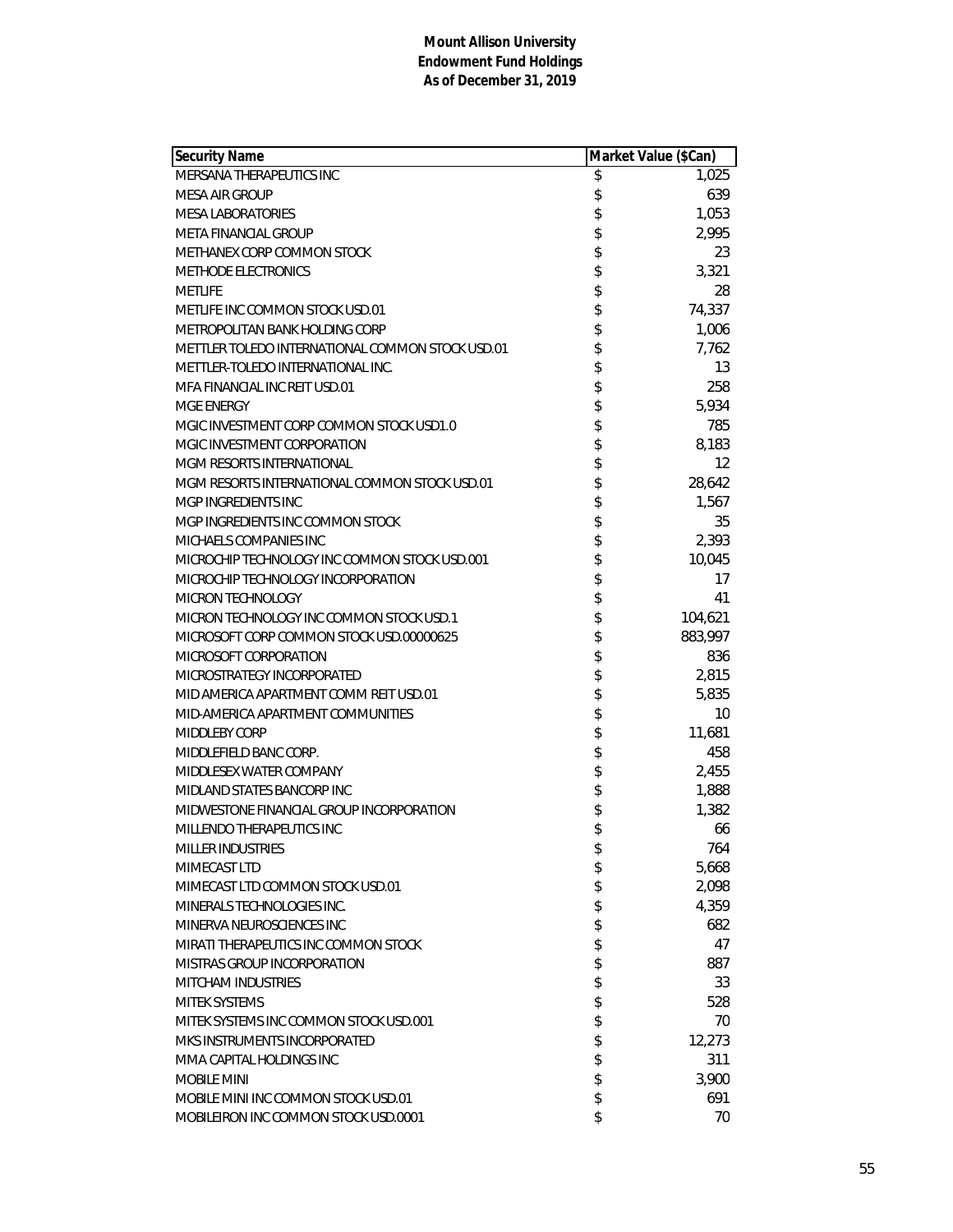| Security Name                                     | Market Value (\$Can) |         |
|---------------------------------------------------|----------------------|---------|
| MODEL N INC COMMON STOCK USD.00015                | \$                   | 844     |
| MODINE MANUFACTURING COMPANY                      | \$                   | 833     |
| MOELIS & CO                                       | \$                   | 3,377   |
| MOELIS + CO CLASS A COMMON STOCK USD.01           | \$                   | 187     |
| <b>MOHAWK INDUSTRIES</b>                          | \$                   | 6       |
| MOHAWK INDUSTRIES INC COMMON STOCK USD.01         | \$                   | 7,811   |
| MOLECULAR TEMPLATES INC                           | \$                   | 1,095   |
| MOLECULAR TEMPLATES INC COMMON STOCK USD.001      | \$                   | 23      |
| MOLSON COORS BEVERAGE CO                          | \$                   | 7       |
| MOLSON COORS BEVERAGE CO B COMMON STOCK USD.01    | \$                   | 4,086   |
| MOMENTA PHARMACEUTICALS                           | \$                   | 2,816   |
| MOMENTA PHARMACEUTICALS INC COMMON STOCK USD.0001 | \$                   | 410     |
| MONARCH CASINO & RESORT                           | \$                   | 1,401   |
| MONARCH CASINO + RESORT INC COMMON STOCK USD.01   | \$                   | 187     |
| MONDELEZ INTERNATIONAL INC A COMMON STOCK         | \$                   | 137,367 |
| MONDELEZ INTERNATIONAL INCORPORATED               | \$                   | 55      |
| MONGODB INC                                       | \$                   | 7,809   |
| MONMOUTH REAL ESTATE INV COR REIT USD.01          | \$                   | 785     |
| MONMOUTH REAL ESTATE INVESTMENT CORP              | \$                   | 3,044   |
| MONOLITHIC POWER SYSTEMS                          | \$                   | 14,664  |
| MONRO INC                                         | \$                   | 5,525   |
| <b>MONSTER BEVERAGE CORP</b>                      | \$                   | 17      |
| MONSTER BEVERAGE CORP COMMON STOCK                | \$                   | 22,556  |
| MONTAGE RESOURCES CORP                            | \$                   | 701     |
| MOODY S CORP COMMON STOCK USD.01                  | \$                   | 15,661  |
| MOODY'S CORPORATION                               | \$                   | 27      |
| MOOG INC.                                         | \$                   | 5,885   |
| <b>MORGAN STANLEY</b>                             | \$                   | 44      |
| MORGAN STANLEY COMMON STOCK USD.01                | \$                   | 82,030  |
| <b>MORNINGSTAR</b>                                | \$                   | 11,796  |
| MOSAIC CO                                         | \$                   | 4,923   |
| MOSAIC CO/THE COMMON STOCK USD.01                 | \$                   | 3,641   |
| MOTORCAR PARTS OF AMERICA                         | \$                   | 770     |
| MOTOROLA SOLUTIONS INC COMMON STOCK USD.01        | \$                   | 11,388  |
| MOTOROLA SOLUTIONS INCORPORATION                  | \$                   | 88,374  |
| MOVADO GROUP                                      | \$                   | 555     |
| MR. COOPER GROUP INC                              | \$                   | 2,814   |
| MRC GLOBAL INCORPORATED                           | \$                   | 2,611   |
| MSA SAFETY INC                                    | \$                   | 9,707   |
| MSB FINANCIAL CORP                                | \$                   | 28      |
| MSC INDUSTRIAL DIRECT CO.                         | \$                   | 7,537   |
| MSCI INC COMMON STOCK USD.01                      | \$                   | 12,108  |
| MSCI INC.                                         | \$                   | 15      |
| MSG NETWORKS INC                                  | \$                   | 2.159   |
| MSG NETWORKS INC A COMMON STOCK USD.01            | \$                   | 12      |
| MTS SYSTEMS CORPORATION                           | \$                   | 1,694   |
| <b>MUELLER INDUSTRIES</b>                         | \$                   | 3,880   |
| <b>MUELLER WATER PRODUCTS</b>                     | \$                   | 4,338   |
| MURPHY OIL CORP COMMON STOCK USD1.0               | \$                   | 410     |
| MURPHY OIL CORPORATION                            | \$                   | 9,896   |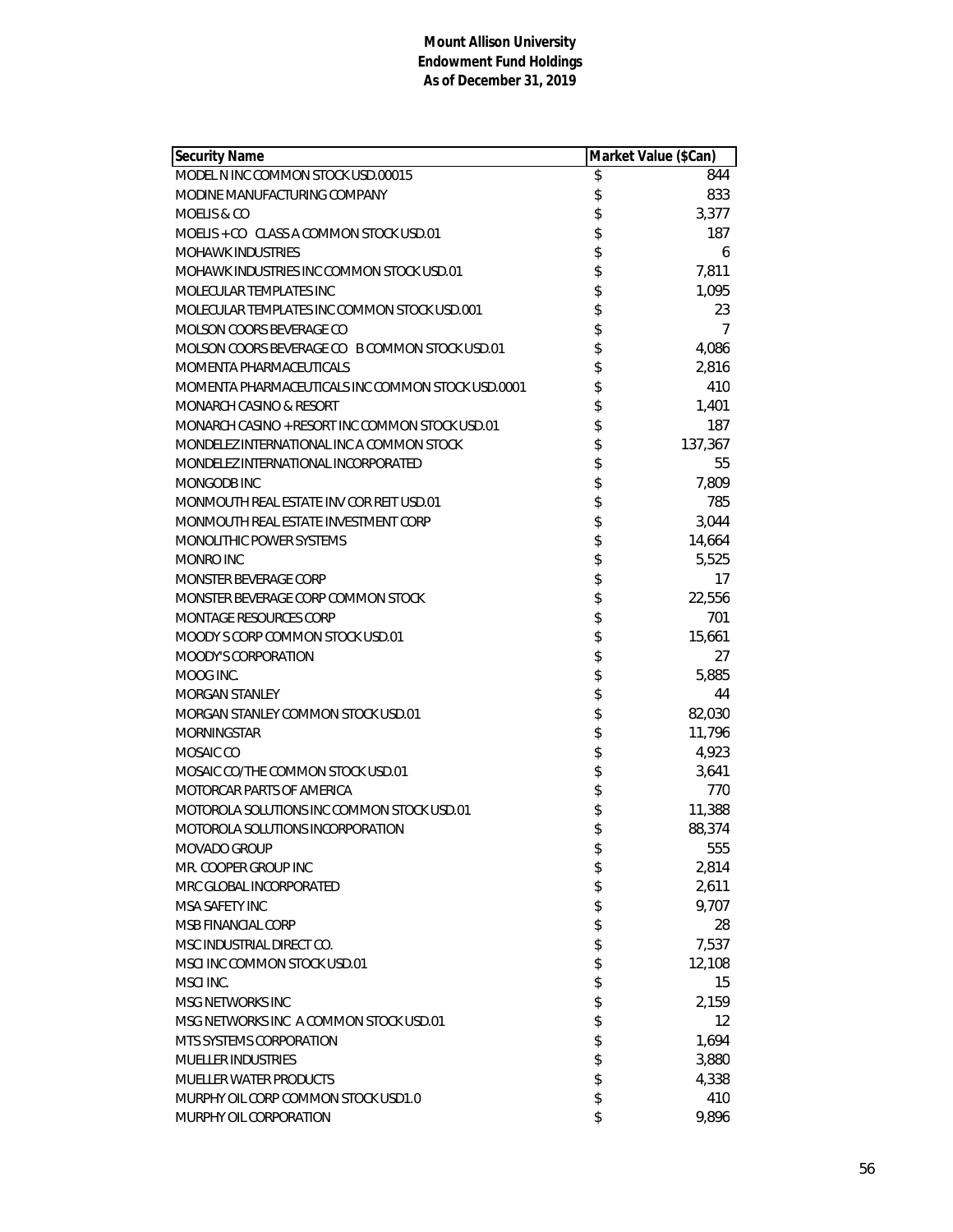| Security Name                                    | Market Value (\$Can) |        |
|--------------------------------------------------|----------------------|--------|
| MURPHY USA INC                                   | \$                   | 7,587  |
| MURPHY USA INC COMMON STOCK                      | \$                   | 211    |
| MUTUALFIRST FINANCIAL                            | \$                   | 720    |
| MVB FINANCIAL CORPORATION                        | \$                   | 820    |
| <b>MYERS INDUSTRIES</b>                          | \$                   | 1,412  |
| <b>MYLAN NV</b>                                  | \$                   | 7      |
| MYLAN NV COMMON STOCK EUR.01                     | \$                   | 6,352  |
| MYOKARDIA INC                                    | \$                   | 3,574  |
| <b>MYR GROUP</b>                                 | \$                   | 793    |
| <b>MYRIAD GENETICS INC</b>                       | \$                   | 4,723  |
| MYRIAD GENETICS INC COMMON STOCK USD.01          | \$                   | 12     |
| NABORS INDUSTRIES LIMITED                        | \$                   | 2,817  |
| <b>NACCO INDUSTRIES</b>                          | \$                   | 451    |
| NACCO INDUSTRIES CL A COMMON STOCK USD1.0        | \$                   | 23     |
| NAPCO SECURITY TECHNOLOGIES INCORPORATION        | \$                   | 1,301  |
| <b>NASDAQ INC</b>                                | \$                   | 15,509 |
| NASDAQ INC COMMON STOCK USD.01                   | \$                   | 7,427  |
| NATERA INC COMMON STOCK USD.0001                 | \$                   | 516    |
| <b>NATHAN'S FAMOUS</b>                           | \$                   | 554    |
| NATIONAL BANK HOLDINGS CORP                      | \$                   | 2,261  |
| NATIONAL BANKSHARES INC                          | \$                   | 790    |
| NATIONAL BEVERAGE CORP.                          | \$                   | 2,520  |
| NATIONAL CINEMEDIA INC                           | \$                   | 1,259  |
| NATIONAL CINEMEDIA INC COMMON STOCK USD.01       | \$                   | 12     |
| NATIONAL FUEL GAS COMPANY                        | \$                   | 8,283  |
| NATIONAL GENERAL HOLDINGS CORP                   | \$                   | 4,815  |
| NATIONAL GRID PLC SP ADR ADR                     | \$                   | 7,289  |
| NATIONAL HEALTH INVESTORS                        | \$                   | 6,772  |
| NATIONAL HEALTHCARE CORPORATION                  | \$                   | 2,982  |
| NATIONAL INSTRUMENTS CORP COMMON STOCK USD.01    | \$                   | 35     |
| NATIONAL INSTRUMENTS CORPORATION                 | \$                   | 10,663 |
| NATIONAL OILWELL VARCO                           | \$                   | 7      |
| NATIONAL OILWELL VARCO INC COMMON STOCK USD.01   | \$                   | 3,957  |
| NATIONAL RESEARCH CORPORATION                    | \$                   | 3,482  |
| NATIONAL RETAIL PROPERTIES REIT USD.01           | \$                   | 2,449  |
| NATIONAL STORAGE AFFILIATES TRUST                | \$                   | 4,230  |
| NATIONAL VISION HOLDINGS INC                     | \$                   | 5,343  |
| NATIONAL VISION HOLDINGS INC COMMON STOCK USD.01 | \$                   | 82     |
| NATIONAL WESTERN LIFE GROUP INC                  | \$                   | 2,023  |
| NATL HEALTH INVESTORS INC REIT USD.01            | \$                   | 1,195  |
| NATURAL GAS SERVICES GROUP                       | \$                   | 361    |
| NATURAL GAS SERVICES GROUP COMMON STOCK USD.01   | \$                   | 47     |
| NATURAL GROCERS BY VITAMIN COTTAGE INC           | \$                   | 583    |
| NATURAL HEALTH TRENDS CORP COMMON STOCK USD.001  | \$                   | 35     |
| NATURAL HEALTH TRENDS CORP.                      | \$                   | 117    |
| NATURE'S SUNSHINE PRODUCTS                       | \$                   | 474    |
| <b>NATUS MEDICAL</b>                             | \$                   | 2,346  |
| <b>NAUTILUS</b>                                  | \$                   | 92     |
| NAUTILUS INC COMMON STOCK                        | \$                   | 70     |
| NAVIENT CORP                                     | \$                   | 7,149  |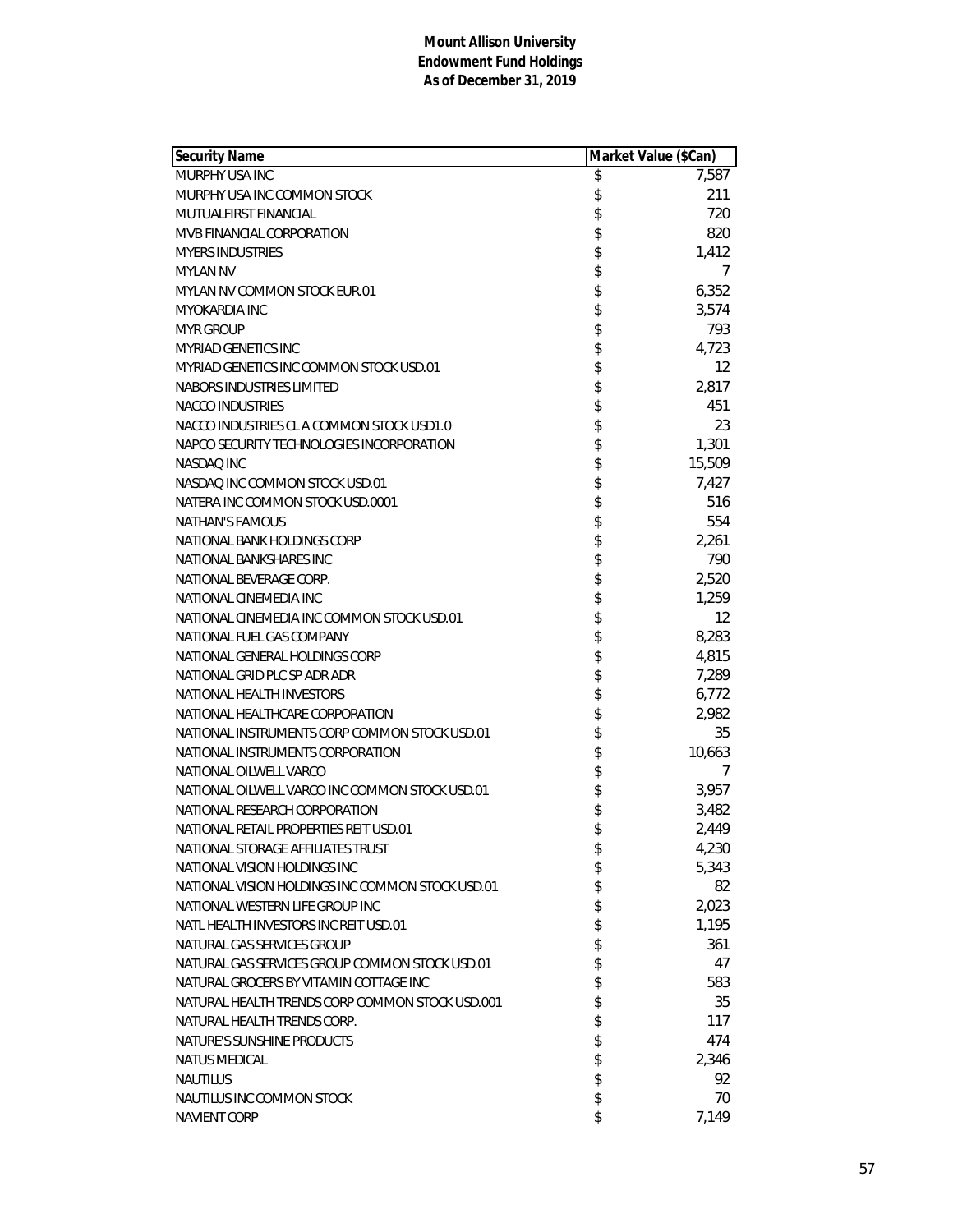| <b>Security Name</b>                             | Market Value (\$Can) |        |
|--------------------------------------------------|----------------------|--------|
| NAVISTAR INTERNATIONAL CORPORATION               | \$                   | 5,860  |
| NBT BANCORP INC.                                 | \$                   | 4,045  |
| <b>NCR CORPORATION</b>                           | \$                   | 8,456  |
| NCS MULTISTAGE HOLDINGS INC                      | \$                   | 96     |
| <b>NEENAH INC</b>                                | \$                   | 2,515  |
| NEKTAR THERAPEUTICS                              | \$                   | 5,288  |
| NEKTAR THERAPEUTICS COMMON STOCK USD.0001        | \$                   | 23     |
| <b>NELNET</b>                                    | \$                   | 2,685  |
| NEOGEN CORPORATION                               | \$                   | 7,076  |
| <b>NEOGENOMICS</b>                               | \$                   | 6,317  |
| NEOPHOTONICS CORP                                | \$                   | 1,045  |
| NET 1 UEPS TECHNOLOGIES INC COMMON STOCK USD.001 | \$                   | 70     |
| NETAPP INC COMMON STOCK USD.001                  | \$                   | 10,445 |
| NETAPP INCORPORATION                             | \$                   | 10     |
| <b>NETFLIX INC</b>                               | \$                   | 99     |
| NETFLIX INC COMMON STOCK USD.001                 | \$                   | 98,193 |
| <b>NETGEAR</b>                                   | \$                   | 1,580  |
| NETGEAR INC COMMON STOCK USD.001                 | \$                   | 258    |
| NETSCOUT SYSTEMS INCORPORATED                    | \$                   | 3,841  |
| NEUROCRINE BIOSCIENCES INC COMMON STOCK USD.001  | \$                   | 10,664 |
| NEVRO CORP COMMON STOCK USD.001                  | \$                   | 2,051  |
| NEW GOLD INC COMMON STOCK                        | \$                   | 82     |
| NEW HOME COMPANY INC                             | \$                   | 170    |
| NEW JERSEY RESOURCES CORPORATION                 | \$                   | 9,106  |
| NEW RELIC INC                                    | \$                   | 7,192  |
| NEW RELIC INC COMMON STOCK USD.001               | \$                   | 1,605  |
| NEW SENIOR INVESTMENT GROUP INC                  | \$                   | 1,505  |
| NEW YORK COMMUNITY BANCORP INC                   | \$                   | 12,323 |
| <b>NEW YORK TIMES CO</b>                         | \$                   | 11,065 |
| NEW YORK TIMES CO A COMMON STOCK USD.1           | \$                   | 12     |
| NEWELL BRANDS INC                                | \$                   | 17,576 |
| NEWELL BRANDS INC COMMON STOCK USD1.0            | \$                   | 2,968  |
| NEWMARK GROUP INC                                | \$                   | 4,432  |
| NEWMARK GROUP INC CLASS A COMMON STOCK USD.01    | \$                   | 551    |
| NEWMARKET CORPORATION                            | \$                   | 10,295 |
| NEWMONT CORPORATION                              | \$                   | 25     |
| NEWMONT GOLDCORP CORP COMMON STOCK USD1.6        | \$                   | 14,660 |
| NEWPARK RESOURCES                                | \$                   | 950    |
| NEWS CORP                                        | \$                   | 5,685  |
| NEWS CORP CLASS A COMMON STOCK USD.01            | \$                   | 1,986  |
| NEWS CORP CLASS B COMMON STOCK                   | \$                   | 493    |
| NEXPOINT RESIDENTIAL TRUST INC                   | \$                   | 2,553  |
| NEXSTAR MEDIA GROUP INC                          | \$                   | 11,007 |
| NEXTERA ENERGY INC                               | \$                   | 29,534 |
| NEXTERA ENERGY INC COMMON STOCK USD.01           | \$                   | 48,047 |
| NEXTERA ENERGY PARTNERS LP COMMON STOCK          | \$                   | 223    |
| NEXTGEN HEALTHCARE INC                           | \$                   | 2,318  |
| NEXTIER OILFIELD SOLUTIONS I COMMON STOCK USD.01 | \$                   | 234    |
| NEXTIER OILFIELD SOLUTIONS INC                   | \$                   | 2,576  |
| NI HOLDINGS INC                                  | \$                   | 841    |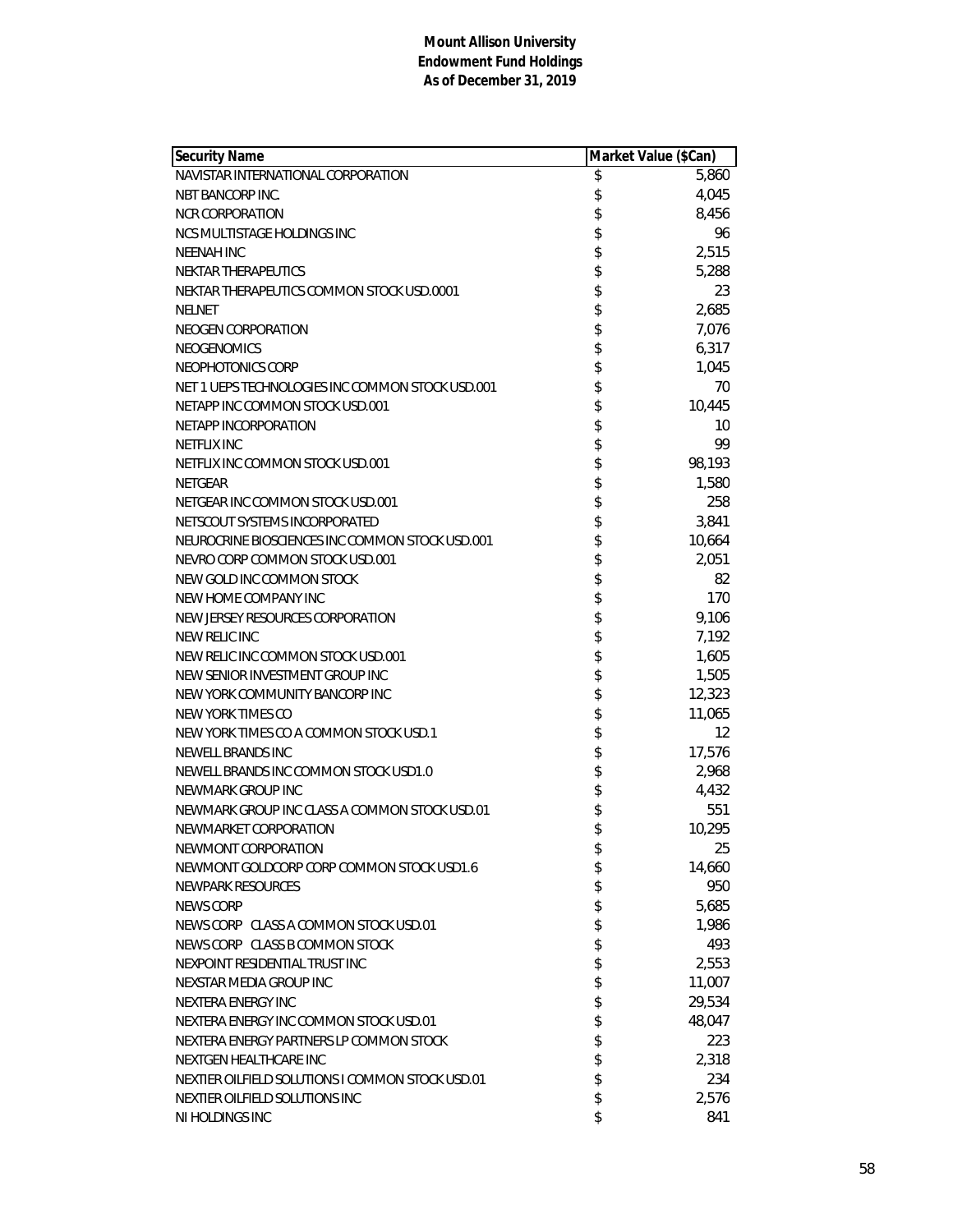| <b>Security Name</b>                              | Market Value (\$Can) |                 |
|---------------------------------------------------|----------------------|-----------------|
| NIC INC.                                          | \$                   | 3,553           |
| NICOLET BANKSHARES INC                            | \$                   | 1,603           |
| NIELSEN HOLDINGS PLC                              | \$                   | 15,205          |
| NIELSEN HOLDINGS PLC COMMON STOCK EUR.07          | \$                   | 2,735           |
| NII HOLDINGS INC COMMON STOCK                     | \$                   | 246             |
| NIKE INC CL B COMMON STOCK                        | \$                   | 67,038          |
| NIKE INC.                                         | \$                   | 93,092          |
| NINE ENERGY SERVICE INC                           | \$                   | 297             |
| NINE ENERGY SERVICE INC COMMON STOCK              | \$                   | 12              |
| NISOURCE INC COMMON STOCK USD.01                  | \$                   | 5,790           |
| NISOURCE INC.                                     | \$                   | 7               |
| <b>NLINDUSTRIES INC</b>                           | \$                   | 309             |
| NMI HOLDINGS INC                                  | \$                   | 4,803           |
| NMI HOLDINGS INC CLASS A COMMON STOCK USD.01      | \$                   | 598             |
| <b>NN</b>                                         | \$                   | 930             |
| NOBLE CORPORATION PLC                             | \$                   | 582             |
| <b>NOBLE ENERGY</b>                               | \$                   | 8               |
| NOBLE ENERGY INC COMMON STOCK USD.01              | \$                   | 12,666          |
| NOMAD FOODS LTD COMMON STOCK                      | \$                   | 12              |
| NOODLES + CO COMMON STOCK USD.01                  |                      | 23              |
| NORDSON CORPORATION                               | \$                   | 15,370          |
| NORDSTROM INC                                     | \$                   | 7,382           |
| NORDSTROM INC COMMON STOCK                        | \$                   | 2,471           |
| NORFOLK SOUTHERN CORP COMMON STOCK USD1.0         | \$                   | 43,566          |
| NORFOLK SOUTHERN CORPORATION                      | \$                   | 35              |
| NORTHEAST BANK                                    | \$                   | 366             |
| NORTHERN OIL & GAS INC                            | \$                   | 1,923           |
| NORTHERN TECHNOLOGIES INTERNATIONAL CORPORATION   | \$                   | 271             |
| NORTHERN TRUST CORP COMMON STOCK USD1.667         | \$                   | 9,117           |
| NORTHERN TRUST CORPORATION                        | \$                   | 16              |
| NORTHFIELD BANCORP INC                            | \$                   | 1,955           |
| NORTHRIM BANCORP                                  | \$                   | 456             |
| NORTHROP GRUMMAN CORP COMMON STOCK USD1.0         | \$                   | 24,300          |
| NORTHROP GRUMMAN CORPORATION                      | \$                   | 37              |
| NORTHWEST BANCSHARES INCORPORATION                | \$                   | 4,166           |
| NORTHWEST NATURAL HOLDING CO                      | \$                   | 5,192           |
| NORTHWEST PIPE COMPANY                            | \$                   | 366             |
| NORTHWESTERN CORPORATION                          | \$                   | 7,959           |
| NORTONLIFELOCK INC                                | \$                   | 10 <sup>°</sup> |
| NORTONLIFELOCK INC COMMON STOCK USD.01            | \$                   | 5,897           |
| NORWEGIAN CRUISE LINE HOLDIN COMMON STOCK USD.001 | \$                   | 8,331           |
| NORWEGIAN CRUISE LINE HOLDINGS LTD                | \$                   | 9               |
| NORWOOD FINANCIAL CORP.                           | \$                   | 648             |
| NOVA MEASURING INSTRUMENTS COMMON STOCK ILS.01    | \$                   | 105             |
| <b>NOVANTA INC</b>                                | \$                   | 6,226           |
| NOVOCURE LTD                                      | \$                   | 6,686           |
| NOVOCURE LTD COMMON STOCK                         | \$                   | 7,746           |
| <b>NOW INC</b>                                    | \$                   | 5,096           |
| NOW INC COMMON STOCK USD.01                       | \$                   | 281             |
| NRG ENERGY                                        | \$                   | 7               |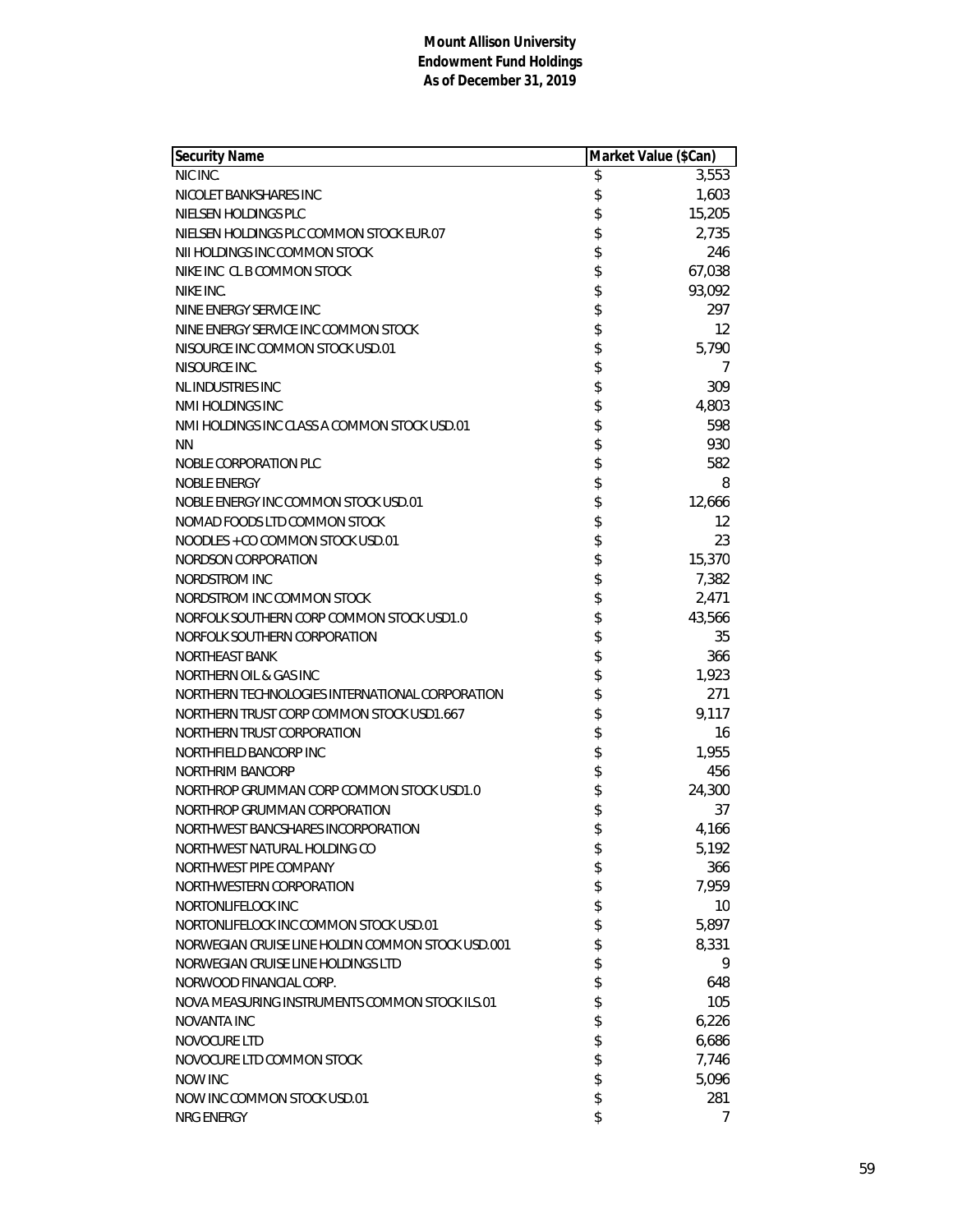| \$<br>NRG ENERGY INC COMMON STOCK USD.01<br>35,781<br>\$<br>4,162<br>NU SKIN ENTERPRISES INC<br>\$<br>820<br>NU SKIN ENTERPRISES INC A COMMON STOCK USD.001<br>\$<br>10,587<br>NUANCE COMMUNICATIONS<br>\$<br>59<br>NUANCE COMMUNICATIONS INC COMMON STOCK USD.001<br>\$<br>9,886<br>NUCOR CORP COMMON STOCK USD.4<br>12<br>NUCOR CORPORATION<br>\$<br>5,088<br><b>NUTANIX INC</b><br>\$<br>703<br>NUTANIX INC A COMMON STOCK USD 000025<br>\$<br>8,498<br>NUVASIVE<br>\$<br>NUVECTRA CORP<br>4<br>\$<br>1,162<br><b>NV5 GLOBAL INC</b><br>\$<br>977<br>NVE CORPORATION<br>\$\$<br><b>NVENT ELECTRIC PLC</b><br>9,520<br>NVENT ELECTRIC PLC COMMON STOCK USD.01<br>387<br>NVIDIA CORP COMMON STOCK USD.001<br>58,510<br>\$<br>NVIDIA CORPORATION<br>100<br>\$<br>NVR INC COMMON STOCK USD.01<br>5,258<br>\$<br>9<br>NVR INC.<br>\$\$\$\$\$\$<br>O REILLY AUTOMOTIVE INC COMMON STOCK USD.01<br>56,408<br>476<br>OAK VALLEY BANCORP<br>4,044<br>OASIS PETROLEUM INCORPORATION<br>14,929<br>OCCIDENTAL PETROLEUM CORP COMMON STOCK USD.2<br>26<br>OCCIDENTAL PETROLEUM CORPORATION<br>2,779<br>OCEANEERING INTERNATIONAL<br>\$<br>3,049<br>OCEANFIRST FINANCIAL CORP.<br>\$<br>173<br>OCWEN FINANCIAL CORPORATION<br>\$<br>3,013<br>OFFICE DEPOT<br>\$<br>3,445<br>OFFICE PROPERTIES INCOME TRUST<br>\$\$\$\$<br>2,499<br>OFG BANCORP<br>358<br>OHIO VALLEY BANC CORP.<br>O-I GLASS INC<br>3,456<br>4,439<br>OIL STATES INTERNATIONAL<br>\$<br>496<br>OIL-DRI CORPORATION OF AMERICA<br>\$<br>2,215<br>OKTA INC COMMON STOCK<br>OLD DOMINION FREIGHT LINE<br>\$<br>8<br>\$<br>OLD DOMINION FREIGHT LINE COMMON STOCK USD.1<br>5,343<br>\$<br>6,764<br>OLD NATIONAL BANCORP<br>\$<br>14,809<br>OLD REPUBLIC INTERNATIONAL CORPORATION<br>\$<br>943<br>OLD SECOND BANCORP<br>\$<br>6,055<br><b>OLIN CORPORATION</b><br>\$<br>7,923<br>OLLIE'S BARGAIN OUTLET HOLDINGS INC<br>\$<br>147<br><b>OLYMPIC STEEL</b><br>\$<br><b>OMEGA FLEX</b><br>1,977<br>\$<br>OMNICELL INCORPORATED<br>7,174<br>\$<br>7,511<br>OMNICOM GROUP COMMON STOCK USD.15<br>\$<br>OMNICOM GROUP INCORPORATED<br>91,467<br>\$<br>OMNOVA SOLUTIONS INC COMMON STOCK USD.1<br>12<br>\$<br>799<br>OMNOVA SOLUTIONS INC.<br>\$<br>ON DECK CAPITAL INC<br>749 | Security Name | Market Value (\$Can) |  |
|---------------------------------------------------------------------------------------------------------------------------------------------------------------------------------------------------------------------------------------------------------------------------------------------------------------------------------------------------------------------------------------------------------------------------------------------------------------------------------------------------------------------------------------------------------------------------------------------------------------------------------------------------------------------------------------------------------------------------------------------------------------------------------------------------------------------------------------------------------------------------------------------------------------------------------------------------------------------------------------------------------------------------------------------------------------------------------------------------------------------------------------------------------------------------------------------------------------------------------------------------------------------------------------------------------------------------------------------------------------------------------------------------------------------------------------------------------------------------------------------------------------------------------------------------------------------------------------------------------------------------------------------------------------------------------------------------------------------------------------------------------------------------------------------------------------------------------------------------------------------------------------------------------------------------------------------------------------------------------------------------------------------------------------------------------------------------------------------------------------------------------------------------------------------------------------------------------------------------|---------------|----------------------|--|
|                                                                                                                                                                                                                                                                                                                                                                                                                                                                                                                                                                                                                                                                                                                                                                                                                                                                                                                                                                                                                                                                                                                                                                                                                                                                                                                                                                                                                                                                                                                                                                                                                                                                                                                                                                                                                                                                                                                                                                                                                                                                                                                                                                                                                           |               |                      |  |
|                                                                                                                                                                                                                                                                                                                                                                                                                                                                                                                                                                                                                                                                                                                                                                                                                                                                                                                                                                                                                                                                                                                                                                                                                                                                                                                                                                                                                                                                                                                                                                                                                                                                                                                                                                                                                                                                                                                                                                                                                                                                                                                                                                                                                           |               |                      |  |
|                                                                                                                                                                                                                                                                                                                                                                                                                                                                                                                                                                                                                                                                                                                                                                                                                                                                                                                                                                                                                                                                                                                                                                                                                                                                                                                                                                                                                                                                                                                                                                                                                                                                                                                                                                                                                                                                                                                                                                                                                                                                                                                                                                                                                           |               |                      |  |
|                                                                                                                                                                                                                                                                                                                                                                                                                                                                                                                                                                                                                                                                                                                                                                                                                                                                                                                                                                                                                                                                                                                                                                                                                                                                                                                                                                                                                                                                                                                                                                                                                                                                                                                                                                                                                                                                                                                                                                                                                                                                                                                                                                                                                           |               |                      |  |
|                                                                                                                                                                                                                                                                                                                                                                                                                                                                                                                                                                                                                                                                                                                                                                                                                                                                                                                                                                                                                                                                                                                                                                                                                                                                                                                                                                                                                                                                                                                                                                                                                                                                                                                                                                                                                                                                                                                                                                                                                                                                                                                                                                                                                           |               |                      |  |
|                                                                                                                                                                                                                                                                                                                                                                                                                                                                                                                                                                                                                                                                                                                                                                                                                                                                                                                                                                                                                                                                                                                                                                                                                                                                                                                                                                                                                                                                                                                                                                                                                                                                                                                                                                                                                                                                                                                                                                                                                                                                                                                                                                                                                           |               |                      |  |
|                                                                                                                                                                                                                                                                                                                                                                                                                                                                                                                                                                                                                                                                                                                                                                                                                                                                                                                                                                                                                                                                                                                                                                                                                                                                                                                                                                                                                                                                                                                                                                                                                                                                                                                                                                                                                                                                                                                                                                                                                                                                                                                                                                                                                           |               |                      |  |
|                                                                                                                                                                                                                                                                                                                                                                                                                                                                                                                                                                                                                                                                                                                                                                                                                                                                                                                                                                                                                                                                                                                                                                                                                                                                                                                                                                                                                                                                                                                                                                                                                                                                                                                                                                                                                                                                                                                                                                                                                                                                                                                                                                                                                           |               |                      |  |
|                                                                                                                                                                                                                                                                                                                                                                                                                                                                                                                                                                                                                                                                                                                                                                                                                                                                                                                                                                                                                                                                                                                                                                                                                                                                                                                                                                                                                                                                                                                                                                                                                                                                                                                                                                                                                                                                                                                                                                                                                                                                                                                                                                                                                           |               |                      |  |
|                                                                                                                                                                                                                                                                                                                                                                                                                                                                                                                                                                                                                                                                                                                                                                                                                                                                                                                                                                                                                                                                                                                                                                                                                                                                                                                                                                                                                                                                                                                                                                                                                                                                                                                                                                                                                                                                                                                                                                                                                                                                                                                                                                                                                           |               |                      |  |
|                                                                                                                                                                                                                                                                                                                                                                                                                                                                                                                                                                                                                                                                                                                                                                                                                                                                                                                                                                                                                                                                                                                                                                                                                                                                                                                                                                                                                                                                                                                                                                                                                                                                                                                                                                                                                                                                                                                                                                                                                                                                                                                                                                                                                           |               |                      |  |
|                                                                                                                                                                                                                                                                                                                                                                                                                                                                                                                                                                                                                                                                                                                                                                                                                                                                                                                                                                                                                                                                                                                                                                                                                                                                                                                                                                                                                                                                                                                                                                                                                                                                                                                                                                                                                                                                                                                                                                                                                                                                                                                                                                                                                           |               |                      |  |
|                                                                                                                                                                                                                                                                                                                                                                                                                                                                                                                                                                                                                                                                                                                                                                                                                                                                                                                                                                                                                                                                                                                                                                                                                                                                                                                                                                                                                                                                                                                                                                                                                                                                                                                                                                                                                                                                                                                                                                                                                                                                                                                                                                                                                           |               |                      |  |
|                                                                                                                                                                                                                                                                                                                                                                                                                                                                                                                                                                                                                                                                                                                                                                                                                                                                                                                                                                                                                                                                                                                                                                                                                                                                                                                                                                                                                                                                                                                                                                                                                                                                                                                                                                                                                                                                                                                                                                                                                                                                                                                                                                                                                           |               |                      |  |
|                                                                                                                                                                                                                                                                                                                                                                                                                                                                                                                                                                                                                                                                                                                                                                                                                                                                                                                                                                                                                                                                                                                                                                                                                                                                                                                                                                                                                                                                                                                                                                                                                                                                                                                                                                                                                                                                                                                                                                                                                                                                                                                                                                                                                           |               |                      |  |
|                                                                                                                                                                                                                                                                                                                                                                                                                                                                                                                                                                                                                                                                                                                                                                                                                                                                                                                                                                                                                                                                                                                                                                                                                                                                                                                                                                                                                                                                                                                                                                                                                                                                                                                                                                                                                                                                                                                                                                                                                                                                                                                                                                                                                           |               |                      |  |
|                                                                                                                                                                                                                                                                                                                                                                                                                                                                                                                                                                                                                                                                                                                                                                                                                                                                                                                                                                                                                                                                                                                                                                                                                                                                                                                                                                                                                                                                                                                                                                                                                                                                                                                                                                                                                                                                                                                                                                                                                                                                                                                                                                                                                           |               |                      |  |
|                                                                                                                                                                                                                                                                                                                                                                                                                                                                                                                                                                                                                                                                                                                                                                                                                                                                                                                                                                                                                                                                                                                                                                                                                                                                                                                                                                                                                                                                                                                                                                                                                                                                                                                                                                                                                                                                                                                                                                                                                                                                                                                                                                                                                           |               |                      |  |
|                                                                                                                                                                                                                                                                                                                                                                                                                                                                                                                                                                                                                                                                                                                                                                                                                                                                                                                                                                                                                                                                                                                                                                                                                                                                                                                                                                                                                                                                                                                                                                                                                                                                                                                                                                                                                                                                                                                                                                                                                                                                                                                                                                                                                           |               |                      |  |
|                                                                                                                                                                                                                                                                                                                                                                                                                                                                                                                                                                                                                                                                                                                                                                                                                                                                                                                                                                                                                                                                                                                                                                                                                                                                                                                                                                                                                                                                                                                                                                                                                                                                                                                                                                                                                                                                                                                                                                                                                                                                                                                                                                                                                           |               |                      |  |
|                                                                                                                                                                                                                                                                                                                                                                                                                                                                                                                                                                                                                                                                                                                                                                                                                                                                                                                                                                                                                                                                                                                                                                                                                                                                                                                                                                                                                                                                                                                                                                                                                                                                                                                                                                                                                                                                                                                                                                                                                                                                                                                                                                                                                           |               |                      |  |
|                                                                                                                                                                                                                                                                                                                                                                                                                                                                                                                                                                                                                                                                                                                                                                                                                                                                                                                                                                                                                                                                                                                                                                                                                                                                                                                                                                                                                                                                                                                                                                                                                                                                                                                                                                                                                                                                                                                                                                                                                                                                                                                                                                                                                           |               |                      |  |
|                                                                                                                                                                                                                                                                                                                                                                                                                                                                                                                                                                                                                                                                                                                                                                                                                                                                                                                                                                                                                                                                                                                                                                                                                                                                                                                                                                                                                                                                                                                                                                                                                                                                                                                                                                                                                                                                                                                                                                                                                                                                                                                                                                                                                           |               |                      |  |
|                                                                                                                                                                                                                                                                                                                                                                                                                                                                                                                                                                                                                                                                                                                                                                                                                                                                                                                                                                                                                                                                                                                                                                                                                                                                                                                                                                                                                                                                                                                                                                                                                                                                                                                                                                                                                                                                                                                                                                                                                                                                                                                                                                                                                           |               |                      |  |
|                                                                                                                                                                                                                                                                                                                                                                                                                                                                                                                                                                                                                                                                                                                                                                                                                                                                                                                                                                                                                                                                                                                                                                                                                                                                                                                                                                                                                                                                                                                                                                                                                                                                                                                                                                                                                                                                                                                                                                                                                                                                                                                                                                                                                           |               |                      |  |
|                                                                                                                                                                                                                                                                                                                                                                                                                                                                                                                                                                                                                                                                                                                                                                                                                                                                                                                                                                                                                                                                                                                                                                                                                                                                                                                                                                                                                                                                                                                                                                                                                                                                                                                                                                                                                                                                                                                                                                                                                                                                                                                                                                                                                           |               |                      |  |
|                                                                                                                                                                                                                                                                                                                                                                                                                                                                                                                                                                                                                                                                                                                                                                                                                                                                                                                                                                                                                                                                                                                                                                                                                                                                                                                                                                                                                                                                                                                                                                                                                                                                                                                                                                                                                                                                                                                                                                                                                                                                                                                                                                                                                           |               |                      |  |
|                                                                                                                                                                                                                                                                                                                                                                                                                                                                                                                                                                                                                                                                                                                                                                                                                                                                                                                                                                                                                                                                                                                                                                                                                                                                                                                                                                                                                                                                                                                                                                                                                                                                                                                                                                                                                                                                                                                                                                                                                                                                                                                                                                                                                           |               |                      |  |
|                                                                                                                                                                                                                                                                                                                                                                                                                                                                                                                                                                                                                                                                                                                                                                                                                                                                                                                                                                                                                                                                                                                                                                                                                                                                                                                                                                                                                                                                                                                                                                                                                                                                                                                                                                                                                                                                                                                                                                                                                                                                                                                                                                                                                           |               |                      |  |
|                                                                                                                                                                                                                                                                                                                                                                                                                                                                                                                                                                                                                                                                                                                                                                                                                                                                                                                                                                                                                                                                                                                                                                                                                                                                                                                                                                                                                                                                                                                                                                                                                                                                                                                                                                                                                                                                                                                                                                                                                                                                                                                                                                                                                           |               |                      |  |
|                                                                                                                                                                                                                                                                                                                                                                                                                                                                                                                                                                                                                                                                                                                                                                                                                                                                                                                                                                                                                                                                                                                                                                                                                                                                                                                                                                                                                                                                                                                                                                                                                                                                                                                                                                                                                                                                                                                                                                                                                                                                                                                                                                                                                           |               |                      |  |
|                                                                                                                                                                                                                                                                                                                                                                                                                                                                                                                                                                                                                                                                                                                                                                                                                                                                                                                                                                                                                                                                                                                                                                                                                                                                                                                                                                                                                                                                                                                                                                                                                                                                                                                                                                                                                                                                                                                                                                                                                                                                                                                                                                                                                           |               |                      |  |
|                                                                                                                                                                                                                                                                                                                                                                                                                                                                                                                                                                                                                                                                                                                                                                                                                                                                                                                                                                                                                                                                                                                                                                                                                                                                                                                                                                                                                                                                                                                                                                                                                                                                                                                                                                                                                                                                                                                                                                                                                                                                                                                                                                                                                           |               |                      |  |
|                                                                                                                                                                                                                                                                                                                                                                                                                                                                                                                                                                                                                                                                                                                                                                                                                                                                                                                                                                                                                                                                                                                                                                                                                                                                                                                                                                                                                                                                                                                                                                                                                                                                                                                                                                                                                                                                                                                                                                                                                                                                                                                                                                                                                           |               |                      |  |
|                                                                                                                                                                                                                                                                                                                                                                                                                                                                                                                                                                                                                                                                                                                                                                                                                                                                                                                                                                                                                                                                                                                                                                                                                                                                                                                                                                                                                                                                                                                                                                                                                                                                                                                                                                                                                                                                                                                                                                                                                                                                                                                                                                                                                           |               |                      |  |
|                                                                                                                                                                                                                                                                                                                                                                                                                                                                                                                                                                                                                                                                                                                                                                                                                                                                                                                                                                                                                                                                                                                                                                                                                                                                                                                                                                                                                                                                                                                                                                                                                                                                                                                                                                                                                                                                                                                                                                                                                                                                                                                                                                                                                           |               |                      |  |
|                                                                                                                                                                                                                                                                                                                                                                                                                                                                                                                                                                                                                                                                                                                                                                                                                                                                                                                                                                                                                                                                                                                                                                                                                                                                                                                                                                                                                                                                                                                                                                                                                                                                                                                                                                                                                                                                                                                                                                                                                                                                                                                                                                                                                           |               |                      |  |
|                                                                                                                                                                                                                                                                                                                                                                                                                                                                                                                                                                                                                                                                                                                                                                                                                                                                                                                                                                                                                                                                                                                                                                                                                                                                                                                                                                                                                                                                                                                                                                                                                                                                                                                                                                                                                                                                                                                                                                                                                                                                                                                                                                                                                           |               |                      |  |
|                                                                                                                                                                                                                                                                                                                                                                                                                                                                                                                                                                                                                                                                                                                                                                                                                                                                                                                                                                                                                                                                                                                                                                                                                                                                                                                                                                                                                                                                                                                                                                                                                                                                                                                                                                                                                                                                                                                                                                                                                                                                                                                                                                                                                           |               |                      |  |
|                                                                                                                                                                                                                                                                                                                                                                                                                                                                                                                                                                                                                                                                                                                                                                                                                                                                                                                                                                                                                                                                                                                                                                                                                                                                                                                                                                                                                                                                                                                                                                                                                                                                                                                                                                                                                                                                                                                                                                                                                                                                                                                                                                                                                           |               |                      |  |
|                                                                                                                                                                                                                                                                                                                                                                                                                                                                                                                                                                                                                                                                                                                                                                                                                                                                                                                                                                                                                                                                                                                                                                                                                                                                                                                                                                                                                                                                                                                                                                                                                                                                                                                                                                                                                                                                                                                                                                                                                                                                                                                                                                                                                           |               |                      |  |
|                                                                                                                                                                                                                                                                                                                                                                                                                                                                                                                                                                                                                                                                                                                                                                                                                                                                                                                                                                                                                                                                                                                                                                                                                                                                                                                                                                                                                                                                                                                                                                                                                                                                                                                                                                                                                                                                                                                                                                                                                                                                                                                                                                                                                           |               |                      |  |
|                                                                                                                                                                                                                                                                                                                                                                                                                                                                                                                                                                                                                                                                                                                                                                                                                                                                                                                                                                                                                                                                                                                                                                                                                                                                                                                                                                                                                                                                                                                                                                                                                                                                                                                                                                                                                                                                                                                                                                                                                                                                                                                                                                                                                           |               |                      |  |
|                                                                                                                                                                                                                                                                                                                                                                                                                                                                                                                                                                                                                                                                                                                                                                                                                                                                                                                                                                                                                                                                                                                                                                                                                                                                                                                                                                                                                                                                                                                                                                                                                                                                                                                                                                                                                                                                                                                                                                                                                                                                                                                                                                                                                           |               |                      |  |
|                                                                                                                                                                                                                                                                                                                                                                                                                                                                                                                                                                                                                                                                                                                                                                                                                                                                                                                                                                                                                                                                                                                                                                                                                                                                                                                                                                                                                                                                                                                                                                                                                                                                                                                                                                                                                                                                                                                                                                                                                                                                                                                                                                                                                           |               |                      |  |
|                                                                                                                                                                                                                                                                                                                                                                                                                                                                                                                                                                                                                                                                                                                                                                                                                                                                                                                                                                                                                                                                                                                                                                                                                                                                                                                                                                                                                                                                                                                                                                                                                                                                                                                                                                                                                                                                                                                                                                                                                                                                                                                                                                                                                           |               |                      |  |
|                                                                                                                                                                                                                                                                                                                                                                                                                                                                                                                                                                                                                                                                                                                                                                                                                                                                                                                                                                                                                                                                                                                                                                                                                                                                                                                                                                                                                                                                                                                                                                                                                                                                                                                                                                                                                                                                                                                                                                                                                                                                                                                                                                                                                           |               |                      |  |
|                                                                                                                                                                                                                                                                                                                                                                                                                                                                                                                                                                                                                                                                                                                                                                                                                                                                                                                                                                                                                                                                                                                                                                                                                                                                                                                                                                                                                                                                                                                                                                                                                                                                                                                                                                                                                                                                                                                                                                                                                                                                                                                                                                                                                           |               |                      |  |
|                                                                                                                                                                                                                                                                                                                                                                                                                                                                                                                                                                                                                                                                                                                                                                                                                                                                                                                                                                                                                                                                                                                                                                                                                                                                                                                                                                                                                                                                                                                                                                                                                                                                                                                                                                                                                                                                                                                                                                                                                                                                                                                                                                                                                           |               |                      |  |
|                                                                                                                                                                                                                                                                                                                                                                                                                                                                                                                                                                                                                                                                                                                                                                                                                                                                                                                                                                                                                                                                                                                                                                                                                                                                                                                                                                                                                                                                                                                                                                                                                                                                                                                                                                                                                                                                                                                                                                                                                                                                                                                                                                                                                           |               |                      |  |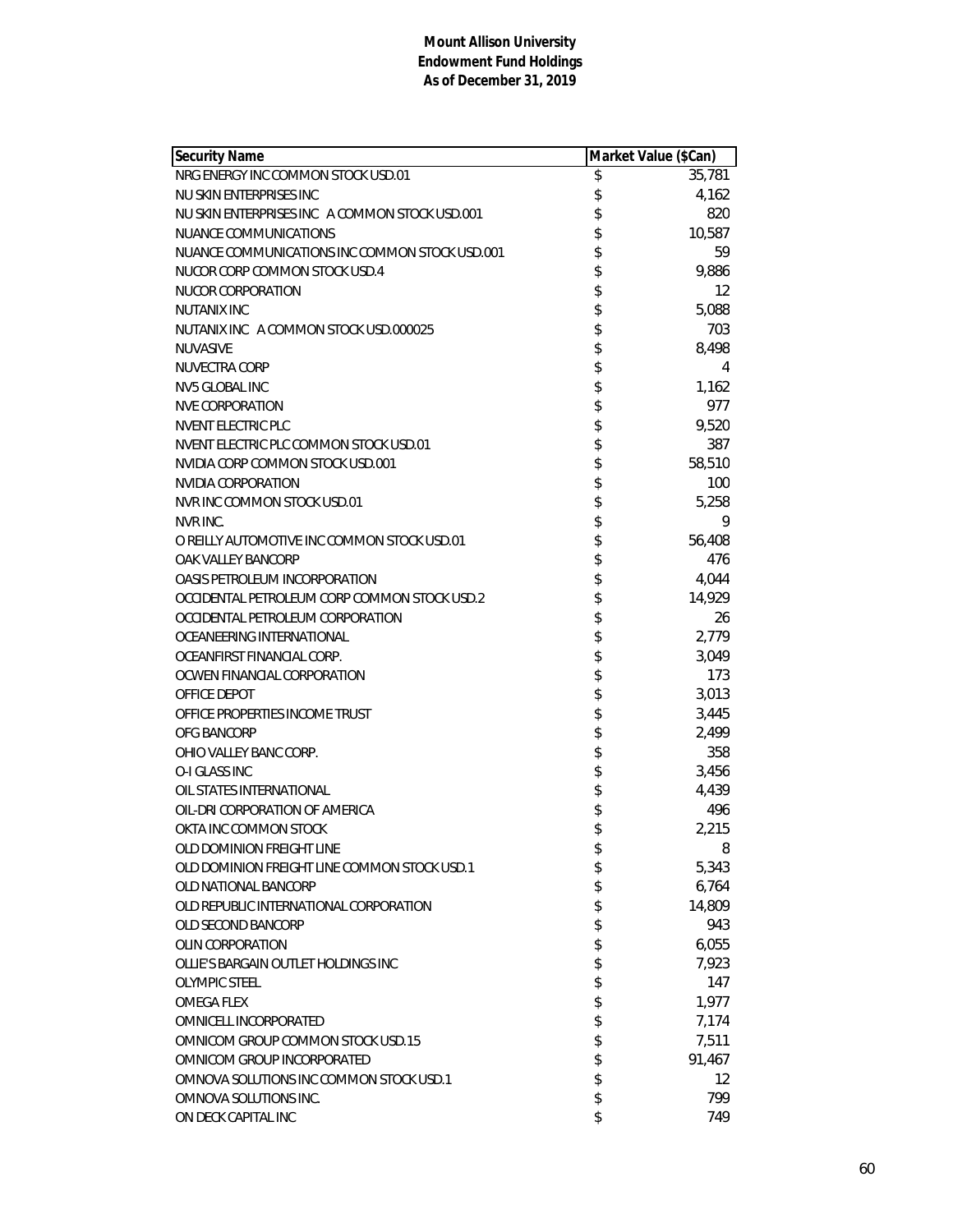| <b>Security Name</b>                                | Market Value (\$Can) |         |
|-----------------------------------------------------|----------------------|---------|
| ONE GAS INC                                         | \$                   | 10,265  |
| ONE GROUP HOSPITALITY INC                           | \$                   | 228     |
| ONE LIBERTY PROPERTIES                              | \$                   | 1,118   |
| <b>ONEMAIN HOLDINGS INC</b>                         | \$                   | 12,173  |
| <b>ONEOK INC</b>                                    | \$                   | 22      |
| ONEOK INC COMMON STOCK USD.01                       | \$                   | 12,625  |
| <b>ONESPAN INC</b>                                  | \$                   | 1,509   |
| ONESPAN INC COMMON STOCK USD.001                    | \$                   | 35      |
| ONTO INNOVATION INC                                 | \$                   | 3,266   |
| ONTO INNOVATION INC COMMON STOCK                    | \$                   | 375     |
| OPEN TEXT CORP COMMON STOCK                         | \$                   | 1,195   |
| OPKO HEALTH INC COMMON STOCK USD.01                 | \$                   | 35      |
| OPKO HEALTH INCORPORATION                           | \$                   | 1,337   |
| OPPENHEIMER HOLDINGS INCORPORATION                  | \$                   | 780     |
| <b>OPUS BANK</b>                                    | \$                   | 2,321   |
| OPUS BANK COMMON STOCK                              | \$                   | 164     |
| ORACLE CORP COMMON STOCK USD.01                     | \$                   | 111,611 |
| ORACLE CORPORATION                                  | \$                   | 119,436 |
| ORASURE TECHNOLOGIES INC COMMON STOCK USD.000001    | \$                   | 223     |
| ORASURE TECHNOLOGIES INCORPORATED                   | \$                   | 1,301   |
| ORBCOMM INC                                         | \$                   | 540     |
| ORBCOMM INC COMMON STOCK USD.001                    | \$                   | 141     |
| O'REILLY AUTOMOTIVE                                 | \$                   | 23      |
| ORIGIN BANCORP INC                                  | \$                   | 1,819   |
| ORION ENGINEERED CARBONS SA COMMON STOCK            | \$                   | 551     |
| ORION GROUP HOLDINGS INC                            | \$                   | 338     |
| ORION GROUP HOLDINGS INC COMMON STOCK USD.01        | \$                   | 23      |
| ORMAT TECHNOLOGIES                                  | \$                   | 10,203  |
| ORRSTOWN FINANCIAL SERVICES                         | \$                   | 660     |
| ORTHOFIX MEDICAL INC                                | \$                   | 1,912   |
| <b>OSHKOSH CORP</b>                                 | \$                   | 13,673  |
| OSHKOSH CORP COMMON STOCK USD.01                    | \$                   | 1,687   |
| <b>OSI SYSTEMS</b>                                  | \$                   | 4,049   |
| OSISKO GOLD ROYALTIES LTD COMMON STOCK              | \$                   | 340     |
| OTONOMY INC                                         | \$                   | 75      |
| OTONOMY INC COMMON STOCK USD.001                    | \$                   | 23      |
| OTTER TAIL CORPORATION                              | \$                   | 4,802   |
| <b>OUTFRONT MEDIA INC</b>                           | \$                   | 8,137   |
| OVERSEAS SHIPHOLDING GROUP                          | \$                   | 376     |
| OVID THERAPEUTICS INC                               | \$                   | 193     |
| <b>OWENS &amp; MINOR</b>                            | \$                   | 539     |
| OWENS + MINOR INC COMMON STOCK USD2.0               | \$                   | 35      |
| OWENS CORNING COMMON STOCK USD.001                  | \$                   | 762     |
| <b>OWENS-CORNING</b>                                | \$                   | 15,685  |
| OXFORD IMMUNOTEC GLOBAL PLC COMMON STOCK GBP.006705 | \$                   | 117     |
| OXFORD INDUSTRIES INC                               | \$                   | 2,982   |
| OXFORD SQUARE CAPITAL CORP COMMON STOCK USD.01      | \$                   | 47      |
| P G + E CORP COMMON STOCK                           | \$                   | 9,480   |
| P H GLATFELTER CO                                   | \$                   | 1,194   |
| P.A.M. TRANSPORTATION SERVICES                      | \$                   | 904     |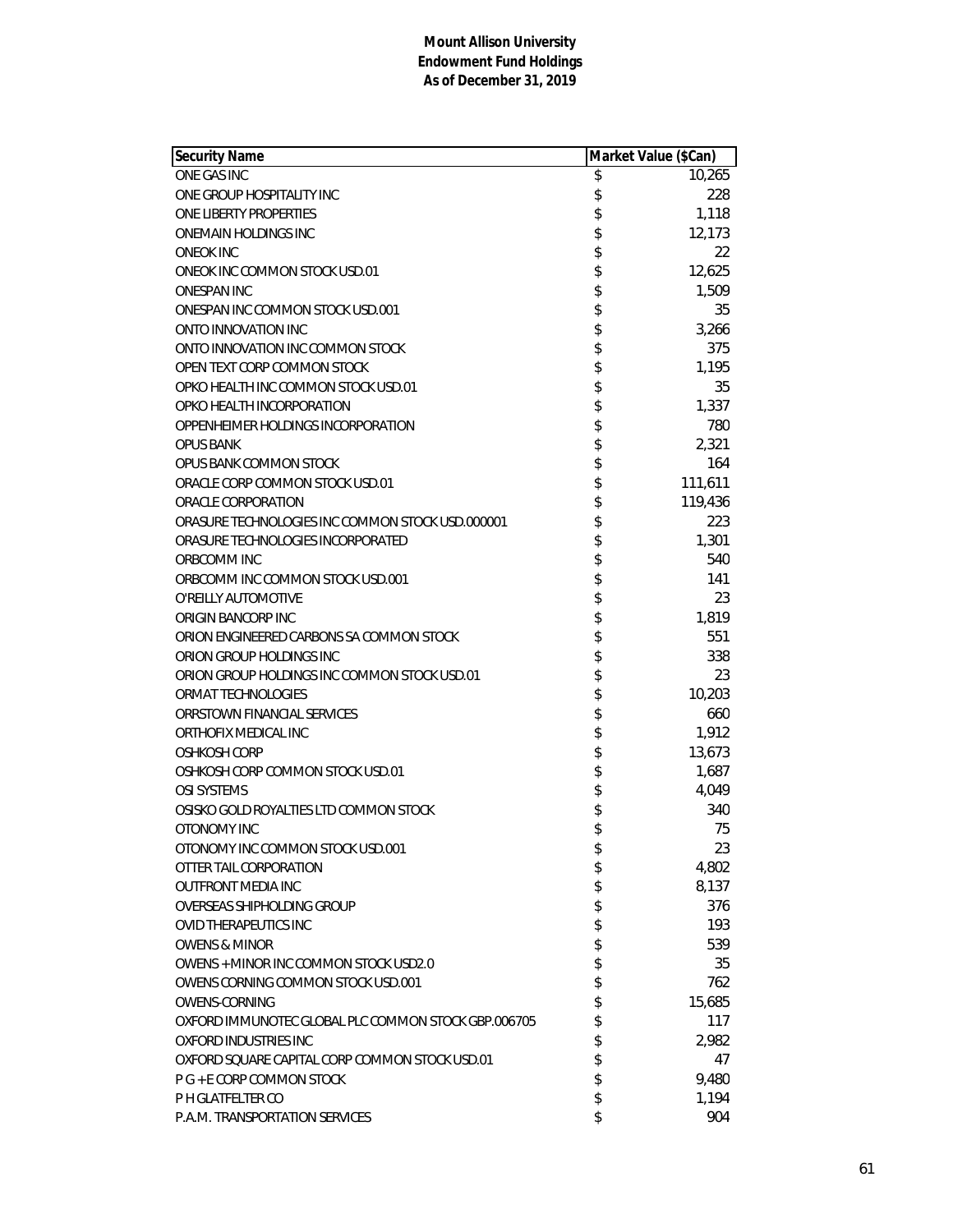| <b>Security Name</b>                          | Market Value (\$Can) |                   |
|-----------------------------------------------|----------------------|-------------------|
| PACCAR INC                                    | \$                   | 34,121            |
| PACCAR INC COMMON STOCK USD1.0                | \$                   | 71,202            |
| PACIFIC MERCANTILE BANCORP                    | \$                   | 270               |
| <b>PACIFIC PREMIER BANCORP</b>                | \$                   | 4,418             |
| PACIRA BIOSCIENCES INC                        | \$                   | 4,154             |
| PACKAGING CORP OF AMERICA COMMON STOCK USD.01 | \$                   | 4,274             |
| PACKAGING CORPORATION OF AMERICA              | \$                   | 7                 |
| PACWEST BANCORPORATION                        | \$                   | 9,816             |
| PAGERDUTY INC COMMON STOCK USD.000005         | \$                   | 59                |
| PAGSEGURO DIGITAL LTD                         | \$                   | 57,190            |
| PALO ALTO NETWORKS INC COMMON STOCK USD.0001  | \$                   | 17,367            |
| PANGAEA LOGISTICS SOLUTIONS LTD               | \$                   | 264               |
| PANHANDLE OIL AND GAS INCORPORATION           | \$                   | 427               |
| PAPA JOHN S INTL INC COMMON STOCK USD.01      | \$                   | 539               |
| PAPA JOHNS INTERNATIONAL INC                  | \$                   | 4,439             |
| PAR PACIFIC HOLDINGS INC                      | \$                   | 2,802             |
| PAR TECHNOLOGY CORPORATION                    | \$                   | 371               |
| PARAMOUNT GROUP INC                           | \$                   | 6,778             |
| PARAMOUNT GROUP INC REIT USD.01               | \$                   | 844               |
| PARK AEROSPACE CORP                           | \$                   | 707               |
| <b>PARK HOTELS &amp; RESORTS INC</b>          | \$                   | 12,942            |
| PARK NATIONAL CORPORATION                     | \$                   | 3,795             |
| <b>PARKE BANCORP</b>                          | \$                   | 564               |
| PARKER HANNIFIN CORP COMMON STOCK USD.5       | \$                   | 10,650            |
| PARKER-HANNIFIN CORP                          | \$                   | 18                |
| PARK-OHIO HOLDINGS CORP.                      | \$                   | 791               |
| <b>PARSLEY ENERGY INC</b>                     | \$                   | 11,684            |
| PARTY CITY HOLDCO INC                         | \$                   | 332               |
| PARTY CITY HOLDCO INC COMMON STOCK USD.01     | \$                   | 94                |
| <b>PATRICK INDUSTRIES</b>                     | \$                   | 2,613             |
| PATRIOT TRANSPORTATION HOLDING INC            | \$                   | 88                |
| PATTERN ENERGY GROUP INC                      | \$                   | 5,554             |
| PATTERSON COMPANIES                           | \$                   | 4,461             |
| PATTERSON UTI ENERGY INC COMMON STOCK USD.01  | \$                   | 504               |
| PATTERSON-UTI ENERGY                          | \$                   | 4,765             |
| <b>PAYCHEX</b>                                | \$                   | 19                |
| PAYCHEX INC COMMON STOCK USD.01               | \$                   | 12,064            |
| PAYCOM SOFTWARE INC COMMON STOCK USD.01       | \$                   | 2,543             |
| PAYLOCITY HOLDING CORP                        | \$                   | 12,157            |
| PAYLOCITY HOLDING CORP COMMON STOCK USD.001   | \$                   | 3,961             |
| PAYPAL HOLDINGS INC                           | \$                   | 88                |
| PAYPAL HOLDINGS INC COMMON STOCK USD.0001     | \$                   | 97,297            |
| <b>PAYSIGN INC</b>                            | \$                   | 764               |
| PBF ENERGY INC                                | \$                   | 8,453             |
| PBF ENERGY INC CLASS A COMMON STOCK USD.001   | \$                   | 820               |
| PC CONNECTION                                 | \$                   | 2,397             |
| PCB BANCORP                                   | \$                   | 431               |
| <b>PCSB FINANCIAL CORP</b>                    | \$                   | 901               |
| PCSB FINANCIAL CORP COMMON STOCK USD.01       | \$                   | $12 \overline{ }$ |
| PCTEL INCORPORATED                            | \$                   | 222               |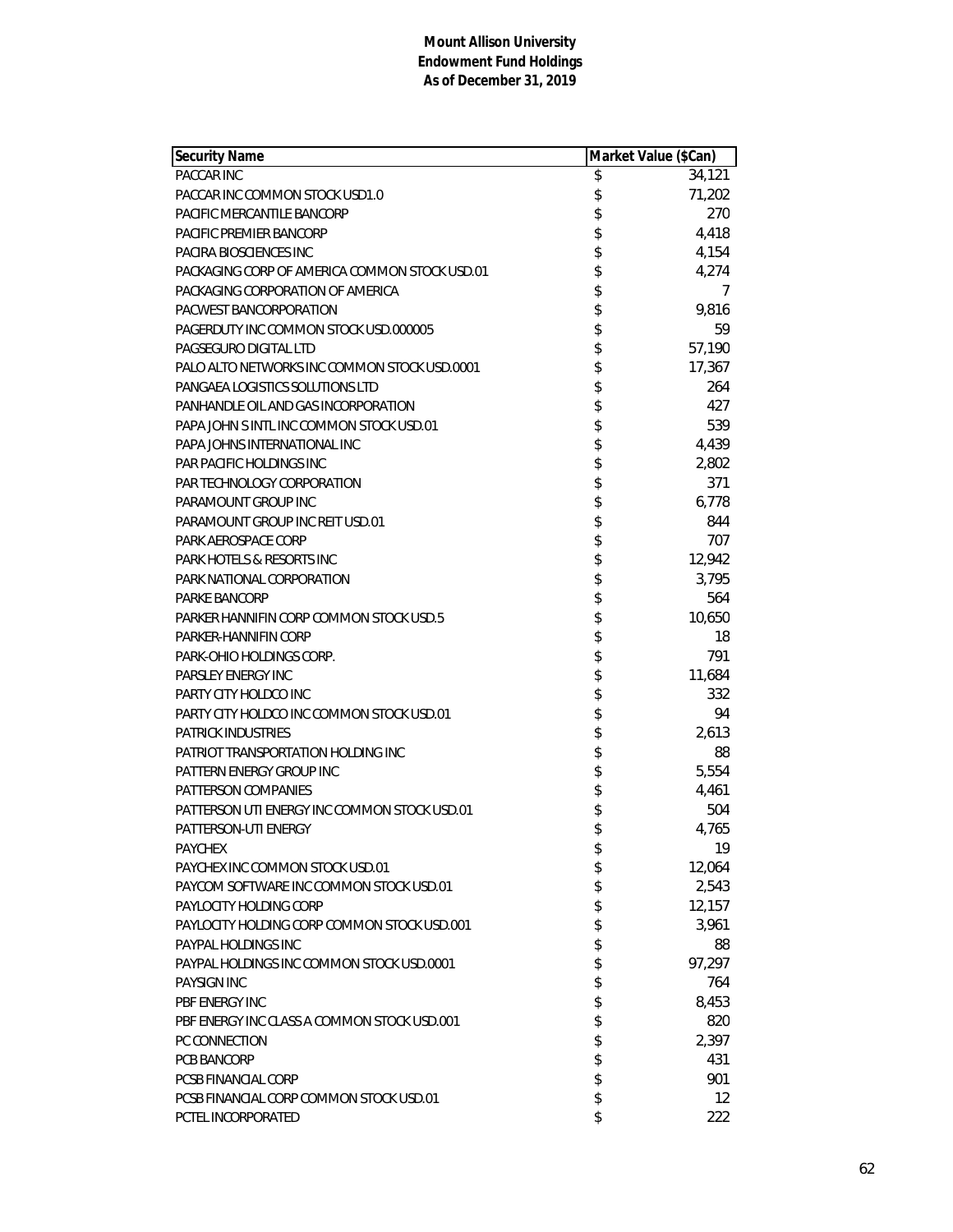| PDC ENERGY INCORPORATED<br>\$<br>3,689<br>\$<br>1,014<br>PDF SOLUTIONS<br>\$<br>PDL BIOPHARMA<br>848<br>\$\$\$\$\$\$<br>362<br>PDL COMMUNITY BANCORP<br>375<br>PEABODY ENERGY CORP COMMON STOCK<br>1,994<br>PEABODY ENERGY CORPORATION<br>1,440<br>PEAPACK-GLADSTONE FINANCIAL CORPORATION<br>7,806<br>PEBBLEBROOK HOTEL TRUST<br>12,691<br>PEGASYSTEMS INC.<br>\$<br>5,169<br>PENN NATIONAL GAMING<br>\$<br>916<br>PENN VIRGINIA CORPORATION<br>\$<br>PENNANT GROUP INC<br>1,777<br>\$\$\$\$\$<br>59<br>PENNANTPARK INVESTMENT CORP COMMON STOCK USD.001<br>498<br>PENNS WOODS BANCORP<br>PENNSYLVANIA REAL ESTATE INVESTMENT TRUST<br>742<br>5,470<br>PENNYMAC FINANCIAL SERVICES INC<br>9,011<br>PENSKE AUTOMOTIVE GROUP INC<br>\$<br>14,838<br>PENTAIR PLC<br>3,140<br>PENTAIR PLC COMMON STOCK USD.01<br>\$\$\$\$\$\$<br>10,864<br>PENUMBRA INC<br>2,863<br>PEOPLE SUNITED FINANCIAL COMMON STOCK USD.01<br>1,445<br>PEOPLES BANCORP INC.<br>PEOPLES BANCORP OF NORTH CAROLINA<br>402<br>787<br>PEOPLES FINANCIAL SERVICES CORP<br>16,429<br>PEOPLE'S UNITED FINANCIAL<br>\$<br>1,143<br>PEOPLES UTAH BANCORP<br>\$<br>151,349<br>PEPSICO INC COMMON STOCK USD.017<br>\$<br>169,091<br>PEPSICO INC.<br>\$\$\$\$\$\$<br>58<br>PERCEPTRON<br>3,024<br>PERDOCEO EDUCATION CORP<br>PERFICIENT INC<br>3,243<br>12,139<br>PERFORMANCE FOOD GROUP CO<br>PERFORMANCE FOOD GROUP CO COMMON STOCK USD.01<br>914<br>PERFORMANT FINANCIAL CORP<br>80<br>\$<br>PERKINELMER INC COMMON STOCK USD1.0<br>4.662<br>PERKINELMER INCORPORATED<br>\$<br>7<br>\$<br>PERMA-FIX ENVIRONMENTAL SERVICES<br>374<br>\$<br>4,308<br>PERRIGO CO PLC COMMON STOCK EUR.001<br>\$<br>14,399<br>PERRIGO COMPANY PLC<br>\$<br>8,889<br>PERSPECTA INC<br>\$<br>1,052<br>PETIO INC<br>\$<br>596<br>PETMED EXPRESS<br>\$<br>797<br>PFENEX INC<br>\$<br>271,703<br>PFIZER INC COMMON STOCK USD.05<br>\$<br>48,203<br>PFIZER INC.<br>\$<br><b>PFSWEB</b><br>90<br>\$<br>$12 \overline{ }$<br>PFSWEB INC COMMON STOCK USD.001<br>PGT INNOVATIONS INC<br>1,967 | Security Name             | Market Value (\$Can) |     |
|-----------------------------------------------------------------------------------------------------------------------------------------------------------------------------------------------------------------------------------------------------------------------------------------------------------------------------------------------------------------------------------------------------------------------------------------------------------------------------------------------------------------------------------------------------------------------------------------------------------------------------------------------------------------------------------------------------------------------------------------------------------------------------------------------------------------------------------------------------------------------------------------------------------------------------------------------------------------------------------------------------------------------------------------------------------------------------------------------------------------------------------------------------------------------------------------------------------------------------------------------------------------------------------------------------------------------------------------------------------------------------------------------------------------------------------------------------------------------------------------------------------------------------------------------------------------------------------------------------------------------------------------------------------------------------------------------------------------------------------------------------------------------------------------------------------------------------------------------------------------------------------------------------------------------------------------------------------------------------------------------------------------------------|---------------------------|----------------------|-----|
|                                                                                                                                                                                                                                                                                                                                                                                                                                                                                                                                                                                                                                                                                                                                                                                                                                                                                                                                                                                                                                                                                                                                                                                                                                                                                                                                                                                                                                                                                                                                                                                                                                                                                                                                                                                                                                                                                                                                                                                                                             |                           |                      |     |
|                                                                                                                                                                                                                                                                                                                                                                                                                                                                                                                                                                                                                                                                                                                                                                                                                                                                                                                                                                                                                                                                                                                                                                                                                                                                                                                                                                                                                                                                                                                                                                                                                                                                                                                                                                                                                                                                                                                                                                                                                             |                           |                      |     |
|                                                                                                                                                                                                                                                                                                                                                                                                                                                                                                                                                                                                                                                                                                                                                                                                                                                                                                                                                                                                                                                                                                                                                                                                                                                                                                                                                                                                                                                                                                                                                                                                                                                                                                                                                                                                                                                                                                                                                                                                                             |                           |                      |     |
|                                                                                                                                                                                                                                                                                                                                                                                                                                                                                                                                                                                                                                                                                                                                                                                                                                                                                                                                                                                                                                                                                                                                                                                                                                                                                                                                                                                                                                                                                                                                                                                                                                                                                                                                                                                                                                                                                                                                                                                                                             |                           |                      |     |
|                                                                                                                                                                                                                                                                                                                                                                                                                                                                                                                                                                                                                                                                                                                                                                                                                                                                                                                                                                                                                                                                                                                                                                                                                                                                                                                                                                                                                                                                                                                                                                                                                                                                                                                                                                                                                                                                                                                                                                                                                             |                           |                      |     |
|                                                                                                                                                                                                                                                                                                                                                                                                                                                                                                                                                                                                                                                                                                                                                                                                                                                                                                                                                                                                                                                                                                                                                                                                                                                                                                                                                                                                                                                                                                                                                                                                                                                                                                                                                                                                                                                                                                                                                                                                                             |                           |                      |     |
|                                                                                                                                                                                                                                                                                                                                                                                                                                                                                                                                                                                                                                                                                                                                                                                                                                                                                                                                                                                                                                                                                                                                                                                                                                                                                                                                                                                                                                                                                                                                                                                                                                                                                                                                                                                                                                                                                                                                                                                                                             |                           |                      |     |
|                                                                                                                                                                                                                                                                                                                                                                                                                                                                                                                                                                                                                                                                                                                                                                                                                                                                                                                                                                                                                                                                                                                                                                                                                                                                                                                                                                                                                                                                                                                                                                                                                                                                                                                                                                                                                                                                                                                                                                                                                             |                           |                      |     |
|                                                                                                                                                                                                                                                                                                                                                                                                                                                                                                                                                                                                                                                                                                                                                                                                                                                                                                                                                                                                                                                                                                                                                                                                                                                                                                                                                                                                                                                                                                                                                                                                                                                                                                                                                                                                                                                                                                                                                                                                                             |                           |                      |     |
|                                                                                                                                                                                                                                                                                                                                                                                                                                                                                                                                                                                                                                                                                                                                                                                                                                                                                                                                                                                                                                                                                                                                                                                                                                                                                                                                                                                                                                                                                                                                                                                                                                                                                                                                                                                                                                                                                                                                                                                                                             |                           |                      |     |
|                                                                                                                                                                                                                                                                                                                                                                                                                                                                                                                                                                                                                                                                                                                                                                                                                                                                                                                                                                                                                                                                                                                                                                                                                                                                                                                                                                                                                                                                                                                                                                                                                                                                                                                                                                                                                                                                                                                                                                                                                             |                           |                      |     |
|                                                                                                                                                                                                                                                                                                                                                                                                                                                                                                                                                                                                                                                                                                                                                                                                                                                                                                                                                                                                                                                                                                                                                                                                                                                                                                                                                                                                                                                                                                                                                                                                                                                                                                                                                                                                                                                                                                                                                                                                                             |                           |                      |     |
|                                                                                                                                                                                                                                                                                                                                                                                                                                                                                                                                                                                                                                                                                                                                                                                                                                                                                                                                                                                                                                                                                                                                                                                                                                                                                                                                                                                                                                                                                                                                                                                                                                                                                                                                                                                                                                                                                                                                                                                                                             |                           |                      |     |
|                                                                                                                                                                                                                                                                                                                                                                                                                                                                                                                                                                                                                                                                                                                                                                                                                                                                                                                                                                                                                                                                                                                                                                                                                                                                                                                                                                                                                                                                                                                                                                                                                                                                                                                                                                                                                                                                                                                                                                                                                             |                           |                      |     |
|                                                                                                                                                                                                                                                                                                                                                                                                                                                                                                                                                                                                                                                                                                                                                                                                                                                                                                                                                                                                                                                                                                                                                                                                                                                                                                                                                                                                                                                                                                                                                                                                                                                                                                                                                                                                                                                                                                                                                                                                                             |                           |                      |     |
|                                                                                                                                                                                                                                                                                                                                                                                                                                                                                                                                                                                                                                                                                                                                                                                                                                                                                                                                                                                                                                                                                                                                                                                                                                                                                                                                                                                                                                                                                                                                                                                                                                                                                                                                                                                                                                                                                                                                                                                                                             |                           |                      |     |
|                                                                                                                                                                                                                                                                                                                                                                                                                                                                                                                                                                                                                                                                                                                                                                                                                                                                                                                                                                                                                                                                                                                                                                                                                                                                                                                                                                                                                                                                                                                                                                                                                                                                                                                                                                                                                                                                                                                                                                                                                             |                           |                      |     |
|                                                                                                                                                                                                                                                                                                                                                                                                                                                                                                                                                                                                                                                                                                                                                                                                                                                                                                                                                                                                                                                                                                                                                                                                                                                                                                                                                                                                                                                                                                                                                                                                                                                                                                                                                                                                                                                                                                                                                                                                                             |                           |                      |     |
|                                                                                                                                                                                                                                                                                                                                                                                                                                                                                                                                                                                                                                                                                                                                                                                                                                                                                                                                                                                                                                                                                                                                                                                                                                                                                                                                                                                                                                                                                                                                                                                                                                                                                                                                                                                                                                                                                                                                                                                                                             |                           |                      |     |
|                                                                                                                                                                                                                                                                                                                                                                                                                                                                                                                                                                                                                                                                                                                                                                                                                                                                                                                                                                                                                                                                                                                                                                                                                                                                                                                                                                                                                                                                                                                                                                                                                                                                                                                                                                                                                                                                                                                                                                                                                             |                           |                      |     |
|                                                                                                                                                                                                                                                                                                                                                                                                                                                                                                                                                                                                                                                                                                                                                                                                                                                                                                                                                                                                                                                                                                                                                                                                                                                                                                                                                                                                                                                                                                                                                                                                                                                                                                                                                                                                                                                                                                                                                                                                                             |                           |                      |     |
|                                                                                                                                                                                                                                                                                                                                                                                                                                                                                                                                                                                                                                                                                                                                                                                                                                                                                                                                                                                                                                                                                                                                                                                                                                                                                                                                                                                                                                                                                                                                                                                                                                                                                                                                                                                                                                                                                                                                                                                                                             |                           |                      |     |
|                                                                                                                                                                                                                                                                                                                                                                                                                                                                                                                                                                                                                                                                                                                                                                                                                                                                                                                                                                                                                                                                                                                                                                                                                                                                                                                                                                                                                                                                                                                                                                                                                                                                                                                                                                                                                                                                                                                                                                                                                             |                           |                      |     |
|                                                                                                                                                                                                                                                                                                                                                                                                                                                                                                                                                                                                                                                                                                                                                                                                                                                                                                                                                                                                                                                                                                                                                                                                                                                                                                                                                                                                                                                                                                                                                                                                                                                                                                                                                                                                                                                                                                                                                                                                                             |                           |                      |     |
|                                                                                                                                                                                                                                                                                                                                                                                                                                                                                                                                                                                                                                                                                                                                                                                                                                                                                                                                                                                                                                                                                                                                                                                                                                                                                                                                                                                                                                                                                                                                                                                                                                                                                                                                                                                                                                                                                                                                                                                                                             |                           |                      |     |
|                                                                                                                                                                                                                                                                                                                                                                                                                                                                                                                                                                                                                                                                                                                                                                                                                                                                                                                                                                                                                                                                                                                                                                                                                                                                                                                                                                                                                                                                                                                                                                                                                                                                                                                                                                                                                                                                                                                                                                                                                             |                           |                      |     |
|                                                                                                                                                                                                                                                                                                                                                                                                                                                                                                                                                                                                                                                                                                                                                                                                                                                                                                                                                                                                                                                                                                                                                                                                                                                                                                                                                                                                                                                                                                                                                                                                                                                                                                                                                                                                                                                                                                                                                                                                                             |                           |                      |     |
|                                                                                                                                                                                                                                                                                                                                                                                                                                                                                                                                                                                                                                                                                                                                                                                                                                                                                                                                                                                                                                                                                                                                                                                                                                                                                                                                                                                                                                                                                                                                                                                                                                                                                                                                                                                                                                                                                                                                                                                                                             |                           |                      |     |
|                                                                                                                                                                                                                                                                                                                                                                                                                                                                                                                                                                                                                                                                                                                                                                                                                                                                                                                                                                                                                                                                                                                                                                                                                                                                                                                                                                                                                                                                                                                                                                                                                                                                                                                                                                                                                                                                                                                                                                                                                             |                           |                      |     |
|                                                                                                                                                                                                                                                                                                                                                                                                                                                                                                                                                                                                                                                                                                                                                                                                                                                                                                                                                                                                                                                                                                                                                                                                                                                                                                                                                                                                                                                                                                                                                                                                                                                                                                                                                                                                                                                                                                                                                                                                                             |                           |                      |     |
|                                                                                                                                                                                                                                                                                                                                                                                                                                                                                                                                                                                                                                                                                                                                                                                                                                                                                                                                                                                                                                                                                                                                                                                                                                                                                                                                                                                                                                                                                                                                                                                                                                                                                                                                                                                                                                                                                                                                                                                                                             |                           |                      |     |
|                                                                                                                                                                                                                                                                                                                                                                                                                                                                                                                                                                                                                                                                                                                                                                                                                                                                                                                                                                                                                                                                                                                                                                                                                                                                                                                                                                                                                                                                                                                                                                                                                                                                                                                                                                                                                                                                                                                                                                                                                             |                           |                      |     |
|                                                                                                                                                                                                                                                                                                                                                                                                                                                                                                                                                                                                                                                                                                                                                                                                                                                                                                                                                                                                                                                                                                                                                                                                                                                                                                                                                                                                                                                                                                                                                                                                                                                                                                                                                                                                                                                                                                                                                                                                                             |                           |                      |     |
|                                                                                                                                                                                                                                                                                                                                                                                                                                                                                                                                                                                                                                                                                                                                                                                                                                                                                                                                                                                                                                                                                                                                                                                                                                                                                                                                                                                                                                                                                                                                                                                                                                                                                                                                                                                                                                                                                                                                                                                                                             |                           |                      |     |
|                                                                                                                                                                                                                                                                                                                                                                                                                                                                                                                                                                                                                                                                                                                                                                                                                                                                                                                                                                                                                                                                                                                                                                                                                                                                                                                                                                                                                                                                                                                                                                                                                                                                                                                                                                                                                                                                                                                                                                                                                             |                           |                      |     |
|                                                                                                                                                                                                                                                                                                                                                                                                                                                                                                                                                                                                                                                                                                                                                                                                                                                                                                                                                                                                                                                                                                                                                                                                                                                                                                                                                                                                                                                                                                                                                                                                                                                                                                                                                                                                                                                                                                                                                                                                                             |                           |                      |     |
|                                                                                                                                                                                                                                                                                                                                                                                                                                                                                                                                                                                                                                                                                                                                                                                                                                                                                                                                                                                                                                                                                                                                                                                                                                                                                                                                                                                                                                                                                                                                                                                                                                                                                                                                                                                                                                                                                                                                                                                                                             |                           |                      |     |
|                                                                                                                                                                                                                                                                                                                                                                                                                                                                                                                                                                                                                                                                                                                                                                                                                                                                                                                                                                                                                                                                                                                                                                                                                                                                                                                                                                                                                                                                                                                                                                                                                                                                                                                                                                                                                                                                                                                                                                                                                             |                           |                      |     |
|                                                                                                                                                                                                                                                                                                                                                                                                                                                                                                                                                                                                                                                                                                                                                                                                                                                                                                                                                                                                                                                                                                                                                                                                                                                                                                                                                                                                                                                                                                                                                                                                                                                                                                                                                                                                                                                                                                                                                                                                                             |                           |                      |     |
|                                                                                                                                                                                                                                                                                                                                                                                                                                                                                                                                                                                                                                                                                                                                                                                                                                                                                                                                                                                                                                                                                                                                                                                                                                                                                                                                                                                                                                                                                                                                                                                                                                                                                                                                                                                                                                                                                                                                                                                                                             |                           |                      |     |
|                                                                                                                                                                                                                                                                                                                                                                                                                                                                                                                                                                                                                                                                                                                                                                                                                                                                                                                                                                                                                                                                                                                                                                                                                                                                                                                                                                                                                                                                                                                                                                                                                                                                                                                                                                                                                                                                                                                                                                                                                             |                           |                      |     |
|                                                                                                                                                                                                                                                                                                                                                                                                                                                                                                                                                                                                                                                                                                                                                                                                                                                                                                                                                                                                                                                                                                                                                                                                                                                                                                                                                                                                                                                                                                                                                                                                                                                                                                                                                                                                                                                                                                                                                                                                                             |                           |                      |     |
|                                                                                                                                                                                                                                                                                                                                                                                                                                                                                                                                                                                                                                                                                                                                                                                                                                                                                                                                                                                                                                                                                                                                                                                                                                                                                                                                                                                                                                                                                                                                                                                                                                                                                                                                                                                                                                                                                                                                                                                                                             |                           |                      |     |
|                                                                                                                                                                                                                                                                                                                                                                                                                                                                                                                                                                                                                                                                                                                                                                                                                                                                                                                                                                                                                                                                                                                                                                                                                                                                                                                                                                                                                                                                                                                                                                                                                                                                                                                                                                                                                                                                                                                                                                                                                             |                           |                      |     |
|                                                                                                                                                                                                                                                                                                                                                                                                                                                                                                                                                                                                                                                                                                                                                                                                                                                                                                                                                                                                                                                                                                                                                                                                                                                                                                                                                                                                                                                                                                                                                                                                                                                                                                                                                                                                                                                                                                                                                                                                                             |                           |                      |     |
|                                                                                                                                                                                                                                                                                                                                                                                                                                                                                                                                                                                                                                                                                                                                                                                                                                                                                                                                                                                                                                                                                                                                                                                                                                                                                                                                                                                                                                                                                                                                                                                                                                                                                                                                                                                                                                                                                                                                                                                                                             |                           |                      |     |
|                                                                                                                                                                                                                                                                                                                                                                                                                                                                                                                                                                                                                                                                                                                                                                                                                                                                                                                                                                                                                                                                                                                                                                                                                                                                                                                                                                                                                                                                                                                                                                                                                                                                                                                                                                                                                                                                                                                                                                                                                             |                           |                      |     |
|                                                                                                                                                                                                                                                                                                                                                                                                                                                                                                                                                                                                                                                                                                                                                                                                                                                                                                                                                                                                                                                                                                                                                                                                                                                                                                                                                                                                                                                                                                                                                                                                                                                                                                                                                                                                                                                                                                                                                                                                                             |                           |                      |     |
|                                                                                                                                                                                                                                                                                                                                                                                                                                                                                                                                                                                                                                                                                                                                                                                                                                                                                                                                                                                                                                                                                                                                                                                                                                                                                                                                                                                                                                                                                                                                                                                                                                                                                                                                                                                                                                                                                                                                                                                                                             | PHIBRO ANIMAL HEALTH CORP | \$                   | 920 |
| \$<br>PHIBRO ANIMAL HEALTH CORP A COMMON STOCK USD.001<br>23                                                                                                                                                                                                                                                                                                                                                                                                                                                                                                                                                                                                                                                                                                                                                                                                                                                                                                                                                                                                                                                                                                                                                                                                                                                                                                                                                                                                                                                                                                                                                                                                                                                                                                                                                                                                                                                                                                                                                                |                           |                      |     |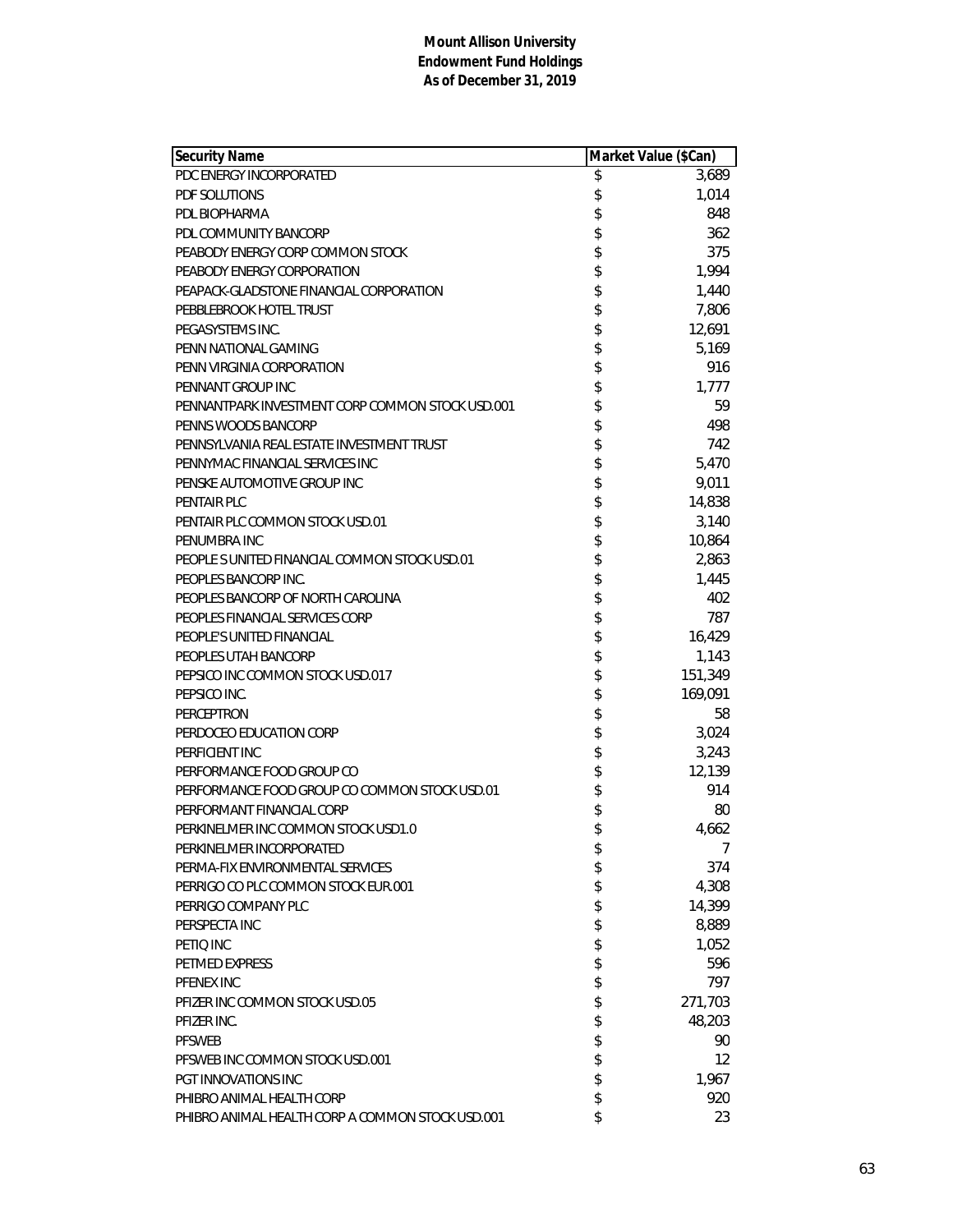| <b>Security Name</b>                             | Market Value (\$Can) |
|--------------------------------------------------|----------------------|
| PHILIP MORRIS INTERNATIONAL COMMON STOCK         | \$<br>89,382         |
| PHILIP MORRIS INTERNATIONAL INCORPORATION        | \$<br>92             |
| PHILLIPS 66                                      | \$<br>35,686         |
| PHILLIPS 66 COMMON STOCK                         | \$<br>69,982         |
| <b>PHOTRONICS</b>                                | \$<br>1,468          |
| PHYSICIANS REALTY TRUST                          | \$<br>7,689          |
| PHYSICIANS REALTY TRUST REIT USD.01              | \$<br>117            |
| PICO HOLDINGS INC                                | \$<br>367            |
| PIEDMONT OFFICE REALTY TRUST                     | \$<br>5,923          |
| PIER 1 IMPORTS                                   | \$<br>54             |
| PIERIS PHARMACEUTICALS INC COMMON STOCK USD.001  | \$<br>12             |
| PILGRIM'S PRIDE CORPORATION                      | \$<br>8,635          |
| PINNACLE FINANCIAL PARTNERS                      | \$<br>10,760         |
| PINNACLE WEST CAPITAL COMMON STOCK               | \$<br>3,890          |
| PINNACLE WEST CAPITAL CORPORATION                | \$<br>7              |
| PINTEREST INC CLASS A COMMON STOCK               | \$<br>645            |
| PIONEER NATURAL RESOURCES CO COMMON STOCK USD.01 | \$<br>15,729         |
| PIONEER NATURAL RESOURCES COMPANY                | \$<br>17             |
| PIPER SANDLER COMPANIES                          | \$<br>2,346          |
| PITNEY BOWES INC.                                | \$<br>1,462          |
| <b>PIXELWORKS</b>                                | \$<br>147            |
| PJT PARTNERS INC                                 | \$<br>2,053          |
| <b>PLANET FITNESS INC</b>                        | \$<br>12,729         |
| PLANET FITNESS INC CLACOMMON STOCK USD.0001      | \$<br>4,676          |
| PLAYA HOTELS & RESORTS NV                        | \$<br>2,526          |
| <b>PLAYAGS INC</b>                               | \$<br>761            |
| PLAYAGS INC COMMON STOCK USD.01                  | \$<br>59             |
| PLEXUS CORPORATION                               | \$<br>3,935          |
| PLUMAS BANCORP                                   | \$<br>258            |
| PLURALSIGHT INC A COMMON STOCK USD.0001          | \$<br>516            |
| PLYMOUTH INDUSTRIAL REIT INC                     | \$<br>426            |
| PNC FINANCIAL SERVICES GROUP COMMON STOCK USD5.0 | \$<br>29,078         |
| PNC FINANCIAL SERVICES GROUP INCORPORATED        | \$<br>49             |
| <b>PNM RESOURCES</b>                             | \$<br>8,903          |
| POINTS INTERNATIONAL LTD COMMON STOCK            | \$<br>70             |
| POLARIS INC                                      | \$<br>11,868         |
| POLARIS INC COMMON STOCK USD.01                  | \$<br>141            |
| POLYONE CORP                                     | \$<br>5,957          |
| POLYONE CORPORATION COMMON STOCK USD.01          | \$<br>1,465          |
| POOL CORPORATION                                 | \$<br>14,353         |
| <b>POPULAR</b>                                   | \$<br>12,347         |
| POPULAR INC COMMON STOCK USD.01                  | \$<br>2,133          |
| PORTLAND GENERAL ELECTRIC CO COMMON STOCK        | \$<br>35             |
| PORTLAND GENERAL ELECTRIC COMPANY                | \$<br>10,297         |
| PORTOLA PHARMACEUTICALS INC COMMON STOCK USD.001 | \$<br>199            |
| POST HOLDINGS INC                                | \$<br>13,212         |
| POTBELLY CORP                                    | \$<br>243            |
| <b>POWELL INDUSTRIES</b>                         | \$<br>1,627          |
| POWER INTEGRATIONS                               | \$<br>6,089          |
| POWERFLEET INC                                   | \$<br>239            |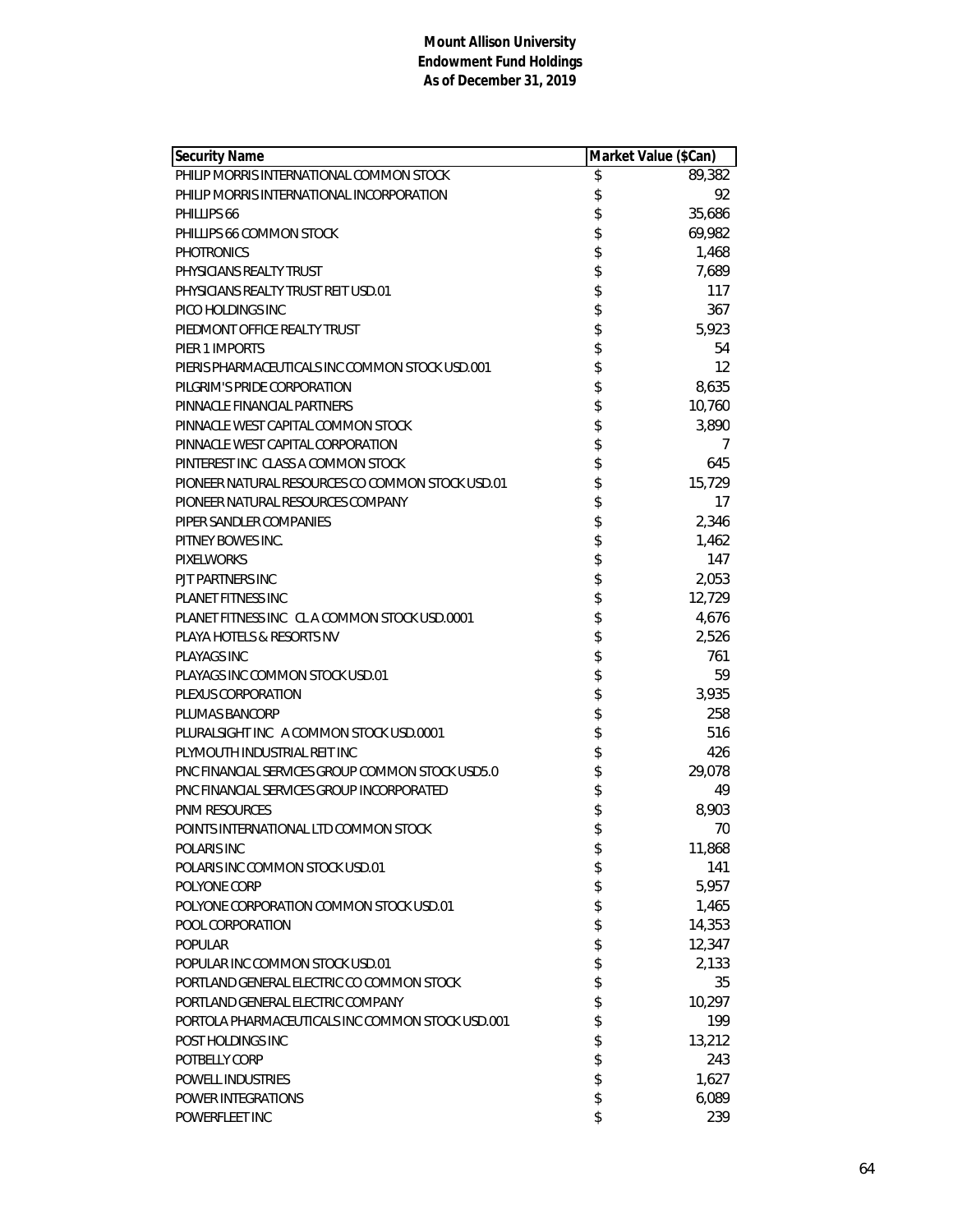| <b>Security Name</b>                                | Market Value (\$Can) |         |
|-----------------------------------------------------|----------------------|---------|
| PPG INDUSTRIES                                      | \$                   | 22      |
| PPG INDUSTRIES INC COMMON STOCK USD1.67             | \$                   | 30,586  |
| <b>PPL CORP</b>                                     | \$                   | 49,620  |
| PPL CORP COMMON STOCK USD.01                        | \$                   | 26,445  |
| PO GROUP HOLDINGS INC                               | \$                   | 4,549   |
| <b>PRA GROUP INC</b>                                | \$                   | 3,506   |
| <b>PRA HEALTH SCIENCES INC</b>                      | \$                   | 13,881  |
| PREFERRED APARTMENT COMMUNITIES INC.                | \$                   | 459     |
| PREFERRED BANK                                      | \$                   | 2,178   |
| PREFORMED LINE PRODUCTS COMPANY                     | \$                   | 597     |
| PREMIER FINANCIAL BANCORP INC                       | \$                   | 436     |
| PREMIER INC                                         | \$                   | 4,272   |
| PRESTIGE CONSUMER HEALTHCARE INC                    | \$                   | 4,640   |
| PRGX GLOBAL INCORPORATED                            | \$                   | 277     |
| PRICESMART                                          | \$                   | 4,171   |
| PRIMEENERGY RESOURCES CORP                          | \$                   | 307     |
| PRIMERICA                                           | \$                   | 11,163  |
| PRIMO WATER CORPORATION                             | \$                   | 968     |
| PRIMORIS SERVICES CORPORATION                       | \$                   | 2,661   |
| PRINCIPAL FINANCIAL GROUP                           | \$                   | 10      |
| PRINCIPAL FINANCIAL GROUP COMMON STOCK USD.01       | \$                   | 5,938   |
| PRINCIPIA BIOPHARMA INC                             | \$                   | 3,230   |
| PROASSURANCE CORPORATION                            | \$                   | 4,344   |
| PROCTER & GAMBLE CO                                 | \$                   | 215,677 |
| PROCTER + GAMBLE CO/THE COMMON STOCK                | \$                   | 211,024 |
| PROGENICS PHARMACEUTICALS                           | \$                   | 226     |
| PROGRESS SOFTWARE CORPORATION                       | \$                   | 3,919   |
| PROGRESSIVE CORP                                    | \$                   | 29      |
| PROGRESSIVE CORP COMMON STOCK USD1.0                | \$                   | 41,671  |
| PROLOGIS INC                                        | \$                   | 39      |
| PROLOGIS INC REIT USD.01                            | \$                   | 36,904  |
| PROOFPOINT INC                                      | \$                   | 12,148  |
| PROOFPOINT INC COMMON STOCK USD.0001                | \$                   | 5,519   |
| PROPETRO HOLDING CORP                               | \$                   | 2,371   |
| PROS HOLDINGS INC COMMON STOCK USD.001              | \$                   | 785     |
| PROSPERITY BANCSHARES                               | \$                   | 14,772  |
| PROTAGONIST THERAPEUTICS INC                        | \$                   | 439     |
| PROTAGONIST THERAPEUTICS INC COMMON STOCK USD.00001 | \$                   | 141     |
| PROTECTIVE INSURANCE CORP                           | \$                   | 431     |
| PROTECTIVE INSURANCE CORP B COMMON STOCK            | \$                   | 35      |
| PROTEOSTASIS THERAPEUTICS INC                       | \$                   | 370     |
| PROTHENA CORP PLC COMMON STOCK USD.01               | \$                   | 211     |
| PROTHENA CORPORATION PLC                            | \$                   | 1,709   |
| PROTO LABS INC                                      | \$                   | 5,708   |
| PROVIDENCE SERVICE CORP (THE)                       | \$                   | 1,471   |
| PROVIDENT BANCORP INC                               | \$                   | 347     |
| PROVIDENT BANCORP INC COMMON STOCK USD.01           | \$                   | 23      |
| PROVIDENT FINANCIAL HOLDINGS                        | \$                   | 171     |
| PROVIDENT FINANCIAL SERVICES                        | \$                   | 2,813   |
| PRUDENTIAL BANCORP                                  | \$                   | 421     |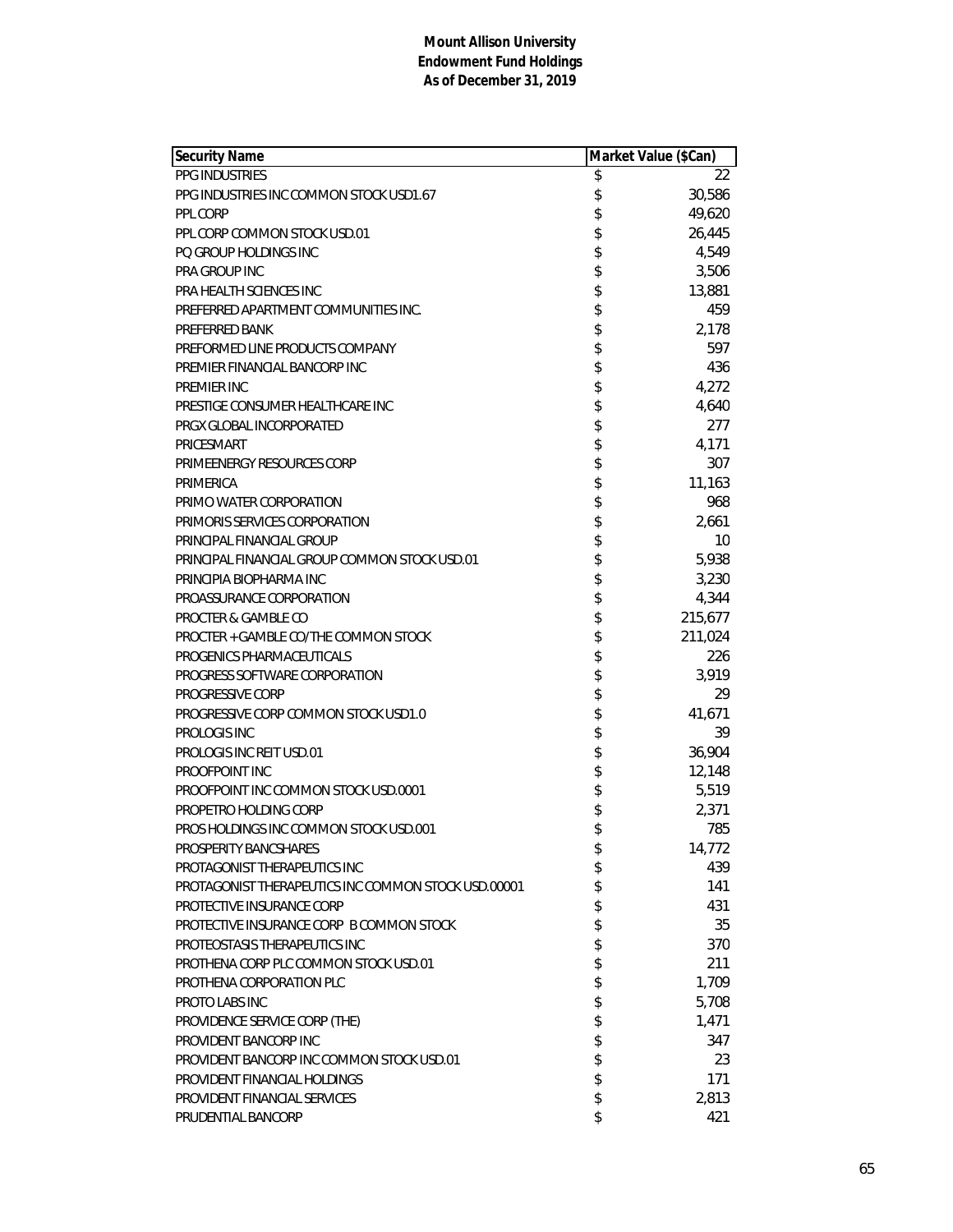| <b>Security Name</b>                           | Market Value (\$Can) |          |
|------------------------------------------------|----------------------|----------|
| PRUDENTIAL FINANCIAL                           | \$                   | 26       |
| PRUDENTIAL FINANCIAL INC COMMON STOCK USD.01   | \$                   | 76,821   |
| <b>PS BUSINESS PARKS</b>                       | \$                   | 8,881    |
| PSYCHEMEDICS CORPORATION                       | \$                   | 72       |
| PTC THERAPEUTICS INC                           | \$                   | 6,123    |
| PTC THERAPEUTICS INC COMMON STOCK USD.001      | \$                   | 2,086    |
| PUBLIC SERVICE ENTERPRISE GP COMMON STOCK      | \$                   | 35,932   |
| PUBLIC SERVICE ENTERPRISE GROUP INC.           | \$                   | 29,472   |
| PUBLIC STORAGE INCORPORATED                    | \$                   | 22       |
| PUBLIC STORAGE REIT USD.1                      | \$                   | 12,777   |
| PULTEGROUP                                     | \$                   | $\prime$ |
| PULTEGROUP INC COMMON STOCK USD.01             | \$                   | 3,827    |
| PUMA BIOTECHNOLOGY INC COMMON STOCK USD.0001   | \$                   | 141      |
| PURE CYCLE CORPORATION                         | \$                   | 717      |
| PURE STORAGE INC                               | \$                   | 8,150    |
| PURE STORAGE INC CLASS A COMMON STOCK USD.0001 | \$                   | 12       |
| PVH CORP COMMON STOCK USD1.0                   | \$                   | 3,096    |
| PVH CORPORATION                                | \$                   | 9,579    |
| PYXUS INTERNATIONAL INC                        | \$                   | 213      |
| PZENA INVESTMENT MANAGEMENT                    | \$                   | 269      |
| QAD INC                                        | \$                   | 2,005    |
| <b>QCR HOLDINGS</b>                            | \$                   | 1,716    |
| OCR HOLDINGS INC COMMON STOCK USD1.0           | \$                   | 23       |
| <b>QEP RESOURCES INCORPORATION</b>             | \$                   | 2,033    |
| QORVO INC                                      | \$                   | 9        |
| QORVO INC COMMON STOCK USD.0001                | \$                   | 6,658    |
| <b>QTS REALTY TRUST INC</b>                    | \$                   | 6,798    |
| QUAD GRAPHICS INC COMMON STOCK USD.025         | \$                   | 12       |
| <b>QUAD/GRAPHICS</b>                           | \$                   | 349      |
| QUALCOMM INC COMMON STOCK USD.0001             | \$                   | 98,373   |
| QUALCOMM INCORPORATED                          | \$                   | 70       |
| <b>QUALYS INC</b>                              | \$                   | 6,669    |
| OUALYS INC COMMON STOCK USD.001                | \$                   | 117      |
| <b>OUANEX BUILDING PRODUCTS CORPORATION</b>    | \$                   | 1,112    |
| QUANTA SERVICES INC COMMON STOCK USD.00001     | \$                   | 2,521    |
| <b>QUANTA SERVICES INCORPORATED</b>            | \$                   | 12,580   |
| QUEST DIAGNOSTICS INC COMMON STOCK USD.01      | \$                   | 5,803    |
| <b>OUEST DIAGNOSTICS INCORPORATED</b>          | \$                   | 10       |
| QUIDEL CORPORATION                             | \$                   | 6,465    |
| <b>OUINSTREET</b>                              | \$                   | 1,667    |
| QUMU CORP                                      | \$                   | 26       |
| QUOTIENT LTD COMMON STOCK                      | \$                   | 94       |
| <b>OUOTIENT TECHNOLOGY INC</b>                 | \$                   | 1,983    |
| <b>QURATE RETAIL INC</b>                       | \$                   | 4,960    |
| QURATE RETAIL INC SERIES A COMMON STOCK USD.01 | \$                   | 1,863    |
| R1 RCM INC                                     | \$                   | 3,335    |
| R1 RCM INC COMMON STOCK USD.01                 | \$                   | 504      |
| RA PHARMACEUTICALS INC COMMON STOCK USD.0001   | \$                   | 82       |
| RADIAN GROUP INC COMMON STOCK USD.001          | \$                   | 152      |
| RADIAN GROUP INCORPORATED                      | \$                   | 9,124    |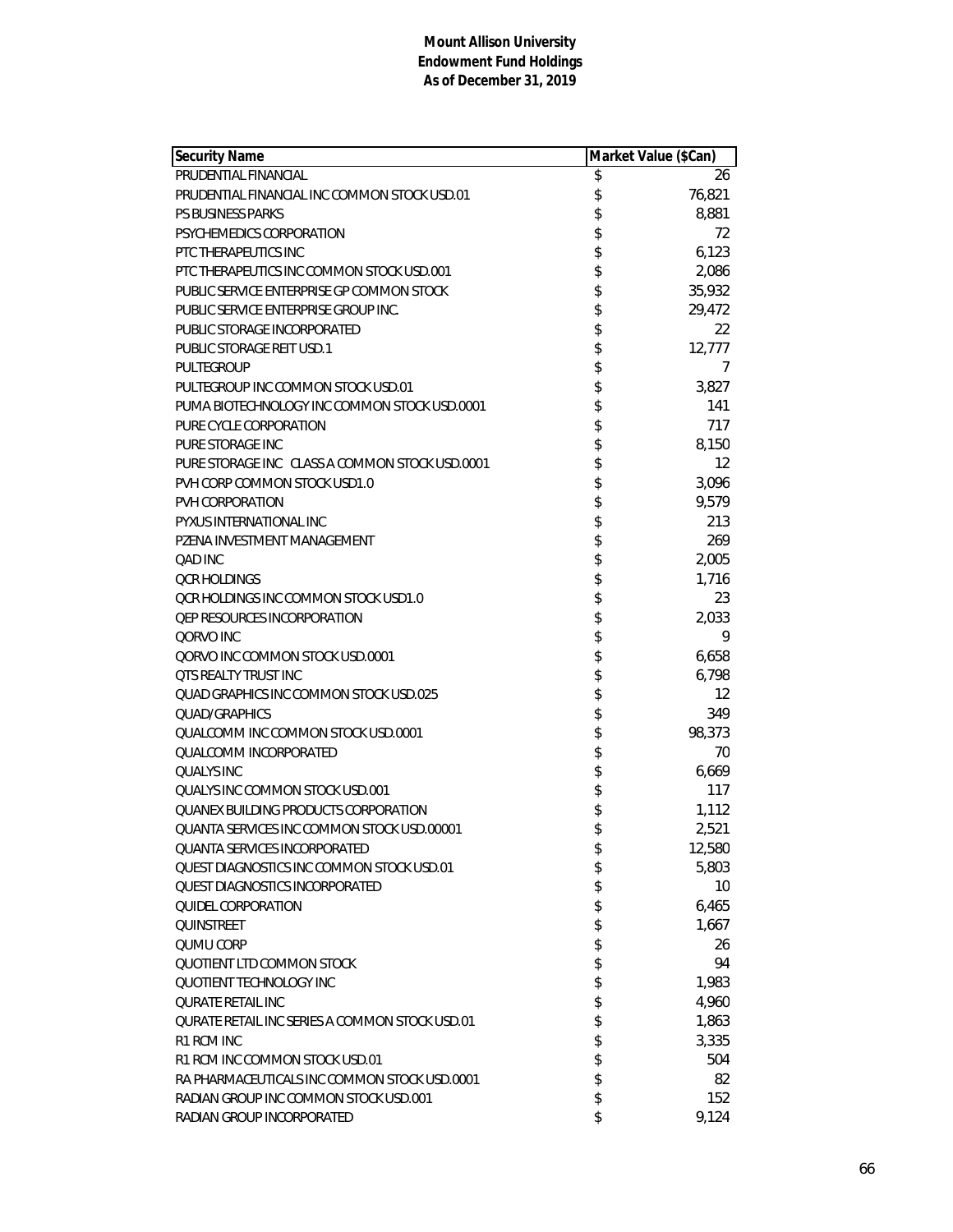| <b>Security Name</b>                            | Market Value (\$Can) |
|-------------------------------------------------|----------------------|
| <b>RADIANT LOGISTICS</b>                        | \$<br>450            |
| RADIANT LOGISTICS INC COMMON STOCK USD.001      | \$<br>35             |
| RADIUS HEALTH INC COMMON STOCK USD.0001         | \$<br>1,137          |
| <b>RADNET</b>                                   | \$<br>2,211          |
| RADWARE LTD COMMON STOCK ILS.05                 | \$<br>469            |
| RAFAEL HOLDINGS INC                             | \$<br>766            |
| RALPH LAUREN CORP COMMON STOCK USD.01           | \$<br>2,574          |
| RALPH LAUREN CORPORATION                        | \$<br>5,524          |
| <b>RAMBUS INC</b>                               | \$<br>3,524          |
| RAMBUS INC COMMON STOCK USD.001                 | \$<br>70             |
| RANDOLPH BANCORP INC                            | \$<br>45             |
| RANGE RESOURCES CORPORATION                     | \$<br>5,027          |
| RAPID7 INC COMMON STOCK USD.01                  | \$<br>703            |
| <b>RAVEN INDUSTRIES</b>                         | \$<br>2,597          |
| RAVEN INDUSTRIES INC COMMON STOCK USD1.0        | \$<br>12             |
| RAYMOND JAMES FINANCIAL                         | \$<br>8              |
| RAYMOND JAMES FINANCIAL INC COMMON STOCK USD.01 | \$<br>15,599         |
| RAYONIER ADVANCED MATERIALS COMMON STOCK USD.01 | \$<br>94             |
| RAYONIER ADVANCED MATERIALS INC                 | \$<br>412            |
| RAYTHEON COMPANY                                | \$<br>43             |
| RAYTHEON COMPANY COMMON STOCK USD.01            | \$<br>46,964         |
| <b>RBB BANCORP</b>                              | \$<br>553            |
| RBC BEARINGS INCORPORATED                       | \$<br>8,093          |
| RE/MAX HOLDINGS INC                             | \$<br>1,412          |
| READING INTERNATIONAL                           | \$<br>572            |
| <b>REALNETWORKS INC</b>                         | \$<br>94             |
| REALOGY HOLDINGS CORP                           | \$<br>2,190          |
| REALOGY HOLDINGS CORP COMMON STOCK USD.01       | \$<br>961            |
| REALPAGE INCORPORATION                          | \$<br>9,566          |
| REALTY INCOME CORP REIT USD1.0                  | \$<br>9,632          |
| REALTY INCOME CORPORATION                       | \$<br>17             |
| REATA PHARMACEUTICALS INC                       | \$<br>9,546          |
| RECRO PHARMA INC COMMON STOCK USD.01            | \$<br>574            |
| RED LION HOTELS CORPORATION                     | \$<br>229            |
| RED ROBIN GOURMET BURGERS                       | \$<br>701            |
| RED ROCK RESORTS INC                            | \$<br>3,208          |
| <b>REDFIN CORP</b>                              | \$<br>597            |
| REGAL BELOIT CORP                               | \$<br>7,624          |
| REGENCY CENTERS CORP REIT USD.01                | \$<br>4,271          |
| REGENCY CENTERS CORPORATION                     | \$<br>7              |
| REGENERON PHARMACEUTICALS COMMON STOCK USD.001  | \$<br>14,398         |
| REGENERON PHARMACEUTICALS INCORPORATED          | \$<br>21             |
| REGENXBIO INC                                   | \$<br>3,251          |
| REGIONAL MANAGEMENT CORP                        | \$<br>713            |
| REGIONS FINANCIAL CORP                          | \$<br>12             |
| REGIONS FINANCIAL CORP COMMON STOCK USD.01      | \$<br>13,381         |
| <b>REGIS CORPORATION</b>                        | \$<br>1,772          |
| REINSURANCE GROUP OF AMERICA                    | \$<br>23,251         |
| RELIANCE STEEL & ALUMINUM CO.                   | \$<br>17,626         |
| RENAISSANCERE HOLDINGS LTD.                     | \$<br>17,161         |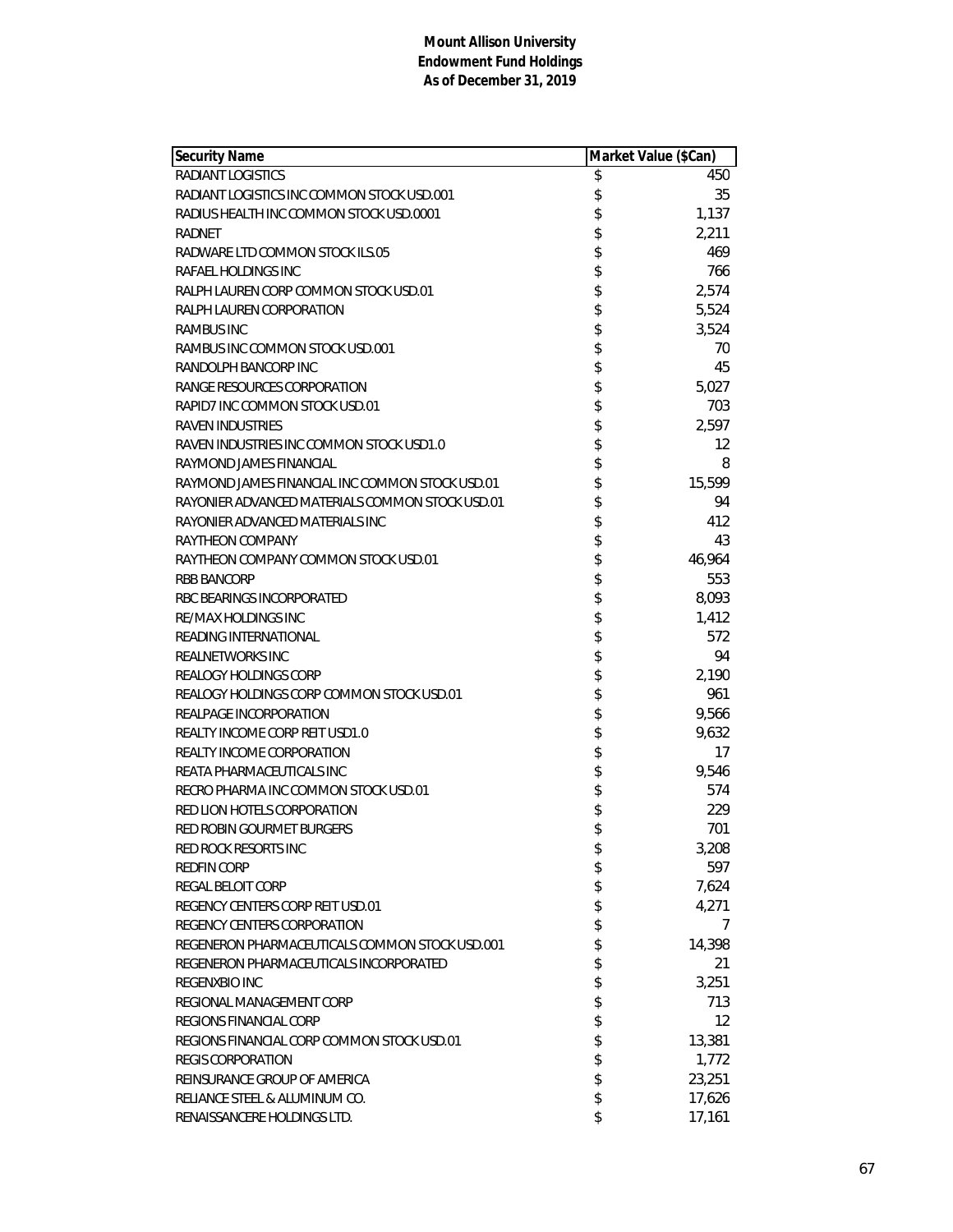| <b>Security Name</b>                           | Market Value (\$Can) |
|------------------------------------------------|----------------------|
| RENASANT CORPORATION                           | \$<br>4,585          |
| RENEWABLE ENERGY GROUP INC                     | \$<br>1,423          |
| RENT A CENTER INCORPORATED                     | \$<br>3,486          |
| REPLIGEN CORPORATION                           | \$<br>9,647          |
| <b>REPUBLIC BANCORP</b>                        | \$<br>1,836          |
| REPUBLIC FIRST BANCORP                         | \$<br>476            |
| REPUBLIC SERVICES                              | \$<br>207,723        |
| REPUBLIC SERVICES INC COMMON STOCK USD.01      | \$<br>9,136          |
| RESIDEO TECHNOLOGIES INC                       | \$<br>3,165          |
| RESIDEO TECHNOLOGIES INC COMMON STOCK USD.001  | \$<br>434            |
| RESMED INC COMMON STOCK USD.004                | \$<br>10,101         |
| RESMED INC.                                    | \$<br>15             |
| RESOLUTE FOREST PRODUCTS COMMON STOCK USD.001  | \$<br>199            |
| RESOLUTE FOREST PRODUCTS INC                   | \$<br>871            |
| <b>RESOURCES CONNECTION</b>                    | \$<br>803            |
| RESTAURANT BRANDS INTERN COMMON STOCK          | \$<br>19,593         |
| RETAIL OPPORTUNITY INVESTMEN REIT USD.0001     | \$<br>1,711          |
| RETAIL OPPORTUNITY INVESTMENTS CORP            | \$<br>4,384          |
| RETAIL PROPERTIES OF AME A REIT USD.001        | \$<br>23             |
| RETAIL PROPERTIES OF AMERICA INCORPORATED      | \$<br>5,990          |
| RETAIL VALUE INC                               | \$<br>1,648          |
| <b>RETROPHIN INC</b>                           | \$<br>1,147          |
| RETROPHIN INC COMMON STOCK USD.0001            | \$<br>398            |
| <b>REV GROUP INC</b>                           | \$<br>1,648          |
| REVANCE THERAPEUTICS INC                       | \$<br>1,502          |
| REX AMERICAN RESOURCES CORPORATION             | \$<br>959            |
| REXFORD INDUSTRIAL REALTY INC                  | \$<br>9,915          |
| REXNORD CORP COMMON STOCK USD.01               | \$<br>797            |
| REXNORD CORPORATION                            | \$<br>7,308          |
| <b>RGC RESOURCES</b>                           | \$<br>595            |
| <b>RH</b>                                      | \$<br>9,331          |
| RHYTHM PHARMACEUTICALS INC                     | \$<br>1,609          |
| RIBBON COMMUNICATIONS INC                      | \$<br>721            |
| RICEBRAN TECHNOLOGIES                          | \$<br>119            |
| RICHARDSON ELECTRONICS                         | \$<br>95             |
| RIGEL PHARMACEUTICALS                          | \$<br>622            |
| RIGEL PHARMACEUTICALS INC COMMON STOCK USD.001 | \$<br>12.            |
| RIGNET INCORPORATION                           | \$<br>255            |
| RING ENERGY INCORPORATION                      | \$<br>360            |
| RINGCENTRAL INC CLASS A COMMON STOCK USD.0001  | \$<br>4,629          |
| RITCHIE BROS AUCTIONEERS COMMON STOCK          | \$<br>1,652          |
| RIVERVIEW BANCORP                              | \$<br>330            |
| RLI CORP.                                      | \$<br>8,254          |
| RLJ LODGING TRUST                              | \$<br>6,365          |
| RMR GROUP INC                                  | \$<br>1,283          |
| RMR GROUP INC/THE A COMMON STOCK               | \$<br>246            |
| ROBERT HALF INTERNATIONAL INC.                 | \$<br>8,652          |
| ROBERT HALF INTL INC COMMON STOCK USD.001      | \$<br>3,922          |
| ROCKET PHARMACEUTICALS INC                     | \$<br>2,155          |
| ROCKWELL AUTOMATION                            | \$<br>16             |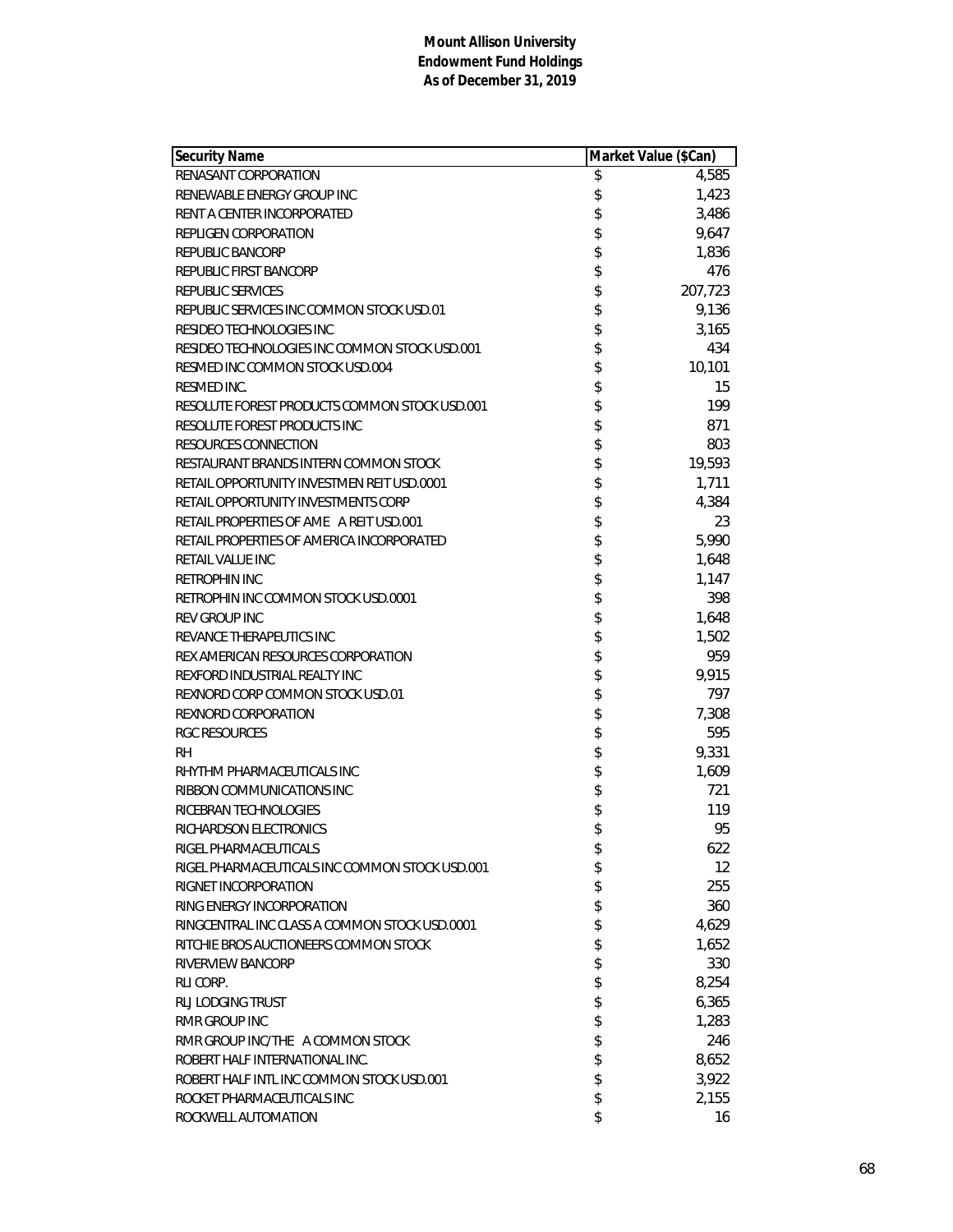| Security Name                                   | Market Value (\$Can) |                   |
|-------------------------------------------------|----------------------|-------------------|
| ROCKWELL AUTOMATION INC COMMON STOCK USD1.0     | \$                   | 31,374            |
| ROCKY BRANDS                                    | \$                   | 420               |
| ROGERS CORPORATION                              | \$                   | 4,421             |
| <b>ROLLINS</b>                                  | \$                   | 3                 |
| ROLLINS INC COMMON STOCK USD1.0                 | \$                   | 1,728             |
| ROPER TECHNOLOGIES INC                          | \$                   | 26                |
| ROPER TECHNOLOGIES INC COMMON STOCK USD.01      | \$                   | 15,355            |
| ROSETTA STONE INC COMMON STOCK USD.00005        | \$                   | 70                |
| ROSS STORES INC COMMON STOCK USD.01             | \$                   | 17,259            |
| ROSS STORES INCORPORATED                        | \$                   | 29                |
| ROYAL CARIBBEAN CRUISES LTD COMMON STOCK USD.01 | \$                   | 31,599            |
| ROYAL CARIBBEAN CRUISES LTD.                    | \$                   | 16                |
| ROYAL GOLD                                      | \$                   | 15,922            |
| ROYAL GOLD INC COMMON STOCK USD.01              | \$                   | 4,348             |
| <b>RPC</b>                                      | \$                   | 1,087             |
| RPC INC COMMON STOCK USD.1                      | \$                   | 82                |
| RPM INTERNATIONAL                               | \$                   | 11,810            |
| <b>RPT REALTY</b>                               | \$                   | 2,665             |
| RR DONNELLEY & SONS CO                          | \$                   | 684               |
| RTI SURGICAL HOLDINGS INC                       | \$                   | 337               |
| RTW RETAILWINDS INC                             | \$                   | 127               |
| RUBICON PROJECT INC                             | \$                   | 939               |
| RUBICON PROJECT INC/THE COMMON STOCK USD.00001  | \$                   | 504               |
| <b>RUSH ENTERPRISES</b>                         | \$                   | 2,679             |
| RUTH'S HOSPITALITY GROUP                        | \$                   | 1,197             |
| <b>RYDER SYSTEM</b>                             | \$                   | 3,980             |
| RYDER SYSTEM INC COMMON STOCK USD.5             | \$                   | 23                |
| RYERSON HOLDINGS CORP.                          | \$                   | 1,210             |
| RYMAN HOSPITALITY PROPERTIES INC                | \$                   | 9,212             |
| S & T BANCORP                                   | \$                   | 3,634             |
| $S + P$ 500 INDEX SL CTF                        | \$                   | 336,896           |
| S&P GLOBAL INC                                  | \$                   | 46                |
| <b>S&amp;W SEED COMPANY</b>                     | \$                   | 141               |
| S+P GLOBAL INC COMMON STOCK USD1.0              | \$                   | 52,314            |
| SABRA HEALTH CARE REIT INC REIT USD.01          | \$                   | 1,137             |
| SABRA HEALTHCARE REIT INC                       | \$                   | 9,306             |
| SABRE CORP                                      | \$                   | 11,756            |
| SABRE CORP COMMON STOCK USD.01                  | \$                   | 891               |
| SAFE BULKERS INC COMMON STOCK USD.001           | \$                   | $12 \overline{ }$ |
| SAFEGUARD SCIENTIFICS                           | \$                   | 319               |
| SAFEHOLD INC REIT USD.01                        | \$                   | 82                |
| SAFETY INSURANCE GROUP                          | \$                   | 3,144             |
| SAGA COMMUNICATIONS                             | \$                   | 174               |
| SAGE THERAPEUTICS INC                           | \$                   | 4,602             |
| SAGE THERAPEUTICS INC COMMON STOCK USD.0001     | \$                   | 47                |
|                                                 |                      |                   |
| <b>SAIA</b>                                     | \$                   | 5,313             |
| SAILPOINT TECHNOLOGIES HOLDINGS INC             | \$<br>\$             | 3,000             |
| SALEM MEDIA GROUP INC<br>SALESFORCE.COM         | \$                   | 78                |
|                                                 |                      | 100               |
| SALESFORCE.COM INC COMMON STOCK USD.001         | \$                   | 84,171            |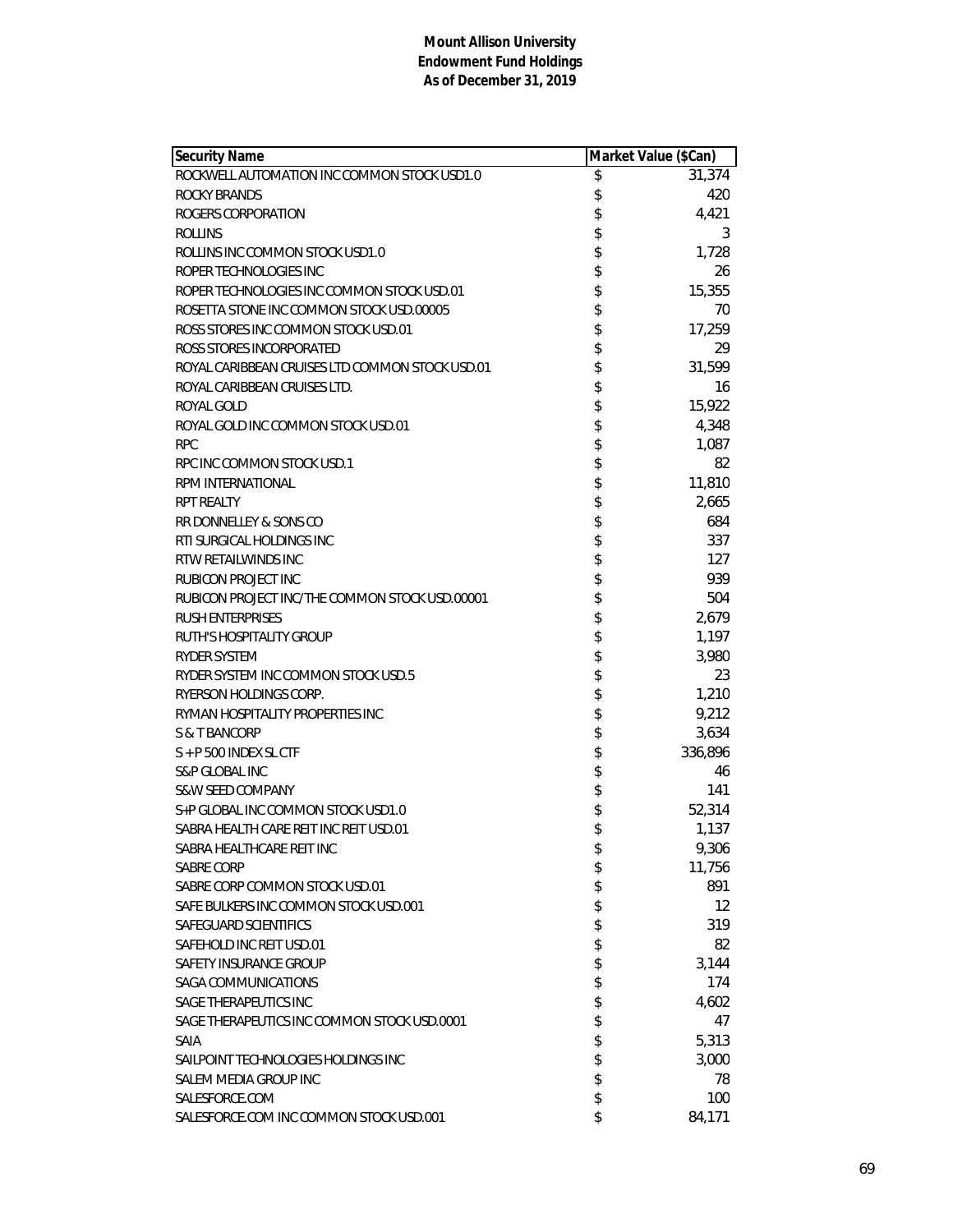| Security Name                                   | Market Value (\$Can) |                   |
|-------------------------------------------------|----------------------|-------------------|
| <b>SALISBURY BANCORP</b>                        | \$                   | 154               |
| <b>SALLY BEAUTY HOLDINGS</b>                    | \$                   | 4,715             |
| <b>SANDERSON FARMS</b>                          | \$                   | 8,421             |
| SANDRIDGE ENERGY                                | \$                   | 279               |
| SANDRIDGE ENERGY INC COMMON STOCK USD.001       | \$                   | 105               |
| SANDSTORM GOLD LTD COMMON STOCK                 | \$                   | 1,008             |
| SANDY SPRING BANCORP                            | \$                   | 2,850             |
| SANGAMO THERAPEUTICS INC                        | \$                   | 2,010             |
| SANGAMO THERAPEUTICS INC COMMON STOCK USD.01    | \$                   | 211               |
| SANMINA CORP                                    | \$                   | 3,598             |
| SANTANDER CONSUMER USA HOLDINGS INC             | \$                   | 10,258            |
| SARATOGA INVESTMENT CORP COMMON STOCK USD.0001  | \$                   | $12 \overline{ }$ |
| SAREPTA THERAPEUTICS INCORPORATED               | \$                   | 12,107            |
| <b>SAUL CENTERS</b>                             | \$                   | 2,678             |
| SAVARA INC COMMON STOCK USD.001                 | \$                   | $12 \overline{ }$ |
| SB FINANCIAL GROUP INC                          | \$                   | 231               |
| <b>SB ONE BANCORP</b>                           | \$                   | 697               |
| SBA COMMUNICATIONS CORP REIT USD.01             | \$                   | 31,881            |
| SBA COMMUNICATIONS CORPORATION                  | \$                   | 19                |
| SCANSOURCE                                      | \$                   | 1,446             |
| <b>SCHLUMBERGER LIMITED</b>                     | \$                   | 39                |
| SCHLUMBERGER LTD COMMON STOCK USD.01            | \$                   | 39,000            |
| SCHNEIDER NATIONAL INC                          | \$                   | 4,479             |
| SCHNEIDER NATIONAL INC CL B COMMON STOCK        | \$                   | 809               |
| <b>SCHNITZER STEEL INDUSTRIES</b>               | \$                   | 1,205             |
| SCHOLASTIC CORPORATION                          | \$                   | 1,967             |
| SCHWAB (CHARLES) CORP COMMON STOCK USD.01       | \$                   | 22,243            |
| SCHWEITZER-MAUDUIT INTERNATIONAL                | \$                   | 2,985             |
| SCIENCE APPLICATIONS INTERNATIONAL CORP         | \$                   | 10,096            |
| SCIENTIFIC GAMES CORP                           | \$                   | 5,588             |
| SCIENTIFIC GAMES CORP COMMON STOCK USD.001      | \$                   | 105               |
| SCORPIO TANKERS INCORPORATION                   | \$                   | 5,410             |
| SCOTTS MIRACLE GRO CO COMMON STOCK USD.01       | \$                   | 457               |
| SCOTTS MIRACLE-GRO CO                           | \$                   | 11,408            |
| <b>SEABOARD CORP</b>                            | \$                   | 5,979             |
| SEACHANGE INTERNATIONAL INC COMMON STOCK USD.01 | \$                   | 82                |
| SEACHANGE INTERNATIONAL INCORPORATED            | \$                   | 209               |
| SEACOAST BANKING CORPORATION OF FLORIDA         | \$                   | 3,459             |
| SEACOR HOLDINGS INCORPORATED                    | \$                   | 1,918             |
| SEACOR MARINE HOLDINGS INC                      | \$                   | 691               |
| SEAGATE TECHNOLOGY                              | \$                   | 10                |
| SEAGATE TECHNOLOGY COMMON STOCK USD.00001       | \$                   | 23,563            |
| SEALED AIR CORP COMMON STOCK USD.1              | \$                   | 2,627             |
| SEALED AIR CORPORATION                          | \$                   | 18,317            |
| SEASPINE HOLDINGS CORP                          | \$                   | 405               |
| SEASPINE HOLDINGS CORP COMMON STOCK USD.01      | \$                   | $12 \overline{ }$ |
| SEATTLE GENETICS INC COMMON STOCK USD.001       | \$                   | 8,801             |
| SEAWORLD ENTERTAINMENT INC                      | \$                   | 5,590             |
| SEAWORLD ENTERTAINMENT INC COMMON STOCK USD.01  | \$                   | 152               |
| SECUREWORKS CORP A COMMON STOCK USD.01          | \$                   | 35                |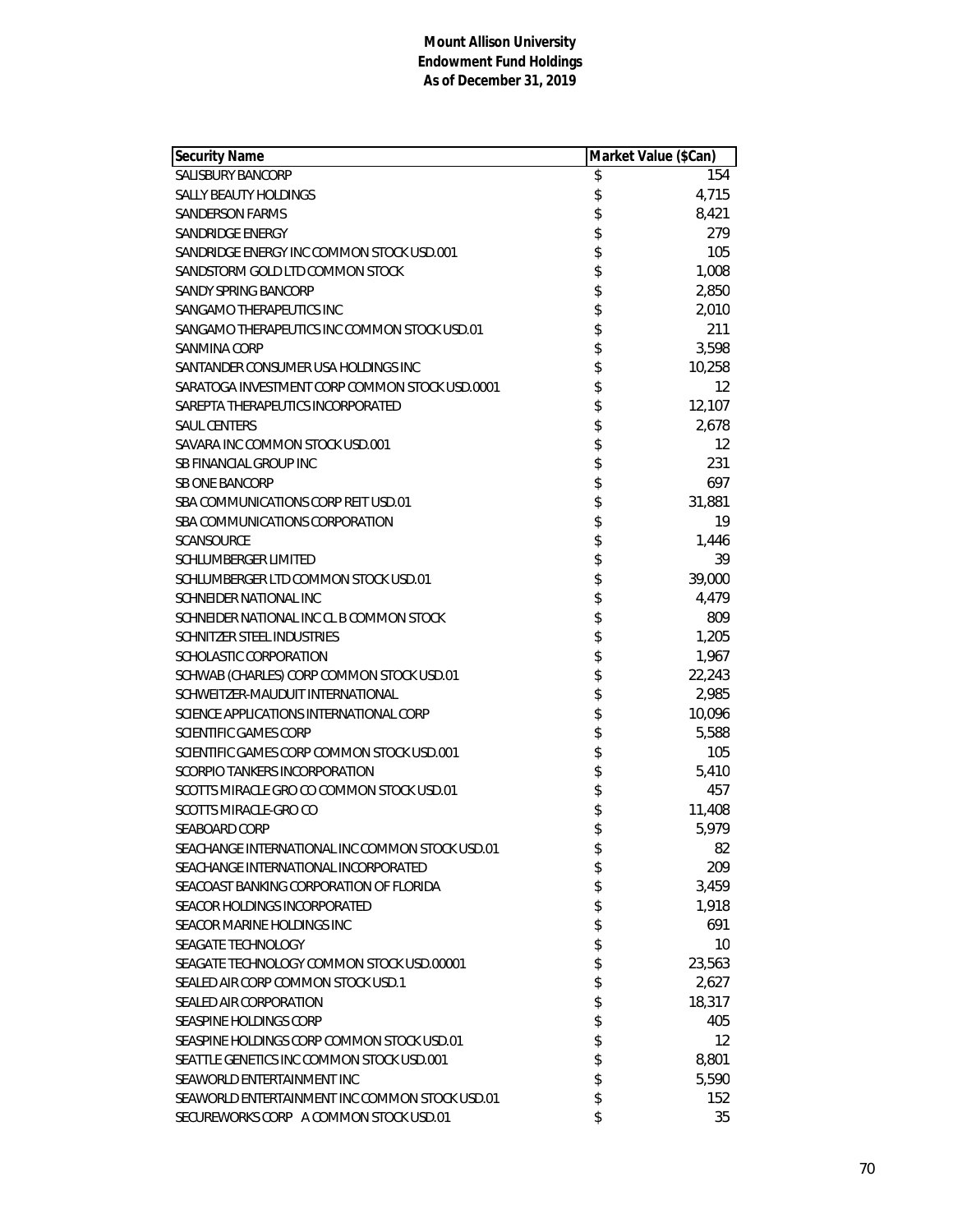| <b>Security Name</b>                              | Market Value (\$Can) |        |
|---------------------------------------------------|----------------------|--------|
| SECURITY NATIONAL FINANCIAL CORPORATION           | \$                   | 11     |
| SELECT BANCORP INC                                | \$                   | 374    |
| SELECT ENERGY SERVICES INC                        | \$                   | 1,596  |
| SELECT INTERIOR CONCEPTS INC                      | \$                   | 509    |
| SELECT MEDICAL HOLDINGS CORP                      |                      | 6,529  |
| SELECTIVE INSURANCE GROUP                         | \$<br>\$             | 8,264  |
| <b>SEMPRA ENERGY</b>                              | \$                   | 58,933 |
| SEMPRA ENERGY COMMON STOCK                        | \$                   | 56,724 |
| SEMTECH CORPORATION                               | \$                   | 7,231  |
| SENECA FOODS CORPORATION                          | \$                   | 717    |
| SENSIENT TECHNOLOGIES CORPORATION                 | \$                   | 5,627  |
| SENSUS HEALTHCARE INC                             | \$                   | 131    |
| SERITAGE GROWTH PROPERTIES                        | \$                   | 3,033  |
| SERVICE PROPERTIES TRUST                          |                      | 8,700  |
| SERVICEMASTER GLOBAL HOLDING COMMON STOCK USD.01  | \$                   | 410    |
| SERVICEMASTER GLOBAL HOLDINGS INC                 | \$                   | 10,205 |
| SERVICENOW INC                                    | \$                   | 37     |
| SERVICENOW INC COMMON STOCK USD.001               | \$                   | 27,404 |
| SERVICESOURCE INTERNATIONAL COMMON STOCK USD.0001 | \$                   | 47     |
| SERVICESOURCE INTERNATIONAL INCORPORATED          | \$                   | 243    |
| SERVISFIRST BANCSHARES                            | \$                   | 4,265  |
| <b>SEVERN BANCORP</b>                             | \$                   | 353    |
| SFL CORP LTD COMMON STOCK USD.01                  | \$                   | 176    |
| SHAKE SHACK INC                                   | \$                   | 4,270  |
| SHENANDOAH TELECOMMUNICATIONS COMPANY             | \$                   | 4,286  |
| SHERWIN WILLIAMS CO/THE COMMON STOCK USD1.0       | \$                   | 44,288 |
| SHERWIN-WILLIAMS CO                               | \$                   | 33     |
| SHILOH INDUSTRIES INCORPORATED                    | \$                   | 68     |
| <b>SHOE CARNIVAL</b>                              | \$                   | 1,258  |
| SHOPIFY INC CLASS A COMMON STOCK                  | \$                   | 14,718 |
| <b>SHORE BANCSHARES</b>                           |                      | 576    |
| SHUTTERSTOCK INC                                  | \$                   | 3,127  |
| SHUTTERSTOCK INC COMMON STOCK USD.01              | \$                   | 234    |
| SIENTRA INC                                       | \$                   | 1,079  |
| SIERRA BANCORP                                    | \$                   | 1,025  |
| SIERRA WIRELESS INC COMMON STOCK                  | \$                   | 70     |
| SIFCO INDUSTRIES INC                              | \$                   | 21     |
| SIGA TECHNOLOGIES                                 | \$                   | 709    |
| <b>SIGNATURE BANK</b>                             | \$                   | 15,521 |
| SIGNET JEWELERS LIMITED                           | \$                   | 2,465  |
| SIGNET JEWELERS LTD COMMON STOCK USD.18           | \$                   | 176    |
| SILGAN HOLDINGS INC.                              | \$                   | 7,298  |
| SILICON LABORATORIES INC.                         | \$                   | 9,932  |
| SILVERBOW RESOURCES INC                           | \$                   | 230    |
| SILVERCREST ASSET MANAGEMENT GROUP INC            | \$                   | 197    |
| SIMMONS FIRST NATIONAL CORPORATION                | \$                   | 6,753  |
| <b>SIMON PROPERTY GROUP</b>                       | \$                   | 83,736 |
| SIMON PROPERTY GROUP INC REIT USD.0001            | \$                   | 24,210 |
| SIMPLY GOOD FOODS CO                              | \$                   | 4,991  |
| SIMPLY GOOD FOODS CO/THE COMMON STOCK USD.0001    | \$                   | 762    |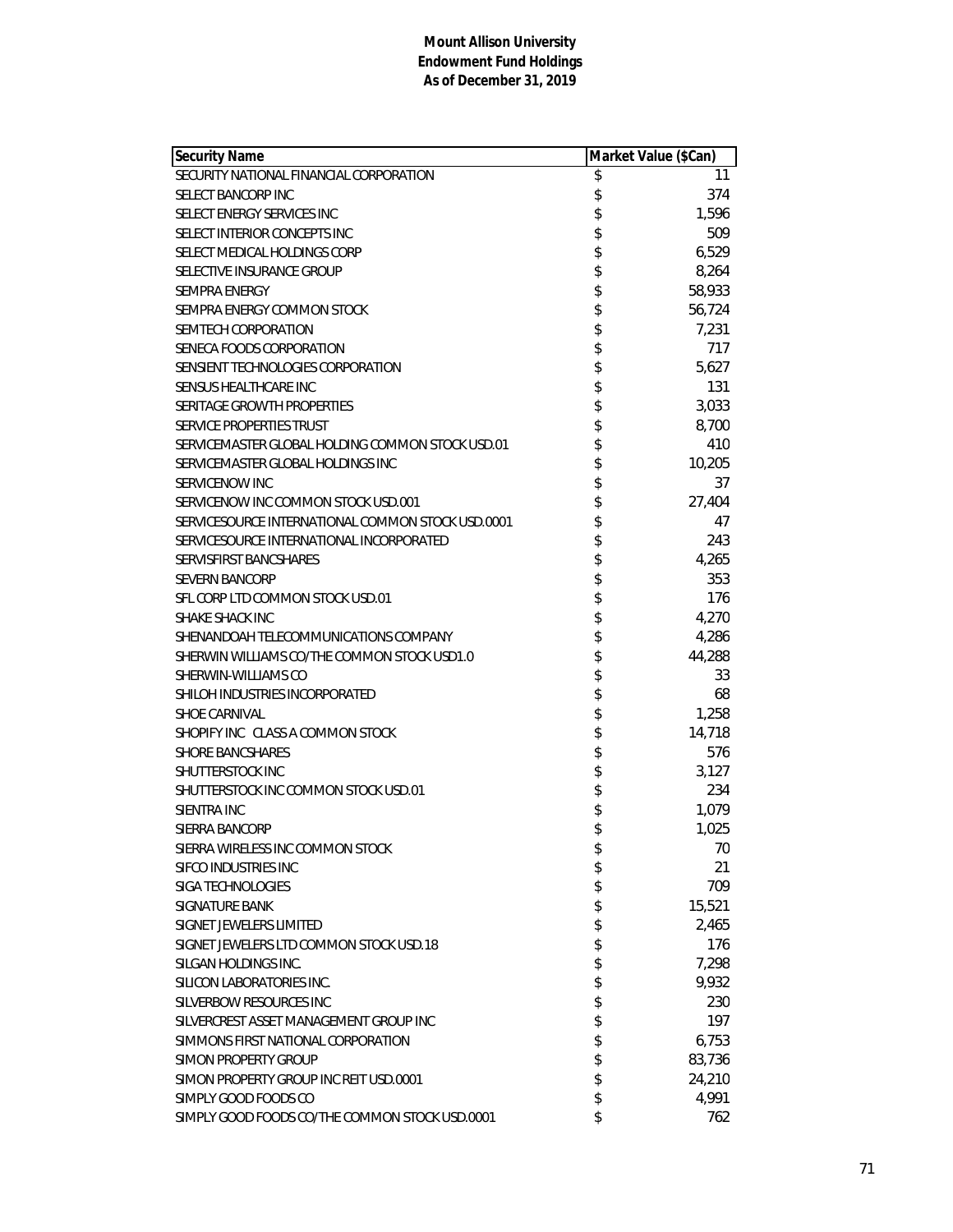| <b>Security Name</b>                              | Market Value (\$Can) |        |
|---------------------------------------------------|----------------------|--------|
| SIMPSON MANUFACTURING CO.                         | \$                   | 6,789  |
| SIMULATIONS PLUS                                  | \$                   | 1,356  |
| SINCLAIR BROADCAST GROUP                          | \$                   | 4,585  |
| SIRIUS XM HOLDINGS INC COMMON STOCK USD.001       |                      | 129    |
| SITE CENTERS CORP                                 | \$                   | 5,981  |
| SITEONE LANDSCAPE SUPPLY INC                      |                      | 7,770  |
| SIX FLAGS ENTERTAINMENT CORP COMMON STOCK         | \$                   | 1,922  |
| SIX FLAGS ENTERTAINMENT CORPORATION               | \$                   | 8,168  |
| SJW CORP.                                         | \$                   | 4,722  |
| SKECHERS U.S.A. INCORPORATED                      | \$                   | 11,461 |
| SKECHERS USA INC CL A COMMON STOCK USD.001        | \$                   | 645    |
| SKYLINE CHAMPION CORP                             | \$                   | 3,918  |
| SKYLINE CHAMPION CORP COMMON STOCK USD.028        |                      | 141    |
| SKYWEST INCORPORATED                              | \$                   | 5,154  |
| <b>SKYWORKS SOLUTIONS</b>                         | \$                   | 14     |
| SKYWORKS SOLUTIONS INC COMMON STOCK USD.25        | \$                   | 9,640  |
| SL GREEN REALTY CORP REIT USD.01                  | \$                   | 2,841  |
| SL GREEN REALTY CORP.                             |                      | 15,208 |
| SLACK TECHNOLOGIES INC CL A COMMON STOCK USD.0001 | \$                   | 2,766  |
| <b>SLEEP NUMBER CORP</b>                          | \$                   | 3,377  |
| <b>SLM CORPORATION</b>                            |                      | 8,017  |
| <b>SM ENERGY CO</b>                               | \$\$                 | 4,907  |
| SMART GLOBAL HOLDINGS INC                         |                      | 2,069  |
| SMART GLOBAL HOLDINGS INC COMMON STOCK USD.01     | \$                   | 258    |
| SMARTFINANCIAL INC                                | \$                   | 981    |
| SMITH (A.O.) CORP COMMON STOCK USD1.0             | \$                   | 2,751  |
| SMITH MICRO SOFTWARE                              | \$                   | 273    |
| SNAP INC A COMMON STOCK USD.00001                 | \$                   | 14,215 |
| SNAP ON INC COMMON STOCK USD1.0                   |                      | 4,727  |
| SNAP-ON INCORPORATED                              |                      | 6      |
| SOLAREDGE TECHNOLOGIES INC                        | \$\$\$\$             | 9,594  |
| SOLARIS OILFIELD INFRASTRUCTURE INC               |                      | 920    |
| SOLARWINDS CORP                                   | \$                   | 489    |
| SONIC AUTOMOTIVE                                  | \$                   | 1,658  |
| SONOCO PRODUCTS CO                                | \$                   | 12,847 |
| SONOS INC                                         | \$                   | 2,161  |
| SONOS INC COMMON STOCK USD.001                    | \$                   | 562    |
| SOTHERLY HOTELS INC                               | \$                   | 165    |
| SOUTH JERSEY INDUSTRIES                           | \$                   | 6,614  |
| <b>SOUTH STATE CORP</b>                           | \$                   | 6,807  |
| SOUTHERN CO                                       | \$                   | 58,949 |
| SOUTHERN CO/THE COMMON STOCK USD5.0               | \$                   | 30,918 |
| SOUTHERN FIRST BANCSHARES INC                     | \$                   | 705    |
| SOUTHERN MISSOURI BANCORP                         | \$                   | 594    |
| SOUTHERN NATIONAL BANCORP OF VIRGINIA             | \$                   | 716    |
| SOUTHERN NATL BANCORP OF VA COMMON STOCK USD.01   | \$                   | 35     |
| SOUTHSIDE BANCSHARES                              | \$                   | 2,747  |
| SOUTHWEST AIRLINES CO COMMON STOCK USD1.0         | \$                   | 60,617 |
| SOUTHWEST AIRLINES CO.                            | \$                   | 18     |
| SOUTHWEST GAS CORPORATION                         | \$                   | 8,315  |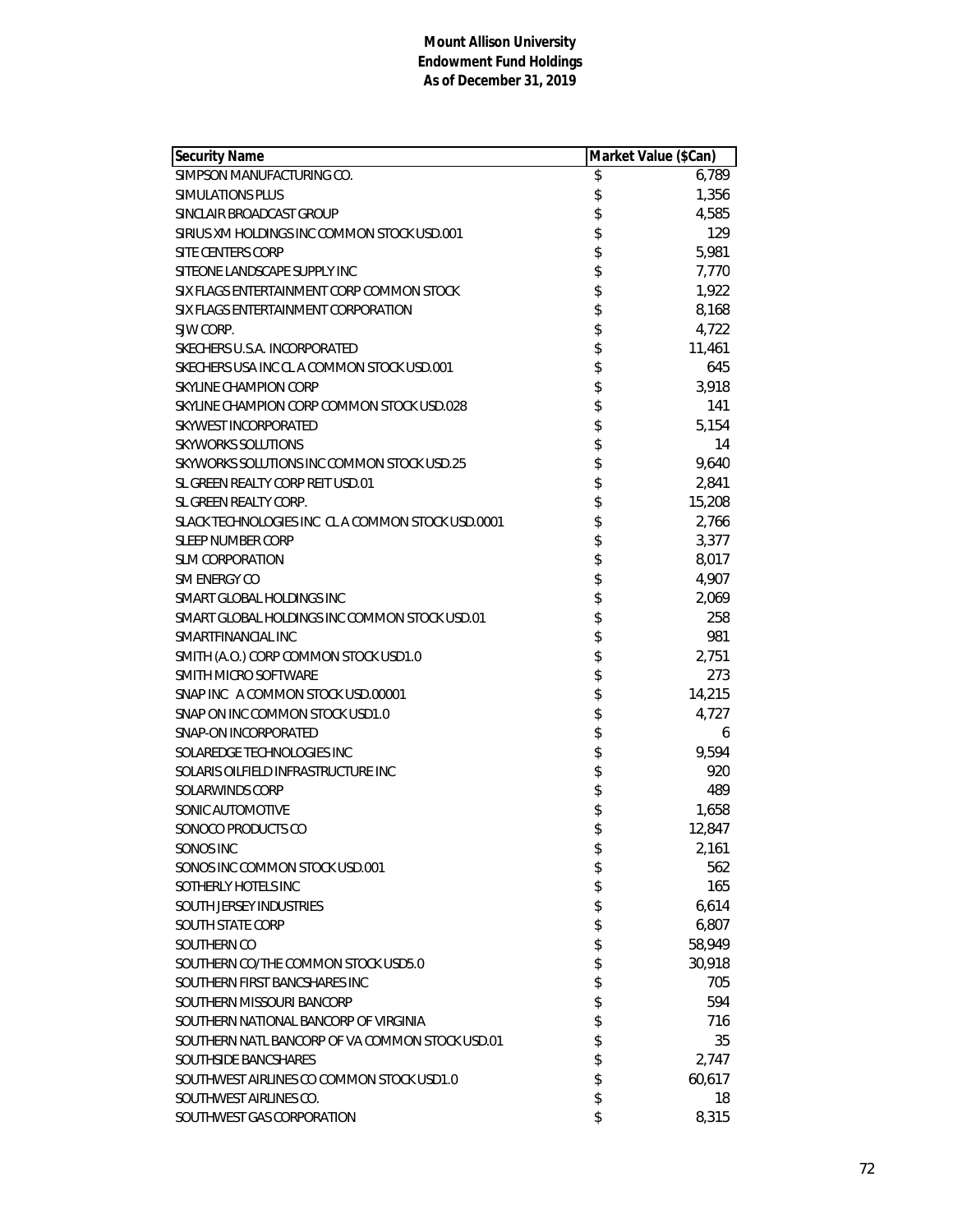| <b>Security Name</b>                                   | Market Value (\$Can) |         |
|--------------------------------------------------------|----------------------|---------|
| SOUTHWESTERN ENERGY COMPANY                            | \$                   | 2,949   |
| SP PLUS CORP                                           | \$                   | 2,361   |
| SP PLUS CORP COMMON STOCK USD.001                      | \$                   | 199     |
| SPARK ENERGY INC                                       | \$                   | 381     |
| SPARK ENERGY INC CLASS A COMMON STOCK USD.01           | \$                   | 12      |
| SPARTAN MOTORS                                         | \$                   | 1,237   |
| SPARTAN MOTORS INC COMMON STOCK USD.01                 | \$                   | 12      |
| SPARTANNASH CO                                         | \$                   | 748     |
| SPARTANNASH CO COMMON STOCK                            | \$                   | 152     |
| SPDR S+P 500 ETF TRUST SPDR TRUST SERIES 1             | \$                   | 63,022  |
| SPECTRUM BRANDS HOLDINGS INC                           | \$                   | 7,474   |
| SPECTRUM BRANDS HOLDINGS INC COMMON STOCK USD.01       | \$                   | 1,605   |
| SPECTRUM PHARMACEUTICALS                               | \$                   | 828     |
| <b>SPERO THERAPEUTICS INC</b>                          | \$                   | 264     |
| <b>SPIRE INC</b>                                       | \$                   | 9,141   |
| SPIRIT AIRLINES INC                                    | \$                   | 5,619   |
| SPIRIT MTA REIT                                        | \$                   | 61      |
| SPIRIT OF TEXAS BANCSHARES I COMMON STOCK NPV          | \$                   | 12      |
| SPIRIT OF TEXAS BANCSHARES INC                         | \$                   | 795     |
| SPIRIT REALTY CAPITAL INC                              | \$                   | 8,754   |
| SPIRIT REALTY CAPITAL INC REIT USD.05                  | \$                   | 668     |
| SPLUNK INC COMMON STOCK USD.001                        |                      | 4,828   |
| <b>SPOK HOLDINGS INC</b>                               | \$                   | 387     |
| SPORTSMAN'S WAREHOUSE HOLDINGS INC                     | \$                   | 644     |
| SPOTIFY TECHNOLOGY SA COMMON STOCK EUR.000625          | \$                   | 5,191   |
| SPROUTS FARMERS MARKET INC                             | \$                   | 4,559   |
| SPROUTS FARMERS MARKET INC COMMON STOCK USD.001        | \$                   | 164     |
| <b>SPS COMMERCE</b>                                    | \$                   | 3,937   |
| SPS COMMERCE INC COMMON STOCK USD.001                  | \$                   | 645     |
| <b>SPX CORPORATION</b>                                 | \$                   | 4,902   |
| SPX FLOW INC                                           | \$\$                 | 4,657   |
| SQUARE INC A COMMON STOCK USD.000001                   |                      | 4,851   |
| <b>SRC ENERGY INC</b>                                  |                      | 1,832   |
| SS+C TECHNOLOGIES HOLDINGS COMMON STOCK USD.01         | \$                   | 35,671  |
| SSC GOVERNMENT MM GVMXX                                | \$                   | 105,619 |
| SSR MINING INC COMMON STOCK                            | \$                   | 23      |
| ST. JOE CO                                             | \$                   | 2,727   |
| STAAR SURGICAL CO COMMON STOCK USD.01                  | \$                   | 281     |
| STAAR SURGICAL COMPANY                                 | \$                   | 3,289   |
| <b>STAG INDUSTRIAL INC</b>                             | \$                   | 8,493   |
| STAMPS.COM INC COMMON STOCK USD.001                    | \$                   | 2,707   |
| STAMPS.COM INCORPORATED                                | \$                   | 3,370   |
| STANDARD AVB FINANCIAL CORP<br>STANDARD MOTOR PRODUCTS | \$                   | 293     |
|                                                        | \$                   | 2,598   |
| STANDEX INTERNATIONAL CORPORATION                      | \$                   | 2,107   |
| STANLEY BLACK & DECKER INCORPORATED                    | \$                   | 18      |
| STANLEY BLACK + DECKER INC COMMON STOCK USD2.5         | \$                   | 19,532  |
| STANTEC INC COMMON STOCK                               | \$                   | 23      |
| STARBUCKS CORP COMMON STOCK USD.001                    | \$                   | 179,812 |
| STARBUCKS CORPORATION                                  | \$                   | 72      |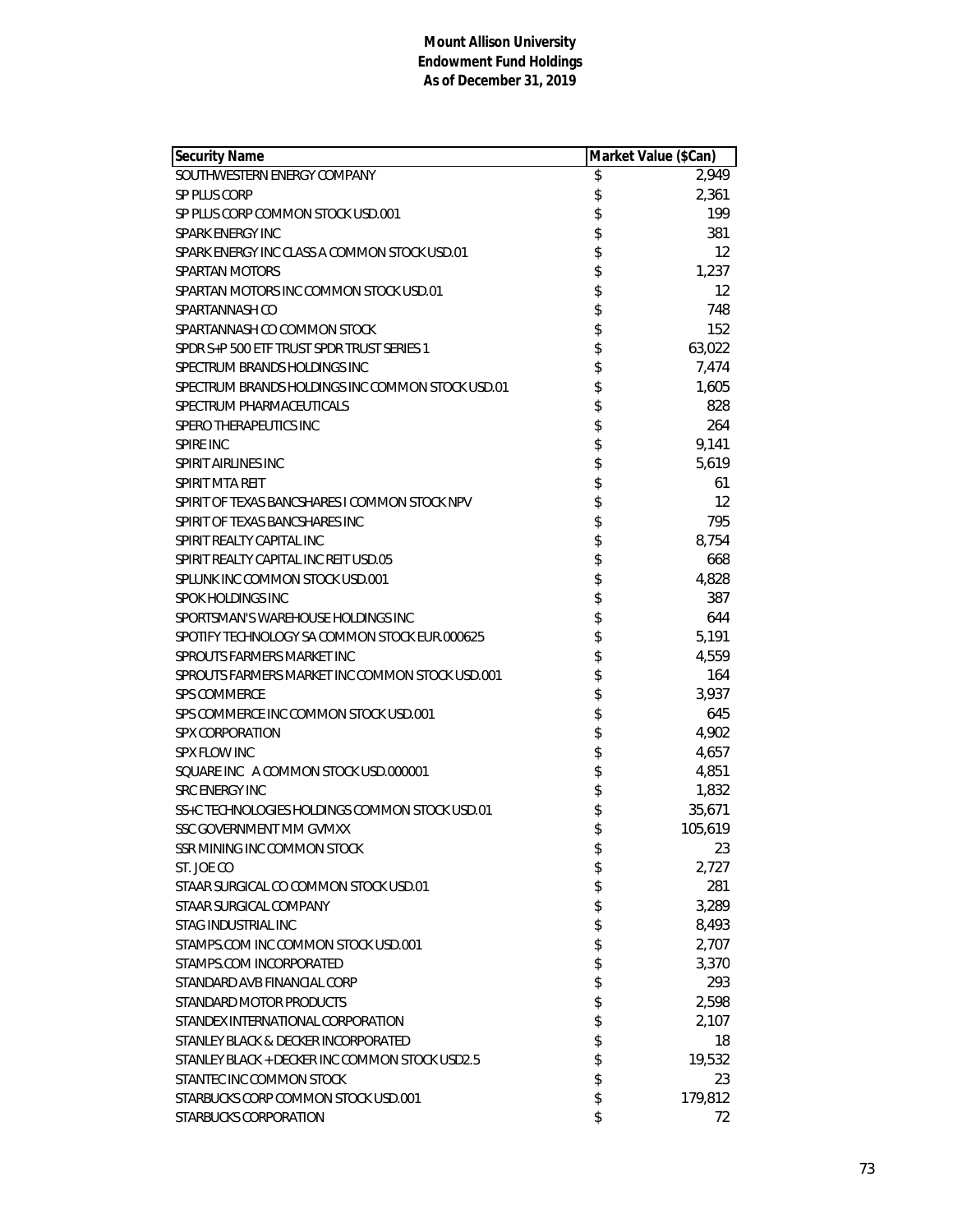| <b>Security Name</b>                              | Market Value (\$Can) |         |
|---------------------------------------------------|----------------------|---------|
| STARTEK INCORPORATED                              | \$                   | 491     |
| STARWOOD PROPERTY TRUST INC REIT USD.01           | \$                   | 1,664   |
| STATE AUTO FINANCIAL CORP                         | \$                   | 2,739   |
| STATE STREET CORP                                 | \$                   | 20      |
| STATE STREET CORP COMMON STOCK USD1.0             | \$                   | 24,683  |
| STEEL CONNECT INC                                 | \$                   | 151     |
| STEEL DYNAMICS INC                                | \$                   | 10,618  |
| STEELCASE INC CL A COMMON STOCK                   | \$                   | 246     |
| STEELCASE INC.                                    | \$                   | 4,043   |
| STEPAN COMPANY                                    | \$                   | 4,876   |
| <b>STERICYCLE</b>                                 | \$                   | 12,165  |
| STERIS PLC                                        | \$                   | 9       |
| STERIS PLC COMMON STOCK USD75.0                   | \$                   | 8,704   |
| <b>STERLING BANCORP</b>                           | \$                   | 9,969   |
| STERLING BANCORP INC                              | \$                   | 844     |
| STERLING CONSTRUCTION CO COMMON STOCK USD.01      | \$                   | 70      |
| STERLING CONSTRUCTION COMPANY INCORPORATION       | \$                   | 1,077   |
| <b>STEVEN MADDEN</b>                              | \$                   | 7,376   |
| STEWART INFORMATION SERVICES COMMON STOCK USD1.0  | \$                   | 105     |
| STEWART INFORMATION SERVICES CORPORATION          | \$                   | 1,314   |
| STIFEL FINANCIAL CORP.                            | \$                   | 9,178   |
| STITCH FIX INC                                    | \$                   | 2,056   |
| STOCK YARDS BANCORP INC                           | \$                   | 2,149   |
| STONERIDGE INC                                    | \$                   | 1,622   |
| STORE CAPITAL CORP                                | \$                   | 14,661  |
| STORE CAPITAL CORP REIT USD.01                    | \$                   | 5,437   |
| <b>STRATASYS LTD</b>                              | \$                   | 1,628   |
| STRATEGIC EDUCATION INC                           | \$                   | 5,188   |
| STRATTEC SECURITY CORPORATION                     | \$                   | 217     |
| <b>STRATUS PROPERTIES INC.</b>                    | \$                   | 424     |
| STRYKER CORP COMMON STOCK USD.1                   | \$                   | 27,371  |
| <b>STRYKER CORPORATION</b>                        | \$                   | 151,955 |
| STURM RUGER + CO INC COMMON STOCK USD1.0          | \$                   | 70      |
| SUMMIT FINANCIAL GROUP                            | \$                   | 884     |
| SUMMIT HOTEL PROPERTIES INC                       | \$                   | 3,010   |
| SUMMIT MATERIALS INC                              | \$                   | 5,875   |
| SUMMIT MATERIALS INC CL A COMMON STOCK USD.01     | \$                   | 539     |
| SUN COMMUNITIES INC REIT USD.01                   | \$                   | 750     |
| SUNCOKE ENERGY INCORPORATED                       | \$                   | 562     |
| SUNCOR ENERGY INC COMMON STOCK                    | \$                   | 6,937   |
| SUNPOWER CORP COMMON STOCK USD.001                | \$                   | 902     |
| <b>SUNRUN INC</b>                                 | \$                   | 3,408   |
| SUNRUN INC COMMON STOCK USD.0001                  | \$                   | 270     |
| <b>SUNSTONE HOTEL INVESTORS</b>                   | \$                   | 6,969   |
| SUNSTONE HOTEL INVESTORS INC REIT USD.01          | \$                   | 223     |
| SUPER MICRO COMPUTER INC                          | \$                   | 907     |
| SUPERIOR GROUP OF COMPANIES INC                   | \$                   | 355     |
| SUPERIOR INDUSTRIES INTERNATIONAL                 | \$                   | 164     |
| SUPERNUS PHARMACEUTICALS INC                      | \$                   | 2,307   |
| SUPERNUS PHARMACEUTICALS INC COMMON STOCK USD.001 | \$                   | 105     |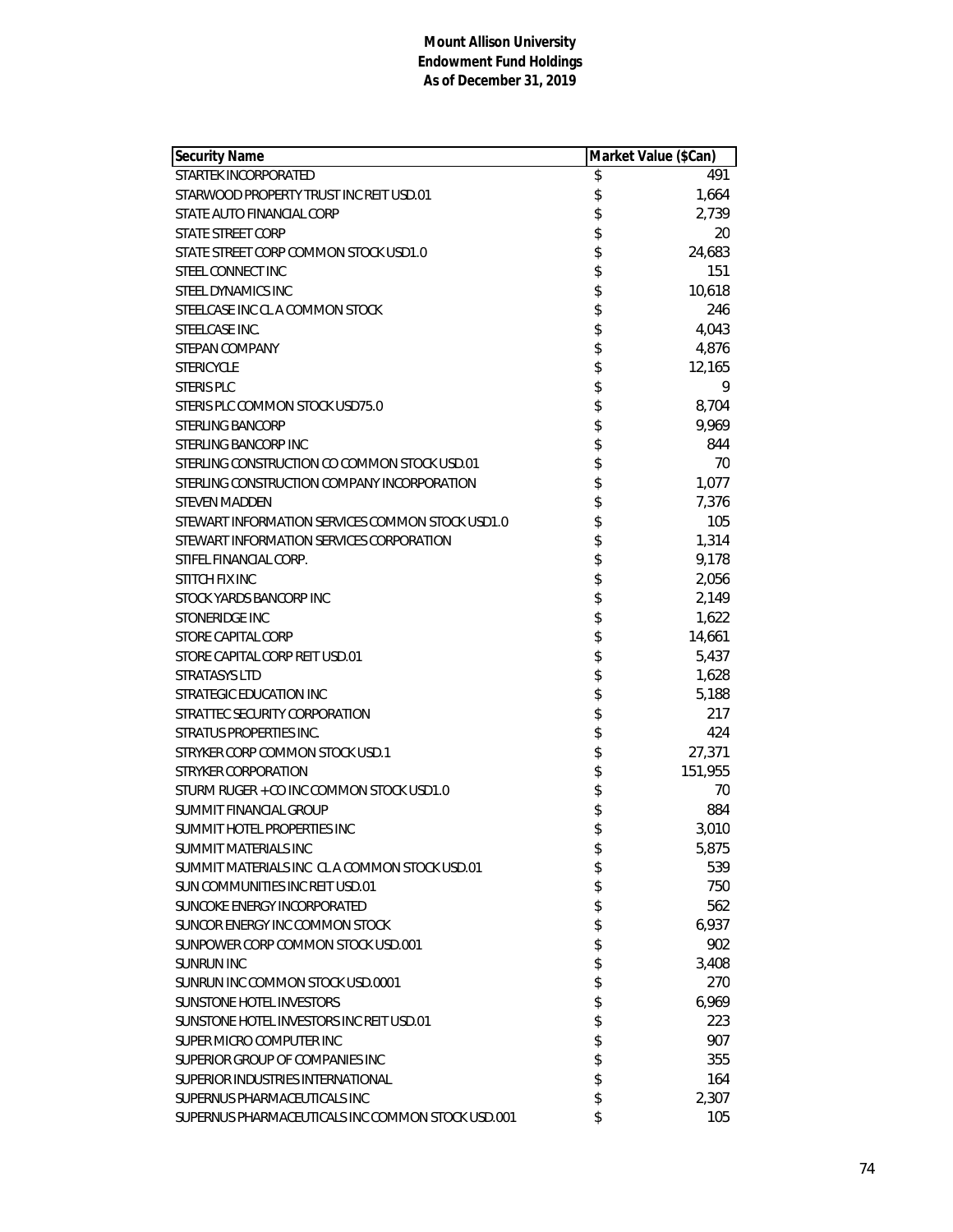| <b>Security Name</b>                             | Market Value (\$Can) |         |
|--------------------------------------------------|----------------------|---------|
| <b>SURGERY PARTNERS INC</b>                      | \$                   | 1,594   |
| <b>SURMODICS</b>                                 | \$                   | 1,044   |
| SURMODICS INC COMMON STOCK USD.05                | \$                   | 12      |
| <b>SVB FINANCIAL GROUP</b>                       | \$                   | 9       |
| SVB FINANCIAL GROUP COMMON STOCK USD.001         | \$                   | 6,288   |
| SVMK INC COMMON STOCK USD.00001                  | \$                   | 668     |
| <b>SWITCH INC</b>                                | \$                   | 2,012   |
| SWITCH INC A COMMON STOCK USD.001                | \$                   | 270     |
| <b>SYKES ENTERPRISES</b>                         | \$                   | 2,339   |
| SYNALLOY CORPORATION                             | \$                   | 283     |
| SYNAPTICS INC COMMON STOCK USD.001               | \$                   | 398     |
| SYNAPTICS INCORPORATED                           | \$                   | 4,593   |
| SYNCHRONOSS TECHNOLOGIES                         | \$                   | 363     |
| <b>SYNCHRONY FINANCIAL</b>                       | \$                   | 15      |
| SYNCHRONY FINANCIAL COMMON STOCK USD.001         | \$                   | 40,459  |
| SYNDAX PHARMACEUTICALS INC                       | \$                   | 420     |
| <b>SYNEOS HEALTH INC</b>                         | \$                   | 13,381  |
| <b>SYNLOGIC INC</b>                              | \$                   | 153     |
| SYNLOGIC INC COMMON STOCK USD.001                | \$                   | 35      |
| <b>SYNNEX CORP</b>                               | \$                   | 14,052  |
| <b>SYNOPSYS</b>                                  | \$                   | 15      |
| SYNOPSYS INC COMMON STOCK USD.01                 | \$                   | 13,133  |
| SYNOVUS FINANCIAL CORP COMMON STOCK USD1.0       |                      | 12      |
| SYNOVUS FINANCIAL CORP.                          | \$                   | 13,188  |
| SYROS PHARMACEUTICALS INC                        | \$                   | 445     |
| SYROS PHARMACEUTICALS INC COMMON STOCK USD.001   | \$                   | 82      |
| SYSCO CORP COMMON STOCK USD1.0                   | \$                   | 37,579  |
| <b>SYSCO CORPORATION</b>                         | \$                   | 179,839 |
| SYSTEMAX INC.                                    | \$                   | 2,208   |
| T MOBILE US INC COMMON STOCK USD.0001            |                      | 9,821   |
| T ROWE PRICE GROUP INC COMMON STOCK USD.2        | \$\$                 | 11,561  |
| T. ROWE PRICE GROUP INC                          |                      | 20      |
| TACTILE SYSTEMS TECHNOLOGY INC                   | \$                   | 2,711   |
| TAILORED BRANDS INC                              | \$                   | 343     |
| TAILORED BRANDS INC COMMON STOCK USD.01          | \$                   | 387     |
| TAIWAN SEMICONDUCTOR SP ADR ADR                  | \$                   | 17,097  |
| TAKE TWO INTERACTIVE SOFTWRE COMMON STOCK USD.01 | \$                   | 6,535   |
| TAKE-TWO INTERACTIVE SOFTWARE INC.               | \$                   | 10      |
| <b>TALOS ENERGY INC</b>                          | \$                   | 3,678   |
| TANGER FACTORY OUTLET CENTRES INCORPORATED       | \$                   | 3,014   |
| <b>TAPESTRY INC</b>                              | \$                   | 4,916   |
| TAPESTRY INC COMMON STOCK USD.01                 | \$                   | 9,671   |
| TARGET CORP COMMON STOCK USD.0833                | \$                   | 79,845  |
| <b>TARGET CORPORATION</b>                        | \$                   | 26,396  |
| <b>TAUBMAN CENTERS INC</b>                       | \$                   | 3,775   |
| TAYLOR MORRISON HOME CORP                        | \$                   | 4,889   |
| TC ENERGY CORP COMMON STOCK                      | \$                   | 12,879  |
| TCG BDC INC COMMON STOCK                         | \$                   | 94      |
| TD AMERITRADE HOLDING CORP COMMON STOCK USD.01   | \$                   | 17,379  |
| TE CONNECTIVITY LTD                              | \$                   | 22      |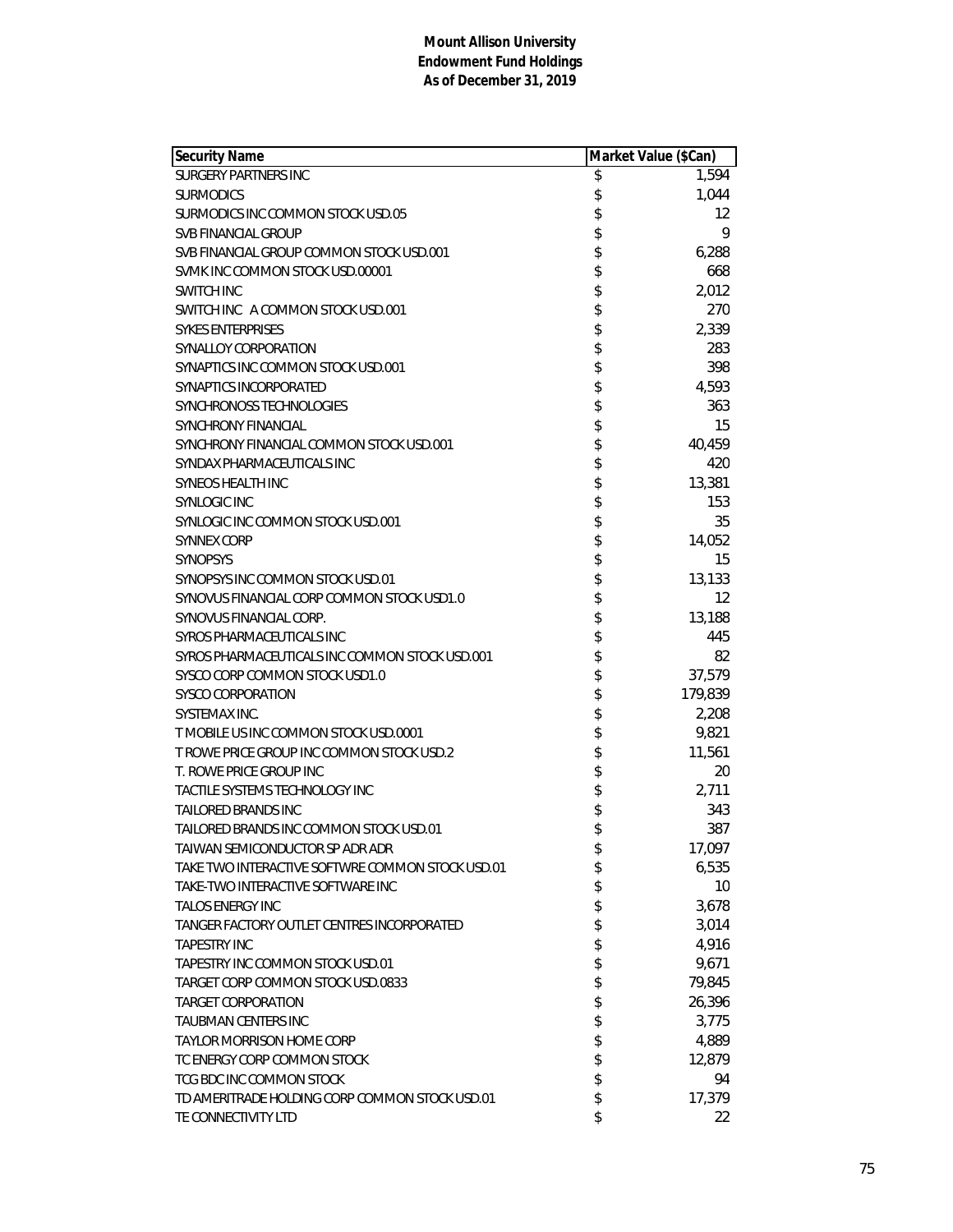| Security Name                                    | Market Value (\$Can) |                   |
|--------------------------------------------------|----------------------|-------------------|
| TE CONNECTIVITY LTD COMMON STOCK CHF.57          | \$                   | 17,340            |
| TEAM                                             | \$                   | 1,299             |
| <b>TECH DATA CORPORATION</b>                     | \$                   | 8,557             |
| <b>TECHNIPFMC PLC</b>                            | \$                   | 6                 |
| TECHNIPFMC PLC COMMON STOCK USD1.0               | \$                   | 3,479             |
| <b>TECHTARGET</b>                                | \$                   | 1,359             |
| TECHTARGET COMMON STOCK USD.001                  | \$                   | 469               |
| TECK RESOURCES LTD CLS B COMMON STOCK            | \$                   | 59                |
| <b>TECNOGLASS INC</b>                            | \$                   | 1,079             |
| TEEKAY TANKERS LTD CLASS A COMMON STOCK USD.01   | \$                   | $12 \overline{ }$ |
| <b>TEGNA INC</b>                                 | \$                   | 7,317             |
| <b>TEJON RANCH CO</b>                            | \$                   | 1,060             |
| <b>TELADOC HEALTH INC</b>                        | \$                   | 12,181            |
| <b>TELARIA INC</b>                               | \$                   | 691               |
| TELEFLEX INC COMMON STOCK USD1.0                 | \$                   | 7,072             |
| <b>TELEFLEX INCORPORATED</b>                     | \$                   | $12 \overline{ }$ |
| TFI FNAV INC                                     | \$                   | 393               |
| TELENAV INC COMMON STOCK USD.001                 | \$                   | 59                |
| TELEPHONE AND DATA SYSTEMS COMMON STOCK USD.01   | \$                   | 12                |
| TELEPHONE AND DATA SYSTEMS INC                   | \$                   | 5,731             |
| TEMPUR SEALY INTERNATIONAL I COMMON STOCK USD.01 | \$                   | 5,051             |
| TEMPUR SEALY INTERNATIONAL INC                   | \$                   | 9,066             |
| TENABLE HOLDINGS INC COMMON STOCK USD.01         | \$                   | 35                |
| TENET HEALTHCARE CORP COMMON STOCK USD.05        | \$                   | 328               |
| TENET HEALTHCARE CORPORATION                     | \$                   | 8,517             |
| <b>TENNANT COMPANY</b>                           | \$                   | 3,093             |
| TENNECO INC CLASS A COMMON STOCK USD.01          | \$                   | 23                |
| TERADATA CORP COMMON STOCK USD.01                | \$                   | 867               |
| <b>TERADATA CORPORATION</b>                      | \$                   | 6,007             |
| TERADYNE INC COMMON STOCK USD.125                | \$                   | 10,418            |
| <b>TEREX CORPORATION</b>                         | \$                   | 4,507             |
| <b>TERRAFORM POWER INC</b>                       | \$                   | 6,813             |
| TERRENO REALTY CORP REIT USD.01                  | \$                   | 23                |
| TERRENO REALTY CORPORATION                       | \$                   | 7,098             |
| TERRITORIAL BANCORP INC COMMON STOCK USD.01      | \$                   | 35                |
| TERRITORIAL BANCORP INCORPORATION                | \$                   | 527               |
| TESSCO TECHNOLOGIES INCORPORATED                 | \$                   | 183               |
| <b>TETRA TECH</b>                                | \$                   | 9,477             |
| TETRA TECHNOLOGIES INC                           | \$                   | 480               |
| TEXAS CAPITAL BANCSHARES                         | \$                   | 6,403             |
| TEXAS INSTRUMENTS INC COMMON STOCK USD1.0        | \$                   | 78,809            |
| TEXAS INSTRUMENTS INCORPORATED                   | \$                   | 83                |
| <b>TEXAS ROADHOUSE</b>                           | \$                   | 8,133             |
| TEXAS ROADHOUSE INC COMMON STOCK USD.001         | \$                   | 2,648             |
| TEXTAINER GROUP HOLDINGS LIMITED                 | \$                   | 1,484             |
| TEXTAINER GROUP HOLDINGS LTD COMMON STOCK USD.01 | \$                   | 12                |
| TEXTRON INC COMMON STOCK USD.125                 | \$                   | 4,357             |
| <b>TEXTRON INC.</b>                              | \$                   | $\prime$          |
| <b>TFS FINANCIAL CORP</b>                        | \$                   | 5,076             |
| THERAPEUTICSMD INC COMMON STOCK USD.001          | \$                   | 70                |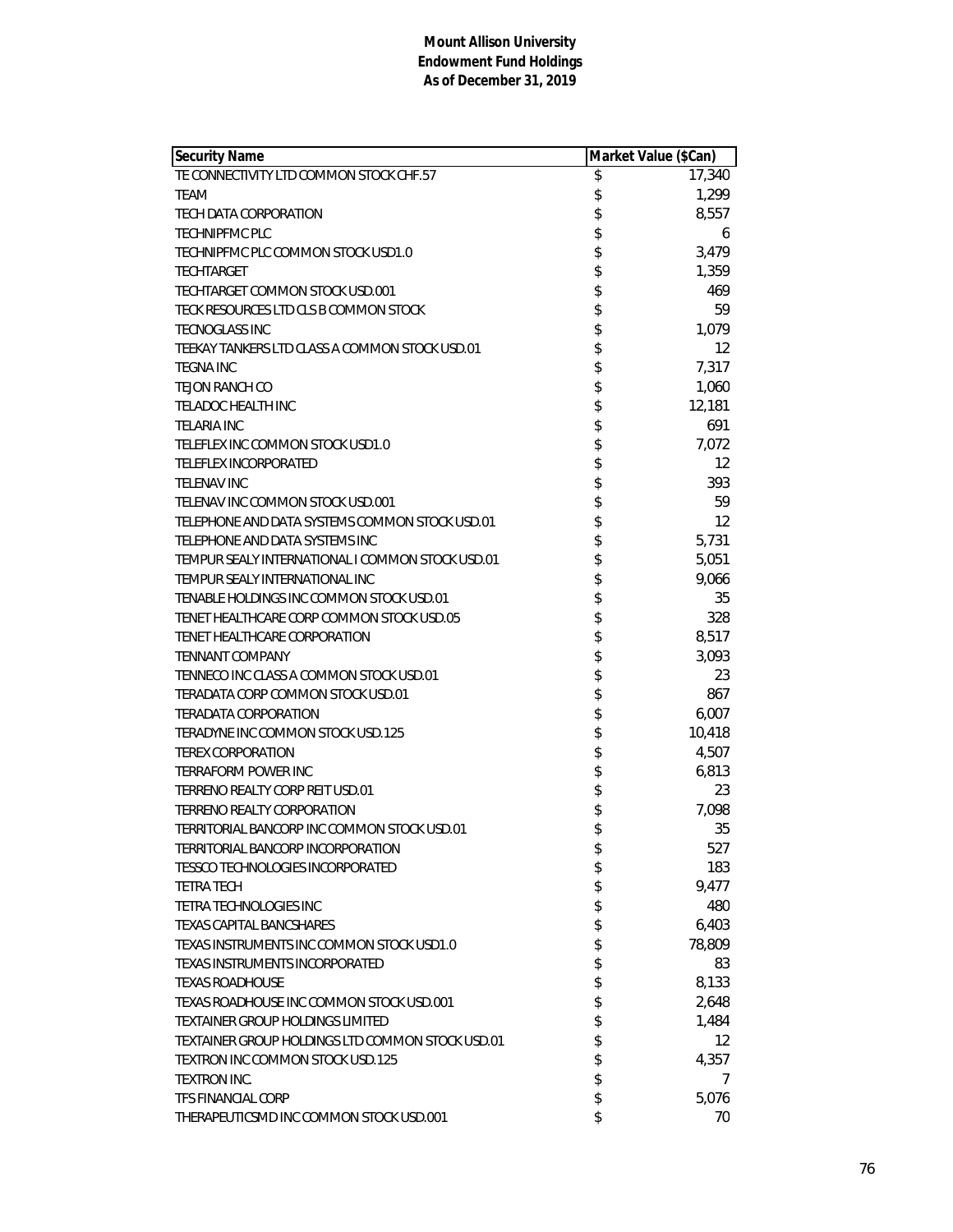| <b>Security Name</b>                                | Market Value (\$Can) |         |
|-----------------------------------------------------|----------------------|---------|
| THERMO FISHER SCIENTIFIC INC COMMON STOCK USD1.0    | \$                   | 91,324  |
| THERMO FISHER SCIENTIFIC INC.                       | \$                   | 91      |
| THERMON GROUP HOLDINGS INCORPORATED                 | \$                   | 1,754   |
| THIRD POINT REINSURANCE LTD                         | \$                   | 2,350   |
| THIRD POINT REINSURANCE LTD COMMON STOCK USD.1      | \$                   | 94      |
| THL CREDIT INC COMMON STOCK USD.001                 | \$                   | 94      |
| THOR INDUSTRIES INCORPORATED                        | \$                   | 7,924   |
| TIDEWATER INC.                                      | \$                   | 1,016   |
| <b>TIFFANY &amp; CO</b>                             | \$                   | 10      |
| TIFFANY + CO COMMON STOCK USD.01                    | \$                   | 5,559   |
| <b>TILLYS INC</b>                                   | \$                   | 583     |
| TIMBERLAND BANCORP                                  | \$                   | 407     |
| <b>TIMKEN CO</b>                                    | \$                   | 9,126   |
| TIMKEN CO COMMON STOCK                              | \$                   | 199     |
| <b>TIMKENSTEEL CORP</b>                             | \$                   | 591     |
| <b>TIPTREE INC</b>                                  | \$                   | 543     |
| TITAN INTERNATIONAL                                 | \$                   | 444     |
| TITAN MACHINERY INC COMMON STOCK USD.00001          | \$                   | 187     |
| TITAN MACHINERY INCORPORATION                       | \$                   | 558     |
| <b>TIVO CORP</b>                                    | \$                   | 1,962   |
| <b>TJX COMPANIES INC</b>                            | \$                   | 102,357 |
| TJX COMPANIES INC COMMON STOCK USD1.0               | \$                   | 96,501  |
| <b>T-MOBILE US INC</b>                              | \$                   | 17      |
| <b>TOLL BROTHERS</b>                                | \$                   | 12,593  |
| TOMPKINS FINANCIAL CORPORATION.                     | \$                   | 2,891   |
| TOOTSIE ROLL INDUSTRIES INCORPORATED                | \$                   | 2,747   |
| <b>TOPBUILD CORP</b>                                | \$                   | 7,736   |
| TOPBUILD CORP COMMON STOCK                          | \$                   | 187     |
| TORO CO                                             | \$                   | 13,880  |
| TOWER SEMICONDUCTOR LTD COMMON STOCK ILS1.0         | \$                   | 879     |
| TOWN SPORTS INTERNATIONAL HOLDINGS                  | \$                   | 90      |
| <b>TOWNE BANK</b>                                   | \$                   | 4,414   |
| TOWNSQUARE MEDIA INC                                | \$                   | 234     |
| TPG RE FINANCE TRUST INC REIT USD.001               | \$                   | 797     |
| TPI COMPOSITES INC                                  | \$                   | 1,410   |
| <b>TRACTOR SUPPLY COMPANY</b>                       | \$                   | 8       |
| TRACTOR SUPPLY COMPANY COMMON STOCK USD.008         | \$                   | 10,888  |
| TRADEWEB MARKETS INC CLASS A COMMON STOCK USD.01    | \$                   | 1,207   |
| TRANSACT TECHNOLOGIES INCORPORATED                  | \$                   | 229     |
| TRANSCAT                                            | \$                   | 498     |
| TRANSDIGM GROUP INC COMMON STOCK USD.01             | \$                   | 11,246  |
| TRANSDIGM GROUP INCORPORATED                        | \$                   | 19      |
| <b>TRANSENTERIX INC</b>                             | \$                   | 9       |
| TRANSGLOBE ENERGY CORP COMMON STOCK                 | \$                   | 12      |
| <b>TRANSOCEAN LTD</b>                               | \$                   | 9,581   |
| TRANSUNION COMMON STOCK USD.01                      | \$                   | 2,953   |
| TRAVELCENTERS OF AMERICA INC                        | \$                   | 299     |
| TRAVELCENTERS OF AMERICA INC COMMON STOCK USD.00001 | \$                   | 23      |
| TRAVELERS COMPANIES INC                             | \$                   | 25      |
| TRAVELERS COS INC/THE COMMON STOCK NPV              | \$                   | 14,291  |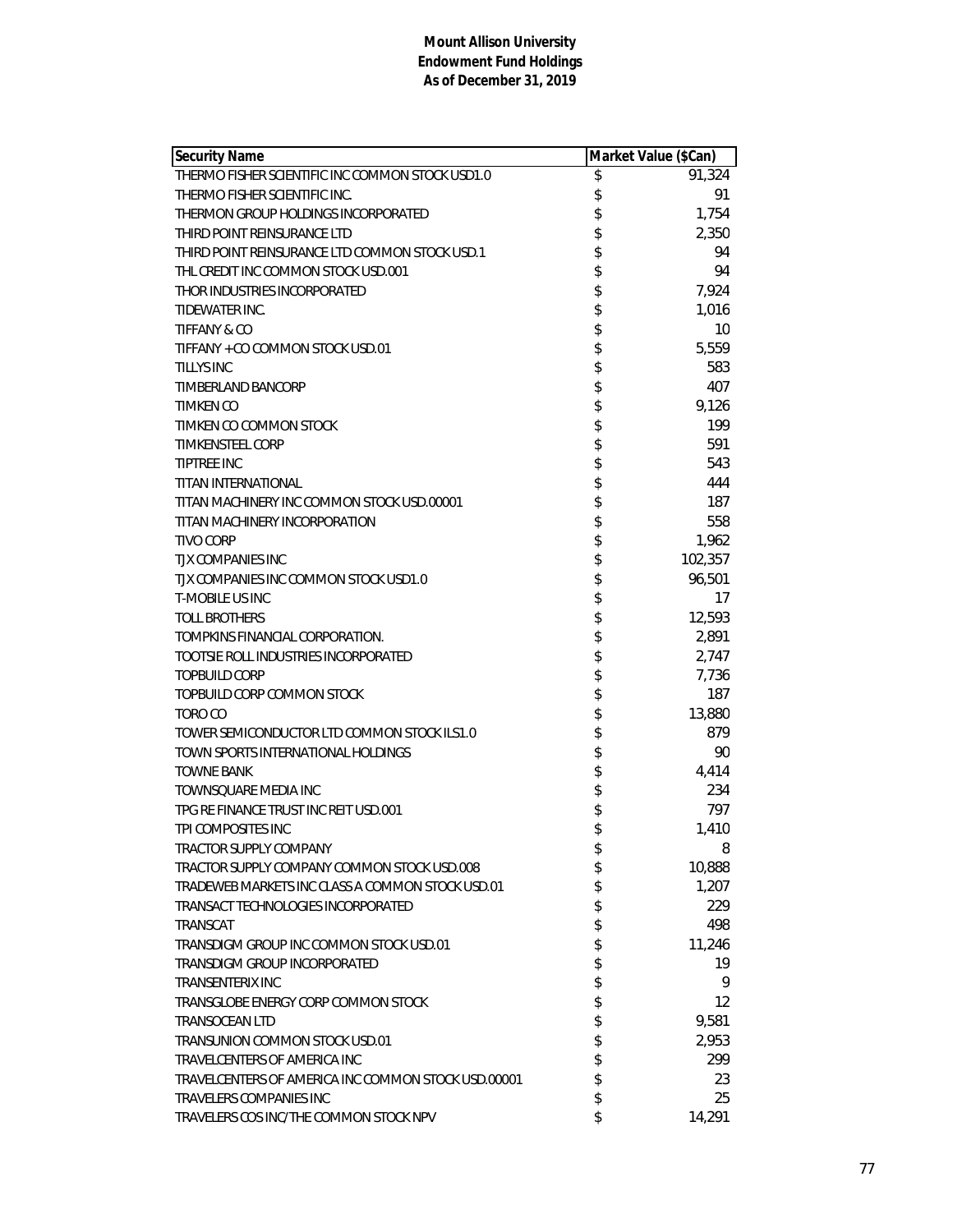| Security Name                                    | Market Value (\$Can) |                   |
|--------------------------------------------------|----------------------|-------------------|
| <b>TRAVELZOO</b>                                 | \$                   | 331               |
| <b>TRECORA RESOURCES</b>                         | \$                   | 299               |
| <b>TREDEGAR CORPORATION</b>                      | \$                   | 1,401             |
| <b>TREEHOUSE FOODS</b>                           | \$                   | 5,978             |
| <b>TREX COMPANY INC</b>                          | \$                   | 10,415            |
| TRI POINTE GROUP INC                             | \$                   | 4,156             |
| TRIBUNE PUBLISHING CO                            | \$                   | 1,234             |
| TRIBUNE PUBLISHING CO COMMON STOCK USD.01        | \$                   | 12                |
| <b>TRICO BANCSHARES</b>                          | \$                   | 2,760             |
| <b>TRIMAS CORPORATION</b>                        | \$                   | 2,979             |
| <b>TRINET GROUP INC</b>                          | \$                   | 7,572             |
| TRINET GROUP INC COMMON STOCK USD.000025         | \$                   | 398               |
| <b>TRINITY INDUSTRIES</b>                        | \$                   | 6,664             |
| TRINITY INDUSTRIES INC COMMON STOCK USD.01       | \$                   | 1,312             |
| TRINITY PLACE HOLDINGS INC                       | \$                   | 186               |
| TRINSEO S.A.                                     | \$                   | 3,077             |
| <b>TRIPADVISOR INC</b>                           | \$                   | 7,197             |
| TRIPADVISOR INC COMMON STOCK USD.001             | \$                   | 141               |
| TRIPLE S MANAGEMENT CORP B COMMON STOCK USD1.0   | \$                   | 105               |
| TRIPLE-S MANAGEMENT CORPORATION                  | \$                   | 993               |
| TRISTATE CAPITAL HOLDINGS INC                    | \$                   | 1,578             |
| TRITON INTERNATIONAL LTD                         | \$                   | 7,040             |
| TRIUMPH BANCORP INC                              | \$                   | 2,115             |
| <b>TRONOX HOLDINGS PLC</b>                       | \$                   | 4,008             |
| <b>TRUEBLUE</b>                                  | \$                   | 2,175             |
| <b>TRUECAR INC</b>                               | \$                   | 1,092             |
| TRUECAR INC COMMON STOCK USD.0001                | \$                   | 727               |
| <b>TRUIST FINANCIAL CORP</b>                     | \$                   | 53                |
| TRUIST FINANCIAL CORP COMMON STOCK USD5.0        | \$                   | 31,897            |
| TRUSTCO BANK CORP NY COMMON STOCK USD1.0         | \$                   | 12                |
| TRUSTCO BANK CORPORATION NY                      | \$                   | 2,070             |
| <b>TRUSTMARK CORPORATION</b>                     | \$                   | 5,047             |
| TSAKOS ENERGY NAVIGATION LTD COMMON STOCK USD1.0 | \$                   | 47                |
| <b>TTEC HOLDINGS INC</b>                         | \$                   | 4,120             |
| TTEC HOLDINGS INC COMMON STOCK USD.01            | \$                   | 59                |
| <b>TTM TECHNOLOGIES</b>                          | \$                   | 2,144             |
| TTM TECHNOLOGIES COMMON STOCK USD.001            | \$                   | 94                |
| <b>TUESDAY MORNING CORPORATION</b>               | \$                   | 57                |
| TUPPERWARE BRANDS CORP COMMON STOCK USD.01       | \$                   | 480               |
| TUPPERWARE BRANDS CORPORATION                    | \$                   | 935               |
| TURNING POINT BRANDS INC                         | \$                   | 1,142             |
| TURNING POINT BRANDS INC COMMON STOCK USD.01     | \$                   | $12 \overline{ }$ |
| TUTOR PERINI CORP COMMON STOCK USD1.0            | \$                   | 316               |
| <b>TUTOR PERINI CORPORATION</b>                  | \$                   | 1,643             |
| <b>TWIN DISC</b>                                 | \$                   | 338               |
| TWIN RIVER WORLDWIDE HOLDINGS INC                | \$                   | 959               |
| <b>TWITTER INC</b>                               | \$                   | 17                |
| TWITTER INC COMMON STOCK USD.000005              | \$                   | 10,243            |
| <b>TWO RIVERS BANCORP</b>                        | \$                   | 343               |
| <b>TYSON FOODS</b>                               | \$                   | 19                |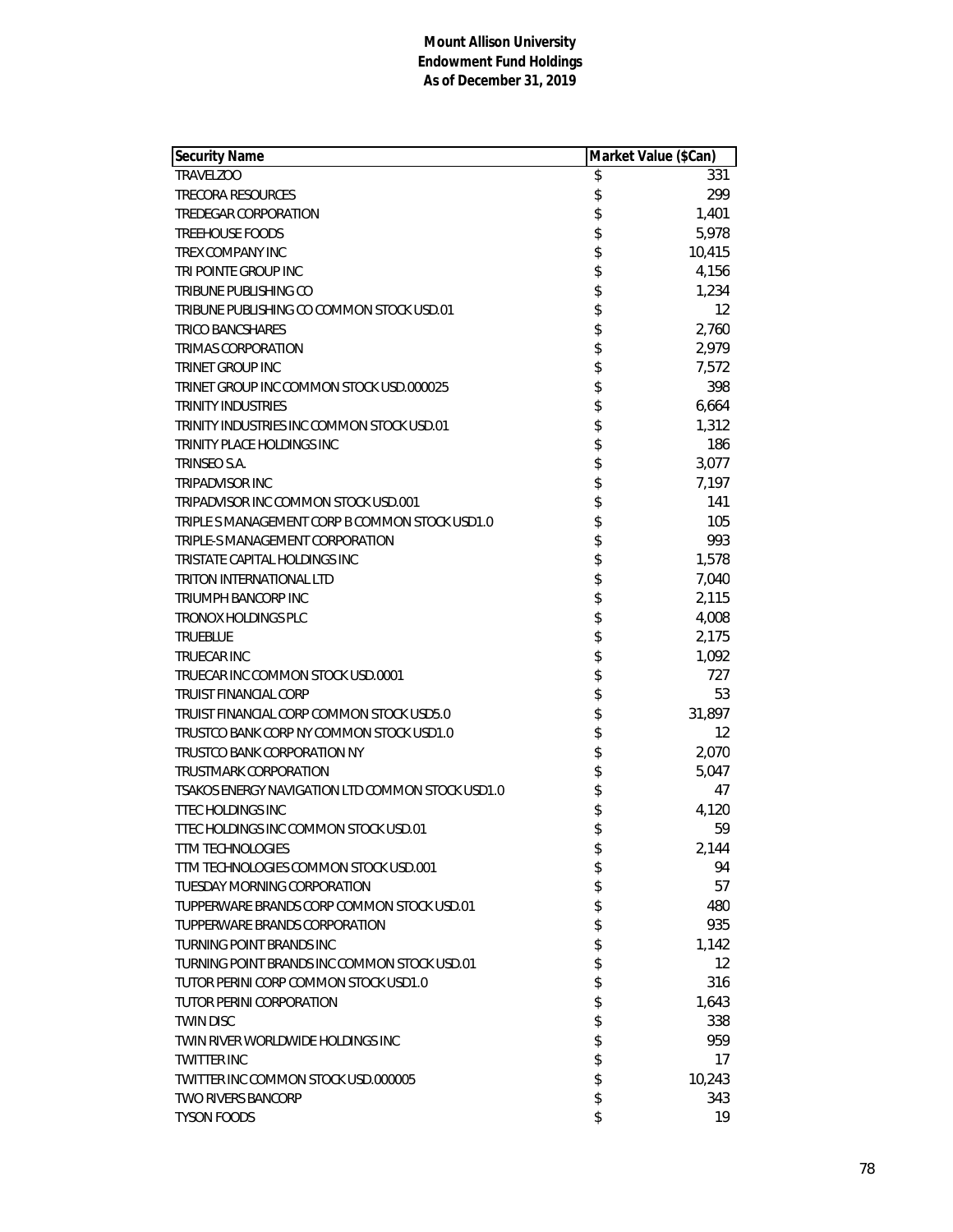| <b>Security Name</b>                             | Market Value (\$Can) |         |
|--------------------------------------------------|----------------------|---------|
| TYSON FOODS INC CL A COMMON STOCK USD.1          | \$                   | 55,645  |
| U S SILICA HOLDINGS INC                          | \$                   | 1,024   |
| <b>U.S. BANCORP</b>                              | \$                   | 34,160  |
| <b>U.S. CONCRETE</b>                             | \$                   | 1,620   |
| U.S. PHYSICAL THERAPY                            | \$                   | 3,119   |
| UBER TECHNOLOGIES INC COMMON STOCK USD.00001     | \$                   | 19,793  |
| UDR INC REIT USD.01                              | \$                   | 5,608   |
| UDR INCORPORATION                                | \$                   | 10      |
| <b>UFP TECHNOLOGIES</b>                          | \$                   | 649     |
| UFP TECHNOLOGIES INC COMMON STOCK USD.01         | \$                   | 23      |
| <b>UGI CORPORATION</b>                           | \$                   | 10,851  |
| ULTA BEAUTY INC                                  | \$                   | 10      |
| ULTA BEAUTY INC COMMON STOCK USD.01              | \$                   | 6,294   |
| ULTRA CLEAN HOLDINGS                             | \$                   | 1,338   |
| ULTRA CLEAN HOLDINGS INC COMMON STOCK USD.001    | \$                   | 47      |
| ULTRAGENYX PHARMACEUTICAL INC                    | \$                   | 2,034   |
| ULTRALIFE CORPORATION                            | \$                   | 361     |
| UMB FINANCIAL CORP                               | \$                   | 7,279   |
| <b>UMH PROPERTIES</b>                            | \$                   | 1,501   |
| UMPOUA HOLDINGS CORPORATION                      | \$                   | 8,678   |
| UNDER ARMOUR                                     | \$                   | 5       |
| UNDER ARMOUR INC CLASS A COMMON STOCK USD.000333 | \$                   | 2,081   |
| UNDER ARMOUR INC CLASS C COMMON STOCK USD.000333 | \$                   | 1,301   |
| UNIFI                                            | \$                   | 545     |
| UNIFIRST CORPORATION                             | \$                   | 6,713   |
| UNION PACIFIC CORP COMMON STOCK USD2.5           | \$                   | 81,886  |
| UNION PACIFIC CORPORATION                        | \$                   | 87      |
| UNIQURE NV COMMON STOCK EUR.05                   | \$                   | 562     |
| UNISYS CORPORATION                               | \$                   | 1,537   |
| UNIT CORP COMMON STOCK USD.2                     | \$                   | 23      |
| UNIT CORPORATION                                 | \$                   | 62      |
| UNITED AIRLINES HOLDINGS INC                     | \$                   | 13      |
| UNITED AIRLINES HOLDINGS INC COMMON STOCK USD.01 | \$                   | 38,163  |
| <b>UNITED BANKSHARES</b>                         | \$                   | 8,698   |
| UNITED COMMUNITY BANKS                           | \$                   | 5,396   |
| UNITED COMMUNITY FINANCIAL COMMON STOCK          | \$                   | 12      |
| UNITED COMMUNITY FINANCIAL CORP                  | \$                   | 1,131   |
| UNITED FIRE & CASUALTY CO                        | \$                   | 2,301   |
| UNITED INSURANCE HOLDINGS CORP                   | \$                   | 1,055   |
| UNITED NATURAL FOODS INC COMMON STOCK USD.01     | \$                   | 855     |
| <b>UNITED PARCEL SERVICE</b>                     | \$                   | 29,508  |
| UNITED PARCEL SERVICE CL B COMMON STOCK USD.01   | \$                   | 62,266  |
| <b>UNITED RENTALS</b>                            | \$                   | 9       |
| UNITED RENTALS INC COMMON STOCK USD.01           | \$                   | 5,314   |
| UNITED SECURITY BANCSHARES                       | \$                   | 237     |
| UNITED STATES CELLULAR CORPORATION               | \$                   | 3,052   |
| UNITED STATES LIME & MINERALS                    | \$                   | 1,258   |
| UNITED STATES STEEL CORPORATION                  | \$                   | 3,903   |
| UNITED TECHNOLOGIES CORP COMMON STOCK USD1.0     | \$                   | 136,492 |
| UNITED TECHNOLOGIES CORPORATION                  | \$                   | 1,635   |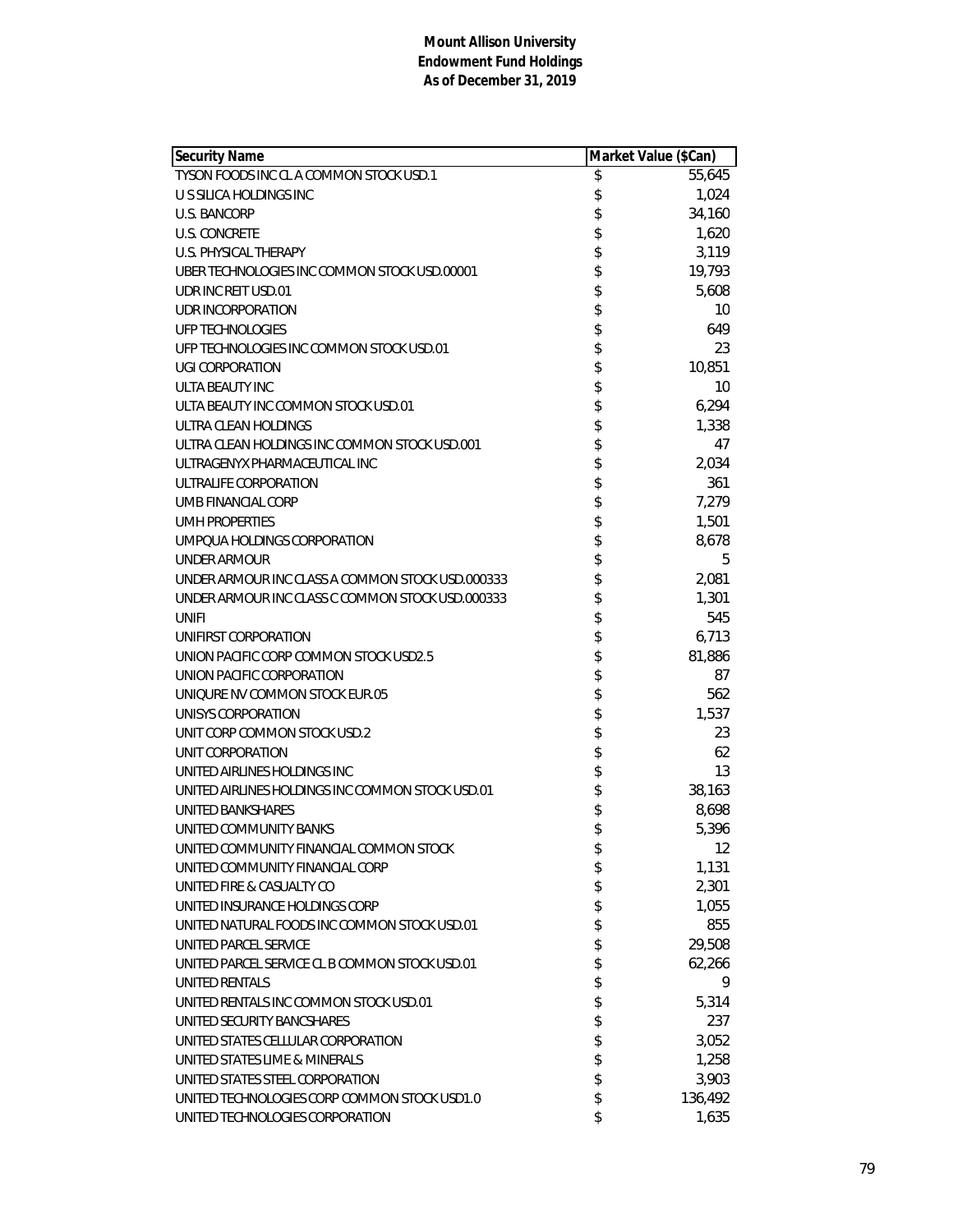| <b>Security Name</b>                             | Market Value (\$Can) |         |
|--------------------------------------------------|----------------------|---------|
| UNITED THERAPEUTICS CORP COMMON STOCK USD.01     | \$                   | 4,605   |
| UNITED THERAPEUTICS CORPORATION                  | \$                   | 8,481   |
| UNITEDHEALTH GROUP INC COMMON STOCK USD.01       | \$                   | 150,986 |
| UNITEDHEALTH GROUP INCORPORATED                  | \$                   | 7,944   |
| UNITI GROUP INC                                  | \$                   | 2,749   |
| UNITI GROUP INC REIT USD.0001                    | \$                   | 1,301   |
| UNITIL CORPORATION                               | \$                   | 1,891   |
| UNITY BANCORP                                    | \$                   | 468     |
| UNIVAR SOLUTIONS INC                             | \$                   | 9,084   |
| UNIVAR SOLUTIONS INC COMMON STOCK USD.01         | \$                   | 937     |
| UNIVERSAL CORPORATION                            | \$                   | 2,463   |
| UNIVERSAL DISPLAY CORP COMMON STOCK USD.01       | \$                   | 1,465   |
| UNIVERSAL DISPLAY CORPORATION                    |                      | 16,229  |
| UNIVERSAL ELECTRONICS INC.                       | \$                   | 1,660   |
| UNIVERSAL FOREST PRODUCTS INCORPORATED           | \$                   | 6,621   |
| UNIVERSAL HEALTH REALTY INCOME TRUST             | \$                   | 3,371   |
| UNIVERSAL HEALTH SERVICES                        |                      | 7,758   |
| UNIVERSAL HEALTH SERVICES B COMMON STOCK USD.01  |                      | 4,688   |
| UNIVERSAL INSURANCE HOLDINGS                     | \$\$\$\$             | 2,017   |
| UNIVERSAL INSURANCE HOLDINGS COMMON STOCK USD.01 |                      | 47      |
| UNIVERSAL LOGISTICS HOLDINGS INC                 | \$                   | 912     |
| UNIVERSAL STAINLESS & ALLOY PRODUCTS             | \$                   | 313     |
| UNIVERSAL TECHNICAL INSTITUTE                    | \$                   | 417     |
| UNIVEST FINANCIAL CORP                           | \$                   | 1,676   |
| UNUM GROUP                                       | \$                   | 12,466  |
| UNUM GROUP COMMON STOCK USD.1                    | \$                   | 8,636   |
| UPLAND SOFTWARE INC                              | \$                   | 1,440   |
| UPWORK INC COMMON STOCK USD.0001                 | \$                   | 187     |
| URBAN EDGE PROPERTIES                            |                      | 4,867   |
| URBAN OUTFITTERS INC                             | \$\$                 | 6,034   |
| URSTADT BIDDLE PROPERTIES INC.                   |                      | 2,061   |
| US BANCORP COMMON STOCK USD.01                   | \$                   | 56,587  |
| US ECOLOGY INC                                   | \$                   | 2,396   |
| US FOODS HOLDING CORP                            | \$                   | 14,507  |
| US FOODS HOLDING CORP COMMON STOCK USD.01        | \$                   | 2,848   |
| US SILICA HOLDINGS INC COMMON STOCK USD.01       | \$                   | 12      |
| US XPRESS ENTERPRISES INC                        | \$                   | 434     |
| <b>USA TRUCK</b>                                 | \$                   | 101     |
| USA TRUCK INC COMMON STOCK USD.01                | \$                   | 12      |
| USANA HEALTH SCIENCES                            | \$                   | 3,413   |
| USANA HEALTH SCIENCES INC COMMON STOCK USD.001   | \$                   | 23      |
| UTAH MEDICAL PRODUCTS                            | \$                   | 862     |
| <b>VAALCO ENERGY</b>                             | \$                   | 273     |
| <b>VALARIS PLC</b>                               | \$                   | 2,509   |
| VALERO ENERGY CORP COMMON STOCK USD.01           | \$                   | 62,381  |
| <b>VALERO ENERGY CORPORATION</b>                 | \$                   | 27      |
| <b>VALLEY NATIONAL BANCORP</b>                   | \$                   | 10,294  |
| <b>VALMONT INDUSTRIES</b>                        | \$                   | 7,029   |
| <b>VALVOLINE INC</b>                             | \$                   | 8,718   |
| VALVOLINE INC COMMON STOCK USD.01                | \$                   | 82      |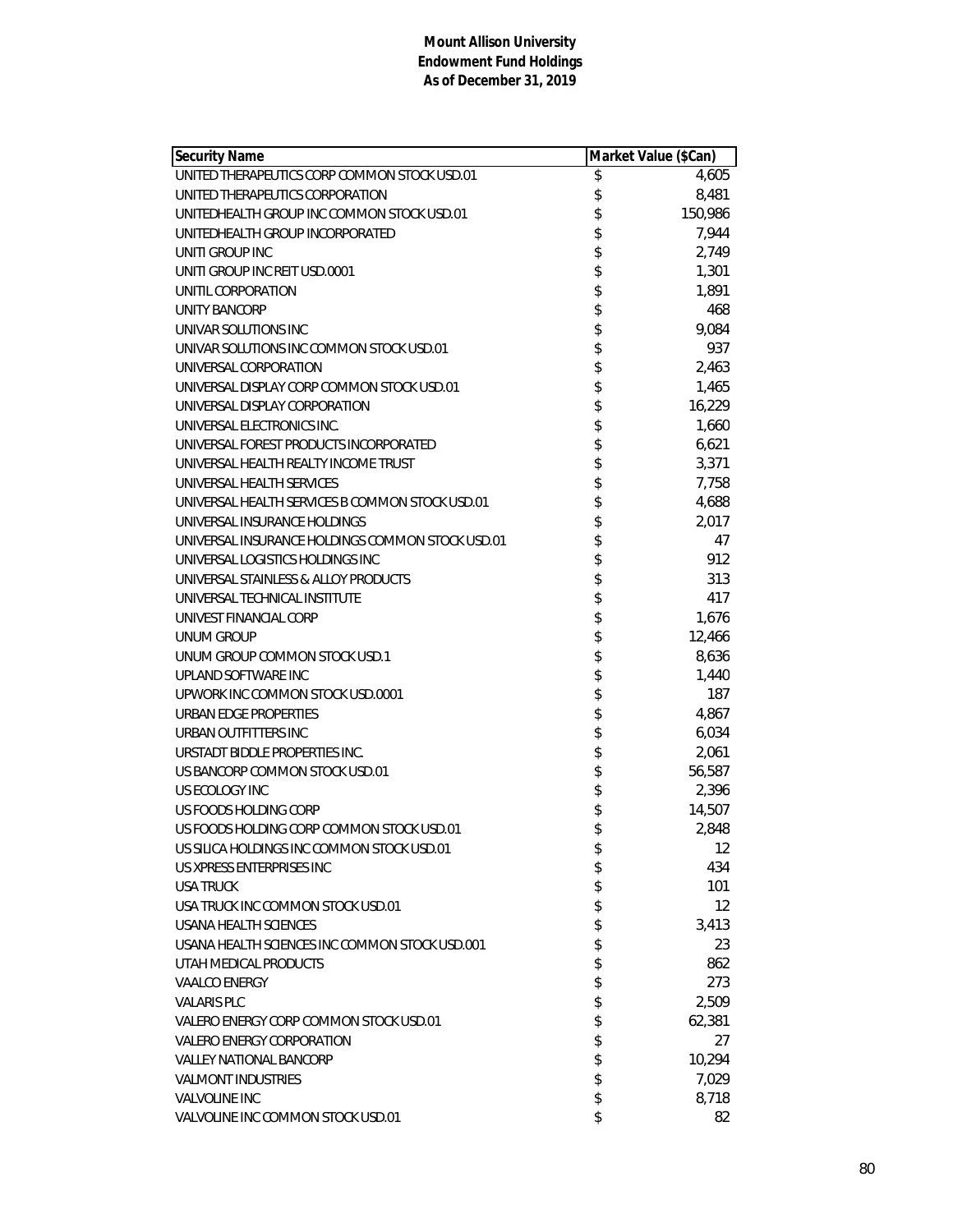| <b>Security Name</b>                             | Market Value (\$Can) |         |
|--------------------------------------------------|----------------------|---------|
| VANDA PHARMACEUTICALS INC COMMON STOCK USD.001   | \$                   | 363     |
| VANDA PHARMACEUTICALS INC.                       | \$                   | 2,098   |
| <b>VAREX IMAGING CORP</b>                        | \$                   | 2,540   |
| <b>VARIAN MEDICAL SYSTEMS</b>                    | \$                   | 9       |
| VARIAN MEDICAL SYSTEMS INC COMMON STOCK USD1.0   | \$                   | 4,970   |
| VARONIS SYSTEMS INC COMMON STOCK USD.001         | \$                   | 281     |
| <b>VECTOR GROUP LIMITED</b>                      | \$                   | 4,276   |
| <b>VECTRUS INC</b>                               | \$                   | 1,473   |
| <b>VEECO INSTRUMENTS INC.</b>                    | \$                   | 1,596   |
| VEEVA SYSTEMS INC CLASS A COMMON STOCK USD.00001 | \$                   | 7,113   |
| <b>VENATOR MATERIALS PLC</b>                     | \$                   | 466     |
| VENATOR MATERIALS PLC COMMON STOCK               | \$                   | 70      |
| <b>VENTAS INC REIT USD.25</b>                    | \$                   | 8,465   |
| <b>VENTAS INCORPORATED</b>                       | \$                   | 15      |
| <b>VEONEER INC</b>                               | \$                   | 2,253   |
| VEONEER INC COMMON STOCK USD1.0                  | \$                   | 23      |
| <b>VERA BRADLEY INCORPORATION</b>                | \$                   | 705     |
| <b>VEREIT INC REIT USD.01</b>                    | \$                   | 12      |
| <b>VERICEL CORP</b>                              | \$                   | 1,592   |
| <b>VERICEL CORP COMMON STOCK</b>                 | \$                   | 59      |
| <b>VERINT SYSTEMS INC.</b>                       | \$                   | 7,846   |
| VERISIGN INC COMMON STOCK USD.001                | \$                   | 66,811  |
| <b>VERISIGN INCORPORATED</b>                     | \$                   | 14      |
| VERISK ANALYTICS INC COMMON STOCK USD.001        | \$                   | 9,671   |
| <b>VERISK ANALYTICS INCORPORATION</b>            | \$                   | 17      |
| <b>VERITIV CORP</b>                              | \$                   | 645     |
| <b>VERIZON COMMUNICATIONS</b>                    | \$                   | 74,580  |
| VERIZON COMMUNICATIONS INC COMMON STOCK USD.1    | \$                   | 243,826 |
| VERRA MOBILITY CORP COMMON STOCK USD.0001        | \$                   | 832     |
| <b>VERRICA PHARMACEUTICALS INC</b>               | \$                   | 263     |
| <b>VERSO CORP</b>                                | \$                   | 1,312   |
| VERSO CORP A COMMON STOCK                        | \$                   | 328     |
| <b>VERTEX PHARMACEUTICALS INC</b>                | \$                   | 39      |
| VERTEX PHARMACEUTICALS INC COMMON STOCK USD.01   | \$                   | 74,499  |
| <b>VF CORP</b>                                   | \$                   | 26,374  |
| VF CORP COMMON STOCK                             | \$                   | 33,044  |
| VIACOMCBS INC                                    | \$                   | 15,517  |
| VIACOMCBS INC CLASS B COMMON STOCK USD.001       | \$                   | 8,971   |
| <b>VIAD CORP</b>                                 | \$                   | 3,207   |
| VIAD CORP COMMON STOCK USD1.5                    | \$                   | 47      |
| <b>VIASAT</b>                                    | \$                   | 8,698   |
| <b>VIAVI SOLUTIONS INC</b>                       | \$                   | 7,041   |
| VICOR CORPORATION                                | \$                   | 3,048   |
| VICTORY CAPITAL HOLDINGS INC                     | \$                   | 819     |
| <b>VIKING THERAPEUTICS INC</b>                   | \$                   | 768     |
| <b>VILLAGE SUPER MARKET</b>                      | \$                   | 548     |
| VILLAGE SUPER MARKET CLASS A COMMON STOCK        | \$                   | 47      |
| <b>VINCE HOLDING CORP</b>                        | \$                   | 503     |
| <b>VIRGIN GALACTIC HOLDINGS INC</b>              | \$                   | 2,947   |
| VIRTU FINANCIAL INC                              | \$                   | 3,436   |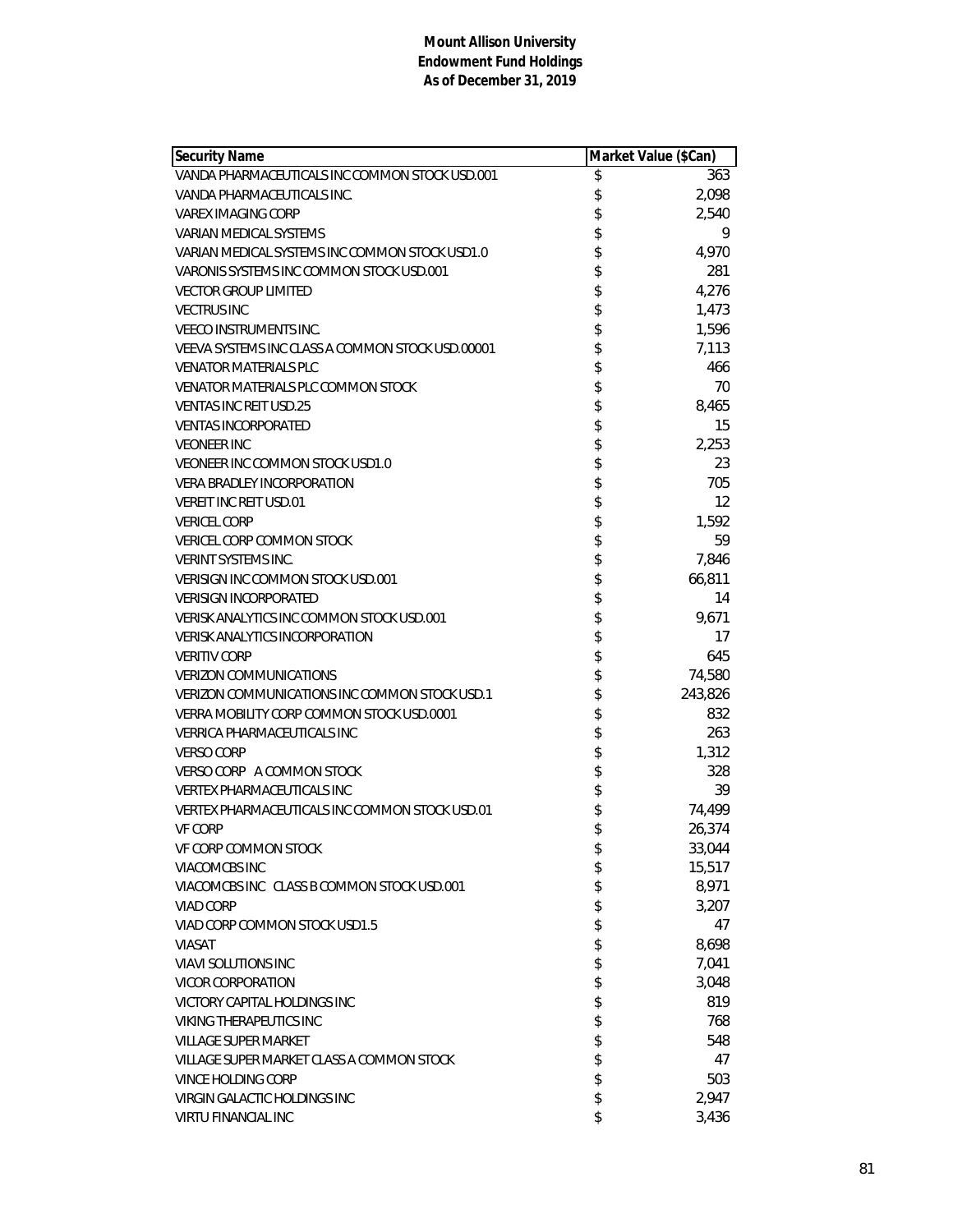| <b>Security Name</b>                             | Market Value (\$Can) |         |
|--------------------------------------------------|----------------------|---------|
| <b>VIRTUS INVESTMENT PARTNERS</b>                | \$                   | 1,784   |
| <b>VIRTUSA CORPORATION</b>                       | \$                   | 3,055   |
| VISA INC CLASS A SHARES COMMON STOCK USD.0001    | \$                   | 298,328 |
| VISA INCORPORATION                               | \$                   | 224     |
| VISHAY INTERTECHNOLOGY INCORPORATED              | \$                   | 5,942   |
| <b>VISHAY PRECISION GROUP</b>                    | \$                   | 891     |
| VISHAY PRECISION GROUP COMMON STOCK              | \$                   | 176     |
| VISTA OUTDOOR INC                                | \$                   | 1,012   |
| VISTA OUTDOOR INC COMMON STOCK USD.01            | \$                   | 141     |
| VISTEON CORPORATION                              | \$                   | 5,143   |
| VMWARE INC CLASS A COMMON STOCK USD.01           | \$                   | 41,964  |
| VOCERA COMMUNICATIONS INC                        | \$                   | 1,054   |
| <b>VOLT INFORMATION SCIENCES</b>                 | \$                   | 126     |
| VONAGE HOLDINGS CORP COMMON STOCK USD.001        | \$                   | 59      |
| <b>VONAGE HOLDINGS CORPORATION</b>               | \$                   | 3,280   |
| <b>VORNADO REALTY TRUST</b>                      | \$                   | 7       |
| VORNADO REALTY TRUST REIT USD.04                 | \$                   | 4,061   |
| VOXX INTERNATIONAL CORP COMMON STOCK USD.01      | \$                   | 12      |
| <b>VOXX INTERNATIONAL CORPORATION</b>            | \$                   | 162     |
| <b>VOYA FINANCIAL INC</b>                        | \$                   | 9,590   |
| <b>VSE CORPORATION</b>                           | \$                   | 1,081   |
| VULCAN MATERIALS CO COMMON STOCK USD1.0          | \$                   | 7,482   |
| <b>VULCAN MATERIALS COMPANY</b>                  | \$                   | 13      |
| <b>W&amp;T OFFSHORE</b>                          | \$                   | 1,790   |
| W. R. BERKLEY CORP                               | \$                   | 124,013 |
| W. R. GRACE & CO                                 | \$                   | 8,928   |
| WABASH NATIONAL CORPORATION                      | \$                   | 1,340   |
| WABCO HOLDINGS INCORPORATION.                    | \$                   | 12,154  |
| WABTEC CORP COMMON STOCK USD.01                  | \$                   | 17,175  |
| WADDELL & REED FINANCIAL                         | \$                   | 2,529   |
| WALGREENS BOOTS ALLIANCE INC                     | \$                   | 31      |
| WALGREENS BOOTS ALLIANCE INC COMMON STOCK USD.01 | \$                   | 35,826  |
| WALKER & DUNLOP INCORPORATION                    | \$                   | 4,231   |
| <b>WALMART INC</b>                               | \$                   | 117     |
| WALMART INC COMMON STOCK USD.1                   | \$                   | 67,979  |
| <b>WALT DISNEY CO</b>                            | \$                   | 124,187 |
| WALT DISNEY CO/THE COMMON STOCK USD.01           | \$                   | 131,327 |
| WARRIOR MET COAL LLC                             | \$                   | 2,349   |
| WASHINGTON FEDERAL INCORPORATED                  | \$                   | 4,470   |
| <b>WASHINGTON PRIME GROUP INC</b>                | \$                   | 1,390   |
| WASHINGTON REAL ESTATE INVESTMENT TRUST          | \$                   | 4,946   |
| <b>WASHINGTON TRUST BANCORP INC</b>              | \$                   | 2,105   |
| <b>WASTE CONNECTIONS INC</b>                     | \$                   | 626,654 |
| WASTE CONNECTIONS INC COMMON STOCK               | \$                   | 258     |
| <b>WASTE MANAGEMENT</b>                          | \$                   | 77,535  |
| WASTE MANAGEMENT INC COMMON STOCK USD.01         | \$                   | 32,140  |
| WATERS CORP COMMON STOCK USD.01                  | \$                   | 6,544   |
| <b>WATERS CORPORATION</b>                        | \$                   | 10      |
| WATERSTONE FINANCIAL INC (WISCONSIN)             | \$                   | 1,337   |
| <b>WATSCO INC</b>                                | \$                   | 11,210  |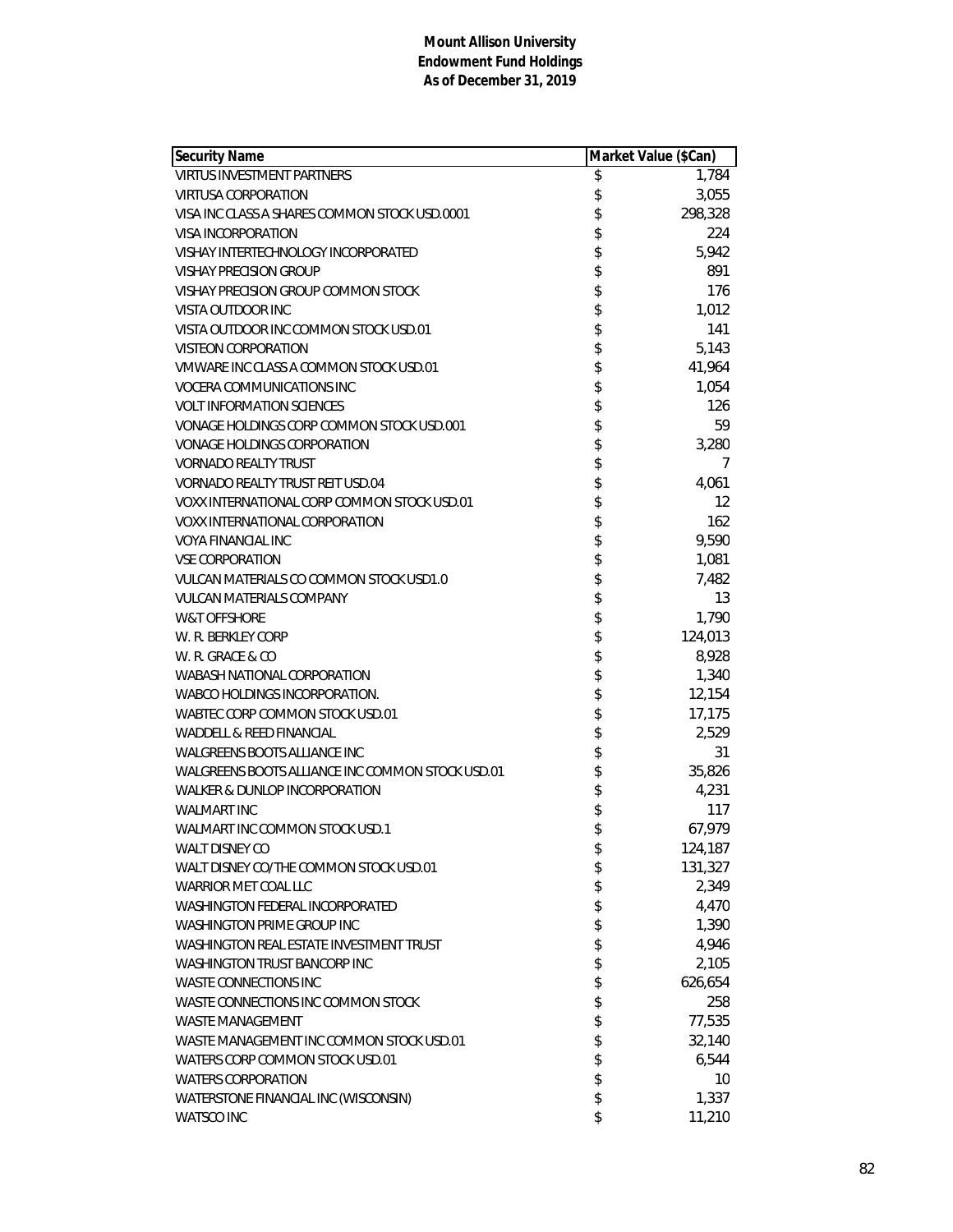| <b>Security Name</b>                           | Market Value (\$Can) |        |
|------------------------------------------------|----------------------|--------|
| WATTS WATER TECHNOLOGIES                       | \$                   | 5,773  |
| <b>WD-40 COMPANY</b>                           | \$                   | 5,553  |
| WEBSTER FINANCIAL CORPORATION                  | \$                   | 10,145 |
| WEC ENERGY GROUP INC                           | \$                   | 20     |
| WEC ENERGY GROUP INC COMMON STOCK USD.01       | \$                   | 11,529 |
| <b>WEINGARTEN REALTY INVESTORS</b>             | \$                   | 8,625  |
| WEINGARTEN REALTY INVESTORS REIT USD.03        | \$                   | 539    |
| <b>WEIS MARKETS INC</b>                        | \$                   | 2,532  |
| <b>WELBILT INC</b>                             | \$                   | 4,626  |
| WELBILT INC COMMON STOCK USD.01                | \$                   | 129    |
| <b>WELLCARE HEALTH PLANS</b>                   | \$                   | 12     |
| WELLCARE HEALTH PLANS INC COMMON STOCK USD.01  | \$                   | 20,460 |
| <b>WELLESLEY BANCORP INC</b>                   | \$                   | 438    |
| <b>WELLS FARGO &amp; COMPANY</b>               | \$                   | 144    |
| WELLS FARGO + CO COMMON STOCK USD1.666         | \$                   | 84,047 |
| <b>WELLTOWER INC</b>                           | \$                   | 23     |
| WELLTOWER INC REIT USD1.0                      | \$                   | 13,462 |
| WENDY S CO/THE COMMON STOCK USD.1              | \$                   | 8,566  |
| <b>WENDYS COMPANY</b>                          | \$                   | 10,395 |
| <b>WERNER ENTERPRISES</b>                      | \$                   | 5,513  |
| <b>WESBANCO INC</b>                            | \$                   | 5,691  |
| WESCO AIRCRAFT HOLDINGS INC                    | \$                   | 2,388  |
| <b>WESCO INTERNATIONAL</b>                     | \$                   | 6,782  |
| <b>WEST BANCORPORATION INC</b>                 | \$                   | 866    |
| <b>WESTAMERICA BANCORP</b>                     | \$                   | 3,985  |
| WESTERN ALLIANCE BANCORP COMMON STOCK USD.0001 | \$                   | 3,293  |
| WESTERN ALLIANCE BANCORPORATION                | \$                   | 11,398 |
| WESTERN DIGITAL CORP COMMON STOCK USD.01       | \$                   | 20,126 |
| WESTERN DIGITAL CORPORATION                    | \$                   | 13     |
| WESTERN NEW ENGLAND BANCORP INC                | \$                   | 748    |
| WESTERN UNION CO COMMON STOCK USD.01           | \$                   | 4,646  |
| WESTERN UNION COMPANY (THE)                    | \$                   | 8      |
| WESTINGHOUSE AIR BRAKE TECHNOLOGIES CORP       | \$                   | 10     |
| WESTPORT FUEL SYSTEMS INC COMMON STOCK         | \$                   | 12     |
| <b>WESTROCK CO</b>                             | \$                   | 8      |
| WESTROCK CO COMMON STOCK                       | \$                   | 8,290  |
| WESTWOOD HOLDINGS GROUP                        | \$                   | 568    |
| <b>WEYCO GROUP</b>                             | \$                   | 419    |
| WEYERHAEUSER CO                                | \$                   | 16     |
| WEYERHAEUSER CO REIT USD1.25                   | \$                   | 9,062  |
| WHEATON PRECIOUS METALS CORP COMMON STOCK      | \$                   | 3,070  |
| WHIRLPOOL CORP COMMON STOCK USD1.0             | \$                   | 4,032  |
| WHIRLPOOL CORPORATION                          | \$                   | 6      |
| WHITE MOUNTAINS INSURANCE GROUP LTD            | \$                   | 7,890  |
| WHITEHORSE FINANCE INC COMMON STOCK USD.001    | \$                   | 82     |
| <b>WHITESTONE REIT</b>                         | \$                   | 1,346  |
| WHITING PETROLEUM CORPORATION                  | \$                   | 1,194  |
| <b>WILLIAM LYON HOMES</b>                      | \$                   | 1,234  |
| <b>WILLIAMS COMPANIES INC</b>                  | \$                   | 20     |
| WILLIAMS COS INC COMMON STOCK USD1.0           | \$                   | 11,586 |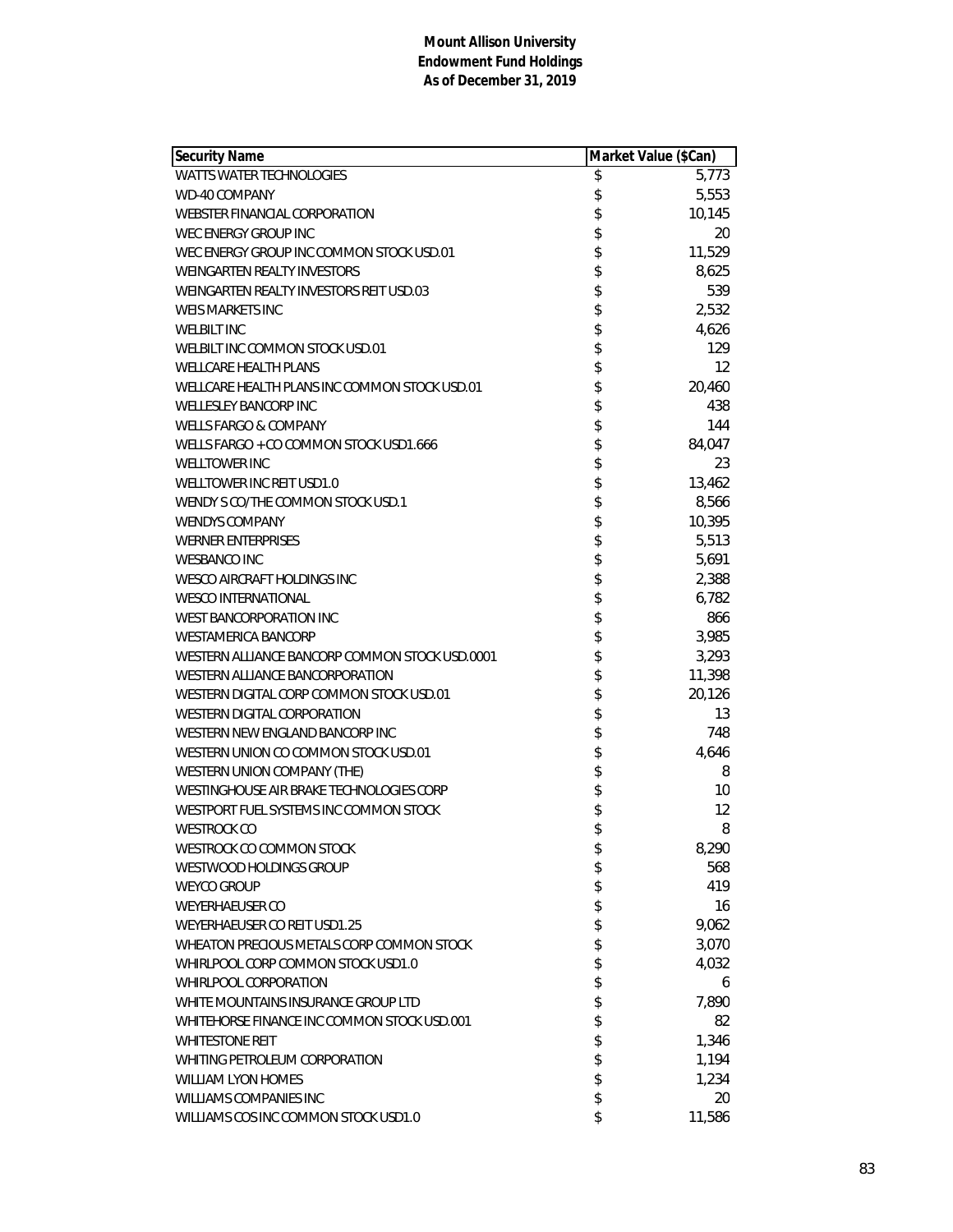| Security Name                                       | Market Value (\$Can) |        |
|-----------------------------------------------------|----------------------|--------|
| WILLIAMS INDUSTRIAL SERVICES GROUP INC              | \$                   | 45     |
| WILLIAMS-SONOMA                                     | \$                   | 11,129 |
| WILLIS TOWERS WATSON PLC                            | \$                   | 18     |
| WILLIS TOWERS WATSON PLC COMMON STOCK USD.000304635 | \$                   | 10,322 |
| <b>WILLSCOT CORP</b>                                | \$                   | 4,093  |
| WILLSCOT CORP COMMON STOCK                          | \$                   | 1,195  |
| WINGSTOP INC                                        | \$                   | 5,726  |
| WINGSTOP INC COMMON STOCK USD.01                    | \$                   | 1,383  |
| WINMARK CORPORATION                                 | \$                   | 1,802  |
| WINNEBAGO INDUSTRIES INC                            | \$                   | 3,853  |
| WINTRUST FINANCIAL CORPORATION                      |                      | 8,947  |
| WISDOM TREE INVESTMENTS INC                         | \$                   | 1,602  |
| <b>WOLVERINE WORLD WIDE</b>                         | \$                   | 6,282  |
| WOODWARD INC                                        | \$                   | 13,118 |
| WORKDAY INC CLASS A COMMON STOCK USD.001            | \$                   | 16,992 |
| WORKIVA INC COMMON STOCK USD.001                    | \$                   | 703    |
| WORLD ACCEPTANCE CORPORATION                        | \$                   | 1,901  |
| WORLD FUEL SERVICES CORPORATION                     | \$                   | 5,267  |
| WORLD WRESTLING ENTERTAINMENT                       | \$                   | 5,540  |
| <b>WORTHINGTON INDUSTRIES</b>                       | \$                   | 5,056  |
| WP CAREY INC REIT USD.001                           | \$                   | 914    |
| <b>WPX ENERGY INC</b>                               | \$                   | 10,426 |
| WR BERKLEY CORP COMMON STOCK USD.2                  | \$                   | 4,084  |
| <b>WRIGHT MEDICAL GROUP NV</b>                      | \$                   | 7,414  |
| WSFS FINANCIAL CORPORATION                          | \$                   | 5,379  |
| <b>WW GRAINGER INC</b>                              | \$                   | 7,761  |
| WW GRAINGER INC COMMON STOCK USD.5                  | \$                   | 12,774 |
| WW INTERNATIONAL INC                                | \$                   | 5,514  |
| WYNDHAM DESTINATIONS INC                            | \$                   | 9,861  |
| WYNDHAM HOTELS & RESORTS INC                        | \$                   | 12,137 |
| <b>WYNN RESORTS</b>                                 | \$                   | 9      |
| WYNN RESORTS LTD COMMON STOCK USD.01                | \$                   | 5,247  |
| XCEL ENERGY INC COMMON STOCK USD2.5                 | \$                   | 13,288 |
| <b>XCEL ENERGY INC.</b>                             | \$                   | 23     |
| <b>XENCOR INC</b>                                   | \$                   | 3,995  |
| XENIA HOTELS & RESORTS INC                          | \$                   | 5,028  |
| <b>XEROX HOLDINGS CORP</b>                          | \$                   | 15,848 |
| XEROX HOLDINGS CORP COMMON STOCK USD1.0             | \$                   | 2,737  |
| <b>XILINX</b>                                       | \$                   | 17     |
| XILINX INC COMMON STOCK USD.01                      | \$                   | 14,622 |
| <b>XPERI CORP</b>                                   | \$                   | 1,952  |
| XPO LOGISTICS INC                                   | \$                   | 6,749  |
| XPO LOGISTICS INC COMMON STOCK USD.001              | \$                   | 199    |
| <b>XYLEM INC</b>                                    | \$                   | 60,463 |
| XYLEM INC COMMON STOCK                              | \$                   | 5,529  |
| Y MABS THERAPEUTICS INC COMMON STOCK USD.0001       | \$                   | 12     |
| YAMANA GOLD INC COMMON STOCK                        | \$                   | 281    |
| YANDEX NV A COMMON STOCK EUR.01                     | \$                   | 7,265  |
| YELP INC                                            | \$                   | 5,281  |
| YELP INC COMMON STOCK USD.000001                    | \$                   | 914    |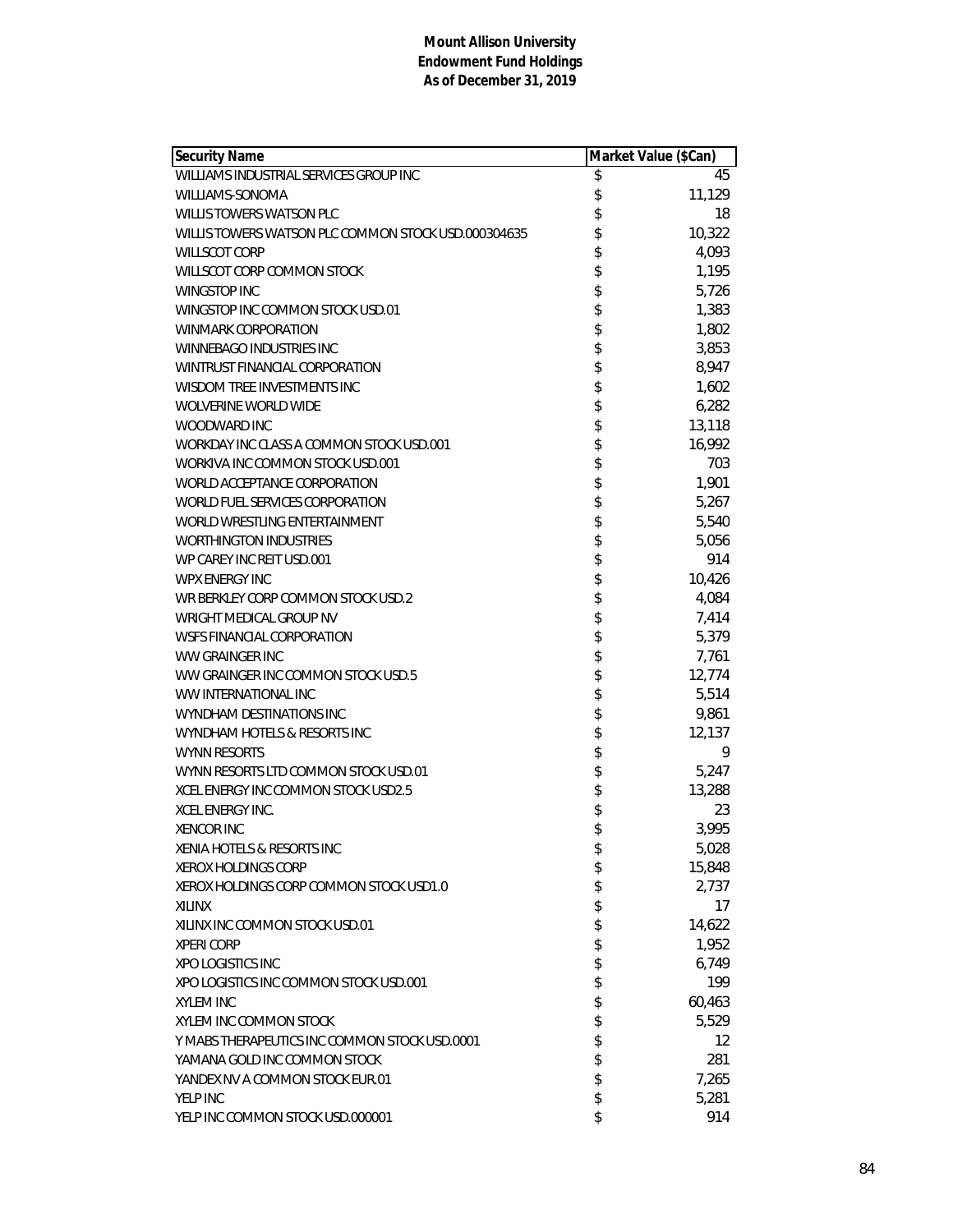| Security Name                                    | Market Value (\$Can) |
|--------------------------------------------------|----------------------|
| YORK WATER CO                                    | \$<br>1,264          |
| YRC WORLDWIDE INC COMMON STOCK USD1.0            | \$<br>12             |
| YRC WORLDWIDE INC.                               | \$<br>112            |
| YUM BRANDS INC COMMON STOCK                      | \$<br>19,405         |
| YUM! BRANDS                                      | \$<br>31,023         |
| ZAFGEN INC COMMON STOCK USD.001                  | \$<br>12             |
| ZAGG INCORPORATED                                | \$<br>579            |
| ZAYO GROUP HOLDINGS INC                          | \$<br>15,519         |
| ZEBRA TECHNOLOGIES CORP CL A COMMON STOCK USD.01 | \$<br>5,796          |
| ZEBRA TECHNOLOGIES CORPORATION                   | \$<br>10             |
| <b>ZEDGE INC</b>                                 | \$<br>22             |
| <b>ZENDESK INC</b>                               | \$<br>3,322          |
| ZENDESK INC COMMON STOCK USD.01                  | \$<br>8,894          |
| <b>ZILLOW GROUP INC</b>                          | \$<br>16,458         |
| ZIMMER BIOMET HOLDINGS INC                       | \$<br>21             |
| ZIMMER BIOMET HOLDINGS INC COMMON STOCK USD.01   | \$<br>12,599         |
| <b>ZIONS BANCORP</b>                             | \$<br>6              |
| ZIONS BANCORP NA COMMON STOCK USD.001            | \$<br>3,734          |
| ZIX CORP COMMON STOCK USD.01                     | \$<br>23             |
| <b>ZOETIS INC</b>                                | \$<br>44             |
| ZOETIS INC COMMON STOCK USD.01                   | \$<br>45,405         |
| <b>ZOGENIX INCORPORATION</b>                     | \$<br>4,810          |
| ZOVIO INC                                        | \$<br>140            |
| ZOVIO INC COMMON STOCK USD.01                    | \$<br>23             |
| <b>ZSCALER INC</b>                               | \$<br>825            |
| ZUMIEZ INC.                                      | \$<br>1,884          |
| ZUORA INC CLASS A COMMON STOCK                   | \$<br>82             |
| ZYMEWORKS INC COMMON STOCK                       | \$<br>457            |
| <b>ZYNEX INCORPORATION</b>                       | \$<br>585            |
| <b>ZYNGA INC</b>                                 | \$<br>12,121         |
| ZYNGA INC CLACOMMON STOCK USD.00000625           | \$<br>9,633          |
|                                                  |                      |
| <b>International Holdings</b>                    |                      |
| 1&1 DRILLISCH AG                                 | \$<br>2,779          |
| 3I GROUP PLC                                     | \$<br>1,008          |
| 3P LEARNING LTD                                  | \$<br>95             |
| 4IMPRINT GROUP PLC                               | \$<br>2,578          |
| 51JOB                                            | \$<br>43,030         |
| 77 BANK LIMITED (THE)                            | \$<br>2,034          |
| <b>7C SOLARPARKEN AG</b>                         | \$<br>244            |
| 88 ENERGY LTD                                    | \$<br>266            |
| 888 HOLDINGS PLC                                 | \$<br>1,202          |
| A & D COMPANY LIMITED                            | \$<br>728            |
| A D WORKS CO LTD                                 | \$<br>152            |
| A.G. BARR P.L.C.                                 | \$<br>1,491          |
| A2 MILK COMPANY LTD                              | \$<br>531            |
| A2A SPA                                          | \$<br>6,837          |
| A2B AUSTRALIA LTD                                | \$<br>300            |
| AA PLC                                           | \$<br>902            |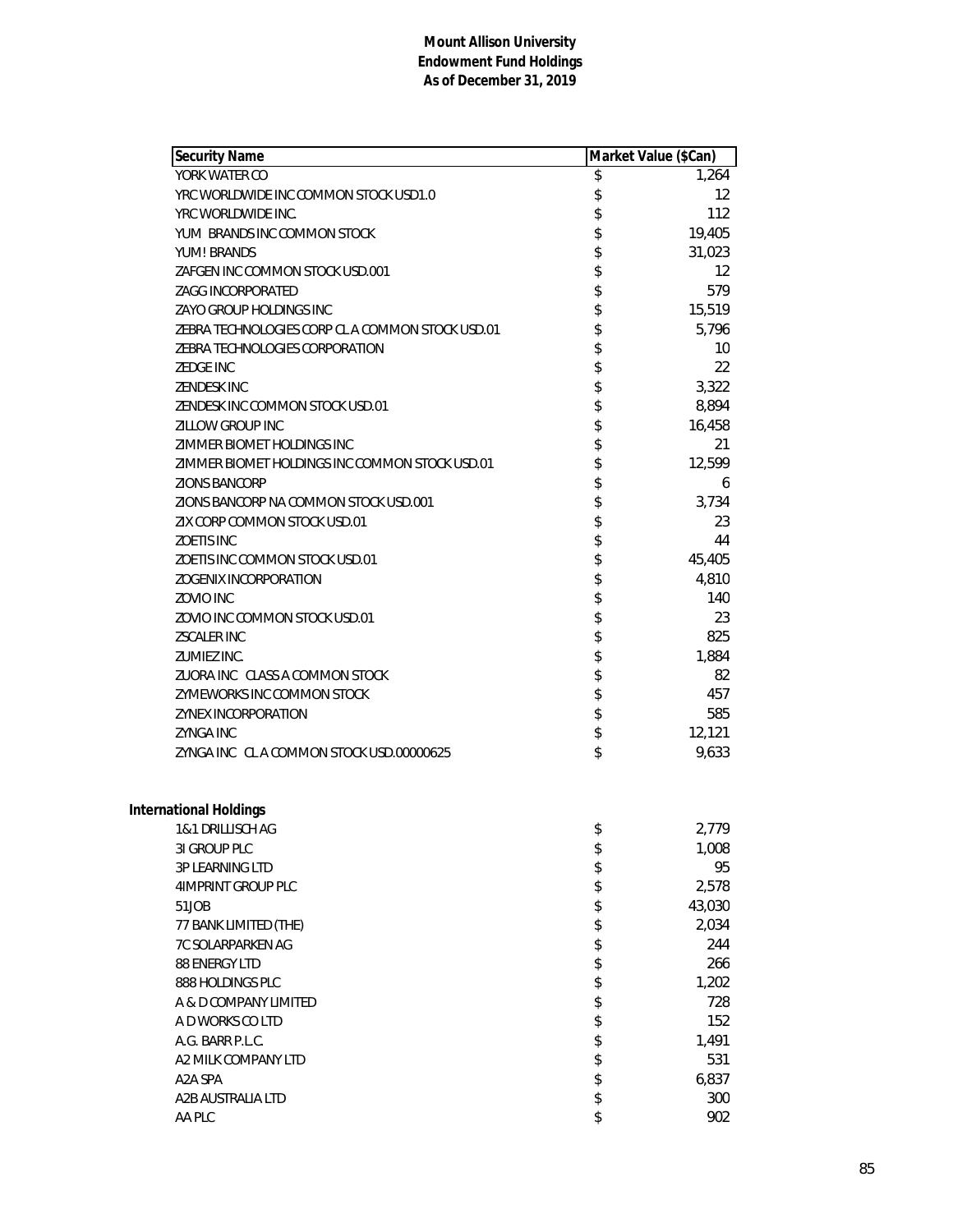| 8,759<br><b>AALBERTS NV</b><br>\$<br>\$<br>1,732<br>AANNEMINGSMAATSCHAPPIJ CFE NV<br>\$<br>4,322<br>AAREAL BANK AG<br>\$<br>548<br>AB SKF<br>\$<br>2,086<br><b>ABACUS PROPERTY GROUP</b><br>\$<br><b>ABB LIMITED</b><br>79,122<br>\$<br>619<br><b>ABC ARBITRAGE</b><br>\$<br>29,612<br>ABC-MART INCORPORATED<br>\$<br>371<br>ABG SUNDAL COLLIER HOLDING ASA<br>\$<br>549<br>ABN AMRO BANK NV<br>\$<br>ABU DHABI COMMERCIAL BANK<br>61,067<br>\$<br>950<br>ACADEMEDIA AB<br>\$<br>1,388<br><b>ACCELL GROUP NV</b><br>\$<br>1,174<br><b>ACCENT GROUP LTD</b><br>\$<br>5,939<br><b>ACCIONA SA</b><br>\$<br>586<br><b>ACCOR</b><br>\$<br>741<br><b>ACCORDIA GOLF TRUST</b><br>\$<br>2,439<br>ACEA SPA<br>\$<br>3,911<br><b>ACERINOX</b><br>\$<br>425<br>ACHILLES CORPORATION<br>\$<br>8,784<br>ACKERMANS & VAN HAAREN<br>\$<br>130<br>ACOM COMPANY LIMITED<br>\$<br>746<br>ACS ACTIVIDADES DE CONSTRUCCION Y SERVICIOS SA<br>\$<br>501<br><b>ADAIRS LTD</b><br>\$<br>1,059<br>ADAPTEO OYJ<br>\$<br>1,423<br>ADASTRIA CO LTD<br>\$<br>1,171<br><b>ADDLIFE AB</b><br>\$<br>1,223<br>ADDNODE GROUP AB (PUBL<br>\$<br><b>ADDTECH AB</b><br>4,093<br>\$<br>699<br>ADECCO GROUP AG<br>\$<br>3,094<br>ADEKA CORPORATION<br>\$<br>ADELAIDE BRIGHTON LIMITED<br>2,234<br>\$<br>ADEVINTA ASA<br>57,992<br>\$<br>ADGAR INVESTMENT & DEVELOPMENT LTD<br>244<br>\$<br>57,152<br>ADIDAS AG<br>ADLER REAL ESTATE AG<br>1,635<br>\$<br>\$<br>412<br>ADMIRAL GROUP PLC<br>\$<br>ADO PROPERTIES SA<br>2,208<br>\$<br>AD-SOL NISSIN CORPORATION<br>498<br>\$<br>ADVA OPTICAL NETWORKING SE<br>1,282<br>\$<br>ADVAN COMPANY LIMITED<br>584<br>\$<br>ADVANCE CREATE COMPANY LIMITED<br>306<br>\$<br>ADVANCED INFO SERVICE PUBLIC COMPANY LIMITED<br>41,819<br>\$<br>ADVANCED MEDICAL SOLUTIONS GROUP PLC<br>1,182<br>\$<br>ADVANTEST CORPORATION<br>806<br>\$<br><b>ADVENTURE INC</b><br>175<br>\$<br>606<br><b>ADYEN NV</b><br>\$<br>7,157<br><b>AEDIFICA</b><br>\$<br>AEFFE S.P.A.<br>294 | Security Name | Market Value (\$Can) |
|--------------------------------------------------------------------------------------------------------------------------------------------------------------------------------------------------------------------------------------------------------------------------------------------------------------------------------------------------------------------------------------------------------------------------------------------------------------------------------------------------------------------------------------------------------------------------------------------------------------------------------------------------------------------------------------------------------------------------------------------------------------------------------------------------------------------------------------------------------------------------------------------------------------------------------------------------------------------------------------------------------------------------------------------------------------------------------------------------------------------------------------------------------------------------------------------------------------------------------------------------------------------------------------------------------------------------------------------------------------------------------------------------------------------------------------------------------------------------------------------------------------------------------------------------------------------------------------------------------------------------------------------------------------------------------------------------------------------------------------------------------------------------------------------------------------------------------------------------------------------------------------------------------------------------------------------------------------------|---------------|----------------------|
|                                                                                                                                                                                                                                                                                                                                                                                                                                                                                                                                                                                                                                                                                                                                                                                                                                                                                                                                                                                                                                                                                                                                                                                                                                                                                                                                                                                                                                                                                                                                                                                                                                                                                                                                                                                                                                                                                                                                                                    |               |                      |
|                                                                                                                                                                                                                                                                                                                                                                                                                                                                                                                                                                                                                                                                                                                                                                                                                                                                                                                                                                                                                                                                                                                                                                                                                                                                                                                                                                                                                                                                                                                                                                                                                                                                                                                                                                                                                                                                                                                                                                    |               |                      |
|                                                                                                                                                                                                                                                                                                                                                                                                                                                                                                                                                                                                                                                                                                                                                                                                                                                                                                                                                                                                                                                                                                                                                                                                                                                                                                                                                                                                                                                                                                                                                                                                                                                                                                                                                                                                                                                                                                                                                                    |               |                      |
|                                                                                                                                                                                                                                                                                                                                                                                                                                                                                                                                                                                                                                                                                                                                                                                                                                                                                                                                                                                                                                                                                                                                                                                                                                                                                                                                                                                                                                                                                                                                                                                                                                                                                                                                                                                                                                                                                                                                                                    |               |                      |
|                                                                                                                                                                                                                                                                                                                                                                                                                                                                                                                                                                                                                                                                                                                                                                                                                                                                                                                                                                                                                                                                                                                                                                                                                                                                                                                                                                                                                                                                                                                                                                                                                                                                                                                                                                                                                                                                                                                                                                    |               |                      |
|                                                                                                                                                                                                                                                                                                                                                                                                                                                                                                                                                                                                                                                                                                                                                                                                                                                                                                                                                                                                                                                                                                                                                                                                                                                                                                                                                                                                                                                                                                                                                                                                                                                                                                                                                                                                                                                                                                                                                                    |               |                      |
|                                                                                                                                                                                                                                                                                                                                                                                                                                                                                                                                                                                                                                                                                                                                                                                                                                                                                                                                                                                                                                                                                                                                                                                                                                                                                                                                                                                                                                                                                                                                                                                                                                                                                                                                                                                                                                                                                                                                                                    |               |                      |
|                                                                                                                                                                                                                                                                                                                                                                                                                                                                                                                                                                                                                                                                                                                                                                                                                                                                                                                                                                                                                                                                                                                                                                                                                                                                                                                                                                                                                                                                                                                                                                                                                                                                                                                                                                                                                                                                                                                                                                    |               |                      |
|                                                                                                                                                                                                                                                                                                                                                                                                                                                                                                                                                                                                                                                                                                                                                                                                                                                                                                                                                                                                                                                                                                                                                                                                                                                                                                                                                                                                                                                                                                                                                                                                                                                                                                                                                                                                                                                                                                                                                                    |               |                      |
|                                                                                                                                                                                                                                                                                                                                                                                                                                                                                                                                                                                                                                                                                                                                                                                                                                                                                                                                                                                                                                                                                                                                                                                                                                                                                                                                                                                                                                                                                                                                                                                                                                                                                                                                                                                                                                                                                                                                                                    |               |                      |
|                                                                                                                                                                                                                                                                                                                                                                                                                                                                                                                                                                                                                                                                                                                                                                                                                                                                                                                                                                                                                                                                                                                                                                                                                                                                                                                                                                                                                                                                                                                                                                                                                                                                                                                                                                                                                                                                                                                                                                    |               |                      |
|                                                                                                                                                                                                                                                                                                                                                                                                                                                                                                                                                                                                                                                                                                                                                                                                                                                                                                                                                                                                                                                                                                                                                                                                                                                                                                                                                                                                                                                                                                                                                                                                                                                                                                                                                                                                                                                                                                                                                                    |               |                      |
|                                                                                                                                                                                                                                                                                                                                                                                                                                                                                                                                                                                                                                                                                                                                                                                                                                                                                                                                                                                                                                                                                                                                                                                                                                                                                                                                                                                                                                                                                                                                                                                                                                                                                                                                                                                                                                                                                                                                                                    |               |                      |
|                                                                                                                                                                                                                                                                                                                                                                                                                                                                                                                                                                                                                                                                                                                                                                                                                                                                                                                                                                                                                                                                                                                                                                                                                                                                                                                                                                                                                                                                                                                                                                                                                                                                                                                                                                                                                                                                                                                                                                    |               |                      |
|                                                                                                                                                                                                                                                                                                                                                                                                                                                                                                                                                                                                                                                                                                                                                                                                                                                                                                                                                                                                                                                                                                                                                                                                                                                                                                                                                                                                                                                                                                                                                                                                                                                                                                                                                                                                                                                                                                                                                                    |               |                      |
|                                                                                                                                                                                                                                                                                                                                                                                                                                                                                                                                                                                                                                                                                                                                                                                                                                                                                                                                                                                                                                                                                                                                                                                                                                                                                                                                                                                                                                                                                                                                                                                                                                                                                                                                                                                                                                                                                                                                                                    |               |                      |
|                                                                                                                                                                                                                                                                                                                                                                                                                                                                                                                                                                                                                                                                                                                                                                                                                                                                                                                                                                                                                                                                                                                                                                                                                                                                                                                                                                                                                                                                                                                                                                                                                                                                                                                                                                                                                                                                                                                                                                    |               |                      |
|                                                                                                                                                                                                                                                                                                                                                                                                                                                                                                                                                                                                                                                                                                                                                                                                                                                                                                                                                                                                                                                                                                                                                                                                                                                                                                                                                                                                                                                                                                                                                                                                                                                                                                                                                                                                                                                                                                                                                                    |               |                      |
|                                                                                                                                                                                                                                                                                                                                                                                                                                                                                                                                                                                                                                                                                                                                                                                                                                                                                                                                                                                                                                                                                                                                                                                                                                                                                                                                                                                                                                                                                                                                                                                                                                                                                                                                                                                                                                                                                                                                                                    |               |                      |
|                                                                                                                                                                                                                                                                                                                                                                                                                                                                                                                                                                                                                                                                                                                                                                                                                                                                                                                                                                                                                                                                                                                                                                                                                                                                                                                                                                                                                                                                                                                                                                                                                                                                                                                                                                                                                                                                                                                                                                    |               |                      |
|                                                                                                                                                                                                                                                                                                                                                                                                                                                                                                                                                                                                                                                                                                                                                                                                                                                                                                                                                                                                                                                                                                                                                                                                                                                                                                                                                                                                                                                                                                                                                                                                                                                                                                                                                                                                                                                                                                                                                                    |               |                      |
|                                                                                                                                                                                                                                                                                                                                                                                                                                                                                                                                                                                                                                                                                                                                                                                                                                                                                                                                                                                                                                                                                                                                                                                                                                                                                                                                                                                                                                                                                                                                                                                                                                                                                                                                                                                                                                                                                                                                                                    |               |                      |
|                                                                                                                                                                                                                                                                                                                                                                                                                                                                                                                                                                                                                                                                                                                                                                                                                                                                                                                                                                                                                                                                                                                                                                                                                                                                                                                                                                                                                                                                                                                                                                                                                                                                                                                                                                                                                                                                                                                                                                    |               |                      |
|                                                                                                                                                                                                                                                                                                                                                                                                                                                                                                                                                                                                                                                                                                                                                                                                                                                                                                                                                                                                                                                                                                                                                                                                                                                                                                                                                                                                                                                                                                                                                                                                                                                                                                                                                                                                                                                                                                                                                                    |               |                      |
|                                                                                                                                                                                                                                                                                                                                                                                                                                                                                                                                                                                                                                                                                                                                                                                                                                                                                                                                                                                                                                                                                                                                                                                                                                                                                                                                                                                                                                                                                                                                                                                                                                                                                                                                                                                                                                                                                                                                                                    |               |                      |
|                                                                                                                                                                                                                                                                                                                                                                                                                                                                                                                                                                                                                                                                                                                                                                                                                                                                                                                                                                                                                                                                                                                                                                                                                                                                                                                                                                                                                                                                                                                                                                                                                                                                                                                                                                                                                                                                                                                                                                    |               |                      |
|                                                                                                                                                                                                                                                                                                                                                                                                                                                                                                                                                                                                                                                                                                                                                                                                                                                                                                                                                                                                                                                                                                                                                                                                                                                                                                                                                                                                                                                                                                                                                                                                                                                                                                                                                                                                                                                                                                                                                                    |               |                      |
|                                                                                                                                                                                                                                                                                                                                                                                                                                                                                                                                                                                                                                                                                                                                                                                                                                                                                                                                                                                                                                                                                                                                                                                                                                                                                                                                                                                                                                                                                                                                                                                                                                                                                                                                                                                                                                                                                                                                                                    |               |                      |
|                                                                                                                                                                                                                                                                                                                                                                                                                                                                                                                                                                                                                                                                                                                                                                                                                                                                                                                                                                                                                                                                                                                                                                                                                                                                                                                                                                                                                                                                                                                                                                                                                                                                                                                                                                                                                                                                                                                                                                    |               |                      |
|                                                                                                                                                                                                                                                                                                                                                                                                                                                                                                                                                                                                                                                                                                                                                                                                                                                                                                                                                                                                                                                                                                                                                                                                                                                                                                                                                                                                                                                                                                                                                                                                                                                                                                                                                                                                                                                                                                                                                                    |               |                      |
|                                                                                                                                                                                                                                                                                                                                                                                                                                                                                                                                                                                                                                                                                                                                                                                                                                                                                                                                                                                                                                                                                                                                                                                                                                                                                                                                                                                                                                                                                                                                                                                                                                                                                                                                                                                                                                                                                                                                                                    |               |                      |
|                                                                                                                                                                                                                                                                                                                                                                                                                                                                                                                                                                                                                                                                                                                                                                                                                                                                                                                                                                                                                                                                                                                                                                                                                                                                                                                                                                                                                                                                                                                                                                                                                                                                                                                                                                                                                                                                                                                                                                    |               |                      |
|                                                                                                                                                                                                                                                                                                                                                                                                                                                                                                                                                                                                                                                                                                                                                                                                                                                                                                                                                                                                                                                                                                                                                                                                                                                                                                                                                                                                                                                                                                                                                                                                                                                                                                                                                                                                                                                                                                                                                                    |               |                      |
|                                                                                                                                                                                                                                                                                                                                                                                                                                                                                                                                                                                                                                                                                                                                                                                                                                                                                                                                                                                                                                                                                                                                                                                                                                                                                                                                                                                                                                                                                                                                                                                                                                                                                                                                                                                                                                                                                                                                                                    |               |                      |
|                                                                                                                                                                                                                                                                                                                                                                                                                                                                                                                                                                                                                                                                                                                                                                                                                                                                                                                                                                                                                                                                                                                                                                                                                                                                                                                                                                                                                                                                                                                                                                                                                                                                                                                                                                                                                                                                                                                                                                    |               |                      |
|                                                                                                                                                                                                                                                                                                                                                                                                                                                                                                                                                                                                                                                                                                                                                                                                                                                                                                                                                                                                                                                                                                                                                                                                                                                                                                                                                                                                                                                                                                                                                                                                                                                                                                                                                                                                                                                                                                                                                                    |               |                      |
|                                                                                                                                                                                                                                                                                                                                                                                                                                                                                                                                                                                                                                                                                                                                                                                                                                                                                                                                                                                                                                                                                                                                                                                                                                                                                                                                                                                                                                                                                                                                                                                                                                                                                                                                                                                                                                                                                                                                                                    |               |                      |
|                                                                                                                                                                                                                                                                                                                                                                                                                                                                                                                                                                                                                                                                                                                                                                                                                                                                                                                                                                                                                                                                                                                                                                                                                                                                                                                                                                                                                                                                                                                                                                                                                                                                                                                                                                                                                                                                                                                                                                    |               |                      |
|                                                                                                                                                                                                                                                                                                                                                                                                                                                                                                                                                                                                                                                                                                                                                                                                                                                                                                                                                                                                                                                                                                                                                                                                                                                                                                                                                                                                                                                                                                                                                                                                                                                                                                                                                                                                                                                                                                                                                                    |               |                      |
|                                                                                                                                                                                                                                                                                                                                                                                                                                                                                                                                                                                                                                                                                                                                                                                                                                                                                                                                                                                                                                                                                                                                                                                                                                                                                                                                                                                                                                                                                                                                                                                                                                                                                                                                                                                                                                                                                                                                                                    |               |                      |
|                                                                                                                                                                                                                                                                                                                                                                                                                                                                                                                                                                                                                                                                                                                                                                                                                                                                                                                                                                                                                                                                                                                                                                                                                                                                                                                                                                                                                                                                                                                                                                                                                                                                                                                                                                                                                                                                                                                                                                    |               |                      |
|                                                                                                                                                                                                                                                                                                                                                                                                                                                                                                                                                                                                                                                                                                                                                                                                                                                                                                                                                                                                                                                                                                                                                                                                                                                                                                                                                                                                                                                                                                                                                                                                                                                                                                                                                                                                                                                                                                                                                                    |               |                      |
|                                                                                                                                                                                                                                                                                                                                                                                                                                                                                                                                                                                                                                                                                                                                                                                                                                                                                                                                                                                                                                                                                                                                                                                                                                                                                                                                                                                                                                                                                                                                                                                                                                                                                                                                                                                                                                                                                                                                                                    |               |                      |
|                                                                                                                                                                                                                                                                                                                                                                                                                                                                                                                                                                                                                                                                                                                                                                                                                                                                                                                                                                                                                                                                                                                                                                                                                                                                                                                                                                                                                                                                                                                                                                                                                                                                                                                                                                                                                                                                                                                                                                    |               |                      |
|                                                                                                                                                                                                                                                                                                                                                                                                                                                                                                                                                                                                                                                                                                                                                                                                                                                                                                                                                                                                                                                                                                                                                                                                                                                                                                                                                                                                                                                                                                                                                                                                                                                                                                                                                                                                                                                                                                                                                                    |               |                      |
|                                                                                                                                                                                                                                                                                                                                                                                                                                                                                                                                                                                                                                                                                                                                                                                                                                                                                                                                                                                                                                                                                                                                                                                                                                                                                                                                                                                                                                                                                                                                                                                                                                                                                                                                                                                                                                                                                                                                                                    |               |                      |
|                                                                                                                                                                                                                                                                                                                                                                                                                                                                                                                                                                                                                                                                                                                                                                                                                                                                                                                                                                                                                                                                                                                                                                                                                                                                                                                                                                                                                                                                                                                                                                                                                                                                                                                                                                                                                                                                                                                                                                    |               |                      |
|                                                                                                                                                                                                                                                                                                                                                                                                                                                                                                                                                                                                                                                                                                                                                                                                                                                                                                                                                                                                                                                                                                                                                                                                                                                                                                                                                                                                                                                                                                                                                                                                                                                                                                                                                                                                                                                                                                                                                                    |               |                      |
|                                                                                                                                                                                                                                                                                                                                                                                                                                                                                                                                                                                                                                                                                                                                                                                                                                                                                                                                                                                                                                                                                                                                                                                                                                                                                                                                                                                                                                                                                                                                                                                                                                                                                                                                                                                                                                                                                                                                                                    |               |                      |
|                                                                                                                                                                                                                                                                                                                                                                                                                                                                                                                                                                                                                                                                                                                                                                                                                                                                                                                                                                                                                                                                                                                                                                                                                                                                                                                                                                                                                                                                                                                                                                                                                                                                                                                                                                                                                                                                                                                                                                    | AEGON N.V.    | \$<br>579            |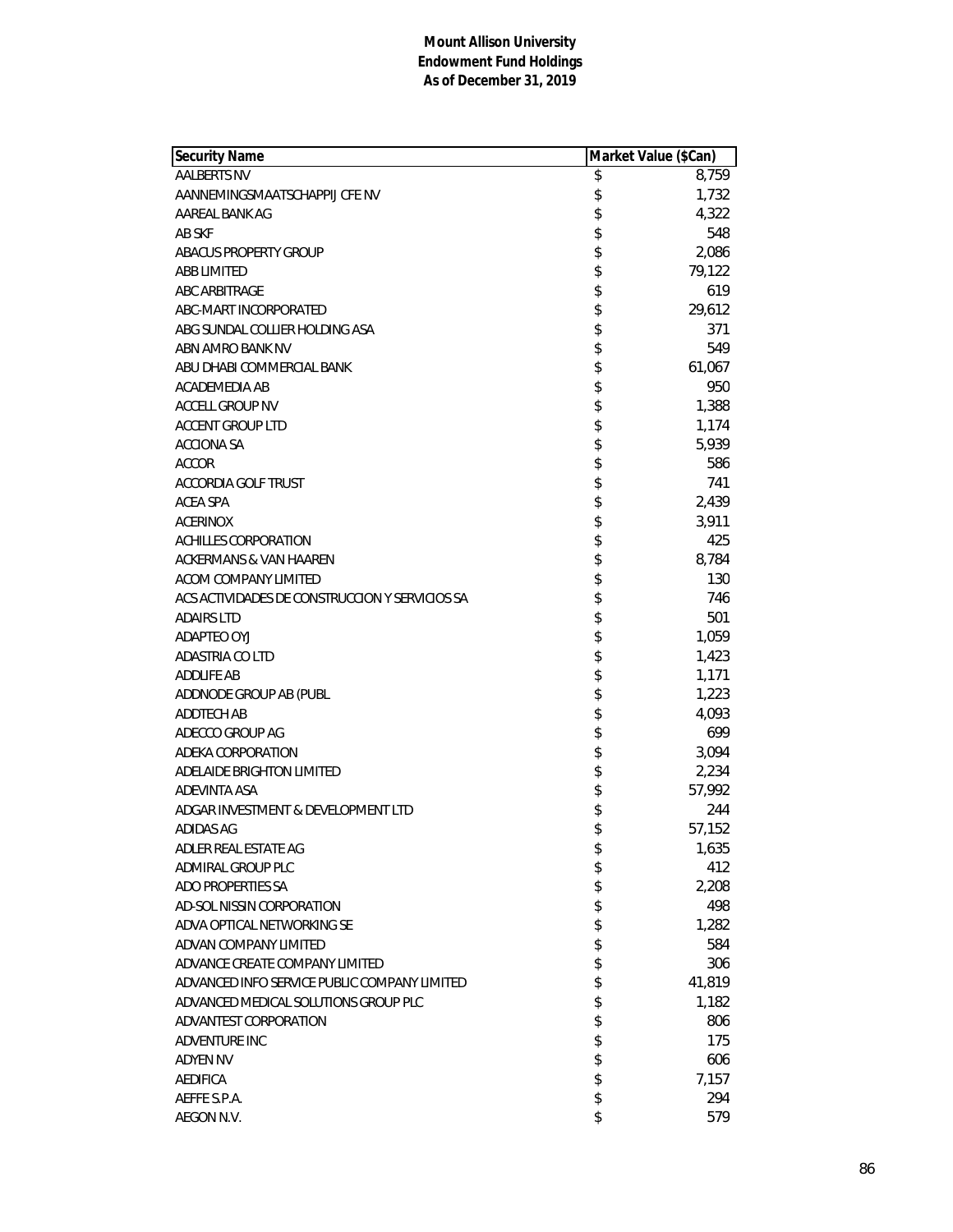| Security Name                              | Market Value (\$Can) |         |
|--------------------------------------------|----------------------|---------|
| AEM HOLDINGS LIMITED                       | \$                   | 786     |
| AENA SME SA                                | \$                   | 920     |
| AEON COMPANY LIMITED                       | \$                   | 967     |
| AEON CREDIT SERVICE (ASIA) COMPANY LIMITED | \$                   | 403     |
| AEON DELIGHT CO LTD                        | \$                   | 1,623   |
| AEON FANTASY COMPANY LIMITED               | \$                   | 420     |
| AEON FINANCIAL SERVICE CO LTD              | \$                   | 128     |
| AEON HOKKAIDO CORPORATION                  | \$                   | 242     |
| AEON MALL COMPANY LIMITED                  | \$                   | 130     |
| AERCAP HOLDINGS N.V.                       | \$                   | 538     |
| AERIA INCORPORATION                        | \$                   | 203     |
| <b>AEROPORTS DE PARIS</b>                  | \$                   | 418     |
| AF GRUPPEN ASA                             | \$                   | 1,157   |
| AF POYRY AB                                | \$                   | 4,075   |
| <b>AFCON HOLDINGS LIMITED</b>              | \$                   | 206     |
| <b>AFFIMED NV</b>                          | \$                   | 241     |
| AFI PROPERTIES LTD                         | \$                   | 945     |
| <b>AGAT EJENDOMME A/S</b>                  | \$                   | 88      |
| AGC INC                                    | \$                   | 121,540 |
| AGEAS SA                                   | \$                   | 752     |
| AGFA-GEVAERT N.V.                          | \$                   | 1,916   |
| AGGREKO PLC                                | \$                   | 6,091   |
| <b>AGL ENERGY LTD</b>                      | \$                   | 48,727  |
| AGRANA BETEILIGUNGS AG                     | \$                   | 471     |
| AGRITRADE RESOURCES LIMITED                | \$                   | 444     |
| AGRO-KANESHO COMPANY LIMITED               | \$                   | 600     |
| AHLSTROM-MUNKSJO OYJ                       | \$                   | 2,259   |
| AHRESTY CORPORATION                        | \$                   | 151     |
| AI HOLDINGS CORPORATION                    | \$                   | 1,085   |
| AIA GROUP LIMITED                          | \$                   | 520,679 |
| AIB GROUP PLC                              | \$                   | 202     |
| AICHI BANK LIMITED (THE)                   | \$                   | 1,011   |
| AICHI CORPORATION                          | \$                   | 671     |
| AICHI STEEL CORPORATION                    | \$                   | 758     |
| AICHI TOKEI DENKI COMPANY LIMITED          | \$                   | 318     |
| AIDA ENGINEERING LTD                       | \$                   | 919     |
| AIFUL CORPORATION                          | \$                   | 1,694   |
| AIMS APAC REIT                             | \$                   | 1,090   |
| AINSWORTH GAME TECHNOLOGY LTD              | \$                   | 146     |
| AIPHONE CO LTD                             | \$                   | 398     |
| AIR FRANCE KLM SA                          | \$                   | 4,330   |
| AIR LIQUIDE SA                             | \$                   | 62,113  |
| AIR NEW ZEALAND LIMITED                    | \$                   | 1,714   |
| AIR WATER INCORPORATED                     | \$                   | 189     |
| <b>AIRBUS SE</b>                           | \$                   | 79,803  |
| AIRPORT CITY LTD                           | \$                   | 2,027   |
| AIRPORT FACILITIES COMPANY LIMITED         | \$                   | 319     |
| AISAN INDUSTRY CO LTD                      | \$                   | 625     |
| AISIN SEIKI CO LTD                         | \$                   | 432     |
| AIT CORPORATION                            | \$                   | 212     |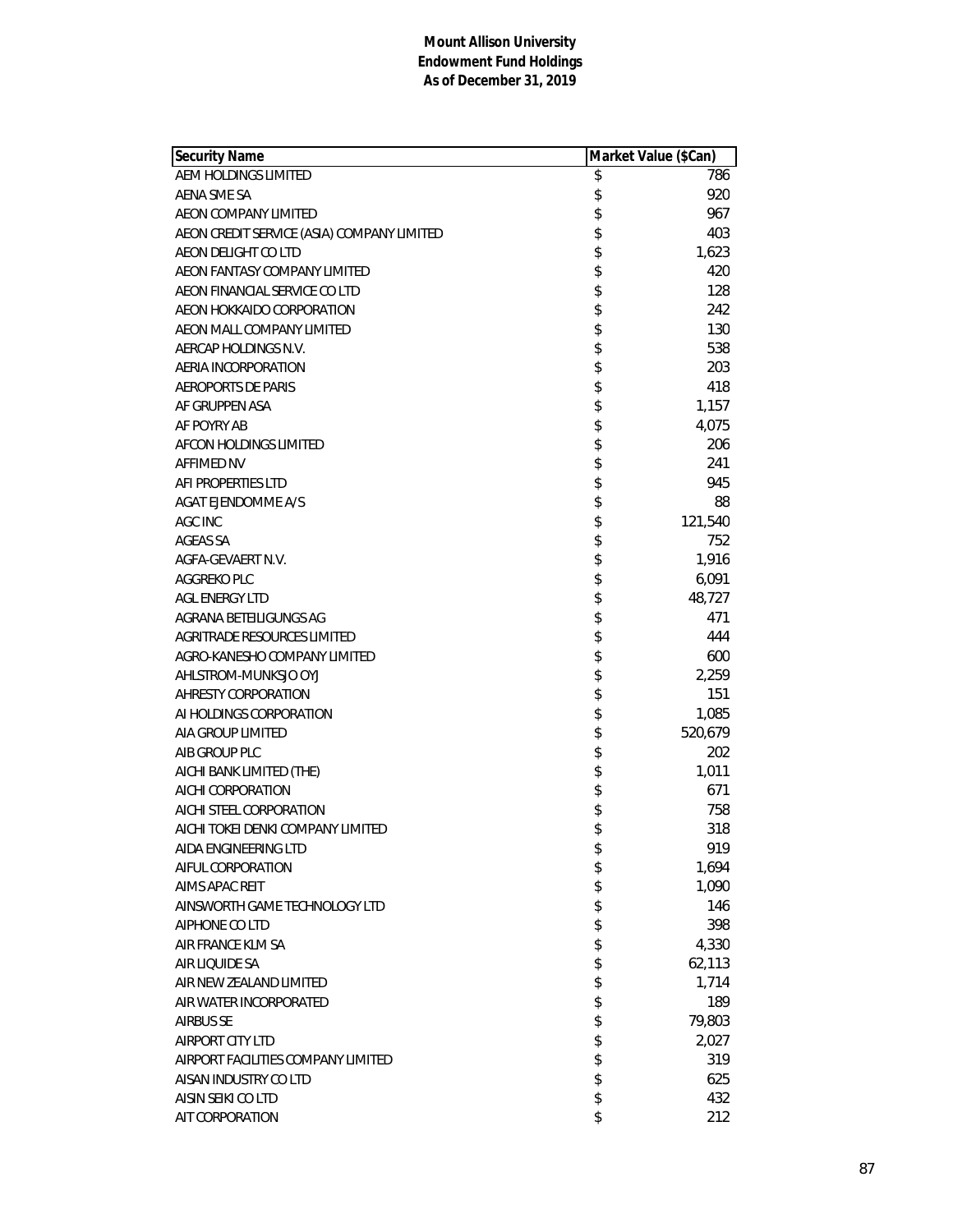| <b>Security Name</b>              | Market Value (\$Can) |
|-----------------------------------|----------------------|
| <b>AIXTRON SE</b>                 | \$<br>2,558          |
| AIZAWA SECURITIES COMPANY LIMITED | \$<br>334            |
| AJINOMOTO COMPANY INCORPORATED    | \$<br>523            |
| AJIS COMPANY LIMITED              | \$<br>519            |
| AKASOL AG                         | \$<br>24,736         |
| AKASTOR ASA                       | \$<br>400            |
| AKATSUKI INC                      | \$<br>421            |
| <b>AKBANK TAS</b>                 | \$<br>92,513         |
| AKEBONO BRAKE INDUSTRY CO LTD     | \$<br>395            |
| AKER BP ASA                       | \$<br>252            |
| AKER SOLUTIONS ASA                | \$<br>703            |
| AKITA BANK LTD                    | \$<br>718            |
| AKKA TECHNOLOGIES SE              | \$<br>1,446          |
| AKTIA BANK PLC                    | \$<br>1,066          |
| <b>AKWEL SA</b>                   | \$<br>435            |
| AKZO NOBEL N.V.                   | \$<br>1,651          |
| <b>ALANTRA PARTNERS SA</b>        | \$<br>874            |
| <b>ALBIOMA SA</b>                 | \$<br>1,639          |
| ALBIS COMPANY LIMITED             | \$<br>285            |
| <b>ALCON AG</b>                   | \$<br>3,225          |
| <b>ALCONIX CORPORATION</b>        | \$<br>466            |
| ALE PROPERTY GROUP                | \$<br>739            |
| ALFA LAVAL AB                     | \$<br>565            |
| ALFRESA HOLDINGS CORPORATION      | \$<br>275            |
| ALIBABA GROUP HOLDING LTD         | \$<br>1,158,717      |
| ALIMAK GROUP AB (PUBL)            | \$<br>1,484          |
| ALINCO INCORPORATED               | \$<br>511            |
| ALK-ABELLO A/S                    | \$<br>2,896          |
| ALKANE RESOURCES LIMITED          | \$<br>371            |
| ALL FOR ONE GROUP AG              | \$<br>293            |
| ALLEANZA HOLDINGS CO LTD          | \$<br>377            |
| <b>ALLGEIER SE</b>                | \$<br>412            |
| ALLIANCE AVIATION SERVICES LTD    | \$<br>218            |
| ALLIANCE PHARMA PLC               | \$<br>932            |
| <b>ALLIANZ SE</b>                 | \$<br>184,191        |
| ALLIED GROUP LIMITED              | \$<br>388            |
| ALLIED PROPERTIES (H.K.) LIMITED  | \$<br>513            |
| <b>ALLOT LTD</b>                  | \$<br>413            |
| ALLREAL HOLDING AG                | \$<br>6,708          |
| ALM. BRAND A/S                    | \$<br>1,160          |
| ALMA MEDIA OYJ                    | \$<br>383            |
| <b>ALMIRALL SA</b>                | \$<br>2,070          |
| ALPEN COMPANY LIMITED             | \$<br>415            |
| <b>ALPHA BANK SA</b>              | \$<br>77,157         |
| ALPHA CORPORATION                 | \$<br>145            |
| ALPHA SYSTEMS INC.                | \$<br>664            |
| ALPS ALPINE CO LTD                | \$<br>114,371        |
| ALPS LOGISTICS CO LTD             | \$<br>349            |
| ALROV PROPERTIES & LODGINGS LTD   | \$<br>1,123          |
| <b>ALS LIMITED</b>                | \$<br>5,421          |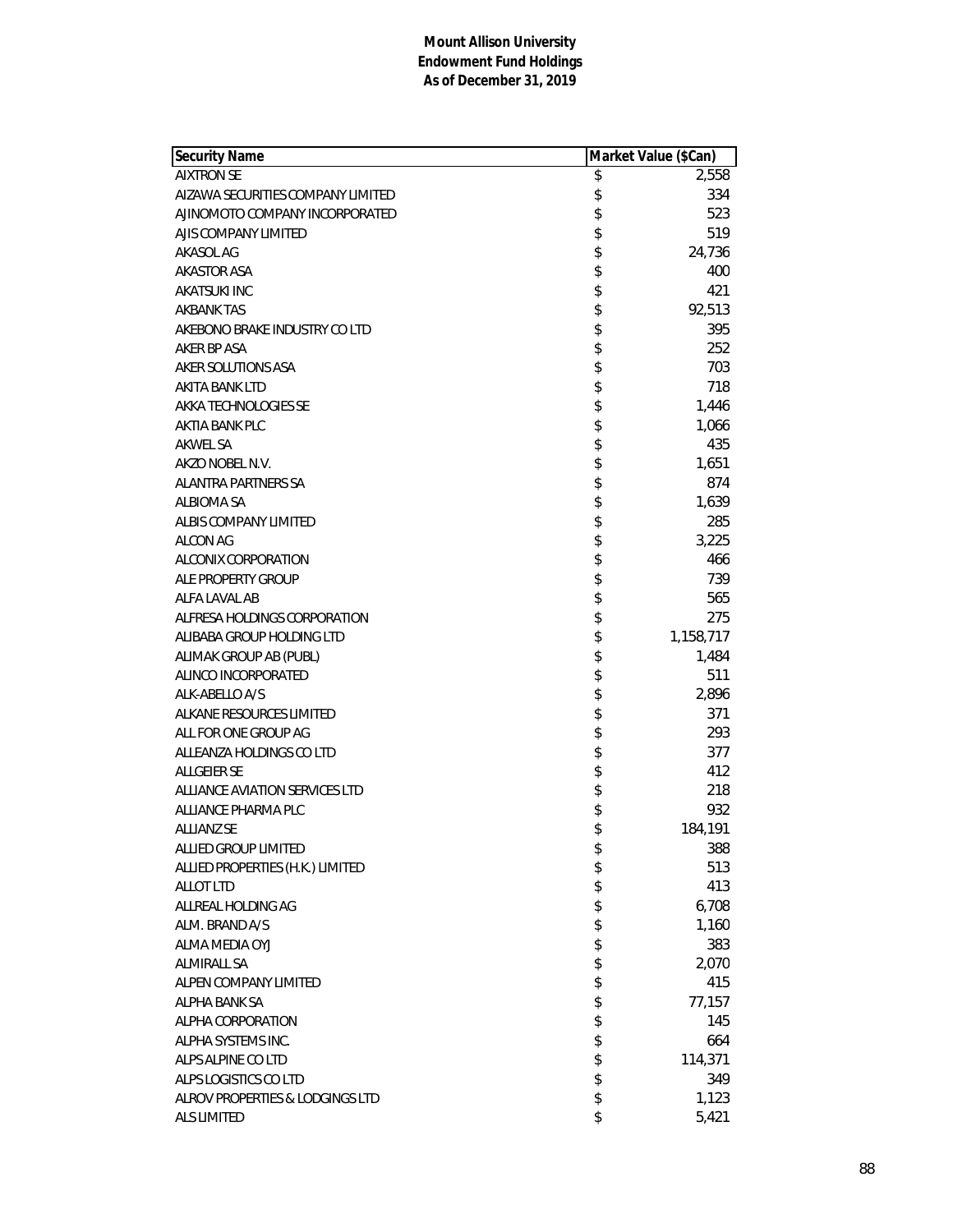| Security Name                          | Market Value (\$Can) |         |
|----------------------------------------|----------------------|---------|
| ALSO HOLDING AG                        | \$                   | 2,441   |
| <b>ALSTOM SA</b>                       | \$                   | 644     |
| ALSTRIA OFFICE REIT-AG                 | \$                   | 6,183   |
| ALTAREA                                | \$                   | 1,163   |
| ALTECH CORPORATION                     | \$                   | 545     |
| ALTEN                                  | \$                   | 6,684   |
| ALTICE EUROPE NV                       | \$                   | 6,191   |
| <b>ALTIUM LIMITED</b>                  | \$                   | 4,472   |
| <b>ALTRAN TECHNOLOGIES</b>             | \$                   | 7,509   |
| ALTRI SGPS S.A.                        | \$                   | 933     |
| ALUMINA LIMITED                        | \$                   | 282     |
| AMA GROUP LIMITED                      | \$                   | 716     |
| AMADA HOLDINGS CO LTD                  | \$                   | 271     |
| AMADEUS FIRE AG                        | \$                   | 1,908   |
| AMADEUS IT GROUP SA                    | \$                   | 2,511   |
| AMANO CORPORATION                      | \$                   | 3,306   |
| AMAYSIM AUSTRALIA LTD                  | \$                   | 201     |
| AMBEV S.A                              | \$                   | 9,770   |
| AMBU A/S                               | \$                   | 4,725   |
| AMERICAN SHIPPING COMPANY ASA          | \$                   | 300     |
| AMERISUR RESOURCES PLC                 | \$                   | 427     |
| AMG ADVANCED METALLURGICAL GROUP N.V.  | \$                   | 925     |
| AMIYAKI TEI CO LTD                     | \$                   | 405     |
| <b>AMP LIMITED</b>                     | \$                   | 322     |
| AMPER                                  | \$                   | 551     |
| <b>AMPLIFON SPA</b>                    | \$                   | 7,736   |
| AMS AG                                 | \$                   | 7,412   |
| AMSTERDAM COMMODITIES NV               | \$                   | 1,057   |
| <b>AMUNDI SA</b>                       | \$                   | 106,090 |
| AMUSE INCORPORATED                     | \$                   | 487     |
| ANA HOLDINGS INC                       | \$                   | 35,926  |
| <b>ANDRITZ AG</b>                      | \$                   | 7,118   |
| ANEST IWATA CORP.                      | \$                   | 591     |
| ANGLO AMERICAN PLC                     | \$                   | 277,844 |
| ANGLO PACIFIC GROUP PLC                | \$                   | 1,055   |
| ANGLO-EASTERN PLANTATIONS PLC          | \$                   | 396     |
| ANHEUSER BUSCH INBEV NV                | \$                   | 4,430   |
| ANHUI CONCH CEMENT COMPANY LIMITED     | \$                   | 74,886  |
| ANIMA HOLDING SPA                      | \$                   | 3,855   |
| <b>ANSELL LIMITED</b>                  | \$                   | 5,656   |
| ANTOFAGASTA PLC                        | \$                   | 107,186 |
| AOI ELECTRONICS COMPANY LIMITED        | \$                   | 154     |
| AOI TYO HOLDINGS INC                   | \$                   | 233     |
| AOKI HOLDINGS INCORPORATED             | \$                   | 874     |
| <b>AOMORI BANK LTD</b>                 | \$                   | 1,053   |
| AOYAMA TRADING CO LTD                  | \$                   | 1,777   |
| AOYAMA ZAISAN NETWORKS COMPANY LIMITED | \$                   | 425     |
| AOZORA BANK LTD                        | \$                   | 17,275  |
| AP EAGERS LTD                          | \$                   | 2,696   |
| AP MOELLER MAERSK A/S                  | \$                   | 50,357  |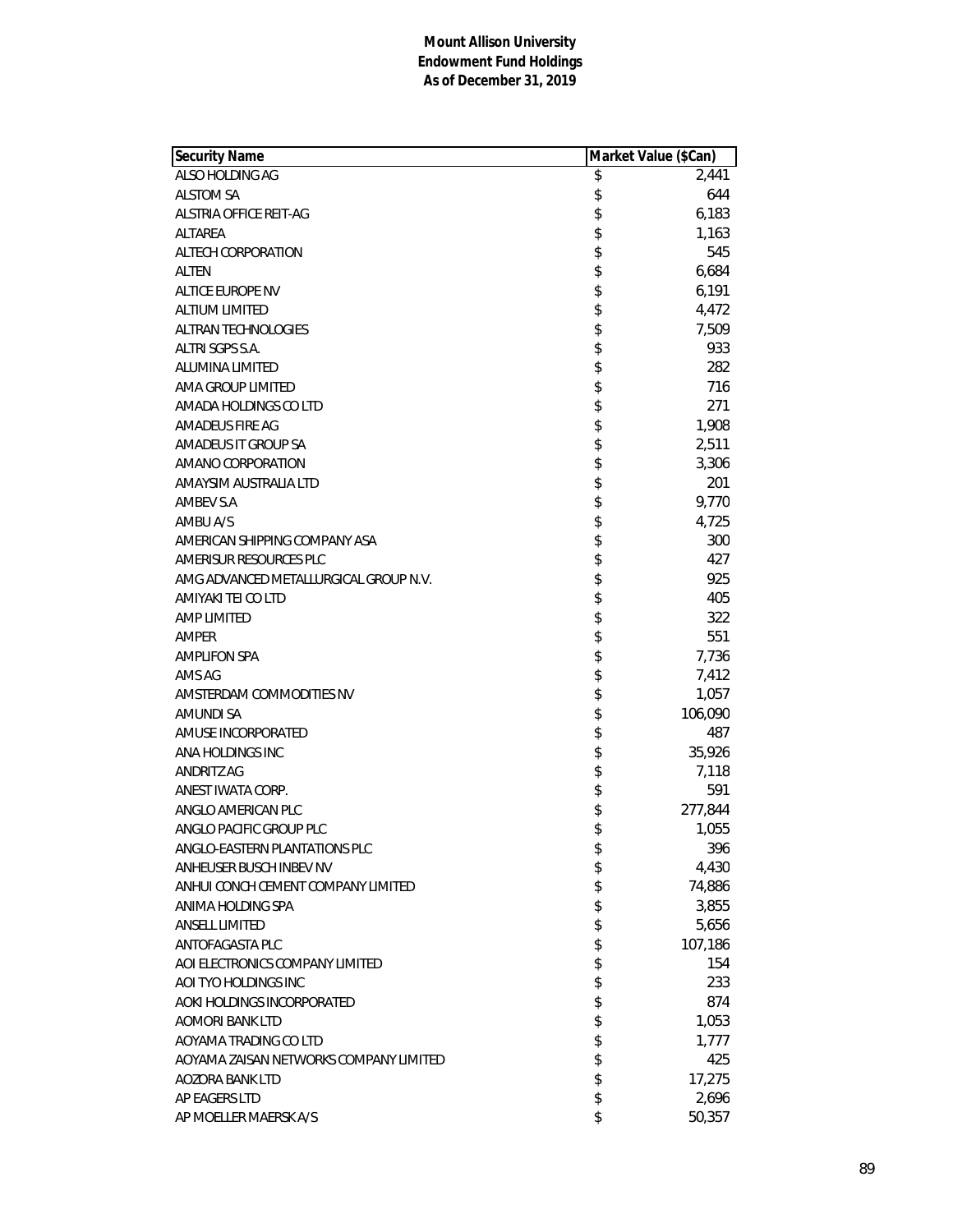| Security Name                        | Market Value (\$Can) |        |
|--------------------------------------|----------------------|--------|
| <b>APA GROUP</b>                     | \$                   | 656    |
| APAC RESOURCES LIMITED               | \$                   | 89     |
| APAMAN CO LTD                        | \$                   | 173    |
| <b>APERAM SA</b>                     | \$                   | 3,188  |
| APG SGA SA                           | \$                   | 1,021  |
| APN CONVENIENCE RETAIL REIT          | \$                   | 509    |
| APN INDUSTRIA REIT                   | \$                   | 770    |
| APPLIED DEVELOPMENT HOLDINGS LIMITED | \$                   | 73     |
| APPLUS SERVICES SA                   | \$                   | 3,664  |
| APPRECIATE GROUP PLC                 | \$                   | 202    |
| APT SATELLITE HOLDINGS LIMITED       | \$                   | 357    |
| <b>AQUAFIL SPA</b>                   | \$                   | 130    |
| <b>ARAD LIMITED</b>                  | \$                   | 251    |
| ARAKAWA CHEMICAL INDUSTRIES LIMITED  | \$                   | 680    |
| ARATA CORPORATION                    | \$                   | 1,222  |
| ARB CORPORATION LIMITED              | \$                   | 2,207  |
| ARBONIA AG                           | \$                   | 1,480  |
| <b>ARCADIS NV</b>                    | \$                   | 3,415  |
| ARCELORMITTAL SA                     | \$                   | 831    |
| <b>ARCHER LIMITED</b>                | \$                   | 70     |
| ARCLAND SAKAMOTO CO LTD              | \$                   | 922    |
| ARCLAND SERVICE HOLDINGS CO LTD      | \$                   | 677    |
| ARCS COMPANY LIMITED                 | \$                   | 1,701  |
| ARDENT LEISURE GROUP LTD             | \$                   | 935    |
| AREALINK CO LTD                      | \$                   | 170    |
| ARENA REIT NO 1                      | \$                   | 1,154  |
| ARGAN SA                             | \$                   | 1,940  |
| ARGENX SE                            | \$                   | 10,121 |
| ARGO GRAPHICS INCORPORATED           | \$                   | 975    |
| ARGOSY PROPERTY LIMITED              | \$                   | 1,489  |
| ARISAWA MFG CO LTD                   | \$                   | 691    |
| ARISTOCRAT LEISURE LIMITED           | \$                   | 969    |
| ARJO AB (PUBL)                       | \$                   | 2,679  |
| ARKEMA SA                            | \$                   | 521    |
| ARKO HOLDINGS LTD                    | \$                   | 186    |
| ARNOLDO MONDADORI EDITORE SPA        | \$                   | 1,128  |
| AROUNDTOWN SA                        | \$                   | 586    |
| ARQ GROUP LTD                        | \$                   | 62     |
| ARROW GLOBAL GROUP PLC               | \$                   | 1,330  |
| ARTNATURE INCORPORATED               | \$                   | 195    |
| ARVIDA GROUP LTD                     | \$                   | 912    |
| ARYZTA AG                            | \$                   | 2,392  |
| AS ONE CORPORATION                   | \$                   | 2,570  |
| ASAHI COMPANY LIMITED                | \$                   | 508    |
| ASAHI DIAMOND INDUSTRIAL CO LTD      | \$                   | 615    |
| ASAHI GROUP HOLDINGS LIMITED         | \$                   | 1,185  |
| ASAHI HOLDINGS INCORPORATION         | \$                   | 1,995  |
| ASAHI INTECC CO.                     | \$                   | 410    |
| ASAHI KASEI CORPORATION              | \$                   | 1,021  |
| ASAHI KOGYOSHA CO LTD                | \$                   | 314    |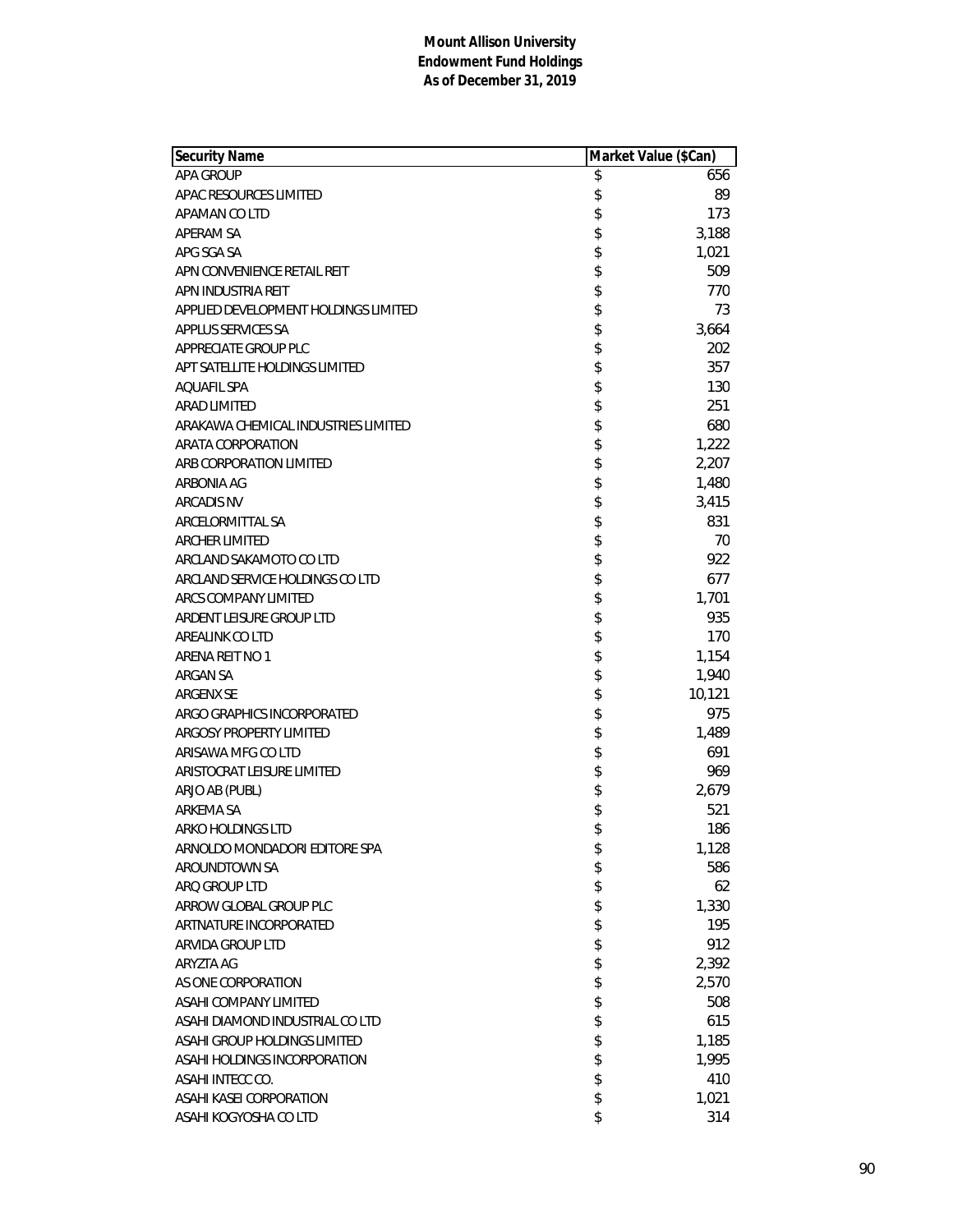| Security Name                               | Market Value (\$Can) |         |
|---------------------------------------------|----------------------|---------|
| <b>ASAHI NET</b>                            | \$                   | 306     |
| ASAHI PRINTING COMPANY LIMITED              | \$                   | 218     |
| ASAHI YUKIZAI CORP                          | \$                   | 578     |
| ASALEO CARE LTD                             | \$                   | 589     |
| <b>ASANTE INC</b>                           | \$                   | 292     |
| ASANUMA CORP                                | \$                   | 597     |
| <b>ASCENCIO SCA</b>                         | \$                   | 843     |
| ASCENDAS HOSPITALITY TRUST                  | \$                   | 960     |
| ASCENDAS INDIA TRUST                        | \$                   | 2,042   |
| ASCENDAS REAL ESTATE INVESTMENT TRUST       | \$                   | 3,555   |
| <b>ASCENTIAL PLC</b>                        | \$                   | 2,604   |
| ASCOM HOLDING AG                            | \$                   | 747     |
| <b>ASCOPIAVE SPA</b>                        | \$                   | 671     |
| <b>ASCOTT RESIDENCE TRUST</b>               | \$                   | 2,457   |
| ASE TECHNOLOGY HOLDING CO LTD               | \$                   | 155,539 |
| ASHIMORI INDUSTRY CO LTD                    | \$                   | 126     |
| ASHMORE GROUP PLC                           | \$                   | 4,944   |
| <b>ASHTEAD GROUP PLC</b>                    | \$                   | 61,023  |
| <b>ASHTROM GROUP LTD</b>                    | \$                   | 701     |
| ASHTROM PROPERTIES LTD.                     | \$                   | 608     |
| ASIA FINANCIAL HOLDINGS LTD.                | \$                   | 281     |
| ASIA PILE HOLDINGS CORP                     | \$                   | 327     |
| ASIA STANDARD INTERNATIONAL GROUP LTD.      | \$                   | 162     |
| ASIAKASTIETO GROUP PLC                      | \$                   | 1,327   |
| <b>ASIASEC PROPERTIES LTD</b>               | \$                   | 172     |
| ASKA PHARMACEUTICAL COMPANY LIMITED         | \$                   | 589     |
| ASKUL CORPORATION                           | \$                   | 1,246   |
| ASM INTERNATIONAL NV                        | \$                   | 10,118  |
| ASM PACIFIC TECHNOLOGY LTD.                 | \$                   | 59,515  |
| ASML HOLDING NV                             | \$                   | 140,549 |
| ASOS PLC                                    | \$                   | 2,857   |
| <b>ASPEN GROUP</b>                          | \$                   | 37      |
| ASPO PLC                                    | \$                   | 517     |
| ASR NEDERLAND NV                            | \$                   | 10,901  |
| ASSA ABLOY AB                               | \$                   | 1,671   |
| ASSICURAZIONI GENERALI SPA                  | \$                   | 1,616   |
| ASSOCIATED BRITISH FOODS PLC                | \$                   | 874     |
| ASSOCIATED INTERNATIONAL HOTELS LIMITED     | \$                   | 285     |
| <b>ASSURA PLC</b>                           | \$                   | 5,482   |
| <b>ASSYSTEM SA</b>                          | \$                   | 563     |
| ASTELLAS PHARMA INCORPORATED                | \$                   | 157,789 |
| ASTRA INTERNATIONAL TBK PT                  | \$                   | 87,626  |
| ASTRAZENECA PLC                             | \$                   | 513,272 |
| ASUKANET COMPANY LIMITED                    | \$                   | 315     |
| <b>ASX LIMITED</b>                          | \$                   | 760     |
| AT&S AUSTRIA TECHNOLOGIE & SYSTEMTECHNIK AG | \$                   | 1,089   |
| ATEA ASA                                    | \$                   | 2,248   |
| ATEAM INC                                   | \$                   | 99      |
| <b>ATENOR SA</b>                            | \$                   | 642     |
| ATLANTIA SPA                                | \$                   | 824     |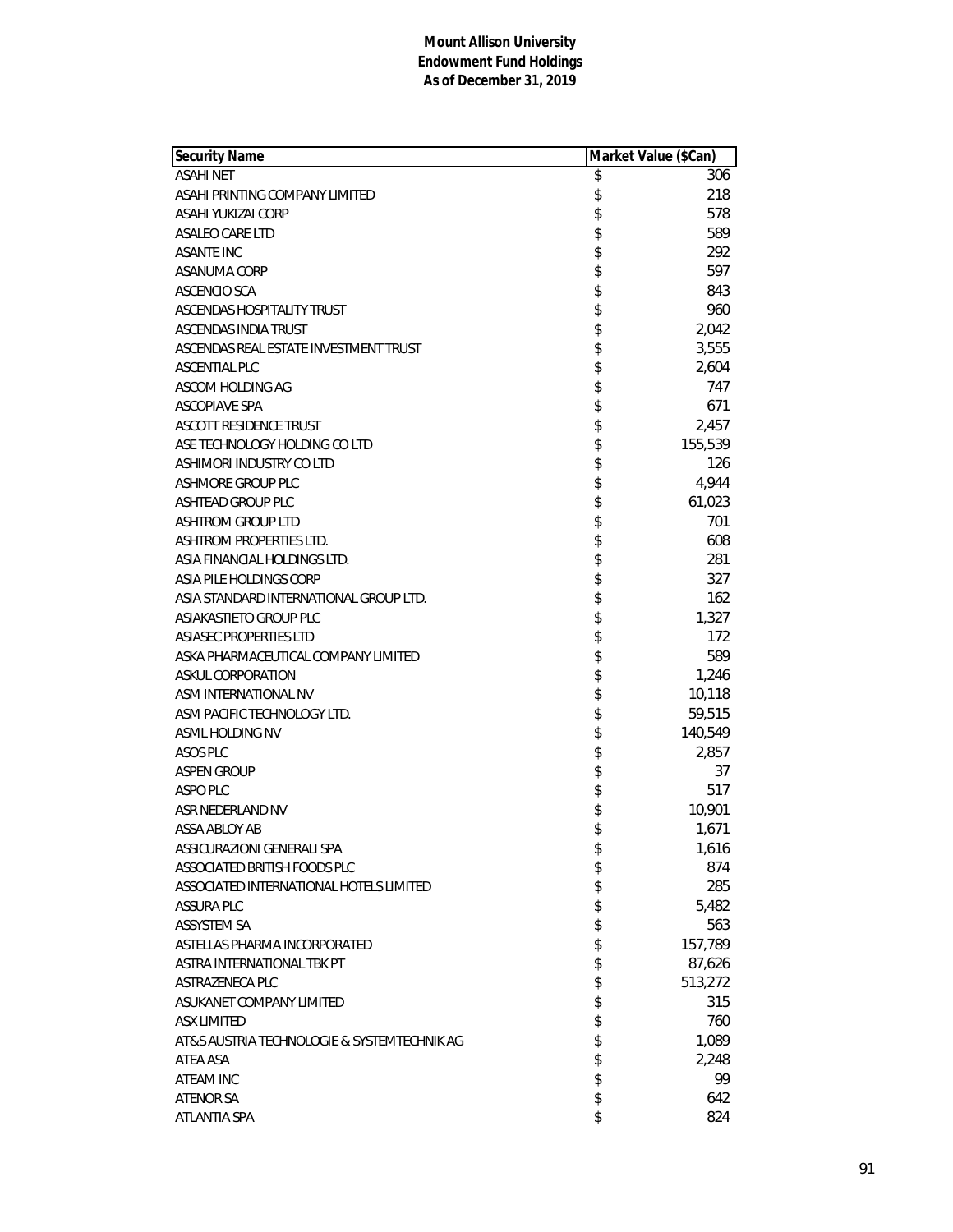| Security Name                                       | Market Value (\$Can) |         |
|-----------------------------------------------------|----------------------|---------|
| ATLANTICA YIELD PLC                                 | \$                   | 5,720   |
| ATLAS COPCO AB                                      | \$                   | 2,875   |
| ATOM CORPORATION                                    | \$                   | 1,843   |
| ATOS SE                                             | \$                   | 105,928 |
| ATOSS SOFTWARE AG                                   | \$                   | 629     |
| ATRAE INC                                           | \$                   | 473     |
| ATRESMEDIA CORPORACION DE MEDIOS DE COMUNICACION SA | \$                   | 909     |
| ATREYU CAPITAL MARKETS LTD                          | \$                   | 264     |
| ATRIA PLC                                           | \$                   | 243     |
| ATRIUM EUROPEAN REAL ESTATE LIMITED                 | \$                   | 1,404   |
| ATRIUM LIUNGBERG AB                                 | \$                   | 2,253   |
| ATSUGI COMPANY LIMITED                              | \$                   | 291     |
| ATTENDO AB (PUBL)                                   | \$                   | 1,062   |
| <b>AUB GROUP LTD</b>                                | \$                   | 1,444   |
| <b>AUBAY SA</b>                                     | \$                   | 533     |
| AUCKLAND INTERNATIONAL AIRPORT LIMITED              | \$                   | 408     |
| <b>AUCNET INC</b>                                   | \$                   | 217     |
| <b>AUDIOCODES LIMITED</b>                           | \$                   | 995     |
| <b>AURELIA METALS LTD</b>                           | \$                   | 400     |
| <b>AURIZON HOLDINGS LTD</b>                         | \$                   | 521     |
| <b>AURUBIS AG</b>                                   | \$                   | 5,675   |
| <b>AUSNET SERVICES LTD</b>                          | \$                   | 126,621 |
| <b>AUSTAL LIMITED</b>                               | \$                   | 2,038   |
| AUSTEVOLL SEAFOOD ASA                               | \$\$                 | 1,508   |
| <b>AUSTIN ENGINEERING LTD</b>                       |                      | 145     |
| AUSTRALIA AND NEW ZEALAND BANKING GROUP LIMITED     |                      | 3,496   |
| AUSTRALIAN AGRICULTURAL COMPANY LIMITED             | \$                   | 583     |
| AUSTRALIAN FINANCE GROUP LTD                        | \$                   | 641     |
| AUSTRALIAN PHARMACEUTICAL INDUSTRIES LTD            | \$                   | 1,071   |
| AUSTRALIAN UNITY OFFICE FUND                        | \$                   | 442     |
| <b>AUSWIDE BANK LTD</b>                             | \$                   | 232     |
| AUTO TRADER GROUP PLC                               | \$                   | 520     |
| <b>AUTOBACS SEVEN CO LIMITED</b>                    | \$                   | 2,536   |
| AUTOGRILL SOCIETA PER AZIONI                        | \$                   | 2,982   |
| AUTONEUM HOLDING AG                                 | \$                   | 687     |
| AVANCE GAS HOLDINGS LTD                             | \$                   | 911     |
| <b>AVANT CORP</b>                                   | \$                   | 225     |
| AVANTIA CO LTD                                      | \$                   | 129     |
| AVANZA BANK HOLDING AB                              | \$                   | 2,372   |
| <b>AVARGA LTD</b>                                   | \$                   | 77      |
| <b>AVENTUS GROUP</b>                                | \$                   | 1,101   |
| AVEVA GROUP PLC                                     | \$                   | 284     |
| <b>AVEX INC</b>                                     | \$                   | 1,222   |
| <b>AVI LIMITED</b>                                  | \$                   | 40,540  |
| <b>AVIO SPA</b>                                     | \$                   | 943     |
| <b>AVIVA PLC</b>                                    | \$                   | 1,548   |
| AVON RUBBER P.L.C.                                  | \$                   | 1,840   |
| AWA BANK LIMITED (THE)                              | \$                   | 1,541   |
| AXA SA                                              | \$                   | 233,124 |
| <b>AXACTOR SE</b>                                   | \$                   | 482     |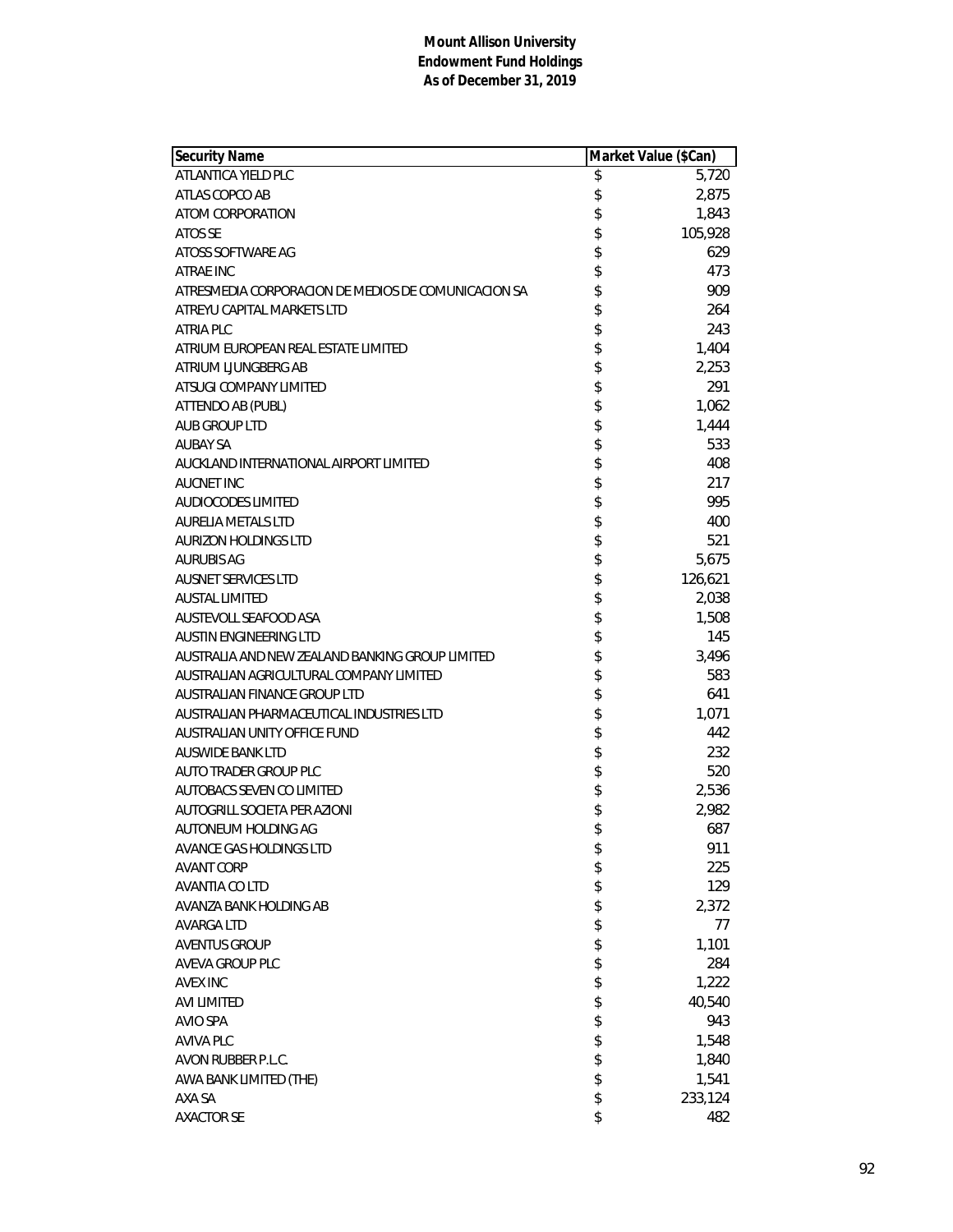| <b>Security Name</b>                       | Market Value (\$Can) |         |
|--------------------------------------------|----------------------|---------|
| AXIAL RETAILING INC                        | \$                   | 1,096   |
| AXWAY SOFTWARE SA                          | \$                   | 275     |
| AZIMUT HOLDING SPA                         | \$                   | 6,186   |
| AZRIELI GROUP LTD                          | \$                   | 221     |
| <b>B&amp;M EUROPEAN VALUE RETAIL SA</b>    | \$                   | 65,794  |
| <b>B2HOLDING ASA</b>                       | \$                   | 551     |
| <b>B3 SA BRASIL BOLSA BALCAO</b>           | \$                   | 134,883 |
| <b>BABCOCK INTERNATIONAL GROUP PLC</b>     | \$                   | 8,191   |
| <b>BABY BUNTING GROUP LTD</b>              | \$                   | 507     |
| <b>BACHEM HOLDING AG</b>                   | \$                   | 472     |
| <b>BAE SYSTEMS PLC</b>                     | \$                   | 1,708   |
| <b>BALFOUR BEATTY PLC</b>                  | \$                   | 5,251   |
| <b>BALOISE HOLDING AG</b>                  | \$                   | 628     |
| BANCA FARMAFACTORING SPA                   | \$                   | 1,764   |
| <b>BANCA GENERALI SPA</b>                  | \$                   | 3,977   |
| <b>BANCA IFIS SPA</b>                      | \$                   | 1,025   |
| BANCA MONTE DEI PASCHI DI SIENA SPA        | \$                   | 243     |
| BANCA PICCOLO CREDITO VALTELLINESE SPA     | \$                   | 1,118   |
| BANCA POPOLARE DI SONDRIO SCPA             | \$                   | 2,526   |
| <b>BANCA SISTEMA SPA</b>                   | \$                   | 173     |
| BANCO BILBAO VIZCAYA ARGENTARIA SA         | \$                   | 2,657   |
| <b>BANCO BPM SPA</b>                       | \$                   | 8,016   |
| <b>BANCO COMERCIAL PORTUGUES</b>           | \$                   | 3,700   |
| BANCO DI DESIO E DELLA BRIANZA SPA         | \$                   | 215     |
| <b>BANCO SABADELL</b>                      | \$                   | 13,092  |
| <b>BANCO SANTANDER SA</b>                  | \$                   | 4,957   |
| <b>BANCO SANTANDER-CHILE</b>               | \$                   | 39,367  |
| <b>BANCOLOMBIA SA</b>                      | \$                   | 45,058  |
| <b>BANDAI NAMCO HOLDINGS INC</b>           | \$                   | 122,236 |
| <b>BANDO CHEMICAL INDUSTRIES LIMITED</b>   | \$                   | 700     |
| <b>BANG &amp; OLUFSEN AS</b>               | \$                   | 283     |
| <b>BANGKOK BANK PUBLIC COMPANY LIMITED</b> | \$                   | 36,908  |
| BANK HAPOALIM B.M.                         | \$                   | 56,473  |
| BANK LEUMI LE-ISRAEL B.M.                  | \$                   | 767     |
| <b>BANK OF EAST ASIA LTD</b>               | \$                   | 207     |
| <b>BANK OF IRELAND</b>                     | \$                   | 8,862   |
| <b>BANK OF IWATE LTD</b>                   | \$                   | 1,140   |
| <b>BANK OF KYOTO LTD</b>                   | \$                   | 164     |
| <b>BANK OF NAGOYA LTD</b>                  | \$                   | 920     |
| <b>BANK OF OKINAWA LTD</b>                 | \$                   | 1,562   |
| <b>BANK OF QUEENSLAND LIMITED</b>          | \$                   | 4,499   |
| <b>BANK OF SAGA LTD</b>                    | \$                   | 536     |
| <b>BANK OF THE RYUKYUS LTD</b>             | \$                   | 1,037   |
| <b>BANK OF TOYAMA LTD</b>                  | \$                   | 265     |
| <b>BANK PEKAO S.A.</b>                     | \$                   | 88,851  |
| <b>BANKIA SAU</b>                          | \$                   | 3,718   |
| <b>BANKINTER</b>                           | \$                   | 11,582  |
| <b>BANQUE CANTONALE DE GENEVE</b>          | \$                   | 774     |
| <b>BANQUE CANTONALE DU VALAIS</b>          | \$                   | 356     |
| BANQUE CANTONALE VAUDOISE                  | \$                   | 4,928   |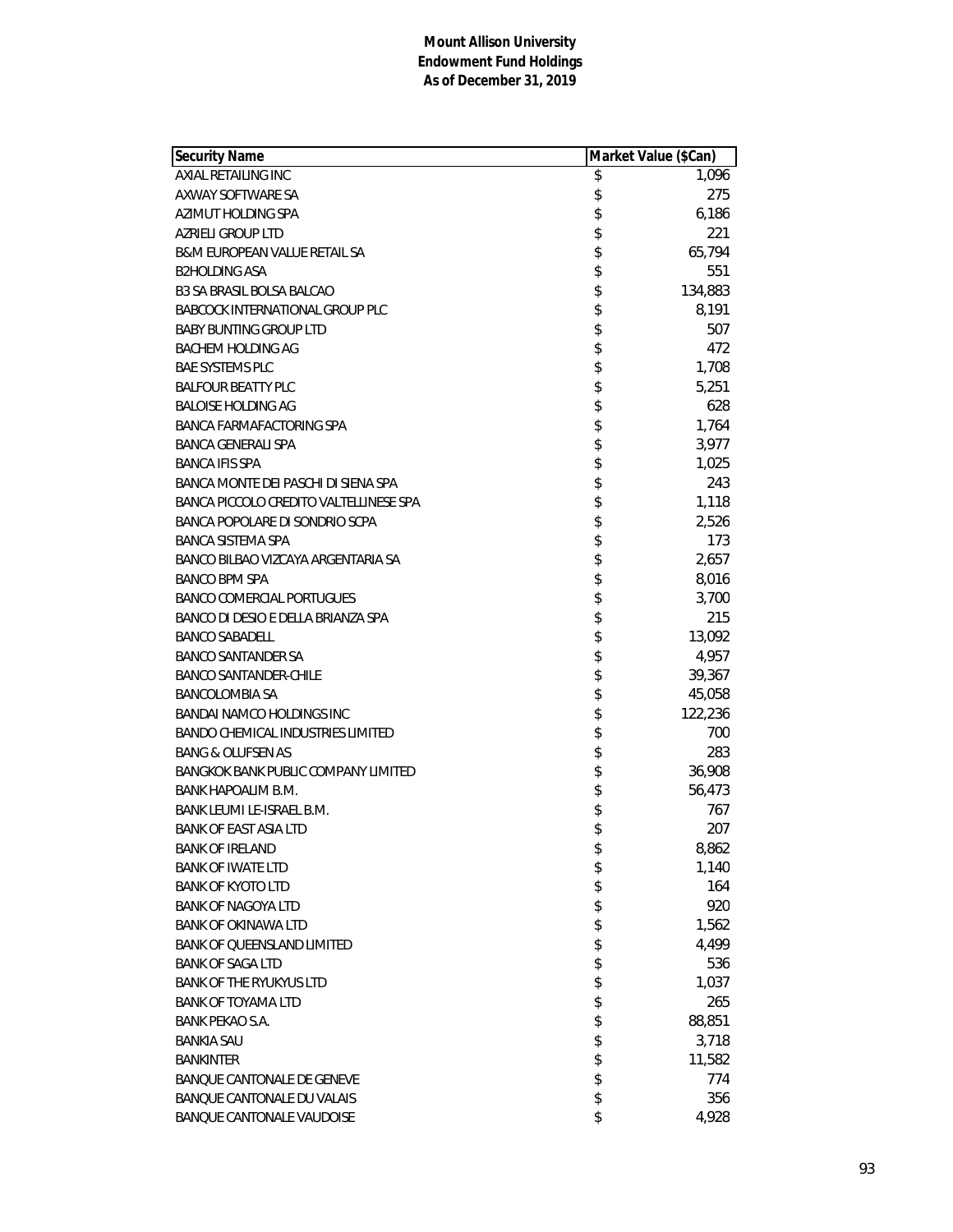| Security Name                               | Market Value (\$Can) |         |
|---------------------------------------------|----------------------|---------|
| BANQUE NATIONALE DE BELGIQUE SA             | \$                   | 959     |
| <b>BAPCOR LTD</b>                           | \$                   | 2,785   |
| <b>BARCLAYS PLC</b>                         | \$                   | 2,924   |
| <b>BARCO NV</b>                             | \$                   | 5,361   |
| <b>BAROQUE JAPAN LTD</b>                    | \$                   | 368     |
| BARRATT DEVELOPMENTS PLC                    | \$                   | 717     |
| BARRY CALLEBAUT AG                          | \$                   | 475     |
| <b>BASE RESOURCES LIMITED</b>               | \$                   | 289     |
| <b>BASF SE</b>                              |                      | 4,947   |
| <b>BASIC FIT NV</b>                         | \$                   | 2,592   |
| <b>BASICNET SPA</b>                         | \$                   | 475     |
| <b>BASLER AG</b>                            | \$                   | 454     |
| BASTIDE LE CONFORT MEDICAL                  | \$                   | 171     |
| <b>BASWARE OYJ</b>                          | \$                   | 517     |
| <b>BAUER AG</b>                             | \$                   | 423     |
| <b>BAVARIAN NORDIC AS</b>                   | \$                   | 1,269   |
| BAYCURRENT CONSULTING INC                   |                      | 1,505   |
| <b>BAYER AG</b>                             | \$                   | 164,538 |
| BAYERISCHE MOTOREN WERKE AKTIENGESELLSCHAFT | \$                   | 92,768  |
| BAYSIDE LAND CORPORATION LTD                | \$                   | 1,742   |
| <b>BAYWA AG</b>                             | \$                   | 1,254   |
| BE SEMICONDUCTOR INDUSTRIES N.V.            | \$                   | 5,762   |
| BE THINK SOLVE EXECUTE SPA                  | \$                   | 228     |
| <b>BEAZLEY PLC</b>                          | \$\$                 | 6,489   |
| <b>BECHTLE AG</b>                           |                      | 8,443   |
| <b>BEFIMMO SCA</b>                          |                      | 3,523   |
| <b>BEGA CHEESE LIMITED</b>                  | \$                   | 1,439   |
| <b>BEIERSDORF AG</b>                        | \$                   | 860     |
| <b>BEIGENE LTD - ADR</b>                    | \$                   | 426     |
| BEIJER ALMA AB                              | \$                   | 1,575   |
| BEIJER ELECTRONICS GROUP AB                 | \$                   | 415     |
| BEIJER REF AB (PUBL)                        | \$                   | 3,990   |
| BELC CO.                                    | \$                   | 1,200   |
| <b>BELIMO HOLDING AG</b>                    | \$                   | 8,094   |
| BELL FOOD GROUP AG                          | \$                   | 1,301   |
| <b>BELLEVUE GROUP AG</b>                    | \$                   | 561     |
| BELLSYSTEM24 HOLDINGS INC                   | \$                   | 1,268   |
| BELLUNA CO LTD                              | \$                   | 704     |
| BELLWAY P.L.C.                              | \$                   | 12,762  |
| BENDIGO AND ADELAIDE BANK LTD               | \$                   | 241     |
| BENESSE HOLDINGS INCORPORATED               | \$                   | 135     |
| <b>BENETEAU</b>                             |                      | 798     |
| <b>BENEXT GROUP INC</b>                     | \$                   | 412     |
| BENGO4.COM INC                              | \$                   | 827     |
| BERGMAN & BEVING AB                         | \$                   | 461     |
| BERKELEY GROUP HOLDINGS PLC                 | \$                   | 548     |
| BERNER KANTONALBANK AG                      | \$                   | 2,608   |
| <b>BERTRANDT AG</b>                         | \$                   | 849     |
| <b>BESQAB AB (PUBL)</b>                     | \$                   | 218     |
| BET SHEMESH ENGINES HOLDINGS (1997) LTD.    | \$                   | 573     |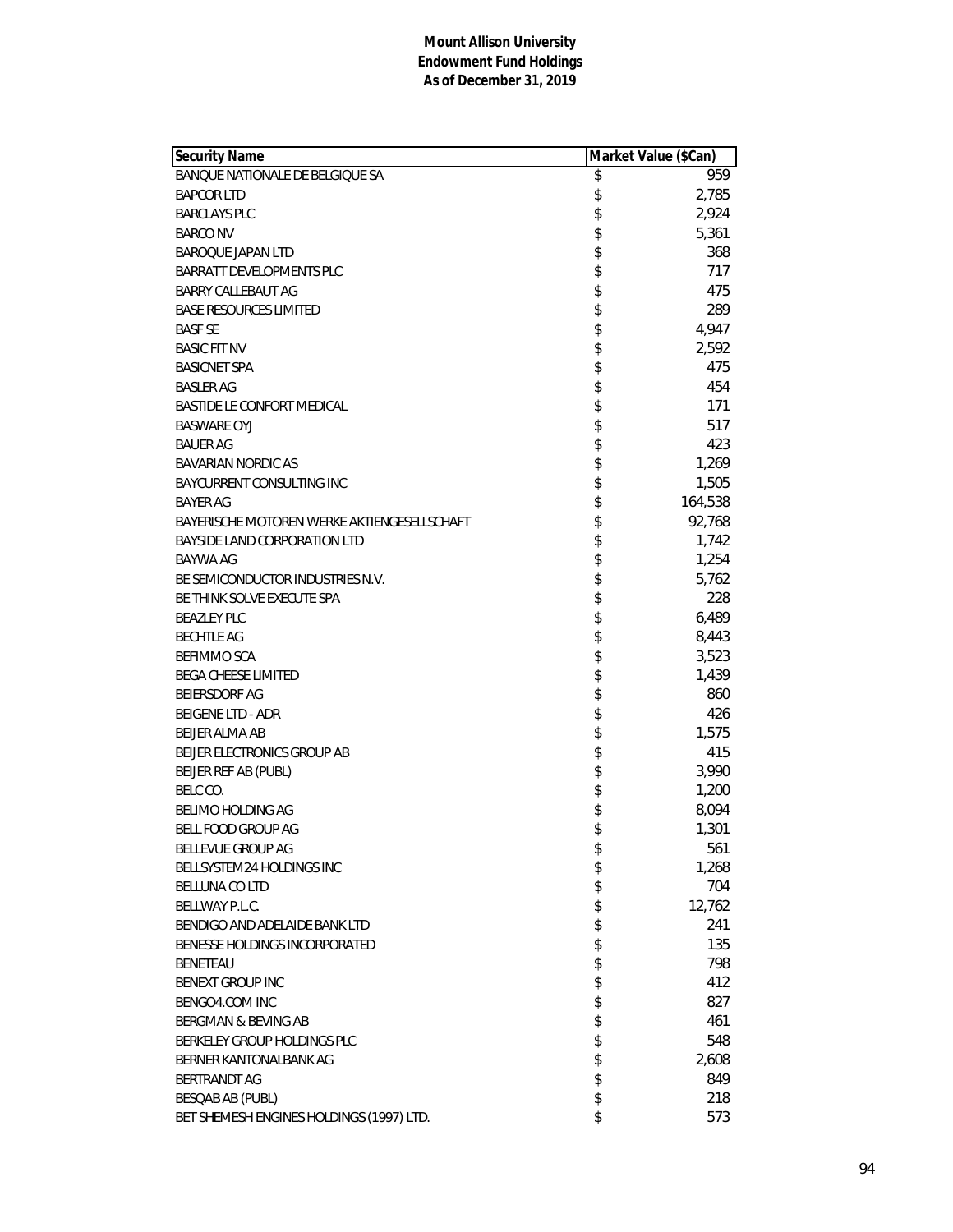| Security Name                                          | Market Value (\$Can) |         |
|--------------------------------------------------------|----------------------|---------|
| BET-AT-HOME.COM AG                                     | \$                   | 249     |
| BETER BED HOLDING NV                                   | \$                   | 86      |
| <b>BETSSON AB</b>                                      | \$                   | 1,323   |
| <b>BF SPA</b>                                          | \$                   | 497     |
| <b>BGEO GROUP PLC</b>                                  | \$                   | 1,994   |
| <b>BHP GROUP LTD</b>                                   | \$                   | 185,523 |
| <b>BHP GROUP PLC</b>                                   | \$                   | 43,844  |
| <b>BIC CAMERA INC</b>                                  | \$                   | 2,375   |
| <b>BIESSE SPA</b>                                      |                      | 868     |
| <b>BIFFA PLC</b>                                       | \$\$                 | 1,726   |
| <b>BIG SHOPPING CENTERS LIMITED</b>                    |                      | 839     |
| <b>BIG YELLOW GROUP PLC</b>                            | \$                   | 5,239   |
| <b>BIGBEN INTERACTIVE</b>                              | \$                   | 779     |
| BIJOU BRIGITTE MODISCHE ACCESSOIRES AKTIENGESELLSCHAFT | \$                   | 642     |
| <b>BILFINGER SE</b>                                    | \$                   | 2,469   |
| <b>BILIA AB</b>                                        | \$                   | 1,805   |
| BILLERUDKORSNAS AB (PUBL)                              | \$                   | 4,179   |
| <b>BIM BIRLESIK MAGAZALAR AS</b>                       |                      | 77,521  |
| <b>BINGO INDUSTRIES LTD</b>                            | \$                   | 1,893   |
| <b>BIOCARTIS GROUP NV</b>                              | \$                   | 364     |
| BIOFERMIN PHARMACEUTICAL COMPANY LIMITED               | \$                   | 301     |
| <b>BIOGAIA AB</b>                                      | \$                   | 1,673   |
| <b>BIOMERIEUX SA</b>                                   | \$                   | 263     |
| <b>BIOTAGE AB</b>                                      |                      | 1,245   |
| <b>BIOTEST AG</b>                                      | \$<br>\$             | 1,002   |
| <b>BITTIUM OYJ</b>                                     | \$                   | 479     |
| <b>BKW AG</b>                                          |                      | 3,379   |
| <b>BLACKMORES LIMITED</b>                              | \$                   | 1,275   |
| BLOOMSBURY PUBLISHING PLC                              | \$                   | 781     |
| <b>BLUE SQUARE REAL ESTATE LTD</b>                     | \$                   | 426     |
| <b>BLUESCOPE STEEL LIMITED</b>                         | \$                   | 388     |
| <b>BML INC</b>                                         | \$                   | 1,583   |
| <b>BNP PARIBAS SA</b>                                  | \$                   | 4,752   |
| <b>BOBST GROUP SA</b>                                  | \$                   | 961     |
| BOC HONG KONG (HOLDINGS) LTD                           | \$                   | 915     |
| <b>BODYCOTE PLC</b>                                    | \$                   | 4,869   |
| <b>BOE VARITRONIX LTD</b>                              | \$                   | 246     |
| <b>BOIRON SA</b>                                       | \$                   | 464     |
| <b>BOLIDEN AB</b>                                      | \$                   | 517     |
| <b>BOLLORE</b>                                         | \$                   | 274     |
| BOLSAS Y MERCADOS ESPANOLES SHMSF SA                   | \$                   | 5,037   |
| <b>BONAVA AB (PUBL)</b>                                | \$                   | 1,978   |
| <b>BONDUELLE SA</b>                                    | \$                   | 767     |
| <b>BONHEUR ASA</b>                                     | \$                   | 771     |
| <b>BOOHOO GROUP PLC</b>                                | \$                   | 6,031   |
| <b>BORAL LIMITED</b>                                   | \$                   | 263     |
| <b>BORR DRILLING LTD</b>                               | \$                   | 69      |
| <b>BORREGAARD AS</b>                                   | \$                   | 2,028   |
| BORUSSIA DORTMUND GMBH & CO. KGAA                      | \$                   | 1,624   |
| BOSSARD HOLDING AG                                     | \$                   | 2,490   |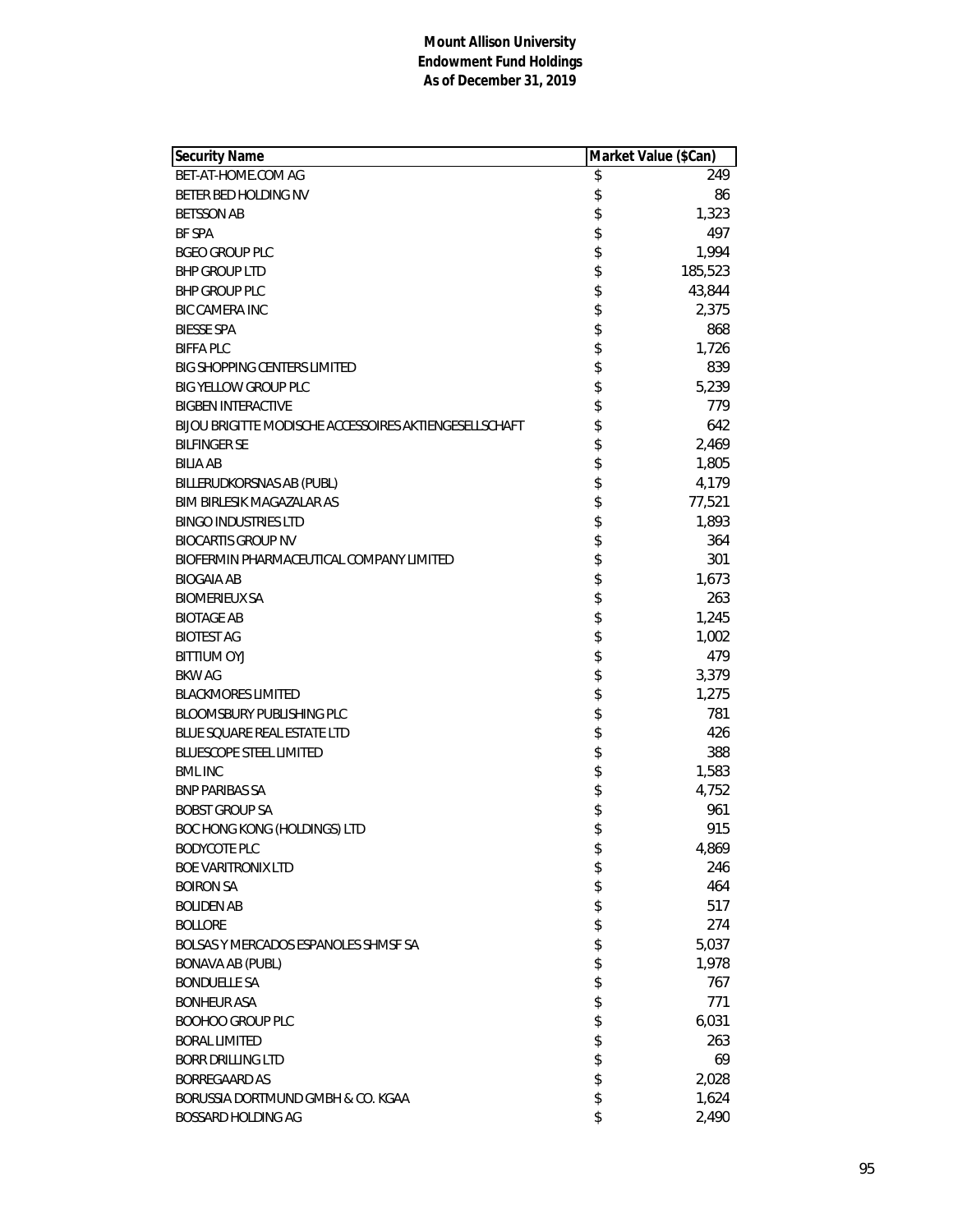| Security Name                                       | Market Value (\$Can) |
|-----------------------------------------------------|----------------------|
| <b>BOURBON CORPORATION</b>                          | \$<br>222            |
| <b>BOUSTEAD PROJECTS LTD</b>                        | \$<br>122            |
| <b>BOUSTEAD SINGAPORE LIMITED</b>                   | \$<br>567            |
| <b>BOUYGUES SA</b>                                  | \$<br>676            |
| <b>BP CASTROL K.K</b>                               | \$<br>245            |
| <b>BP PLC</b>                                       | \$<br>482,966        |
| <b>BPER BANCA SPA</b>                               | \$<br>5,029          |
| <b>BPOST SA</b>                                     | \$<br>2,457          |
| <b>BRACK CAPITAL PROPERTIES NV</b>                  | \$<br>373            |
| BRAEMAR SHIPPING SERVICES PLC                       | \$<br>8              |
| <b>BRAINPAD INC</b>                                 | \$<br>599            |
| <b>BRAMBLES LIMITED</b>                             | \$<br>929            |
| BRAVIDA HOLDING AB                                  | \$<br>3,902          |
| <b>BRAVURA SOLUTIONS LTD</b>                        | \$<br>1,888          |
| <b>BREADTALK GROUP LTD</b>                          | \$<br>24             |
| <b>BRENNTAG AG</b>                                  | \$<br>599            |
| <b>BREVILLE GROUP LIMITED</b>                       | \$<br>2,411          |
| BREWIN DOLPHIN HOLDINGS PLC                         | \$<br>3,125          |
| <b>BRICKWORKS LIMITED</b>                           | \$<br>2,173          |
| BRIDGESTONE CORPORATION                             | \$<br>7,724          |
| BRIGHT SMART SECURITIES & COMMODITIES GROUP LIMITED | \$<br>190            |
| <b>BRISCOE GROUP LIMITED</b>                        | \$<br>188            |
| BRITISH AMERICAN TOBACCO P.L.C.                     | \$<br>177,224        |
| BRITISH LAND COMPANY PLC (THE)                      | \$<br>532            |
| <b>BRITVIC PLC</b>                                  | \$<br>6,399          |
| <b>BROADLEAF CO LTD</b>                             | \$<br>1,091          |
| BRODRENE HARTMANN AS                                | \$<br>264            |
| <b>BRONCO BILLY CO LIMITED</b>                      | \$<br>450            |
| <b>BROTHER INDUSTRIES LIMITED</b>                   | \$<br>332            |
| BRUNEL INTERNATIONAL N.V.                           | \$<br>391            |
| <b>BRUNELLO CUCINELLI SPA</b>                       | \$<br>2,612          |
| <b>BSA LIMITED</b>                                  | \$<br>231            |
| BT GROUP PLC                                        | \$<br>1,526          |
| <b>BUCHER INDUSTRIES AG</b>                         | \$<br>5,021          |
| <b>BUDWEISER BREWING COMPANY APAC LTD</b>           | \$<br>318            |
| <b>BUFAB AB (PUBL)</b>                              | \$<br>859            |
| BUKIT SEMBAWANG ESTATES LIMITED                     | \$<br>1,632          |
| <b>BULL-DOG SAUCE CO.</b>                           | \$<br>243            |
| <b>BULTEN AB</b>                                    | \$<br>389            |
| <b>BUNKA SHUTTER CO LIMITED</b>                     | \$<br>1,127          |
| <b>BUNZL PUBLIC LIMITED COMPANY</b>                 | \$<br>656            |
| <b>BURBERRY GROUP</b>                               | \$<br>856            |
| <b>BURE EQUITY AB</b>                               | \$<br>2,934          |
| <b>BUREAU VERITAS SA</b>                            | \$<br>546            |
| <b>BURELLE SA</b>                                   | \$<br>538            |
| <b>BURFORD CAPITAL LIMITED</b>                      | \$<br>3,730          |
| <b>BURKHALTER HOLDING AG</b>                        | \$<br>897            |
| <b>BUSINESS BRAIN SHOWA-OTA INC</b>                 | \$<br>211            |
| <b>BUZZI UNICEM SPA</b>                             | \$<br>4,684          |
| <b>BW LPG LTD</b>                                   | \$<br>1,153          |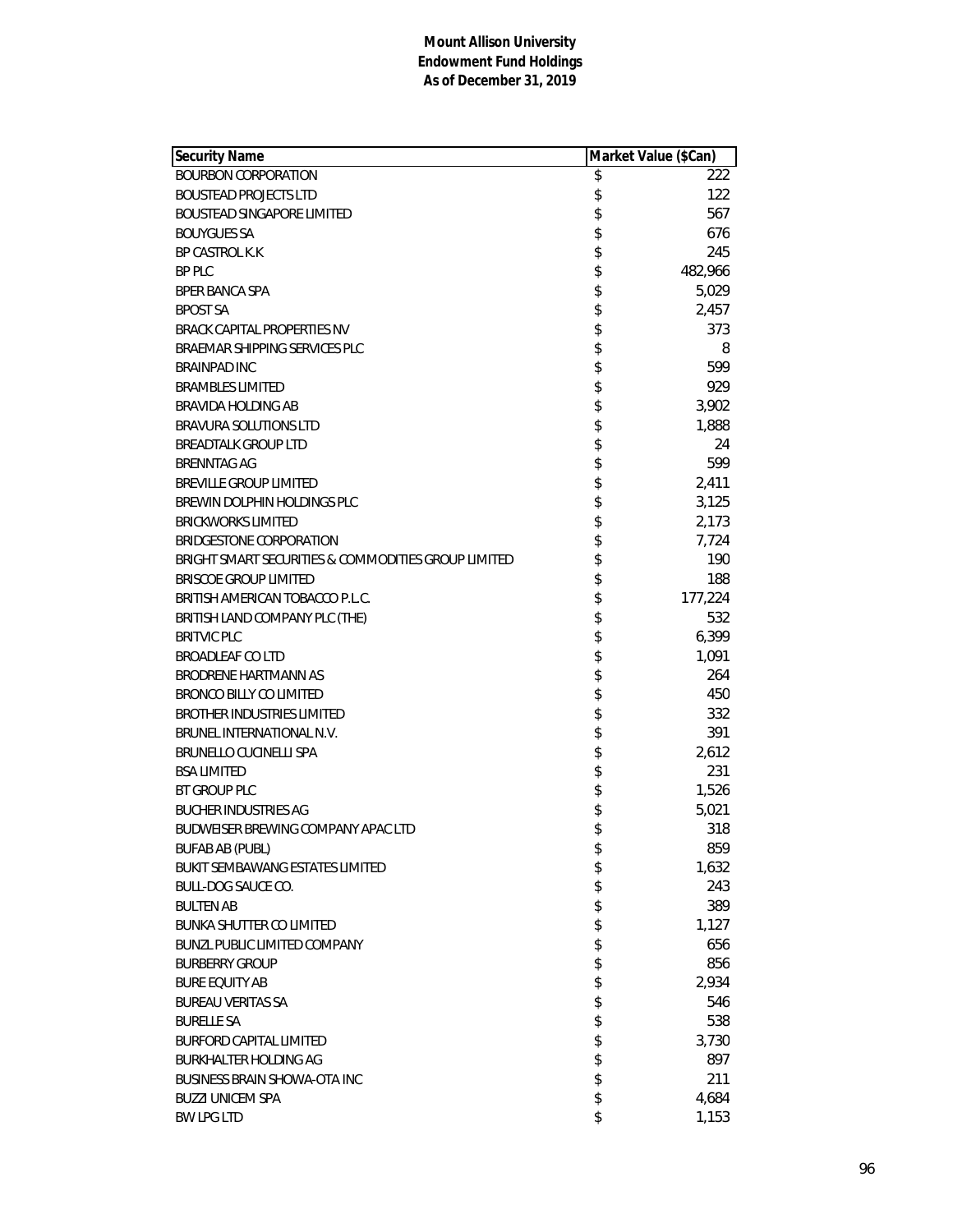| Security Name                     | Market Value (\$Can) |         |
|-----------------------------------|----------------------|---------|
| <b>BW OFFSHORE LIMITED</b>        | \$                   | 1,263   |
| <b>BWP TRUST</b>                  | \$                   | 3,068   |
| <b>BWX LTD</b>                    | \$                   | 831     |
| <b>BYGGMAX GROUP AB</b>           | \$                   | 276     |
| C&C GROUP PUBLIC LIMITED COMPANY  | \$                   | 3,275   |
| C. UYEMURA & COMPANY LIMITED      | \$                   | 1,172   |
| CA IMMOBILIEN ANLAGEN             | \$                   | 6,362   |
| CAC HOLDINGS CORP                 | \$                   | 536     |
| CACHE LOGISTICS TRUST             |                      | 870     |
| CAFE DE CORAL HOLDINGS LTD.       | \$                   | 1,666   |
| <b>CAIRN ENERGY PLC</b>           | \$                   | 6,097   |
| <b>CAIRN HOMES PLC</b>            | \$                   | 1,837   |
| CAIRO COMMUNICATION SPA           | \$                   | 480     |
| CAIXABANK                         | \$                   | 803     |
| <b>CALBEE INCORPORATED</b>        | \$                   | 187     |
| CALIDA HOLDING AG                 |                      | 373     |
| CALTEX AUSTRALIA LIMITED          | \$                   | 425     |
| CAMELLIA PUBLIC LIMITED COMPANY   | \$                   | 245     |
| CAMSING INTERNATIONAL HOLDING LTD | \$                   | 99      |
| <b>CAMTEK LTD</b>                 | \$                   | 303     |
| CAN DO COMPANY LIMITED            | \$                   | 266     |
| <b>CANCOM SE</b>                  | \$                   | 4,518   |
| <b>CANON ELECTRONICS INC</b>      | \$                   | 794     |
| <b>CANON INCORPORATED</b>         |                      | 74,812  |
| <b>CAPGEMINI SE</b>               | \$                   | 170,711 |
| <b>CAPITA PLC</b>                 | \$                   | 4,297   |
| CAPITAL & COUNTIES PROPERTIES PLC | \$                   | 5,347   |
| CAPITAL AND REGIONAL PLC          | \$                   | 327     |
| CAPITALAND COMMERCIAL TRUST       | \$                   | 285     |
| CAPITALAND LIMITED                | \$                   | 510     |
| CAPITALAND MALL TRUST             | \$                   | 337     |
| CAPITARETAIL CHINA TRUST          |                      | 2,125   |
| CAPITOL HEALTH LTD                | \$                   | 185     |
| CARASSO MOTORS LTD                | \$                   | 125     |
| <b>CARCLO PLC</b>                 | \$                   | 62      |
| CARD FACTORY PLC                  | \$                   | 1,173   |
| <b>CARDNO LTD</b>                 | \$                   | 113     |
| CARE PROPERTY INVEST NV           | \$                   | 1,601   |
| CAREL INDUSTRIES SPA              | \$                   | 740     |
| CARETECH HOLDINGS PLC             | \$                   | 778     |
| CARGOTEC CORP                     | \$                   | 3,023   |
| <b>CARINDALE PROPERTY TRUST</b>   | \$                   | 436     |
| CARL ZEISS MEDITEC AG             | \$                   | 366     |
| CARLIT HOLDINGS CO LTD            | \$                   | 228     |
| CARLO GAVAZZI HOLDING AG          | \$                   | 236     |
| <b>CARLSBERG AS</b>               | \$                   | 1,138   |
| CARMILA SA                        | \$                   | 2,376   |
| CARNARVON PETROLEUM LIMITED       | \$                   | 495     |
| <b>CARNIVAL PLC</b>               | \$                   | 550     |
| CARPETRIGHT PLC                   | \$                   | 14      |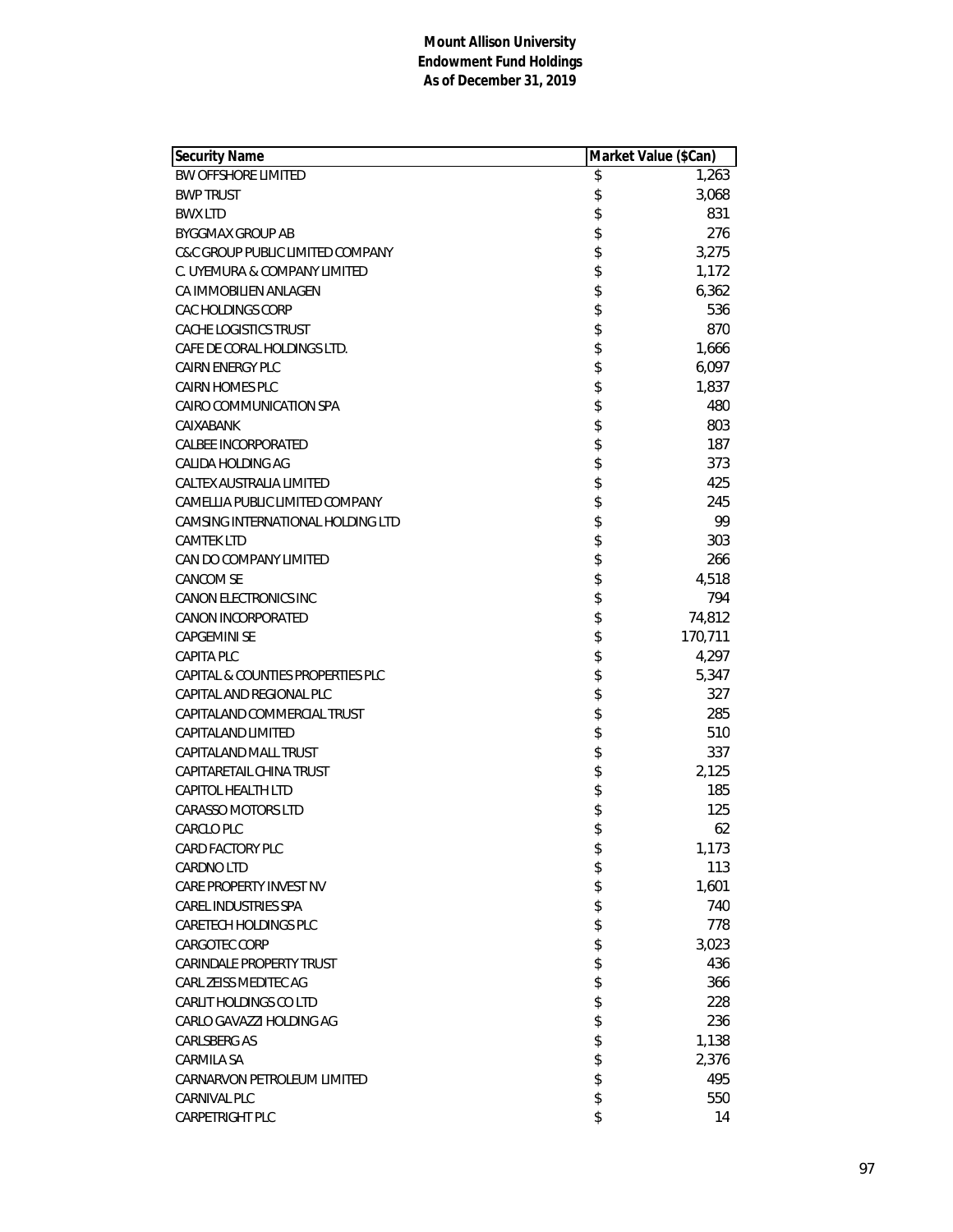| Security Name                               | Market Value (\$Can) |         |
|---------------------------------------------|----------------------|---------|
| <b>CARRARO SPA</b>                          | \$                   | 229     |
| CARREFOUR S.A.                              | \$                   | 724     |
| <b>CARR'S GROUP PLC</b>                     | \$                   | 298     |
| CARSALES.COM LIMITED                        | \$                   | 5,537   |
| CASH CONVERTERS INTERNATIONAL LIMITED       | \$                   | 119     |
| CASINO                                      | \$                   | 3,689   |
| CASIO COMPUTER COMPANY LIMITED              | \$                   | 279     |
| CASTINGS P.L.C.                             | \$<br>\$             | 377     |
| CATAPULT GROUP INTERNATIONAL LTD            |                      | 218     |
| CATENA AB                                   | \$                   | 1,624   |
| CATTOLICA ASSICURAZIONI S.C.A.R.L.          | \$                   | 3,041   |
| <b>CAVERION OYJ</b>                         | \$                   | 1,686   |
| <b>CAVOTEC SA</b>                           | \$                   | 114     |
| <b>CAWACHI LIMITED</b>                      | \$                   | 716     |
| <b>CDL HOSPITALITY TRUSTS</b>               | \$                   | 2,139   |
| <b>CECONOMY AG</b>                          |                      | 2,151   |
| CEDAR WOODS PROPERTIES LIMITED              | \$                   | 774     |
| <b>CEGEDIM</b>                              | \$                   | 353     |
| CELLCOM ISRAEL LTD.                         | \$                   | 454     |
| CELLNEX TELECOM SA                          | \$                   | 101,419 |
| <b>CELYAD SA</b>                            | \$                   | 112     |
| <b>CEMBRA MONEY BANK AG</b>                 | \$                   | 6,478   |
| <b>CEMENTIR HOLDING NV</b>                  | \$                   | 727     |
| <b>CENIT SYSTEMHAUS AG</b>                  |                      | 289     |
| <b>CENTAMIN PLC</b>                         | \$\$                 | 3,998   |
| CENTRAL ASIA METALS LIMITED                 |                      | 952     |
| CENTRAL AUTOMOTIVE PRODUCTS LTD             | \$                   | 635     |
| CENTRAL EUROPEAN MEDIA ENTERPRISES LTD      | \$                   | 930     |
| CENTRAL GLASS COMPANY LIMITED               | \$                   | 2,169   |
| CENTRAL JAPAN RAILWAY COMPANY               | \$                   | 2,080   |
| CENTRAL SECURITY PATROLS CO LTD             | \$                   | 1,129   |
| CENTRAL SPORTS COMPANY LIMITED              | \$                   | 459     |
| <b>CENTRICA PLC</b>                         | \$                   | 23,742  |
| <b>CENTROTEC SUSTAINABLE AG</b>             | \$                   | 301     |
| <b>CENTURIA CAPITAL GROUP</b>               | \$                   | 1,229   |
| CENTURIA INDUSTRIAL REIT                    | \$                   | 1,292   |
| CENTURIA METROPOLITAN REIT                  | \$                   | 2,251   |
| CENTURY CITY INTERNATIONAL HOLDINGS LIMITED | \$                   | 343     |
| <b>CERVED GROUP SPA</b>                     | \$                   | 4,249   |
| CEWE STIFTUNG AND CO KGAA                   | \$                   | 1,419   |
| CGG SA                                      | \$                   | 4,493   |
| CGN MINING COMPANY LTD                      | \$                   | 203     |
| CHALLENGER FINANCIAL SERVICES GROUP LTD     | \$                   | 223     |
| <b>CHAMPION IRON LTD</b>                    | \$                   | 1,686   |
| CHAMPION REAL ESTATE INVESTMENT TRUST       | \$                   | 1,885   |
| CHARGEURS S.A.                              | \$                   | 899     |
| <b>CHARLES STANLEY GROUP PLC</b>            | \$                   | 115     |
| <b>CHARLES TAYLOR PLC</b>                   | \$                   | 912     |
| <b>CHARTER HALL GROUP</b>                   | \$                   | 106     |
| CHARTER HALL LONG WALE REIT                 | \$                   | 3,475   |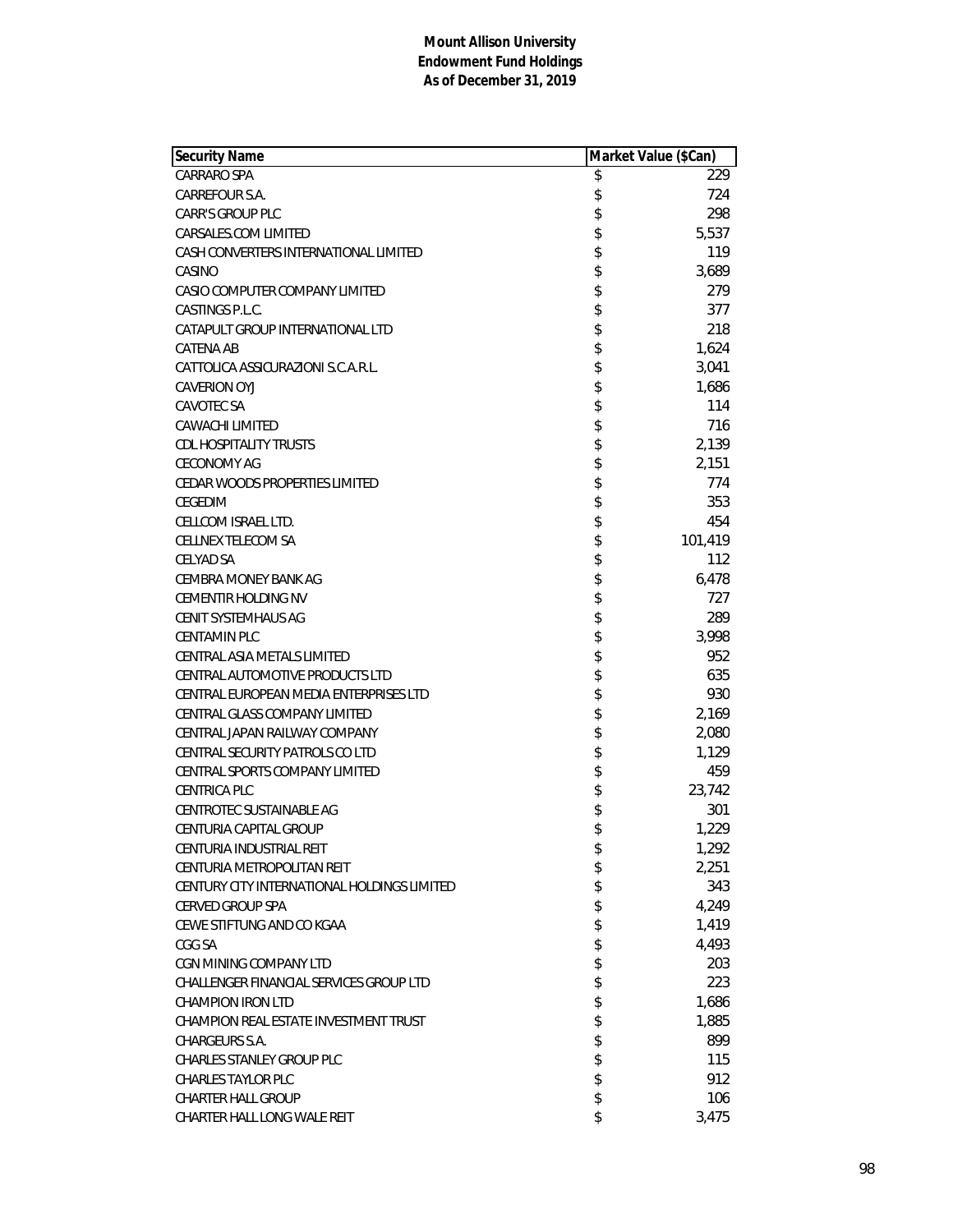| <b>Security Name</b>                            | Market Value (\$Can) |         |
|-------------------------------------------------|----------------------|---------|
| CHARTER HALL RETAIL REIT                        | \$                   | 2,588   |
| CHARTER HALL SOCIAL INFRASTRUCTURE REIT         | \$                   | 1,091   |
| CHECK POINT SOFTWARE TECHNOLOGIES LTD.          | \$                   | 963     |
| CHEMRING GROUP PLC                              | \$                   | 1,979   |
| CHESNARA PLC                                    | \$                   | 1,278   |
| CHEUK NANG (HOLDINGS) LTD                       | \$                   | 113     |
| CHEVALIER INTERNATIONAL HOLDINGS LIMITED        | \$                   | 186     |
| CHIBA BANK LTD (THE)                            | \$                   | 227     |
| CHIBA KOGYO BANK LTD                            | \$                   | 555     |
| CHILLED & FROZEN LOGISTICS HOLDINGS CO LTD      | \$                   | 544     |
| CHINA AVIATION OIL (SINGAPORE) CORPORATION LTD  | \$                   | 520     |
| CHINA ENERGY DEVELOPMENT HOLDINGS LIMITED       | \$                   | 264     |
| CHINA MENGNIU DAIRY COMPANY LIMITED             | \$                   | 237,569 |
| CHINA MOBILE LIMITED                            | \$                   | 129,968 |
| CHINA MOTOR BUS CO LIMITED                      | \$                   | 649     |
| CHINA PACIFIC INSURANCE (GROUP) COMPANY LIMITED | \$                   | 192,620 |
| CHINA PETROLEUM & CHEMICAL CORPORATION          | \$                   | 144,883 |
| CHINA RESOURCES BEER HOLDINGS CO LTD            | \$                   | 116,378 |
| CHINA STAR ENTERTAINMENT LIMITED                | \$                   | 542     |
| CHINA STRATEGIC HOLDINGS LIMITED                | \$                   | 136     |
| CHINA SUNSINE CHEMICAL HOLDINGS LIMITED.        | \$                   | 292     |
| CHINA TOUYUN TECH GROUP LTD                     | \$                   | 65      |
| <b>CHINESE ESTATES HOLDINGS LTD</b>             | \$                   | 766     |
| CHINLINK INTERNATIONAL HOLDINGS LIMITED         | \$                   | 104     |
| CHINO CORPORATION                               | \$                   | 207     |
| CHIP ENG SENG CORPORATION LIMITED               | \$                   | 414     |
| CHIYODA CO LTD                                  | \$                   | 521     |
| CHIYODA INTEGRE CO.                             | \$                   | 453     |
| CHOCOLADEFABRIKEN LINDT & SPRUENGLI AG          |                      | 1,230   |
| CHODAI CO.                                      | \$\$\$\$\$           | 424     |
| CHOFU SEISAKUSHO CO LTD                         |                      | 798     |
| <b>CHONG HING BANK LTD</b>                      |                      | 666     |
| CHORI COMPANY LIMITED                           |                      | 558     |
| <b>CHORUS LIMITED</b>                           | \$                   | 3,344   |
| CHOW SANG SANG HOLDINGS INTERNATIONAL LIMITED   | \$                   | 680     |
| CHR HANSEN HOLDING A/S                          | \$                   | 598     |
| <b>CHUAN HUP HOLDINGS LIMITED</b>               | \$                   | 80      |
| CHUANG'S CONSORTIUM INTERNATIONAL LIMITED       | \$                   | 220     |
| CHUBU ELECTRIC POWER CO INC                     | \$                   | 651     |
| CHUBUSHIRYO CO LTD                              | \$                   | 698     |
| CHUDENKO CORP                                   | \$                   | 1,502   |
| CHUETSU PULP & PAPER COMPANY LIMITED            | \$                   | 419     |
| CHUGAI PHARMACEUTICAL CO LTD                    | \$                   | 1,479   |
| CHUGAI RO CO LTD                                | \$                   | 230     |
| CHUGOKU BANK LTD                                | \$                   | 2,881   |
| CHUGOKU ELECTRIC POWER CO INC                   | \$                   | 11,111  |
| CHUGOKU MARINE PAINTS LTD                       | \$                   | 1,127   |
| CHUKYO BANK LIMITED (THE)                       | \$                   | 440     |
| CHUO WAREHOUSE COMPANY LIMITED                  | \$                   | 396     |
| CI TAKIRON CORPORATION                          | \$                   | 731     |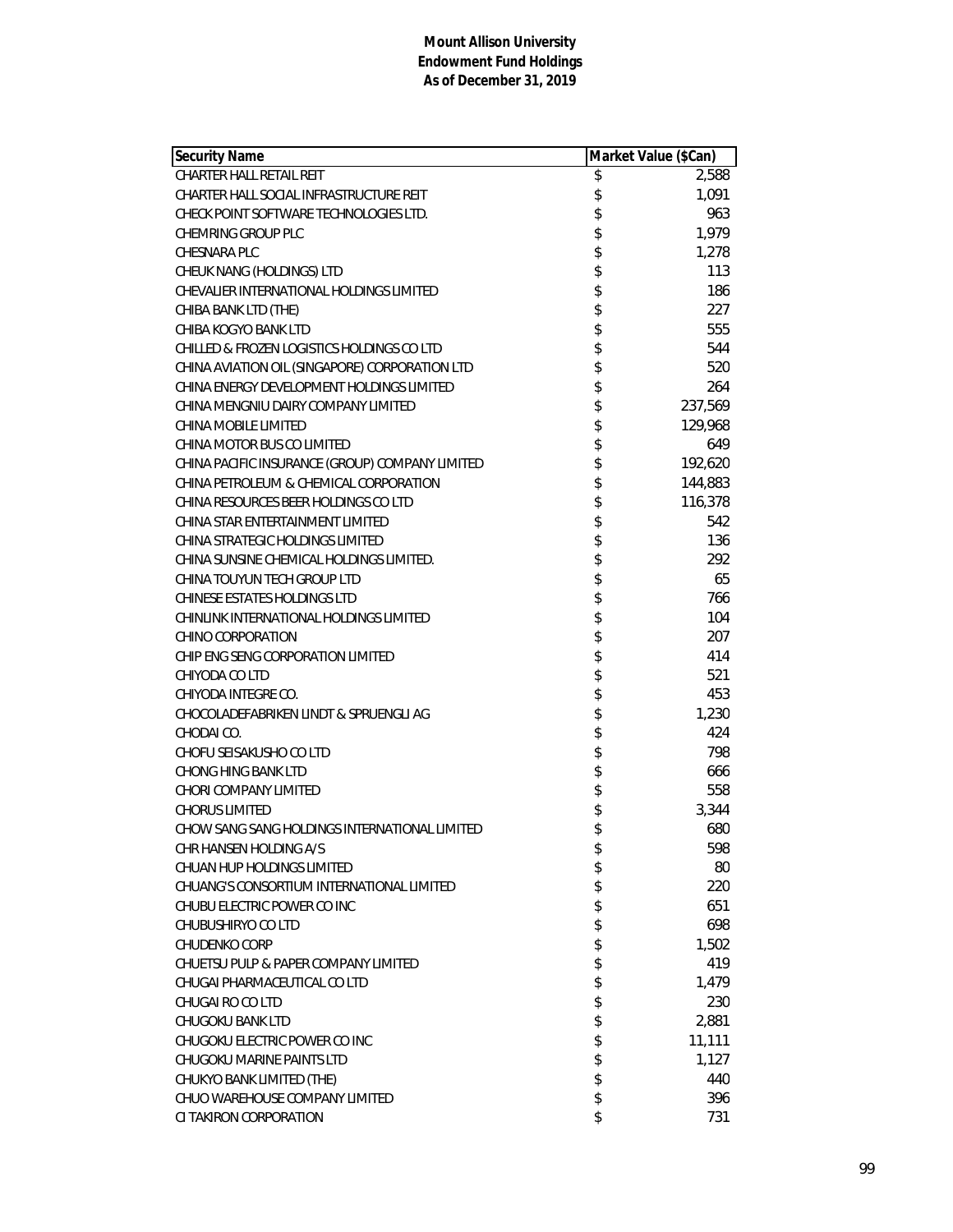| <b>Security Name</b>                         | Market Value (\$Can) |         |
|----------------------------------------------|----------------------|---------|
| CIA DE DISTRIBUCION INTEGRAL LOGISTA HLDG SA | \$                   | 2,514   |
| CICOR TECHNOLOGIES LTD                       | \$                   | 458     |
| CIE AUTOMOTIVE SA                            | \$                   | 3,474   |
| CIMIC GROUP LIMITED                          | \$                   | 161     |
| CINEWORLD GROUP PLC                          | \$                   | 5,153   |
| CIR COMPAGNIE INDUSTRIALI RIUNITE SPA        | \$                   | 1,141   |
| CIRCASSIA PHARMACEUTICALS PLC                | \$                   | 89      |
| CITADEL GROUP LTD                            | \$                   | 311     |
| CITIC 1616 HOLDINGS LTD                      | \$                   | 960     |
| CITIC ENVIROTECH LTD                         | \$                   | 418     |
| CITIZEN WATCH CO LTD                         | \$                   | 3,593   |
| CITY CHIC COLLECTIVE LTD                     | \$                   | 642     |
| CITY DEVELOPMENTS LIMITED                    | \$                   | 264     |
| CITY OF LONDON INVESTMENT GROUP PLC          | \$                   | 208     |
| CITYCON OYJ                                  | \$                   | 1,439   |
| CK ASSET HOLDINGS LTD                        | \$                   | 67,359  |
| CK HUTCHISON HOLDINGS LTD                    | \$                   | 1,834   |
| CK INFRASTRUCTURE HOLDINGS LTD               | \$                   | 336     |
| CK LIFE SCIENCES INTL (HOLDINGS) INC         | \$                   | 873     |
| CK SAN-ETSU COMPANY LIMITED                  | \$                   | 306     |
| <b>CKD CORPORATION</b>                       | \$                   | 562     |
| CLAL INSURANCE ENTERPRISES HOLDINGS LTD      | \$                   | 1,261   |
| <b>CLARIANT AG</b>                           | \$                   | 316     |
| <b>CLARKSON PLC</b>                          | \$                   | 2,203   |
| <b>CLAS OHLSON AB</b>                        | \$                   | 700     |
| CLEAN TEQ HOLDINGS LIMITED                   | \$                   | 205     |
| CLEANAWAY WASTE MANAGEMENT LTD               | \$                   | 5,960   |
| <b>CLEANUP CORPORATION</b>                   | \$                   | 631     |
| <b>CLINIGEN GROUP PLC</b>                    | \$                   | 1,982   |
| CLINUVEL PHARMACEUTICALS LIMITED             | \$                   | 1,609   |
| <b>CLIPPER LOGISTICS PLC</b>                 | \$                   | 346     |
| <b>CLOETTA AB</b>                            | \$                   | 1,474   |
| <b>CLOSE BROTHERS GROUP PIC</b>              | \$                   | 6,865   |
| <b>CLOVER CORPORATION LIMITED</b>            | \$                   | 688     |
| <b>CLP HOLDINGS LIMITED</b>                  | \$                   | 159,338 |
| CLS HOLDINGS PLC                             | \$                   | 1,509   |
| CMC MARKETS PLC                              | \$                   | 417     |
| CMIC HOLDINGS CO LTD                         | \$                   | 499     |
| CMK CORPORATION                              | \$                   | 1,018   |
| CNH INDUSTRIAL NV                            | \$                   | 793     |
| CNOOC LIMITED                                | \$                   | 226,046 |
| <b>CNP ASSURANCES</b>                        | \$                   | 243     |
| CNOC INTERNATIONAL HOLDINGS LTD              | \$                   | 104     |
| <b>COATS GROUP PLC</b>                       | \$                   | 1,515   |
| COBHAM PLC                                   | \$                   | 11,098  |
| COCA COLA HBC AG                             | \$                   | 483     |
| COCA-COLA AMATIL LIMITED                     | \$                   | 281     |
| COCA-COLA BOTTLERS JAPAN HOLDINGS INC        | \$                   | 226     |
| COCA-COLA EUROPEAN PARTNERS PLC              | \$                   | 149,908 |
| COCHLEAR LIMITED                             | \$                   | 651     |
|                                              |                      |         |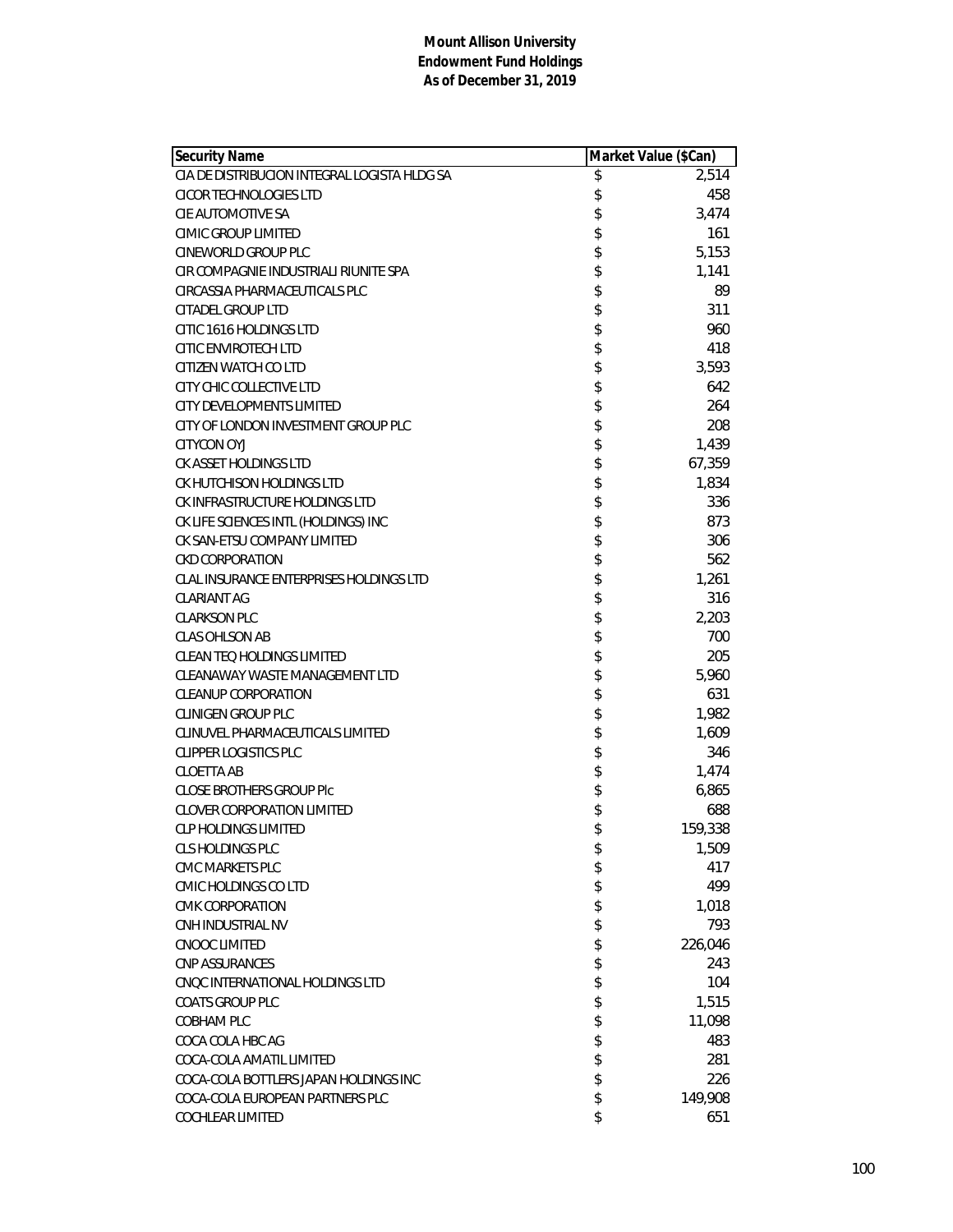| Security Name                                      | Market Value (\$Can) |         |
|----------------------------------------------------|----------------------|---------|
| COCOKARA FINE INCORPORATED                         | \$                   | 2,508   |
| COCO'S JAPAN CO.                                   | \$                   | 385     |
| <b>CODAN LTD</b>                                   | \$                   | 1,256   |
| COFACE SA                                          | \$                   | 2,639   |
| COFINIMMO S.A.                                     | \$                   | 8,705   |
| COIMA RES SPA SIIO                                 | \$                   | 619     |
| <b>COLES GROUP LIMITED</b>                         | \$                   | 843     |
| <b>COLLECTION HOUSE LIMITED</b>                    | \$                   | 251     |
| <b>COLLECTOR AB</b>                                | \$                   | 245     |
| <b>COLLINS FOODS LIMITED</b>                       | \$                   | 1,489   |
| COLOPLAST AS                                       | \$                   | 1,051   |
| COLOWIDE CO.                                       | \$                   | 2,587   |
| COLTENE HOLDING AG                                 | \$                   | 613     |
| COLUMBUS A/S                                       | \$                   | 262     |
| <b>COMDIRECT BANK AG</b>                           | \$                   | 817     |
| COMFORIA RESIDENTIAL REIT INC                      | \$                   | 3,650   |
| COMFORTDELGRO CORPORATION LTD                      | \$                   | 97,839  |
| COMMERCIAL INTERNATIONAL BANK EGYPT SAE            | \$                   | 83,345  |
| COMMERZBANK AKTIENGESELLSCHAFT                     | \$                   | 442     |
| COMMONWEALTH BANK OF AUSTRALIA                     | \$                   | 350,080 |
| COMPAGNIE DE SAINT GOBAIN SA                       | \$                   | 108,346 |
| <b>COMPAGNIE DES ALPES</b>                         | \$                   | 591     |
| COMPAGNIE FINANCIERE RICHEMONT SA                  | \$                   | 2,921   |
| <b>COMPAGNIE FINANCIERE TRADITION</b>              | \$                   | 302     |
| COMPAGNIE GENERALE DES ETABLISSEMENTS MICHELIN SCA | \$                   | 1,491   |
| COMPAGNIE IMMOBILIERE DE BELGIQUE SA               | \$                   | 959     |
| COMPAGNIE PLASTIC OMNIUM                           | \$                   | 3,377   |
| <b>COMPASS GROUP PLC</b>                           | \$                   | 154,714 |
| <b>COMPUGEN LTD</b>                                | \$                   | 869     |
| COMPUGROUP MEDICAL SE                              | \$                   | 3,919   |
| <b>COMPUTACENTER PLC</b>                           | \$                   | 3,490   |
| COMPUTER ENGINEERING & CONSULTING LTD              | \$                   | 1,334   |
| COMPUTER INSTITUTE OF JAPAN LIMITED                | \$                   | 509     |
| COMPUTERSHARE LIMITED                              | \$                   | 411     |
| <b>COMTURE CORPORATION</b>                         | \$                   | 676     |
| <b>CONCENTRIC AB</b>                               | \$                   | 1,227   |
| CONCORDIA FINANCIAL GROUP LTD                      | \$                   | 314     |
| CONEXIO CORP                                       | \$                   | 409     |
| <b>CONNECT GROUP PLC</b>                           | \$                   | 230     |
| CONSORT MEDICAL PLC                                | \$                   | 1,448   |
| CONSTRUCCIONES Y AUXILIAR DE FERROCARRILES         | \$                   | 1,541   |
| <b>CONTINENTAL AG</b>                              | \$                   | 1,014   |
| <b>CONVATEC GROUP PLC</b>                          | \$                   | 7,348   |
| CONVENIENCE RETAIL ASIA LIMITED                    | \$                   | 404     |
| CONZZETA AG                                        | \$                   | 4,037   |
| <b>COOPER ENERGY LIMITED</b>                       | \$                   | 1,481   |
| COOR SERVICE MANAGEMENT HOLDING AB                 | \$                   | 1,211   |
| COPA HOLDINGS SA                                   | \$                   | 7,205   |
| <b>CORBION NV</b>                                  | \$                   | 3,359   |
| CORE CORPORATION                                   | \$                   | 182     |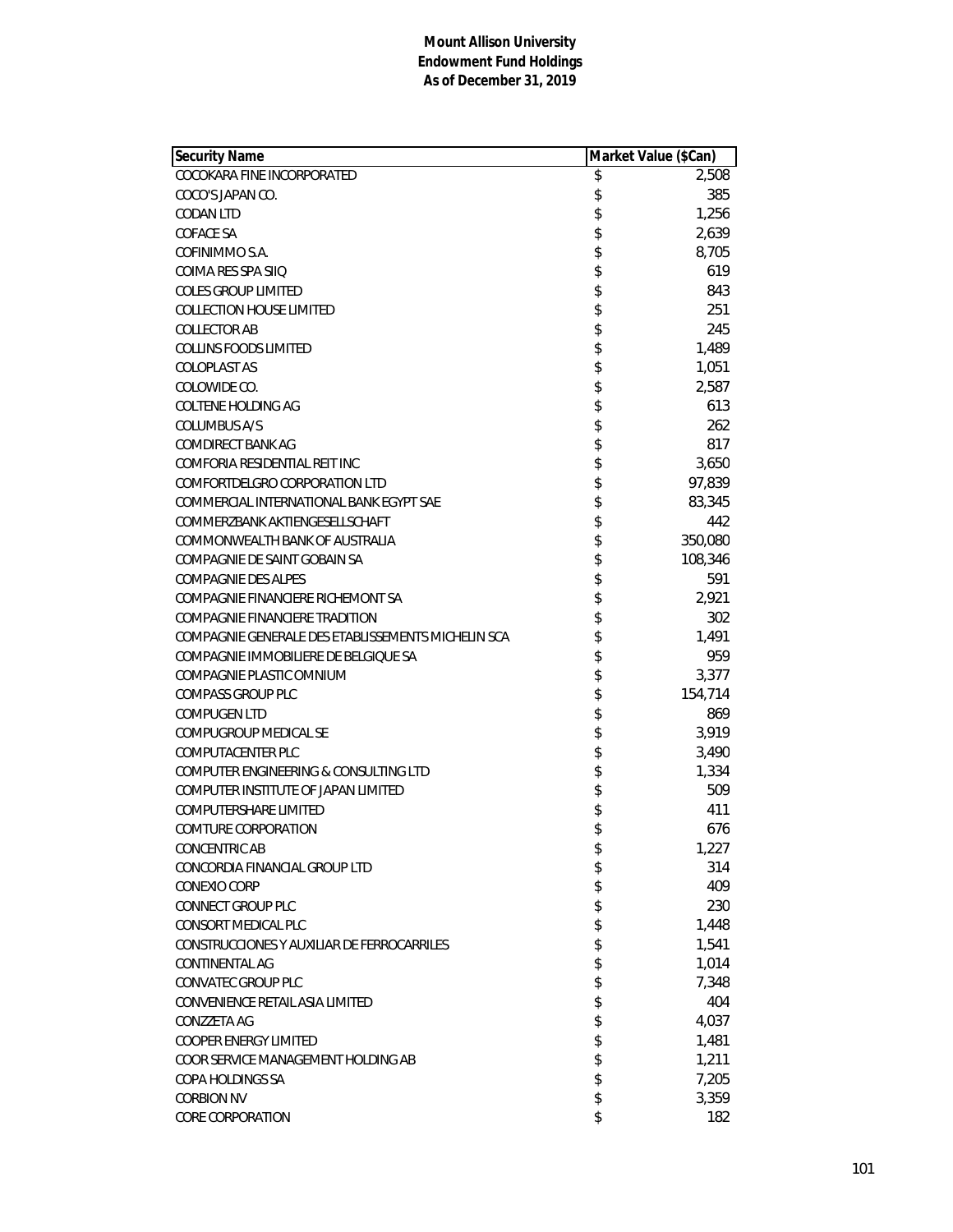| Security Name                                   | Market Value (\$Can) |         |
|-------------------------------------------------|----------------------|---------|
| COREM PROPERTY GROUP AB                         | \$                   | 549     |
| CORESTATE CAPITAL HOLDING SA                    | \$                   | 1,475   |
| CORONA CORPORATION                              | \$                   | 430     |
| CORPORATE TRAVEL MANAGEMENT LIMITED             | \$                   | 2,293   |
| COSCO SHIPPING INTERNATIONAL (SINGAPORE) CO LTD | \$                   | 809     |
| COSEL CO.                                       | \$                   | 764     |
| COSMO ENERGY HOLDINGS CO LTD                    | \$                   | 3,301   |
| COSMOPOLITAN INTERNATIONAL HOLDINGS LTD         | \$                   | 706     |
| COSTA GROUP HOLDINGS LTD                        | \$                   | 1,121   |
| <b>COSTAIN GROUP PLC</b>                        | \$                   | 476     |
| COSTAMARE INCORPORATED                          | \$                   | 2,754   |
| COTA COMPANY LIMITED                            | \$                   | 803     |
| <b>COUNTRYSIDE PROPERTIES PLC</b>               | \$                   | 5,604   |
| <b>COUNTRYWIDE PLC</b>                          | \$                   | 33      |
| <b>COVESTRO AG</b>                              | \$                   | 576     |
| COVIVIO SA                                      | \$                   | 388     |
| <b>COWELL E HOLDINGS INC</b>                    | \$                   | 269     |
| <b>CRAMO OYJ</b>                                | \$                   | 1,281   |
| <b>CRANSWICK PLC</b>                            | \$                   | 4,728   |
| CREATE RESTAURANTS HOLDINGS INCORPORATION       | \$                   | 1,516   |
| CREATE SD HOLDINGS CO LIMITED                   | \$                   | 1,357   |
| <b>CREATIVE TECHNOLOGY LIMITED</b>              | \$                   | 150     |
| CREDICORP LTD.                                  |                      | 112,735 |
| CREDIT AGRICOLE SA                              | \$                   | 1,193   |
| <b>CREDIT CORP GROUP LTD</b>                    | \$                   | 2,766   |
| <b>CREDIT SAISON COMPANY LIMITED</b>            | \$                   | 196     |
| CREDIT SUISSE GROUP AG                          | \$                   | 2,464   |
| <b>CREDITO EMILIANO SPA</b>                     | \$                   | 1,312   |
| <b>CREEK &amp; RIVER COMPANY LIMITED</b>        | \$                   | 243     |
| CRESCO                                          | \$                   | 783     |
| CREST NICHOLSON HOLDINGS PLC                    | \$                   | 3,293   |
| CRH PLC                                         | \$                   | 165,390 |
| <b>CROCODILE GARMENTS LIMITED</b>               | \$                   | 41      |
| CRODA INTERNATIONAL PLC                         | \$                   | 621     |
| CROMWELL GROUP                                  | \$                   | 3,368   |
| <b>CROPENERGIES AG</b>                          | \$                   | 554     |
| <b>CROSS-HARBOUR HOLDINGS LTD</b>               | \$                   | 1,394   |
| <b>CROWN RESORTS LTD</b>                        |                      | 224     |
| CSE GLOBAL LIMITED                              | \$\$                 | 431     |
| <b>CSG LIMITED</b>                              |                      | 77      |
| CSI PROPERTIES LIMITED                          | \$                   | 365     |
| <b>CSL LIMITED</b>                              | \$                   | 141,056 |
| <b>CSR LIMITED</b>                              | \$                   | 3,479   |
| <b>CST GROUP LTD</b>                            | \$                   | 175     |
| CTBC FINANCIAL HOLDING CO LTD                   | \$                   | 100,512 |
| CTI ENGINEERING CO.                             | \$                   | 447     |
| <b>CTS COMPANY LIMITED</b>                      | \$                   | 489     |
| <b>CTS EVENTIM AG</b>                           |                      | 7,582   |
| CTT CORREIOS DE PORTUGAL SA                     | \$                   | 1,058   |
| <b>CUSTODIAN REIT PLC</b>                       | \$                   | 1,028   |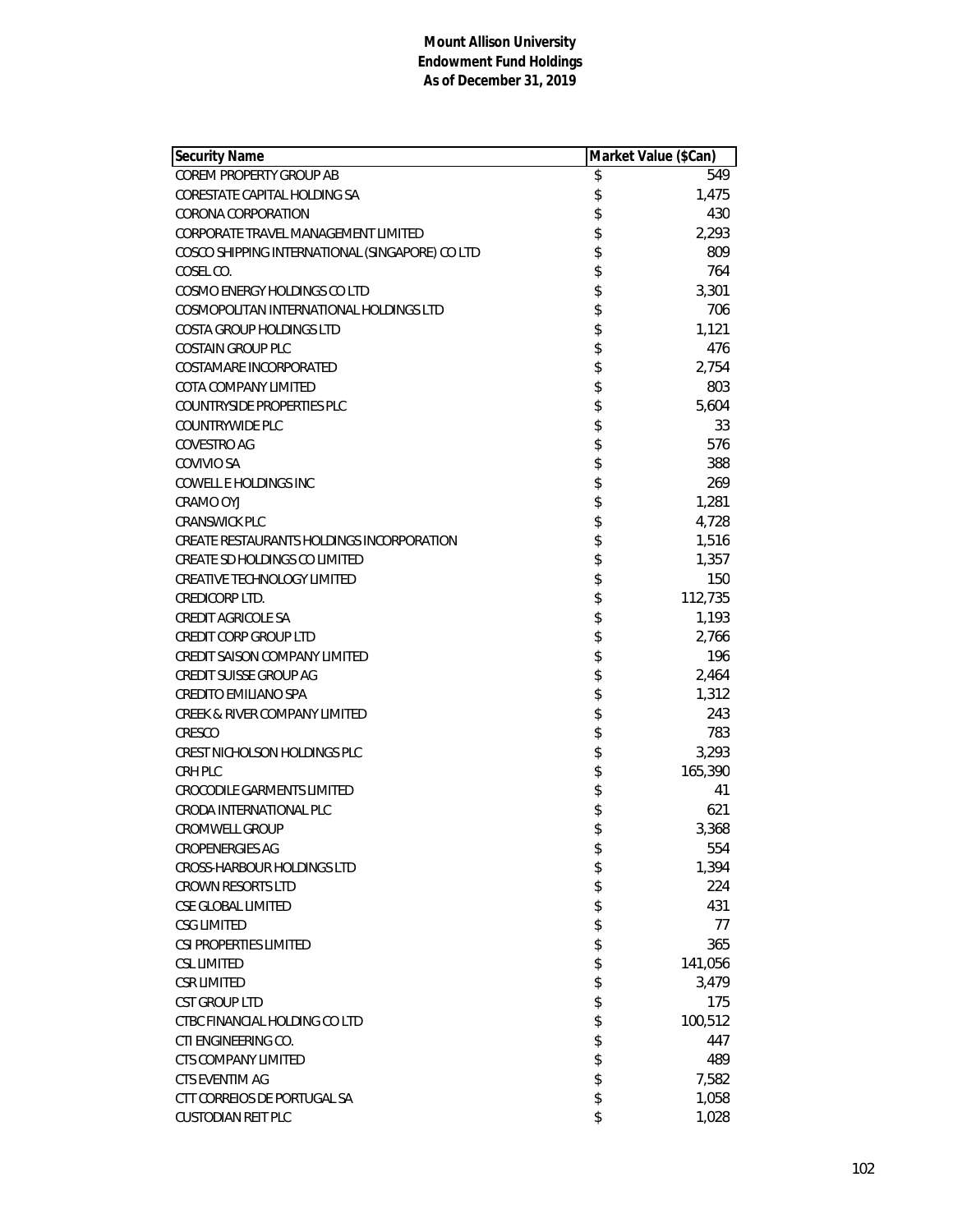| <b>Security Name</b>                          | Market Value (\$Can) |         |
|-----------------------------------------------|----------------------|---------|
| <b>CVS GROUP PLC</b>                          | \$                   | 1,918   |
| CYBER AGENT INCORPORATED                      | \$                   | 253     |
| <b>CYBERARK SOFTWARE LTD</b>                  | \$                   | 313     |
| CYBOZU INCORPORATED                           | \$                   | 1,014   |
| DACIAN GOLD LTD                               | \$                   | 441     |
| DAEJAN HOLDINGS PLC                           | \$                   | 1,079   |
| DAETWYLER HOLDING AG                          | \$                   | 3,364   |
| DAH SING BANKING GROUP LIMITED                | \$                   | 964     |
| DAH SING FINANCIAL HOLDINGS LTD.              | \$                   | 1,083   |
| DAI NIPPON PRINTING COMPANY LIMITED           | \$                   | 472     |
| DAI NIPPON TORYO COMPANY LIMITED              | \$                   | 466     |
| <b>DAIBIRU CORP</b>                           | \$                   | 1,582   |
| DAICEL CORPORATION                            | \$                   | 171     |
| <b>DAI-DAN COMPANY LIMITED</b>                | \$                   | 708     |
| DAIDO KOGYO COMPANY LIMITED                   | \$                   | 193     |
| DAIDO METAL COMPANY LIMITED                   | \$                   | 590     |
| DAIDO STEEL COMPANY LIMITED                   | \$                   | 2,399   |
| <b>DAIDOH LIMITED</b>                         | \$                   | 166     |
| DAIFUKU COMPANY LIMITED                       | \$                   | 442     |
| DAIHATSU DIESEL MANUFACTURING COMPANY LIMITED | \$                   | 383     |
| DAIHEN CORPORATION                            | \$                   | 1,172   |
| DAIHO CORPORATION                             | \$                   | 1,191   |
| DAIICHI JITSUGYO COMPANY LIMITED              | \$                   | 690     |
| <b>DAIICHI KENSETSU CORP</b>                  | \$                   | 378     |
| DAIICHI KIGENSO KAGAKU-KOGYO CO.              | \$                   | 276     |
| <b>DAI-ICHI LIFE HOLDINGS INC</b>             | \$                   | 1,284   |
| DAIICHI SANKYO COMPANY LIMITED                | \$                   | 84,237  |
| DAI-ICHI SEIKO CO LTD                         | \$                   | 570     |
| <b>DAIKEN CORPORATION</b>                     | \$                   | 429     |
| DAIKEN MEDICAL COMPANY.                       | \$                   | 120     |
| DAIKI ALUMINIUM INDUSTRY COMPANY LIMITED      | \$                   | 688     |
| <b>DAIKIN INDUSTRIES LIMITED</b>              | \$                   | 93,756  |
| DAIKOKU DENKI COMPANY LIMITED                 | \$                   | 443     |
| DAIKOKUTENBUSSAN COMPANY LIMITED              | \$                   | 463     |
| DAIKYONISHIKAWA CORP                          | \$                   | 569     |
| DAILY MAIL AND GENERAL TRUST P L C            | \$                   | 4,017   |
| DAIMLER AG                                    | \$                   | 154,069 |
| DAINICHISEIKA COLOR & CHEMICALS MFG CO LTD    | \$                   | 684     |
| DAIO PAPER CORPORATION                        | \$                   | 2,070   |
| DAIRY FARM INTERNATIONAL HOLDINGS LTD         | \$                   | 138     |
| DAISEKI CO.                                   | \$                   | 2,276   |
| DAISHI HOKUETSU FINANCIAL GROUP INC           | \$                   | 2,550   |
| DAISHINKU CORPORATION                         | \$                   | 190     |
| DAITO PHARMACEUTICAL COMPANY LIMITED          | \$                   | 566     |
| DAITO TRUST CONSTRUCTION COMPANY LIMITED      | \$                   | 45,587  |
| <b>DAITRON CO LTD</b>                         | \$                   | 343     |
| DAIWA HOUSE INDUSTRY COMPANY LIMITED          | \$                   | 5,909   |
| DAIWA HOUSE REIT INVESTMENT CORP              | \$                   | 347     |
| <b>DAIWA INDUSTRIES LIMITED</b>               | \$                   | 613     |
| DAIWA SECURITIES GROUP INCORPORATED           | \$                   | 554     |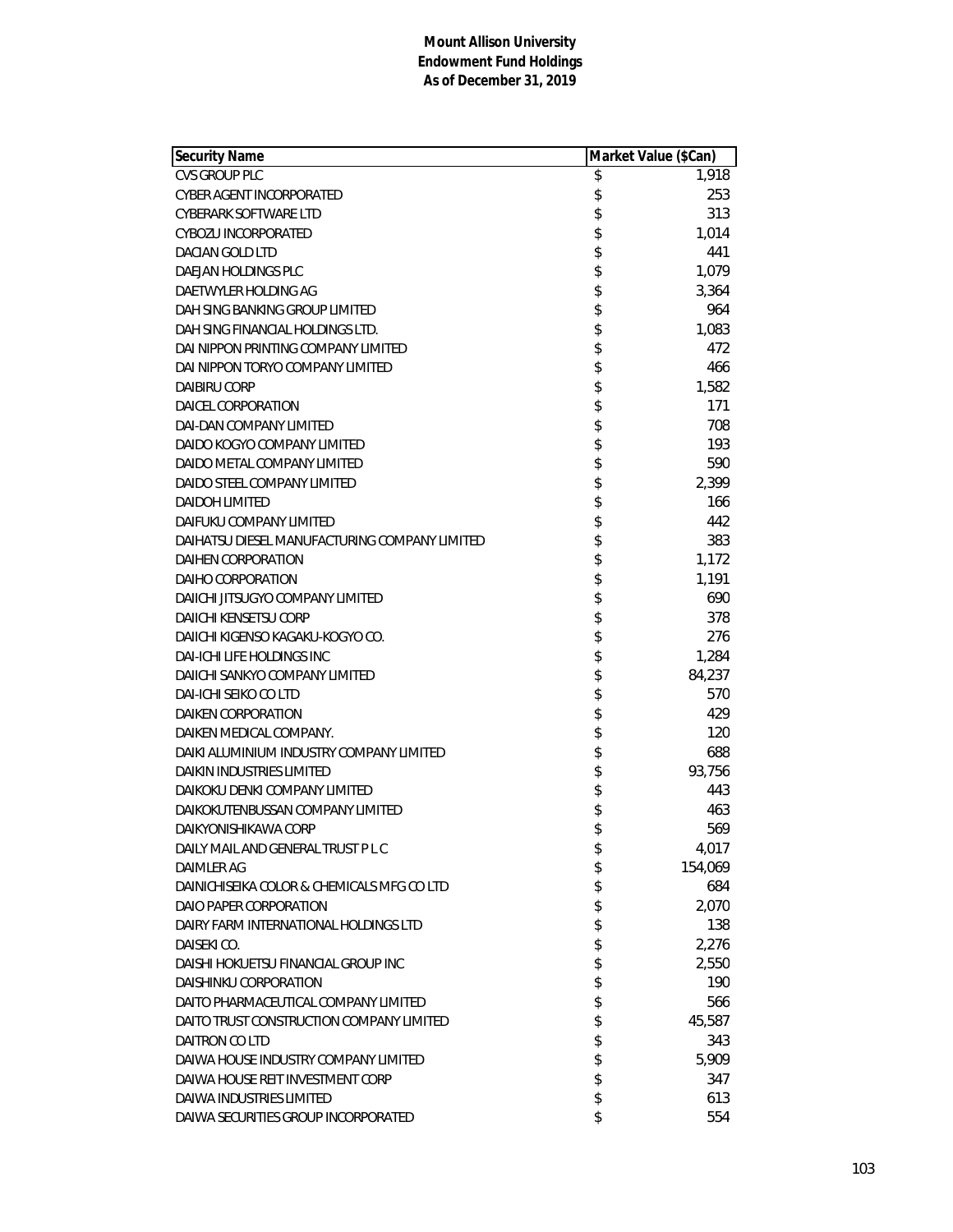| <b>Security Name</b>                    | Market Value (\$Can) |         |
|-----------------------------------------|----------------------|---------|
| DAIWABO HOLDINGS CO LTD                 | \$                   | 2,662   |
| D'AMICO INTERNATIONAL SHIPPING SA       | \$                   | 149     |
| DAMPSKIBSSELSKABET NORDEN AS            | \$                   | 782     |
| DANEL (ADIR YEOSHUA) LTD.               | \$                   | 647     |
| DANIELI & C. OFFICINE MECCANICHE S.P.A. | \$                   | 669     |
| DANONE SA                               | \$                   | 194,419 |
| DANSKE BANK AS                          | \$                   | 746     |
| DART GROUP PLC                          | \$                   | 4,721   |
| <b>DASIN RETAIL TRUST</b>               | \$                   | 234     |
| <b>DASSAULT AVIATION</b>                | \$                   | 234     |
| DASSAULT SYSTEMES SE                    | \$                   | 1,541   |
| DATA RESPONS ASA                        | \$                   | 1,220   |
| DATA#3 LIMITED                          | \$                   | 1,167   |
| DATALOGIC SPA                           | \$                   | 681     |
| DAVIDE CAMPARI MILANO SPA               | \$                   | 59,125  |
| <b>DBS GROUP HOLDINGS LTD</b>           | \$                   | 98,813  |
| DCC PLC                                 | \$                   | 11,458  |
| DCM HOLDINGS CO LTD                     | \$                   | 2,179   |
| <b>DD HOLDINGS CO LTD</b>               | \$                   | 341     |
| <b>DDS INC</b>                          | \$                   | 188     |
| DE LA RUE PLC                           | \$                   | 382     |
| DE LONGHI SPA                           | \$                   | 3,210   |
| DEA CAPITAL S.P.A.                      | \$                   | 277     |
| DECEUNINCK NV                           | \$                   | 470     |
| DECMIL GROUP LIMITED                    | \$                   | 147     |
| DEL MONTE PACIFIC LIMITED               | \$                   | 43      |
| DELEGAT GROUP LTD                       | \$                   | 287     |
| DELEK AUTOMOTIVE SYSTEMS LIMITED        | \$                   | 871     |
| <b>DELEK GROUP LTD</b>                  | \$                   | 849     |
| <b>DELFILTD</b>                         | \$                   | 273     |
| <b>DELIVERY HERO SE</b>                 | \$                   | 186,850 |
| <b>DELTA ELECTRONICS</b>                | \$                   | 89,727  |
| DELTA GALIL INDUSTRIES LIMITED          | \$                   | 419     |
| DEMAE-CAN CO LTD                        | \$                   | 426     |
| <b>DEMANT A/S</b>                       | \$                   | 248     |
| DENKI KOGYO CO.                         | \$                   | 705     |
| DENSAN SYSTEM COMPANY LIMITED           | \$                   | 601     |
| DENSO CORPORATION                       | \$                   | 251,472 |
| DENTSU GROUP INC                        | \$                   | 8       |
| DENTSU INCORPORATED                     | \$                   | 527     |
| DENYO CO.                               | \$                   | 596     |
| DERICHEBOURG.                           | \$                   | 1,086   |
| DERWENT LONDON PLC                      | \$                   | 11,597  |
| <b>DESCENTE LIMITED</b>                 | \$                   | 1,561   |
| DEUTSCHE BANK AKTIENGESELLSCHAFT        | \$                   | 1,086   |
| DEUTSCHE BETEILIGUNGS AG                | \$                   | 1,293   |
| DEUTSCHE BOERSE AG                      | \$                   | 2,129   |
| DEUTSCHE EUROSHOP AG                    | \$                   | 3,196   |
| DEUTSCHE LUFTHANSA AG                   | \$                   | 312     |
| DEUTSCHE PFANDBRIEFBANK AG              | \$                   | 5,020   |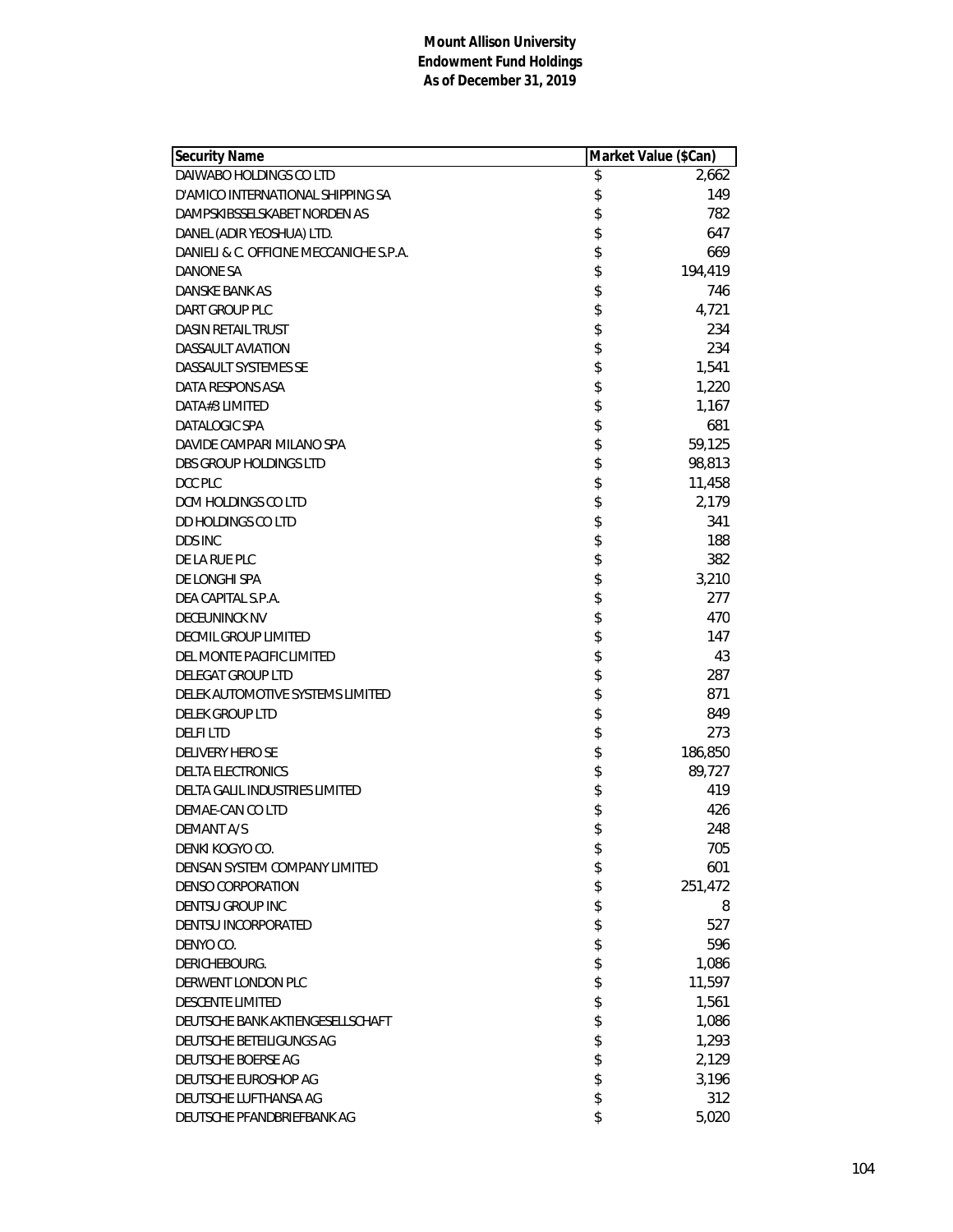| Security Name                                  | Market Value (\$Can) |         |
|------------------------------------------------|----------------------|---------|
| DEUTSCHE POST AG                               | \$                   | 175,152 |
| DEUTSCHE TELEKOM AG                            | \$                   | 34,885  |
| DEUTSCHE WOHNEN SE                             | \$                   | 1,048   |
| DEUTZ AKTIENGESELLSCHAFT                       | \$                   | 1,927   |
| DEVOTEAM SA                                    | \$                   | 1,390   |
| DEVRO PLC                                      | \$                   | 1,021   |
| <b>DEXERIALS CORP</b>                          | \$                   | 1,150   |
| <b>DEXUS</b>                                   | \$                   | 643     |
| DFDS AS                                        | \$                   | 2,896   |
| DFS FURNITURE PLC                              | \$                   | 1,637   |
| DIAGEO PLC                                     | \$                   | 472,594 |
| <b>DIALIGHT PLC</b>                            | \$                   | 153     |
| DIALOG SEMICONDUCTOR PLC                       | \$                   | 8,119   |
| DIASORIN S.P.A.                                | \$                   | 6,199   |
| DIC ASSET AG                                   | \$                   | 1,859   |
| <b>DICKER DATA LIMITED</b>                     | \$                   | 507     |
| <b>D'IETEREN S.A</b>                           | \$                   | 4,644   |
| <b>DIGITAL ARTS INC</b>                        | \$                   | 1,304   |
| DIGITAL GARAGE INCORPORATION                   | \$                   | 2,721   |
| DIGITAL HEARTS HOLDINGS CO LTD                 | \$                   | 271     |
| DIGITAL INFORMATION TECHNOLOGIES CORP          | \$                   | 544     |
| <b>DIGNITY PLC</b>                             | \$                   | 765     |
| DIOS FASTIGHETER AB                            | \$                   | 1,516   |
| DIP CORPORATION                                | \$                   | 2,443   |
| DIPLOMA PLC                                    | \$                   | 6,211   |
| DIRECT LINE INSURANCE GROUP PLC                | \$                   | 68,609  |
| DISCO CORPORATION                              | \$                   | 39,960  |
| DISCOVERIE GROUP PLC                           | \$                   | 1,373   |
| DISTRIBUIDORA INTERNACIONAL DE ALIMENTACION SA | \$                   | 954     |
| DIXONS CARPHONE PLC                            | \$                   | 4,000   |
| DKS CO LTD                                     | \$                   | 1,189   |
| DKSH HOLDING AG                                | \$                   | 3,839   |
| DMG MORI AG                                    | \$                   | 1,556   |
| DMG MORI CO LTD                                | \$                   | 3,388   |
| <b>DNB ASA</b>                                 | \$                   | 1,261   |
| DNO ASA                                        | \$                   | 1,546   |
| DO & CO AG                                     | \$                   | 1,547   |
| DOMAIN HOLDINGS AUSTRALIA LTD                  | \$                   | 1,530   |
| DOMETIC GROUP AB (PUBL)                        | \$                   | 5,238   |
| DOMINO'S PIZZA ENTERPRISES LIMITED             | \$                   | 3,920   |
| DOMINO'S PIZZA GROUP PLC                       | \$                   | 3,984   |
| DOR ALON ENERGY IN ISRAEL (1988) LTD           | \$                   | 495     |
| DORMAKABA HOLDING AG                           | \$                   | 4,963   |
| DORO AB                                        | \$                   | 185     |
| DOSHISHA COMPANY LIMITED                       | \$                   | 814     |
| DOTTIKON ES HOLDING AG                         | \$                   | 96      |
| DOUBLE STANDARD INC                            | \$                   | 453     |
| DOUTOR NICHIRES HOLDINGS COMPANY LIMITED       | \$                   | 1,129   |
| DOVALUE SPA                                    | \$                   | 1,125   |
| DOWA HOLDINGS COMPANY LIMITED                  | \$                   | 953     |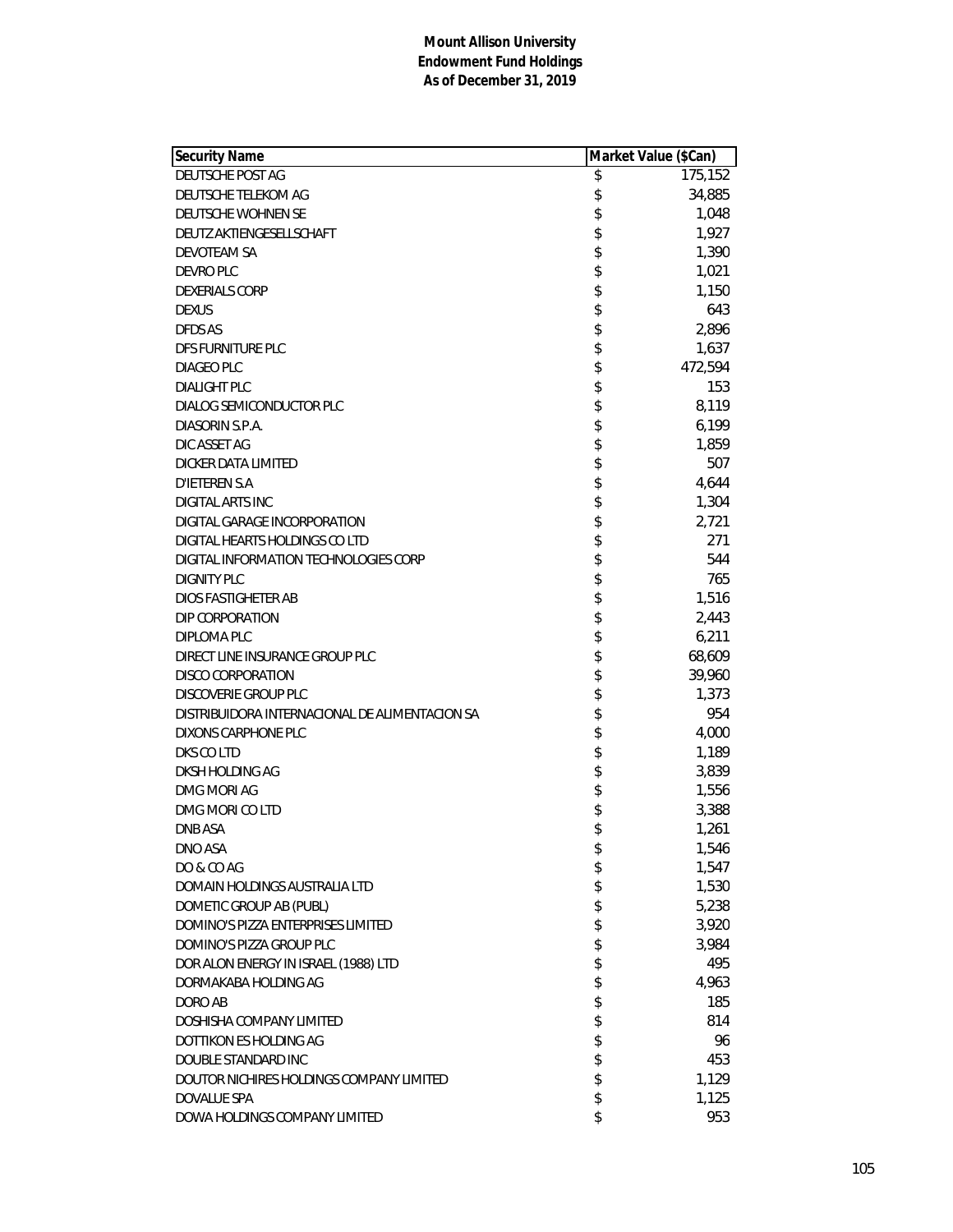| Security Name                            | Market Value (\$Can) |         |
|------------------------------------------|----------------------|---------|
| DP WORLD PLC                             | \$                   | 62,807  |
| DR HOENLE AG                             | \$                   | 524     |
| DRAEGERWERK AG & CO KGAA                 | \$                   | 1,383   |
| DRAX GROUP PLC                           | \$                   | 3,417   |
| DSV PANALPINA A/S                        | \$                   | 135,018 |
| DTS CORPORATION                          | \$                   | 2,014   |
| <b>DUERR AG</b>                          | \$                   | 3,848   |
| <b>DUFRY AG</b>                          | \$                   | 8,823   |
| DUNELM GROUP PLC                         | \$                   | 2,956   |
| <b>DUNI AB</b>                           | \$                   | 959     |
| DUSKIN COMPANY LTD                       | \$                   | 2,557   |
| <b>DUSTIN GROUP AB</b>                   | \$                   | 1,001   |
| DYDO GROUP HOLDINGS INC                  | \$                   | 911     |
| DYNAMIC HOLDINGS LIMITED                 | \$                   | 592     |
| E.ON SE                                  | \$                   | 1,710   |
| <b>EAGLE INDUSTRY CO.</b>                | \$                   | 981     |
| <b>EARTH CORP</b>                        | \$                   | 1,025   |
| EAST JAPAN RAILWAY COMPANY LIMITED       | \$                   | 12,804  |
| EASTNINE AB (PUBL)                       | \$                   | 513     |
| <b>EASYJET PLC</b>                       | \$                   | 214     |
| EAT&CO LTD                               | \$                   | 263     |
| EBARA FOODS INDUSTRY                     | \$                   | 280     |
| EBARA JITSUGYO COMPANY LIMITED           | \$                   | 360     |
| <b>EBRO FOODS SA</b>                     | \$                   | 3,706   |
| EC WORLD REAL ESTATE INVESTMENT TRUST    | \$                   | 260     |
| ECKERT & ZIEGLER STRAHLEN- UND MEDIZINTE | \$                   | 1,700   |
| <b>ECLIPX GROUP LTD</b>                  | \$                   | 596     |
| ECOGREEN INTERNATIONAL GROUP LTD         | \$                   | 112     |
| ECONOCOM GROUP SE                        | \$                   | 614     |
| ECO'S CO.                                | \$                   | 278     |
| EDAG ENGINEERING GROUP AG                | \$                   | 108     |
| <b>EDENRED S.A</b>                       | \$                   | 103,169 |
| <b>EDION CORP</b>                        | \$                   | 2,225   |
| EDISTON PROPERTY INVESTMENT COMPANY PLC  | \$                   | 166     |
| EDP - ENERGIAS DE PORTUGAL S.A.          | \$                   | 791     |
| EDREAMS ODIGEO SA                        | \$                   | 468     |
| EF ON INC                                | \$                   | 274     |
| EFG INTERNATIONAL AG                     | \$                   | 1,336   |
| EGUARANTEE                               | \$                   | 543     |
| E-GUARDIAN INCORPORATION                 | \$                   | 440     |
| EHIME BANK LTD                           | \$                   | 827     |
| EI GROUP PLC                             | \$                   | 3,782   |
| EIDAI CO LTD                             | \$                   | 355     |
| <b>EIFFAGE</b>                           | \$                   | 25,441  |
| EIKEN CHEMICAL CO.                       | \$                   | 1,239   |
| EISAI COMPANY LIMITED                    | \$                   | 1,356   |
| <b>EIZO CORP</b>                         | \$                   | 1,331   |
| EKF DIAGNOSTICS HOLDINGS PLC             | \$                   | 232     |
| EL AL ISRAEL AIRLINES LIMITED            | \$                   | 132     |
| EL.EN SPA                                | \$                   | 667     |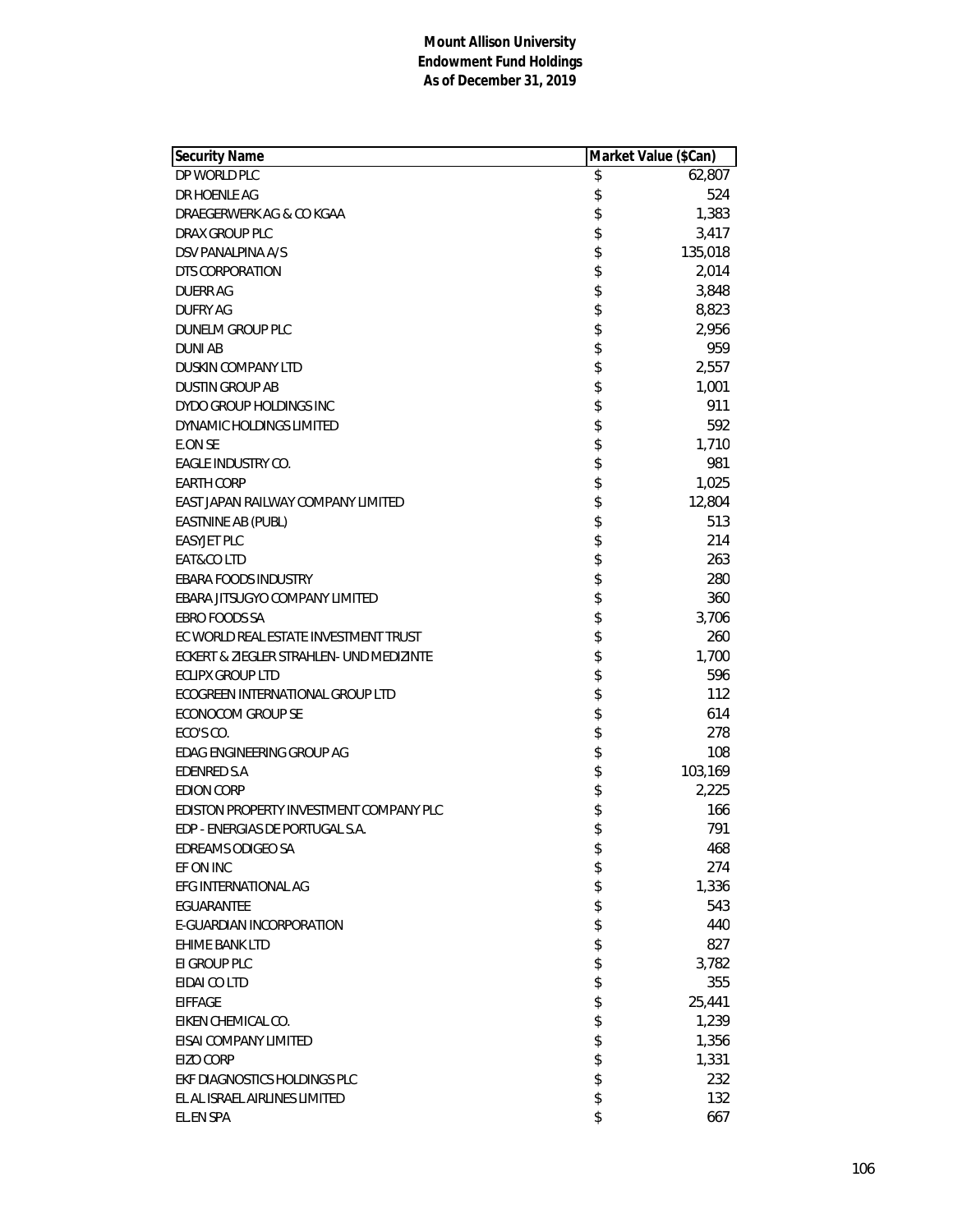| <b>Security Name</b>                         | Market Value (\$Can) |         |
|----------------------------------------------|----------------------|---------|
| <b>ELAN CORP</b>                             | \$                   | 405     |
| <b>ELANDERS AB</b>                           | \$                   | 178     |
| ELANOR INVESTORS GROUP                       | \$                   | 267     |
| <b>ELBIT SYSTEMS LTD</b>                     | \$                   | 269     |
| <b>ELDERS LIMITED</b>                        | \$                   | 1,723   |
| <b>ELECNOR</b>                               | \$                   | 723     |
| ELECOM COMPANY LIMITED                       | \$                   | 1,510   |
| ELECTRA CONSUMER PRODUCTS                    | \$                   | 224     |
| ELECTRA LIMITED                              | \$                   | 1,769   |
| ELECTRA REAL ESTATE LTD                      | \$                   | 421     |
| ELECTRIC POWER DEVELOPMENT CO.               | \$                   | 254     |
| <b>ELECTRICITE DE FRANCE</b>                 | \$                   | 484     |
| ELECTRICITE DE STRASBOURG SA                 | \$                   | 106     |
| ELECTRO OPTIC SYSTEMS HOLDINGS LIMITED       | \$                   | 1,187   |
| ELECTROCOMPONENTS PLC                        | \$                   | 7,307   |
| <b>ELECTROLUX AB</b>                         | \$                   | 6,595   |
| <b>ELEMATEC CORPORATION</b>                  | \$                   | 540     |
| <b>ELEMENTIS PLC</b>                         | \$                   | 2,774   |
| ELIA SYSTEM OPERATOR SA                      | \$                   | 5,559   |
| <b>ELIOR GROUP SA</b>                        | \$                   | 3,330   |
| <b>ELIS SERVICES SA</b>                      | \$                   | 7,351   |
| ELISA OYJ                                    | \$                   | 95,115  |
| ELMOS SEMICONDUCTOR AG                       | \$                   | 944     |
| <b>ELRINGKLINGER AG</b>                      | \$                   | 590     |
| EM SYSTEMS CO LTD                            | \$                   | 773     |
| <b>EMAAR PROPERTIES</b>                      | \$                   | 77,075  |
| <b>EMECO HOLDINGS LTD</b>                    | \$                   | 762     |
| <b>EMIS GROUP PLC</b>                        | \$                   | 1,306   |
| <b>EML PAYMENTS LTD</b>                      | \$                   | 1,450   |
| <b>EMMI AG</b>                               | \$                   | 4,048   |
| EMPEROR CAPITAL GROUP LTD                    | \$                   | 171     |
| EMPEROR ENTERTAINMENT HOTEL LIMITED          | \$                   | 97      |
| <b>EMPEROR INTERNATIONAL HOLDINGS LTD</b>    | \$                   | 451     |
| <b>EMPEROR WATCH &amp; JEWELLERY LIMITED</b> | \$                   | 134     |
| <b>EMPIRIC STUDENT PROPERTY PLC</b>          | \$                   | 1,485   |
| <b>EMS-CHEMIE HOLDING AG</b>                 | \$                   | 383     |
| <b>ENAGAS SA</b>                             | \$                   | 54,824  |
| <b>ENAV SPA</b>                              | \$                   | 3,437   |
| ENCE ENERGIA Y CELULOSA SA                   | \$                   | 1,300   |
| <b>ENDESA SA</b>                             | \$                   | 16,105  |
| <b>ENDO LIGHTING CORPORATION</b>             | \$                   | 209     |
| <b>ENEA AB</b>                               | \$                   | 948     |
| <b>ENEL SPA</b>                              | \$                   | 180,368 |
| ENERGIEDIENST HOLDING AG                     | \$                   | 2,289   |
| <b>ENERGIEKONTOR AG</b>                      | \$                   | 315     |
| ENERGIX RENWABLE ENERGIES LTD                | \$                   | 1,308   |
| ENERGY WORLD CORPORATION LIMITED             | \$                   | 53      |
| <b>ENGIE SA</b>                              | \$                   | 2,103   |
| ENI - ENTE NAZIONALE IDROCARBURI             | \$                   | 9,017   |
| <b>ENIGMO INC</b>                            | \$                   | 480     |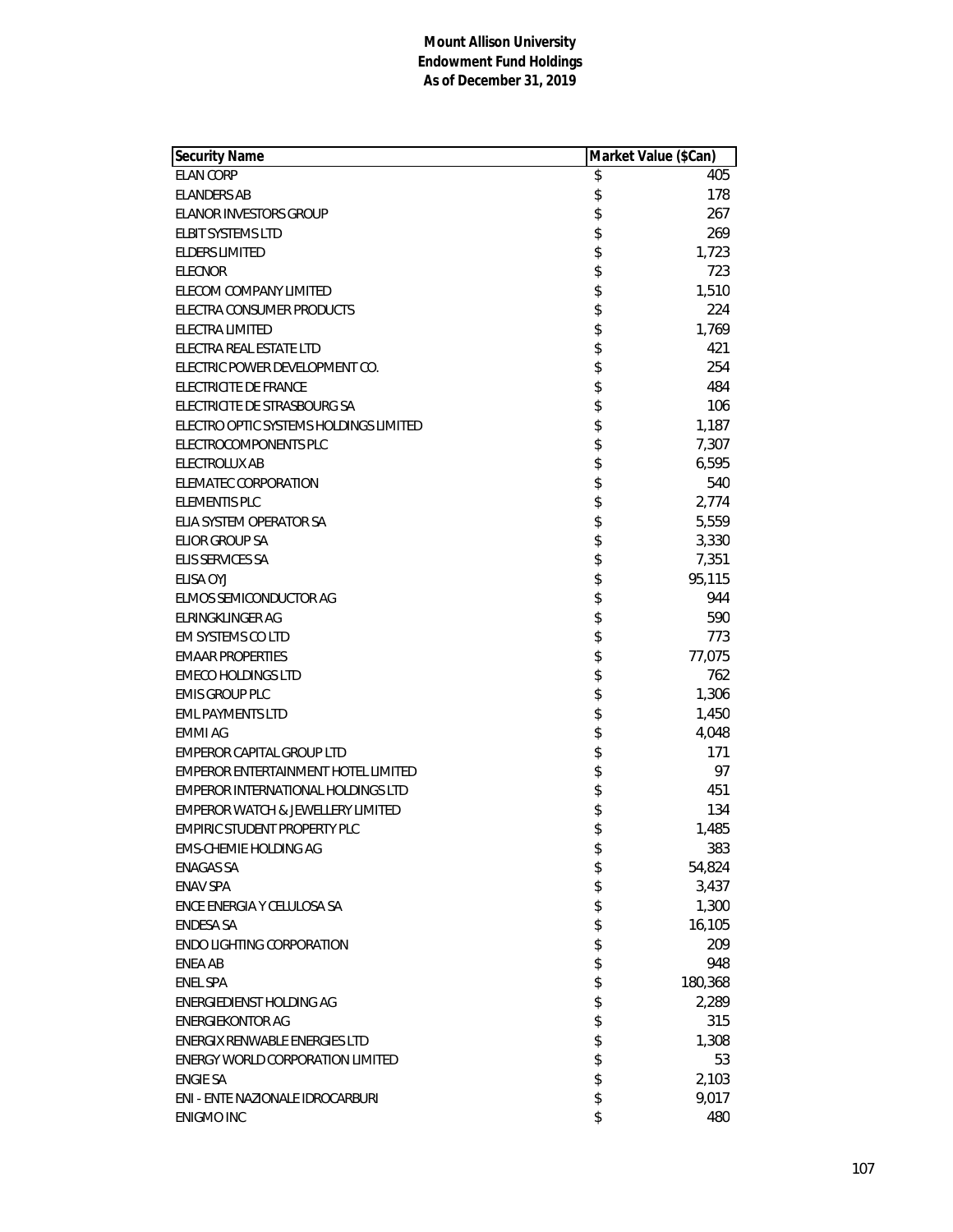| <b>EN-JAPAN INCORPORATED</b><br>\$<br>2,833<br>\$<br>620<br>ENLIGHT RENEWABLE ENERGY LTD<br>\$<br>204<br><b>ENM HOLDINGS LIMITED</b><br>\$<br>26,121<br>ENN ENERGY HOLDINGS LIMITED<br>\$<br>23<br><b>ENNOCONN CORP</b><br>\$<br>709<br><b>ENPLAS CORPORATION</b><br>\$<br>926<br><b>ENQUEST PLC</b><br>\$<br>5,650<br>ENTERTAINMENT ONE LIMITED<br>\$<br>903<br><b>EPIROC AB</b><br>\$<br>752<br>EPS HOLDINGS INC<br>\$<br><b>EPWIN GROUP PLC</b><br>49<br>\$<br>64,293<br>EQT AB<br>\$<br>714<br><b>EQT HOLDINGS LTD</b><br>\$<br>113,097<br>EQUATORIAL ENERGIA S.A<br>\$<br><b>EQUINITI GROUP PLC</b><br>2,205<br>\$<br><b>EQUINOR ASA</b><br>160,048<br>\$<br><b>EQUITAL LTD</b><br>1,056<br>\$<br>1,140<br>ERAMET<br>\$<br>582<br><b>ERCROS</b><br>\$<br>1,441<br>EREX CO LTD<br>\$<br><b>ERG SPA</b><br>3,273<br>\$<br>807<br>ERSTE GROUP BANK AG<br>\$<br>640<br>ES-CON JAPAN LIMITED<br>\$<br>392<br><b>ESLEAD CORP</b><br>\$<br>688<br><b>ESPEC CORPORATION</b><br>\$<br>224<br><b>ESPRINET SPA</b><br>\$<br>656<br><b>ESPRIT HOLDINGS LIMITED</b><br>\$<br>1,699<br><b>ESR-REIT</b><br>\$<br>3,101<br><b>ESSENTRA PLC</b><br>\$<br>21,679<br>ESSILORLUXOTTICA SA<br>\$<br>1,393<br>ESSITY AB (PUBL)<br>\$<br>ESSO SOCIETE ANONYME FRANCAISE SA<br>145<br>\$<br><b>ESTIA HEALTH LTD</b><br>727<br>\$<br>ETABLISSEMENTS FR. COLRUYT SA<br>80,809<br>\$<br>215<br>ETABLISSEMENTS MAUREL ET PROM SA<br>192<br><b>EURAZEO SE</b><br>\$<br>\$<br>EUROBANK ERGASIAS SA<br>47,012<br>\$<br>2,383<br>EUROCOMMERCIAL PROPERTIES NV<br>\$<br>EUROFINS SCIENTIFIC SE (FRENCH BRANCH)<br>457<br>\$<br>EUROMONEY INSTITUTIONAL INVESTOR PLC<br>4,137<br>\$<br>5,003<br><b>EURONAV NV</b><br>\$<br><b>EURONEXT NV</b><br>8,738<br>\$<br>916<br>EUROPCAR MOBILITY GROUP SA<br>\$<br><b>EUROPRIS ASA</b><br>1,501<br>\$<br>645<br><b>EUROTECH SPA</b><br>\$<br><b>EUSKALTEL SA</b><br>2,065<br>\$<br>5,904<br>EUTELSAT COMMUNICATIONS<br>\$<br>1,495<br>EVENT HOSPITALITY AND ENTERTAINMENT LTD<br>\$<br>EVN AKTIENGESELLSCHAFT<br>2,064<br>\$<br><b>EVOGENE LIMITED</b><br>73 | Security Name | Market Value (\$Can) |  |
|-------------------------------------------------------------------------------------------------------------------------------------------------------------------------------------------------------------------------------------------------------------------------------------------------------------------------------------------------------------------------------------------------------------------------------------------------------------------------------------------------------------------------------------------------------------------------------------------------------------------------------------------------------------------------------------------------------------------------------------------------------------------------------------------------------------------------------------------------------------------------------------------------------------------------------------------------------------------------------------------------------------------------------------------------------------------------------------------------------------------------------------------------------------------------------------------------------------------------------------------------------------------------------------------------------------------------------------------------------------------------------------------------------------------------------------------------------------------------------------------------------------------------------------------------------------------------------------------------------------------------------------------------------------------------------------------------------------------------------------------------------------------------------------------------------------------------------------------------------------------------------------------------------------------------------------------------------------------------------------------------------------------------------------------------------------------------|---------------|----------------------|--|
|                                                                                                                                                                                                                                                                                                                                                                                                                                                                                                                                                                                                                                                                                                                                                                                                                                                                                                                                                                                                                                                                                                                                                                                                                                                                                                                                                                                                                                                                                                                                                                                                                                                                                                                                                                                                                                                                                                                                                                                                                                                                         |               |                      |  |
|                                                                                                                                                                                                                                                                                                                                                                                                                                                                                                                                                                                                                                                                                                                                                                                                                                                                                                                                                                                                                                                                                                                                                                                                                                                                                                                                                                                                                                                                                                                                                                                                                                                                                                                                                                                                                                                                                                                                                                                                                                                                         |               |                      |  |
|                                                                                                                                                                                                                                                                                                                                                                                                                                                                                                                                                                                                                                                                                                                                                                                                                                                                                                                                                                                                                                                                                                                                                                                                                                                                                                                                                                                                                                                                                                                                                                                                                                                                                                                                                                                                                                                                                                                                                                                                                                                                         |               |                      |  |
|                                                                                                                                                                                                                                                                                                                                                                                                                                                                                                                                                                                                                                                                                                                                                                                                                                                                                                                                                                                                                                                                                                                                                                                                                                                                                                                                                                                                                                                                                                                                                                                                                                                                                                                                                                                                                                                                                                                                                                                                                                                                         |               |                      |  |
|                                                                                                                                                                                                                                                                                                                                                                                                                                                                                                                                                                                                                                                                                                                                                                                                                                                                                                                                                                                                                                                                                                                                                                                                                                                                                                                                                                                                                                                                                                                                                                                                                                                                                                                                                                                                                                                                                                                                                                                                                                                                         |               |                      |  |
|                                                                                                                                                                                                                                                                                                                                                                                                                                                                                                                                                                                                                                                                                                                                                                                                                                                                                                                                                                                                                                                                                                                                                                                                                                                                                                                                                                                                                                                                                                                                                                                                                                                                                                                                                                                                                                                                                                                                                                                                                                                                         |               |                      |  |
|                                                                                                                                                                                                                                                                                                                                                                                                                                                                                                                                                                                                                                                                                                                                                                                                                                                                                                                                                                                                                                                                                                                                                                                                                                                                                                                                                                                                                                                                                                                                                                                                                                                                                                                                                                                                                                                                                                                                                                                                                                                                         |               |                      |  |
|                                                                                                                                                                                                                                                                                                                                                                                                                                                                                                                                                                                                                                                                                                                                                                                                                                                                                                                                                                                                                                                                                                                                                                                                                                                                                                                                                                                                                                                                                                                                                                                                                                                                                                                                                                                                                                                                                                                                                                                                                                                                         |               |                      |  |
|                                                                                                                                                                                                                                                                                                                                                                                                                                                                                                                                                                                                                                                                                                                                                                                                                                                                                                                                                                                                                                                                                                                                                                                                                                                                                                                                                                                                                                                                                                                                                                                                                                                                                                                                                                                                                                                                                                                                                                                                                                                                         |               |                      |  |
|                                                                                                                                                                                                                                                                                                                                                                                                                                                                                                                                                                                                                                                                                                                                                                                                                                                                                                                                                                                                                                                                                                                                                                                                                                                                                                                                                                                                                                                                                                                                                                                                                                                                                                                                                                                                                                                                                                                                                                                                                                                                         |               |                      |  |
|                                                                                                                                                                                                                                                                                                                                                                                                                                                                                                                                                                                                                                                                                                                                                                                                                                                                                                                                                                                                                                                                                                                                                                                                                                                                                                                                                                                                                                                                                                                                                                                                                                                                                                                                                                                                                                                                                                                                                                                                                                                                         |               |                      |  |
|                                                                                                                                                                                                                                                                                                                                                                                                                                                                                                                                                                                                                                                                                                                                                                                                                                                                                                                                                                                                                                                                                                                                                                                                                                                                                                                                                                                                                                                                                                                                                                                                                                                                                                                                                                                                                                                                                                                                                                                                                                                                         |               |                      |  |
|                                                                                                                                                                                                                                                                                                                                                                                                                                                                                                                                                                                                                                                                                                                                                                                                                                                                                                                                                                                                                                                                                                                                                                                                                                                                                                                                                                                                                                                                                                                                                                                                                                                                                                                                                                                                                                                                                                                                                                                                                                                                         |               |                      |  |
|                                                                                                                                                                                                                                                                                                                                                                                                                                                                                                                                                                                                                                                                                                                                                                                                                                                                                                                                                                                                                                                                                                                                                                                                                                                                                                                                                                                                                                                                                                                                                                                                                                                                                                                                                                                                                                                                                                                                                                                                                                                                         |               |                      |  |
|                                                                                                                                                                                                                                                                                                                                                                                                                                                                                                                                                                                                                                                                                                                                                                                                                                                                                                                                                                                                                                                                                                                                                                                                                                                                                                                                                                                                                                                                                                                                                                                                                                                                                                                                                                                                                                                                                                                                                                                                                                                                         |               |                      |  |
|                                                                                                                                                                                                                                                                                                                                                                                                                                                                                                                                                                                                                                                                                                                                                                                                                                                                                                                                                                                                                                                                                                                                                                                                                                                                                                                                                                                                                                                                                                                                                                                                                                                                                                                                                                                                                                                                                                                                                                                                                                                                         |               |                      |  |
|                                                                                                                                                                                                                                                                                                                                                                                                                                                                                                                                                                                                                                                                                                                                                                                                                                                                                                                                                                                                                                                                                                                                                                                                                                                                                                                                                                                                                                                                                                                                                                                                                                                                                                                                                                                                                                                                                                                                                                                                                                                                         |               |                      |  |
|                                                                                                                                                                                                                                                                                                                                                                                                                                                                                                                                                                                                                                                                                                                                                                                                                                                                                                                                                                                                                                                                                                                                                                                                                                                                                                                                                                                                                                                                                                                                                                                                                                                                                                                                                                                                                                                                                                                                                                                                                                                                         |               |                      |  |
|                                                                                                                                                                                                                                                                                                                                                                                                                                                                                                                                                                                                                                                                                                                                                                                                                                                                                                                                                                                                                                                                                                                                                                                                                                                                                                                                                                                                                                                                                                                                                                                                                                                                                                                                                                                                                                                                                                                                                                                                                                                                         |               |                      |  |
|                                                                                                                                                                                                                                                                                                                                                                                                                                                                                                                                                                                                                                                                                                                                                                                                                                                                                                                                                                                                                                                                                                                                                                                                                                                                                                                                                                                                                                                                                                                                                                                                                                                                                                                                                                                                                                                                                                                                                                                                                                                                         |               |                      |  |
|                                                                                                                                                                                                                                                                                                                                                                                                                                                                                                                                                                                                                                                                                                                                                                                                                                                                                                                                                                                                                                                                                                                                                                                                                                                                                                                                                                                                                                                                                                                                                                                                                                                                                                                                                                                                                                                                                                                                                                                                                                                                         |               |                      |  |
|                                                                                                                                                                                                                                                                                                                                                                                                                                                                                                                                                                                                                                                                                                                                                                                                                                                                                                                                                                                                                                                                                                                                                                                                                                                                                                                                                                                                                                                                                                                                                                                                                                                                                                                                                                                                                                                                                                                                                                                                                                                                         |               |                      |  |
|                                                                                                                                                                                                                                                                                                                                                                                                                                                                                                                                                                                                                                                                                                                                                                                                                                                                                                                                                                                                                                                                                                                                                                                                                                                                                                                                                                                                                                                                                                                                                                                                                                                                                                                                                                                                                                                                                                                                                                                                                                                                         |               |                      |  |
|                                                                                                                                                                                                                                                                                                                                                                                                                                                                                                                                                                                                                                                                                                                                                                                                                                                                                                                                                                                                                                                                                                                                                                                                                                                                                                                                                                                                                                                                                                                                                                                                                                                                                                                                                                                                                                                                                                                                                                                                                                                                         |               |                      |  |
|                                                                                                                                                                                                                                                                                                                                                                                                                                                                                                                                                                                                                                                                                                                                                                                                                                                                                                                                                                                                                                                                                                                                                                                                                                                                                                                                                                                                                                                                                                                                                                                                                                                                                                                                                                                                                                                                                                                                                                                                                                                                         |               |                      |  |
|                                                                                                                                                                                                                                                                                                                                                                                                                                                                                                                                                                                                                                                                                                                                                                                                                                                                                                                                                                                                                                                                                                                                                                                                                                                                                                                                                                                                                                                                                                                                                                                                                                                                                                                                                                                                                                                                                                                                                                                                                                                                         |               |                      |  |
|                                                                                                                                                                                                                                                                                                                                                                                                                                                                                                                                                                                                                                                                                                                                                                                                                                                                                                                                                                                                                                                                                                                                                                                                                                                                                                                                                                                                                                                                                                                                                                                                                                                                                                                                                                                                                                                                                                                                                                                                                                                                         |               |                      |  |
|                                                                                                                                                                                                                                                                                                                                                                                                                                                                                                                                                                                                                                                                                                                                                                                                                                                                                                                                                                                                                                                                                                                                                                                                                                                                                                                                                                                                                                                                                                                                                                                                                                                                                                                                                                                                                                                                                                                                                                                                                                                                         |               |                      |  |
|                                                                                                                                                                                                                                                                                                                                                                                                                                                                                                                                                                                                                                                                                                                                                                                                                                                                                                                                                                                                                                                                                                                                                                                                                                                                                                                                                                                                                                                                                                                                                                                                                                                                                                                                                                                                                                                                                                                                                                                                                                                                         |               |                      |  |
|                                                                                                                                                                                                                                                                                                                                                                                                                                                                                                                                                                                                                                                                                                                                                                                                                                                                                                                                                                                                                                                                                                                                                                                                                                                                                                                                                                                                                                                                                                                                                                                                                                                                                                                                                                                                                                                                                                                                                                                                                                                                         |               |                      |  |
|                                                                                                                                                                                                                                                                                                                                                                                                                                                                                                                                                                                                                                                                                                                                                                                                                                                                                                                                                                                                                                                                                                                                                                                                                                                                                                                                                                                                                                                                                                                                                                                                                                                                                                                                                                                                                                                                                                                                                                                                                                                                         |               |                      |  |
|                                                                                                                                                                                                                                                                                                                                                                                                                                                                                                                                                                                                                                                                                                                                                                                                                                                                                                                                                                                                                                                                                                                                                                                                                                                                                                                                                                                                                                                                                                                                                                                                                                                                                                                                                                                                                                                                                                                                                                                                                                                                         |               |                      |  |
|                                                                                                                                                                                                                                                                                                                                                                                                                                                                                                                                                                                                                                                                                                                                                                                                                                                                                                                                                                                                                                                                                                                                                                                                                                                                                                                                                                                                                                                                                                                                                                                                                                                                                                                                                                                                                                                                                                                                                                                                                                                                         |               |                      |  |
|                                                                                                                                                                                                                                                                                                                                                                                                                                                                                                                                                                                                                                                                                                                                                                                                                                                                                                                                                                                                                                                                                                                                                                                                                                                                                                                                                                                                                                                                                                                                                                                                                                                                                                                                                                                                                                                                                                                                                                                                                                                                         |               |                      |  |
|                                                                                                                                                                                                                                                                                                                                                                                                                                                                                                                                                                                                                                                                                                                                                                                                                                                                                                                                                                                                                                                                                                                                                                                                                                                                                                                                                                                                                                                                                                                                                                                                                                                                                                                                                                                                                                                                                                                                                                                                                                                                         |               |                      |  |
|                                                                                                                                                                                                                                                                                                                                                                                                                                                                                                                                                                                                                                                                                                                                                                                                                                                                                                                                                                                                                                                                                                                                                                                                                                                                                                                                                                                                                                                                                                                                                                                                                                                                                                                                                                                                                                                                                                                                                                                                                                                                         |               |                      |  |
|                                                                                                                                                                                                                                                                                                                                                                                                                                                                                                                                                                                                                                                                                                                                                                                                                                                                                                                                                                                                                                                                                                                                                                                                                                                                                                                                                                                                                                                                                                                                                                                                                                                                                                                                                                                                                                                                                                                                                                                                                                                                         |               |                      |  |
|                                                                                                                                                                                                                                                                                                                                                                                                                                                                                                                                                                                                                                                                                                                                                                                                                                                                                                                                                                                                                                                                                                                                                                                                                                                                                                                                                                                                                                                                                                                                                                                                                                                                                                                                                                                                                                                                                                                                                                                                                                                                         |               |                      |  |
|                                                                                                                                                                                                                                                                                                                                                                                                                                                                                                                                                                                                                                                                                                                                                                                                                                                                                                                                                                                                                                                                                                                                                                                                                                                                                                                                                                                                                                                                                                                                                                                                                                                                                                                                                                                                                                                                                                                                                                                                                                                                         |               |                      |  |
|                                                                                                                                                                                                                                                                                                                                                                                                                                                                                                                                                                                                                                                                                                                                                                                                                                                                                                                                                                                                                                                                                                                                                                                                                                                                                                                                                                                                                                                                                                                                                                                                                                                                                                                                                                                                                                                                                                                                                                                                                                                                         |               |                      |  |
|                                                                                                                                                                                                                                                                                                                                                                                                                                                                                                                                                                                                                                                                                                                                                                                                                                                                                                                                                                                                                                                                                                                                                                                                                                                                                                                                                                                                                                                                                                                                                                                                                                                                                                                                                                                                                                                                                                                                                                                                                                                                         |               |                      |  |
|                                                                                                                                                                                                                                                                                                                                                                                                                                                                                                                                                                                                                                                                                                                                                                                                                                                                                                                                                                                                                                                                                                                                                                                                                                                                                                                                                                                                                                                                                                                                                                                                                                                                                                                                                                                                                                                                                                                                                                                                                                                                         |               |                      |  |
|                                                                                                                                                                                                                                                                                                                                                                                                                                                                                                                                                                                                                                                                                                                                                                                                                                                                                                                                                                                                                                                                                                                                                                                                                                                                                                                                                                                                                                                                                                                                                                                                                                                                                                                                                                                                                                                                                                                                                                                                                                                                         |               |                      |  |
|                                                                                                                                                                                                                                                                                                                                                                                                                                                                                                                                                                                                                                                                                                                                                                                                                                                                                                                                                                                                                                                                                                                                                                                                                                                                                                                                                                                                                                                                                                                                                                                                                                                                                                                                                                                                                                                                                                                                                                                                                                                                         |               |                      |  |
|                                                                                                                                                                                                                                                                                                                                                                                                                                                                                                                                                                                                                                                                                                                                                                                                                                                                                                                                                                                                                                                                                                                                                                                                                                                                                                                                                                                                                                                                                                                                                                                                                                                                                                                                                                                                                                                                                                                                                                                                                                                                         |               |                      |  |
|                                                                                                                                                                                                                                                                                                                                                                                                                                                                                                                                                                                                                                                                                                                                                                                                                                                                                                                                                                                                                                                                                                                                                                                                                                                                                                                                                                                                                                                                                                                                                                                                                                                                                                                                                                                                                                                                                                                                                                                                                                                                         |               |                      |  |
|                                                                                                                                                                                                                                                                                                                                                                                                                                                                                                                                                                                                                                                                                                                                                                                                                                                                                                                                                                                                                                                                                                                                                                                                                                                                                                                                                                                                                                                                                                                                                                                                                                                                                                                                                                                                                                                                                                                                                                                                                                                                         |               |                      |  |
|                                                                                                                                                                                                                                                                                                                                                                                                                                                                                                                                                                                                                                                                                                                                                                                                                                                                                                                                                                                                                                                                                                                                                                                                                                                                                                                                                                                                                                                                                                                                                                                                                                                                                                                                                                                                                                                                                                                                                                                                                                                                         |               |                      |  |
|                                                                                                                                                                                                                                                                                                                                                                                                                                                                                                                                                                                                                                                                                                                                                                                                                                                                                                                                                                                                                                                                                                                                                                                                                                                                                                                                                                                                                                                                                                                                                                                                                                                                                                                                                                                                                                                                                                                                                                                                                                                                         |               |                      |  |
|                                                                                                                                                                                                                                                                                                                                                                                                                                                                                                                                                                                                                                                                                                                                                                                                                                                                                                                                                                                                                                                                                                                                                                                                                                                                                                                                                                                                                                                                                                                                                                                                                                                                                                                                                                                                                                                                                                                                                                                                                                                                         |               |                      |  |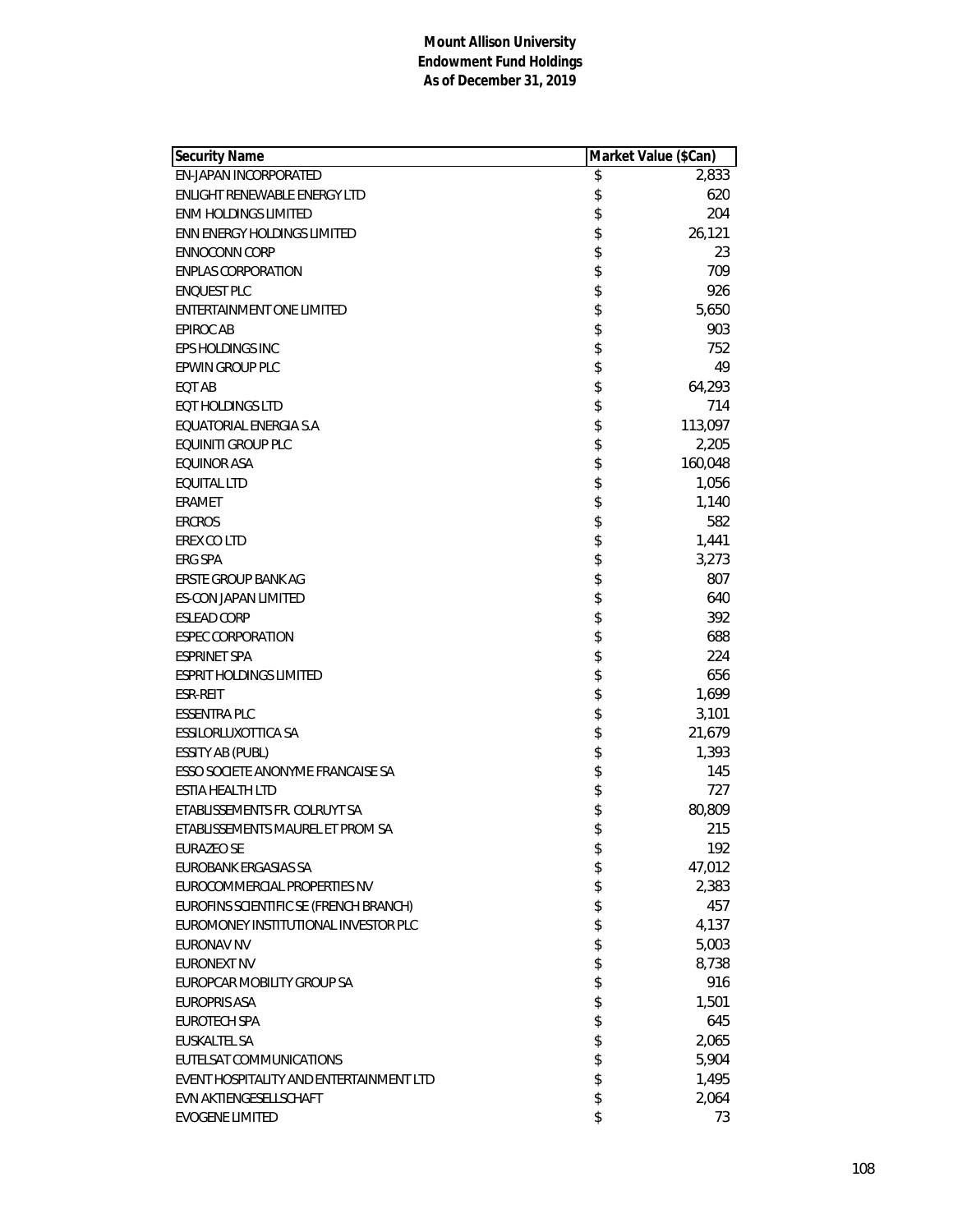| Security Name                             | Market Value (\$Can) |         |
|-------------------------------------------|----------------------|---------|
| EVOLVA HOLDING SA                         | \$                   | 310     |
| EVONIK INDUSTRIES AG                      | \$                   | 8,156   |
| <b>EVOTEC SE</b>                          | \$                   | 983     |
| EVRAZ PLC                                 | \$                   | 194     |
| EVS BROADCAST EQUIPMENT SA                | \$                   | 864     |
| <b>EWORK GROUP AB</b>                     | \$                   | 42      |
| EXCEL COMPANY LIMITED                     | \$                   | 229     |
| <b>EXEDY CORPORATION</b>                  | \$                   | 1,475   |
| <b>EXMAR NV</b>                           | \$                   | 334     |
| <b>EXOR NV</b>                            | \$                   | 599     |
| <b>EXPERIAN PLC</b>                       | \$                   | 115,895 |
| F.C.C. COMPANY LIMITED                    | \$                   | 1,624   |
| <b>F@N COMMUNICATIONS INC</b>             | \$                   | 607     |
| <b>FACC AG</b>                            | \$                   | 560     |
| <b>FAES FARMA SA</b>                      | \$                   | 3,532   |
| <b>FAGERHULT AB</b>                       | \$                   | 660     |
| <b>FAGRON NV</b>                          | \$                   | 3,274   |
| FAIRWOOD HOLDINGS LIMITED                 | \$                   | 424     |
| FALCK RENEWABLES SPA                      | \$                   | 1,418   |
| FALCO HOLDINGS CO LTD                     | \$                   | 498     |
| FAMILYMART CO LTD                         | \$                   | 436     |
| <b>FANUC LTD</b>                          | \$                   | 132,193 |
| FAR EAST CONSORTIUM INTERNATIONAL LIMITED | \$                   | 1,391   |
| <b>FAR EAST HOSPITALITY TRUST</b>         | \$                   | 983     |
| FAR EAST ORCHARD LIMITED                  | \$                   | 416     |
| <b>FAR LIMITED</b>                        | \$                   | 317     |
| <b>FAST RETAILING CO LTD</b>              | \$                   | 2,486   |
| <b>FASTPARTNER AB</b>                     | \$                   | 818     |
| <b>FAURECIA SE</b>                        | \$                   | 3,608   |
| FBD HOLDINGS PLC                          | \$                   | 639     |
| FDK CORPORATION                           | \$                   | 215     |
| FDM GROUP HOLDINGS PLC                    | \$                   | 2,194   |
| FEED ONE CO LTD                           | \$                   | 400     |
| FEINTOOL INTERNATIONAL HOLDING            | \$                   | 271     |
| FENIX OUTDOOR INTERNATIONAL AG            | \$                   | 1,111   |
| <b>FERGUSON PLC</b>                       | \$                   | 1,481   |
| <b>FERRARI NV</b>                         | \$                   | 100,329 |
| FERRATUM OYJ                              | \$                   | 265     |
| FERREXPO PLC                              | \$                   | 1,323   |
| FERROGLOBE PLC                            | \$                   | 292     |
| FERROTEC HOLDINGS CORP                    | \$                   | 1,063   |
| <b>FERROVIAL SA</b>                       | \$                   | 118,431 |
| FEVERTREE DRINKS PLC                      | \$                   | 3,864   |
| <b>FFRI INC</b>                           | \$                   | 147     |
| FIAT CHRYSLER AUTOMOBILES NV              | \$                   | 1,145   |
| FIDEA HOLDINGS COMPANY LIMITED            | \$                   | 320     |
| <b>FIELDS CORPORATION</b>                 | \$                   | 152     |
| <b>FIELMANN AG</b>                        | \$                   | 3,759   |
| FIERA MILANO SPA                          | \$                   | 530     |
| FIH MOBILE LTD                            | \$                   | 1,045   |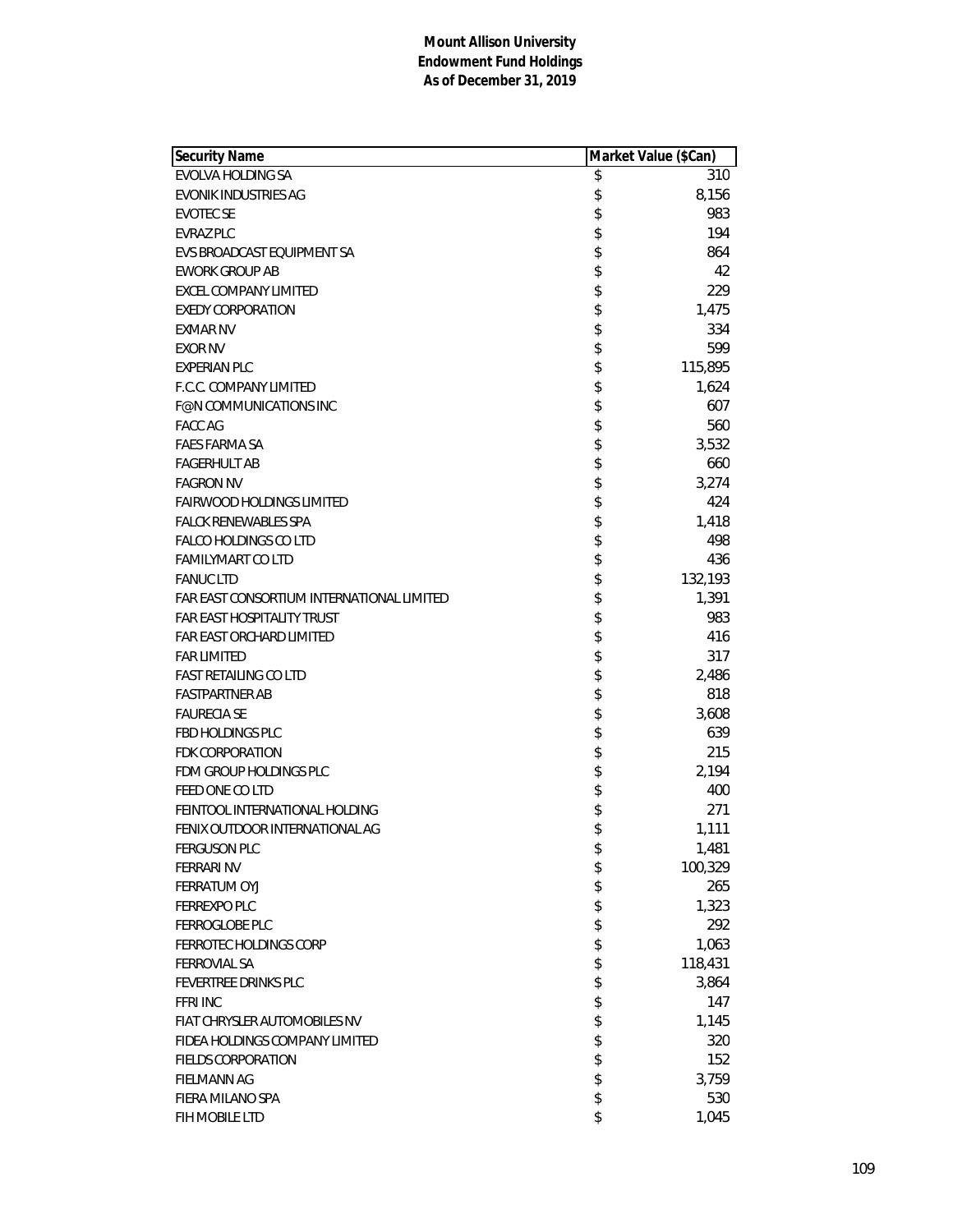| <b>Security Name</b>                           | Market Value (\$Can) |
|------------------------------------------------|----------------------|
| FILA FABBRICA ITALIANA LAPIS ED AFFINI SPA     | \$<br>713            |
| FINANCIAL PRODUCTS GROUP COMPANY.              | \$<br>1,136          |
| <b>FINCANTIERI SPA</b>                         | \$<br>931            |
| <b>FINDEX INC</b>                              | \$<br>438            |
| FINECOBANK BANCA FINECO SPA                    | \$<br>7,936          |
| <b>FINGERPRINT CARDS AB</b>                    | \$<br>425            |
| <b>FINNAIR PLC</b>                             | \$<br>874            |
| FIRST BANK OF TOYAMA LTD                       | \$<br>212            |
| FIRST DERIVATIVES PLC                          | \$<br>492            |
| FIRST INTERNATIONAL BANK OF ISRAEL LTD         | \$<br>1,909          |
| FIRST JUKEN CO.                                | \$<br>160            |
| FIRST PACIFIC CO. LTD.                         | \$<br>1,395          |
| FIRST REAL ESTATE INVESTMENT TRUST             | \$<br>945            |
| <b>FIRST RESOURCES LIMITED</b>                 | \$<br>1,653          |
| <b>FIRST SENSOR AG</b>                         | \$<br>778            |
| FIRST SHANGHAI INVESTMENTS LIMITED             | \$<br>126            |
| <b>FIRSTGROUP PLC</b>                          | \$<br>4,508          |
| FISHER & PAYKEL HEALTHCARE CORPORATION LIMITED | \$<br>612            |
| <b>FISKARS OYJ</b>                             | \$<br>845            |
| <b>FIXSTARS CORP</b>                           | \$<br>562            |
| FJ NEXT COMPANY LTD                            | \$<br>268            |
| FLEETWOOD CORPORATION LIMITED                  | \$<br>385            |
| <b>FLETCHER BUILDING LIMITED</b>               | \$<br>209            |
| <b>FLEX LNG LIMITED</b>                        | \$<br>591            |
| <b>FLEXIGROUP LTD</b>                          | \$<br>1,082          |
| FLIGHT CENTRE TRAVEL GROUP LTD                 | \$<br>123            |
| <b>FLOW TRADERS NV</b>                         | \$<br>1,556          |
| <b>FLSMIDTH &amp; COMPANY A/S</b>              | \$<br>3,135          |
| <b>FLUGHAFEN WIEN AG</b>                       | \$<br>769            |
| <b>FLUGHAFEN ZURICH AG</b>                     | \$<br>8,008          |
| <b>FLUIDRA SA</b>                              | \$<br>1,542          |
| <b>FLUTTER ENTERTAINMENT PLC</b>               | \$<br>678            |
| <b>FMS ENTERPRISES MIGUN LIMITED</b>           | \$<br>369            |
| <b>FNAC DARTY SA</b>                           | \$<br>2,048          |
| FNM S.P.A.                                     | \$<br>280            |
| <b>FOCUS SYSTEMS CORPORATION</b>               | \$<br>223            |
| FOMENTO DE CONSTRUCCIONES Y CONTRATAS SA       | \$<br>2,122          |
| FOMENTO ECONOMICO MEXICANO S.A.B. DE C.V.      | \$<br>229,252        |
| <b>FORBO HOLDING AG</b>                        | \$<br>4,092          |
| <b>FORFARMERS NV</b>                           | \$<br>547            |
| FORMULA SYSTEMS (1985) LTD.                    | \$<br>1,195          |
| <b>FORTERRA PLC</b>                            | \$<br>1,926          |
| FORTESCUE METALS GROUP LIMITED                 | \$<br>742            |
| <b>FORTUM OYJ</b>                              | \$<br>174,178        |
| FORTUNE REAL ESTATE INVESTMENT TRUST           | \$<br>2,889          |
| FOSTER ELECTRIC COMPANY                        | \$<br>728            |
| FOX WIZEL LTD                                  | \$<br>1,232          |
| <b>FOXTONS GROUP PLC</b>                       | \$<br>798            |
| <b>FRAGRANCE GROUP LIMITED</b>                 | \$<br>90             |
| FRANCE BED HOLDINGS CO.                        | \$<br>661            |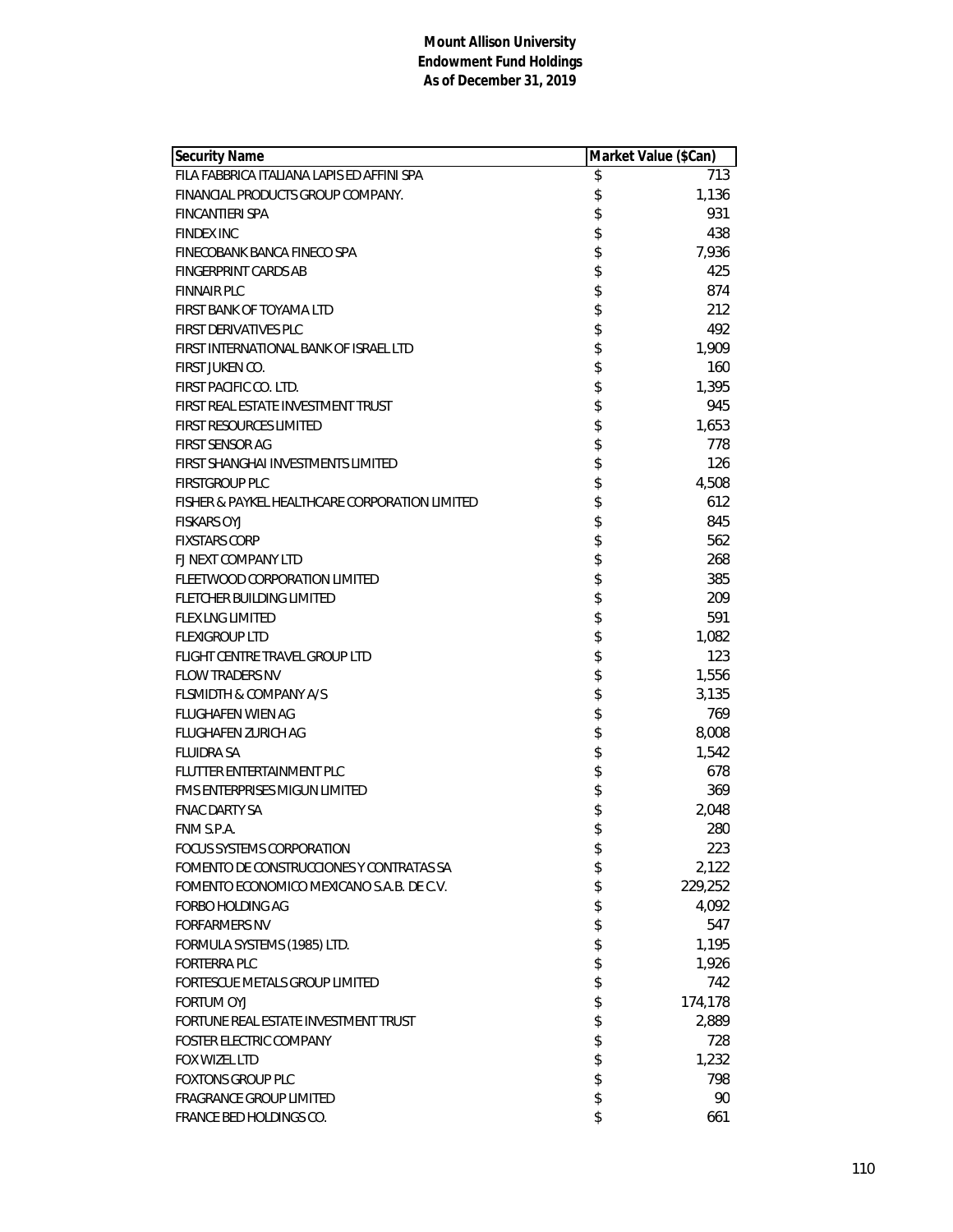| Security Name                                   | Market Value (\$Can) |
|-------------------------------------------------|----------------------|
| FRAPORT AG FRANKFURT AIRPORT SERVICES WORLDWIDE | \$<br>252            |
| <b>FRASER &amp; NEAVE LIMITED</b>               | \$<br>475            |
| <b>FRASERS CENTREPOINT TRUST</b>                | \$<br>2,939          |
| FRASERS COMMERCIAL TRUST                        | \$<br>1,796          |
| <b>FRASERS GROUP PLC</b>                        | \$<br>2,803          |
| <b>FRASERS HOSPITALITY TRUST</b>                | \$<br>751            |
| <b>FRASERS LOGISTICS &amp; INDUSTRIAL TRUST</b> | \$<br>3,015          |
| <b>FRASERS PROPERTY LTD</b>                     | \$<br>211            |
| FREEDOM FOODS GROUP LIMITED                     | \$<br>1,014          |
| <b>FREENET AG</b>                               | \$<br>6,168          |
| <b>FREIGHTWAYS LIMITED</b>                      | \$<br>1,527          |
| <b>FRENCKEN GROUP LIMITED</b>                   | \$<br>306            |
| FRENI BREMBO SPA                                | \$<br>4,153          |
| FRESENIUS MEDICAL CARE AG & CO. KGAA            | \$<br>1,124          |
| <b>FRESENIUS SE &amp; CO KGAA</b>               | \$<br>1,677          |
| <b>FREUND CORPORATION</b>                       | \$<br>83             |
| FRONTIER DEVELOPMENTS PLC                       | \$<br>293            |
| FRONTIER REAL ESTATE INVESTMENT CORP            | \$<br>246            |
| <b>FRONTLINE LIMITED</b>                        | \$<br>2,378          |
| <b>F-SECURE OYJ</b>                             | \$<br>526            |
| <b>F-TECH INCORPORATED</b>                      | \$<br>244            |
| <b>FTGROUP COLTD</b>                            | \$<br>308            |
| <b>FUCHS PETROLUB SE</b>                        | \$<br>10,385         |
| <b>FUDO TETRA CORPORATION</b>                   | \$<br>598            |
| <b>FUGRO NV</b>                                 | \$<br>1,562          |
| <b>FUJI CO LTD</b>                              | \$<br>840            |
| FUJI CORP (AICHI)                               | \$<br>2,676          |
| <b>FUJI CORPORATION LIMITED</b>                 | \$<br>495            |
| FUJI ELECTRIC CO.                               | \$<br>278            |
| FUJI OIL CO LTD                                 | \$<br>215            |
| FUJI PHARMA COMPANY LIMITED                     | \$<br>481            |
| FUJI SEAL INTERNATIONAL INCORPORATED            | \$<br>2,353          |
| <b>FUJI SOFT INCORPORATED</b>                   | \$<br>1,973          |
| <b>FUJIBO HOLDINGS INCORPORATED</b>             | \$<br>828            |
| <b>FUJICCO CO LIMITED</b>                       | \$<br>1,018          |
| <b>FUJIFILM HOLDINGS CORPORATION</b>            | \$<br>1,235          |
| FUJIKURA KASEI CO.                              | \$<br>265            |
| <b>FUJIKURA LTD</b>                             | \$<br>2,203          |
| FUJIMORI KOGYO COMPANY LIMITED                  | \$<br>876            |
| <b>FUJIO FOOD SYSTEM CO LTD</b>                 | \$<br>520            |
| <b>FUJITA KANKO INC.</b>                        | \$<br>356            |
| <b>FUJITEC COMPANY LIMITED</b>                  | \$<br>2,111          |
| <b>FUJITSU FRONTECH LIMITED</b>                 | \$<br>438            |
| <b>FUJITSU GENERAL LIMITED</b>                  | \$<br>2,963          |
| <b>FUJITSU LIMITED</b>                          | \$<br>1,324          |
| <b>FUJIYA CO LTD</b>                            | \$<br>382            |
| <b>FUKUDA CORPORATION</b>                       | \$<br>619            |
| FUKUDA DENSHI CO.                               | \$<br>1,417          |
| <b>FUKUI BANK</b>                               | \$<br>776            |
| FUKUI COMPUTER HOLDINGS INCORPORATION           | \$<br>575            |
|                                                 |                      |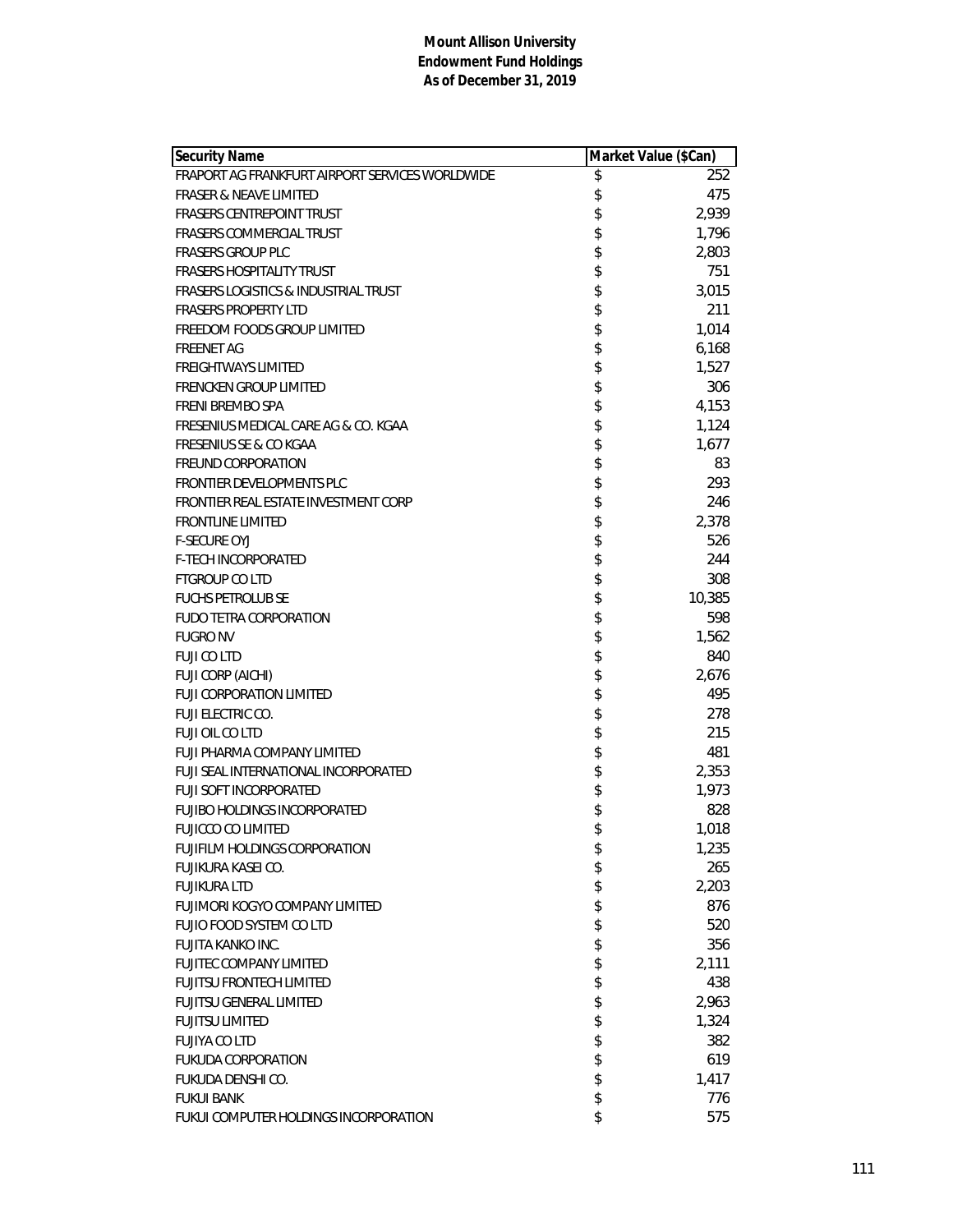| Security Name                             | Market Value (\$Can) |
|-------------------------------------------|----------------------|
| <b>FUKUOKA FINANCIAL GROUP</b>            | \$<br>237            |
| <b>FUKUOKA REIT CORPORATION</b>           | \$<br>2,362          |
| FUKUSHIMA BANK LTD                        | \$<br>115            |
| FUKUSHIMA GALILEI CO LTD                  | \$<br>1,032          |
| <b>FULLCAST HOLDINGS COMPANY LIMITED</b>  | \$<br>806            |
| <b>FULLER</b>                             | \$<br>1,028          |
| <b>FUNAI ELECTRIC CO.</b>                 | \$<br>242            |
| <b>FUNAI SOKEN HOLDINGS INC</b>           | \$<br>1,691          |
| <b>FUNCOM SE</b>                          | \$<br>276            |
| FURUKAWA BATTERY COMPANY LIMITED (THE)    | \$<br>301            |
| FURUKAWA CO.                              | \$<br>806            |
| FURUKAWA ELECTRIC CO LTD                  | \$<br>3,347          |
| <b>FURUNO ELECTRIC CO.</b>                | \$<br>511            |
| <b>FURUSATO INDUSTRIES</b>                | \$<br>288            |
| <b>FURYU CORP</b>                         | \$<br>270            |
| <b>FUSO CHEMICAL COMPANY LIMITED</b>      | \$<br>1,222          |
| <b>FUSO PHARMACEUTICAL INDUSTRIES LTD</b> | \$<br>222            |
| <b>FUTABA CORPORATION</b>                 | \$<br>1,170          |
| FUTABA INDUSTRIAL CO.                     | \$<br>775            |
| <b>FUTURE CORP</b>                        | \$<br>653            |
| FUTURE WORLD FINANCIAL HOLDINGS LTD       | \$<br>1              |
| <b>FUYO GENERAL LEASE COMPANY LTD</b>     | \$<br>2,650          |
| FW THORPE PLC                             | \$<br>253            |
| <b>G.U.D. HOLDINGS LIMITED</b>            | \$<br>1,539          |
| G4S PLC                                   | \$<br>7,543          |
| <b>G-7 HOLDINGS INCORPORATED</b>          | \$<br>525            |
| <b>G8 EDUCATION LIMITED</b>               | \$<br>1,149          |
| <b>GAKKEN HOLDINGS CO LTD</b>             | \$<br>699            |
| GAKKYUSHA CO.                             | \$<br>203            |
| <b>GAKUJO COMPANY LIMITED</b>             | \$<br>661            |
| <b>GALAPAGOS NV</b>                       | \$<br>647            |
| <b>GALAXY ENTERTAINMENT GROUP LIMITED</b> | \$<br>95,444         |
| <b>GALAXY RESOURCES LTD</b>               | \$<br>356            |
| <b>GALLANT VENTURE LTD</b>                | \$<br>235            |
| <b>GALLIFORD TRY PLC</b>                  | \$<br>2,277          |
| <b>GALP ENERGIA SGPS</b>                  | \$<br>597            |
| <b>GAM HOLDING AG</b>                     | \$<br>1,145          |
| GAMES WORKSHOP GROUP PLC                  | \$<br>5,539          |
| <b>GAMESYS GROUP PLC</b>                  | \$<br>1,434          |
| <b>GAMMA COMMUNICATIONS PLC</b>           | \$<br>1,797          |
| <b>GARDA DIVERSIFIED PROPERTY FUND</b>    | \$<br>232            |
| <b>GASLOG LTD</b>                         | \$<br>1,747          |
| <b>GAZPROM PAO</b>                        | \$<br>235,760        |
| GAZTRANSPORT AND HNIGAZ SA                | \$<br>4,176          |
| <b>GCA CORP</b>                           | \$<br>523            |
| <b>GCP STUDENT LIVING PLC</b>             | \$<br>2,238          |
| <b>GDI PROPERTY GROUP LTD</b>             | \$<br>956            |
| <b>GEA GROUP AG</b>                       | \$<br>11,092         |
| <b>GEBERIT AG</b>                         | \$<br>1,480          |
| <b>GECINA</b>                             | \$<br>584            |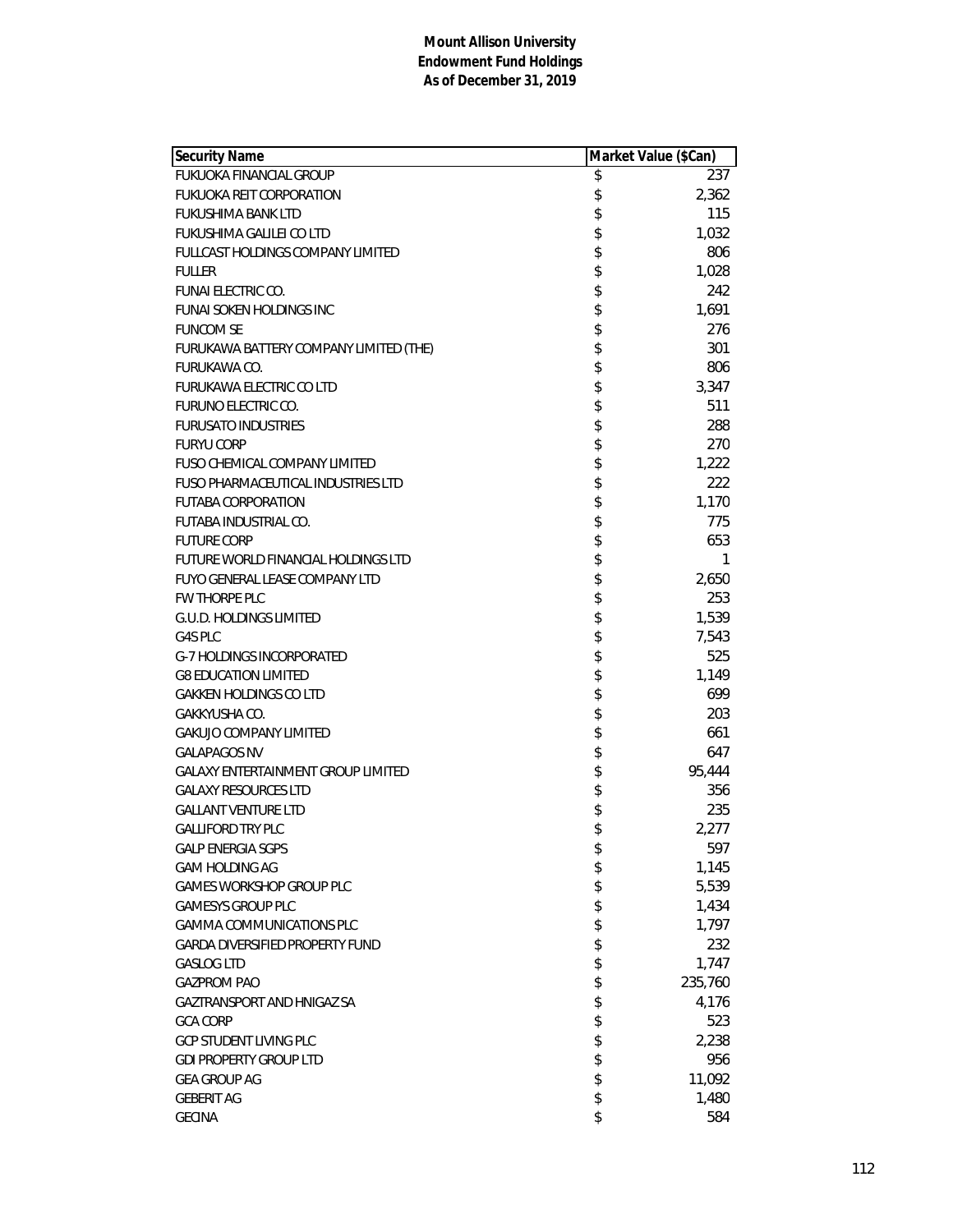| Security Name                                   | Market Value (\$Can) |
|-------------------------------------------------|----------------------|
| <b>GECOSS CORPORATION</b>                       | \$<br>379            |
| <b>GEDI GRUPPO EDITORIALE SPA</b>               | \$<br>161            |
| <b>GEM DIAMONDS LIMITED</b>                     | \$<br>104            |
| <b>GENEL ENERGY PLC</b>                         | \$<br>433            |
| <b>GENESIS ENERGY LTD</b>                       | \$<br>1,185          |
| GENKI SUSHI CO.                                 | \$<br>268            |
| <b>GENKY DRUGSTORES CO LTD</b>                  | \$<br>335            |
| <b>GENMAB A/S</b>                               | \$<br>1,030          |
| <b>GENTING SINGAPORE LTD</b>                    | \$<br>295            |
| <b>GENTRACK GROUP LTD</b>                       | \$<br>144            |
| <b>GENUS PLC</b>                                | \$<br>3,982          |
| GENWORTH MORTGAGE INSURANCE AUSTRALIA LTD       | \$<br>1,026          |
| <b>GEO HOLDINGS CORP</b>                        | \$<br>824            |
| <b>GEORG FISCHER AG</b>                         | \$<br>9,406          |
| <b>GEORGIA CAPITAL PLC</b>                      | \$<br>785            |
| <b>GEOX SPA</b>                                 | \$<br>135            |
| <b>GERRESHEIMER AG</b>                          | \$<br>5,140          |
| <b>GESCO AG</b>                                 | \$<br>334            |
| <b>GET NICE HOLDINGS LTD</b>                    | \$<br>475            |
| <b>GETLINK SE</b>                               | \$<br>546            |
| <b>GFT TECHNOLOGIES SE</b>                      | \$<br>461            |
| <b>GIKEN LTD</b>                                | \$<br>1,359          |
| <b>GILAT SATELLITE NETWORKS LTD</b>             | \$<br>309            |
| GIMV INVESTERINGSMAATSCHAPPIJ VOOR VLANDEREN NV | \$<br>3,148          |
| <b>GIORDANO INTERNATIONAL LIMITED</b>           | \$<br>848            |
| <b>GIVAUDAN SA</b>                              | \$<br>2,059          |
| <b>GJENSIDIGE FORSIKRING ASA</b>                | \$<br>299            |
| <b>GL EVENTS SA</b>                             | \$<br>660            |
| <b>GL LTD</b>                                   | \$<br>737            |
| GL SCIENCES INC.                                | \$<br>170            |
| <b>GLANBIA PLC</b>                              | \$<br>4,069          |
| <b>GLAXOSMITHKLINE PLC</b>                      | \$<br>56,428         |
| <b>GLENCORE PLC</b>                             | \$<br>2,408          |
| <b>GLOBAL BRANDS GROUP HOLDING LTD</b>          | \$<br>67             |
| <b>GLOBAL DOMINION ACCESS SA</b>                | \$<br>630            |
| GLOBAL ONE REAL ESTATE INVESTMENT CORPORATION   | \$<br>2,806          |
| <b>GLOBAL PORTS HOLDING PLC</b>                 | \$<br>66             |
| <b>GLOBANT SA</b>                               | \$<br>8,265          |
| <b>GLOBERIDE INC</b>                            | \$<br>588            |
| <b>GLORY LIMITED</b>                            | \$<br>3,393          |
| <b>GMO CLOUD K K</b>                            | \$<br>366            |
| <b>GMO FINANCIAL HOLDINGS INC</b>               | \$<br>777            |
| <b>GMO INTERNET INCORPORATED</b>                | \$<br>2,612          |
| <b>GMO PAYMENT GATEWAY INC</b>                  | \$<br>200            |
| <b>GO-AHEAD GROUP PLC</b>                       | \$<br>3,026          |
| <b>GOCO GROUP PLC</b>                           | \$<br>728            |
| <b>GODO STEEL LTD</b>                           | \$<br>710            |
| <b>GOLD ROAD RESOURCES LIMITED</b>              | \$<br>1,153          |
| <b>GOLDCREST COMPANY LIMITED</b>                | \$<br>674            |
| GOLDEN AGRI-RESOURCES LIMITED                   | \$<br>2,370          |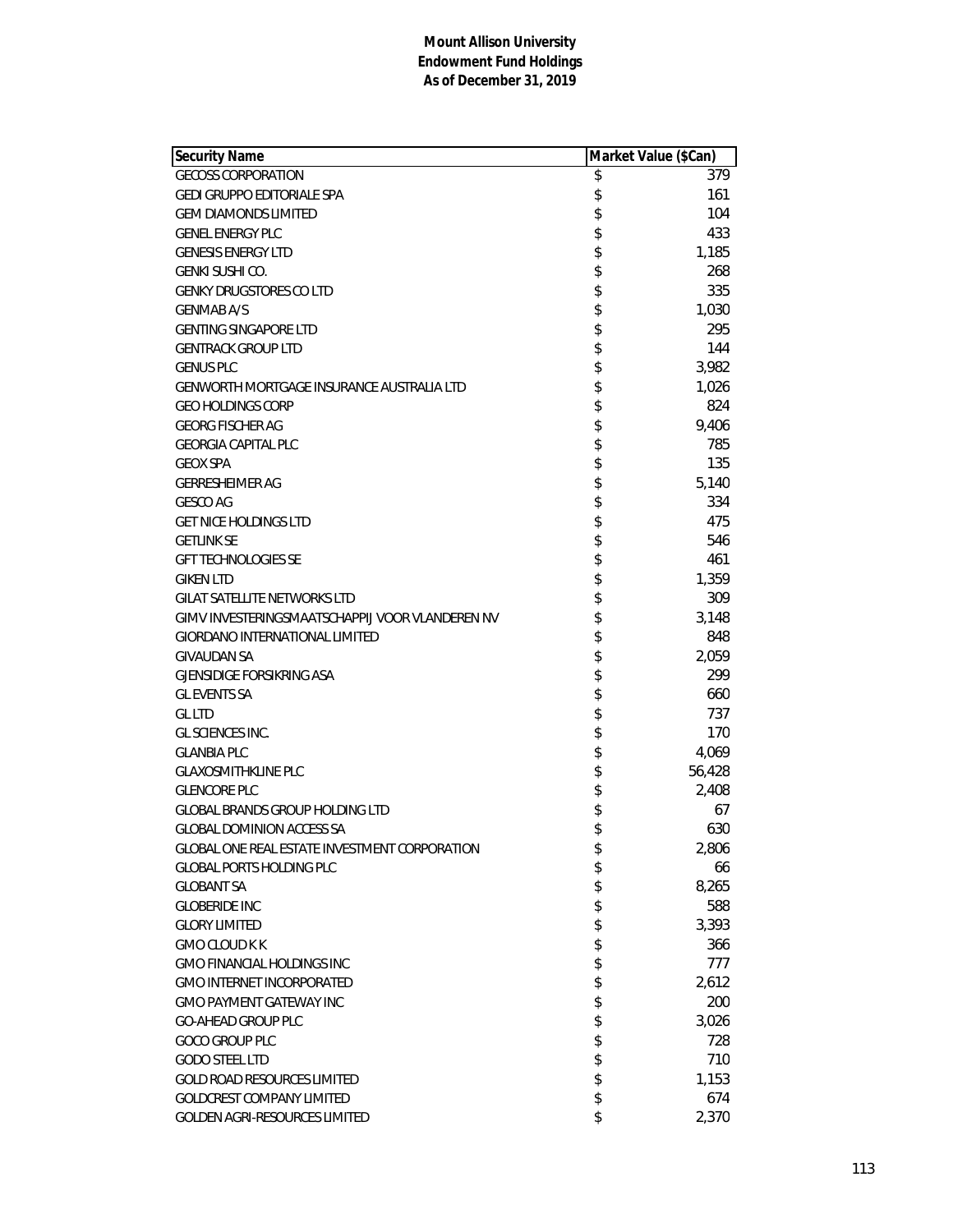| Security Name                                   | Market Value (\$Can) |        |
|-------------------------------------------------|----------------------|--------|
| <b>GOLDEN OCEAN GROUP LTD</b>                   | \$                   | 219    |
| <b>GOLF DIGEST ONLINE</b>                       | \$                   | 221    |
| GOOCH & HOUSEGO PLC                             | \$                   | 312    |
| GOODBABY INTERNATIONAL HOLDING LIMITED          | \$                   | 447    |
| <b>GOODMAN GROUP</b>                            | \$                   | 1,102  |
| <b>GOODMAN PROPERTY TRUST</b>                   | \$                   | 3,104  |
| <b>GOODWIN PLC</b>                              | \$                   | 386    |
| <b>GPT GROUP</b>                                | \$                   | 546    |
| <b>GR PROPERTIES LTD</b>                        | \$                   | 285    |
| <b>GRACE TECHNOLOGY INC</b>                     | \$                   | 554    |
| <b>GRAFTON GROUP PLC</b>                        | \$                   | 5,596  |
| <b>GRAINCORP LIMITED</b>                        | \$                   | 2,449  |
| <b>GRAINGER PLC</b>                             | \$                   | 5,418  |
| <b>GRAMMER AG</b>                               | \$                   | 172    |
| <b>GRAND CITY PROPERTIES SA</b>                 | \$                   | 6,011  |
| <b>GRANDVISION NV</b>                           | \$                   | 3,450  |
| <b>GRANGES AB</b>                               | \$                   | 1,656  |
| <b>GREAT EAGLE HOLDINGS LIMITED</b>             | \$                   | 1,354  |
| <b>GREAT PORTLAND ESTATES P.L.C.</b>            | \$                   | 5,768  |
| <b>GREE INCORPORATION</b>                       | \$                   | 1,082  |
| <b>GREENCORE GROUP PLC</b>                      | \$                   | 3,231  |
| GREENLAND MINERALS AND ENERGY LTD               | \$                   | 25     |
| <b>GREGGS PLC</b>                               | \$                   | 6,044  |
| <b>G-RESOURCES GROUP LTD</b>                    | \$                   | 374    |
| <b>GRIEG SEAFOOD ASA</b>                        | \$                   | 1,620  |
| <b>GRIFOLS SA</b>                               | \$                   | 750    |
| <b>GROEP BRUSSEL LAMBERT NV</b>                 | \$                   | 14,557 |
| <b>GROUPE CRIT</b>                              | \$                   | 458    |
| <b>GROUPE GORGE SA</b>                          | \$                   | 245    |
| <b>GROUPE OPEN SA</b>                           | \$                   | 113    |
| <b>GROWTHPOINT PROPERTIES AUSTRALIA LTD</b>     | \$                   | 1,785  |
| <b>GRUPO CATALANA OCCIDENTE SA</b>              | \$                   | 3,166  |
| <b>GRUPO EMPRESARIAL SAN JOSE SA</b>            | \$                   | 246    |
| <b>GRUPO EZENTIS SA</b>                         | \$                   | 212    |
| <b>GRUPPO MUTUIONLINE S.P.A.</b>                | \$                   | 1,461  |
| <b>GS YUASA CORPORATION</b>                     | \$                   | 3,062  |
| <b>G-TEKT CORP</b>                              | \$                   | 784    |
| <b>GTN LTD</b>                                  | \$                   | 172    |
| <b>GUALA CLOSURES SPA</b>                       | \$                   | 632    |
| GUANGZHOU AUTOMOBILE GROUP COMPANY LIMITED      | \$                   | 74,633 |
| <b>GUERBET SA</b>                               | \$                   | 543    |
| <b>GULF KEYSTONE PETROLEUM LIMITED</b>          | \$                   | 1,485  |
| <b>GUN EI CHEMICAL INDUSTRY COMPANY LIMITED</b> | \$                   | 140    |
| GUNGHO ONLINE ENTERTAINMENT INC                 | \$                   | 1,083  |
| <b>GUNMA BANK LTD</b>                           | \$                   | 2,568  |
| <b>GUNNEBO AB</b>                               | \$                   | 406    |
| <b>GUNOSY INC</b>                               | \$                   | 215    |
| <b>GUNZE LTD</b>                                | \$                   | 1,407  |
| <b>GUOCOLAND LIMITED</b>                        | \$                   | 615    |
| GUOTAI JUNAN INTERNATIONAL HOLDING LTD          | \$                   | 790    |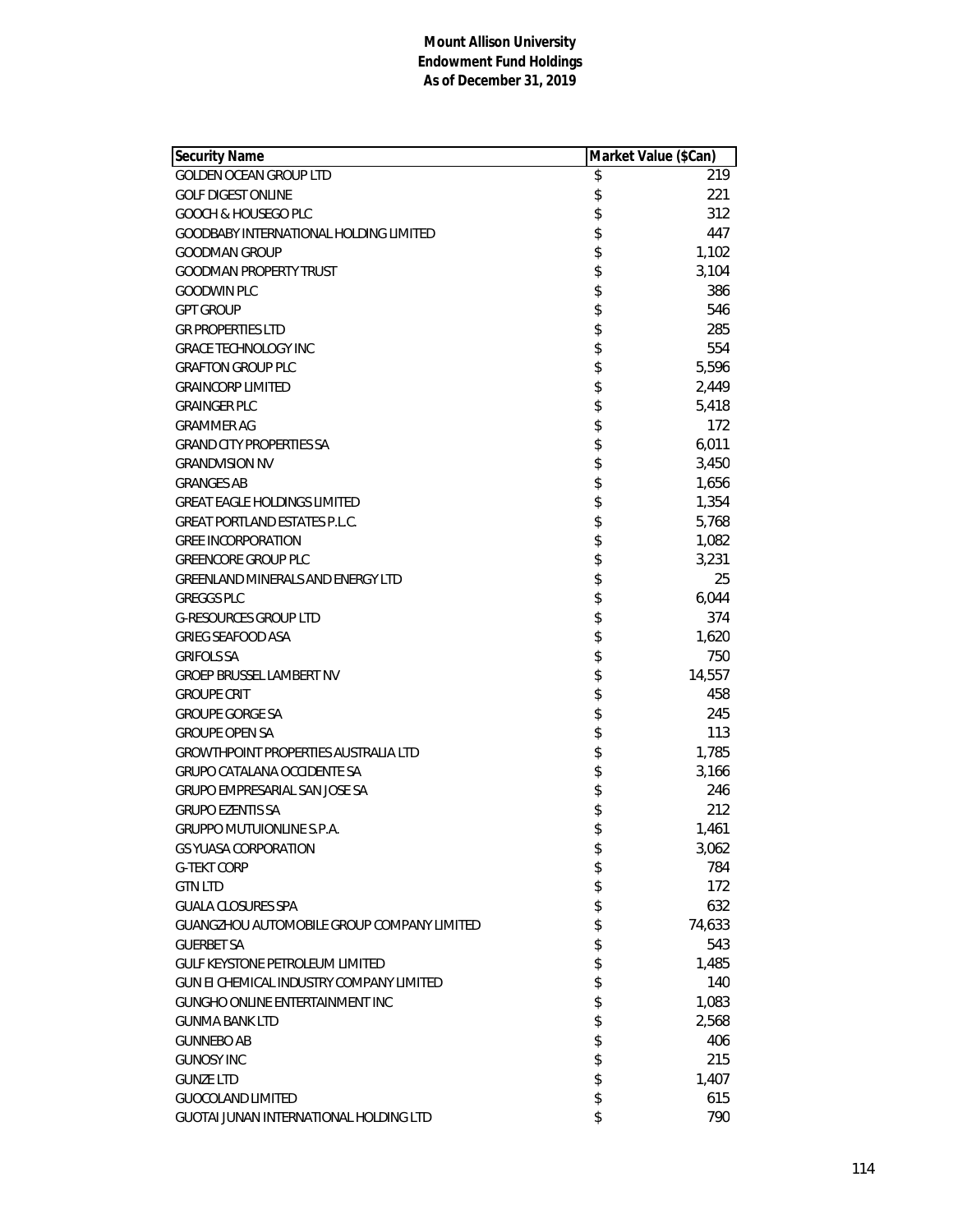| <b>GURIT HOLDING AG</b><br>\$<br>1,206<br>\$<br>507<br><b>GURUNAVI INC</b><br>\$<br>7,271<br><b>GVC HOLDINGS PLC</b><br>\$<br>956<br><b>GWA GROUP LIMITED</b><br>\$<br><b>GYM GROUP PLC</b><br>1,040<br>\$<br>1,165<br>H & M HENNES & MAURITZ AB<br>\$<br>137<br><b>H&amp;R GMBH &amp; CO KGAA</b><br>\$<br>190<br>H. LUNDBECK A/S<br>\$<br>2,424<br>H.I.S. COMPANY LIMITED<br>\$<br>1,101<br>H+H INTERNATIONAL A/S<br>\$<br>2,383<br><b>H2O RETAILING CORP</b><br>\$<br>509<br>HABA LABORATORIES INCORPORATION<br>\$<br>16,582<br><b>HABIB BANK LIMITED</b><br>\$<br>223<br><b>HADERA PAPER LTD</b><br>\$<br><b>HAGIHARA INDUSTRIES INC.</b><br>561<br>\$<br>HAGIWARA ELECTRIC HOLDINGS CO LTD<br>358<br>\$<br>HAITONG INTERNATIONAL SECURITIES GROUP LIMITED<br>1,143<br>\$<br><b>HAKUDO COMPANY LIMITED</b><br>283<br>\$<br>271<br><b>HAKUHODO DY HOLDINGS INC</b><br>\$<br>392<br>HAKUTO CO.<br>\$<br>51<br><b>HALCYON AGRI CORPORATION LTD</b><br>\$<br>397<br><b>HALDEX AB</b><br>\$<br>807<br><b>HALFORDS GROUP PLC</b><br>\$<br>322<br><b>HALLENSTEIN GLASSON HOLDINGS LIMITED</b><br>\$<br>758<br>HALMA P.L.C.<br>\$<br><b>HALOWS CO. LTD</b><br>578<br>\$<br>1,225<br>HAMAKYOREX CO.<br>\$<br>413<br><b>HAMAMATSU PHOTONICS KK</b><br>\$<br>1,772<br><b>HAMBORNER AG</b><br>\$<br>1,426<br>HAMBURGER HAFEN UND LOGISTIK AG<br>\$<br>222<br>HAM-LET (ISRAEL-CANADA) LIMITED.<br>\$<br>5,454<br><b>HAMMERSON PLC</b><br>\$<br>96,858<br><b>HANA FINANCIAL GROUP</b><br>\$<br>HANG LUNG GROUP LIMITED<br>2,366<br>\$<br>HANG LUNG PROPERTIES LIMITED<br>33,824<br><b>HANG SENG BANK LIMITED</b><br>\$<br>36,778<br>\$<br>HANISON CONSTRUCTION HOLDINGS LIMITED<br>86<br>\$<br>702<br>HANKYU HANSHIN HOLDINGS INC<br>\$<br>2,125<br>HANKYU HANSHIN REIT INC<br>\$<br>831<br><b>HANNOVER RUECK SE</b><br>\$<br>1,327<br>HANSEN TECHNOLOGIES LIMITED<br>\$<br>1,602<br><b>HANSTEEN HOLDINGS PLC</b><br>\$<br>2,170<br><b>HANWA CO LTD</b><br>\$<br>74<br><b>HAO TIAN DEVELOPMENT GROUP LTD</b><br>\$<br><b>HAPPINET CORPORATION</b><br>609<br>\$<br>HARBOUR CENTRE DEVELOPMENT LIMITED<br>286<br>\$<br>1,013<br>HAREL INSURANCE INVESTMENTS & FINANCIAL SERVICES LTD<br>\$<br>HARGREAVES LANSDOWN PLC<br>520<br>\$<br>HARGREAVES SERVICES PLC<br>226<br>\$<br>HARIMA CHEMICALS GROUP INCORPORATION<br>540 | Security Name | Market Value (\$Can) |
|---------------------------------------------------------------------------------------------------------------------------------------------------------------------------------------------------------------------------------------------------------------------------------------------------------------------------------------------------------------------------------------------------------------------------------------------------------------------------------------------------------------------------------------------------------------------------------------------------------------------------------------------------------------------------------------------------------------------------------------------------------------------------------------------------------------------------------------------------------------------------------------------------------------------------------------------------------------------------------------------------------------------------------------------------------------------------------------------------------------------------------------------------------------------------------------------------------------------------------------------------------------------------------------------------------------------------------------------------------------------------------------------------------------------------------------------------------------------------------------------------------------------------------------------------------------------------------------------------------------------------------------------------------------------------------------------------------------------------------------------------------------------------------------------------------------------------------------------------------------------------------------------------------------------------------------------------------------------------------------------------------------------------------------------------------------------------------------------------------------------------------------------------------------------------------------------------------------------------------------------------------------------------------------------------------------|---------------|----------------------|
|                                                                                                                                                                                                                                                                                                                                                                                                                                                                                                                                                                                                                                                                                                                                                                                                                                                                                                                                                                                                                                                                                                                                                                                                                                                                                                                                                                                                                                                                                                                                                                                                                                                                                                                                                                                                                                                                                                                                                                                                                                                                                                                                                                                                                                                                                                               |               |                      |
|                                                                                                                                                                                                                                                                                                                                                                                                                                                                                                                                                                                                                                                                                                                                                                                                                                                                                                                                                                                                                                                                                                                                                                                                                                                                                                                                                                                                                                                                                                                                                                                                                                                                                                                                                                                                                                                                                                                                                                                                                                                                                                                                                                                                                                                                                                               |               |                      |
|                                                                                                                                                                                                                                                                                                                                                                                                                                                                                                                                                                                                                                                                                                                                                                                                                                                                                                                                                                                                                                                                                                                                                                                                                                                                                                                                                                                                                                                                                                                                                                                                                                                                                                                                                                                                                                                                                                                                                                                                                                                                                                                                                                                                                                                                                                               |               |                      |
|                                                                                                                                                                                                                                                                                                                                                                                                                                                                                                                                                                                                                                                                                                                                                                                                                                                                                                                                                                                                                                                                                                                                                                                                                                                                                                                                                                                                                                                                                                                                                                                                                                                                                                                                                                                                                                                                                                                                                                                                                                                                                                                                                                                                                                                                                                               |               |                      |
|                                                                                                                                                                                                                                                                                                                                                                                                                                                                                                                                                                                                                                                                                                                                                                                                                                                                                                                                                                                                                                                                                                                                                                                                                                                                                                                                                                                                                                                                                                                                                                                                                                                                                                                                                                                                                                                                                                                                                                                                                                                                                                                                                                                                                                                                                                               |               |                      |
|                                                                                                                                                                                                                                                                                                                                                                                                                                                                                                                                                                                                                                                                                                                                                                                                                                                                                                                                                                                                                                                                                                                                                                                                                                                                                                                                                                                                                                                                                                                                                                                                                                                                                                                                                                                                                                                                                                                                                                                                                                                                                                                                                                                                                                                                                                               |               |                      |
|                                                                                                                                                                                                                                                                                                                                                                                                                                                                                                                                                                                                                                                                                                                                                                                                                                                                                                                                                                                                                                                                                                                                                                                                                                                                                                                                                                                                                                                                                                                                                                                                                                                                                                                                                                                                                                                                                                                                                                                                                                                                                                                                                                                                                                                                                                               |               |                      |
|                                                                                                                                                                                                                                                                                                                                                                                                                                                                                                                                                                                                                                                                                                                                                                                                                                                                                                                                                                                                                                                                                                                                                                                                                                                                                                                                                                                                                                                                                                                                                                                                                                                                                                                                                                                                                                                                                                                                                                                                                                                                                                                                                                                                                                                                                                               |               |                      |
|                                                                                                                                                                                                                                                                                                                                                                                                                                                                                                                                                                                                                                                                                                                                                                                                                                                                                                                                                                                                                                                                                                                                                                                                                                                                                                                                                                                                                                                                                                                                                                                                                                                                                                                                                                                                                                                                                                                                                                                                                                                                                                                                                                                                                                                                                                               |               |                      |
|                                                                                                                                                                                                                                                                                                                                                                                                                                                                                                                                                                                                                                                                                                                                                                                                                                                                                                                                                                                                                                                                                                                                                                                                                                                                                                                                                                                                                                                                                                                                                                                                                                                                                                                                                                                                                                                                                                                                                                                                                                                                                                                                                                                                                                                                                                               |               |                      |
|                                                                                                                                                                                                                                                                                                                                                                                                                                                                                                                                                                                                                                                                                                                                                                                                                                                                                                                                                                                                                                                                                                                                                                                                                                                                                                                                                                                                                                                                                                                                                                                                                                                                                                                                                                                                                                                                                                                                                                                                                                                                                                                                                                                                                                                                                                               |               |                      |
|                                                                                                                                                                                                                                                                                                                                                                                                                                                                                                                                                                                                                                                                                                                                                                                                                                                                                                                                                                                                                                                                                                                                                                                                                                                                                                                                                                                                                                                                                                                                                                                                                                                                                                                                                                                                                                                                                                                                                                                                                                                                                                                                                                                                                                                                                                               |               |                      |
|                                                                                                                                                                                                                                                                                                                                                                                                                                                                                                                                                                                                                                                                                                                                                                                                                                                                                                                                                                                                                                                                                                                                                                                                                                                                                                                                                                                                                                                                                                                                                                                                                                                                                                                                                                                                                                                                                                                                                                                                                                                                                                                                                                                                                                                                                                               |               |                      |
|                                                                                                                                                                                                                                                                                                                                                                                                                                                                                                                                                                                                                                                                                                                                                                                                                                                                                                                                                                                                                                                                                                                                                                                                                                                                                                                                                                                                                                                                                                                                                                                                                                                                                                                                                                                                                                                                                                                                                                                                                                                                                                                                                                                                                                                                                                               |               |                      |
|                                                                                                                                                                                                                                                                                                                                                                                                                                                                                                                                                                                                                                                                                                                                                                                                                                                                                                                                                                                                                                                                                                                                                                                                                                                                                                                                                                                                                                                                                                                                                                                                                                                                                                                                                                                                                                                                                                                                                                                                                                                                                                                                                                                                                                                                                                               |               |                      |
|                                                                                                                                                                                                                                                                                                                                                                                                                                                                                                                                                                                                                                                                                                                                                                                                                                                                                                                                                                                                                                                                                                                                                                                                                                                                                                                                                                                                                                                                                                                                                                                                                                                                                                                                                                                                                                                                                                                                                                                                                                                                                                                                                                                                                                                                                                               |               |                      |
|                                                                                                                                                                                                                                                                                                                                                                                                                                                                                                                                                                                                                                                                                                                                                                                                                                                                                                                                                                                                                                                                                                                                                                                                                                                                                                                                                                                                                                                                                                                                                                                                                                                                                                                                                                                                                                                                                                                                                                                                                                                                                                                                                                                                                                                                                                               |               |                      |
|                                                                                                                                                                                                                                                                                                                                                                                                                                                                                                                                                                                                                                                                                                                                                                                                                                                                                                                                                                                                                                                                                                                                                                                                                                                                                                                                                                                                                                                                                                                                                                                                                                                                                                                                                                                                                                                                                                                                                                                                                                                                                                                                                                                                                                                                                                               |               |                      |
|                                                                                                                                                                                                                                                                                                                                                                                                                                                                                                                                                                                                                                                                                                                                                                                                                                                                                                                                                                                                                                                                                                                                                                                                                                                                                                                                                                                                                                                                                                                                                                                                                                                                                                                                                                                                                                                                                                                                                                                                                                                                                                                                                                                                                                                                                                               |               |                      |
|                                                                                                                                                                                                                                                                                                                                                                                                                                                                                                                                                                                                                                                                                                                                                                                                                                                                                                                                                                                                                                                                                                                                                                                                                                                                                                                                                                                                                                                                                                                                                                                                                                                                                                                                                                                                                                                                                                                                                                                                                                                                                                                                                                                                                                                                                                               |               |                      |
|                                                                                                                                                                                                                                                                                                                                                                                                                                                                                                                                                                                                                                                                                                                                                                                                                                                                                                                                                                                                                                                                                                                                                                                                                                                                                                                                                                                                                                                                                                                                                                                                                                                                                                                                                                                                                                                                                                                                                                                                                                                                                                                                                                                                                                                                                                               |               |                      |
|                                                                                                                                                                                                                                                                                                                                                                                                                                                                                                                                                                                                                                                                                                                                                                                                                                                                                                                                                                                                                                                                                                                                                                                                                                                                                                                                                                                                                                                                                                                                                                                                                                                                                                                                                                                                                                                                                                                                                                                                                                                                                                                                                                                                                                                                                                               |               |                      |
|                                                                                                                                                                                                                                                                                                                                                                                                                                                                                                                                                                                                                                                                                                                                                                                                                                                                                                                                                                                                                                                                                                                                                                                                                                                                                                                                                                                                                                                                                                                                                                                                                                                                                                                                                                                                                                                                                                                                                                                                                                                                                                                                                                                                                                                                                                               |               |                      |
|                                                                                                                                                                                                                                                                                                                                                                                                                                                                                                                                                                                                                                                                                                                                                                                                                                                                                                                                                                                                                                                                                                                                                                                                                                                                                                                                                                                                                                                                                                                                                                                                                                                                                                                                                                                                                                                                                                                                                                                                                                                                                                                                                                                                                                                                                                               |               |                      |
|                                                                                                                                                                                                                                                                                                                                                                                                                                                                                                                                                                                                                                                                                                                                                                                                                                                                                                                                                                                                                                                                                                                                                                                                                                                                                                                                                                                                                                                                                                                                                                                                                                                                                                                                                                                                                                                                                                                                                                                                                                                                                                                                                                                                                                                                                                               |               |                      |
|                                                                                                                                                                                                                                                                                                                                                                                                                                                                                                                                                                                                                                                                                                                                                                                                                                                                                                                                                                                                                                                                                                                                                                                                                                                                                                                                                                                                                                                                                                                                                                                                                                                                                                                                                                                                                                                                                                                                                                                                                                                                                                                                                                                                                                                                                                               |               |                      |
|                                                                                                                                                                                                                                                                                                                                                                                                                                                                                                                                                                                                                                                                                                                                                                                                                                                                                                                                                                                                                                                                                                                                                                                                                                                                                                                                                                                                                                                                                                                                                                                                                                                                                                                                                                                                                                                                                                                                                                                                                                                                                                                                                                                                                                                                                                               |               |                      |
|                                                                                                                                                                                                                                                                                                                                                                                                                                                                                                                                                                                                                                                                                                                                                                                                                                                                                                                                                                                                                                                                                                                                                                                                                                                                                                                                                                                                                                                                                                                                                                                                                                                                                                                                                                                                                                                                                                                                                                                                                                                                                                                                                                                                                                                                                                               |               |                      |
|                                                                                                                                                                                                                                                                                                                                                                                                                                                                                                                                                                                                                                                                                                                                                                                                                                                                                                                                                                                                                                                                                                                                                                                                                                                                                                                                                                                                                                                                                                                                                                                                                                                                                                                                                                                                                                                                                                                                                                                                                                                                                                                                                                                                                                                                                                               |               |                      |
|                                                                                                                                                                                                                                                                                                                                                                                                                                                                                                                                                                                                                                                                                                                                                                                                                                                                                                                                                                                                                                                                                                                                                                                                                                                                                                                                                                                                                                                                                                                                                                                                                                                                                                                                                                                                                                                                                                                                                                                                                                                                                                                                                                                                                                                                                                               |               |                      |
|                                                                                                                                                                                                                                                                                                                                                                                                                                                                                                                                                                                                                                                                                                                                                                                                                                                                                                                                                                                                                                                                                                                                                                                                                                                                                                                                                                                                                                                                                                                                                                                                                                                                                                                                                                                                                                                                                                                                                                                                                                                                                                                                                                                                                                                                                                               |               |                      |
|                                                                                                                                                                                                                                                                                                                                                                                                                                                                                                                                                                                                                                                                                                                                                                                                                                                                                                                                                                                                                                                                                                                                                                                                                                                                                                                                                                                                                                                                                                                                                                                                                                                                                                                                                                                                                                                                                                                                                                                                                                                                                                                                                                                                                                                                                                               |               |                      |
|                                                                                                                                                                                                                                                                                                                                                                                                                                                                                                                                                                                                                                                                                                                                                                                                                                                                                                                                                                                                                                                                                                                                                                                                                                                                                                                                                                                                                                                                                                                                                                                                                                                                                                                                                                                                                                                                                                                                                                                                                                                                                                                                                                                                                                                                                                               |               |                      |
|                                                                                                                                                                                                                                                                                                                                                                                                                                                                                                                                                                                                                                                                                                                                                                                                                                                                                                                                                                                                                                                                                                                                                                                                                                                                                                                                                                                                                                                                                                                                                                                                                                                                                                                                                                                                                                                                                                                                                                                                                                                                                                                                                                                                                                                                                                               |               |                      |
|                                                                                                                                                                                                                                                                                                                                                                                                                                                                                                                                                                                                                                                                                                                                                                                                                                                                                                                                                                                                                                                                                                                                                                                                                                                                                                                                                                                                                                                                                                                                                                                                                                                                                                                                                                                                                                                                                                                                                                                                                                                                                                                                                                                                                                                                                                               |               |                      |
|                                                                                                                                                                                                                                                                                                                                                                                                                                                                                                                                                                                                                                                                                                                                                                                                                                                                                                                                                                                                                                                                                                                                                                                                                                                                                                                                                                                                                                                                                                                                                                                                                                                                                                                                                                                                                                                                                                                                                                                                                                                                                                                                                                                                                                                                                                               |               |                      |
|                                                                                                                                                                                                                                                                                                                                                                                                                                                                                                                                                                                                                                                                                                                                                                                                                                                                                                                                                                                                                                                                                                                                                                                                                                                                                                                                                                                                                                                                                                                                                                                                                                                                                                                                                                                                                                                                                                                                                                                                                                                                                                                                                                                                                                                                                                               |               |                      |
|                                                                                                                                                                                                                                                                                                                                                                                                                                                                                                                                                                                                                                                                                                                                                                                                                                                                                                                                                                                                                                                                                                                                                                                                                                                                                                                                                                                                                                                                                                                                                                                                                                                                                                                                                                                                                                                                                                                                                                                                                                                                                                                                                                                                                                                                                                               |               |                      |
|                                                                                                                                                                                                                                                                                                                                                                                                                                                                                                                                                                                                                                                                                                                                                                                                                                                                                                                                                                                                                                                                                                                                                                                                                                                                                                                                                                                                                                                                                                                                                                                                                                                                                                                                                                                                                                                                                                                                                                                                                                                                                                                                                                                                                                                                                                               |               |                      |
|                                                                                                                                                                                                                                                                                                                                                                                                                                                                                                                                                                                                                                                                                                                                                                                                                                                                                                                                                                                                                                                                                                                                                                                                                                                                                                                                                                                                                                                                                                                                                                                                                                                                                                                                                                                                                                                                                                                                                                                                                                                                                                                                                                                                                                                                                                               |               |                      |
|                                                                                                                                                                                                                                                                                                                                                                                                                                                                                                                                                                                                                                                                                                                                                                                                                                                                                                                                                                                                                                                                                                                                                                                                                                                                                                                                                                                                                                                                                                                                                                                                                                                                                                                                                                                                                                                                                                                                                                                                                                                                                                                                                                                                                                                                                                               |               |                      |
|                                                                                                                                                                                                                                                                                                                                                                                                                                                                                                                                                                                                                                                                                                                                                                                                                                                                                                                                                                                                                                                                                                                                                                                                                                                                                                                                                                                                                                                                                                                                                                                                                                                                                                                                                                                                                                                                                                                                                                                                                                                                                                                                                                                                                                                                                                               |               |                      |
|                                                                                                                                                                                                                                                                                                                                                                                                                                                                                                                                                                                                                                                                                                                                                                                                                                                                                                                                                                                                                                                                                                                                                                                                                                                                                                                                                                                                                                                                                                                                                                                                                                                                                                                                                                                                                                                                                                                                                                                                                                                                                                                                                                                                                                                                                                               |               |                      |
|                                                                                                                                                                                                                                                                                                                                                                                                                                                                                                                                                                                                                                                                                                                                                                                                                                                                                                                                                                                                                                                                                                                                                                                                                                                                                                                                                                                                                                                                                                                                                                                                                                                                                                                                                                                                                                                                                                                                                                                                                                                                                                                                                                                                                                                                                                               |               |                      |
|                                                                                                                                                                                                                                                                                                                                                                                                                                                                                                                                                                                                                                                                                                                                                                                                                                                                                                                                                                                                                                                                                                                                                                                                                                                                                                                                                                                                                                                                                                                                                                                                                                                                                                                                                                                                                                                                                                                                                                                                                                                                                                                                                                                                                                                                                                               |               |                      |
|                                                                                                                                                                                                                                                                                                                                                                                                                                                                                                                                                                                                                                                                                                                                                                                                                                                                                                                                                                                                                                                                                                                                                                                                                                                                                                                                                                                                                                                                                                                                                                                                                                                                                                                                                                                                                                                                                                                                                                                                                                                                                                                                                                                                                                                                                                               |               |                      |
|                                                                                                                                                                                                                                                                                                                                                                                                                                                                                                                                                                                                                                                                                                                                                                                                                                                                                                                                                                                                                                                                                                                                                                                                                                                                                                                                                                                                                                                                                                                                                                                                                                                                                                                                                                                                                                                                                                                                                                                                                                                                                                                                                                                                                                                                                                               |               |                      |
|                                                                                                                                                                                                                                                                                                                                                                                                                                                                                                                                                                                                                                                                                                                                                                                                                                                                                                                                                                                                                                                                                                                                                                                                                                                                                                                                                                                                                                                                                                                                                                                                                                                                                                                                                                                                                                                                                                                                                                                                                                                                                                                                                                                                                                                                                                               |               |                      |
|                                                                                                                                                                                                                                                                                                                                                                                                                                                                                                                                                                                                                                                                                                                                                                                                                                                                                                                                                                                                                                                                                                                                                                                                                                                                                                                                                                                                                                                                                                                                                                                                                                                                                                                                                                                                                                                                                                                                                                                                                                                                                                                                                                                                                                                                                                               |               |                      |
|                                                                                                                                                                                                                                                                                                                                                                                                                                                                                                                                                                                                                                                                                                                                                                                                                                                                                                                                                                                                                                                                                                                                                                                                                                                                                                                                                                                                                                                                                                                                                                                                                                                                                                                                                                                                                                                                                                                                                                                                                                                                                                                                                                                                                                                                                                               |               |                      |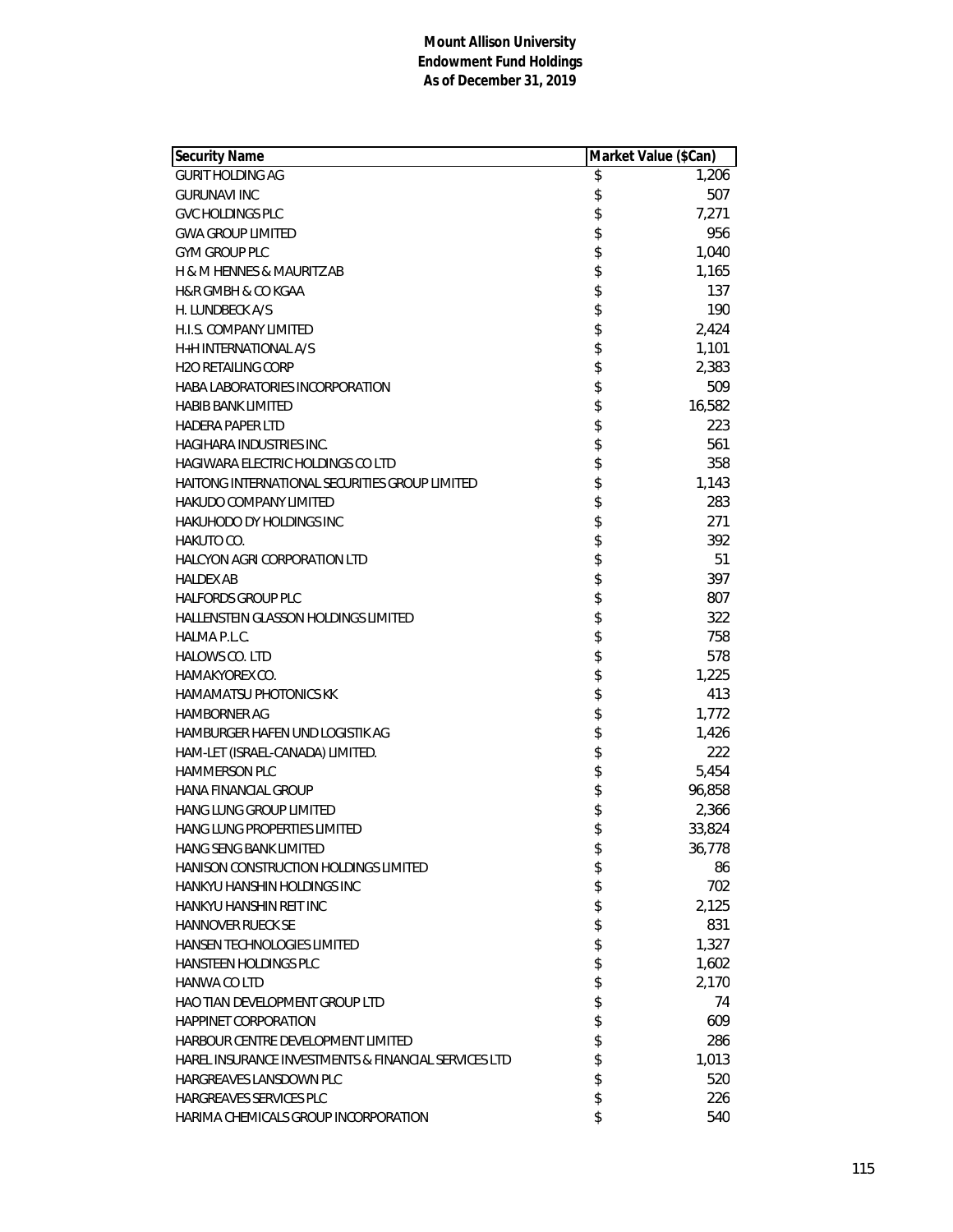| Security Name                                 | Market Value (\$Can) |
|-----------------------------------------------|----------------------|
| HARVEY NORMAN HOLDINGS LIMITED                | \$<br>115            |
| <b>HASHIMOTO SOGYO HOLDINGS CO LTD</b>        | \$<br>211            |
| <b>HASTINGS GROUP HLDG PLC</b>                | \$<br>1,912          |
| <b>HAULOTTE GROUP</b>                         | \$<br>214            |
| <b>HAW PAR CORPORATION LIMITED</b>            | \$<br>2,216          |
| <b>HAWESKO HOLDING AG</b>                     | \$<br>124            |
| <b>HAYS PLC</b>                               | \$<br>6,573          |
| HAZAMA ANDO CORP                              | \$<br>3,380          |
| <b>HDFC BANK LIMITED</b>                      | \$<br>211,710        |
| <b>HEADLAM GROUP PLC</b>                      | \$<br>1,208          |
| <b>HEALIUS LTD</b>                            | \$<br>2,356          |
| HEALTHCARE & MEDICAL INVESTMENT CORP          | \$<br>635            |
| <b>HEARTLAND GROUP HOLDINGS LTD</b>           | \$<br>796            |
| <b>HEBA FASTIGHETS AB</b>                     | \$<br>504            |
| HEIDELBERGCEMENT AG                           | \$<br>773            |
| HEIDELBERGER DRUCKMASCHINEN AG                | \$<br>663            |
| <b>HEIJMANS NV</b>                            | \$<br>517            |
| <b>HEINEKEN HOLDING</b>                       | \$<br>796            |
| <b>HEINEKEN NV</b>                            | \$<br>107,568        |
| <b>HEIWA CORPORATION</b>                      | \$<br>1,973          |
| HEIWA REAL ESTATE CO LTD                      | \$<br>1,942          |
| HEIWA REAL ESTATE REIT INCORPORATED           | \$<br>2,442          |
| <b>HEIWADO CO LTD</b>                         | \$<br>1,377          |
| <b>HELICAL PLC</b>                            | \$<br>1,495          |
| <b>HELIOS TECHNO HOLDING CO LTD</b>           | \$<br>207            |
| <b>HELLA GMBH &amp; CO KGAA</b>               | \$<br>4,074          |
| HELLENIC TELECOMMUNICATIONS ORGANISATION S.A. | \$<br>16,128         |
| <b>HELLOWORLD TRAVEL LTD</b>                  | \$<br>239            |
| <b>HELVETIA HOLDING AG</b>                    | \$<br>11,712         |
| <b>HEMFOSA FASTIGHETER AB</b>                 | \$<br>3,740          |
| HENDERSON LAND DEVELOPMENT COMPANY LIMITED    | \$<br>28,409         |
| HENKEL AG AND CO. KGAA                        | \$<br>2,012          |
| <b>HENRY BOOT PLC</b>                         | \$<br>664            |
| <b>HERA SPA</b>                               | \$<br>7,632          |
| <b>HERMES INTERNATIONAL SCA</b>               | \$<br>1,687          |
| <b>HEXAGON AB</b>                             | \$<br>1,049          |
| <b>HEXAGON COMPOSITES ASA</b>                 | \$<br>897            |
| <b>HEXAOM SA</b>                              | \$<br>123            |
| <b>HEXPOL AB</b>                              | \$<br>1,417          |
| HIAG IMMOBILIEN HOLDING AG                    | \$<br>1,629          |
| <b>HIBERNIA REIT PLC</b>                      | \$<br>2,331          |
| HIBIYA ENGINEERING LTD                        | \$<br>500            |
| HIDAY HIDAKA CORP.                            | \$<br>891            |
| HIGHLAND GOLD MINING LIMITED                  | \$<br>1,241          |
| <b>HIKARI TSUSHIN</b>                         | \$<br>377            |
| HIKMA PHARMACEUTICALS PLC                     | \$<br>6,498          |
| <b>HILAN LIMITED</b>                          | \$<br>1,121          |
| <b>HI-LEX CORPORATION</b>                     | \$<br>903            |
| HILL & SMITH HOLDINGS PLC                     | \$<br>3,211          |
| HILTON FOOD GROUP PLC                         | \$<br>2,419          |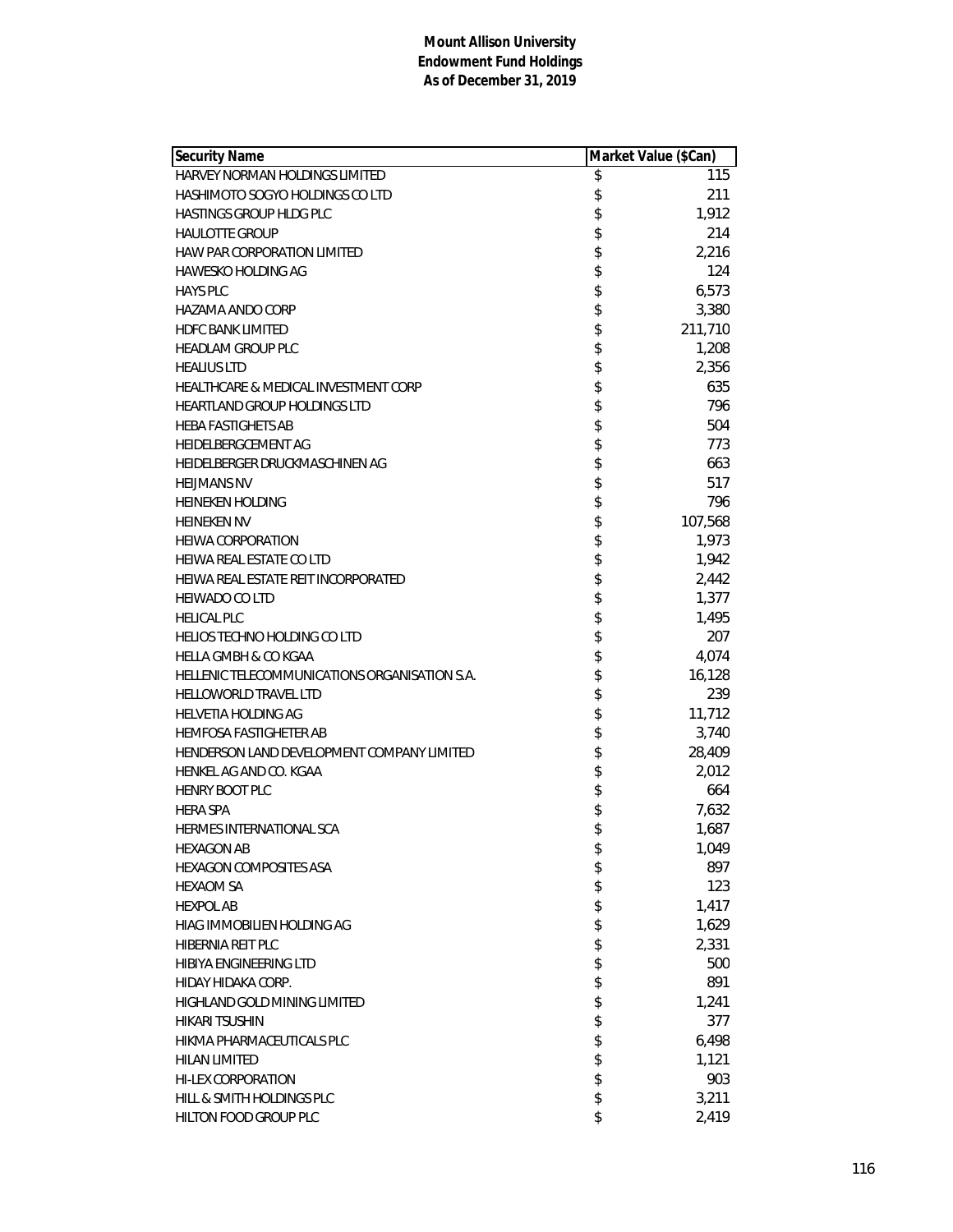| Security Name                                    | Market Value (\$Can) |         |
|--------------------------------------------------|----------------------|---------|
| <b>HINO MOTORS LTD</b>                           | \$                   | 219     |
| HINOKIYA GROUP CO LTD                            | \$                   | 469     |
| HIOKI E.E. CORPORATION                           | \$                   | 752     |
| <b>HI-P INTERNATIONAL LTD</b>                    | \$                   | 345     |
| HIO INTERNATIONAL AB                             | \$                   | 635     |
| HIRAKAWA HEWTECH CORPORATION                     | \$                   | 290     |
| HIRAMATSU INCORPORATED                           | \$                   | 339     |
| HIRANO TECSEED CO LTD                            | \$                   | 433     |
| <b>HIRATA CORPORATION</b>                        | \$                   | 254     |
| HIROSE ELECTRIC CO LTD                           | \$                   | 300     |
| HIROSHIMA BANK LTD                               | \$                   | 2,728   |
| HIROSHIMA ELECTRIC RAILWAY CO LTD                | \$                   | 221     |
| HIROSHIMA GAS CO LTD                             | \$                   | 349     |
| <b>HISAKA WORKS LTD</b>                          | \$                   | 345     |
| HISAMITSU PHARMACEUTICAL CO INC                  | \$                   | 184     |
| <b>HISCOX PLC</b>                                | \$                   | 6,799   |
| HITACHI CHEMICAL CO LTD                          | \$                   | 312     |
| HITACHI CONSTRUCTION MACHINERY CO LTD            | \$                   | 232     |
| <b>HITACHI HIGH-TECHNOLOGIES CORP</b>            | \$                   | 167,701 |
| <b>HITACHI LIMITED</b>                           | \$                   | 2,933   |
| <b>HITACHI METALS LTD</b>                        | \$                   | 227     |
| HITACHI ZOSEN CORPORATION                        | \$                   | 1,511   |
| HITO COMMUNICATIONS HOLDINGS INC                 | \$                   | 273     |
| HK ELECTRIC INVESTMENTS LIMITED                  | \$                   | 186     |
| <b>HKBN LTD</b>                                  | \$                   | 2,550   |
| HKR INTERNATIONAL LIMITED                        | \$                   | 658     |
| <b>HKSCAN CORPORATION</b>                        | \$                   | 173     |
| HKT TRUST AND HKT LTD                            | \$                   | 181,838 |
| HMS NETWORKS AB.                                 | \$                   | 1,254   |
| <b>HO BEE LAND LTD</b>                           | \$                   | 560     |
| <b>HOCHDORF HOLDING AG</b>                       | \$                   | 158     |
| <b>HOCHIKI CORPORATION</b>                       | \$                   | 760     |
| <b>HOCHSCHILD MINING PLC</b>                     | \$                   | 1,254   |
| <b>HOCHTIEF AG</b>                               | \$                   | 225     |
| HODOGAYA CHEMICAL CO.                            | \$                   | 456     |
| <b>HOEGH LNG HOLDINGS LTD</b>                    | \$                   | 194     |
| HOGY MEDICAL COMPANY LIMITED                     | \$                   | 1,674   |
| HOIST FINANCE AB (PUBL)                          | \$                   | 620     |
| HOKKAIDO COCA COLA BOTTLING CO LTD               | \$                   | 407     |
| HOKKAIDO ELECTRIC POWER COMPANY INCORPORATED     | \$                   | 1,858   |
| HOKKAIDO GAS CO.                                 | \$                   | 421     |
| HOKKAN HOLDINGS LIMITED                          | \$                   | 526     |
| HOKKO CHEMICAL INDUSTRY COMPANY LIMITED          | \$                   | 277     |
| HOKKOKU BANK LIMITED (THE)                       | \$                   | 1,437   |
| <b>HOKUETSU CORP</b>                             | \$                   | 1,585   |
| HOKUETSU INDUSTRIES CO.                          | \$                   | 569     |
| HOKUHOKU FINANCIAL GROUP INCORPORATED            | \$                   | 2,835   |
| HOKURIKU ELECTRIC INDUSTRY CO LTD                | \$                   | 195     |
| HOKURIKU ELECTRIC POWER COMPANY                  | \$                   | 2,640   |
| HOKURIKU ELECTRICAL CONSTRUCTION COMPANY LIMITED | \$                   | 323     |
|                                                  |                      |         |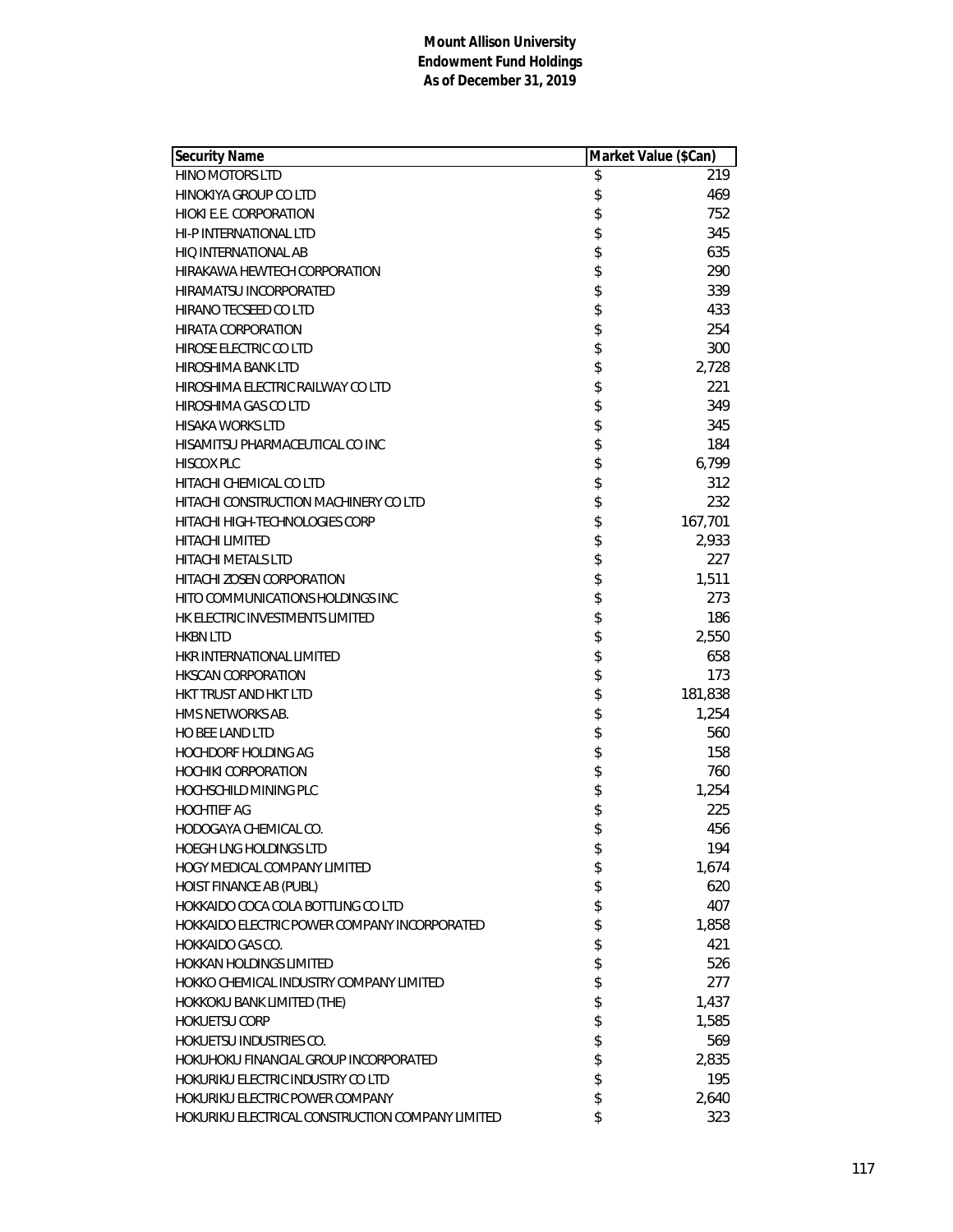| <b>Security Name</b>                           | Market Value (\$Can) |         |
|------------------------------------------------|----------------------|---------|
| <b>HOKUTO CORP</b>                             | \$                   | 711     |
| <b>HOLIDAYCHECK GROUP AG</b>                   | \$                   | 285     |
| HOLLYWOOD BOWL GROUP PLC                       | \$                   | 951     |
| <b>HOME INVEST BELGIUM SA</b>                  | \$                   | 510     |
| <b>HOMESERVE PLC</b>                           | \$                   | 10,065  |
| HON HAI PRECISION INDUSTRY COMPANY LIMITED     | \$                   | 157,906 |
| HONDA MOTOR CO.                                | \$                   | 3,312   |
| HONDA TSUSHIN KOGYO CO.                        | \$                   | 219     |
| <b>H-ONE COMPANY LIMITED</b>                   | \$                   | 335     |
| HONEYS HOLDINGS CO LTD                         | \$                   | 742     |
| HONG FOK CORPORATION LIMITED                   | \$                   | 442     |
| HONG KONG AND CHINA GAS COMPANY LIMITED (THE)  | \$                   | 55,666  |
| HONG KONG EXCHANGES AND CLEARING LIMITED       |                      | 2,765   |
| HONG KONG FERRY HOLDINGS CO LTD                | \$                   | 263     |
| HONG KONG FINANCE INVESTMENT HOLDING GROUP LTD | \$                   | 357     |
| HONG KONG TELEVISION NETWORK LTD               | \$                   | 343     |
| HONG LEONG FINANCE LIMITED                     | \$                   | 970     |
| HONGKONG AND SHANGHAI HOTELS LIMITED (THE)     | \$                   | 1,253   |
| HONGKONG CHINESE LIMITED                       | \$                   | 159     |
| <b>HONGKONG LAND HOLDINGS LTD</b>              | \$                   | 478     |
| <b>HONMA GOLF LTD</b>                          | \$                   | 240     |
| <b>HOOSIERS HOLDINGS</b>                       | \$                   | 426     |
| <b>HORIZON DISCOVERY GROUP PLC</b>             | \$                   | 396     |
| <b>HORNBACH HOLDING AG</b>                     | \$                   | 1,531   |
| HORNBACH-BAUMARKT-AKTIENGESELLSCHAFT           | \$                   | 738     |
| HOSHINO RESORT REIT TOSHI HOJIN                | \$                   | 2,320   |
| <b>HOSHIZAKI CORP</b>                          | \$                   | 347     |
| <b>HOSIDEN CORPORATION</b>                     | \$                   | 1,695   |
| <b>HOSOKAWA MICRON CORPORATION</b>             | \$                   | 507     |
| <b>HOSTELWORLD GROUP PLC</b>                   | \$                   | 197     |
| HOTEL GRAND CENTRAL LIMITED                    | \$                   | 318     |
| HOTEL PROPERTY INVESTMENTS LTD                 | \$                   | 531     |
| <b>HOTLAND CO LTD</b>                          | \$                   | 418     |
| <b>HOUR GLASS LTD</b>                          | \$                   | 372     |
| HOUSE DO CO LTD                                | \$                   | 269     |
| <b>HOWA MACHINERY LIMITED</b>                  | \$                   | 258     |
| HOWDEN JOINERY GROUP PLC                       | \$                   | 11,315  |
| <b>HOYA CORPORATION</b>                        | \$                   | 238,560 |
| HSBC HOLDINGS PLC                              | \$                   | 202,086 |
| HT&E LTD                                       | \$                   | 590     |
| HUAYU AUTOMOTIVE SYSTEMS CO LTD                | \$                   | 87,932  |
| HUB24 LTD                                      | \$                   | 514     |
| <b>HUBER+SUHNER AG</b>                         | \$                   | 2,595   |
| <b>HUGO BOSS AG</b>                            | \$                   | 6,104   |
| <b>HUHTAMAKI OYJ</b>                           | \$                   | 10,104  |
| HULIC COMPANY LIMITED                          | \$                   | 262     |
| <b>HULIC REIT INC</b>                          | \$                   | 2,482   |
| <b>HUMANA AB</b>                               | \$                   | 424     |
| HUNTER DOUGLAS NV                              | \$                   | 752     |
| <b>HUNTING PLC</b>                             | \$                   | 1,590   |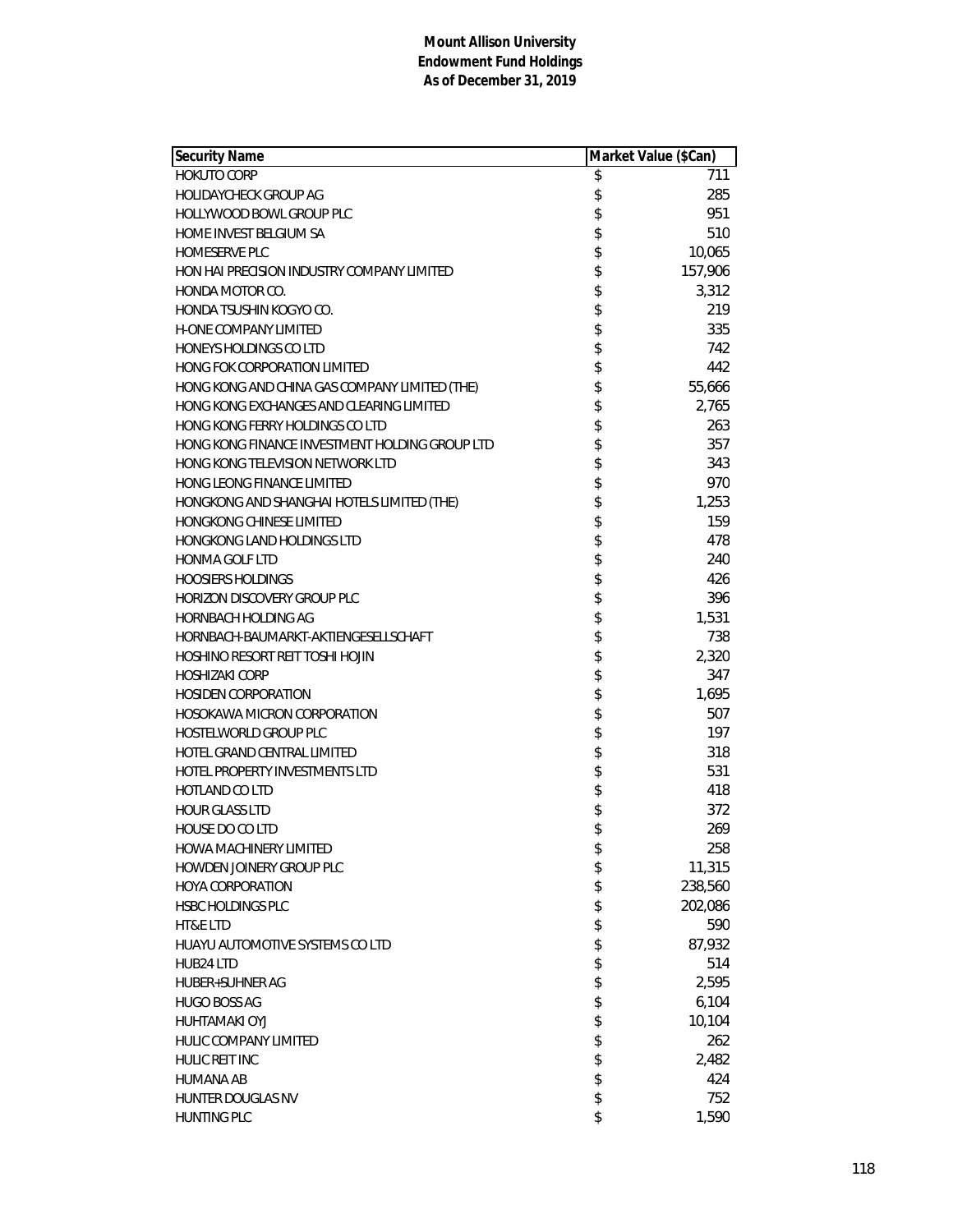| <b>Security Name</b>                         | Market Value (\$Can) |         |
|----------------------------------------------|----------------------|---------|
| <b>HUNTSWORTH PLC</b>                        | \$                   | 704     |
| HUON AQUACULTURE GROUP LTD                   | \$                   | 209     |
| <b>HURRICANE ENERGY PLC</b>                  | \$                   | 908     |
| <b>HUSOVARNA</b>                             | \$                   | 239     |
| HUTCHISON PORT HOLDINGS TRUST                | \$                   | 1,820   |
| HUTCHISON TELECOM HONG KONG HOLDINGS LIMITED | \$                   | 512     |
| HYAKUGO BANK LIMITED (THE)                   | \$                   | 1,477   |
| <b>HYAKUJUSHI BANK LIMITED</b>               | \$                   | 1,052   |
| <b>HYPOPORT FINANCE AG</b>                   | \$                   | 2,016   |
| HYPOTHEKARBANK LENZBURG AG                   | \$                   | 740     |
| HYSAN DEVELOPMENT COMPANY LIMITED            | \$                   | 4,060   |
| <b>HYUNDAI MOBIS</b>                         | \$                   | 135,147 |
| HYUNDAI MOTOR CO                             | \$                   | 47,037  |
| <b>HYVE GROUP PLC</b>                        | \$                   | 2,286   |
| I.T. LTD                                     | \$                   | 216     |
| <b>IBERDROLA S.A.</b>                        | \$                   | 137,138 |
| <b>IBERPAPEL GESTION SA</b>                  | \$                   | 517     |
| <b>IBJ INC</b>                               | \$                   | 246     |
| <b>IBSTOCK PLC</b>                           | \$                   | 3,736   |
| <b>ICA GRUPPEN AB</b>                        | \$                   | 301     |
| <b>ICADE</b>                                 | \$                   | 4,655   |
| ICHIBANYA COMPANY LIMITED                    | \$                   | 1,713   |
| ICHIGO HOTEL REIT INVESTMENT CORP            | \$                   | 298     |
| <b>ICHIGO INC</b>                            | \$                   | 2,304   |
| ICHIGO OFFICE REIT INVESTMENT CORP           | \$                   | 2,982   |
| ICHIKEN COMPANY LIMITED                      | \$                   | 324     |
| <b>ICHIKOH INDUSTRIES LTD</b>                | \$                   | 519     |
| ICHINEN HOLDINGS CO LTD                      | \$                   | 693     |
| ICHIYOSHI SECURITIES CO.                     | \$                   | 533     |
| <b>ICICI BANK LIMITED</b>                    | \$                   | 233,913 |
| <b>ICOM INCORPORATED</b>                     | \$                   | 734     |
| <b>ID HOLDINGS CORP</b>                      | \$                   | 219     |
| <b>ID LOGISTICS SAS</b>                      | \$                   | 787     |
| IDEA CONSULTANTS INCORPORATED                | \$                   | 602     |
| <b>IDEC CORPORATION</b>                      | \$                   | 1,505   |
| <b>IDEMITSU KOSAN CO.</b>                    | \$                   | 77,426  |
| <b>IDI INSURANCE COMPANY LTD</b>             | \$                   | 373     |
| <b>IDOM INC</b>                              | \$                   | 779     |
| <b>IDOX PLC</b>                              | \$                   | 326     |
| <b>IDP EDUCATION LTD</b>                     | \$                   | 2,817   |
| <b>IES HOLDINGS LTD</b>                      | \$                   | 210     |
| IG GROUP HOLDINGS PLC                        | \$                   | 6,804   |
| <b>IGG INC</b>                               | \$                   | 1,269   |
| <b>IGO LTD</b>                               | \$                   | 4,662   |
| <b>IHARA SCIENCE CORPORATION</b>             | \$                   | 186     |
| <b>IHI CORPORATION</b>                       | \$                   | 248     |
| <b>IIDA GROUP HOLDINGS CO.</b>               | \$                   | 185     |
| <b>IINO KAIUN KAISHA LIMITED</b>             | \$                   | 635     |
| <b>IJTT CO LTD</b>                           | \$                   | 179     |
| <b>ILIAD SA</b>                              | \$                   | 3,624   |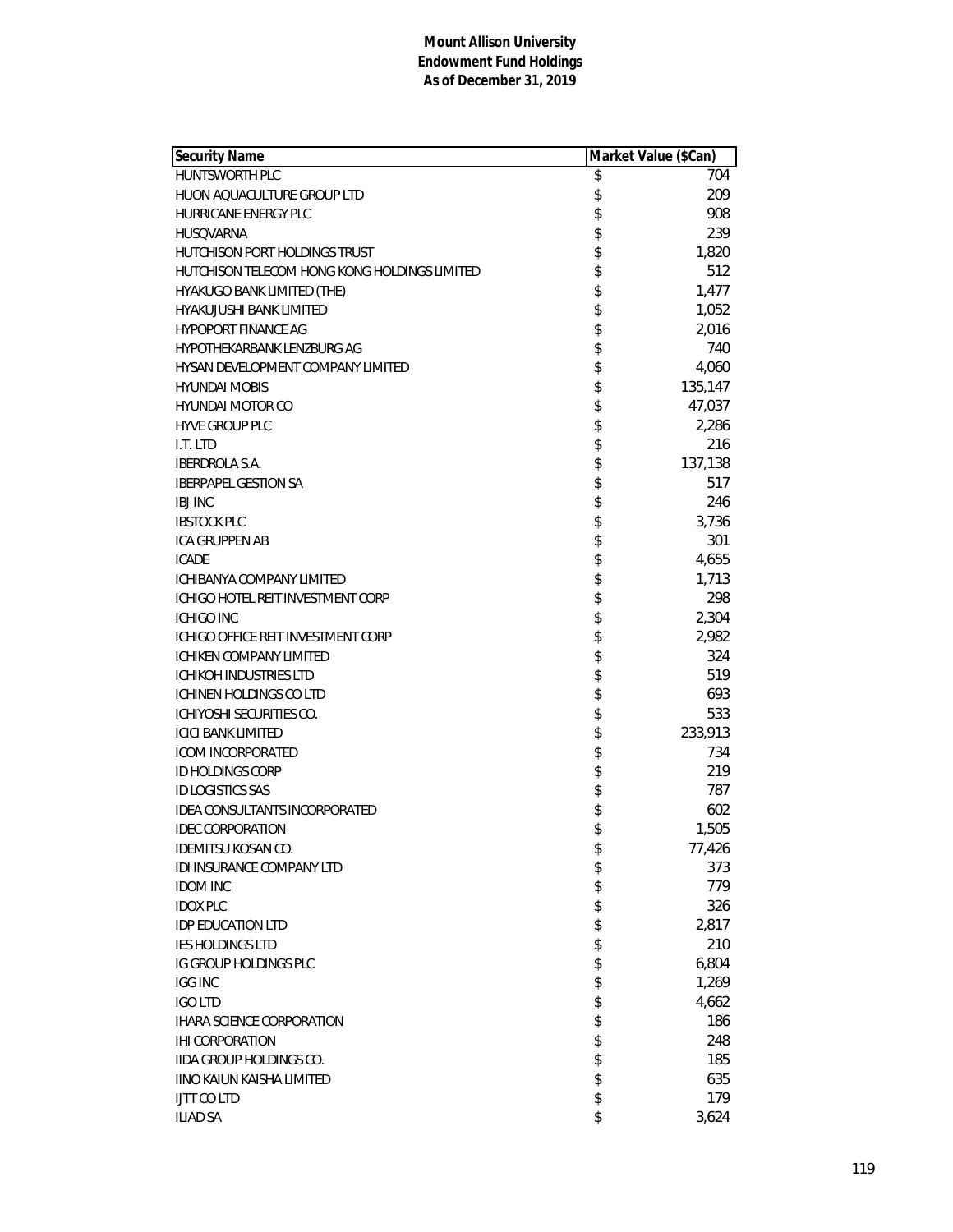| <b>Security Name</b>                      | Market Value (\$Can) |        |
|-------------------------------------------|----------------------|--------|
| <b>ILLIMITY BANK SPA</b>                  | \$                   | 1,400  |
| <b>ILUKA RESOURCES LIMITED</b>            | \$                   | 5,227  |
| IMA INDUSTRIA MACCHINE AUTOMATICHE SPA    | \$                   | 3,244  |
| <b>IMAGICA GROUP INC</b>                  | \$                   | 186    |
| IMASEN ELECTRIC INDUSTRIAL CO.            | \$                   | 333    |
| <b>IMCD GROUP BV</b>                      | \$                   | 8,772  |
| <b>IMDEX LIMITED</b>                      | \$                   | 765    |
| <b>IMERYS SA</b>                          | \$                   | 2,375  |
| <b>IMF BENTHAM LTD</b>                    | \$                   | 1,577  |
| <b>IMI PLC</b>                            | \$                   | 8,388  |
| IMMOBILIARE GRANDE DISTRIBUZIONE SIIQ SPA | \$                   | 992    |
| <b>IMMOFINANZ AG</b>                      | \$                   | 5,669  |
| <b>IMMSI SPA</b>                          | \$                   | 165    |
| <b>IMPERIAL BRANDS PLC</b>                | \$                   | 85,630 |
| <b>IMPLENIA AG</b>                        | \$                   | 1,726  |
| <b>IMURAYA GROUP COMPANY LIMITED</b>      | \$                   | 310    |
| <b>INABA DENKISANGYO CO.</b>              | \$                   | 2,899  |
| <b>INABA SEISAKUSHO CO.</b>               | \$                   | 283    |
| <b>INABATA &amp; CO.</b>                  | \$                   | 1,385  |
| <b>INCHCAPE PLC</b>                       | \$                   | 8,158  |
| <b>INCITEC PIVOT LTD</b>                  | \$                   | 256    |
| <b>INDIVIOR PLC</b>                       | \$                   | 632    |
| <b>INDOFOOD AGRI RESOURCES LTD</b>        | \$                   | 151    |
| <b>INDRA SISTEMAS</b>                     | \$                   | 3,455  |
| <b>INDUS HOLDING AG</b>                   | \$                   | 1,948  |
| INDUSTRIA DE DISENO TEXTIL SA             | \$                   | 2,743  |
| INDUSTRIAL BUILDINGS CORPORATION LIMITED  | \$                   | 1,083  |
| <b>INDUSTRIVARDEN AB</b>                  | \$                   | 287    |
| I-NET CORP.                               | \$                   | 273    |
| INFICON HOLDING AG                        | \$                   | 3,258  |
| <b>INFIGEN ENERGY</b>                     | \$                   | 965    |
| <b>INFINEON TECHNOLOGIES AG</b>           | \$                   | 2,031  |
| <b>INFOCOM CORPORATION</b>                | \$                   | 1,545  |
| <b>INFOMART CORPORATION</b>               | \$                   | 2,621  |
| <b>INFOMEDIA LIMITED</b>                  | \$                   | 1,025  |
| <b>INFORMA PLC</b>                        | \$                   | 83,772 |
| INFORMATION SERVICES INTERNATIONAL-DENTSU | \$                   | 1,090  |
| <b>INFRATIL LIMITED</b>                   | \$                   | 3,991  |
| ING GROEP N.V.                            | \$                   | 3,330  |
| <b>INGENIA COMMUNITIES GROUP</b>          | \$                   | 1,423  |
| <b>INGENICO GROUP SA</b>                  | \$                   | 13,513 |
| <b>INGHAMS GROUP LTD</b>                  | \$                   | 1,627  |
| INIT INNOVATION IN TRAFFIC SYSTEMS SE     | \$                   | 581    |
| INMOBILIARIA COLONIAL SOCIMI SA           | \$                   | 7,076  |
| <b>INNOTECH CORPORATION</b>               | \$                   | 526    |
| <b>INPEX CORPORATION</b>                  | \$                   | 763    |
| <b>INROM CONSTRUCTION INDUSTRIES LTD</b>  | \$                   | 493    |
| <b>INSOURCE CO LTD</b>                    | \$                   | 795    |
| <b>INSURANCE AUSTRALIA GROUP LIMITED</b>  | \$                   | 887    |
| <b>INTAGE HOLDINGS INC</b>                | \$                   | 470    |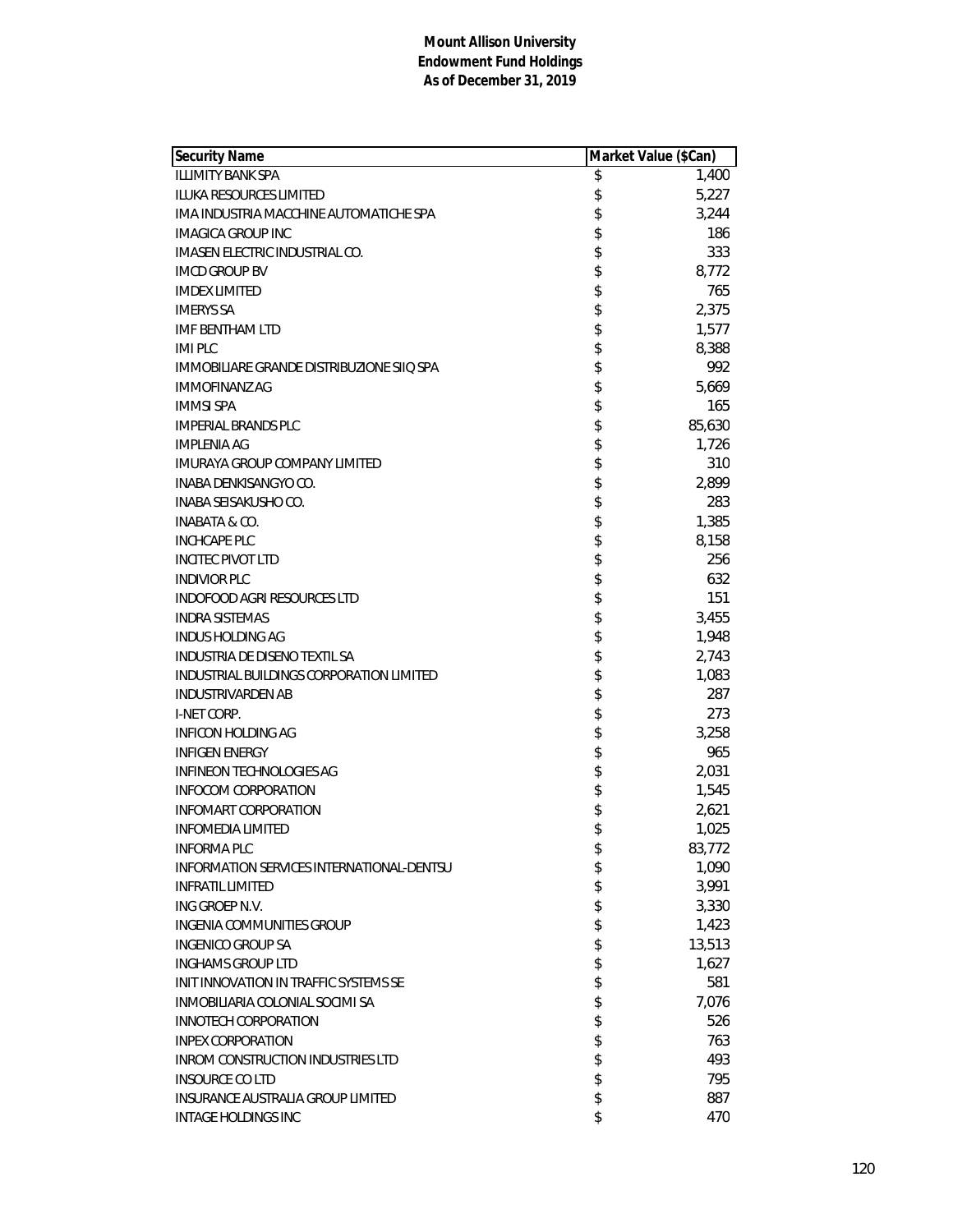| <b>Security Name</b>                         | Market Value (\$Can) |
|----------------------------------------------|----------------------|
| <b>INTEGA GROUP LTD</b>                      | \$<br>114            |
| <b>INTEGRAL DIAGNOSTICS LTD</b>              | \$<br>754            |
| INTEGRATED RESEARCH LIMITED                  | \$<br>360            |
| <b>INTEK GROUP SPA</b>                       | \$<br>13             |
| <b>INTELSAT SA</b>                           | \$<br>1,882          |
| <b>INTER ACTION CORP</b>                     | \$<br>798            |
| INTERCONTINENTAL HOTELS GROUP PLC            | \$<br>850            |
| <b>INTERCURE LTD</b>                         | \$<br>77             |
| INTERMEDIATE CAPITAL GROUP PLC               | \$<br>12,730         |
| INTERNATIONAL GAME TECHNOLOGY PLC            | \$<br>6,287          |
| INTERNATIONAL PERSONAL FINANCE PLC           | \$<br>966            |
| INTERNET INITIATIVE JAPAN INCORPORATED       | \$<br>1,324          |
| <b>INTERPUMP GROUP SPA</b>                   | \$<br>5,090          |
| INTERROLL HOLDING AG                         | \$<br>3,425          |
| INTERSHOP HOLDING AG                         | \$<br>1,809          |
| <b>INTERTEK GROUP PLC</b>                    | \$<br>47,394         |
| <b>INTERTRUST NV</b>                         | \$<br>3,480          |
| <b>INTERVEST OFFICES &amp; WAREHOUSES NV</b> | \$<br>1,256          |
| <b>INTESA SANPAOLO SPA</b>                   | \$<br>194,082        |
| <b>INTU PROPERTIES PLC</b>                   | \$<br>657            |
| INUI GLOBAL LOGISTICS CO LTD                 | \$<br>555            |
| <b>INVESCO OFFICE J-REIT INC</b>             | \$<br>4,256          |
| <b>INVESTEC AUSTRALIA PROPERTY FUND</b>      | \$<br>773            |
| <b>INVESTIS HOLDING SA</b>                   | \$<br>538            |
| <b>INVESTOR AB</b>                           | \$<br>81,578         |
| <b>INVESTORE PROPERTY LTD</b>                | \$<br>473            |
| <b>INVOCARE LTD</b>                          | \$<br>2,181          |
| <b>INWIDO AB (PUBL)</b>                      | \$<br>1,087          |
| <b>IOMART GROUP PLC</b>                      | \$<br>779            |
| ION BEAM APPLICATIONS SA                     | \$<br>687            |
| <b>IONEER LTD</b>                            | \$<br>264            |
| <b>IOOF HOLDINGS LIMITED</b>                 | \$<br>3,740          |
| IP GROUP PLC                                 | \$<br>1,899          |
| <b>IPH LTD</b>                               | \$<br>2,403          |
| <b>IPSEN SA</b>                              | \$<br>238            |
| <b>IPSOS SA</b>                              | \$<br>2,497          |
| IR JAPAN HOLDINGS LTD                        | \$<br>524            |
| IRB BRASIL RESSEGUROS SA                     | \$<br>136,116        |
| <b>IREIT GLOBAL</b>                          | \$<br>414            |
| <b>IREN SPA</b>                              | \$<br>4,553          |
| <b>IRESS LIMITED</b>                         | \$<br>3,215          |
| IRISH CONTINENTAL GROUP PLC                  | \$<br>1,570          |
| IRISH RESIDENTIAL PROPERTIES REIT PLC        | \$<br>1,937          |
| IRISO ELECTRONICS CO.                        | \$<br>1,741          |
| <b>I'ROM GROUP CO LTD</b>                    | \$<br>217            |
| <b>ISEKI &amp; CO LTD</b>                    | \$<br>541            |
| <b>ISELECT LTD</b>                           | \$<br>107            |
| <b>ISENTIA GROUP LTD</b>                     | \$<br>37             |
| <b>ISETAN MITSUKOSHI HOLDINGS LIMITED</b>    | \$<br>217            |
| ISHIHARA SANGYO KAISHA LIMITED               | \$<br>903            |
|                                              |                      |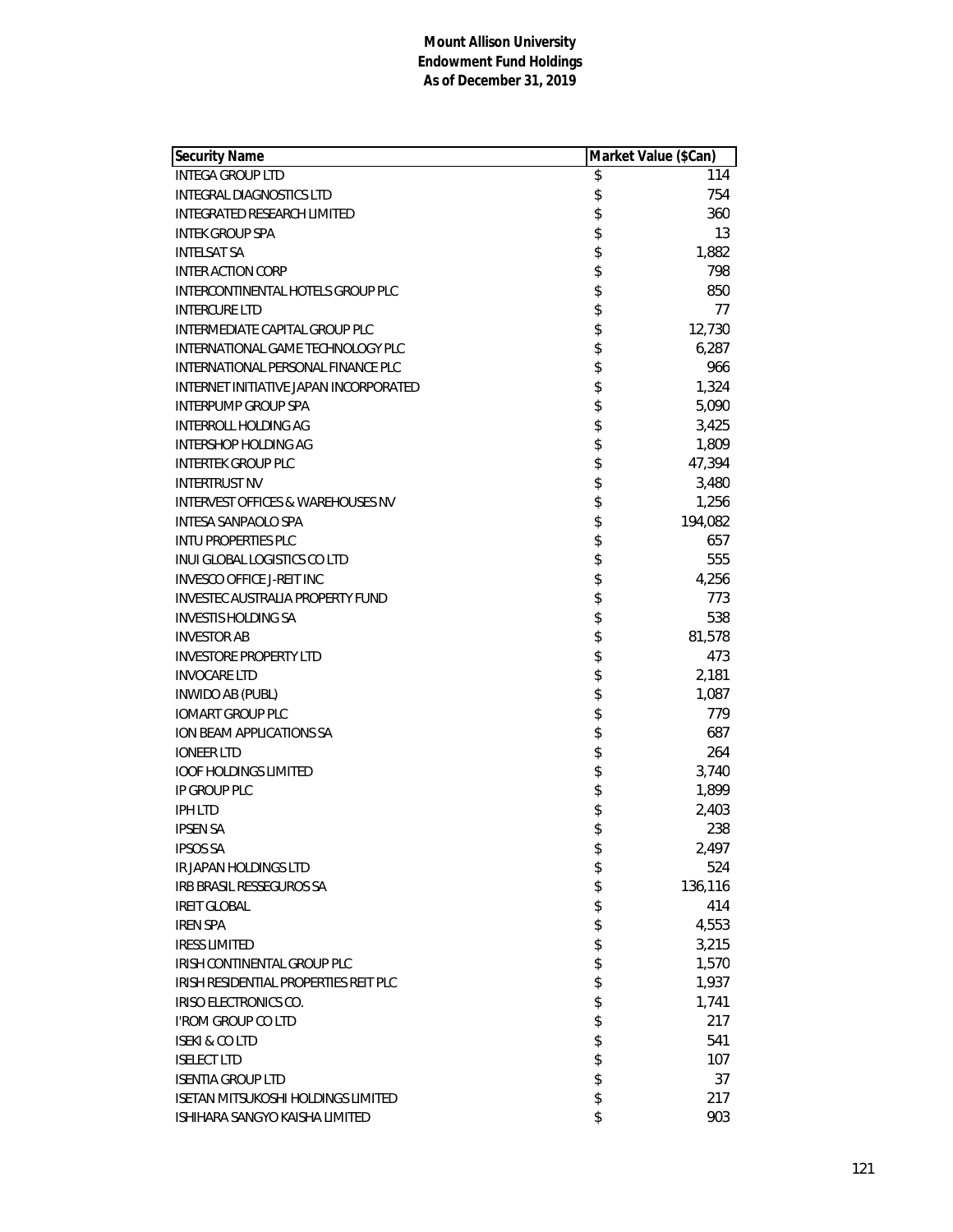| Security Name                                  | Market Value (\$Can) |         |
|------------------------------------------------|----------------------|---------|
| <b>ISRA VISION AG</b>                          | \$                   | 1,367   |
| <b>ISRAEL CANADA TR LTD</b>                    | \$                   | 857     |
| <b>ISRAEL CHEMICALS LTD</b>                    | \$                   | 236     |
| <b>ISRAEL DISCOUNT BANK LTD</b>                | \$                   | 384     |
| <b>ISRAEL LAND DEVELOPMENT CO LTD</b>          | \$                   | 295     |
| <b>ISRAS INVESTMENT CO LIMITED</b>             | \$                   | 843     |
| <b>ISS A/S</b>                                 | \$                   | 6,448   |
| ISSTA LINES ISRAEL STUDENTS TRAVEL COMPANY LTD | \$                   | 233     |
| <b>ISTYLE INC</b>                              | \$                   | 306     |
| <b>ISUZU MOTORS LIMITED</b>                    | \$                   | 101,450 |
| <b>ITAB SHOP CONCEPT</b>                       | \$                   | 99      |
| <b>ITALGAS SPA</b>                             | \$                   | 6,529   |
| <b>ITALMOBILIARE SPA</b>                       | \$                   | 785     |
| ITAU UNIBANCO HOLDING S.A.                     | \$                   | 298,134 |
| <b>ITFOR INC.</b>                              | \$                   | 475     |
| <b>ITOCHU CORPORATION</b>                      | \$                   | 388,471 |
| <b>ITOCHU ENEX COMPANY LIMITED</b>             | \$                   | 1,195   |
| <b>ITOCHU TECHNO-SOLUTIONS CORPORATION</b>     | \$                   | 194     |
| ITOCHU-SHOKUHIN COMPANY LIMITED                | \$                   | 658     |
| <b>ITOHAM YONEKYU HOLDINGS INC</b>             | \$                   | 2,130   |
| <b>ITOKI CORPORATION</b>                       | \$                   | 425     |
| <b>ITOKURO INC</b>                             | \$                   | 204     |
| <b>ITV PLC</b>                                 | \$                   | 516     |
| <b>IVE GROUP LTD</b>                           | \$                   | 382     |
| <b>IVS GROUP SA</b>                            | \$                   | 165     |
| <b>IVU TRAFFIC TECHNOLOGIES AG</b>             | \$                   | 468     |
| <b>IWAICOSMO HOLDINGS</b>                      | \$                   | 611     |
| <b>IWAKI &amp; CO.</b>                         | \$                   | 414     |
| <b>IWASAKI ELECTRIC CO LTD</b>                 | \$                   | 213     |
| <b>IWATANI CORP</b>                            | \$                   | 2,552   |
| <b>IWATSUKA CONFECTIONERY CO LTD</b>           | \$                   | 452     |
| <b>IWG PLC</b>                                 | \$                   | 7,964   |
| IYO BANK LIMITED (THE)                         | \$                   | 2,798   |
| J D WETHERSPOON PLC                            | \$                   | 3,527   |
| J FRONT RETAILING CO.                          | \$                   | 231     |
| J SAINSBURY PLC                                | \$                   | 384     |
| J TRUST COMPANY LIMITED                        | \$                   | 710     |
| JAC RECRUITMENT COMPANY LIMITED                | \$                   | 489     |
| JACCS CO.                                      | \$                   | 1,208   |
| JACOBSON PHARMA CORPORATION LTD                | \$                   | 224     |
| <b>JACQUET METAL SERVICE</b>                   | \$                   | 566     |
| JAFCO CO.                                      | \$                   | 2,869   |
| <b>JALUX INCORPORATED</b>                      | \$                   | 268     |
| <b>JAMCO CORP</b>                              | \$                   | 418     |
| JAMES FISHER AND SONS PLC                      | \$                   | 2,932   |
| <b>JAMES HALSTEAD PLC</b>                      | \$                   | 759     |
| <b>JAMES HARDIE INDUSTRIES PLC</b>             | \$                   | 617     |
| JANOME SEWING MACHINE CO LTD                   | \$                   | 209     |
| JAPAN AIRLINES COMPANY LIMITED                 | \$                   | 122,713 |
| JAPAN AIRPORT TERMINAL COMPANY LIMITED         | \$                   | 202     |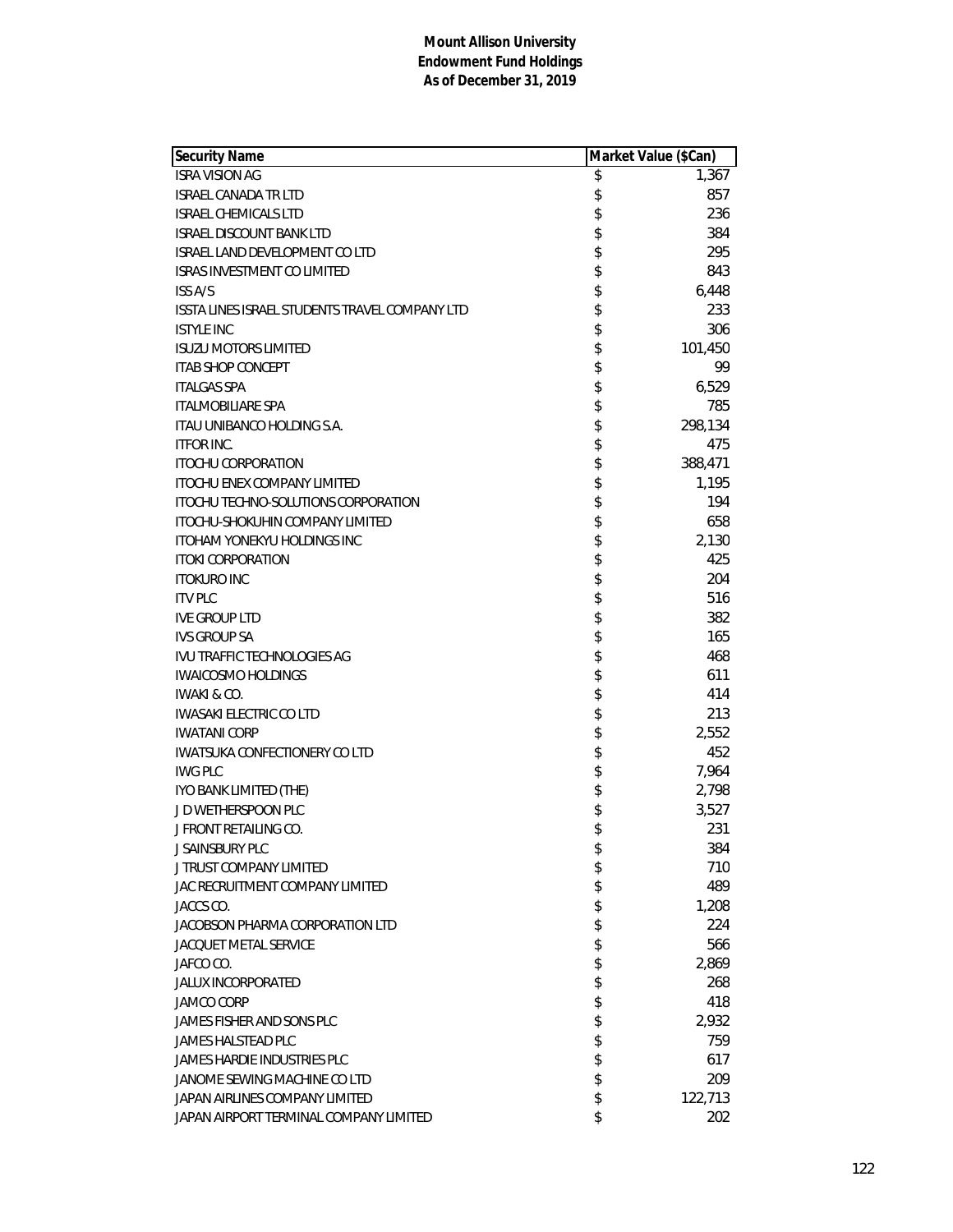| Security Name                                  | Market Value (\$Can) |         |
|------------------------------------------------|----------------------|---------|
| JAPAN ASIA GROUP LIMITED                       | \$                   | 301     |
| JAPAN ASSET MARKETING CO LTD                   | \$                   | 469     |
| JAPAN AVIATION ELECTRONICS INDUSTRY LIMITED    | \$                   | 1,875   |
| JAPAN BEST RESCUE SYSTEM COMPANY LTD           | \$                   | 611     |
| JAPAN CASH MACHINE CO.                         | \$                   | 340     |
| JAPAN DISPLAY INC                              | \$                   | 813     |
| JAPAN ELEVATOR SERVICE HOLDINGS CO LTD         | \$                   | 1,036   |
| <b>JAPAN EXCELLENT</b>                         | \$                   | 2,813   |
| JAPAN EXCHANGE GROUP INC                       | \$                   | 645     |
| JAPAN INVESTMENT ADVISER CO LTD                | \$                   | 599     |
| JAPAN LIFELINE CO.                             | \$                   | 2,013   |
| JAPAN LOGISTICS FUND INC                       | \$                   | 3,239   |
| JAPAN MATERIAL CO LTD                          | \$                   | 2,135   |
| JAPAN MEAT CO LTD                              | \$                   | 448     |
| JAPAN MEDICAL DYNAMIC MARKETING                | \$                   | 1,259   |
| JAPAN PETROLEUM EXPLORATION COMPANY LIMITED    | \$                   | 2,125   |
| JAPAN POST BANK CO LTD                         | \$                   | 279     |
| JAPAN POST HOLDINGS CO LTD                     | \$                   | 10,360  |
| JAPAN POST INSURANCE CO LTD                    | \$                   | 275     |
| JAPAN PRIME REALTY INVESTMENT CORPORATION      | \$                   | 245     |
| JAPAN PROPERTY MANAGEMENT CENTER CO LTD        | \$                   | 277     |
| JAPAN PULP & PAPER CO LTD                      | \$                   | 755     |
| JAPAN REAL ESTATE INVESTMENT CORP              | \$                   | 19,222  |
| JAPAN RENTAL HOUSING INVESTMENTS INCORPORATION |                      | 3,421   |
| JAPAN RETAIL FUND INVESTMENT CORPORATION       | \$<br>\$             | 153,858 |
| JAPAN SECURITIES FINANCE CO LTD                | \$                   | 1,014   |
| JAPAN STEEL WORKS LIMITED (THE)                | \$                   | 2,617   |
| JAPAN TOBACCO INCORPORATED                     | \$                   | 1,914   |
| JAPAN TRANSCITY CORPORATION                    | \$                   | 396     |
| JAPAN WOOL TEXTILE COMPANY LIMITED (THE)       | \$                   | 1,177   |
| JAPARA HEALTHCARE LTD                          | \$                   | 411     |
| <b>JAPFA LTD</b>                               | \$                   | 337     |
| JARDINE CYCLE & CARRIAGE LIMITED               | \$                   | 158     |
| JARDINE MATHESON HOLDINGS LTD.                 | \$                   | 877     |
| JARDINE STRATEGIC HOLDINGS LTD                 | \$                   | 484     |
| <b>JASTEC COMPANY LIMITED</b>                  | \$                   | 240     |
| <b>JB HI-FILTD</b>                             | \$                   | 5,589   |
| JBCC HOLDINGS INCORPORATED                     | \$                   | 777     |
| <b>JCDECAUX SA</b>                             | \$                   | 2,706   |
| <b>JCU CORP</b>                                | \$                   | 1,165   |
| <b>JD SPORTS FASHION PLC</b>                   | \$                   | 346     |
| JENOPTIK AG                                    | \$                   | 2,864   |
| JENSEN GROUP SA                                | \$                   | 198     |
| <b>JEOL LIMITED</b>                            | \$                   | 2,093   |
| <b>JERONIMO MARTINS SGPS SA</b>                | \$                   | 295     |
| <b>JEUDAN A/S</b>                              | \$                   | 746     |
| JFE HOLDINGS INCORPORATED                      | \$                   | 455     |
| <b>JGC CORPORATION</b>                         | \$                   | 253     |
| <b>JIG SAW INC</b>                             | \$                   | 322     |
| JIMOTO HOLDINGS INC                            | \$                   | 264     |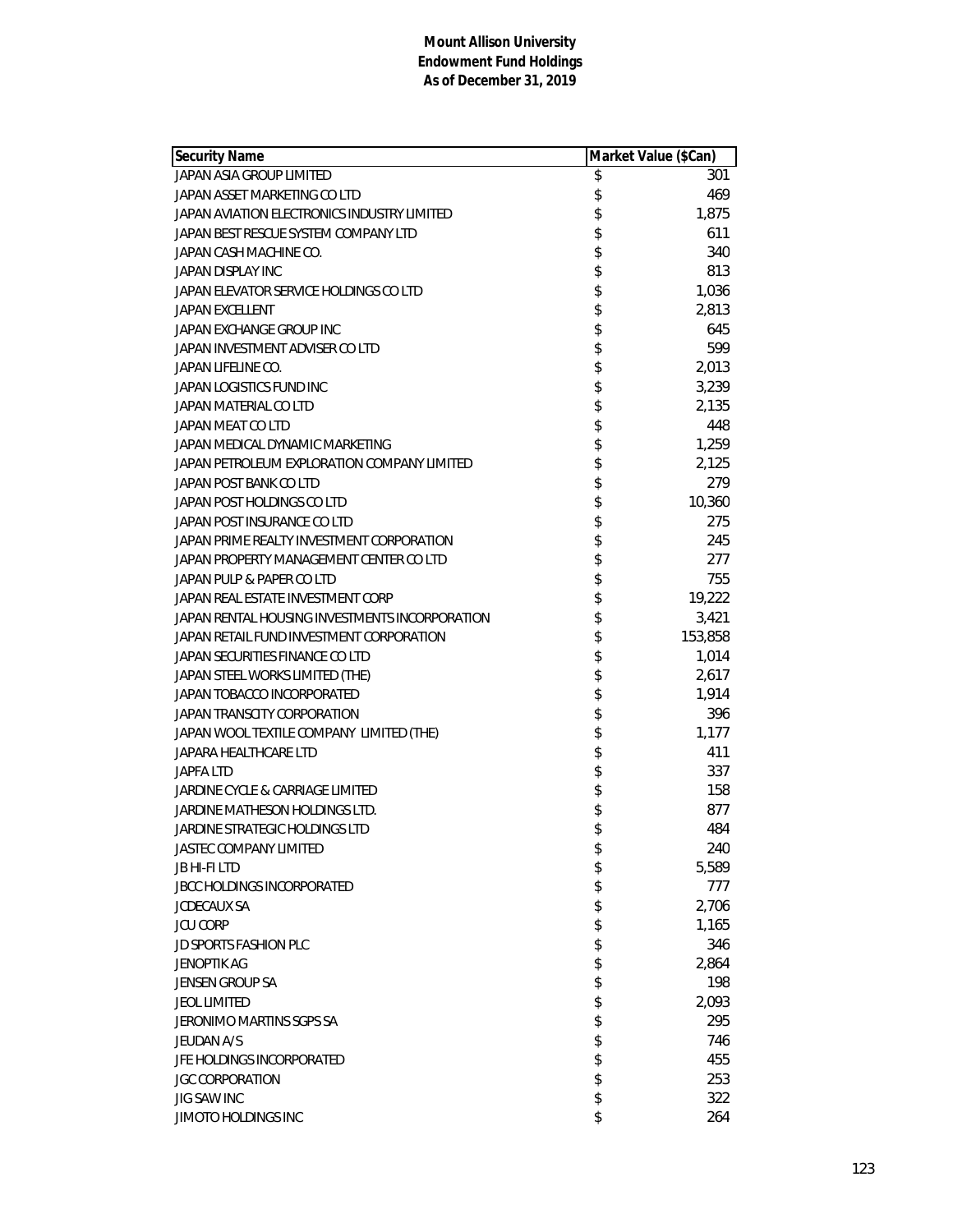| <b>JINS HOLDINGS INC</b><br>\$<br>1,592<br>\$<br>161<br>JK HOLDINGS COMPANY LIMITED<br>\$<br>4,260<br>JM AB<br>\$<br>267<br><b>JMS CO LTD</b><br>\$<br>271<br>JOBAN KOSAN CO.<br>\$<br>4,929<br>JOHN LAING GROUP PLC<br>\$<br>1,205<br>JOHN MENZIES PLC<br>\$<br>6,908<br>JOHN WOOD GROUP PLC<br>\$<br>243<br>JOHNS LYNG GROUP LTD<br>\$<br>1,439<br>JOHNSON ELECTRIC HOLDINGS LIMITED<br>\$<br>547<br>JOHNSON MATTHEY PUBLIC LIMITED COMPANY<br>\$<br>1,149<br>JOHNSON SERVICE GROUP PLC<br>\$<br>855<br><b>J-OIL MILLS INCORPORATED</b><br>\$<br>703<br>JOSHIN DENKI CO LTD<br>\$<br>212<br><b>JOULES GROUP PLC</b><br>\$<br>JOYFUL HONDA CO LTD<br>803<br>\$<br>278<br>JP-HOLDINGS INCORPORATED<br>\$<br>521<br><b>JSB CO LTD</b><br>\$<br>529<br>JSP CORPORATION<br>\$<br>123,060<br><b>JSR CORPORATION</b><br>\$<br>176<br><b>JTEKT CORPORATION</b><br>\$<br>476<br><b>JUKI CORPORATION</b><br>\$<br><b>JULIUS BAER GRUPPE AG</b><br>84,571<br>\$<br>858<br><b>JUMBO INTERACTIVE LIMITED</b><br>\$<br>1,692<br>JUNGFRAUBAHN HOLDING AG<br>\$<br>2,517<br><b>JUNGHEINRICH AG</b><br>\$<br>5,054<br>JUPITER FUND MANAGEMENT PUBLIC LIMITED COMPANY<br>\$<br>526<br><b>JUPITER MINES LTD</b><br>\$<br>1,709<br>JUROKU BANK LIMITED (THE)<br>\$<br>1,106<br><b>JUST GROUP PLC</b><br>\$<br>1,879<br>JUVENTUS FOOTBALL CLUB SPA<br>\$<br><b>JVCKENWOOD CORP</b><br>1,069<br>\$<br><b>JXTG HOLDINGS INC</b><br>30,484<br>\$<br>4,321<br><b>JYSKE BANK AS</b><br>\$<br>441<br><b>K&amp;O ENERGY GROUP INC</b><br>5,325<br>K&S AG<br>\$<br>\$<br>207<br>K. WAH INTERNATIONAL HOLDINGS LTD<br>\$<br>174<br>K.R.S. CORPORATION<br>\$<br>1,931<br>KADOKAWA CORP<br>\$<br>274<br>KADOYA SESAME MILLS INCORPORATED<br>\$<br>KAGA ELECTRONICS CO.<br>907<br>\$<br><b>KAINOS GROUP PLC</b><br>1,395<br>\$<br>429<br>KAJIMA CORPORATION<br>\$<br>KAKAKU.COM INC<br>249<br>\$<br>550<br>KAKIYASU HONTEN COMPANY LIMITED<br>\$<br>286<br>KAMADA LIMITED<br>\$<br>558<br>KAMAKURA SHINSHO LTD<br>\$<br>KAMEDA SEIKA CO.<br>1,076 | Security Name | Market Value (\$Can) |
|--------------------------------------------------------------------------------------------------------------------------------------------------------------------------------------------------------------------------------------------------------------------------------------------------------------------------------------------------------------------------------------------------------------------------------------------------------------------------------------------------------------------------------------------------------------------------------------------------------------------------------------------------------------------------------------------------------------------------------------------------------------------------------------------------------------------------------------------------------------------------------------------------------------------------------------------------------------------------------------------------------------------------------------------------------------------------------------------------------------------------------------------------------------------------------------------------------------------------------------------------------------------------------------------------------------------------------------------------------------------------------------------------------------------------------------------------------------------------------------------------------------------------------------------------------------------------------------------------------------------------------------------------------------------------------------------------------------------------------------------------------------------------------------------------------------------------------------------------------------------------------------------------------------------------------------------------------------------------------------------------------------------|---------------|----------------------|
|                                                                                                                                                                                                                                                                                                                                                                                                                                                                                                                                                                                                                                                                                                                                                                                                                                                                                                                                                                                                                                                                                                                                                                                                                                                                                                                                                                                                                                                                                                                                                                                                                                                                                                                                                                                                                                                                                                                                                                                                                    |               |                      |
|                                                                                                                                                                                                                                                                                                                                                                                                                                                                                                                                                                                                                                                                                                                                                                                                                                                                                                                                                                                                                                                                                                                                                                                                                                                                                                                                                                                                                                                                                                                                                                                                                                                                                                                                                                                                                                                                                                                                                                                                                    |               |                      |
|                                                                                                                                                                                                                                                                                                                                                                                                                                                                                                                                                                                                                                                                                                                                                                                                                                                                                                                                                                                                                                                                                                                                                                                                                                                                                                                                                                                                                                                                                                                                                                                                                                                                                                                                                                                                                                                                                                                                                                                                                    |               |                      |
|                                                                                                                                                                                                                                                                                                                                                                                                                                                                                                                                                                                                                                                                                                                                                                                                                                                                                                                                                                                                                                                                                                                                                                                                                                                                                                                                                                                                                                                                                                                                                                                                                                                                                                                                                                                                                                                                                                                                                                                                                    |               |                      |
|                                                                                                                                                                                                                                                                                                                                                                                                                                                                                                                                                                                                                                                                                                                                                                                                                                                                                                                                                                                                                                                                                                                                                                                                                                                                                                                                                                                                                                                                                                                                                                                                                                                                                                                                                                                                                                                                                                                                                                                                                    |               |                      |
|                                                                                                                                                                                                                                                                                                                                                                                                                                                                                                                                                                                                                                                                                                                                                                                                                                                                                                                                                                                                                                                                                                                                                                                                                                                                                                                                                                                                                                                                                                                                                                                                                                                                                                                                                                                                                                                                                                                                                                                                                    |               |                      |
|                                                                                                                                                                                                                                                                                                                                                                                                                                                                                                                                                                                                                                                                                                                                                                                                                                                                                                                                                                                                                                                                                                                                                                                                                                                                                                                                                                                                                                                                                                                                                                                                                                                                                                                                                                                                                                                                                                                                                                                                                    |               |                      |
|                                                                                                                                                                                                                                                                                                                                                                                                                                                                                                                                                                                                                                                                                                                                                                                                                                                                                                                                                                                                                                                                                                                                                                                                                                                                                                                                                                                                                                                                                                                                                                                                                                                                                                                                                                                                                                                                                                                                                                                                                    |               |                      |
|                                                                                                                                                                                                                                                                                                                                                                                                                                                                                                                                                                                                                                                                                                                                                                                                                                                                                                                                                                                                                                                                                                                                                                                                                                                                                                                                                                                                                                                                                                                                                                                                                                                                                                                                                                                                                                                                                                                                                                                                                    |               |                      |
|                                                                                                                                                                                                                                                                                                                                                                                                                                                                                                                                                                                                                                                                                                                                                                                                                                                                                                                                                                                                                                                                                                                                                                                                                                                                                                                                                                                                                                                                                                                                                                                                                                                                                                                                                                                                                                                                                                                                                                                                                    |               |                      |
|                                                                                                                                                                                                                                                                                                                                                                                                                                                                                                                                                                                                                                                                                                                                                                                                                                                                                                                                                                                                                                                                                                                                                                                                                                                                                                                                                                                                                                                                                                                                                                                                                                                                                                                                                                                                                                                                                                                                                                                                                    |               |                      |
|                                                                                                                                                                                                                                                                                                                                                                                                                                                                                                                                                                                                                                                                                                                                                                                                                                                                                                                                                                                                                                                                                                                                                                                                                                                                                                                                                                                                                                                                                                                                                                                                                                                                                                                                                                                                                                                                                                                                                                                                                    |               |                      |
|                                                                                                                                                                                                                                                                                                                                                                                                                                                                                                                                                                                                                                                                                                                                                                                                                                                                                                                                                                                                                                                                                                                                                                                                                                                                                                                                                                                                                                                                                                                                                                                                                                                                                                                                                                                                                                                                                                                                                                                                                    |               |                      |
|                                                                                                                                                                                                                                                                                                                                                                                                                                                                                                                                                                                                                                                                                                                                                                                                                                                                                                                                                                                                                                                                                                                                                                                                                                                                                                                                                                                                                                                                                                                                                                                                                                                                                                                                                                                                                                                                                                                                                                                                                    |               |                      |
|                                                                                                                                                                                                                                                                                                                                                                                                                                                                                                                                                                                                                                                                                                                                                                                                                                                                                                                                                                                                                                                                                                                                                                                                                                                                                                                                                                                                                                                                                                                                                                                                                                                                                                                                                                                                                                                                                                                                                                                                                    |               |                      |
|                                                                                                                                                                                                                                                                                                                                                                                                                                                                                                                                                                                                                                                                                                                                                                                                                                                                                                                                                                                                                                                                                                                                                                                                                                                                                                                                                                                                                                                                                                                                                                                                                                                                                                                                                                                                                                                                                                                                                                                                                    |               |                      |
|                                                                                                                                                                                                                                                                                                                                                                                                                                                                                                                                                                                                                                                                                                                                                                                                                                                                                                                                                                                                                                                                                                                                                                                                                                                                                                                                                                                                                                                                                                                                                                                                                                                                                                                                                                                                                                                                                                                                                                                                                    |               |                      |
|                                                                                                                                                                                                                                                                                                                                                                                                                                                                                                                                                                                                                                                                                                                                                                                                                                                                                                                                                                                                                                                                                                                                                                                                                                                                                                                                                                                                                                                                                                                                                                                                                                                                                                                                                                                                                                                                                                                                                                                                                    |               |                      |
|                                                                                                                                                                                                                                                                                                                                                                                                                                                                                                                                                                                                                                                                                                                                                                                                                                                                                                                                                                                                                                                                                                                                                                                                                                                                                                                                                                                                                                                                                                                                                                                                                                                                                                                                                                                                                                                                                                                                                                                                                    |               |                      |
|                                                                                                                                                                                                                                                                                                                                                                                                                                                                                                                                                                                                                                                                                                                                                                                                                                                                                                                                                                                                                                                                                                                                                                                                                                                                                                                                                                                                                                                                                                                                                                                                                                                                                                                                                                                                                                                                                                                                                                                                                    |               |                      |
|                                                                                                                                                                                                                                                                                                                                                                                                                                                                                                                                                                                                                                                                                                                                                                                                                                                                                                                                                                                                                                                                                                                                                                                                                                                                                                                                                                                                                                                                                                                                                                                                                                                                                                                                                                                                                                                                                                                                                                                                                    |               |                      |
|                                                                                                                                                                                                                                                                                                                                                                                                                                                                                                                                                                                                                                                                                                                                                                                                                                                                                                                                                                                                                                                                                                                                                                                                                                                                                                                                                                                                                                                                                                                                                                                                                                                                                                                                                                                                                                                                                                                                                                                                                    |               |                      |
|                                                                                                                                                                                                                                                                                                                                                                                                                                                                                                                                                                                                                                                                                                                                                                                                                                                                                                                                                                                                                                                                                                                                                                                                                                                                                                                                                                                                                                                                                                                                                                                                                                                                                                                                                                                                                                                                                                                                                                                                                    |               |                      |
|                                                                                                                                                                                                                                                                                                                                                                                                                                                                                                                                                                                                                                                                                                                                                                                                                                                                                                                                                                                                                                                                                                                                                                                                                                                                                                                                                                                                                                                                                                                                                                                                                                                                                                                                                                                                                                                                                                                                                                                                                    |               |                      |
|                                                                                                                                                                                                                                                                                                                                                                                                                                                                                                                                                                                                                                                                                                                                                                                                                                                                                                                                                                                                                                                                                                                                                                                                                                                                                                                                                                                                                                                                                                                                                                                                                                                                                                                                                                                                                                                                                                                                                                                                                    |               |                      |
|                                                                                                                                                                                                                                                                                                                                                                                                                                                                                                                                                                                                                                                                                                                                                                                                                                                                                                                                                                                                                                                                                                                                                                                                                                                                                                                                                                                                                                                                                                                                                                                                                                                                                                                                                                                                                                                                                                                                                                                                                    |               |                      |
|                                                                                                                                                                                                                                                                                                                                                                                                                                                                                                                                                                                                                                                                                                                                                                                                                                                                                                                                                                                                                                                                                                                                                                                                                                                                                                                                                                                                                                                                                                                                                                                                                                                                                                                                                                                                                                                                                                                                                                                                                    |               |                      |
|                                                                                                                                                                                                                                                                                                                                                                                                                                                                                                                                                                                                                                                                                                                                                                                                                                                                                                                                                                                                                                                                                                                                                                                                                                                                                                                                                                                                                                                                                                                                                                                                                                                                                                                                                                                                                                                                                                                                                                                                                    |               |                      |
|                                                                                                                                                                                                                                                                                                                                                                                                                                                                                                                                                                                                                                                                                                                                                                                                                                                                                                                                                                                                                                                                                                                                                                                                                                                                                                                                                                                                                                                                                                                                                                                                                                                                                                                                                                                                                                                                                                                                                                                                                    |               |                      |
|                                                                                                                                                                                                                                                                                                                                                                                                                                                                                                                                                                                                                                                                                                                                                                                                                                                                                                                                                                                                                                                                                                                                                                                                                                                                                                                                                                                                                                                                                                                                                                                                                                                                                                                                                                                                                                                                                                                                                                                                                    |               |                      |
|                                                                                                                                                                                                                                                                                                                                                                                                                                                                                                                                                                                                                                                                                                                                                                                                                                                                                                                                                                                                                                                                                                                                                                                                                                                                                                                                                                                                                                                                                                                                                                                                                                                                                                                                                                                                                                                                                                                                                                                                                    |               |                      |
|                                                                                                                                                                                                                                                                                                                                                                                                                                                                                                                                                                                                                                                                                                                                                                                                                                                                                                                                                                                                                                                                                                                                                                                                                                                                                                                                                                                                                                                                                                                                                                                                                                                                                                                                                                                                                                                                                                                                                                                                                    |               |                      |
|                                                                                                                                                                                                                                                                                                                                                                                                                                                                                                                                                                                                                                                                                                                                                                                                                                                                                                                                                                                                                                                                                                                                                                                                                                                                                                                                                                                                                                                                                                                                                                                                                                                                                                                                                                                                                                                                                                                                                                                                                    |               |                      |
|                                                                                                                                                                                                                                                                                                                                                                                                                                                                                                                                                                                                                                                                                                                                                                                                                                                                                                                                                                                                                                                                                                                                                                                                                                                                                                                                                                                                                                                                                                                                                                                                                                                                                                                                                                                                                                                                                                                                                                                                                    |               |                      |
|                                                                                                                                                                                                                                                                                                                                                                                                                                                                                                                                                                                                                                                                                                                                                                                                                                                                                                                                                                                                                                                                                                                                                                                                                                                                                                                                                                                                                                                                                                                                                                                                                                                                                                                                                                                                                                                                                                                                                                                                                    |               |                      |
|                                                                                                                                                                                                                                                                                                                                                                                                                                                                                                                                                                                                                                                                                                                                                                                                                                                                                                                                                                                                                                                                                                                                                                                                                                                                                                                                                                                                                                                                                                                                                                                                                                                                                                                                                                                                                                                                                                                                                                                                                    |               |                      |
|                                                                                                                                                                                                                                                                                                                                                                                                                                                                                                                                                                                                                                                                                                                                                                                                                                                                                                                                                                                                                                                                                                                                                                                                                                                                                                                                                                                                                                                                                                                                                                                                                                                                                                                                                                                                                                                                                                                                                                                                                    |               |                      |
|                                                                                                                                                                                                                                                                                                                                                                                                                                                                                                                                                                                                                                                                                                                                                                                                                                                                                                                                                                                                                                                                                                                                                                                                                                                                                                                                                                                                                                                                                                                                                                                                                                                                                                                                                                                                                                                                                                                                                                                                                    |               |                      |
|                                                                                                                                                                                                                                                                                                                                                                                                                                                                                                                                                                                                                                                                                                                                                                                                                                                                                                                                                                                                                                                                                                                                                                                                                                                                                                                                                                                                                                                                                                                                                                                                                                                                                                                                                                                                                                                                                                                                                                                                                    |               |                      |
|                                                                                                                                                                                                                                                                                                                                                                                                                                                                                                                                                                                                                                                                                                                                                                                                                                                                                                                                                                                                                                                                                                                                                                                                                                                                                                                                                                                                                                                                                                                                                                                                                                                                                                                                                                                                                                                                                                                                                                                                                    |               |                      |
|                                                                                                                                                                                                                                                                                                                                                                                                                                                                                                                                                                                                                                                                                                                                                                                                                                                                                                                                                                                                                                                                                                                                                                                                                                                                                                                                                                                                                                                                                                                                                                                                                                                                                                                                                                                                                                                                                                                                                                                                                    |               |                      |
|                                                                                                                                                                                                                                                                                                                                                                                                                                                                                                                                                                                                                                                                                                                                                                                                                                                                                                                                                                                                                                                                                                                                                                                                                                                                                                                                                                                                                                                                                                                                                                                                                                                                                                                                                                                                                                                                                                                                                                                                                    |               |                      |
|                                                                                                                                                                                                                                                                                                                                                                                                                                                                                                                                                                                                                                                                                                                                                                                                                                                                                                                                                                                                                                                                                                                                                                                                                                                                                                                                                                                                                                                                                                                                                                                                                                                                                                                                                                                                                                                                                                                                                                                                                    |               |                      |
|                                                                                                                                                                                                                                                                                                                                                                                                                                                                                                                                                                                                                                                                                                                                                                                                                                                                                                                                                                                                                                                                                                                                                                                                                                                                                                                                                                                                                                                                                                                                                                                                                                                                                                                                                                                                                                                                                                                                                                                                                    |               |                      |
|                                                                                                                                                                                                                                                                                                                                                                                                                                                                                                                                                                                                                                                                                                                                                                                                                                                                                                                                                                                                                                                                                                                                                                                                                                                                                                                                                                                                                                                                                                                                                                                                                                                                                                                                                                                                                                                                                                                                                                                                                    |               |                      |
|                                                                                                                                                                                                                                                                                                                                                                                                                                                                                                                                                                                                                                                                                                                                                                                                                                                                                                                                                                                                                                                                                                                                                                                                                                                                                                                                                                                                                                                                                                                                                                                                                                                                                                                                                                                                                                                                                                                                                                                                                    |               |                      |
|                                                                                                                                                                                                                                                                                                                                                                                                                                                                                                                                                                                                                                                                                                                                                                                                                                                                                                                                                                                                                                                                                                                                                                                                                                                                                                                                                                                                                                                                                                                                                                                                                                                                                                                                                                                                                                                                                                                                                                                                                    |               |                      |
|                                                                                                                                                                                                                                                                                                                                                                                                                                                                                                                                                                                                                                                                                                                                                                                                                                                                                                                                                                                                                                                                                                                                                                                                                                                                                                                                                                                                                                                                                                                                                                                                                                                                                                                                                                                                                                                                                                                                                                                                                    |               |                      |
| \$<br>557<br>KAMEI CORPORATION                                                                                                                                                                                                                                                                                                                                                                                                                                                                                                                                                                                                                                                                                                                                                                                                                                                                                                                                                                                                                                                                                                                                                                                                                                                                                                                                                                                                                                                                                                                                                                                                                                                                                                                                                                                                                                                                                                                                                                                     |               |                      |
| \$<br>KAMIGUMI CO LTD<br>169                                                                                                                                                                                                                                                                                                                                                                                                                                                                                                                                                                                                                                                                                                                                                                                                                                                                                                                                                                                                                                                                                                                                                                                                                                                                                                                                                                                                                                                                                                                                                                                                                                                                                                                                                                                                                                                                                                                                                                                       |               |                      |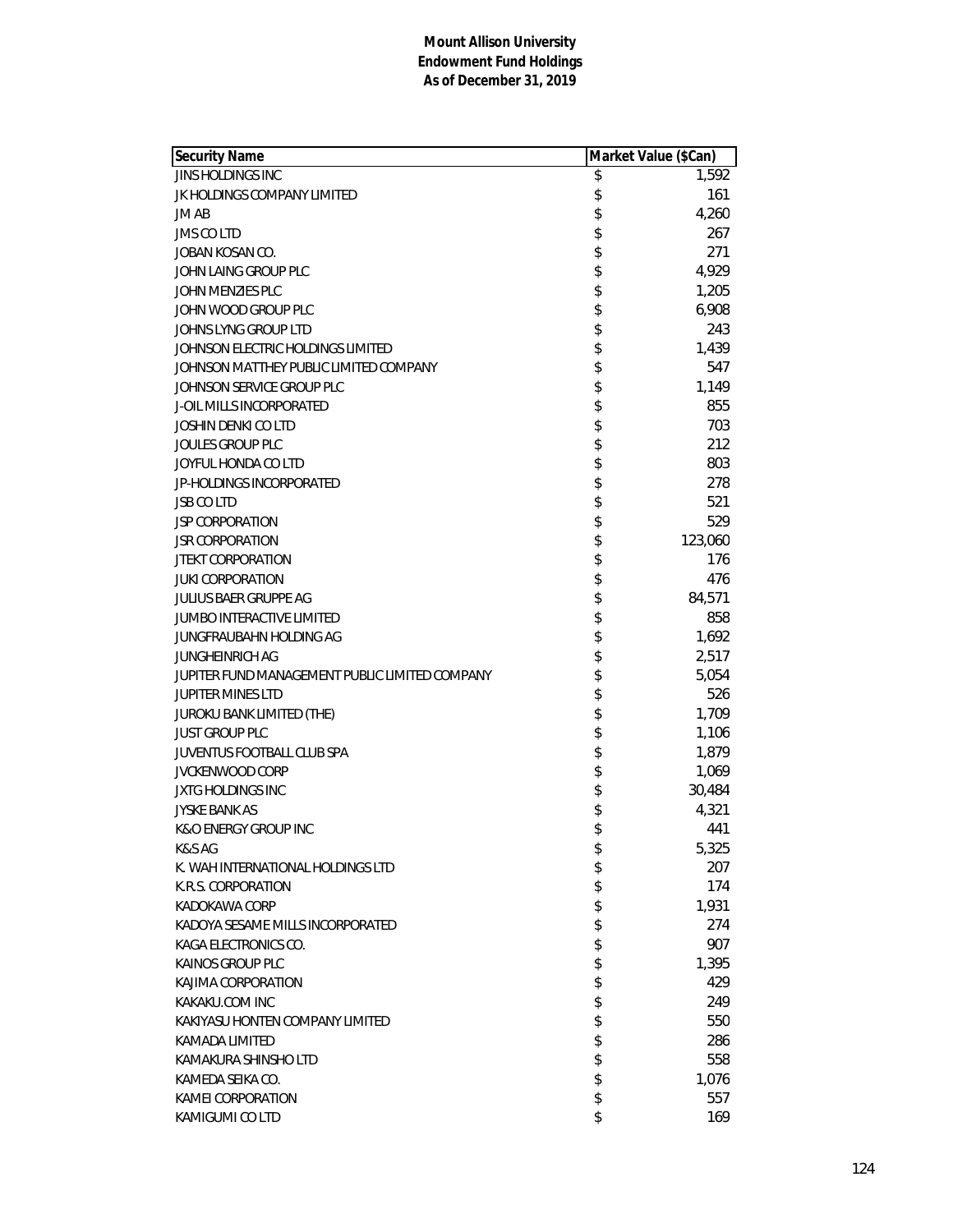| Security Name                                           |          | Market Value (\$Can) |
|---------------------------------------------------------|----------|----------------------|
| KANADEN CORPORATION                                     | \$       | 689                  |
| KANAGAWA CHUO KOTSU COMPANY LIMITED                     | \$       | 585                  |
| KANAMIC NETWORK CO LTD                                  | \$       | 299                  |
| KANAMOTO CO.                                            | \$       | 1,928                |
| <b>KANDENKO CO LTD</b>                                  | \$       | 1,962                |
| KANEKO SEEDS CO.                                        |          | 263                  |
| KANEMATSU CORPORATION                                   | \$\$     | 2,225                |
| KANEMATSU ELECTRONICS LTD.                              |          | 723                  |
| KANSAI ELECTRIC POWER COMPANY INCORPORATED (THE)        | \$       | 584                  |
| KANSAI PAINT CO LTD                                     | \$       | 311                  |
| KANSAI SUPER MARKET LIMITED                             | \$       | 415                  |
| KANTO DENKA KOGYO CO.                                   | \$       | 737                  |
| KAO CORP                                                | \$       | 149,712              |
| KAPPA CREATE CO LTD                                     | \$       | 625                  |
| KAPSCH TRAFFICCOM AG                                    | \$       | 348                  |
| KARDEX REMSTAR INTERNATIONAL AG                         | \$       | 2,264                |
| <b>KAROON ENERGY LTD</b>                                | \$       | 801                  |
| KASAI KOGYO COMPANY LIMITED                             | \$       | 541                  |
| KASIKORNBANK PUBLIC COMPANY LIMITED                     | \$       | 40,669               |
| KATAKURA INDUSTRIES CO LTD                              | \$       | 614                  |
| KATHMANDU HOLDINGS LIMITED                              | \$       | 796                  |
| KATO SANGYO CO.                                         | \$       | 1,623                |
| KATO WORKS CO.                                          | \$<br>\$ | 237                  |
| KAUFMAN & BROAD SA                                      |          | 1,580                |
| KAWADA TECHNOLOGIES INCORPORATION                       | \$       | 483                  |
| KAWAI MUSICAL INSTRUMENTS MANUFACTURING COMPANY LIMITED | \$       | 426                  |
| KAWASAKI HEAVY INDUSTRIES                               | \$       | 40,138               |
| KAWASAKI KISEN KAISHA LTD                               | \$       | 3,428                |
| KAWASUMI LABORATORIES                                   | \$       | 241                  |
| <b>KAZ MINERALS PLC</b>                                 | \$       | 3,838                |
| <b>KBC GROUP NV</b>                                     | \$       | 257,894              |
| KDDI CORPORATION                                        | \$       | 3,767                |
| KEEPER TECHNICAL LABORATORY CO LTD                      | \$       | 277                  |
| KEIHAN HOLDINGS CO LTD                                  | \$       | 334                  |
| KEIHANSHIN BUILDING COMPANY LIMITED                     | \$       | 979                  |
| <b>KEIHIN CORPORATION</b>                               | \$       | 2,122                |
| KEIKYU CORPORATION                                      | \$       | 305                  |
| KEIO CORPORATION                                        | \$       | 446                  |
| KEISEI ELECTRIC RAILWAY CO LTD                          | \$       | 359                  |
| <b>KEIYO BANK LTD</b>                                   | \$       | 1,468                |
| <b>KEIYO COMPANY LIMITED</b>                            | \$       | 392                  |
| <b>KELLER GROUP PLC</b>                                 | \$       | 1,768                |
| <b>KEMIRA OYJ</b>                                       | \$       | 3,060                |
| <b>KENDRION NV</b>                                      | \$       | 621                  |
| KENEDIX INCORPORATED                                    | \$       | 2,640                |
| KENEDIX RESIDENTIAL NEXT INVESTMENT CORP                | \$       | 3,569                |
| KENEDIX RETAIL REIT CORP                                | \$       | 2,884                |
| KENKO MAYONNAISE CO.                                    | \$       | 753                  |
| <b>KENON HOLDINGS LTD</b>                               |          | 1,067                |
| KEPPEL CORPORATION LIMITED                              | \$       | 522                  |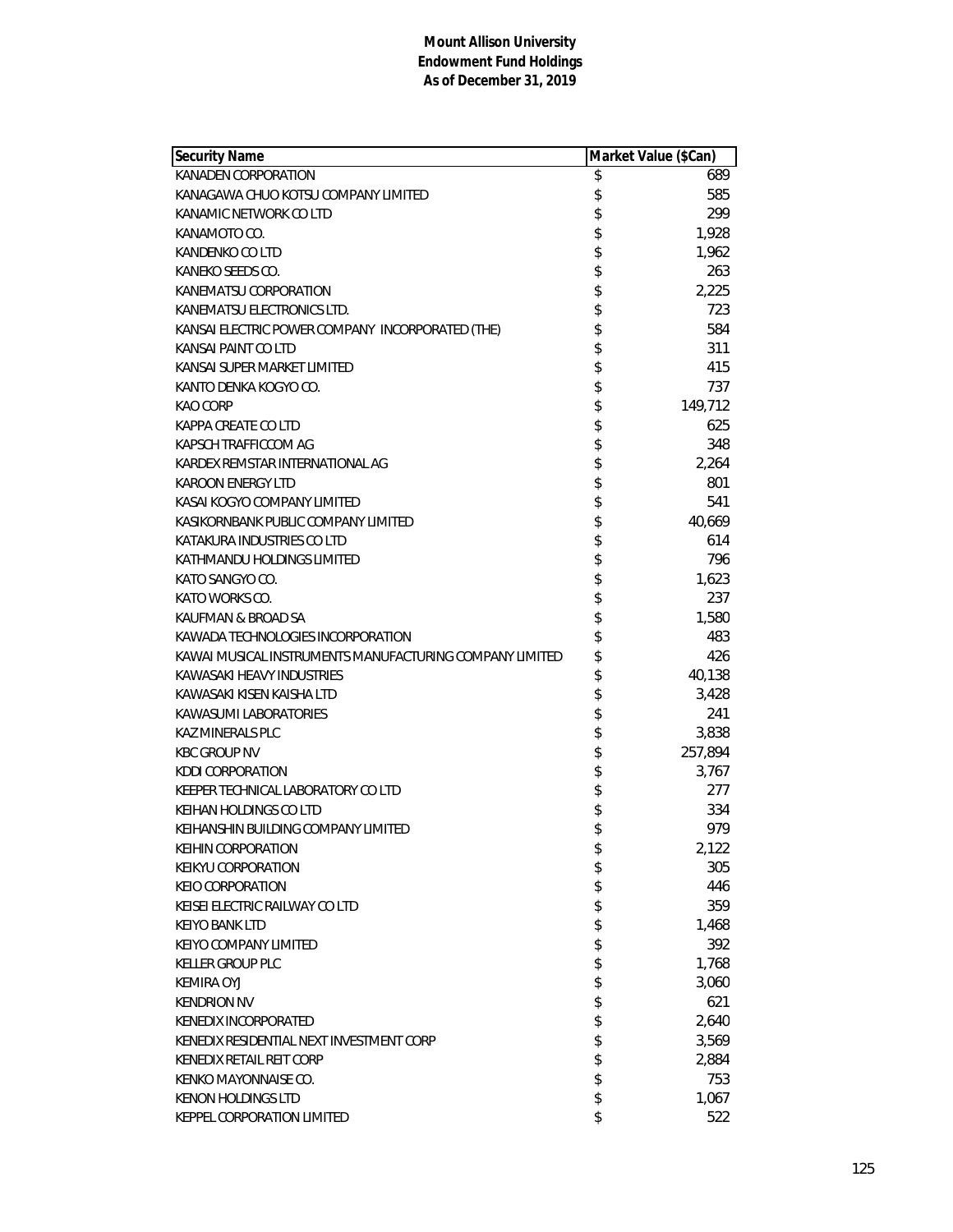| Security Name                             | Market Value (\$Can) |
|-------------------------------------------|----------------------|
| <b>KEPPEL DC REIT</b>                     | \$<br>3,660          |
| KEPPEL INFRASTRUCTURE TRUST               | \$<br>3,349          |
| KEPPEL PACIFIC OAK US REIT                | \$<br>1,164          |
| <b>KEPPEL REIT</b>                        | \$<br>3,145          |
| <b>KERING</b>                             | \$<br>80,545         |
| <b>KERRY GROUP PLC</b>                    | \$<br>4,511          |
| KERRY LOGISTICS NETWORK LTD               | \$<br>1,778          |
| <b>KERRY PROPERTIES LIMITED</b>           | \$<br>148            |
| <b>KERUR HOLDINGS LIMITED</b>             | \$<br>184            |
| <b>KESKO OYJ</b>                          | \$<br>13,226         |
| <b>KEY COFFEE INC.</b>                    | \$<br>167            |
| <b>KEYENCE CORPORATION</b>                | \$<br>199,132        |
| KFC HOLDINGS JAPAN LTD                    | \$<br>343            |
| KH NEOCHEM CO LTD                         | \$<br>1,470          |
| KIER GROUP PLC                            | \$<br>369            |
| KIKKOMAN CORPORATION                      | \$<br>512            |
| KIN AND CARTA PLC                         | \$<br>544            |
| KINDRED GROUP PLC                         | \$<br>2,943          |
| <b>KINEPOLIS GROUP</b>                    | \$<br>2,103          |
| KINGFISHER PLC                            | \$<br>432            |
| KINGSGATE CONSOLIDATED LIMITED            | \$<br>51             |
| KINGSPAN GROUP PLC                        | \$<br>669            |
| KINKI SHARYO COMPANY LIMITED              | \$<br>110            |
| KINNEVIK AB                               | \$<br>422            |
| KINTETSU DEPARTMENT STORE COMPANY LIMITED | \$<br>556            |
| KINTETSU GROUP HOLDINGS CO LTD            | \$<br>666            |
| KINTETSU WORLD EXPRESS                    | \$<br>1,613          |
| KION GROUP AG                             | \$<br>7,171          |
| KIRIN HOLDINGS COMPANY LIMITED.           | \$<br>1,289          |
| KIRINDO HOLDINGS CO LTD                   | \$<br>309            |
| KISSEI PHARMACEUTICAL COMPANY LIMITED     | \$<br>1,683          |
| KI-STAR REAL ESTATE CO LTD                | \$<br>231            |
| KITAGAWA CORP                             | \$<br>520            |
| KITA-NIPPON BANK                          | \$<br>364            |
| KITANO CONSTRUCTION CORPORATION           | \$<br>283            |
| KITANOTATSUJIN CORP                       | \$<br>918            |
| KITO CORP.                                | \$<br>805            |
| KITZ CORPORATION                          | \$<br>1,141          |
| KIWI PROPERTY GROUP LTD                   | \$<br>2,664          |
| KIYO BANK LTD                             | \$<br>1,970          |
| <b>KLAB INC</b>                           | \$<br>542            |
| <b>KLABIN SA</b>                          | \$<br>57,346         |
| <b>KLEPIERRE SA</b>                       | \$<br>536            |
| KLOECKNER & CO SE                         | \$<br>1,028          |
| <b>KLOVERN AB</b>                         | \$<br>2,581          |
| KNORR BREMSE AG                           | \$<br>351            |
| KNOWIT AB (PUBL)                          | \$<br>936            |
| KNT THOLDINGS CO LTD                      | \$<br>532            |
| KOA CORPORATION                           | \$<br>615            |
| KOATSU GAS KOGYO CO LTD                   | \$<br>639            |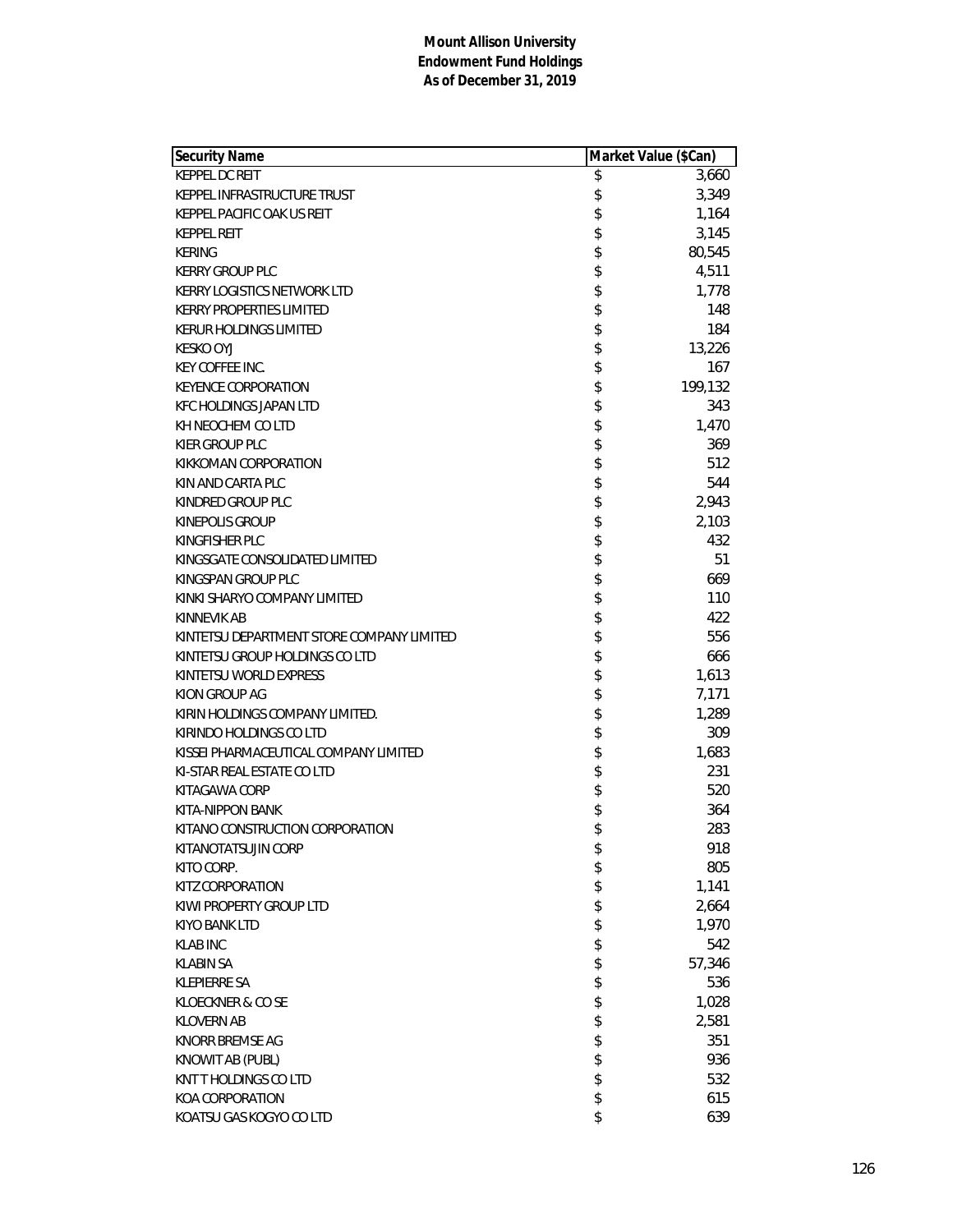| Security Name                         | Market Value (\$Can) |         |
|---------------------------------------|----------------------|---------|
| KOBAYASHI PHARMACEUTICAL CO LTD       | \$                   | 299     |
| KOBE ELECTRIC RAILWAY CO LTD          | \$                   | 500     |
| KOENIG & BAUER AG                     | \$                   | 879     |
| KOGAN.COM LTD                         | \$                   | 331     |
| KOHNAN SHOJI CO.                      | \$                   | 1,291   |
| KOHSOKU CORPORATION                   | \$                   | 236     |
| KOITO MANUFACTURING CO LTD            | \$                   | 349     |
| KOJIMA CO.                            | \$                   | 501     |
| KOKUSAI CO LTD                        | \$                   | 164     |
| KOKUYO CO LTD                         | \$                   | 2,409   |
| KOMATSU LIMITED                       | \$                   | 1,600   |
| KOMATSU MATERE CO LTD                 | \$                   | 603     |
| KOMATSU WALL INDUSTRY CO.             | \$                   | 371     |
| KOMAX HOLDING AG                      | \$                   | 1,513   |
| KOMEDA HOLDINGS CO LTD                | \$                   | 1,682   |
| KOMEHYO COMPANY LIMITED               | \$                   | 103     |
| KOMERI COMPANY LIMITED                | \$                   | 1,604   |
| KOMORI CORPORATION                    | \$                   | 1,057   |
| KONAKA CO.                            | \$                   | 276     |
| KONAMI HOLDINGS CORP                  | \$                   | 274     |
| KONDOTEC INC.                         | \$                   | 698     |
| KONE OYJ                              | \$                   | 1,584   |
| <b>KONECRANES ABP</b>                 | \$                   | 3,850   |
| KONGSBERG AUTOMOTIVE ASA              | \$                   | 575     |
| KONGSBERG GRUPPEN AS                  | \$                   | 1,106   |
| KONICA MINOLTA INC                    | \$                   | 211     |
| KONINKLIJKE AHOLD DELHAIZE NV         | \$                   | 168,725 |
| KONINKLIJKE BAM GROEP NV              | \$                   | 1,565   |
| KONINKLIJKE BOSKALIS WESTMINSTER NV   | \$                   | 4,196   |
| KONINKLIJKE DSM N.V.                  | \$                   | 1,684   |
| KONINKLIJKE KPN NV                    | \$                   | 752     |
| KONINKLIJKE PHILIPS NV                | \$                   | 3,151   |
| KONINKLIJKE VOPAK NV                  | \$                   | 24,824  |
| KONISHI CO.                           | \$                   | 920     |
| KONOIKE TRANSPORT CO LTD              | \$                   | 716     |
| KOREA ZINC COMPANY LIMITED            | \$                   | 95,707  |
| KORIAN SA                             | \$                   | 4,874   |
| <b>KOSE CORPORATION</b>               | \$                   | 34,322  |
| KOSHIDAKA HOLDINGS CO LTD             | \$                   | 1,068   |
| KOTOBUKI SPIRITS CO LTD               | \$                   | 2,750   |
| KOURAKUEN HOLDINGS CORP               | \$                   | 448     |
| KOWLOON DEVELOPMENT COMPANY LIMITED   | \$                   | 931     |
| KOZO KEIKAKU ENGINEERING INCORPORATED | \$                   | 496     |
| <b>KRONES AG</b>                      | \$                   | 2,825   |
| KROSAKI HARIMA CORPORATION            | \$                   | 808     |
| KSB SE & CO KGAA                      | \$                   | 68      |
| KU HOLDINGS CO.LTD.                   | \$                   | 361     |
| KUBOTA CORPORATION                    | \$                   | 1,185   |
| KUDELSKI SA                           | \$                   | 303     |
| KUEHNE UND NAGEL INTERNATIONAL AG     | \$                   | 14,599  |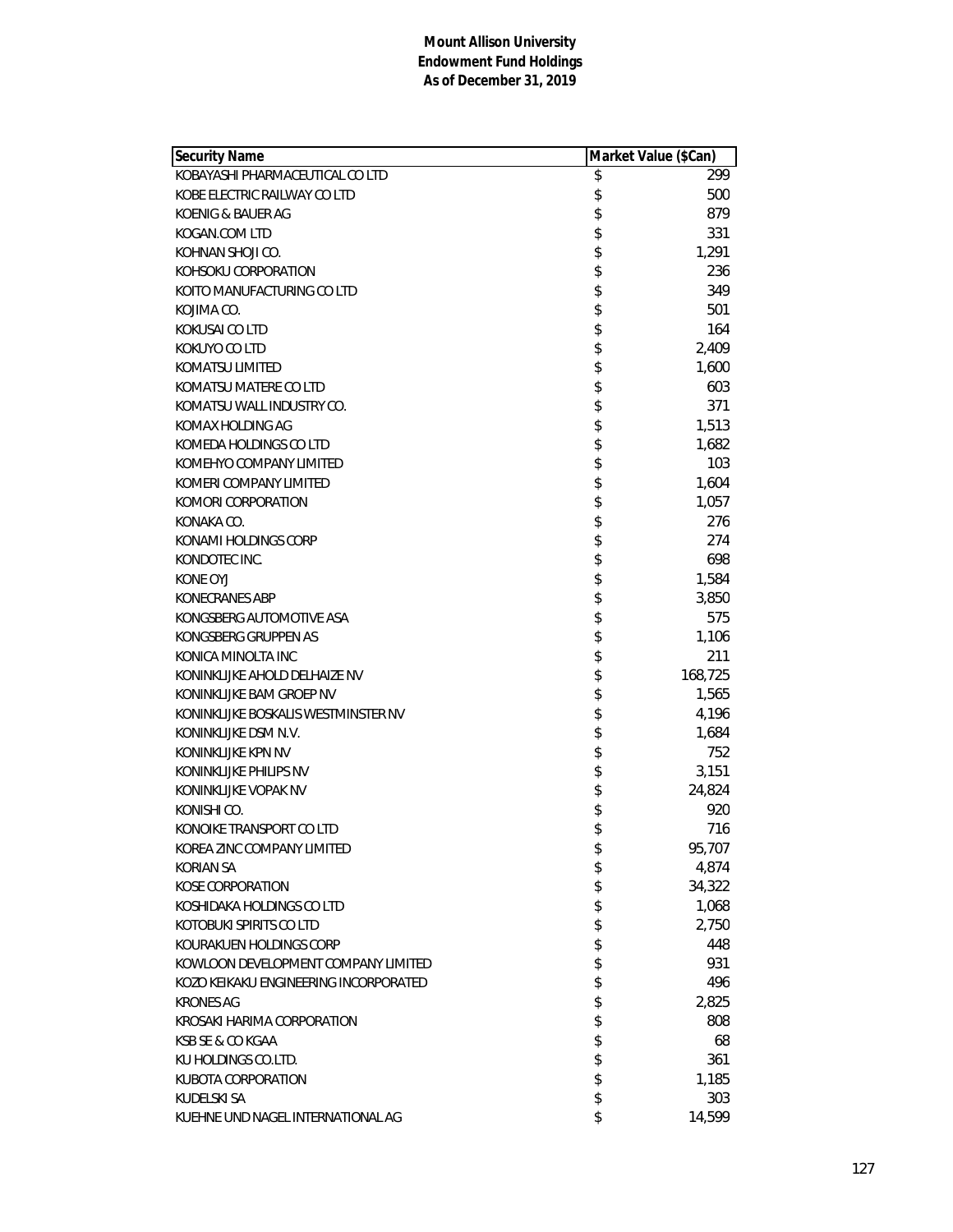| Security Name                                | Market Value (\$Can) |
|----------------------------------------------|----------------------|
| KUMAGAI GUMI CO LIMITED                      | \$<br>2,455          |
| KUMIAI CHEMICAL INDUSTRY COMPANY LIMITED     | \$<br>512            |
| KUNGSLEDEN AB                                | \$<br>4,469          |
| KURA SUSHI INC                               | \$<br>973            |
| KURABO INDUSTRIES LIMITED                    | \$<br>685            |
| KURARAY CO LTD                               | \$<br>279            |
| KUREHA CORPORATION                           | 2,130                |
| <b>KURIMOTO LTD</b>                          | \$<br>430            |
| KURITA WATER INDUSTRIES LIMITED              | \$<br>32,762         |
| KURIYAMA HOLDINGS CORPORATION                | \$<br>112            |
| KUSURI NO AOKI HOLDINGS CO LTD               | \$<br>2,214          |
| KVAERNER ASA                                 | \$<br>240            |
| KWS SAAT SE & CO KGAA                        | \$<br>1,543          |
| <b>KYB CORP</b>                              | \$<br>1,286          |
| KYOCERA CORPORATION                          | 1,574                |
| KYODO PRINTING CO LTD                        | \$<br>534            |
| <b>KYOEI STEEL LTD</b>                       | \$<br>731            |
| KYOKUTO BOEKI KAISHA                         | \$<br>392            |
| KYOKUTO KAIHATSU KOGYO CO LTD                | \$<br>897            |
| KYOKUTO SECURITIES COMPANY LTD               | \$<br>307            |
| <b>KYOKUYO CO LTD</b>                        | \$<br>672            |
| KYORIN HOLDINGS                              | \$<br>1,407          |
| KYORITSU MAINTENANCE CO LTD                  | 2,962                |
| KYOSAN ELECTRIC MANUFACTURING CO LIMITED     | \$<br>563            |
| KYOWA ELECTRONIC INSTRUMENTS COMPANY LIMITED | \$<br>297            |
| KYOWA KIRIN CO LTD                           | \$<br>410            |
| KYOWA LEATHER CLOTH COMPANY LIMITED          | \$<br>301            |
| KYUSHU ELECTRIC POWER CO INC                 | \$<br>235            |
| KYUSHU FINANCIAL GROUP INC                   | \$<br>1,366          |
| KYUSHU RAILWAY CO                            | \$<br>383            |
| L E LUNDBERGFORETAGEN AB (PUBL)              | \$<br>238            |
| LA DORIA SPA                                 | 258                  |
| LABORATORIOS FARMACEUTICOS ROVI S.A.         | \$<br>902            |
| LAC COMPANY LIMITED                          | \$<br>305            |
| LACTO JAPAN CO LTD                           | \$<br>386            |
| LAFARGEHOLCIM LTD                            | \$<br>1,947          |
| LAGARDERE S.C.A.                             | \$<br>4,405          |
| LAGERCRANTZ GROUP AB                         | \$<br>1,807          |
| LAI SUN DEVELOPMENT CO. LTD.                 | \$<br>345            |
| LAI SUN GARMENT (INTERNATIONAL) LIMITED      | \$<br>415            |
| LAM SOON (HONG KONG) LIMITED                 | \$<br>183            |
| LAMPRELL PLC                                 | \$<br>216            |
| LANCASHIRE HOLDINGS LTD                      | \$<br>4,155          |
| LAND SECURITIES GROUP PLC                    | \$<br>91,816         |
| LANDING INTERNATIONAL DEVELOPMENT LTD        | \$<br>249            |
| LANDSEA GREEN PROPERTIES CO LTD              | \$<br>375            |
| LANGHAM HOSPITALITY INVESTMENTS LTD          | \$<br>355            |
| <b>LANXESS AG</b>                            | \$<br>12,157         |
| LAOX CO.                                     | \$<br>403            |
| LAR ESPANA REAL ESTATE SA                    | \$<br>1,323          |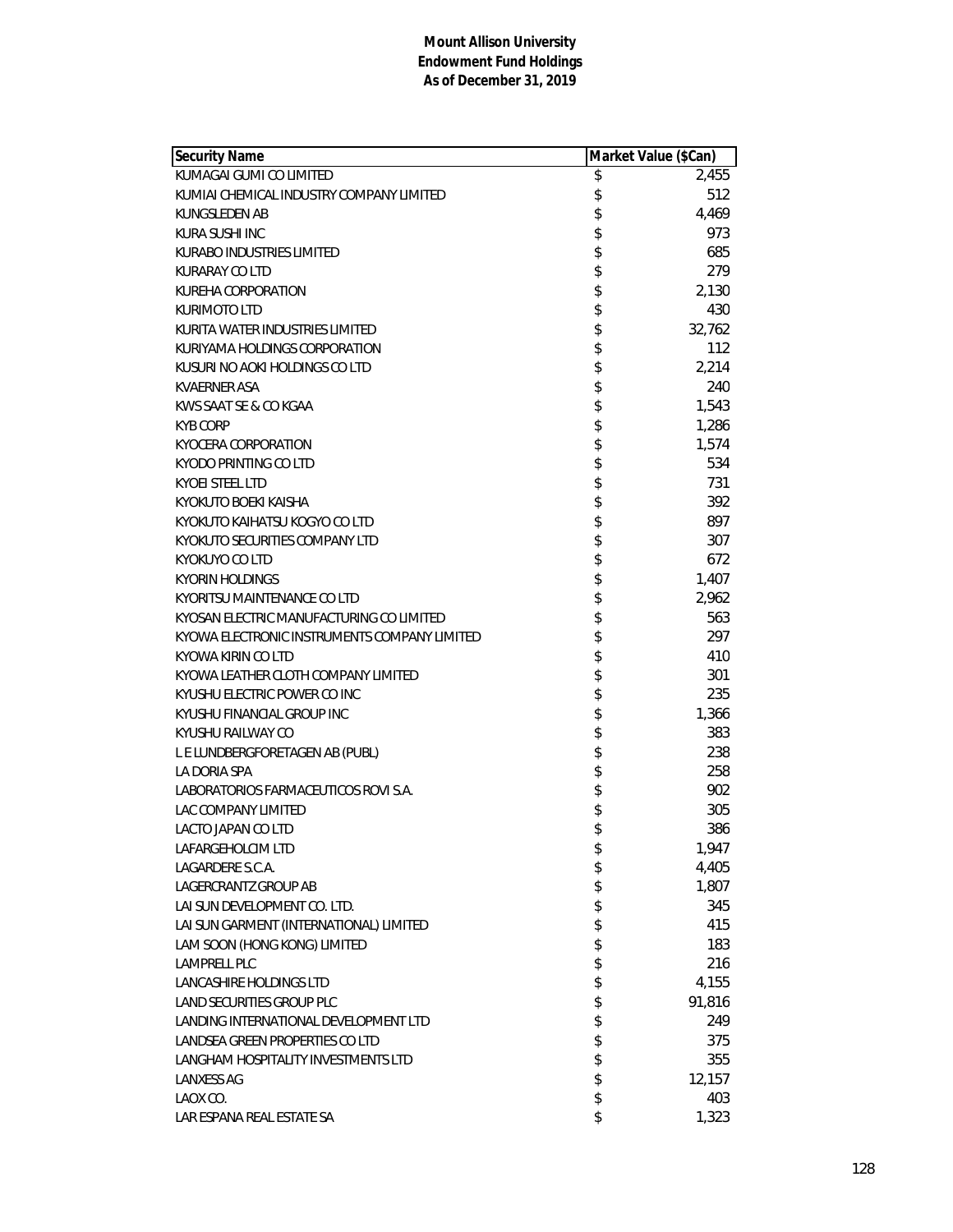| Security Name                                    | Market Value (\$Can) |
|--------------------------------------------------|----------------------|
| LARGAN PRECISION COMPANY LIMITED                 | \$<br>188,637        |
| <b>LASALLE LOGIPORT REIT</b>                     | \$<br>3,742          |
| LASSILA & TIKANOJA PUBLIC LIMITED COMPANY        | \$<br>1,175          |
| LASTMINUTE.COM NV                                | \$<br>629            |
| LAURENT PERRIER                                  | \$<br>521            |
| <b>LAWSON INC</b>                                | \$<br>14,154         |
| LE BELIER                                        | \$<br>174            |
| LEARNING TECHNOLOGIES GROUP PLC                  | \$<br>1,441          |
| LEASINVEST REAL ESTATE SCA                       | \$<br>953            |
| <b>LEC INC</b>                                   | \$<br>742            |
| <b>LECTRA</b>                                    | \$<br>1,693          |
| LEG IMMOBILIEN AG                                | \$<br>138,127        |
| LEGAL & GENERAL GROUP PLC                        | \$<br>1,706          |
| LEGRAND S.A.                                     | \$<br>1,550          |
| LEHTO GROUP OYJ                                  | \$<br>66             |
| <b>LEIFHEIT AG</b>                               | \$<br>738            |
| LEM HOLDING SA                                   | \$<br>1,552          |
| <b>LENDLEASE GROUP</b>                           | \$<br>497            |
| <b>LENZING AG</b>                                | \$<br>2,793          |
| <b>LEONARDO SPA</b>                              | \$<br>9,946          |
| <b>LEONI AG</b>                                  | \$<br>703            |
| LEOPALACE21 CORPORATION                          | \$<br>2,207          |
| LEVINSTEIN PROPERTIES LIMITED                    | \$<br>269            |
| LEYOU TECHNOLOGIES HOLDINGS LTD                  | \$<br>613            |
| LG CHEM LIMITED                                  | \$<br>144,439        |
| LG INNOTEK COMPANY LIMITED                       | \$<br>52,556         |
| LI & FUNG LIMITED                                | \$<br>1,436          |
| LI NING COMPANY LIMITED                          | \$<br>70,662         |
| LIAN BENG GROUP LIMITED                          | \$<br>147            |
| LIBERBANK SA                                     | \$<br>1,476          |
| LIECHTENSTEINISCHE LANDESBANK AKTIENGESELLSCHAFT | \$<br>1,730          |
| <b>LIFE CORPORATION</b>                          | \$<br>1,028          |
| LIFESTYLE COMMUNITIES LIMITED                    | \$<br>1,311          |
| LIFESTYLE INTERNATIONAL HOLDINGS LTD             | \$<br>961            |
| LIFULL CO LTD                                    | \$<br>679            |
| LIKE INC                                         | \$<br>365            |
| LINDAB INTERNATIONAL AB                          | \$<br>2,208          |
| LINE CORP                                        | \$<br>211            |
| LINEDATA SERVICES                                | \$<br>300            |
| LINICAL COMPANY LIMITED                          | \$<br>323            |
| LINK ADMINISTRATION HOLDINGS LTD                 | \$<br>3,661          |
| LINK AND MOTIVATION INC                          | \$<br>480            |
| <b>LINTEC CORPORATION</b>                        | \$<br>2,066          |
| <b>LION CORPORATION</b>                          | \$<br>313            |
| LIONTRUST ASSET MANAGEMENT PLC                   | \$<br>1,159          |
| LIPPO CHINA RESOURCES LIMITED                    | \$<br>106            |
| LIPPO MALLS INDONESIA RETAIL TRUST               | \$<br>500            |
| LISI                                             | \$<br>1,378          |
| LITALICO INC                                     | \$<br>294            |
| LIU CHONG HING INVESTMENT LIMITED                | \$<br>480            |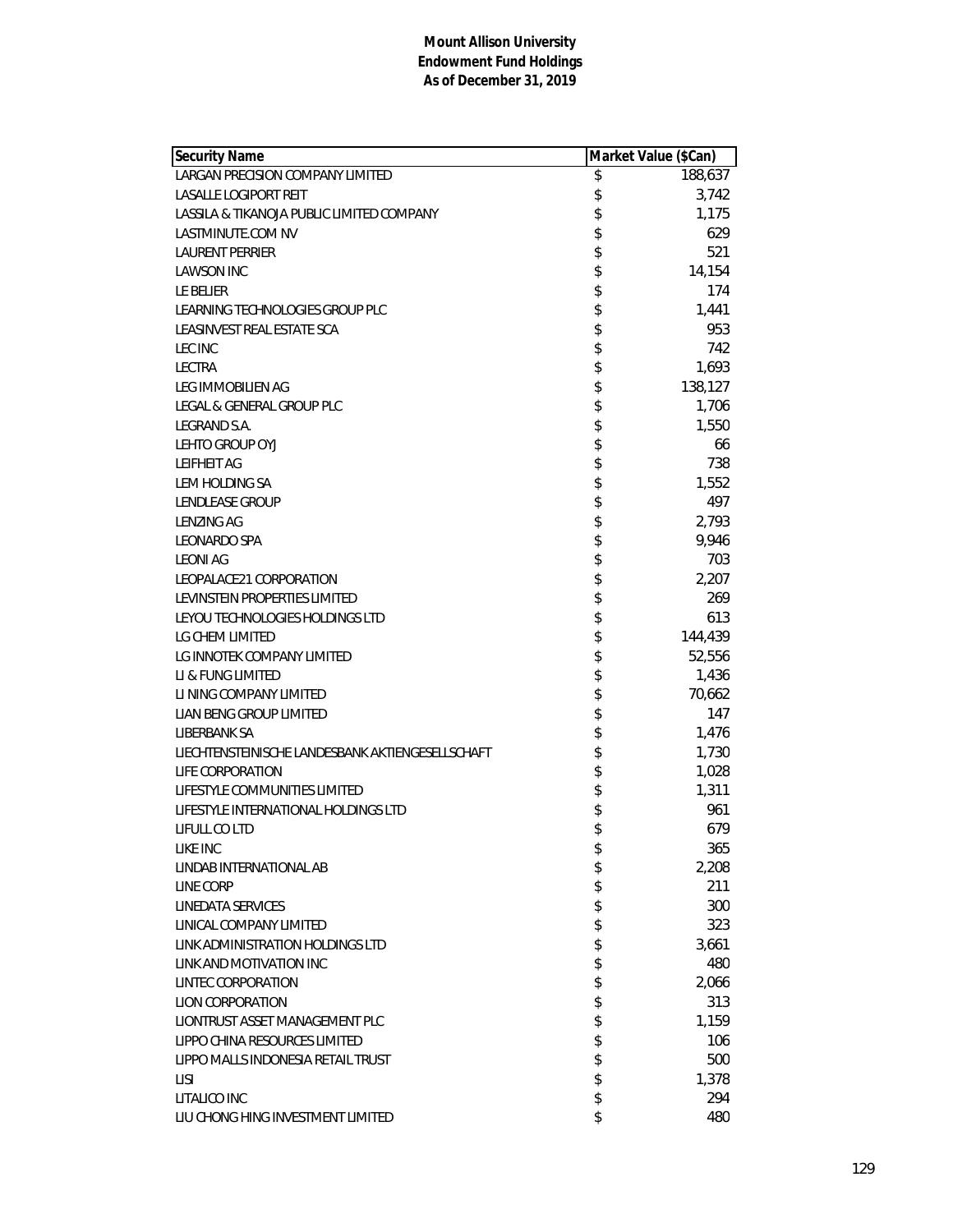| Security Name                             | Market Value (\$Can) |
|-------------------------------------------|----------------------|
| <b>LIXIL GROUP CORPORATION</b>            | \$<br>330            |
| LIXIL VIVA CORP                           | \$<br>880            |
| LLOYDS BANKING GROUP PLC                  | \$<br>172,335        |
| LNA SANTE SA                              | \$<br>709            |
| L'OCCITANE INTERNATIONAL SA               | \$<br>1,713          |
| LOGITECH INTERNATIONAL SA                 | \$<br>15,489         |
| <b>LOJAS RENNER SA</b>                    | \$<br>227,774        |
| LONDON STOCK EXCHANGE GROUP PLC           | \$<br>187,029        |
| LONDONMETRIC PROPERTY PLC                 | \$<br>5,882          |
| LONESTAR RESOURCES US INC                 | \$<br>154            |
| LONZA GROUP AG                            | \$<br>156,702        |
| <b>LOOK HOLDINGS INC</b>                  | \$<br>360            |
| <b>LOOKERS PLC</b>                        | \$<br>573            |
| <b>LOOMIS AB</b>                          | \$<br>6,745          |
| <b>L'OREAL</b>                            | \$<br>5,335          |
| LOTUS BAKERIES NV                         | \$<br>2,441          |
| <b>LOVISA HOLDINGS LTD</b>                | \$<br>839            |
| LOW & BONAR PLC                           | \$<br>180            |
| LPKF LASER & ELECTRONICS AG               | \$<br>805            |
| LSL PROPERTY SERVICES PLC                 | \$<br>581            |
| LUCAS BOLS AMSTERDAM BV                   | \$<br>144            |
| LUK FOOK HOLDINGS (INTERNATIONAL) LIMITED | \$<br>1,970          |
| LUNDIN PETROLEUM AB                       | \$<br>124,294        |
| <b>LUVE SPA</b>                           | \$<br>263            |
| LUZERNER KANTONALBANK AG                  | \$<br>2,846          |
| LVMH MOET HENNESSY LOUIS VUITTON SE       | \$<br>380,228        |
| LYNAS CORPORATION LTD                     | \$<br>2,732          |
| M&A CAPITAL PARTNERS CO LTD               | \$<br>1,434          |
| M&C SAATCHI PLC                           | \$<br>80             |
| M&G PLC                                   | \$<br>573            |
| M.P. EVANS GROUP PLC                      | \$<br>556            |
| M3 INCORPORATION                          | \$<br>956            |
| <b>MACA LIMITED</b>                       | \$<br>264            |
| MACAU LEGEND DEVELOPMENT LIMITED          | \$<br>476            |
| MACFARLANE GROUP PLC                      | \$<br>223            |
| MACMAHON HOLDINGS LIMITED                 | \$<br>553            |
| MACNICA FUJI ELECTRONICS HOLDINGS INC     | \$<br>1,554          |
| MACQUARIE GROUP LIMITED                   | \$<br>159,367        |
| MACQUARIE TELECOM GROUP LIMITED           | \$<br>243            |
| MACROMILL INC                             | \$<br>812            |
| <b>MAEDA CORPORATION</b>                  | \$<br>2,883          |
| MAEDA KOSEN CO LIMITED.                   | \$<br>1,060          |
| MAEDA ROAD CONSTRUCTION CO LTD            | \$<br>3,076          |
| MAERSK DRILLING A/S                       | \$<br>2,534          |
| MAEZAWA KASEI INDUSTRIES COMPANY LIMITED  | \$<br>391            |
| MAEZAWA KYUSO INDUSTRIES CO LTD           | \$<br>360            |
| MAGAZINE LUIZA SA                         | \$<br>46,393         |
| MAGELLAN FINANCIAL GROUP LIMITED          | \$<br>364            |
| MAGIC SOFTWARE ENTERPRISES LTD            | \$<br>572            |
| MAGNIFICENT HOTEL INVESTMENTS LTD         | \$<br>110            |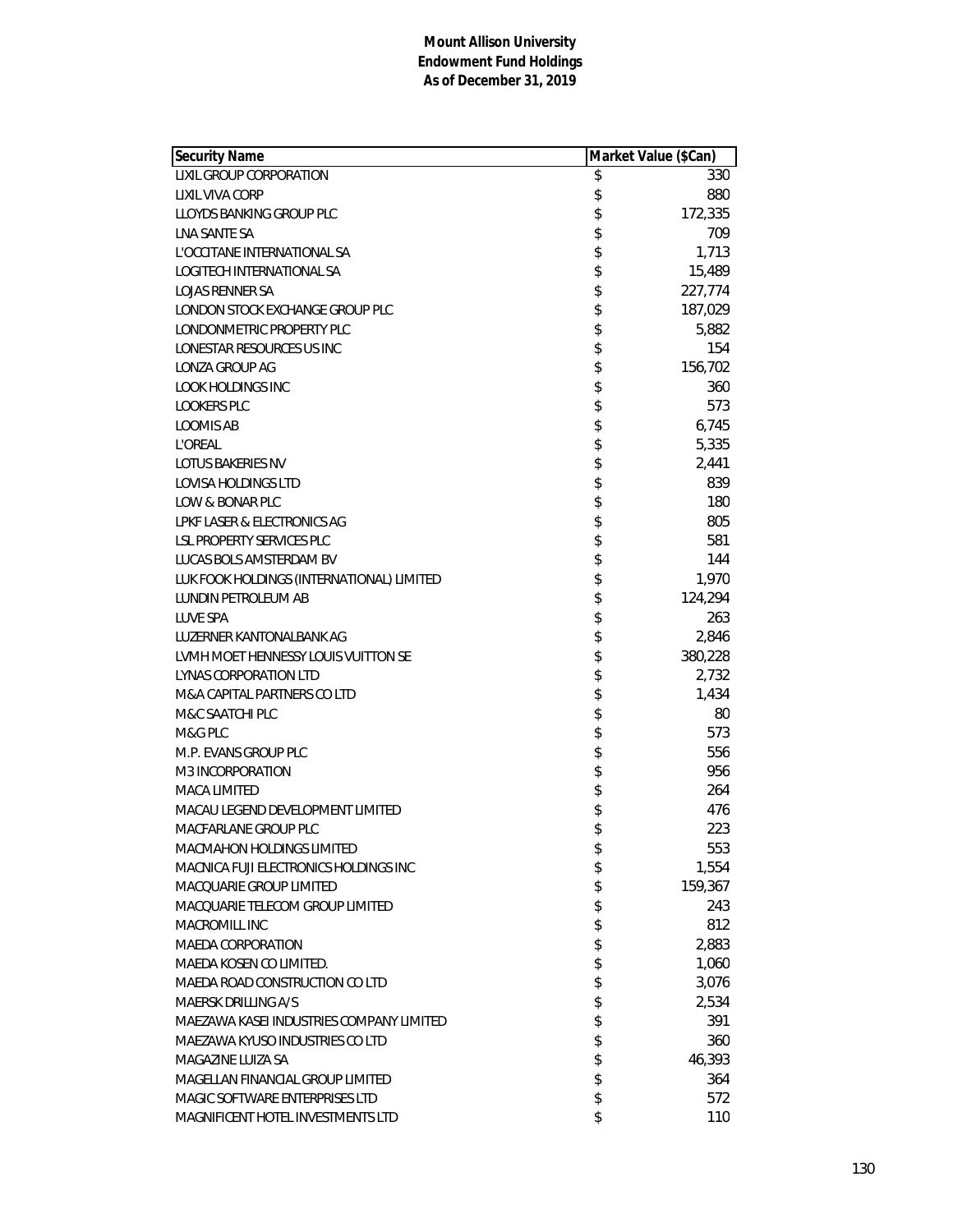| Security Name                            | Market Value (\$Can) |
|------------------------------------------|----------------------|
| <b>MAINFREIGHT LIMITED</b>               | \$<br>2,175          |
| <b>MAIRE TECNIMONT SPA</b>               | \$<br>872            |
| MAISONS DU MONDE SAS                     | \$<br>1,042          |
| MAKINO MILLING MACHINE COMPANY LIMITED   | \$<br>2,257          |
| <b>MAKITA CORPORATION</b>                | \$<br>70,519         |
| MALAM TEAM LTD                           | \$<br>475            |
| MAMEZOU HOLDINGS COMPANY LIMITED         | \$<br>477            |
| <b>MAN GROUP LTD</b>                     | \$<br>6,257          |
| <b>MAN WAH HOLDINGS LTD</b>              | \$<br>1,397          |
| MANDARIN ORIENTAL INTERNATIONAL LTD      | \$<br>1,412          |
| <b>MANITOU BF S.A.</b>                   | \$<br>527            |
| MANULIFE US REAL ESTATE INVESTMENT TRUST | \$<br>3,229          |
| MANUTAN INTERNATIONAL SA                 | \$<br>344            |
| MANZ AG                                  | \$<br>254            |
| <b>MAPFRE SA</b>                         | \$<br>203            |
| MAPLETREE COMMERCIAL TRUST               | \$<br>255            |
| MAPLETREE NORTH ASIA COMMERCIAL TRUST    | \$<br>3,628          |
| MARIMO REGIONAL REVITALIZATION REIT INC  | \$<br>327            |
| <b>MARKLINES CO LTD</b>                  | \$<br>604            |
| MARKS AND SPENCER GROUP PLC              | \$<br>976            |
| <b>MARR SPA</b>                          | \$<br>1,516          |
| MARS GROUP HOLDINGS CORP                 | \$<br>662            |
| <b>MARSHALLS PLC</b>                     | \$<br>4,529          |
| <b>MARSTON'S PLC</b>                     | \$<br>2,438          |
| <b>MARUBENI CORPORATION</b>              | \$<br>141,888        |
| <b>MARUBUN CORPORATION</b>               | \$<br>92             |
| MARUDAI FOOD CO.                         | \$<br>901            |
| MARUHA NICHIRO CORP                      | \$<br>2,490          |
| MARUI GROUP CO.                          | \$<br>333            |
| MARUICHI STEEL TUBE LTD                  | \$<br>114            |
| MARUKA CORP                              | \$<br>252            |
| <b>MARUSAN SECURITIES CO.</b>            | \$<br>895            |
| MARUWA CO LTD                            | \$<br>1,221          |
| MARUWA UNYU KIKAN CO LTD                 | \$<br>1,035          |
| <b>MARUZEN COMPANY LIMITED</b>           | \$<br>384            |
| MARUZEN SHOWA UNYU COMPANY LIMITED       | \$<br>924            |
| MARVELOUS INC                            | \$<br>367            |
| MASMOVIL IBERCOM SA                      | \$<br>3,827          |
| <b>MASON GROUP HOLDINGS LTD</b>          | \$<br>417            |
| MASSIMO ZANETTI BEVERAGE GROUP SPA       | \$<br>193            |
| MATAS A/S                                | \$<br>616            |
| MATCHING SERVICE JAPAN CO LTD            | \$<br>434            |
| <b>MATRIX IT LTD</b>                     | \$<br>1,498          |
| MATSUDA SANGYO CO.                       | \$<br>437            |
| <b>MATSUI CONSTRUCTION CO.</b>           | \$<br>439            |
| MATSUYA CO LTD                           | \$<br>505            |
| MATSUYA FOODS HOLDINGS CO LTD            | \$<br>896            |
| MAX CO LTD                               | \$<br>1,184          |
| <b>MAXELL HOLDINGS LTD</b>               | \$<br>1,434          |
| MAXVALU TOKAI CO.                        | \$<br>378            |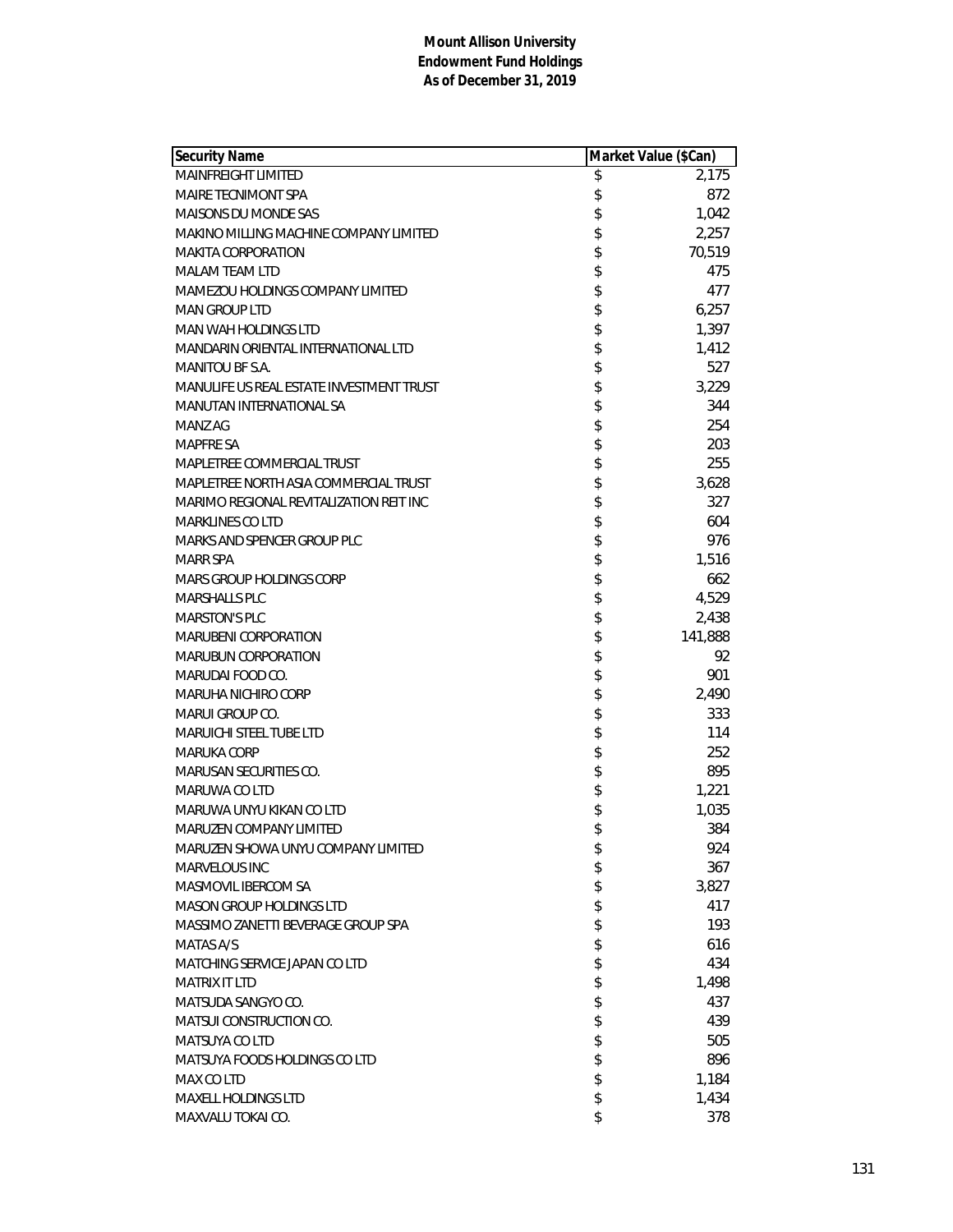| Security Name                          | Market Value (\$Can) |        |
|----------------------------------------|----------------------|--------|
| MAYNE PHARMA GROUP LIMITED             | \$                   | 818    |
| MAYR-MELNHOF KARTON AG                 | \$                   | 2,618  |
| <b>MAYTRONICS LTD.</b>                 | \$                   | 686    |
| <b>MAZDA MOTOR CORPORATION</b>         | \$                   | 350    |
| MCBRIDE PLC                            | \$                   | 380    |
| MCCARTHY & STONE PLC                   | \$                   | 1,605  |
| MCCOLLS RETAIL GROUP PLC               | \$                   | 32     |
| MCDONALD'S HOLDINGS COMPANY JAPAN LTD  | \$                   | 228    |
| MCJ CO.                                | \$                   | 1,126  |
| <b>MCKAY SECURITIES PLC</b>            | \$                   | 942    |
| MCMILLAN SHAKESPEARE LTD               | \$                   | 1,250  |
| <b>MCPHERSON'S LIMITED</b>             | \$                   | 678    |
| MCUBS MIDCITY INVESTMENT CORP          | \$                   | 3,692  |
| MDXHEALTH S.A.                         | \$                   | 160    |
| <b>MEARS GROUP PLC</b>                 | \$                   | 924    |
| MEBUKI FINANCIAL GROUP INC             | \$                   | 162    |
| MEC COMPANY LIMITED                    | \$                   | 544    |
| MEDIA DO HOLDINGS CO LTD               | \$                   | 448    |
| <b>MEDIASET</b>                        | \$                   | 1,530  |
| MEDIASET ESPANA COMUNICACION SA        | \$                   | 1,691  |
| <b>MEDIBANK PRIVATE LTD</b>            | \$                   | 436    |
| MEDICAL DATA VISION CO LTD             | \$                   | 318    |
| MEDICAL SYSTEM NETWORK COMPANY LIMITED | \$                   | 184    |
| MEDICLINIC INTERNATIONAL PLC           | \$                   | 48,721 |
| <b>MEDIGENE AG</b>                     | \$                   | 113    |
| MEDIOBANCA SPA                         | \$                   | 487    |
| MEDIPAL HOLDINGS CORPORATION           | \$                   | 290    |
| <b>MEDITERRANEAN TOWERS LTD</b>        | \$                   | 496    |
| MEDUSA MINING LTD                      | \$                   | 229    |
| MEDY TOX INC                           | \$                   | 6,107  |
| MEGA OR HOLDINGS LTD                   | \$                   | 470    |
| <b>MEGACHIPS CORPORATION</b>           | \$                   | 472    |
| MEGGITT P.L.C.                         | \$                   | 11,725 |
| MEGMILK SNOW BRAND COMPANY LIMITED     | \$                   | 2,241  |
| <b>MEHADRIN LIMITED</b>                | \$                   | 35     |
| MEIDENSHA CORPORATION                  | \$                   | 1,916  |
| MEIER TOBLER GROUP AG                  | \$                   | 65     |
| MELII ELECTRIC INDUSTRIES CO LTD       | \$                   | 178    |
| MELII HOLDINGS COMPANY LIMITED         | \$                   | 554    |
| MEIKO ELECTRONICS COMPANY LIMITED      | \$                   | 1,284  |
| MEIKO NETWORK JAPAN COMPANY LIMITED    | \$                   | 427    |
| MEISEI INDUSTRIAL COMPANY LIMITED      | \$                   | 737    |
| MEITAV DASH INVESTMENTS LTD            | \$                   | 245    |
| <b>MEITEC CORPORATION</b>              | \$                   | 2,765  |
| MEITO SANGYO CO.                       | \$                   | 342    |
| MEIWA CORPORATION                      | \$                   | 341    |
| <b>MEKONOMEN AB</b>                    | \$                   | 740    |
| MELCO CROWN ENTERTAINMENT LIMITED      | \$                   | 362    |
| MELCO HOLDINGS INCORPORATED            |                      | 336    |
| MELCO INTERNATIONAL DEVELOPMENT LTD.   | \$                   | 3,404  |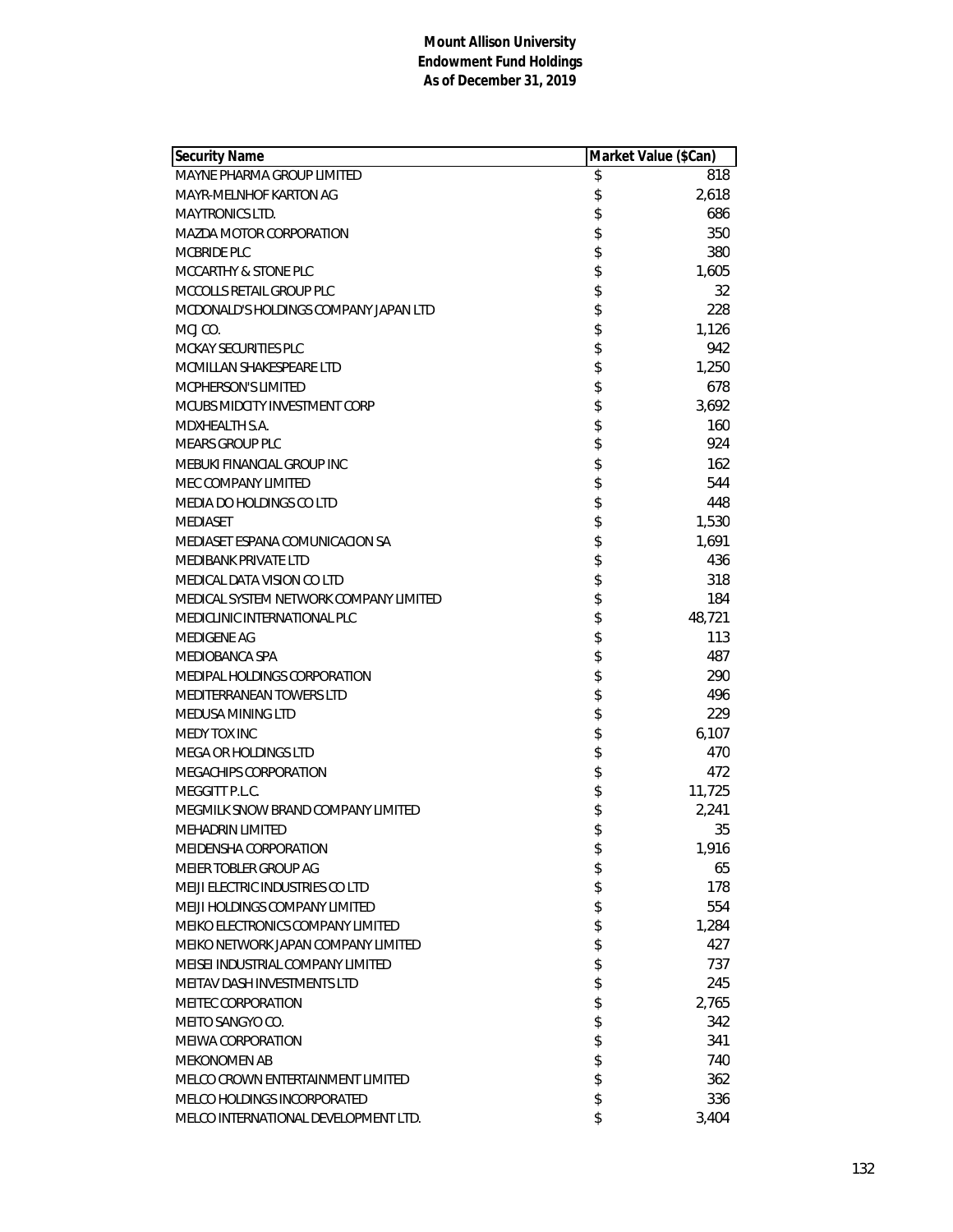| Security Name                                 | Market Value (\$Can) |
|-----------------------------------------------|----------------------|
| <b>MELEXIS NV</b>                             | \$<br>3,265          |
| MELIA HOTELS INTERNATIONAL SA                 | \$<br>2,273          |
| MELROSE INDUSTRIES PLC                        | \$<br>1,101          |
| MEMBERS CO. LTD                               | \$<br>450            |
| <b>MENICON CO LTD</b>                         | \$<br>2,141          |
| MENORA MIVTACHIM HOLDINGS LTD                 | \$<br>752            |
| MERCARI INC                                   | \$<br>111            |
| <b>MERCIALYS</b>                              | \$<br>1,496          |
| <b>MERCK KGAA</b>                             | \$<br>1,089          |
| <b>MERCURY NZ LTD</b>                         | \$<br>165            |
| <b>MERIDIAN ENERGY LTD</b>                    | \$<br>308            |
| MERLIN PROPERTIES SOCIMI SA                   | \$<br>11,017         |
| <b>MERSEN SA</b>                              | \$<br>1,358          |
| <b>MESOBLAST LTD</b>                          | \$<br>958            |
| METALL ZUG AG                                 | \$<br>748            |
| <b>METALS X LIMITED</b>                       | \$<br>89             |
| <b>METAPS INC</b>                             | \$<br>265            |
| <b>METAWATER CO LTD</b>                       | \$<br>864            |
| <b>METCASH LIMITED</b>                        | \$<br>3,681          |
| METLIFECARE LIMITED                           | \$<br>1,724          |
| <b>METRO AG</b>                               | \$<br>5,807          |
| <b>METRO BANK PLC</b>                         | \$<br>100            |
| METRO HOLDINGS LIMITED                        | \$<br>668            |
| METROPOLE TELEVISION SA                       | \$<br>1,225          |
| METSA BOARD OYJ                               | \$<br>2,994          |
| <b>METSO OYJ</b>                              | \$<br>8,870          |
| MICHAEL HILL INTERNATIONAL LTD                | \$<br>309            |
| MICHINOKU BANK LIMITED (THE)                  | \$<br>404            |
| MICRO FOCUS INTERNATIONAL PLC                 | \$<br>1,018          |
| MICRONICS JAPAN CO.                           | \$<br>508            |
| MIDEA GROUP CO LTD                            | \$<br>239,342        |
| MIDLAND HOLDINGS LIMITED                      | \$<br>139            |
| <b>MIDWICH GROUP PLC</b>                      | \$<br>595            |
| MIE KOTSU GROUP HOLDINGS INC                  | \$<br>778            |
| MIGDAL INSURANCE & FINANCIAL HOLDINGS LIMITED | \$<br>825            |
| MIKUNI CORPORATION                            | \$<br>236            |
| MILBON COMPANY LIMITED                        | \$<br>2,832          |
| MILLICOM INTERNATIONAL CELLULAR SA            | \$<br>330            |
| MIMAKI ENGINEERING CO LTD                     | \$<br>242            |
| MIMASU SEMICONDUCTOR INDUSTRY COMPANY LIMITED | \$<br>672            |
| MINEBEA MITSUMI INC                           | \$<br>92,429         |
| MINERAL RESOURCES LTD                         | \$<br>4,055          |
| MINISTOP CO.                                  | \$<br>528            |
| MIQUEL Y COSTAS & MIQUEL SA                   | \$<br>736            |
| MIRACA HOLDINGS INCORPORATED                  | \$<br>2,653          |
| MIRAI CORP                                    | \$<br>2,106          |
| MIRAIT HOLDINGS CORPORATION                   | \$<br>2,286          |
| MIRAMAR HOTEL & INVESTMENT CO LIMITED         | \$<br>669            |
| MIROKU JYOHO SERVICE CO.                      | \$<br>1,183          |
| MIRVAC GROUP                                  | \$<br>626            |
|                                               |                      |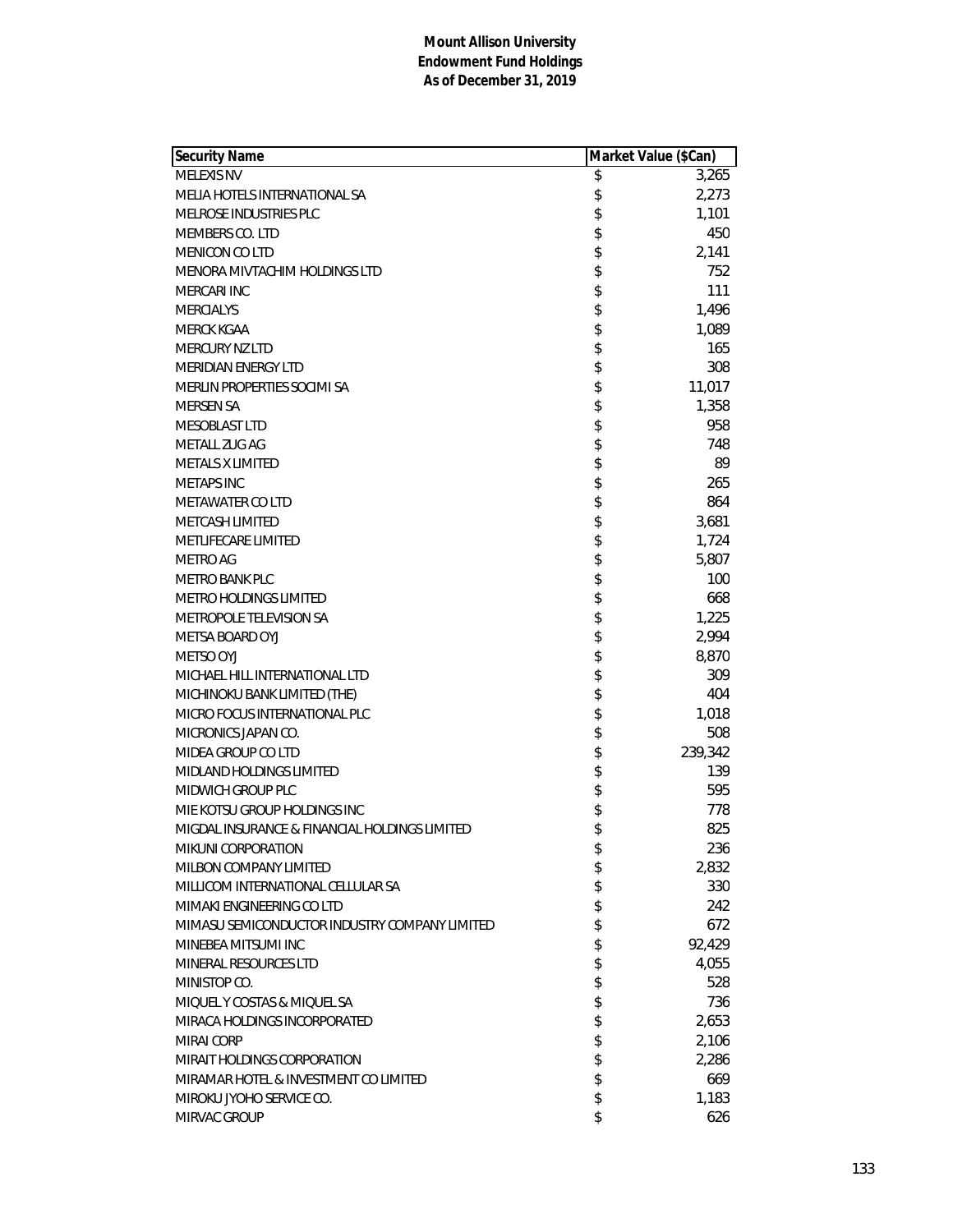| <b>Security Name</b>                             | Market Value (\$Can) |         |
|--------------------------------------------------|----------------------|---------|
| MISUMI GROUP INCORPORATED                        | \$                   | 506     |
| MITANI CORPORATION                               | \$                   | 1,917   |
| MITANI SANGYO CO.                                | \$                   | 210     |
| MITANI SEKISAN CO LTD                            | \$                   | 714     |
| <b>MITCHELLS &amp; BUTLERS PLC</b>               | \$                   | 3,100   |
| MITIE GROUP PLC                                  | \$                   | 1,679   |
| MITO SECURITIES CO.                              | \$                   | 216     |
| MITSUBA CORPORATION                              | \$                   | 496     |
| MITSUBISHI CHEMICAL HOLDINGS CORPORATION         | \$                   | 686     |
| MITSUBISHI CORPORATION                           | \$                   | 22,720  |
| MITSUBISHI ELECTRIC CORPORATION                  | \$                   | 1,793   |
| MITSUBISHI ESTATE CO LIMITED                     | \$                   | 98,802  |
| MITSUBISHI ESTATE LOGISTICS REIT INVESTMENT CORP | \$                   | 321     |
| MITSUBISHI GAS CHEMICAL COMPANY INCORPORATED     | \$                   | 176     |
| MITSUBISHI HEAVY INDUSTRIES LIMITED              | \$                   | 893     |
| MITSUBISHI KAKOKI KAISHA LIMITED                 | \$                   | 315     |
| MITSUBISHI LOGISNEXT CO LTD                      | \$                   | 1,050   |
| MITSUBISHI MATERIALS CORPORATION                 | \$                   | 218     |
| MITSUBISHI MOTORS CORPORATION                    | \$                   | 201     |
| MITSUBISHI PAPER MILLS LTD                       | \$                   | 440     |
| MITSUBISHI PENCIL CO LTD                         | \$                   | 1,090   |
| MITSUBISHI RESEARCH INSTITUTE INCORPORATION      | \$                   | 544     |
| MITSUBISHI SHOKUHIN COMPANY LIMITED              | \$                   | 1,002   |
| MITSUBISHI STEEL MANUFACTURING COMPANY LIMITED   | \$                   | 563     |
| MITSUBISHI TANABE PHARMA CORP                    | \$                   | 296     |
| MITSUBISHI UFJ FINANCIAL GROUP INCORPORATED      | \$                   | 225,252 |
| MITSUBISHI UFJ LEASE & FINANCE CO LTD            | \$                   | 187     |
| MITSUBOSHI BELTING LTD                           | \$                   | 986     |
| MITSUI & CO LIMITED                              | \$                   | 194,322 |
| MITSUI CHEMICALS INCORPORATED                    | \$                   | 323     |
| MITSUI E&S HOLDINGS CO LTD                       | \$                   | 1,569   |
| MITSUI FUDOSAN CO LTD                            | \$                   | 125,548 |
| MITSUI FUDOSAN LOGISTICS PARK INC                | \$                   | 3,384   |
| MITSUI HIGH-TEC INCORPORATED                     | \$                   | 926     |
| MITSUI MATSUSHIMA HOLDINGS CO.                   | \$                   | 393     |
| MITSUI MINING & SMELTING CO LTD                  | \$                   | 3,260   |
| MITSUI OSK LINES LTD                             | \$                   | 227     |
| MITSUI SOKO HOLDINGS CO LTD                      | \$                   | 742     |
| MITSUI SUGAR COMPANY LIMITED                     | \$                   | 778     |
| MITSUUROKO GROUP HOLDINGS COMPANY LIMITED        | \$                   | 1,001   |
| MIVTACH SHAMIR HOLDINGS LTD                      | \$                   | 144     |
| <b>MIXI</b>                                      | \$                   | 2,010   |
| MIYAJI ENGINEERING GROUP                         | \$                   | 437     |
| MIYAZAKI BANK LTD                                | \$                   | 1,081   |
| MIZRAHI TEFAHOT BANK LIMITED                     | \$                   | 76,423  |
| MIZUHO FINANCIAL GROUP INC                       | \$                   | 2,661   |
| MIZUHO LEASING CO LTD                            | \$                   | 1,848   |
| MIZUNO CORPORATION                               | \$                   | 1,242   |
| MJ GLEESON PLC                                   | \$                   | 1,005   |
| MLP SE                                           | \$                   | 1,117   |
|                                                  |                      |         |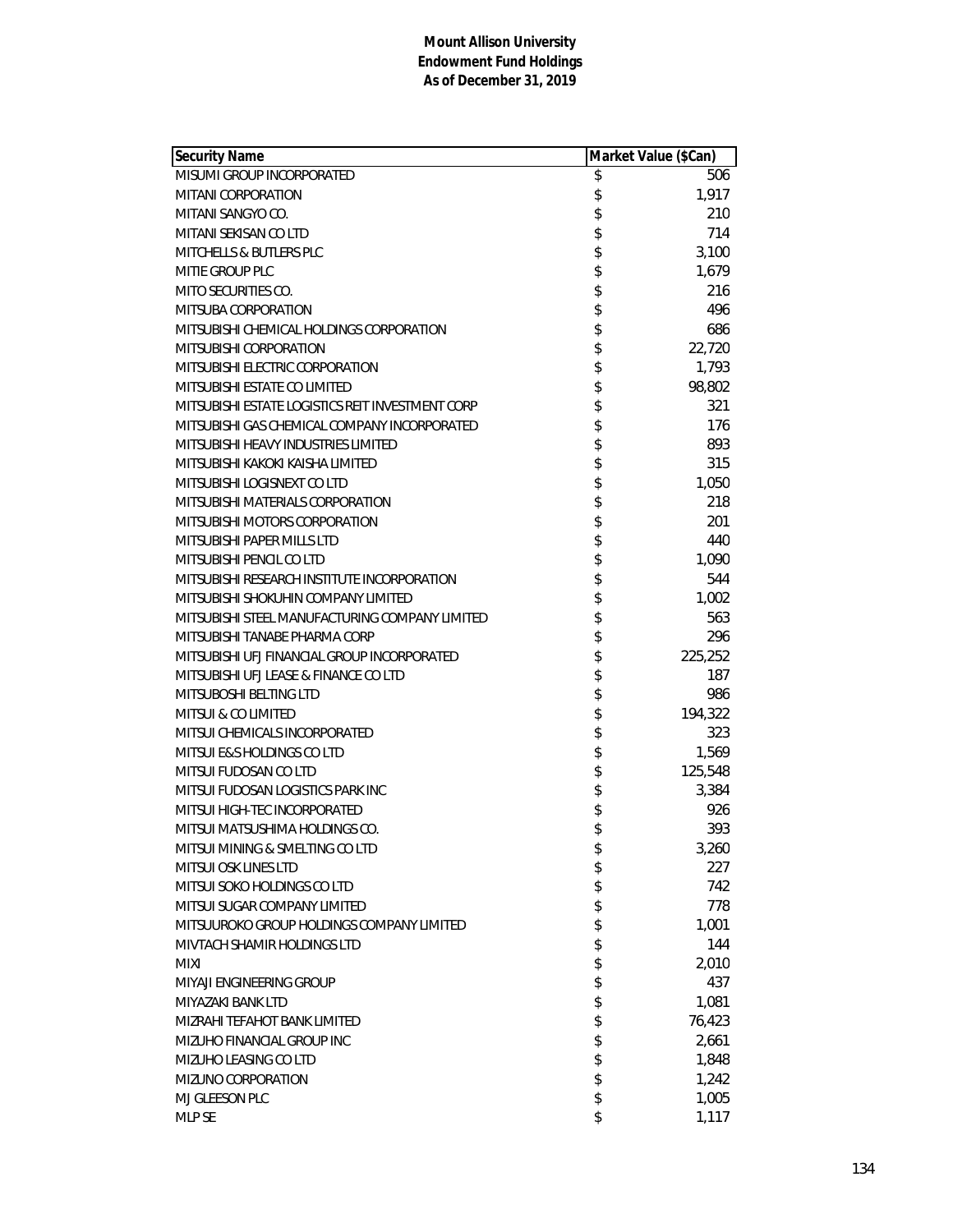| <b>Security Name</b>                                         | Market Value (\$Can) |
|--------------------------------------------------------------|----------------------|
| MM2 ASIA LTD                                                 | \$<br>274            |
| MMA OFFSHORE LTD                                             | \$<br>158            |
| MNF GROUP LTD                                                | \$<br>172            |
| MOBILEZONE HOLDING AG                                        | \$<br>1,137          |
| MOBIMO HOLDING AG                                            | \$<br>4,962          |
| MOCHIDA PHARMACEUTICAL COMPANY LIMITED                       | \$<br>555            |
| MODEC INC                                                    | \$<br>1,342          |
| MODERN TIMES GROUP MTG AB                                    | \$<br>1,051          |
| <b>MOELIS AUSTRALIA LTD</b>                                  | \$<br>361            |
| MOL MAGYAR OLAJ ES GAZIPARI NYILVANOSAN MUKODO RESZVENYTARSA | \$<br>70,242         |
| MOMENTUM GROUP AB                                            | \$<br>405            |
| <b>MONADELPHOUS GROUP LIMITED</b>                            | \$<br>2,474          |
| <b>MONASH IVF GROUP LTD</b>                                  | \$<br>275            |
| <b>MONCLER SPA</b>                                           | \$<br>50,518         |
| <b>MONDI PLC</b>                                             | \$<br>812            |
| <b>MONEX GROUP INC</b>                                       | \$<br>1,142          |
| <b>MONEY3 CORP LTD</b>                                       | \$<br>560            |
| MONEYSUPERMARKET.COM GROUP PLC                               | \$<br>4,357          |
| MONGOLIAN MINING CORPORATION                                 | \$<br>60             |
| MONOGATARI CORP                                              | \$<br>761            |
| <b>MONOTARO</b>                                              | \$<br>73,493         |
| MONTEA SCA                                                   | \$<br>2,377          |
| MORESCO CORP                                                 | \$<br>211            |
| MORGAN ADVANCED MATERIALS PLC                                | \$<br>2,127          |
| MORGAN SINDALL GROUP PLC                                     | \$<br>1,637          |
| MORI TRUST HOTEL REIT INC                                    | \$<br>976            |
| MORINAGA MILK INDUSTRY COMPANY LIMITED                       | \$<br>3,041          |
| MORITA HOLDINGS CORPORATION                                  | \$<br>1,050          |
| MORITO CO.                                                   | \$<br>506            |
| <b>MOROZOFF LIMITED</b>                                      | \$<br>277            |
| MORPHOSYS AG                                                 | \$<br>236,101        |
| MORSES CLUB PLC                                              | \$<br>221            |
| MORTGAGE ADVICE BUREAU (HOLDINGS) PLC                        | \$<br>563            |
| MORTGAGE CHOICE LTD                                          | \$<br>88             |
| MORY INDUSTRIES INC.                                         | \$<br>333            |
| <b>MOSAIC BRANDS LTD</b>                                     | \$<br>309            |
| MOTA-ENGIL SGPS SA                                           | \$<br>512            |
| MOTORPOINT GROUP PLC                                         | \$<br>372            |
| MOUNT GIBSON IRON LIMITED                                    | \$<br>930            |
| <b>MOWI ASA</b>                                              | \$<br>33,365         |
| MR MAX HOLDINGS CORP                                         | \$<br>115            |
| MS&AD INSURANCE GROUP HOLDINGS                               | \$<br>1,124          |
| <b>MTILTD</b>                                                | \$<br>270            |
| MTR CORPORATION LIMITED                                      | \$<br>47,150         |
| MTU AERO ENGINES AG                                          | \$<br>112,406        |
| MUENCHENER RUECKVERSICHERUNGS GESELLSCHAFT AG IN MUENCHEN    | \$<br>57,288         |
| MUGEN ESTATE CO LTD                                          | \$<br>128            |
| M-UP INC                                                     | \$<br>473            |
| MURAKAMI CORPORATION                                         | \$<br>357            |
| MURATA MANUFACTURING CO LIMITED                              | \$<br>2,540          |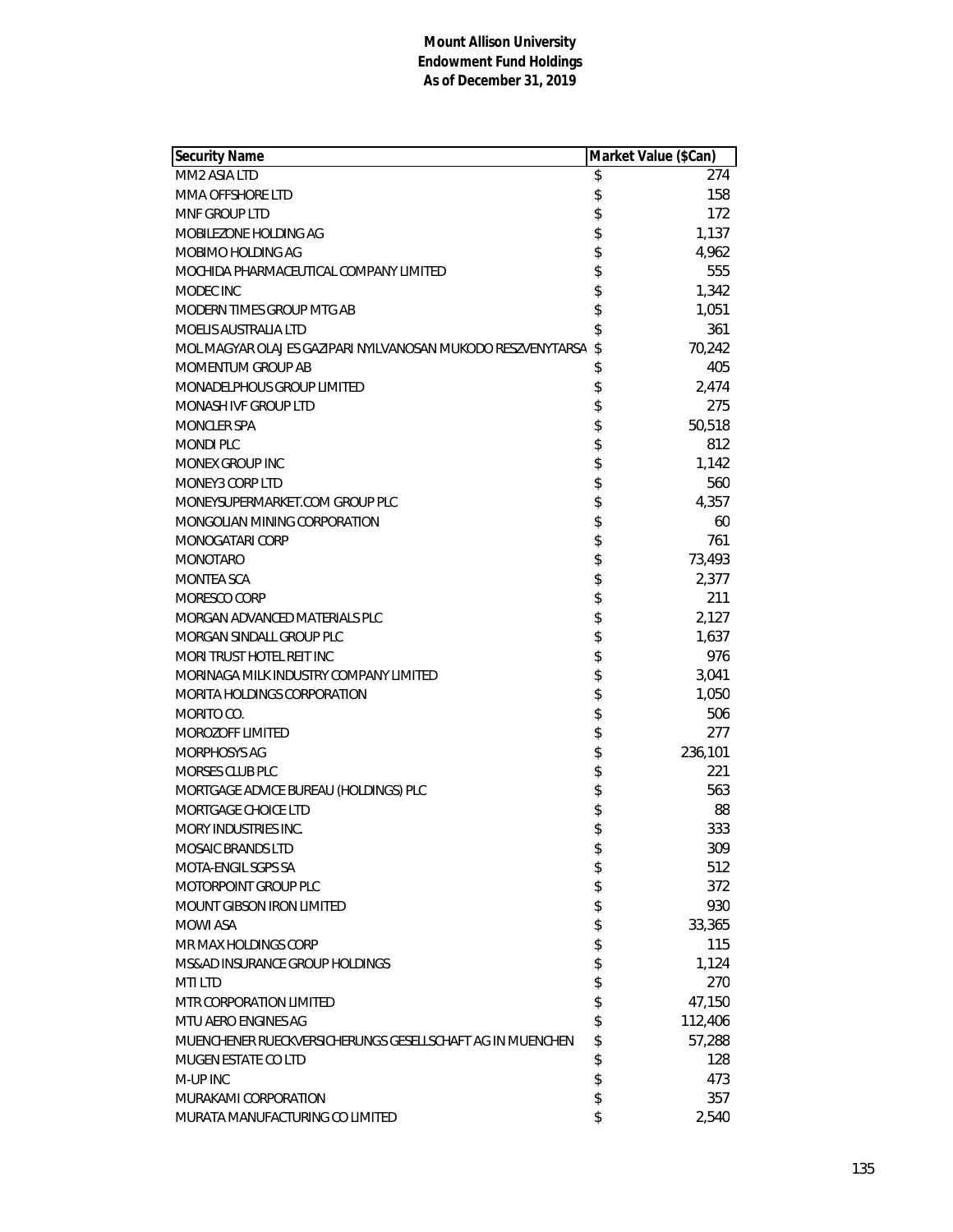| <b>Security Name</b>                          | Market Value (\$Can) |         |
|-----------------------------------------------|----------------------|---------|
| MUSASHI SEIMITSU INDUSTRY CO LTD              | \$                   | 1,653   |
| MUSASHINO BANK LIMITED (THE)                  | \$                   | 1,288   |
| MUTOH HOLDINGS COMPANY LIMITED                | \$                   | 31      |
| MYCRONIC AB (PUBL)                            | \$                   | 2,758   |
| <b>MYER HOLDINGS LIMITED</b>                  | \$                   | 422     |
| <b>MYSTATE LIMITED</b>                        | \$                   | 749     |
| N BROWN GROUP PLC                             | \$                   | 600     |
| N FIELD KK                                    | \$                   | 169     |
| NABTESCO CORPORATION                          | \$                   | 241     |
| NAC CO.                                       | \$                   | 183     |
| NACHI-FUJIKOSHI CORPORATION                   | \$                   | 1,472   |
| NAFCO CO.                                     | \$                   | 370     |
| NAGANO BANK LTD                               | \$                   | 417     |
| NAGANO KEIKI CO.                              | \$                   | 232     |
| <b>NAGASE &amp; CO LTD</b>                    | \$                   | 3,390   |
| NAGATANIEN HOLDINGS CO LTD                    | \$                   | 671     |
| NAGAWA COMPANY LIMITED                        | \$                   | 1,324   |
| NAGOYA RAILROAD CO LTD                        | \$                   | 415     |
| NAKABAYASHI CO LTD                            | \$                   | 190     |
| NAKAMURAYA CO.                                | \$                   | 549     |
| NAKANISHI INCORPORATED                        | \$                   | 2,248   |
| NAKAYAMA STEEL WORKS LTD                      | \$                   | 246     |
| NAKED WINES PLC                               | \$                   | 218     |
| NAMESON HOLDINGS LTD                          | \$                   | 125     |
| NAMURA SHIPBUILDING CO.                       | \$                   | 198     |
| NANTO BANK LIMITED (THE)                      | \$                   | 1,902   |
| NAPHTHA ISRAEL PETROLEUM CORPORATION LIMITED. | \$                   | 388     |
| <b>NASPERS LIMITED</b>                        | \$                   | 242,742 |
| NATIONAL AUSTRALIA BANK LIMITED               | \$                   | 3,556   |
| NATIONAL BANK OF KUWAIT SAKP                  | \$                   | 83,671  |
| NATIONAL EXPRESS GROUP PLC                    | \$                   | 6,303   |
| NATIONAL GRID PLC                             | \$                   | 120,740 |
| NATIONAL STORAGE REIT                         | \$                   | 1,872   |
| <b>NATIXIS</b>                                | \$                   | 299     |
| NATORI CO.                                    | \$                   | 394     |
| NATURGY ENERGY GROUP SA                       | \$                   | 529     |
| NAVIGATOR COMPANY SA                          | \$                   | 1,921   |
| NAVIGATOR GLOBAL INVESTMENTS LTD              | \$                   | 344     |
| NAWI BROTHERS GROUP LTD                       | \$                   | 288     |
| <b>NCC AB</b>                                 | \$                   | 1,508   |
| NCC GROUP PLC                                 | \$                   | 1,557   |
| <b>NEARMAP LTD</b>                            | \$                   | 1,002   |
| NEC CAPITAL SOLUTIONS LTD                     | \$                   | 675     |
| <b>NEC CORPORATION</b>                        | \$                   | 733     |
| NEC NETWORKS & SYSTEM INTEGRATION CORPORATION | \$                   | 1,948   |
| NEDAP NV                                      | \$                   | 601     |
| NEDERMAN HOLDING AB                           | \$                   | 541     |
| <b>NEL ASA</b>                                | \$                   | 1,355   |
| NEMETSCHEK SE                                 | \$                   | 7,438   |
| NESTE OYJ                                     | \$                   | 1,049   |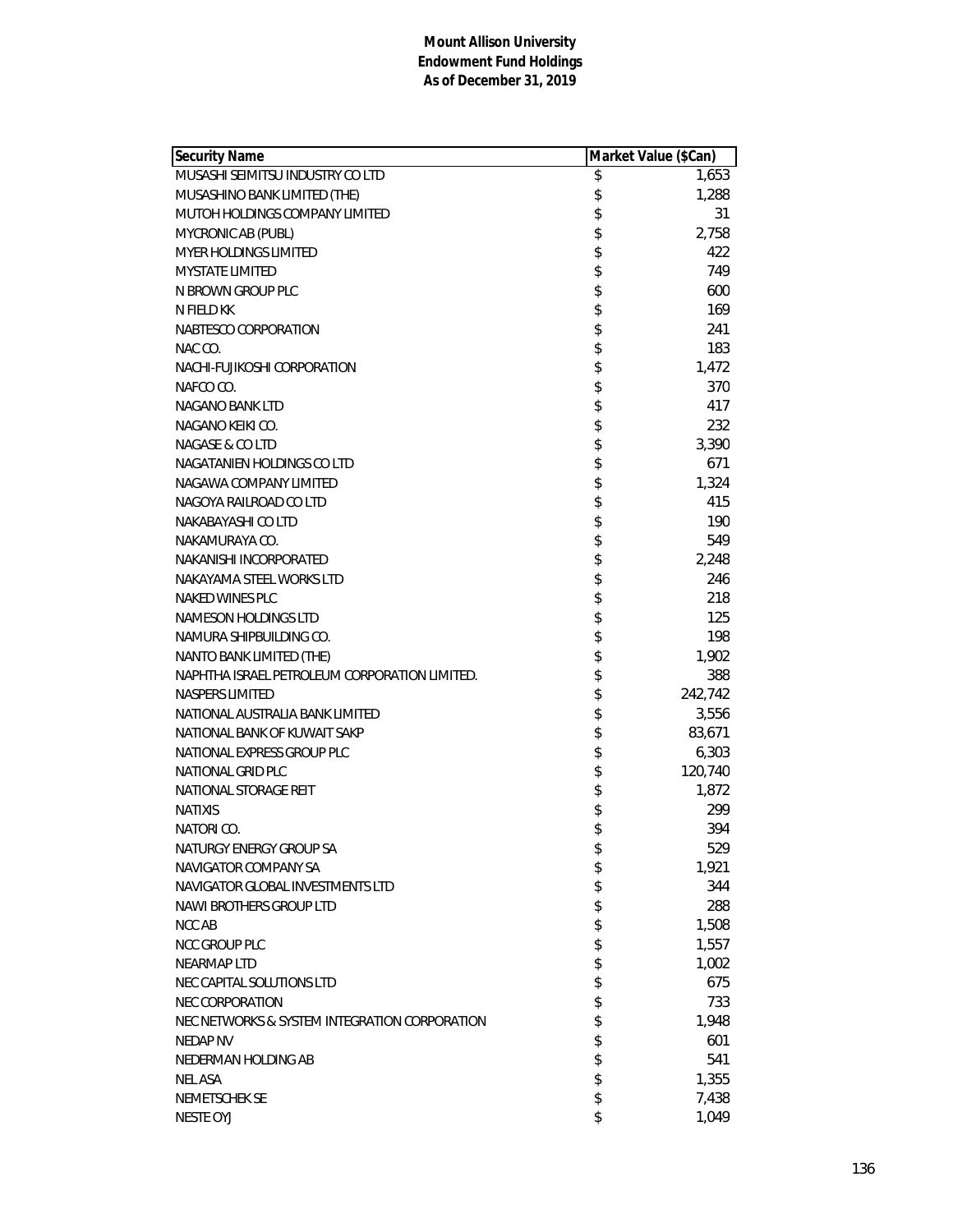| Security Name                            | Market Value (\$Can) |
|------------------------------------------|----------------------|
| <b>NESTLE S.A.</b>                       | \$<br>482,183        |
| NETCOMPANY HOLDING I A/S                 | \$<br>96,844         |
| <b>NETEASE</b>                           | \$<br>161,912        |
| NETENT AB (PUBL)                         | \$<br>527            |
| NETLINK NBN TRUST                        | \$<br>4,359          |
| NETO ME HOLDINGS LIMITED                 | \$<br>358            |
| NETUREN CO.                              | \$<br>920            |
| NETWEALTH GROUP LTD                      | \$<br>854            |
| NEW HOPE CORPORATION LTD                 | \$<br>828            |
| NEW WAVE GROUP AB                        | \$<br>577            |
| NEW WORK SE                              | \$<br>1,862          |
| NEW WORLD DEVELOPMENT CO LIMITED         | \$<br>599            |
| NEW ZEALAND REFINING COMPANY LTD         | \$<br>438            |
| NEWCREST MINING LIMITED                  | \$<br>76,008         |
| NEWOCEAN ENERGY HOLDINGS LIMITED         | \$<br>373            |
| NEWRIVER REIT PLC                        | \$<br>1,598          |
| NEXA RESOURCES SA                        | \$<br>1,972          |
| <b>NEXANS SA</b>                         | \$<br>2,935          |
| <b>NEXITY</b>                            | \$<br>4,277          |
| <b>NEXON CO LTD</b>                      | \$<br>53,271         |
| NEXT FIFTEEN COMMUNICATIONS GROUP PLC    | \$<br>504            |
| <b>NEXT PLC</b>                          | \$<br>882            |
| <b>NEXTAGE COLTD</b>                     | \$<br>693            |
| <b>NEXTDC LIMITED</b>                    | \$<br>3,200          |
| <b>NEXUS AG</b>                          | \$<br>1,322          |
| NEXYZ.GROUP CORP                         | \$<br>419            |
| NF CORPORATION                           | \$<br>635            |
| <b>NGK INSULATORS LTD</b>                | \$<br>327            |
| NGK SPARK PLUG CO LTD                    | \$<br>219            |
| NH FOODS LTD                             | \$<br>244            |
| NHK SPRING CO LTD                        | \$<br>3,614          |
| NIB HOLDINGS LIMITED                     | \$<br>4,162          |
| <b>NICE LTD</b>                          | \$<br>686            |
| NICHIAS CORPORATION                      | \$<br>3,255          |
| NICHIBAN CO.                             | \$<br>503            |
| NICHICON CORPORATION                     | \$<br>1,232          |
| NICHIDEN CORPORATION                     | \$<br>525            |
| NICHIHA CORPORATION                      | \$<br>1,255          |
| NICHIIGAKKAN CO LTD                      | \$<br>1,427          |
| NICHI-IKO PHARMACEUTICAL COMPANY LIMITED | \$<br>1,444          |
| NICHIREKI COMPANY LIMITED                | \$<br>611            |
| NICHIRIN CO.                             | \$<br>491            |
| <b>NICK SCALI LTD</b>                    | \$<br>391            |
| NICOX SA                                 | \$<br>160            |
| NIDEC CORPORATION                        | \$<br>2,200          |
| NIHON CHOUZAI                            | \$<br>274            |
| NIHON DEMPA KOGYO CO.                    | \$<br>247            |
| NIHON DENGI CO LTD                       | \$<br>518            |
| NIHON FLUSH COMPANY LIMITED              | \$<br>534            |
| NIHON HOUSE HOLDINGS CO LTD              | \$<br>562            |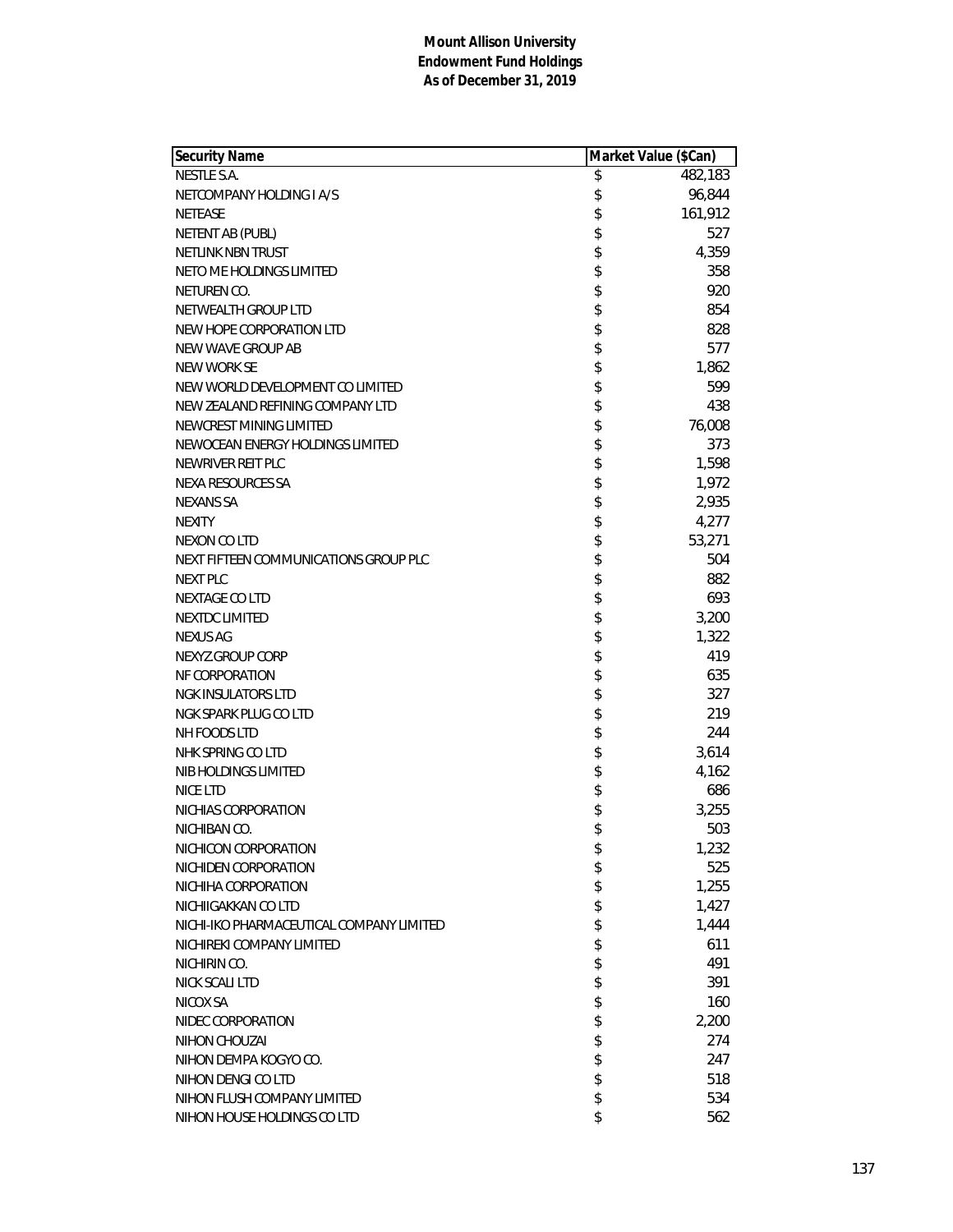| Security Name                                 | Market Value (\$Can) |         |
|-----------------------------------------------|----------------------|---------|
| NIHON KAGAKU SANGYO CO.                       | \$                   | 242     |
| NIHON NOHYAKU CO LTD                          | \$                   | 355     |
| NIHON PARKERIZING COMPANY LIMITED             | \$                   | 1,995   |
| NIHON PLAST CO.                               | \$                   | 156     |
| NIHON TOKUSHU TORYO COMPANY LIMITED           | \$                   | 407     |
| NIHON YAMAMURA GLASS COMPANY LIMITED          | \$                   | 284     |
| NIKKISO CO LTD                                | \$                   | 1,477   |
| NIKKO COMPANY LIMITED                         | \$                   | 522     |
| NIKKON HOLDINGS CO LTD                        | \$                   | 3,282   |
| NIKON CORPORATION                             | \$                   | 88,637  |
| NILFISK HOLDING A/S                           | \$                   | 1,223   |
| NINE ENTERTAINMENT CO HOLDINGS LTD            | \$                   | 3,976   |
| NINTENDO CO LTD                               | \$                   | 103,297 |
| NIPPON AIR CONDITIONING SERVICES CO LTD       | \$                   | 767     |
| NIPPON BEET SUGAR MANUFACTURING CO LTD        | \$                   | 366     |
| NIPPON BUILDING FUND INCORPORATED             | \$                   | 75,103  |
| NIPPON CARBIDE INDUSTRIES CO INC              | \$                   | 108     |
| NIPPON CARBON CO LTD                          | \$                   | 960     |
| NIPPON CHEMICAL INDUSTRIAL CO LTD             | \$                   | 454     |
| NIPPON CHEMI-CON CORPORATION                  | \$                   | 604     |
| NIPPON COKE & ENGINEERING CO LTD              | \$                   | 283     |
| NIPPON COMMERCIAL DEVELOPMENT COMPANY LIMITED | \$                   | 511     |
| NIPPON CONCRETE INDUSTRIES CO.                | \$                   | 257     |
| NIPPON DENKO CO LTD                           | \$                   | 429     |
| NIPPON DENSETSU KOGYO COMPANY LIMITED         | \$                   | 1,749   |
| NIPPON ELECTRIC GLASS CO LTD                  | \$                   | 2,721   |
| NIPPON EXPRESS CO LIMITED                     | \$                   | 330     |
| NIPPON FINE CHEMICAL CO.                      | \$                   | 302     |
| NIPPON FLOUR MILLS CO LTD                     | \$                   | 1,702   |
| NIPPON GAS CO.                                | \$                   | 2,780   |
| NIPPON HEALTHCARE INVESTMENT CORP             | \$                   | 314     |
| NIPPON HUME CORPORATION                       | \$                   | 569     |
| NIPPON KINZOKU CO.                            | \$                   | 85      |
| NIPPON KODOSHI CORPORATION                    | \$                   | 220     |
| NIPPON KOEI COMPANY LIMITED                   | \$                   | 803     |
| NIPPON LIGHT METAL HOLDINGS COMPANY LTD       | \$                   | 2,663   |
| NIPPON PAINT HOLDINGS CO LTD                  | \$                   | 541     |
| NIPPON PAPER INDUSTRIES COMPANY LIMITED       | \$                   | 2,924   |
| NIPPON PARKING DEVELOPMENT COMPANY LIMITED    | \$                   | 557     |
| NIPPON PILLAR PACKING CO.                     | \$                   | 710     |
| NIPPON PISTON RING CO LTD                     | \$                   | 317     |
| NIPPON PROLOGIS REIT INC                      | \$                   | 362     |
| NIPPON REIT INVESTMENT CORP                   | \$                   | 4,126   |
| NIPPON RIETEC CO LTD                          | \$                   | 433     |
| NIPPON ROAD CO LTD (THE)                      | \$                   | 1,105   |
| NIPPON SEIKI CO.                              | \$                   | 1,641   |
| NIPPON SEISEN CO.                             | \$                   | 178     |
| NIPPON SHARYO LTD                             | \$                   | 467     |
| NIPPON SHEET GLASS CO LTD                     | \$                   | 1,414   |
| NIPPON SHINYAKU CO LTD                        | \$                   | 283     |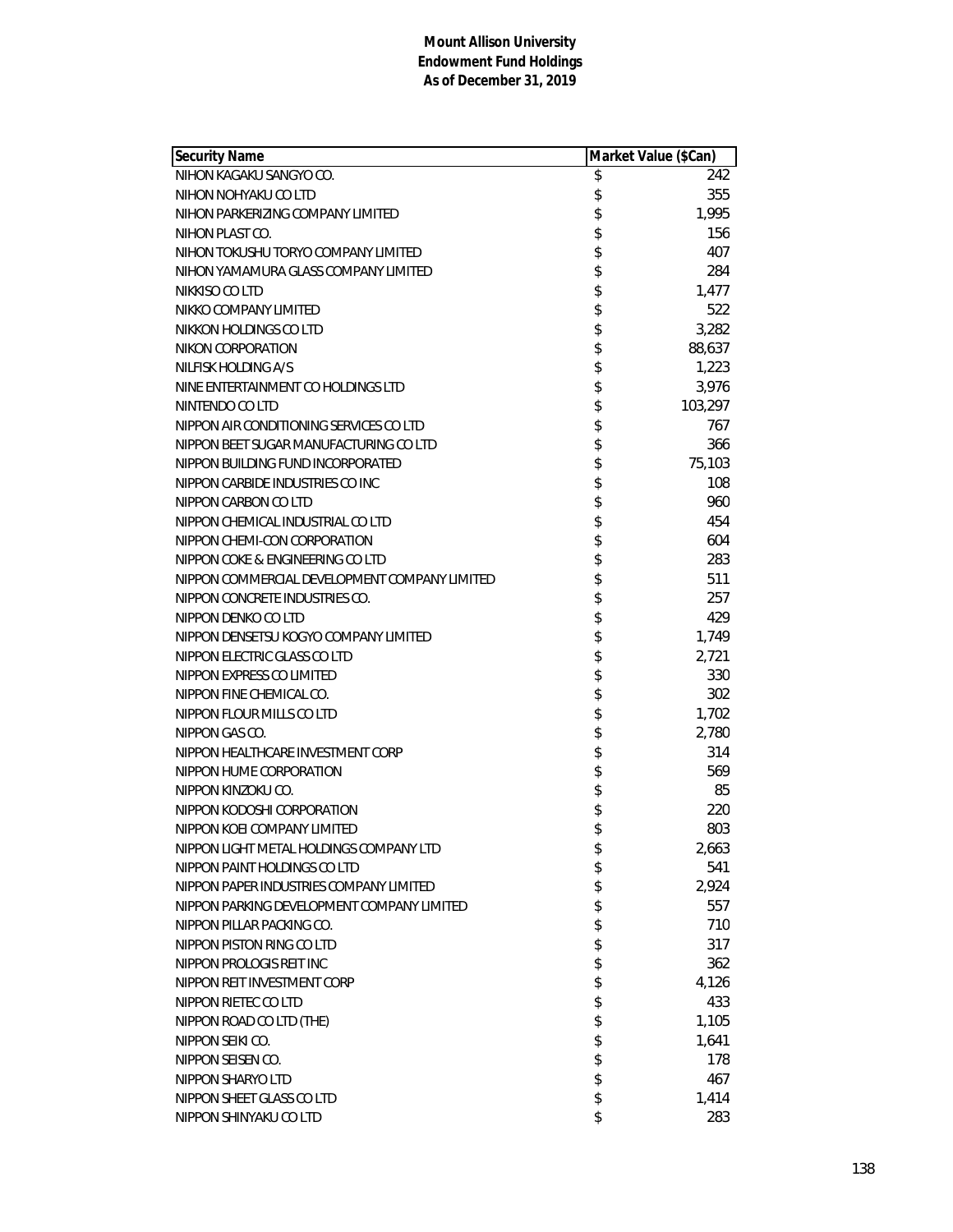| Security Name                              | Market Value (\$Can) |         |
|--------------------------------------------|----------------------|---------|
| NIPPON SIGNAL CO LTD                       | \$                   | 1,550   |
| NIPPON SODA CO LTD                         | \$                   | 1,492   |
| NIPPON STEEL CORP                          | \$                   | 876     |
| NIPPON STEEL TRADING CORP                  | \$                   | 1,868   |
| NIPPON SUISAN KAISHA LIMITED               | \$                   | 3,670   |
| NIPPON SYSTEMWARE CO.                      | \$                   | 327     |
| NIPPON TELEGRAPH AND TELEPHONE CORPORATION | \$                   | 194,003 |
| NIPPON THOMPSON COMPANY LIMITED            | \$                   | 926     |
| NIPPON YAKIN KOGYO CO LTD                  | \$                   | 567     |
| NIPPON YUSEN KABUSHIKI KAISHA              | \$                   | 199     |
| NIPRO CORPORATION                          | \$                   | 2,719   |
| NISHIKAWA RUBBER CO.                       | \$                   | 439     |
| NISHIMATSU CONSTRUCTION CO LTD             | \$                   | 2,771   |
| NISHIMATSUYA CHAIN CO LTD                  | \$                   | 843     |
| NISHIMOTO CO LTD                           | \$                   | 257     |
| NISHI-NIPPON FINANCIAL HOLDINGS INC        | \$                   | 2,199   |
| NISHI-NIPPON RAILROAD CO LTD               | \$                   | 3,156   |
| NISHIO RENT ALL CO LTD                     | \$                   | 1,176   |
| NISSAN CHEMICAL CORP                       | \$                   | 376     |
| NISSAN MOTOR CO LTD                        | \$                   | 968     |
| NISSAN SHATAI COMPANY LIMITED              | \$                   | 1,278   |
| NISSAN TOKYO SALES HOLDINGS CO LTD         | \$                   | 313     |
| NISSEI ASB MACHINE CO.                     | \$                   | 1,200   |
| NISSEI PLASTIC INDUSTRIAL CO.              | \$                   | 398     |
| NISSHA CO LTD                              | \$                   | 847     |
| NISSHIN GROUP HOLDINGS CO LTD              | \$                   | 346     |
| NISSHIN OILLIO GROUP LTD                   | \$                   | 2,178   |
| NISSHIN SEIFUN GROUP INCORPORATED          | \$                   | 247     |
| NISSHINBO HOLDINGS INCORPORATED            | \$                   | 3,542   |
| NISSIN CORPORATION                         | \$                   | 479     |
| NISSIN ELECTRIC CO LTD                     | \$                   | 1,365   |
| NISSIN FOODS HOLDINGS CO LIMITED           | \$                   | 338     |
| NISSIN KOGYO CO.                           | \$                   | 1,836   |
| NISSIN SUGAR CO LTD                        | \$                   | 325     |
| NISSUI PHARMACEUTICAL CO.                  | \$                   | 233     |
| NITORI HOLDINGS COMPANY LIMITED            | \$                   | 54,992  |
| NITTA CORPORATION                          | \$                   | 1,344   |
| NITTETSU MINING CO LTD                     | \$                   | 544     |
| NITTO BOSEKI CO LTD                        | \$                   | 2,258   |
| NITTO DENKO CORPORATION                    | \$                   | 643     |
| NITTO KOGYO CORPORATION                    | \$                   | 1,463   |
| NITTO KOHKI CO.                            | \$                   | 380     |
| NITTO SEIKO CO.                            | \$                   | 599     |
| NITTOC CONSTRUCTION CO LTD                 | \$                   | 562     |
| NJS CO LTD                                 | \$                   | 228     |
| NK LUKOIL PAO                              | \$                   | 258,013 |
| NKT A/S                                    | \$                   | 1,122   |
| NMC HEALTHCARE LLC                         | \$                   | 157     |
| NN GROUP NV                                | \$                   | 123,817 |
| <b>NNIT A/S</b>                            | \$                   | 451     |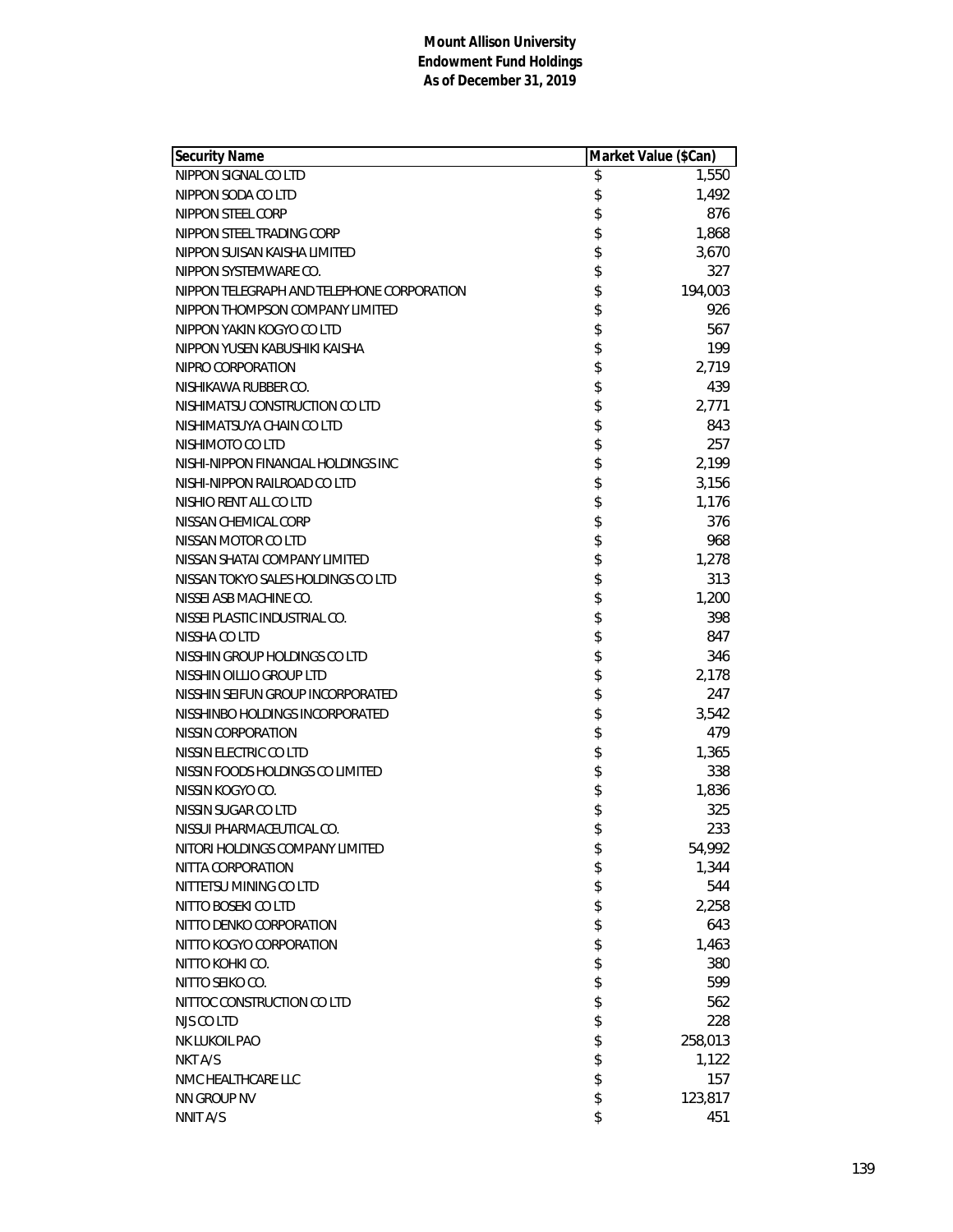| Security Name                      | Market Value (\$Can) |
|------------------------------------|----------------------|
| <b>NOBIA AB</b>                    | \$<br>2,163          |
| NOBINA AB (PUBL)                   | \$<br>1,212          |
| NODA CORPORATION                   | \$<br>155            |
| NOEVIR HOLDINGS COMPANY LIMITED    | \$<br>1,683          |
| NOHMI BOSAI LTD.                   | \$<br>1,017          |
| NOJIMA CORP                        | \$<br>1,232          |
| NOKIA OY                           | \$<br>1,486          |
| <b>NOKIAN TYRES PLC</b>            | \$<br>7,869          |
| <b>NOLATO AB</b>                   | \$<br>2,059          |
| NOMURA CO LTD                      | \$<br>2,302          |
| NOMURA HOLDINGS INC                | \$<br>1,226          |
| NOMURA REAL ESTATE HOLDINGS        | \$<br>215            |
| NOMURA REAL ESTATE MASTER FUND INC | \$<br>498            |
| NOMURA RESEARCH INSTITUTE LIMITED  | \$<br>520            |
| NON-STANDARD FINANCE PLC           | \$<br>140            |
| NORCROS PLC                        | \$<br>404            |
| NORDEA BANK ABP                    | \$<br>1,865          |
| <b>NORDEX SE</b>                   | \$<br>1,611          |
| NORDIC AMERICAN TANKER LIMITED     | \$<br>1,691          |
| NORDIC ENTERTAINMENT GROUP AB      | \$<br>3,120          |
| NORDIC NANOVECTOR ASA              | \$<br>320            |
| NORDIC SEMICONDUCTOR ASA           | \$<br>1,702          |
| NORDIC WATERPROOFING HOLDING A/S   | \$<br>791            |
| NORITAKE CO LTD                    | \$<br>926            |
| NORITSU KOKI CO.                   | \$<br>817            |
| NORITZ CORPORATION                 | \$<br>710            |
| NORMA GROUP SE                     | \$<br>2,931          |
| NORSK HYDRO ASA                    | \$<br>356            |
| NORTH PACIFIC BANK LIMITED         | \$<br>1,414          |
| <b>NORTHGATE PLC</b>               | \$<br>1,157          |
| NORWAY ROYAL SALMON AS             | \$<br>563            |
| NORWEGIAN AIR SHUTTLE ASA          | \$<br>963            |
| NORWEGIAN FINANS HOLDING ASA       | \$<br>2,293          |
| NORWEGIAN PROPERTY ASA             | \$<br>266            |
| NOS SGPS SA                        | \$<br>2,852          |
| NOVA MEASURING INSTRUMENTS LIMITED | \$<br>2,082          |
| <b>NOVARTIS AG</b>                 | \$<br>197,920        |
| <b>NOVATEK PAO</b>                 | \$<br>189,968        |
| NOVO NORDISK AS                    | \$<br>7,322          |
| NOVOLOG PHARM UP 1966 LTD          | \$<br>219            |
| NOVOZYMES A/S                      | \$<br>745            |
| NOZAWA CORPORATION                 | \$<br>121            |
| NP3 FASTIGHETER AB                 | \$<br>689            |
| NRJ GROUP SA                       | \$<br>414            |
| NRW HOLDINGS LIMITED               | \$<br>1,908          |
| NS TOOL CO LTD                     | \$<br>193            |
| NS UNITED KAIUN KAISHA LIMITED     | \$<br>283            |
| NSD COMPANY LIMITED                | \$<br>2,095          |
| <b>NSI NV</b>                      | \$<br>1,774          |
| NSK LTD.                           | \$<br>245            |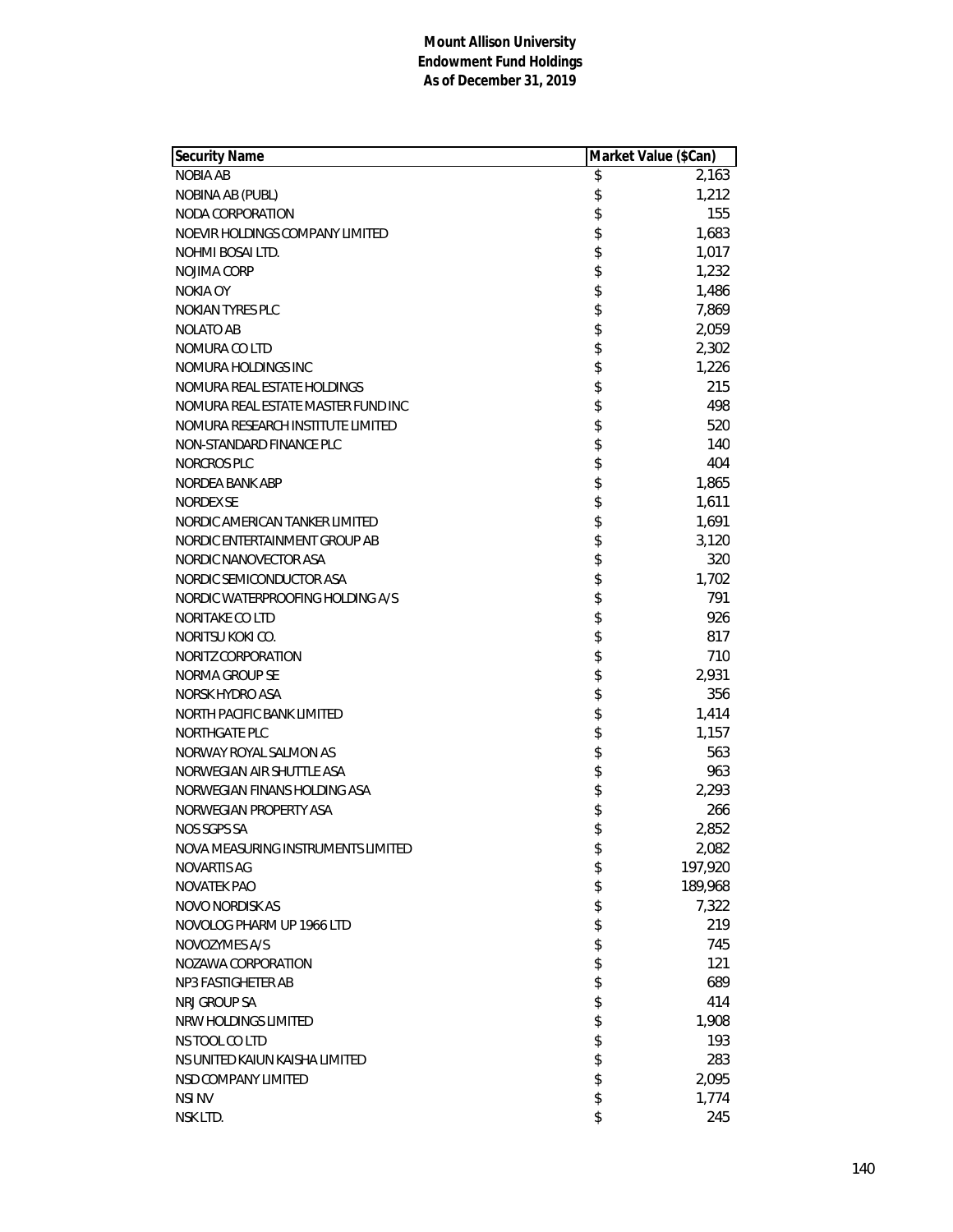| Security Name<br>Market Value (\$Can) |    |        |
|---------------------------------------|----|--------|
| <b>NSL LIMITED</b>                    | \$ | 68     |
| NTN CORPORATION                       | \$ | 2,978  |
| NTT DATA CORPORATION                  | \$ | 607    |
| NTT DOCOMO INCORPORATED               | \$ | 2,657  |
| <b>NUFARM LIMITED</b>                 | \$ | 2,361  |
| NUFLARE TECHNOLOGY INC                | \$ | 1,074  |
| NUMIS CORPORATION PLC                 | \$ | 305    |
| NV BEKAERT SA                         | \$ | 2,820  |
| NWS HOLDINGS LIMITED                  | \$ | 156    |
| NXP SEMICONDUCTORS NV                 | \$ | 2,527  |
| NYFOSA AB                             | \$ | 3,095  |
| <b>NZME LTD</b>                       | \$ | 188    |
| <b>NZX LIMITED</b>                    | \$ | 800    |
| OAK CAPITAL CORPORATION               | \$ | 132    |
| OBARA GROUP INCORPORATED              | \$ | 797    |
| <b>OBAYASHI CORPORATION</b>           | \$ | 518    |
| <b>OBERBANK AG</b>                    | \$ | 1,102  |
| OBIC CO.                              | \$ | 626    |
| <b>OBJECTIVE CORPORATION LIMITED</b>  | \$ | 221    |
| OBRASCON HUARTE LAIN SA               | \$ | 292    |
| OBSEVA SA                             | \$ | 194    |
| OC OERLIKON CORPORATION PFAEFFIKON AG | \$ | 5,613  |
| OCADO GROUP PLC                       | \$ | 64,136 |
| OCEAN YIELD ASA                       | \$ | 1,030  |
| OCEANIA HEALTHCARE LTD                | \$ | 510    |
| <b>OCI NV</b>                         | \$ | 2,687  |
| ODAKYU ELECTRIC RAILWAY CO LTD        | \$ | 493    |
| ODELIC CO.                            | \$ | 472    |
| <b>ODFJELL DRILLING LTD</b>           | \$ | 647    |
| OEM-INTERNATIONAL AB                  | \$ | 591    |
| OENEO                                 | \$ | 686    |
| OENON HOLDINGS INCORPORATED           | \$ | 435    |
| OERSTED A/S                           | \$ | 1,395  |
| OFX GROUP LTD                         | \$ | 568    |
| OGAKI KYORITSU BANK LIMITED (THE)     | \$ | 1,716  |
| OHARA INC                             | \$ | 79     |
| OHASHI TECHNICA INC.                  | \$ | 270    |
| OHB SE                                | \$ | 705    |
| OHBA CO.                              | \$ | 223    |
| OHSHO FOOD SERVICE CORP               | \$ | 1,517  |
| OIL REFINERIES LIMITED.               | \$ | 1,325  |
| OIL SEARCH LIMITED                    | \$ | 498    |
| OILES CORPORATION                     | \$ | 795    |
| <b>OISIX DAICHI INC</b>               | \$ | 306    |
| OITA BANK                             | \$ | 1,001  |
| OJI HOLDINGS CORPORATION              | \$ | 336    |
| OKABE CO.                             | \$ | 758    |
| OKAMOTO INDUSTRIES INC                | \$ | 948    |
| OKAMURA CORPORATION                   | \$ | 1,422  |
| OKASAN SECURITIES GROUP INCORPORATED  | \$ | 1,357  |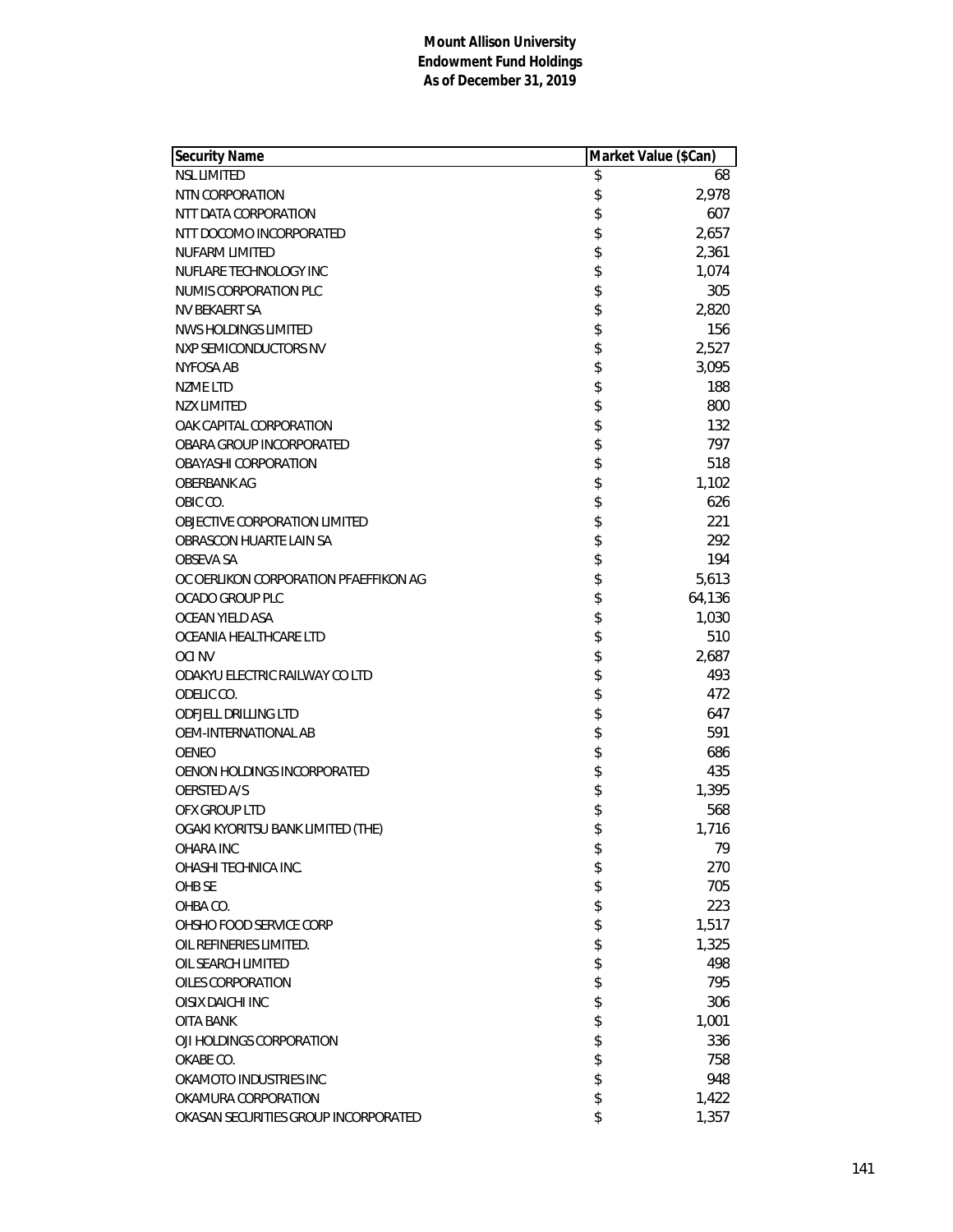| <b>Security Name</b>                   |          | Market Value (\$Can) |
|----------------------------------------|----------|----------------------|
| OKI ELECTRIC INDUSTRY COMPANY LIMITED  | \$       | 2,212                |
| OKINAWA CELLULAR TELEPHONE COMPANY     | \$       | 1,152                |
| OKINAWA ELECTRIC POWER CO.             | \$       | 1,916                |
| OKUMA CORPORATION                      | \$       | 2,711                |
| OKUMURA CORPORATION                    | \$       | 1,840                |
| OKURA INDUSTRIAL CO.                   | \$       | 396                  |
| OKUWA COMPANY LIMITED                  |          | 605                  |
| OLAV THON EIENDOMSSELSKAP              | \$       | 823                  |
| <b>OLVI OYJ</b>                        | \$       | 1,685                |
| OLYMPUS CORPORATION                    | \$       | 56,030               |
| OM HOLDINGS LIMITED                    | \$       | 254                  |
| <b>OMRON CORPORATION</b>               | \$       | 810                  |
| OMV AKTIENGESELLSCHAFT                 |          | 590                  |
| ON THE BEACH GROUP PLC                 | \$<br>\$ | 1,353                |
| ONE REIT INC                           |          | 1,738                |
| ONE SOFTWARE TECHNOLOGIES LTD          | \$       | 758                  |
| <b>ONESAVINGS BANK PLC</b>             | \$       | 2,791                |
| ONO PHARMACEUTICAL CO LTD              | \$       | 624                  |
| ONOKEN CO.                             | \$       | 383                  |
| <b>ONTEX GROUP NV</b>                  | \$       | 3,647                |
| ONWARD HOLDINGS CO. LTD.               |          | 1,325                |
| OOEDO ONSEN REIT INVESTMENT CORP       | \$\$     | 552                  |
| OOH!MEDIA LTD                          |          | 1,464                |
| OOTOYA HOLDINGS COMPANY LIMITED        | \$       | 299                  |
| OP FINANCIAL LTD                       | \$       | 361                  |
| OPC ENERGY LTD                         | \$       | 646                  |
| OPEN DOOR INC                          | \$       | 422                  |
| OPENJOBMETIS SPA AGENZIA PER IL LAVORO | \$       | 263                  |
| OPTEX GROUP CO LTD                     | \$       | 982                  |
| OPTIM CORP                             |          | 431                  |
| OPUS GROUP AB (PUBL)                   | \$\$\$\$ | 114                  |
| ORACLE CORPORATION JAPAN               |          | 50,241               |
| ORANGE BELGIUM SA                      |          | 1,500                |
| ORANGE SA                              | \$       | 17,594               |
| ORASCOM DEVELOPMENT HOLDING AG         | \$       | 475                  |
| ORDINA NV                              | \$       | 549                  |
| ORGANO CORPORATION                     | \$       | 968                  |
| ORICA LIMITED                          | \$       | 419                  |
| ORIENT CORPORATION                     | \$       | 985                  |
| ORIENTAL LAND COMPANY LTD              | \$       | 1,951                |
| ORIENTAL WATCH HOLDINGS LIMITED        | \$       | 156                  |
| ORIGIN CO LTD                          | \$       | 301                  |
| ORIGIN ENERGY LIMITED                  | \$       | 745                  |
| ORIOLA OYJ                             | \$       | 601                  |
| ORION CORP (FINLAND)                   | \$       | 12,855               |
| ORIOR AG                               | \$       | 1,203                |
| ORIX CORPORATION                       | \$       | 35,314               |
| ORIX JREIT INC                         | \$       | 404                  |
| <b>ORKLA ASA</b>                       | \$       | 47,044               |
| OROCOBRE LIMITED                       | \$       | 656                  |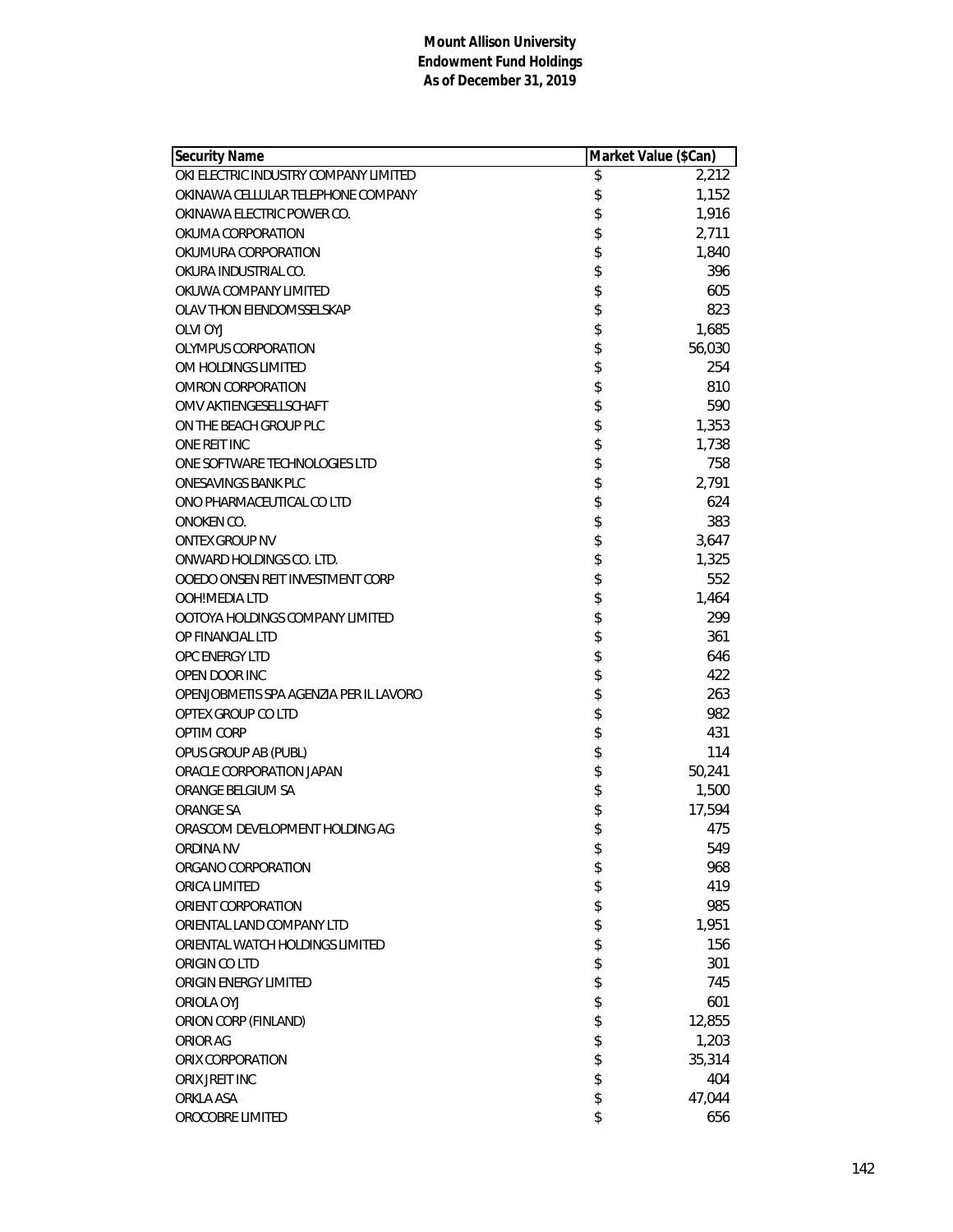| <b>Security Name</b>                         | Market Value (\$Can) |         |
|----------------------------------------------|----------------------|---------|
| ORORA LTD                                    | \$                   | 5,332   |
| OSAKA GAS CO LIMITED                         | \$                   | 57,867  |
| OSAKA ORGANIC CHEMICAL INDUSTRY LTD.         | \$                   | 375     |
| OSAKA SODA CO LTD                            | \$                   | 566     |
| OSAKA STEEL CO.                              | \$                   | 375     |
| OSAKA TITANIUM TECHNOLOGIES CO.LIMITED.      | \$                   | 857     |
| OSAKI ELECTRIC CO.                           | \$                   | 496     |
| OSG CORPORATION                              | \$                   | 3,099   |
| OSHIDORI INTERNATIONAL HOLDINGS LTD          | \$                   | 1,021   |
| OSJB HOLDINGS CORP                           | \$                   | 843     |
| OSRAM LICHT AG                               | \$                   | 10,176  |
| OSTERREICHISCHE POST AG                      | \$                   | 2,629   |
| OTELLO CORPORATION ASA                       | \$                   | 752     |
| <b>OTP BANK NYRT</b>                         | \$                   | 140,761 |
| OTSUKA CORPORATION                           | \$                   | 300     |
| OTSUKA HOLDINGS COMPANY LIMITED              | \$                   | 1,250   |
| OUE COMMERCIAL REAL ESTATE INVESTMENT TRUST  | \$                   | 1,537   |
| <b>OUE LTD</b>                               | \$                   | 816     |
| OUG HOLDINGS INCORPORATED                    | \$                   | 244     |
| <b>OUTOKUMPU OYJ</b>                         | \$                   | 2,504   |
| <b>OUTOTEC OYJ</b>                           | \$                   | 2,201   |
| <b>OUTSOURCING INC</b>                       | \$                   | 2,186   |
| OVERSEA-CHINESE BANKING CORPORATION LIMITED  | \$                   | 63,889  |
| <b>OVS SPA</b>                               | \$                   | 1,374   |
| OXFORD BIOMEDICA PLC                         | \$                   | 291     |
| OXFORD IMMUNOTEC GLOBAL PLC                  | \$                   | 1,058   |
| OXFORD INSTRUMENTS PLC                       | \$                   | 2,544   |
| OXLEY HOLDINGS LIMITED                       | \$                   | 358     |
| <b>OXURION NV</b>                            | \$                   | 305     |
| OYO CORPORATION                              | \$                   | 495     |
| OZ MINERALS LIMITED                          | \$                   | 5,306   |
| <b>OZU CORPORATION</b>                       | \$                   | 352     |
| P.S. MITSUBISHI CONSTRUCTION COMPANY LIMITED | \$                   | 462     |
| <b>PACIFIC BASIN SHIPPING LIMITED</b>        | \$                   | 1,760   |
| PACIFIC CURRENT GROUP LTD                    | \$                   | 413     |
| PACIFIC INDUSTRIAL CO LTD                    | \$                   | 1,505   |
| PACIFIC METALS CO LTD                        | \$                   | 692     |
| PACIFIC TEXTILES HOLDINGS LIMITED            | \$                   | 1,140   |
| PACT GROUP HOLDINGS LTD                      | \$                   | 874     |
| PAGEGROUP PLC                                | \$                   | 4,579   |
| PAL GROUP HOLDINGS CO LTD                    | \$                   | 755     |
| PALACE CAPITAL PLC                           | \$                   | 453     |
| PALFINGER AKTIENGESELLSCHAFT                 | \$                   | 1,002   |
| PAN AFRICAN RESOURCES PLC                    | \$                   | 327     |
| PAN PACIFIC INTERNATIONAL HOLDINGS CORP.     | \$                   | 526     |
| PANASONIC CORPORATION                        | \$                   | 1,490   |
| PANDORA A/S                                  | \$                   | 8,163   |
| PANORAMIC RESOURCES LIMITED                  |                      | 40      |
| PANORO ENERGY ASA                            | \$<br>\$             | 210     |
| PAN-UNITED CORPORATION LIMITED               | \$                   | 118     |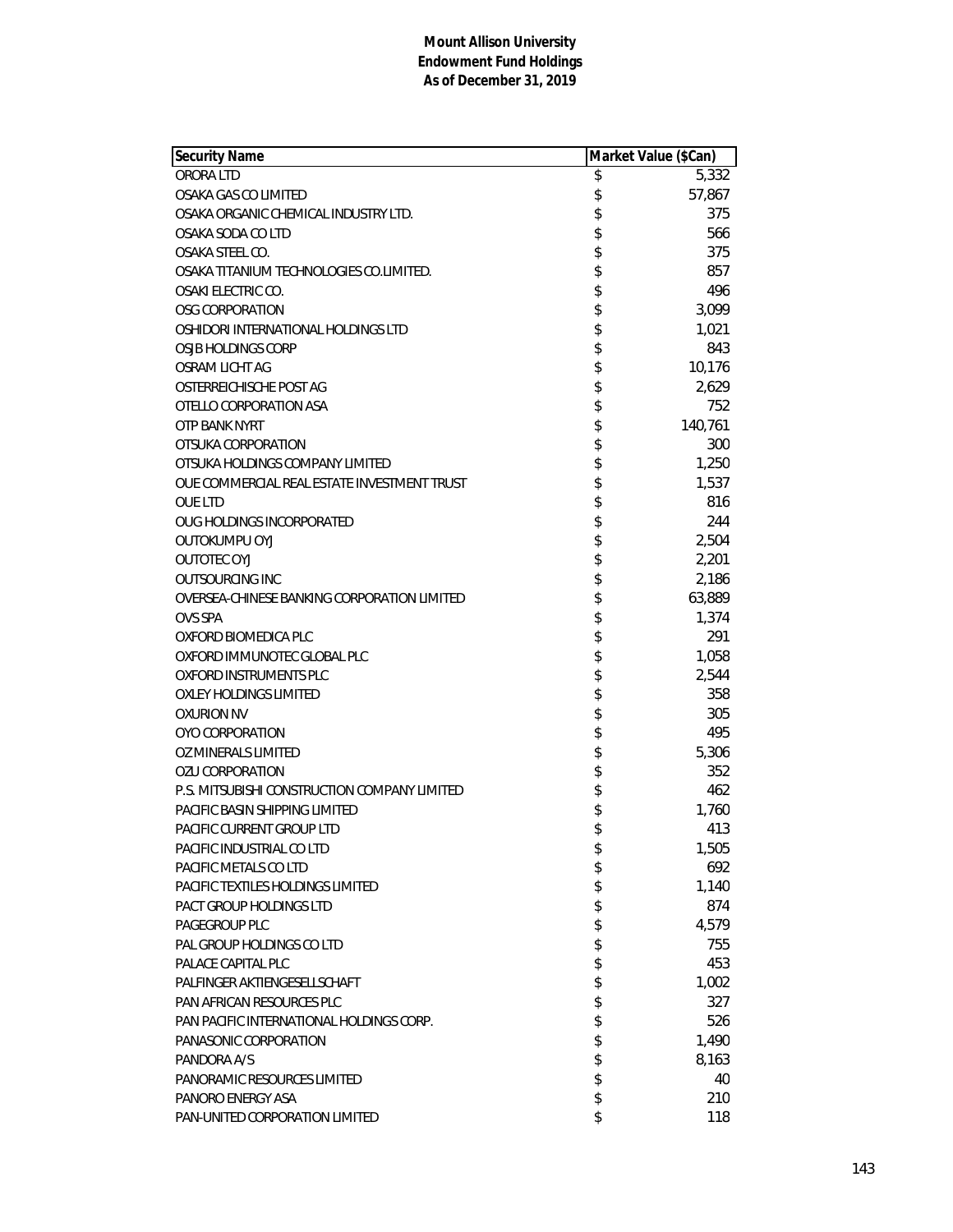| Security Name                             | Market Value (\$Can) |
|-------------------------------------------|----------------------|
| PARADISE ENTERTAINMENT LIMITED            | \$<br>82             |
| PARAGON BANKING GROUP PLC                 | \$<br>4,314          |
| PARAGON CARE LIMITED                      | \$<br>244            |
| PARAGON GMBH & CO KGAA                    | \$<br>144            |
| PARAMOUNT BED HOLDINGS CO LTD             | \$<br>1,890          |
| PARCO CO LTD                              | \$<br>796            |
| PARGESA HOLDING SA                        | \$<br>229            |
| PARIS MIKI HOLDINGS INCORPORATED          | \$<br>142            |
| PARK24 CO.                                | \$<br>46,338         |
| PARKWAY LIFE REAL ESTATE INVESTMENT TRUST | \$<br>1,939          |
| PARTNER COMMUNICATIONS COMPANY LIMITED    | \$<br>1,008          |
| PARTNERS GROUP HOLDING                    | \$<br>1,220          |
| PASONA GROUP INC                          | \$<br>517            |
| PATRIZIA AG                               | \$<br>2,244          |
| PAYPOINT PLC                              | \$<br>1,679          |
| PAZ OIL COMPANY LTD                       | \$<br>2,885          |
| PC DEPOT CORPORATION                      | \$<br>170            |
| PC PARTNER GROUP LTD                      | \$<br>135            |
| <b>PCA CORPORATION</b>                    | \$<br>551            |
| <b>PCCW LIMITED</b>                       | \$<br>20,466         |
| PEAB AB                                   | \$<br>3,972          |
| PEARSON PLC                               | \$<br>470            |
| PEET LIMITED                              | \$<br>830            |
| PEGASUS SEWING MACHINE MFG CO LTD         | \$<br>82             |
| PENDAL GROUP LTD                          | \$<br>3,845          |
| PENDRAGON PLC                             | \$<br>565            |
| PENNON GROUP PLC                          | \$<br>12,071         |
| PENTA-OCEAN CONSTRUCTION CO LTD           | \$<br>3,795          |
| PEOPLE INFRASTRUCTURE LTD                 | \$<br>246            |
| PEPPER FOOD SERVICE CO.                   | \$<br>294            |
| PEPTIDREAM INC                            | \$<br>345            |
| PER AARSLEFF HOLDING A/S                  | \$<br>1,183          |
| PERENNIAL REAL ESTATE HOLDINGS LTD        | \$<br>157            |
| PERENTI GLOBAL LTD                        | \$<br>1,526          |
| PERFECT SHAPE MEDICAL LTD                 | \$<br>246            |
| PERION NETWORK LIMITED                    | \$<br>175            |
| PERMANENT TSB GROUP HOLDINGS PLC          | \$<br>116            |
| PERNOD RICARD                             | \$<br>149,964        |
| PERPETUAL LIMITED                         | \$<br>3,060          |
| PERSEUS MINING LTD                        | \$<br>2,305          |
| PERSIMMON PLC                             | \$<br>810            |
| PERSOL HOLDINGS CO LTD                    | \$<br>239            |
| PETRA DIAMONDS LIMITED                    | \$<br>192            |
| PETROFAC LIMITED                          | \$<br>2,377          |
| PETROLEO BRASILEIRO SA PETROBRAS          | \$<br>222,295        |
| PETROPAVLOVSK PLC                         | \$<br>984            |
| PETS AT HOME GROUP PLC                    | \$<br>4,288          |
| PEUGEOT S.A.                              | \$<br>1,002          |
| PFEIFFER VACUUM TECHNOLOGY AG             | \$<br>2,735          |
| PGG WRIGHTSON LIMITED                     | \$<br>156            |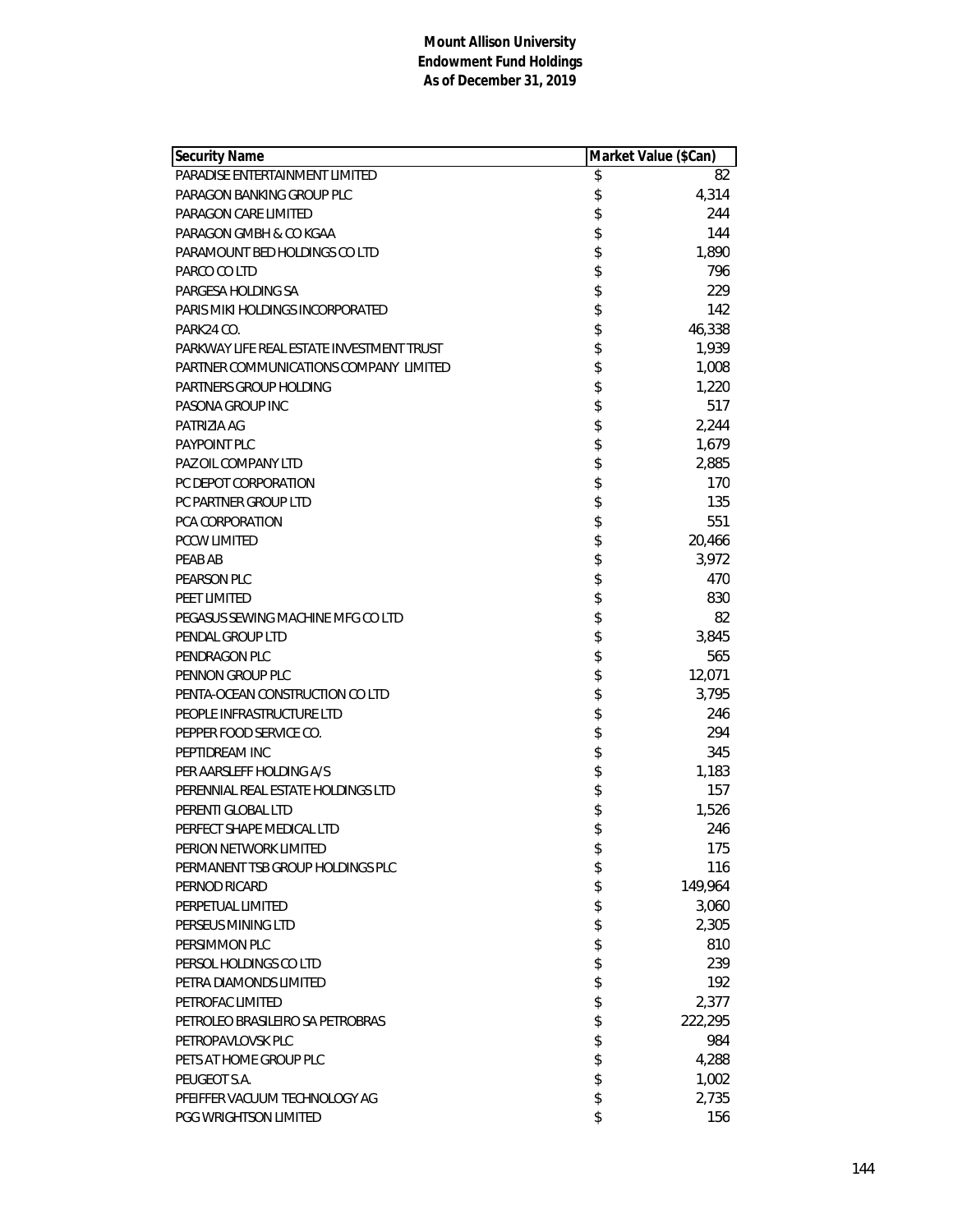| Security Name                                  | Market Value (\$Can) |
|------------------------------------------------|----------------------|
| PGS ASA                                        | \$<br>1,082          |
| PHARMA MAR SA                                  | \$<br>1,486          |
| PHAROS ENERGY PLC                              | \$<br>229            |
| PHIL COMPANY INC                               | \$<br>324            |
| PHOENIX HOLDINGS LTD (ISRAEL)                  | \$<br>1,210          |
| PHOENIX MECANO AG                              | \$<br>879            |
| PHOTOCURE ASA                                  | \$<br>804            |
| PHOTO-ME INTERNATIONAL PLC                     | \$<br>671            |
| PIA CORPORATION                                | \$<br>602            |
| PIAGGIO NC SPA                                 | \$<br>927            |
| PICANOL NV                                     | \$<br>468            |
| PICC PROPERTY AND CASUALTY COMPANY LTD         | \$<br>145,022        |
| PICKLES CORPORATION                            | \$<br>384            |
| PICO FAR EAST HOLDINGS LIMITED                 | \$<br>505            |
| PIERRE ET VACANCES SA                          | \$<br>252            |
| PIGEON CORPORATION                             | \$<br>304            |
| PIHLAJALINNA OYJ                               | \$<br>191            |
| PILOT CORPORATION                              | \$<br>1,669          |
| PING AN INSURANCE (GROUP) COMPANY OF CHINA LTD | \$<br>428,307        |
| <b>PIOLAX</b>                                  | \$<br>1,067          |
| PIRELLI & C SPA                                | \$<br>81,239         |
| <b>PLASSON INDUSTRIES LIMITED</b>              | \$<br>252            |
| PLASTIQUES DU VAL DE LOIRE                     | \$<br>119            |
| PLATINUM ASSET MANAGEMENT LIMITED              | \$<br>1,947          |
| PLATZER FASTIGHETER HOLDING AB (PUBL)          | \$<br>1,485          |
| PLAYMATES HOLDINGS LIMITED                     | \$<br>181            |
| PLAYMATES TOYS LIMITED                         | \$<br>43             |
| <b>PLAYTECH PLC</b>                            | \$<br>3,253          |
| PLAZZA AG                                      | \$<br>1,230          |
| PLENUS CO.                                     | \$<br>705            |
| PLUS500 LTD                                    | \$<br>2,396          |
| PNE AG                                         | \$<br>324            |
| POLA ORBIS HOLDINGS INCORPORATION              | \$<br>157            |
| POLAR CAPITAL HOLDINGS PLC                     | \$<br>943            |
| POLETOWIN PITCREW HOLDINGS INC                 | \$<br>490            |
| POLYPIPE GROUP PLC                             | \$<br>3,257          |
| POLYTEC ASSET HOLDINGS LIMITED                 | \$<br>483            |
| POLYTEC HOLDING AG                             | \$<br>232            |
| POLYUS PAO                                     | \$<br>73,241         |
| PONSSE OYJ                                     | \$<br>679            |
| PORR AG                                        | \$<br>456            |
| PORSCHE AUTOMOBIL HOLDING SE                   | \$<br>816            |
| PORVAIR PLC                                    | \$<br>574            |
| POSTE ITALIANE SPA                             | \$<br>423            |
| <b>POSTNL</b>                                  | \$<br>2,594          |
| POWER ASSETS HOLDINGS LTD                      | \$<br>101,478        |
| POWSZECHNA KASA OSZCZEDNOSCI BANK POLSKI SA    | \$<br>25,221         |
| POWSZECHNY ZAKLAD UBEZPIECZEN SA               | \$<br>22,873         |
| PPHE HOTEL GROUP LIMITED                       | \$<br>514            |
| PRAEMIUM LTD                                   | \$<br>133            |
|                                                |                      |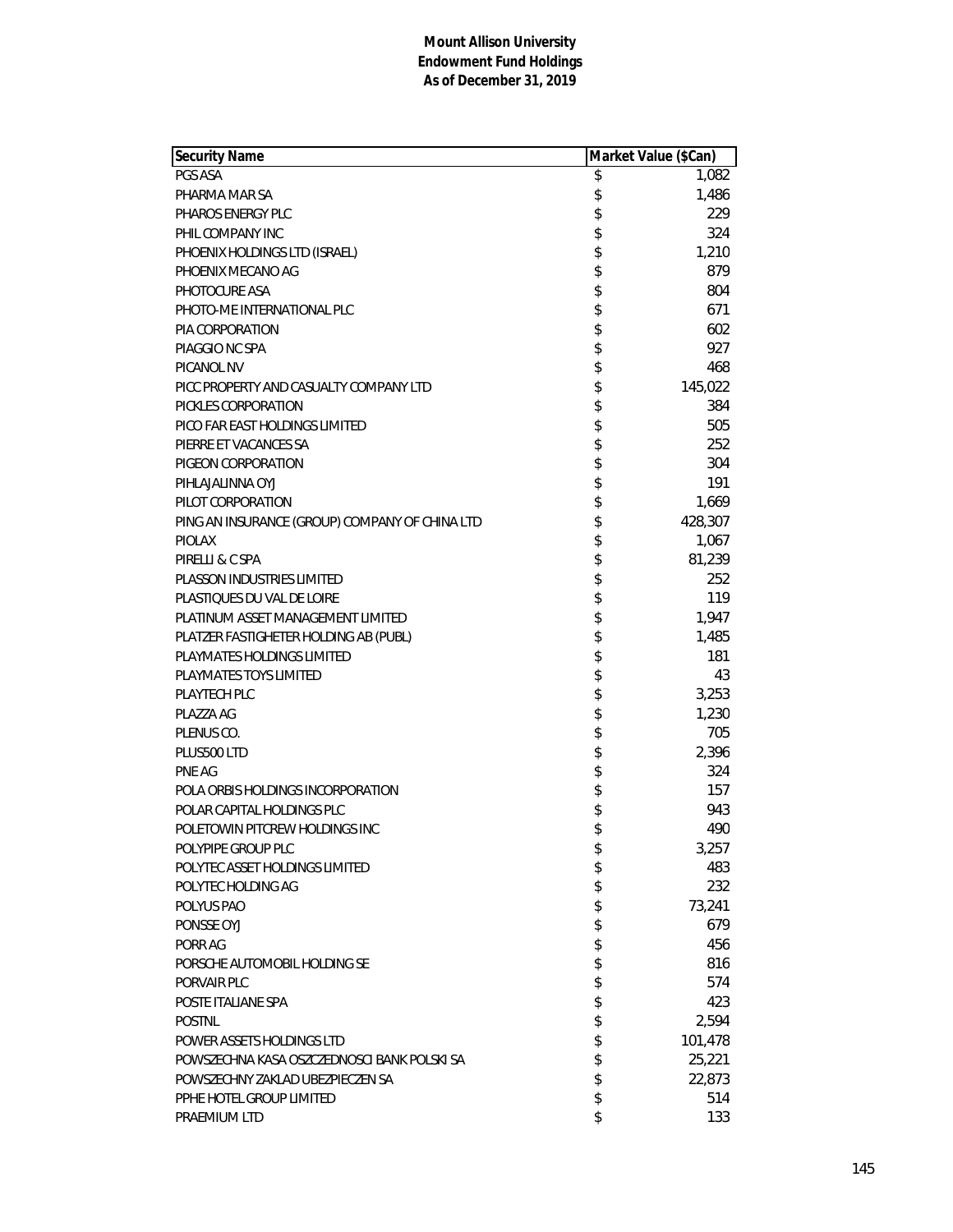| Security Name                                | Market Value (\$Can) |         |
|----------------------------------------------|----------------------|---------|
| PRECINCT PROPERTIES NEW ZEALAND LIMITED      | \$                   | 2,273   |
| PREMIER FOODS PLC                            | \$                   | 721     |
| PREMIER INVESTMENT COMPANY                   | \$                   | 4,060   |
| PREMIER INVESTMENTS LIMITED                  | \$                   | 2,756   |
| PREMIER MITON GROUP PLC                      | \$                   | 234     |
| PREMIER OIL PLC                              | \$                   | 2,440   |
| PRESS KOGYO CO LTD                           | \$                   | 699     |
| PRESSANCE CORP                               | \$                   | 866     |
| PRESTIGE INTERNATIONAL INCORPORATED          | \$                   | 1,673   |
| PRICER AB                                    | \$                   | 538     |
| PRIM                                         | \$                   | 266     |
| PRIMA INDUSTRIE SPA                          | \$                   | 161     |
| PRIMA MEAT PACKERS LTD                       | \$                   | 1,186   |
| PRIMARY HEALTH PROPERTIES PLC                | \$                   | 4,860   |
| PRIME MEDIA GROUP LIMITED                    | \$                   | 47      |
| PRO MEDICUS LIMITED                          | \$                   | 1,470   |
| PROACT IT GROUP AB                           | \$                   | 529     |
| <b>PROBI AB</b>                              | \$                   | 155     |
| PROMOTORA DE INFORMACIONES S.A. (PRISA)      | \$                   | 1,140   |
| PRONEXUS INCORPORATED                        | \$                   | 393     |
| PROPEL FUNERAL PARTNERS LTD                  | \$                   | 223     |
| PROPERTY FOR INDUSTRY LIMITED                | \$                   | 1,438   |
| <b>PROSEGUR</b>                              | \$                   | 1,955   |
| <b>PRO-SHIP INC</b>                          | \$                   | 264     |
| PROSIEBENSAT 1 MEDIA SE                      | \$                   | 6,893   |
| PROSPECT CO LTD                              | \$                   | 203     |
| PROSPERITY REAL ESTATE INVESTMENT TRUST      | \$                   | 918     |
| <b>PROSUS NV</b>                             | \$                   | 2,593   |
| PROTECTOR FORSIKRING ASA                     | \$                   | 783     |
| PROTO CORPORATION                            | \$                   | 951     |
| PROVIDENT FINANCIAL PLC                      | \$                   | 2,780   |
| PROXIMUS NV                                  | \$                   | 1,861   |
| PRUDENTIAL PLC                               | \$                   | 204,730 |
| PRYSMIAN SPA                                 | \$                   | 10,698  |
| PSC INSURANCE GROUP LTD                      | \$                   | 269     |
| PSI SOFTWARE AG                              | \$                   | 680     |
| PSP SWISS PROPERTY AG                        | \$                   | 12,925  |
| PT INTERNATIONAL DEVELOPMENT CORPORATION LTD | \$                   | 85      |
| PUBLIC FINANCIAL HOLDINGS LIMITED            | \$                   | 494     |
| PUBLICIS GROUPE SA                           | \$                   | 698     |
| <b>PUMA SE</b>                               | \$                   | 453     |
| PUNCH INDUSTRY CO LTD                        | \$                   | 198     |
| PURETECH HEALTH PLC                          | \$                   | 1,505   |
| PUSHPAY HOLDINGS LTD                         | \$                   | 460     |
| PVA TEPLA AG                                 | \$                   | 312     |
| <b>PWR HOLDINGS LTD</b>                      | \$                   | 565     |
| PYI CORPORATION LTD                          | \$                   | 60      |
| PZ CUSSONS PLC                               | \$                   | 1,537   |
| Q & M DENTAL GROUP (SINGAPORE) LIMITED       | \$                   | 247     |
| <b>QAF LIMITED</b>                           | \$                   | 242     |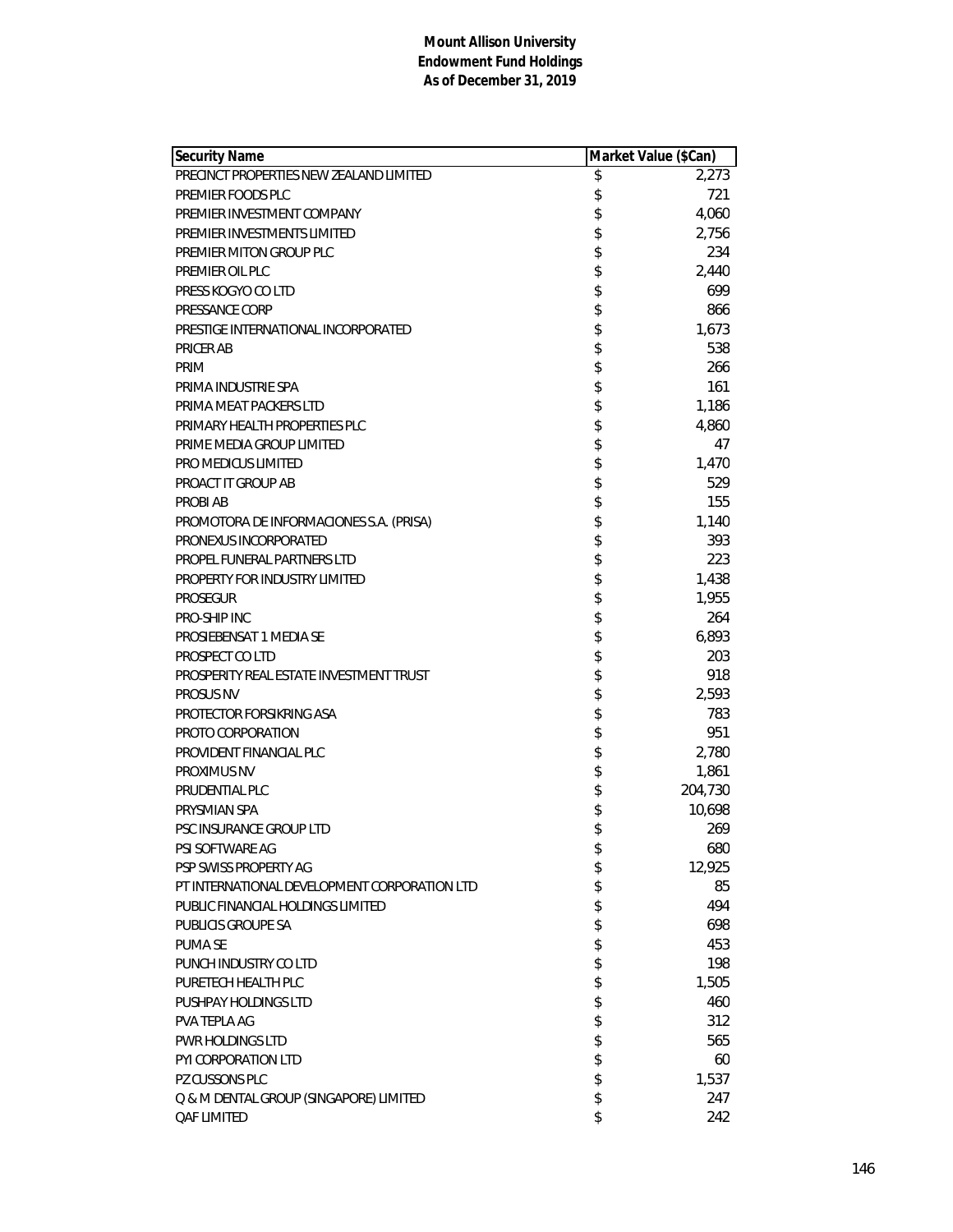| <b>Security Name</b>                                   | Market Value (\$Can) |
|--------------------------------------------------------|----------------------|
| <b>OANTAS AIRWAYS LIMITED</b>                          | \$<br>260            |
| <b>QBE INSURANCE GROUP LIMITED</b>                     | \$<br>848            |
| QIAGEN N.V.                                            | \$<br>553            |
| QINETIQ GROUP                                          | \$<br>5,708          |
| <b>QLIRO GROUP AB (PUBL)</b>                           | \$<br>104            |
| <b>QMS MEDIA LTD</b>                                   | \$<br>518            |
| QOL HOLDINGS CO LTD                                    | \$<br>770            |
| QSC AG                                                 | \$<br>271            |
| OT GROUP OYJ                                           | \$<br>520            |
| <b>QUABIT INMOBILIARIA SA</b>                          | \$<br>385            |
| <b>QUADIENT SA</b>                                     | \$<br>1,832          |
| QUICK COMPANY LIMITED                                  | \$<br>538            |
| <b>QUILTER PLC</b>                                     | \$<br>8,597          |
| R. STAHL AG                                            | \$<br>75             |
| RACCOON HOLDINGS INC                                   | \$<br>209            |
| RAFFLES MEDICAL GROUP LIMITED                          | \$<br>1,299          |
| RAI WAY SPA                                            | \$<br>1,272          |
| RAIA DROGASIL SA                                       | \$<br>141,689        |
| RAIFFEISEN BANK INTERNATIONAL AG                       | \$<br>265            |
| RAISIO OYJ                                             | \$<br>1,359          |
| RAITO KOGYO CO LTD                                     | \$<br>1,538          |
| RAIZNEXT CORP                                          | \$<br>1,243          |
| RAKUS CO LTD                                           | \$<br>1,151          |
| <b>RAKUTEN INC</b>                                     | \$<br>528            |
| RALLYE                                                 | \$<br>430            |
| RAMELIUS RESOURCES LTD                                 | \$<br>1,136          |
| RAMI LEVI CHAIN STORES HASHIKMA MARKETING 2006 LIMITED | \$<br>449            |
| RAMSAY HEALTH CARE LIMITED                             | \$<br>9,888          |
| <b>RANDSTAD NV</b>                                     | \$<br>519            |
| RANK GROUP PLC                                         | \$<br>1,135          |
| RAPALA VMC CORPORATION                                 | \$<br>85             |
| <b>RASA INDUSTRIES LTD</b>                             | \$<br>283            |
| RATHBONE BROTHERS PLC                                  | \$<br>3,048          |
| RATOS AB                                               | \$<br>1,443          |
| <b>RAVEN PROPERTY GROUP LTD</b>                        | \$<br>165            |
| RAYSEARCH LABORATORIES AB (PUBL)                       | \$<br>711            |
| RAYSUM CO.                                             | \$<br>328            |
| RDI REIT PLC                                           | \$<br>995            |
| REA GROUP LIMITED                                      | \$<br>273            |
| <b>REACH PLC</b>                                       | \$<br>1,642          |
| REALIA BUSINESS SA.                                    | \$<br>683            |
| REC SILICON ASA                                        | \$<br>125            |
| RECIPHARM AB (PUBL)                                    | \$<br>1,462          |
| RECKITT BENCKISER GROUP PLC                            | \$<br>4,103          |
| <b>RECKON LIMITED</b>                                  | \$<br>160            |
| RECOMM CO LTD                                          | \$<br>214            |
| RECORDATI SPA                                          | \$<br>314            |
| RECRUIT HOLDINGS CO LTD                                | \$<br>166,854        |
| RECTICEL NV                                            | \$<br>933            |
| RECYLEX SA.                                            | \$<br>160            |
|                                                        |                      |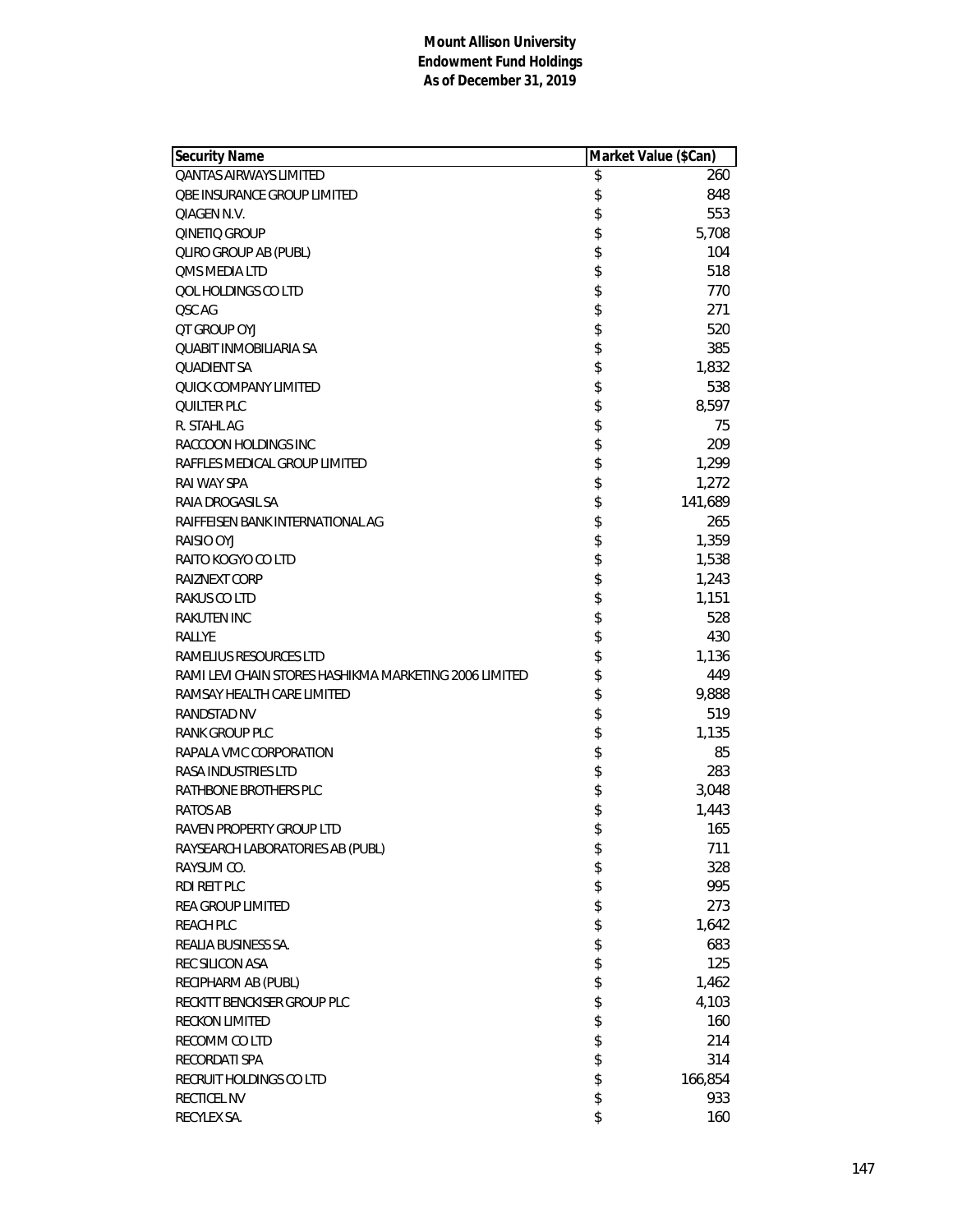| Security Name                                                    | Market Value (\$Can) |
|------------------------------------------------------------------|----------------------|
| RED ELECTRICA CORPORACION SA                                     | \$<br>76,574         |
| REDDE PLC                                                        | \$<br>258            |
| REDHILL BIOPHARMA LTD                                            | \$<br>277            |
| <b>REDROW PLC</b>                                                | \$<br>4,620          |
| REGAL HOTELS INTERNATIONAL HOLDINGS LIMITED                      | \$<br>238            |
| REGAL REAL ESTATE INVESTMENT TRUST                               | \$<br>522            |
| REGINA MIRACLE INTERNATIONAL (HOLDINGS) LTD                      | 298                  |
| REGIONAL REIT LTD                                                | \$<br>1,154          |
| REGIS HEALTHCARE LTD                                             | \$<br>447            |
| <b>REGIS RESOURCES LIMITED</b>                                   | \$<br>3,159          |
| <b>RELIA INC</b>                                                 | \$<br>1,273          |
| RELIANCE WORLDWIDE CORPORATION (AUST) PTY LTD                    | \$<br>4,792          |
| <b>RELX PLC</b>                                                  | \$<br>113,715        |
| <b>REMY COINTREAU</b>                                            | \$<br>198            |
| REN - REDES ENERGETICAS NACIONAIS                                | \$<br>2,868          |
| RENAISSANCE INC                                                  | \$<br>629            |
| RENAULT (REGIE NATIONALE DES USINES) SA                          | \$<br>648            |
| RENESAS ELECTRONICS CORPORATION                                  | \$<br>37,788         |
| RENEW HOLDINGS PLC                                               | \$<br>789            |
| <b>RENEWI PLC</b>                                                | \$<br>598            |
| RENGO CO LTD                                                     | \$<br>2,894          |
| <b>RENISHAW PLC</b>                                              | \$<br>3,466          |
| RENO DE MEDICI SPA                                               | 371                  |
| <b>RENOLD PLC</b>                                                | \$<br>33             |
| <b>RENOVA INC</b>                                                | \$<br>468            |
| RENTA 4 BANCO SA                                                 | \$<br>248            |
| RENTOKIL INITIAL PLC                                             | \$<br>37,985         |
| <b>REPLY SPA</b>                                                 | \$<br>3,327          |
| <b>REPSOL SA</b>                                                 | \$<br>1,651          |
| RESILUX SA                                                       | \$<br>408            |
| RESOLUTE MINING LIMITED                                          | \$<br>1,613          |
| RESONA HOLDINGS INC                                              | 657                  |
| <b>RESORT TRUST</b>                                              | \$<br>3,293          |
| <b>RESTAR HOLDINGS CORP</b>                                      | \$<br>949            |
| RESTAURANT BRANDS NEW ZEALAND LIMITED                            | \$<br>728            |
| RESURS HOLDING AB (PUBL)                                         | \$<br>1,253          |
| RETAIL ESTATES SA                                                | \$<br>1,782          |
| RETAIL PARTNERS CO LTD                                           | \$<br>644            |
| RETI TELEMATICHE ITALIANE SPA                                    | \$<br>602            |
| REVENIO GROUP OYJ                                                | \$<br>1,132          |
| REXEL S.A.                                                       | \$<br>123,737        |
| RHEINMETALL AG                                                   | \$<br>10,882         |
| RHEON AUTOMATIC MACHINERY CO.                                    | \$<br>737            |
| RHI MAGNESITA NV                                                 | \$<br>4,866          |
| RHIPE LTD                                                        | \$<br>262            |
| RHOEN KLINIKUM AG                                                | \$<br>1,101          |
| RHYTHM WATCH CO LTD                                              | \$<br>103            |
| RIB SOFTWARE SE                                                  | \$<br>2,361          |
| RICARDO PLC                                                      | \$<br>1,125          |
| RICHTER GEDEON VEGYESZETI GYAR NYILVANOSAN MUKODO RESZVENYTAI \$ | 82,726               |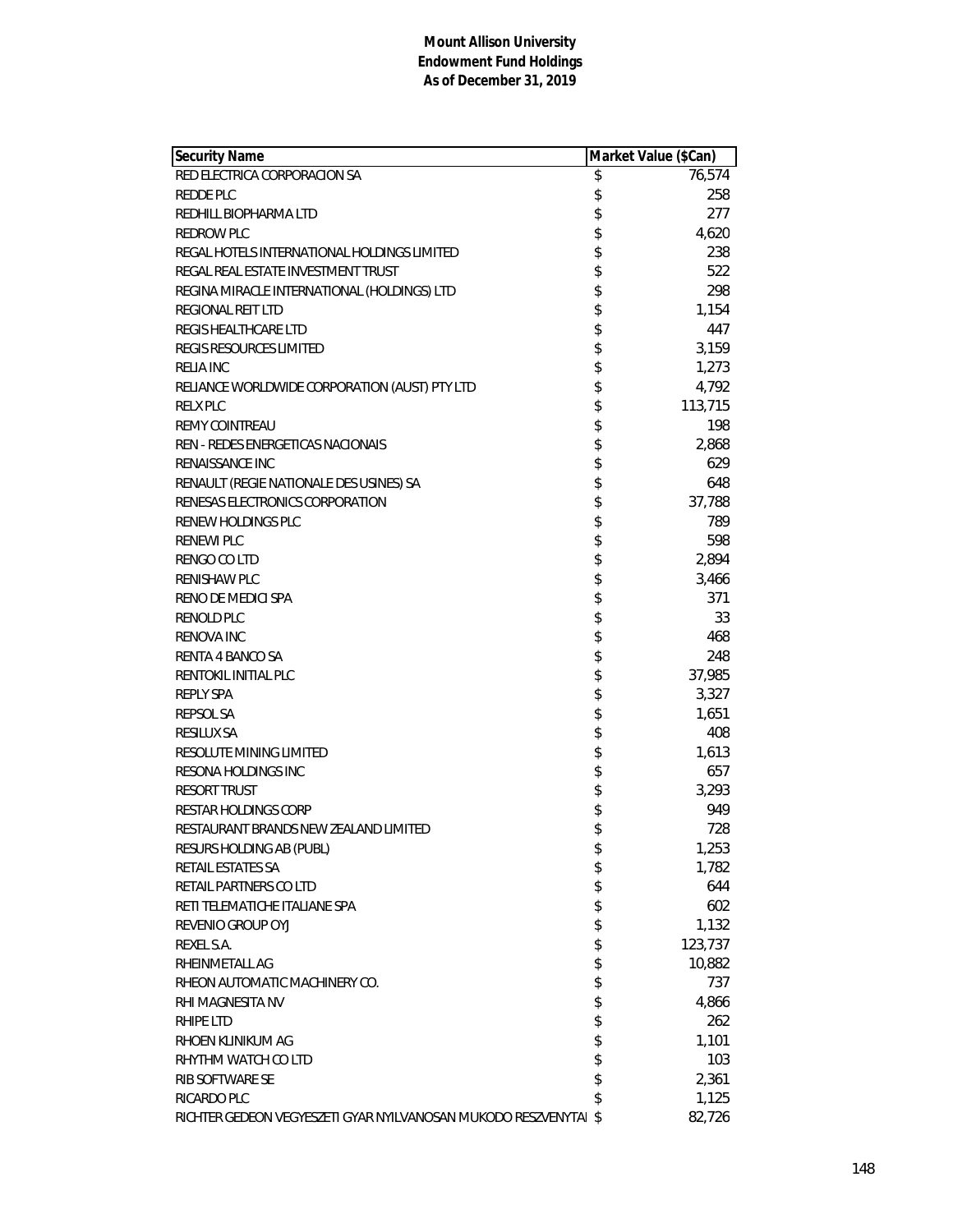| Security Name                              | Market Value (\$Can) |
|--------------------------------------------|----------------------|
| RICOH COMPANY                              | \$<br>67,177         |
| RICOH LEASING COMPANY                      | \$<br>1,113          |
| RIDE ON EXPRESS HOLDINGS CO LTD            | \$<br>503            |
| RIDLEY CORPORATION LIMITED                 | \$<br>429            |
| RIETER HOLDING AG                          | \$<br>1,065          |
| RIGHT ON CO.                               | \$<br>165            |
| RIKEN CORPORATION                          | \$<br>676            |
| RIKEN KEIKI CO.                            | \$<br>595            |
| RIKEN TECHNOS COMPANY LIMITED              | \$<br>377            |
| RIKEN VITAMIN CO.                          | \$<br>676            |
| RINGER HUT CO.                             | \$<br>952            |
| RINGKJOBING LANDBOBANK A/S                 | \$<br>4,430          |
| RINNAI CORPORATION                         | \$<br>45,140         |
| RIO TINTO LIMITED                          | \$<br>93,321         |
| RIO TINTO PLC                              | \$<br>199,283        |
| RION CO.                                   | \$<br>344            |
| RISO KAGAKU CORPORATION                    | \$<br>799            |
| RISO KYOIKU CO.                            | \$<br>770            |
| RIVERSTONE HOLDINGS LTD                    | \$<br>337            |
| RIZZOLI CORRIERE DELLA SERA MEDIAGROUP SPA | \$<br>273            |
| RM PLC                                     | \$<br>478            |
| ROBERT WALTERS PLC                         | \$<br>931            |
| ROBERTET SA                                | \$<br>1,942          |
| ROCHE HOLDING AKTIENGESELLSCHAFT           | \$<br>583,397        |
| ROCK FIELD CO.                             | \$<br>798            |
| ROCKET INTERNET SE                         | \$<br>3,775          |
| ROCKWOOL INTERNATIONAL A/S                 | \$<br>4,713          |
| ROHM CO LTD                                | \$<br>538            |
| ROKKO BUTTER CO.                           | \$<br>402            |
| ROLAND DG CORPORATION                      | \$<br>862            |
| ROLLS ROYCE HOLDINGS PLC                   | \$<br>1,114          |
| ROMANDE ENERGIE HOLDING SA                 | \$<br>945            |
| RORZE CORPORATION                          | \$<br>1,176          |
| ROSENBAUER INTERNATIONAL AG                | \$<br>327            |
| ROTHSCHILD & CO SCA                        | \$<br>2,094          |
| ROTORK P.L.C.                              | \$<br>7,621          |
| ROTTNEROS AB                               | \$<br>225            |
| ROUND ONE CORPORATION                      | \$<br>1,484          |
| ROYAL BANK OF SCOTLAND GROUP PLC           | \$<br>1,097          |
| ROYAL DUTCH SHELL PLC                      | \$<br>105,275        |
| ROYAL HOLDINGS COMPANY LIMITED             | \$<br>1,022          |
| ROYAL MAIL PLC                             | \$<br>4,339          |
| ROYAL UNIBREW A/S                          | \$                   |
| ROZETTA CORP                               | \$<br>7,736<br>567   |
|                                            |                      |
| RPMGLOBAL HOLDINGS LTD                     | \$<br>331            |
| RPS GROUP PLC                              | \$<br>1,428          |
| RS TECHNOLOGIES CO LTD                     | \$<br>413            |
| RSA INSURANCE GROUP PLC                    | \$<br>551            |
| RTX TELECOM A/S                            | \$<br>397            |
| <b>RUBIS SCA</b>                           | \$<br>11,191         |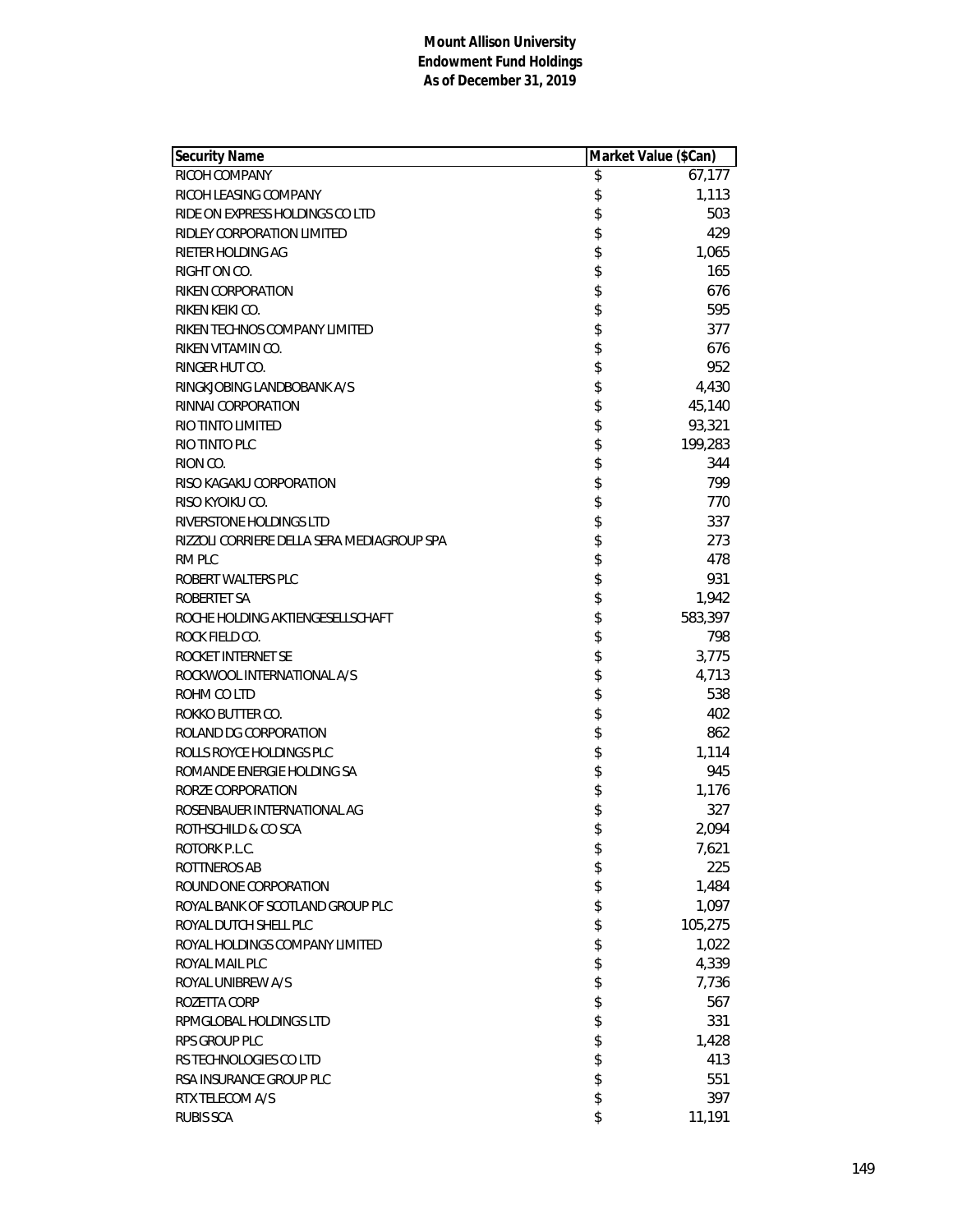| Security Name                          |          | Market Value (\$Can) |
|----------------------------------------|----------|----------------------|
| <b>RWE AG</b>                          | \$       | 163,845              |
| RYMAN HEALTHCARE LIMITED               | \$       | 314                  |
| RYOBI LTD                              | \$       | 878                  |
| RYODEN CORP                            | \$       | 508                  |
| RYOHIN KEIKAKU CO.                     | \$       | 400                  |
| RYOSAN COMPANY LIMITED                 | \$       | 1,118                |
| RYOYO ELECTRO CORPORATION              | \$       | 985                  |
| S & B FOODS INCORPORATED               | \$       | 762                  |
| S & U PLC                              | \$       | 175                  |
| S FOODS INC.                           | \$       | 923                  |
| S&T AG                                 | \$       | 2,396                |
| SA SA INTERNATIONAL HOLDINGS LIMITED   | \$       | 427                  |
| SABAF SPA                              | \$       | 243                  |
| SABANA SHARIAH COMPLIANT REIT          | \$       | 507                  |
| SAC'S BAR HOLDINGS INC                 | \$       | 437                  |
| SACYR SA                               | \$       | 2,624                |
| SAES GETTERS SPA                       | \$       | 297                  |
| SAFESTORE HOLDINGS PLC                 | \$       | 4,878                |
| SAF-HOLLAND S.A.                       | \$       | 857                  |
| <b>SAFILO GROUP</b>                    | \$       | 264                  |
| SAFRAN                                 | \$       | 3,603                |
| SAGA PLC                               | \$       | 1,714                |
| SAGAX AB                               | \$       | 890                  |
| SAIBU GAS CO.                          | \$       | 1,828                |
| SAINT MARC HOLDINGS COMPANY LTD        | \$       | 503                  |
| SAIPEM SPA                             | \$       | 7,136                |
| SAISON INFORMATION SYSTEMS CO LTD      | \$       | 41                   |
| SAIZERIYA CO.                          | \$       | 1,772                |
| SAKAI CHEMICAL INDUSTRY CO LTD         | \$       | 405                  |
| SAKAI HEAVY INDUSTRIES                 | \$       | 218                  |
| SAKAI MOVING SERVICE CO LTD            | \$       | 1,755                |
| SAKATA INX CORPORATION                 |          | 940                  |
| SAKURA INTERNET INC                    | \$<br>\$ | 292                  |
| <b>SALA CORPORATION</b>                | \$       | 770                  |
| SALINI IMPREGILO SPA                   | \$       | 449                  |
| SALVATORE FERRAGAMO ITALIA SPA         | \$       | 2,863                |
| SALZGITTER AG                          | \$       | 1,672                |
| SAMHALLSBYGGNADSBOLAGET I NORDEN AB    | \$       | 1,364                |
| SAMPO PLC                              | \$       | 41,681               |
| <b>SAMSE SA</b>                        | \$       | 222                  |
| SAMSONITE INTERNATIONAL S.A.           | \$       | 5,626                |
| SAMSUNG ELECTRONICS COMPANY LIMITED    | \$       | 1,106,890            |
| SAMSUNG FIRE & MARINE INSURANCE CO LTD | \$       | 19,472               |
| SAMSUNG SDI COMPANY LIMITED            | \$       | 162,402              |
| SAMTY CO LTD                           | \$       | 1,030                |
| SAMTY RESIDENTIAL INVESTMENT CORP      | \$       | 685                  |
| SAN HOLDINGS INCORPORATED              | \$       | 350                  |
| SAN JU SAN FINANCIAL GROUP INC         | \$       | 567                  |
| SAN-A COMPANY LIMITED                  | \$       | 1,925                |
| SAN-AI OIL CO.                         | \$       | 1,567                |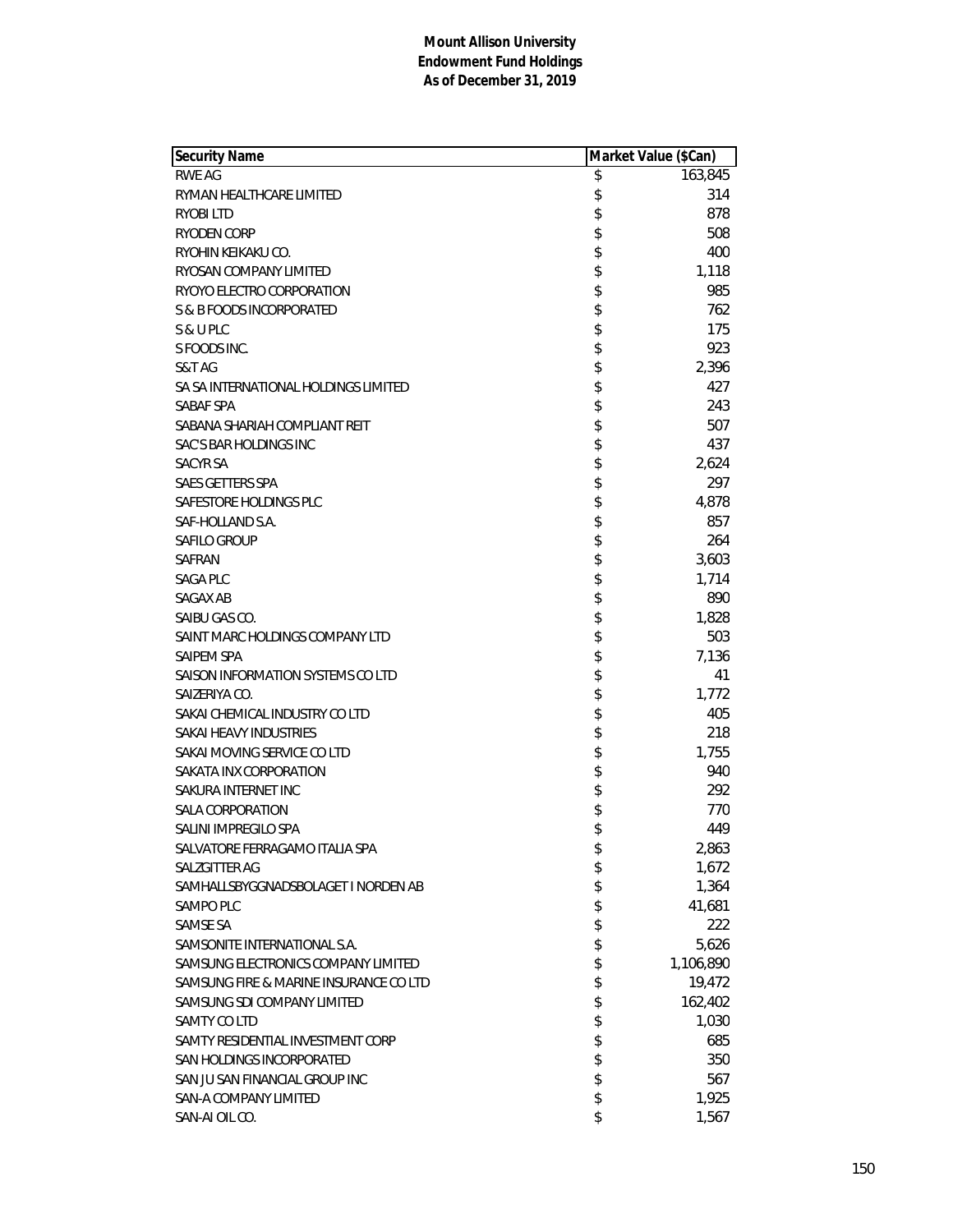| Security Name                         | Market Value (\$Can) |
|---------------------------------------|----------------------|
| <b>SANDEN HOLDINGS CORP</b>           | \$<br>336            |
| SANDFIRE RESOURCES LTD                | \$<br>1,462          |
| SANDS CHINA LIMITED                   | \$<br>924            |
| SANDVIK AB                            | \$<br>1,569          |
| SANEI ARCHITECTURE PLANNING CO        | \$<br>355            |
| <b>SANFORD LTD</b>                    | \$<br>813            |
| SANGETSU CORP                         | \$<br>2,118          |
| SAN-IN GODO BANK LTD                  | \$<br>2,193          |
| SANKEN ELECTRIC CO LTD                | \$<br>1,327          |
| SANKI ENGINEERING CO LTD              | \$<br>1,054          |
| SANKYO CO.                            | \$<br>106            |
| SANKYO FRONTIER CO.                   | \$<br>301            |
| SANKYO SEIKO COMPANY LIMITED          | \$<br>237            |
| SANKYO TATEYAMA INC                   | \$<br>575            |
| <b>SANNE GROUP PLC</b>                | \$<br>2,472          |
| SANOFI S.A.                           | \$<br>328,102        |
| SANOH INDUSTRIAL CO.                  | \$<br>752            |
| SANOMA- OYJ                           | \$<br>1,775          |
| SANSEI TECHNOLOGIES INC               | \$<br>260            |
| SANSHA ELECTRIC MANUFACTURING CO.     | \$<br>269            |
| SANSHIN ELECTRONICS COMPANY           | \$<br>483            |
| SANTEN PHARMACEUTICAL COMPANY LIMITED | \$<br>492            |
| <b>SANTOS LIMITED</b>                 | \$<br>725            |
| SANYO CHEMICAL INDUSTRIES LIMITED     | \$<br>1,170          |
| SANYO DENKI CO LTD                    | \$<br>1,074          |
| SANYO ELECTRIC RAILWAY CO.            | \$<br>710            |
| SANYO SHOKAI LTD                      | \$<br>374            |
| SANYO SPECIAL STEEL CO LTD            | \$<br>767            |
| SANYO TRADING CO LTD                  | \$<br>856            |
| <b>SAP SE</b>                         | \$<br>228,828        |
| SAPIENS INTERNATIONAL CORPORATION NV  | \$<br>4,287          |
| SAPPORO HOLDINGS LIMITED              | \$<br>2,866          |
| SARACEN MINERAL HOLDINGS LIMITED      | \$<br>5,104          |
| <b>SARAS</b>                          | \$<br>1,924          |
| SARTORIUS AG                          | \$<br>543            |
| SARTORIUS STEDIM BIOTECH SA           | \$<br>327            |
| SAS AB                                | \$<br>897            |
| SATO HOLDINGS CORPORATION             | \$<br>1,912          |
| SATO SHOJI CORPORATION                | \$<br>205            |
| SATORI ELECTRIC CO.                   | \$<br>173            |
| <b>SATS LIMITED</b>                   | \$<br>181            |
| SAVANNAH PETROLEUM PLC                | \$<br>136            |
| SAVENCIA SA                           | \$<br>741            |
| <b>SAVILLS PLC</b>                    | \$<br>4,226          |
| SAWADA HOLDINGS COMPANY LIMITED       | \$<br>517            |
| SAXA HOLDINGS INCORPORATION.          | \$<br>245            |
| <b>SBANKEN ASA</b>                    | \$<br>1,327          |
| SBERBANK ROSSII PAO                   | \$<br>414,348        |
| SBI HOLDINGS INCORPORATED             | \$<br>359            |
| SBM OFFSHORE NV                       | \$<br>6,788          |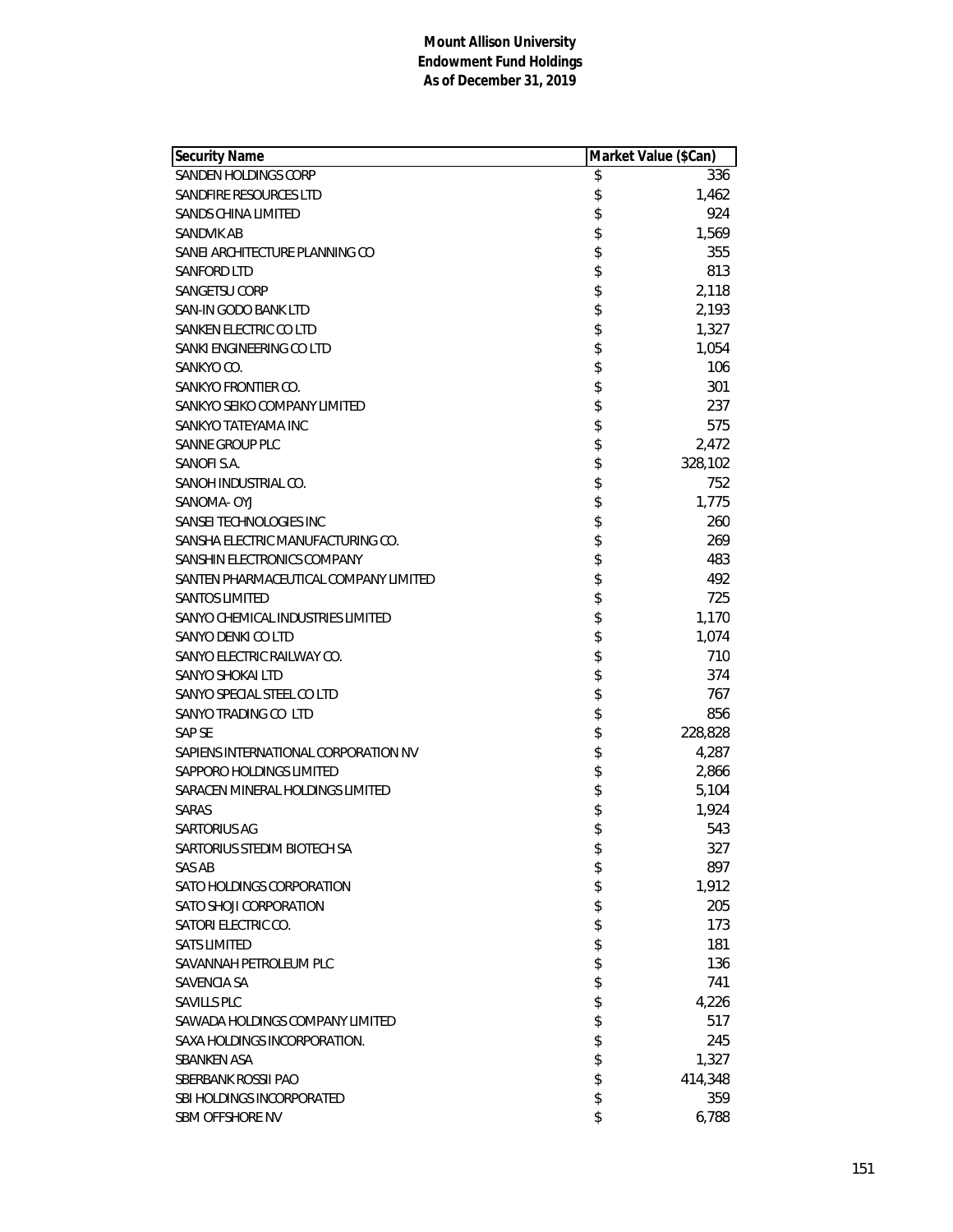| Security Name                                 | Market Value (\$Can) |
|-----------------------------------------------|----------------------|
| SBS HOLDINGS INCORPORATED                     | \$<br>683            |
| <b>SBS TRANSIT LIMITED</b>                    | \$<br>556            |
| <b>SCALA INC</b>                              | \$<br>408            |
| <b>SCALES CORP LTD</b>                        | \$<br>723            |
| SCANDI STANDARD AB (PUBL)                     | \$<br>917            |
| SCANDIC HOTELS GROUP AB                       | \$<br>1,514          |
| SCANDINAVIAN TOBACCO GROUP A/S                | \$<br>1,493          |
| <b>SCAPA GROUP PLC</b>                        | \$<br>754            |
| <b>SCATEC SOLAR ASA</b>                       | \$<br>2,792          |
| <b>SCENTRE GROUP</b>                          | \$<br>1,020          |
| SCHAFFNER HOLDING AG                          | \$<br>363            |
| SCHALTBAU HOLDING AG                          | \$<br>481            |
| <b>SCHIBSTED ASA</b>                          | \$<br>74,663         |
| SCHINDLER HOLDING AG                          | \$<br>1,089          |
| SCHMOLZ&BICKENBACH AG                         | \$<br>1,164          |
| <b>SCHNEIDER ELECTRIC SE</b>                  | \$<br>4,046          |
| SCHOELLER-BLECKMANN OILFIELD EQUIP. AG        | \$<br>1,475          |
| SCHOUW & CO A/S                               | \$<br>1,991          |
| SCHRODER REAL ESTATE INVESTMENT TRUST LIMITED | \$<br>840            |
| <b>SCHRODERS PLC</b>                          | \$<br>391            |
| SCHWEITER TECHNOLOGIES AG                     | \$<br>3,218          |
| SCOPE METAL TRADING & TECHNICAL SERVICES LTD  | \$<br>193            |
| SCOR SE                                       | \$<br>474            |
| <b>SCORPIO BULKERS INC</b>                    | \$<br>1,262          |
| SCOUT24 AG                                    | \$<br>12,325         |
| <b>SCROLL CORP</b>                            | \$<br>301            |
| <b>SDL PLC</b>                                | \$<br>1,754          |
| SEA HOLDINGS LTD                              | \$<br>352            |
| SEALINK TRAVEL GROUP LTD                      | \$<br>782            |
| <b>SEB SA</b>                                 | \$<br>240            |
| <b>SEC CARBON LIMITED</b>                     | \$<br>511            |
| SECHE ENVIRONNEMENT                           | \$<br>349            |
| SECOM CO LTD                                  | \$<br>157,903        |
| SECOM JOSHINETSU COMPANY LIMITED              | \$<br>228            |
| <b>SECTRA AB</b>                              | \$<br>1,896          |
| SECUNET SECURITY NETWORKS AG                  | \$<br>273            |
| SECURE INCOME REIT PLC                        | \$<br>1,180          |
| SECURITAS AB                                  | \$<br>385            |
| SEED CO LTD                                   | \$<br>242            |
| <b>SEEK LIMITED</b>                           | \$<br>378            |
| SEGA SAMMY HOLDINGS                           | \$<br>180            |
| <b>SEGRO PLC</b>                              | \$<br>926            |
| SEIBU HOLDINGS INC                            | \$<br>235            |
| SEIKA CORPORATION                             | \$<br>145            |
| SEIKAGAKU CORPORATION                         | \$<br>954            |
| SEIKITOKYU KOGYO CO.                          | \$<br>851            |
| <b>SEIKO EPSON</b>                            | \$<br>304            |
| SEIKO HOLDINGS CORP                           | \$<br>1,840          |
| SEIREN CO LTD                                 | \$<br>1,362          |
| SEKISUI CHEMICAL CO LTD                       | \$<br>454            |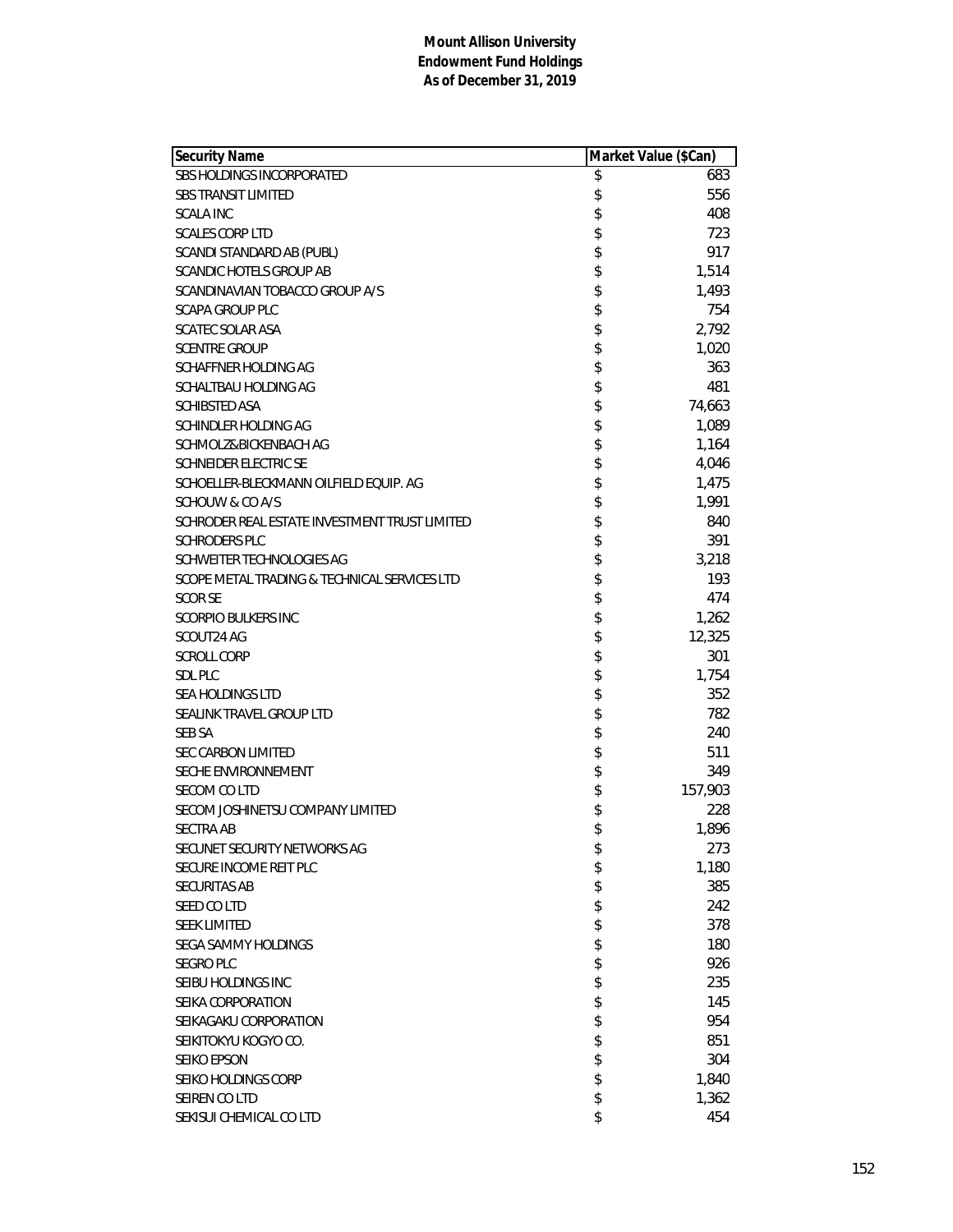| <b>Security Name</b>                             | Market Value (\$Can) |
|--------------------------------------------------|----------------------|
| <b>SEKISUI HOUSE</b>                             | \$<br>137,358        |
| SEKISUI JUSHI CORPORATION                        | \$<br>1,083          |
| SEKISUI PLASTICS CO LIMITED                      | \$<br>716            |
| <b>SELECT HARVESTS LIMITED</b>                   | \$<br>1,612          |
| SELVAAG BOLIG ASA                                | \$<br>575            |
| SEMAPA - SOCIEDADE DE INVESTIMENTO E GESTAO SGPS | \$<br>956            |
| SEMBCORP INDUSTRIES LIMITED                      | \$<br>14,127         |
| SEMBCORP MARINE LIMITED                          | \$<br>1,630          |
| SEMPERIT AKTIENGESELLSCHAFT HOLDING              | \$<br>250            |
| <b>SENEX ENERGY LIMITED</b>                      | \$<br>819            |
| <b>SENIOR PLC</b>                                | \$<br>1,878          |
| SENKO GROUP HOLDINGS CO LTD                      | \$<br>1,879          |
| SENSHU ELECTRIC CO.                              | 554                  |
| SENSHU IKEDA HOLDINGS INCORPORATION              | \$<br>1,159          |
| SENSHUKAI COMPANY LIMITED                        | \$<br>217            |
| <b>SENSYS GATSO GROUP AB</b>                     | \$<br>134            |
| SERIA CO.                                        | \$<br>2,403          |
| <b>SERVCORP LIMITED</b>                          | \$<br>272            |
| SERVICE STREAM LTD                               | \$<br>1,246          |
| SES S.A.                                         | \$<br>364            |
| <b>SESA SPA</b>                                  | \$<br>1,041          |
| SEVEN & I HOLDINGS COMPANY LTD                   | \$<br>1,977          |
| <b>SEVEN BANK</b>                                | \$<br>138            |
| SEVEN WEST MEDIA LTD                             | \$<br>329            |
| SEVERFIELD PLC                                   | \$<br>616            |
| SEVERN TRENT PLC                                 | \$<br>84,269         |
| SFL CORPORATION LTD                              | \$<br>3,795          |
| SFP HOLDINGS CO LTD                              | \$<br>601            |
| SFS GROUP AG                                     | \$<br>3,507          |
| <b>SG FLEET GROUP LTD</b>                        | 495                  |
| <b>SG HOLDINGS CO LTD</b>                        | \$<br>232            |
| <b>SGL CARBON SE</b>                             | \$<br>691            |
| <b>SGS SA</b>                                    | \$<br>49,085         |
| SHAFTESBURY PLC                                  | \$<br>4,504          |
| SHANGRI-LA ASIA LIMITED                          | \$<br>2,163          |
| SHAPIR ENGINEERING AND INDUSTRY LTD              | \$<br>861            |
| <b>SHARP CORPORATION</b>                         | \$<br>235            |
| SHENG SIONG GROUP LTD                            | \$<br>1,329          |
| SHENWAN HONGYUAN HK LTD                          | \$<br>219            |
| SHENZHOU INTERNATIONAL GROUP HOLDINGS LTD        | \$<br>185,147        |
| SHIBAURA ELECTRONICS CO.                         | \$<br>402            |
| SHIBAURA MECHANTRONICS CORPORATION               | \$<br>432            |
| SHIBUSAWA WAREHOUSE COMPANY LIMITED              | \$<br>681            |
| SHIBUYA CORP                                     | \$<br>1,102          |
| SHIFT INC                                        | \$<br>861            |
| SHIGA BANK LIMITED (THE)                         | \$<br>2,355          |
| SHIKIBO LTD.                                     | \$<br>236            |
| SHIKOKU BANK LIMITED (THE)                       | \$<br>638            |
| SHIKOKU CHEMICALS CORPORATION                    | \$<br>744            |
| SHIKUN & BINUI LIMITED                           | \$<br>2,099          |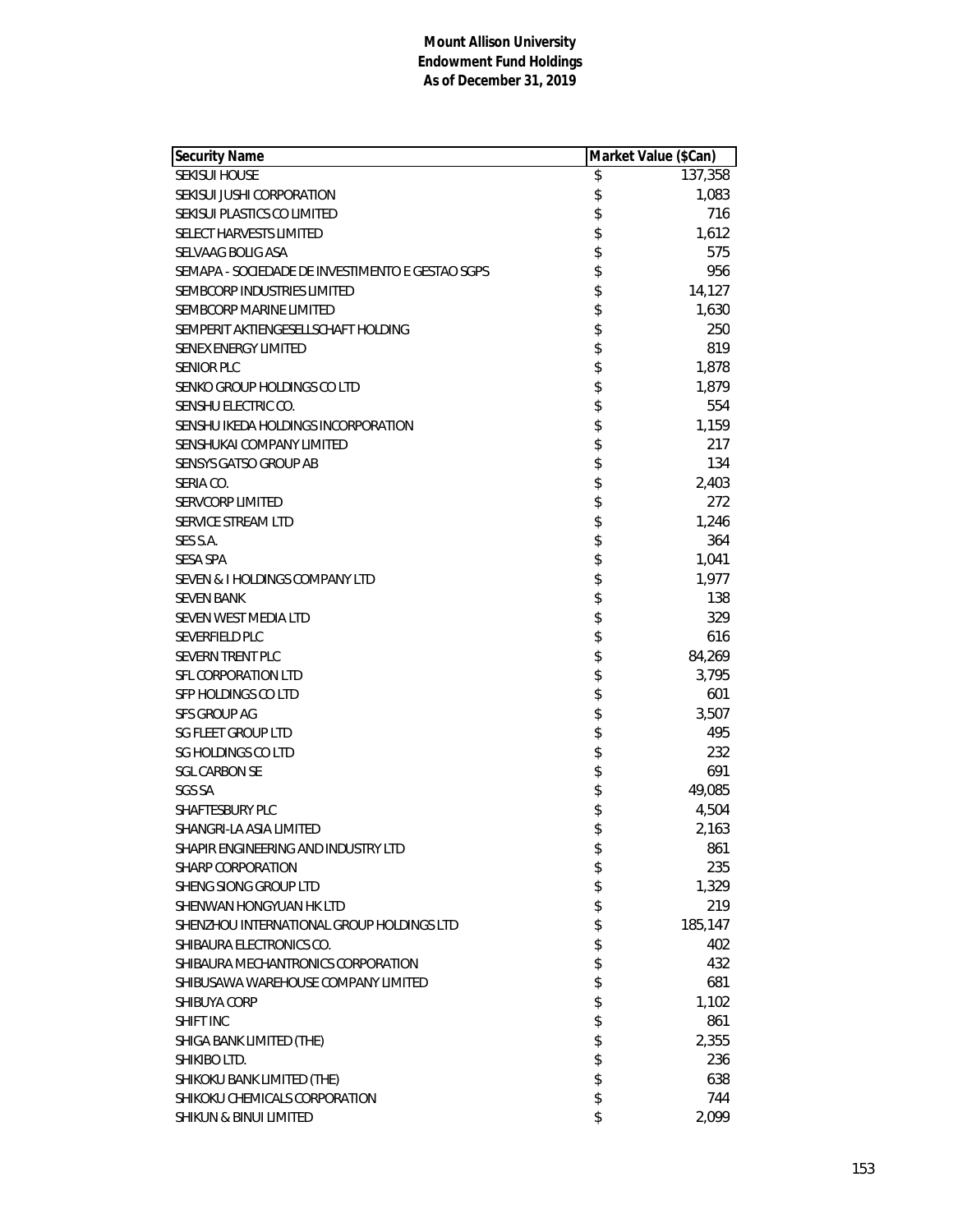| Security Name                                          | Market Value (\$Can) |
|--------------------------------------------------------|----------------------|
| SHIMA SEIKI MANUFACTURING LIMITED                      | \$<br>1,377          |
| SHIMACHU CO LTD                                        | \$<br>2,414          |
| SHIMADZU CORPORATION                                   | \$<br>501            |
| SHIMAMURA CO LIMITED                                   | \$<br>121            |
| SHIMANO INC                                            | \$<br>864            |
| <b>SHIMIZU BANK</b>                                    | \$<br>509            |
| SHIMIZU CORPORATION                                    | \$<br>433            |
| SHIMOJIMA CO.                                          | \$<br>235            |
| SHIN NIPPON AIR TECHNOLOGIES CO.                       | \$<br>390            |
| SHINAGAWA REFRACTORIES CO LTD                          | \$<br>382            |
| SHINDENGEN ELECTRIC MANUFACTURING COMPANY LIMITED      | \$<br>478            |
| SHINE CORPORATE LTD                                    | \$<br>137            |
| SHIN-ETSU CHEMICAL CO LIMITED                          | \$<br>119,725        |
| SHIN-ETSU POLYMER COMPANY LIMITED                      | \$<br>1,002          |
| SHIN-KEISEI ELECTRIC RAILWAY CO.                       | \$<br>300            |
| SHINKI BUS CO.                                         | \$<br>287            |
| SHINKO ELECTRIC INDUSTRIES CO LIMITED                  | \$<br>1,740          |
| SHINKO SHOJI CO.                                       | \$<br>447            |
| SHINMAYWA INDUSTRIES LIMITED                           | \$<br>1,997          |
| SHINNIHON CORPORATION                                  | \$<br>390            |
| SHINOKEN GROUP CO.                                     | \$<br>997            |
| SHINSEI BANK LTD                                       | \$<br>213            |
| <b>SHINSHO CORP</b>                                    | \$<br>355            |
| SHINWA CO LTD                                          | \$<br>557            |
| <b>SHIONOGI &amp; CO LTD</b>                           | \$<br>1,195          |
| SHISEIDO CO LTD                                        | \$<br>90,875         |
| SHIZUKI ELECTRIC COMPANY INC.                          | \$<br>173            |
| SHIZUOKA BANK LTD (THE)                                | \$<br>243            |
| SHIZUOKA GAS CO LTD                                    | \$<br>906            |
| SHOEI CO.                                              | \$<br>1,027          |
| SHOEI FOODS CORPORATION                                | \$<br>730            |
| SHOFU INC.                                             | \$<br>454            |
| SHOP APOTHEKE EUROPE NV                                | \$<br>580            |
| SHOPPING CENTRES AUSTRALASIA PROPERTY GROUP RE LIMITED | \$<br>3,409          |
| SHOWA CORPORATION                                      | \$<br>2,370          |
| SHOWA DENKO KABUSHIKI KAISHA                           | \$<br>256            |
| SHOWA SANGYO CO LTD                                    | \$<br>898            |
| SHUFERSAL LTD.                                         | \$<br>1,125          |
| SHUN HO PROPERTY INVESTMENTS LTD                       | \$<br>24             |
| SHUN TAK HOLDINGS LIMITED                              | \$<br>1,511          |
| SIA ENGINEERING COMPANY LTD                            | \$<br>1,307          |
| <b>SIAS</b>                                            | \$<br>1,530          |
| SIEGFRIED HOLDING AG                                   | \$<br>4,393          |
| <b>SIEMENS AG</b>                                      | \$<br>247,901        |
| SIEMENS GAMESA RENEWABLE ENERGY SA                     | \$<br>298            |
| SIEMENS HEALTHINEERS AG                                | \$<br>514            |
| SIF HOLDING NV                                         | \$<br>186            |
| SIG PLC                                                | \$<br>2,281          |
| SIGMA HEALTHCARE LTD                                   | \$<br>872            |
| SIGMAXYZ INC                                           | \$<br>520            |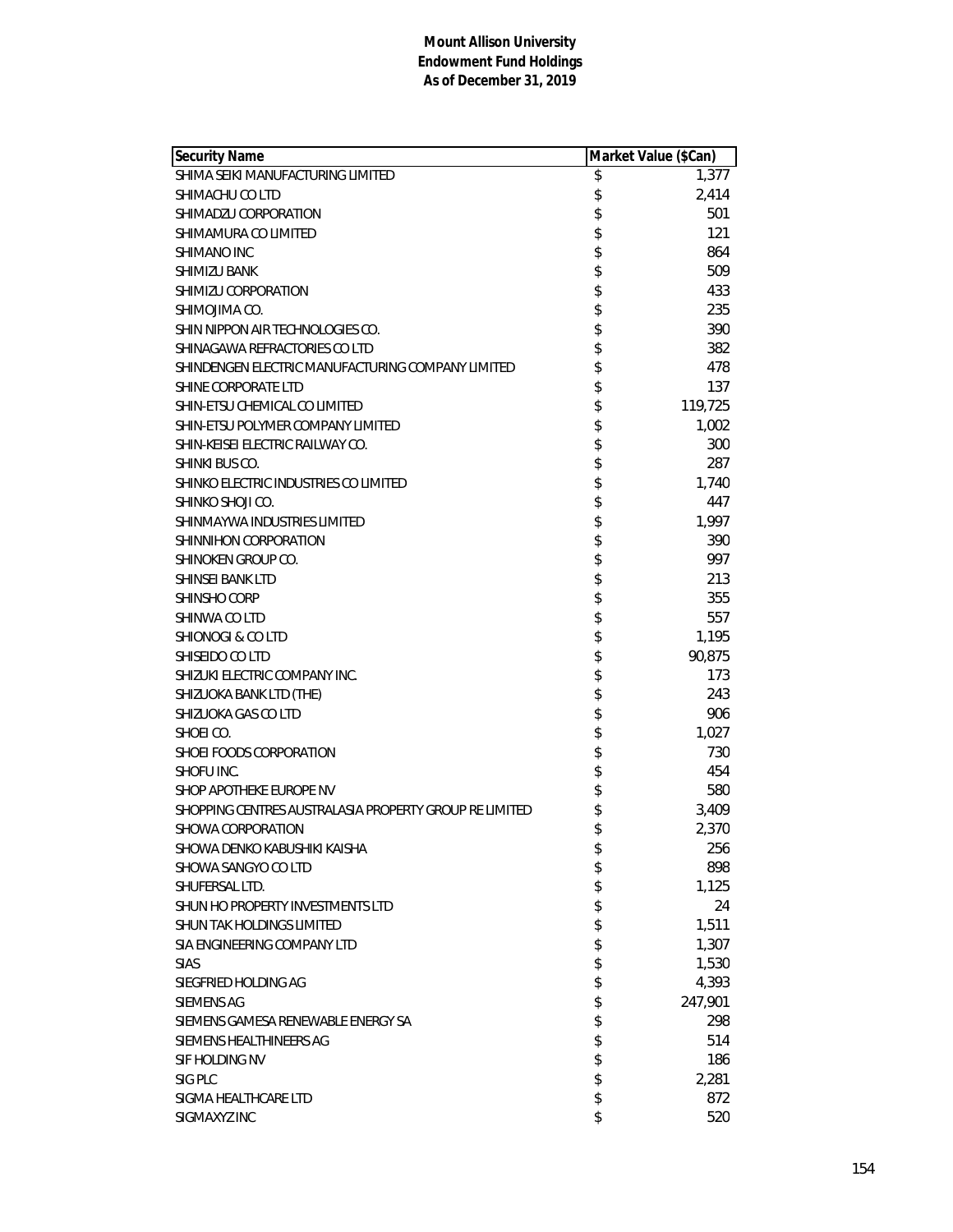| Security Name                                | Market Value (\$Can) |
|----------------------------------------------|----------------------|
| SIGNATURE AVIATION PLC                       | \$<br>6,987          |
| SIGNIFY NV                                   | \$<br>7,980          |
| SIIC ENVIRONMENT HLDG LTD                    | \$<br>240            |
| <b>SIIX CORPORATION</b>                      | \$<br>876            |
| SIKA AG                                      | \$<br>114,716        |
| SILTRONIC AG                                 | \$<br>4,200          |
| SILVER LAKE RESOURCES LIMITED                | \$<br>2,251          |
| SIMCORP AS                                   | \$<br>7,680          |
| SIMS LTD                                     | \$<br>3,049          |
| SINANEN HOLDINGS CO LTD                      | \$<br>475            |
| SINARMAS LAND LIMITED                        | \$<br>456            |
| SINFONIA TECHNOLOGY COMPANY LIMITED          | \$<br>720            |
| SINGAMAS CONTAINER HOLDINGS LIMITED          | \$<br>358            |
| SINGAPORE AIRLINES LIMITED                   | \$<br>66,912         |
| SINGAPORE EXCHANGE LIMITED                   | \$<br>18,978         |
| SINGAPORE POST LTD                           | \$<br>2,267          |
| SINGAPORE PRESS HOLDINGS LIMITED             | \$<br>37,561         |
| SINGAPORE TECHNOLOGIES ENGINEERING LIMITED   | \$<br>11,176         |
| SINGAPORE TELECOMMUNICATIONS LIMITED         | \$<br>47,960         |
| SINKO INDUSTRIES LIMITED                     | \$<br>760            |
| SINO LAND CO LIMITED                         | \$<br>59,513         |
| SINTOKOGIO LIMITED                           | \$<br>725            |
| <b>SIOEN INDUSTRIES</b>                      | \$<br>310            |
| SIPEF NA                                     | \$<br>994            |
| SIRIUS MINERALS PLC                          | \$<br>114            |
| SITC INTERNATIONAL HOLDINGS CO LTD           | \$<br>2,787          |
| SITOY GROUP HOLDINGS LIMITED                 | \$<br>111            |
| SIV CAPITAL LTD                              | \$<br>27             |
| SIXT LEASING SE                              | \$<br>439            |
| SIXT SE                                      | \$<br>5,771          |
| SJM HOLDINGS LIMITED                         | \$<br>161            |
| SK HOLDINGS CO LTD                           | \$<br>43,479         |
| SK HYNIX INCORPORATION                       | \$<br>58,695         |
| SK INNOVATION COMPANY LIMITED                | \$<br>133,307        |
| SKANDINAVISKA ENSKILDA BANKEN                | \$<br>81,695         |
| SKANSKA AB                                   | \$<br>548            |
| SK-ELECTRONICS CO.                           | \$<br>394            |
| SKELLERUP HOLDINGS LIMITED                   | \$<br>563            |
| SKISTAR AB                                   | \$<br>876            |
| SKY CITY ENTERTAINMENT GROUP LIMITED         | \$<br>3,060          |
| SKY NETWORK TELEVISION LTD                   | \$<br>230            |
| SKY PERFECT JSAT HOLDINGS INCORPORATION      | \$<br>1,212          |
| <b>SLIGRO FOOD GROUP NV</b>                  | \$<br>1,240          |
| SMA SOLAR TECHNOLOGY AG                      | \$<br>770            |
| SMART METERING SYSTEMS PLC                   | \$<br>1,349          |
| SMARTGROUP CORPORATION LTD                   | \$<br>1,314          |
| SMARTONE TELECOMMUNICATIONS HOLDINGS LIMITED | \$<br>374            |
| SMC CORPORATION                              | \$<br>36,479         |
| <b>SMITH &amp; NEPHEW PLC</b>                | \$<br>38,714         |
| <b>SMITHS GROUP PLC</b>                      | \$<br>47,133         |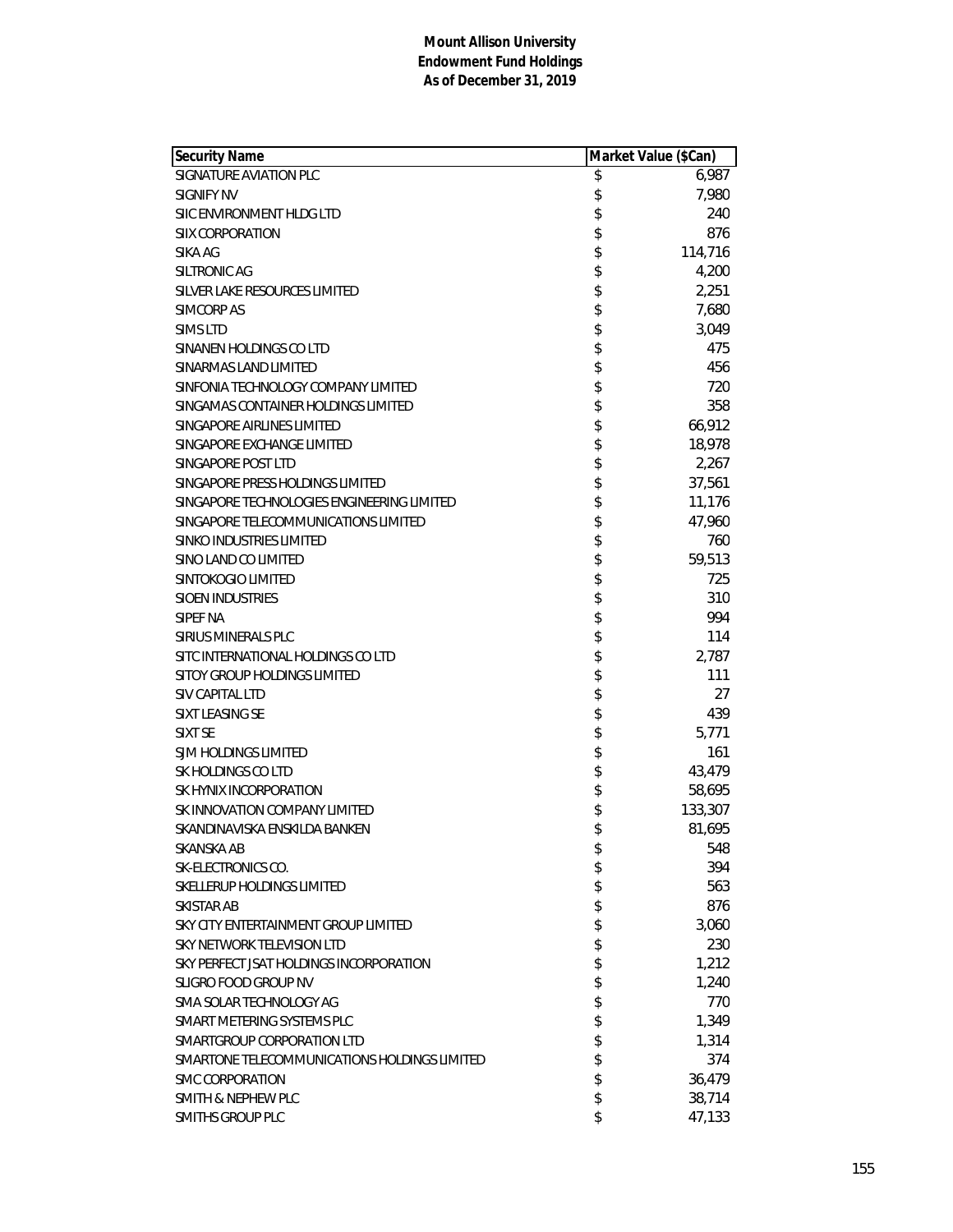| Security Name                                                    |          | Market Value (\$Can) |
|------------------------------------------------------------------|----------|----------------------|
| <b>SMK CORPORATION</b>                                           | \$       | 319                  |
| <b>SMS COMPANY LIMITED</b>                                       | \$       | 3,140                |
| SMT SCHARF AG                                                    | \$       | 129                  |
| SMURFIT KAPPA GROUP PLC                                          | \$       | 619                  |
| <b>SNAM SPA</b>                                                  | \$       | 55,016               |
| SNOW PEAK INC                                                    | \$       | 156                  |
| <b>SNT CORP</b>                                                  | \$       | 226                  |
| SOCAM DEVELOPMENT LIMITED                                        | \$       | 52                   |
| SOCIETE ANONYME DES BAINS DE MER ET DU CERCLE DES ETRANGERS A M( | \$       | 629                  |
| SOCIETE BICSA                                                    | \$       | 3,576                |
| SOCIETE DE LA TOUR EIFFEL                                        | \$       | 556                  |
| <b>SOCIETE GENERALE</b>                                          | \$       | 136,338              |
| SOCIETE MARSEILLAISE DU TUNNEL PRADO CARENAGE SA                 | \$       | 93                   |
| SOCIETE POUR L INFORMATIQUE INDUSTRIELLE SA                      | \$       | 533                  |
| SODA NIKKA CO.                                                   | \$       | 244                  |
| SODEXO                                                           | \$       | 747                  |
| SODICK CO.                                                       | \$       | 841                  |
| SOFT99 CORP                                                      | \$       | 263                  |
| SOFTBANK CORP                                                    | \$       | 1,603                |
| SOFTBANK GROUP CORP                                              | \$       | 317,799              |
| SOFTBANK TECHNOLOGY CORP.                                        | \$       | 435                  |
| SOFTBRAIN CO                                                     | \$       | 383                  |
| SOFTCAT PLC                                                      | \$       | 3,235                |
| SOFTCREATE HOLDINGS CORPORATION                                  | \$       | 456                  |
| SOFTWARE AG                                                      | \$       | 3,426                |
| SOFTWARE SERVICE                                                 | \$       | 397                  |
| SOGEFI SPA                                                       | \$       | 211                  |
| SOGO MEDICAL HOLDINGS CO LTD                                     | \$       | 796                  |
| SOHGO SECURITY SERVICES CO. LTD                                  | \$       | 277                  |
| SOIKEN HOLDINGS INCORPORATED                                     | \$       | 479                  |
| SOILBUILD BUSINESS SPACE REIT                                    | \$       | 571                  |
| <b>SOITEC</b>                                                    | \$<br>\$ | 4,312                |
| SOKEN CHEMICAL & ENGINEERING CO LTD                              |          | 256                  |
| SOL SPA                                                          | \$       | 981                  |
| SOLAR A/S                                                        | \$       | 621                  |
| SOLARIA ENERGIA Y MEDIO AMBIENTE                                 | \$       | 1,288                |
| SOLASTO CORP                                                     | \$       | 1,061                |
| SOLITON SYSTEMS K.K.                                             | \$       | 418                  |
| SOLOCAL GROUP SA                                                 | \$       | 812                  |
| SOLVAY SOCIETE ANONYME                                           | \$       | 612                  |
| <b>SOMFY SA</b>                                                  | \$       | 1,141                |
| SOMPO HOLDINGS INC                                               | \$       | 947                  |
| SONAE CAPITAL                                                    | \$       | 284                  |
| SONAE-SGSP SA                                                    | \$       | 2,107                |
| SONIC HEALTHCARE LIMITED                                         | \$       | 104,504              |
| SONOVA HOLDING AG                                                | \$       | 16,406               |
| SONY CORPORATION                                                 | \$       | 208,263              |
| SONY FINANCIAL HOLDINGS INC.                                     | \$       | 262                  |
| SOPHOS GROUP PLC                                                 |          | 1,785                |
| SOPRA STERIA GROUP                                               | \$       | 4,881                |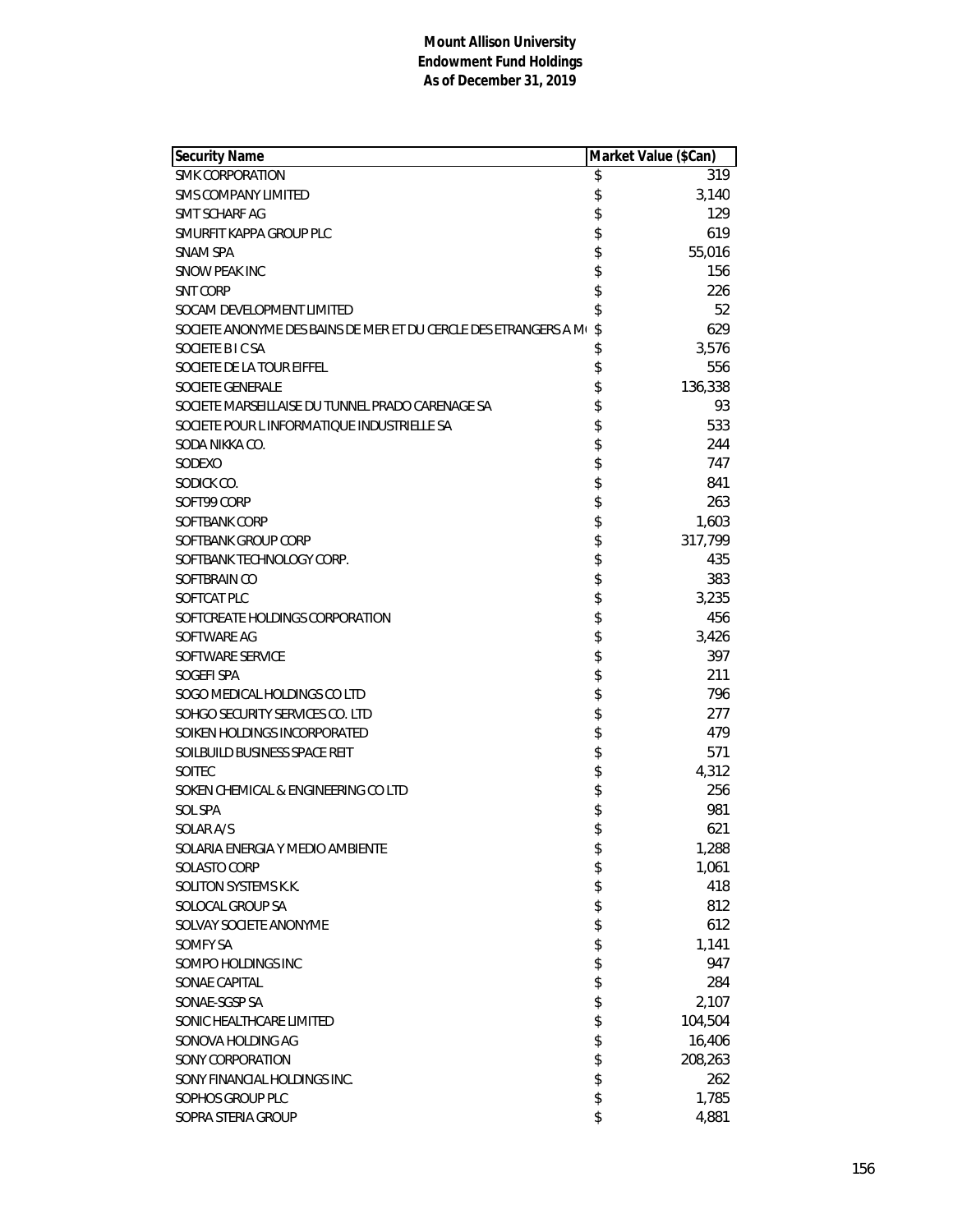| Security Name                                | Market Value (\$Can) |
|----------------------------------------------|----------------------|
| SOUNDWILL HOLDINGS LIMITED                   | \$<br>199            |
| SOURCENEXT CORPORATION                       | \$<br>861            |
| SOUTH32 LTD                                  | \$<br>676            |
| SOUTHERN CROSS MEDIA GROUP LTD               | \$<br>925            |
| SPACE CO.                                    | \$<br>202            |
| SPACE VALUE HOLDINGS CO LTD                  | \$<br>222            |
| SPAR NORD BANK A/S                           | \$<br>1,714          |
| SPARK INFRASTRUCTURE GROUP                   | \$<br>5,200          |
| SPARK NEW ZEALAND LTD                        | \$<br>382            |
| SPARKASSEN IMMOBILIEN AG                     | \$<br>3,186          |
| SPARX GROUP COMPANY LIMITED                  | \$<br>492            |
| SPECTRIS PLC                                 | \$<br>9,096          |
| SPEEDCAST INTERNATIONAL LTD                  | \$<br>286            |
| SPEEDY HIRE PLC                              | \$<br>1,399          |
| <b>SPH REIT</b>                              | \$<br>1,088          |
| <b>SPIE SA</b>                               | \$<br>4,568          |
| SPIRAX-SARCO ENGINEERING PLC                 | \$<br>618            |
| SPIRE HEALTHCARE GROUP PLC                   | \$<br>1,130          |
| SPIRENT COMMUNICATIONS PLC                   | \$<br>3,791          |
| SPK CORPORATION                              | \$<br>263            |
| S-POOL                                       | \$<br>1,064          |
| SQUARE ENIX HOLDINGS COMPANY LIMITED         | \$<br>327            |
| <b>SRA HOLDINGS</b>                          | \$<br>339            |
| SRP GROUPE SA                                | \$<br>36             |
| SRS HOLDINGS CO LTD                          | \$<br>694            |
| SSAB SVENSKT STAL AKTIEBOLAGET               | \$<br>1,891          |
| <b>SSE PLC</b>                               | \$<br>147,094        |
| <b>SSP GROUP LIMITED</b>                     | \$<br>7,322          |
| ST BARBARA LIMITED                           | \$<br>3,200          |
| ST CORP                                      | \$<br>434            |
| ST GALLER KANTONALBANK AG                    | \$<br>2,901          |
| ST. JAMES'S PLACE PLC                        | \$<br>585            |
| ST. MODWEN PROPERTIES PLC                    | \$<br>3,157          |
| <b>STABILUS SA</b>                           | \$<br>3,863          |
| STAGECOACH GROUP PLC                         | \$<br>1,905          |
| STAMFORD LAND CORPORATION LIMITED            | \$<br>363            |
| STANDARD CHARTERED PLC                       | \$<br>142,962        |
| STANDARD LIFE ABERDEEN PLC                   | \$<br>181,946        |
| STANDARD LIFE INV PROP INC TRUST LTD         | \$<br>1,148          |
| STANLEY ELECTRIC CO                          | \$<br>273            |
| STAR ASIA INVESTMENT CORP                    | \$<br>988            |
| STAR ENTERTAINMENT GROUP LTD                 | \$<br>5,975          |
| STAR MICA HOLDINGS CO LTD                    | \$<br>692            |
| STAR MICRONICS CO LTD                        | \$<br>1,020          |
| STARHILL GLOBAL REAL ESTATE INVESTMENT TRUST | \$<br>1,439          |
| <b>STARHUB LTD</b>                           | \$<br>1,192          |
| STARTS CORPORATION INCORPORATED              | \$<br>1,753          |
| STARTS PROCEED INVESTMENT CORPORATION        | \$<br>764            |
| STARZEN COMPANY LIMITED                      | \$<br>397            |
| STEADFAST GROUP LTD                          | \$<br>4,298          |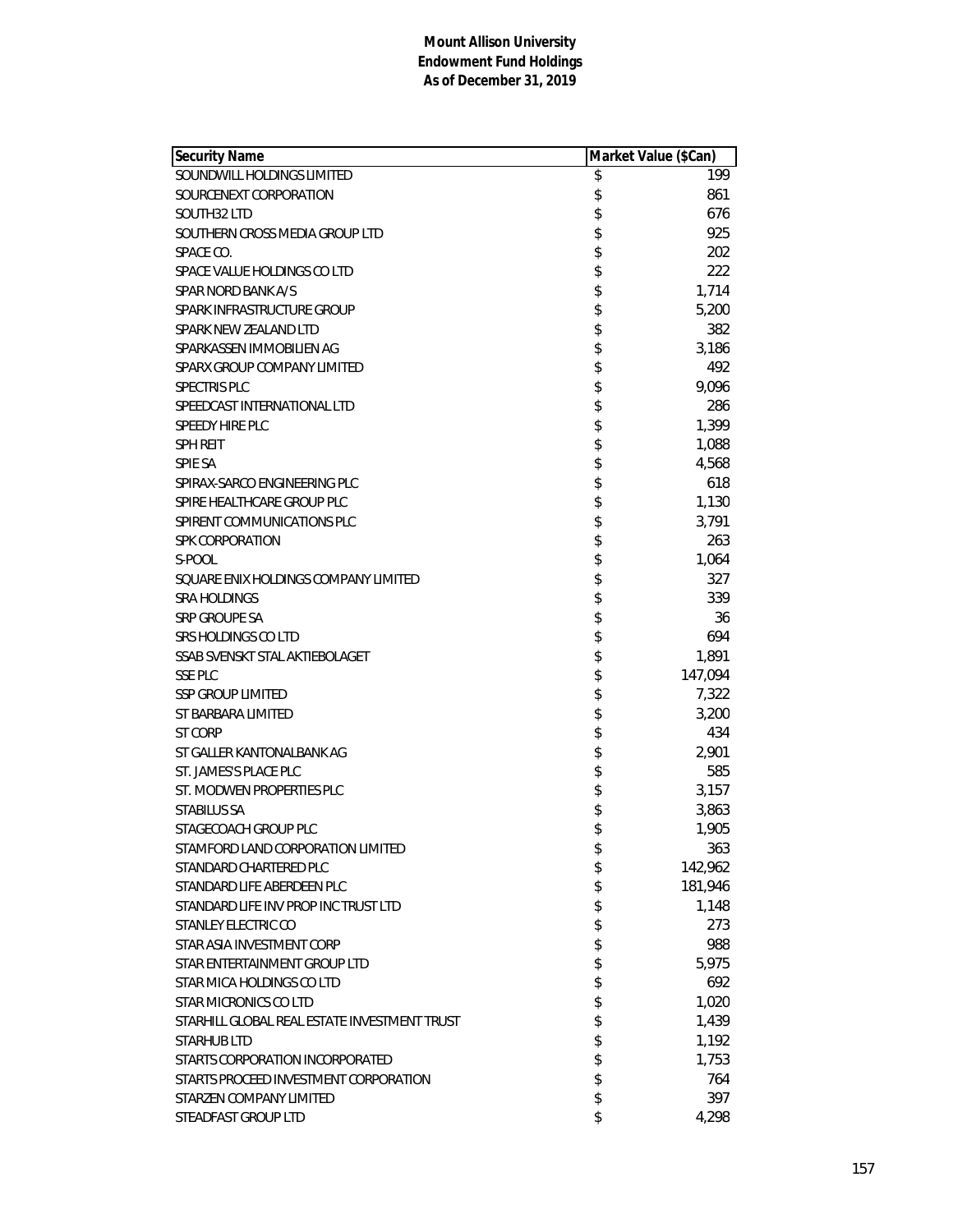| Security Name                                | Market Value (\$Can) |
|----------------------------------------------|----------------------|
| STEEL & TUBE HOLDINGS LIMITED                | \$<br>76             |
| STEF SA                                      | \$<br>604            |
| STELLA CHEMIFA CORPORATION                   | \$<br>579            |
| STELLA INTERNATIONAL HOLDINGS LIMITED        | \$<br>1,207          |
| STEP CO.                                     | \$<br>227            |
| STHREE PLC                                   | \$<br>1,377          |
| STMICROELECTRONICS NV                        | \$<br>1,309          |
| STO AKTIENGESELLSCHAFT                       | \$<br>839            |
| STOBART GROUP LIMITED                        | \$<br>851            |
| STOCK SPIRITS GROUP PLC                      | \$<br>843            |
| STOCKLAND CORPORATION LTD                    | \$<br>552            |
| STOCKMANN OYJ                                | \$<br>125            |
| STOLT-NIELSEN LIMITED                        | \$<br>782            |
| STORA ENSO OYJ                               | \$<br>102,455        |
| STRABAG SE                                   | \$<br>941            |
| STRAITS TRADING CO LTD                       | \$<br>440            |
| <b>STRATEC SE</b>                            | \$<br>723            |
| STRAUMANN HOLDING AG                         | \$<br>722            |
| <b>STRIDE PROPERTY LTD</b>                   | \$<br>942            |
| <b>STRIKE COMPANY LTD</b>                    | \$<br>1,187          |
| <b>STRIX GROUP PLC</b>                       | \$<br>730            |
| STROEER SE & CO KGAA                         | \$<br>4,647          |
| STUDIO ALICE CO. LTD.                        | \$<br>444            |
| <b>STUDIO RETAIL GROUP PLC</b>               | \$<br>244            |
| <b>STV GROUP PLC</b>                         | \$<br>227            |
| <b>SUBARU CORP</b>                           | \$<br>103,152        |
| SUBARU ENTERPRISE CO.                        | \$<br>509            |
| SUEDZUCKER AG                                | \$<br>3,231          |
| <b>SUESS MICROTEC SE</b>                     | \$<br>541            |
| SUEZ SA                                      | \$<br>369            |
| SUGIMOTO & CO.                               | \$<br>415            |
| SULZER AG                                    | \$<br>4,884          |
| SUMCO CORPORATION                            | \$<br>298            |
| SUMIDA ELECTRIC CO.                          | \$<br>510            |
| SUMINOE TEXTILE CO.                          | \$<br>209            |
| SUMITOMO BAKELITE CO LTD                     | \$<br>2,590          |
| SUMITOMO CHEMICAL CO LIMITED                 | \$<br>486            |
| SUMITOMO CORPORATION                         | \$<br>100,470        |
| SUMITOMO DAINIPPON PHARMA CO LTD             | \$<br>222            |
| SUMITOMO DENSETSU CO.                        | \$<br>1,005          |
| SUMITOMO ELECTRIC INDUSTRIES LIMITED         | \$<br>817            |
| SUMITOMO HEAVY INDUSTRIES LTD                | \$<br>227            |
| SUMITOMO METAL MINING CO LTD                 | \$<br>541            |
| SUMITOMO MITSUI CONSTRUCTION COMPANY LIMITED | \$<br>1,921          |
| SUMITOMO MITSUI FINANCIAL GROUP INC          | \$<br>226,151        |
| SUMITOMO MITSUI TRUST HOLDINGS INCORPORATION | \$<br>943            |
| SUMITOMO OSAKA CEMENT COMPANY LIMITED        | \$<br>3,434          |
| SUMITOMO PRECISION PRODUCTS CO.              | \$<br>365            |
| SUMITOMO REALTY & DEVELOPMENT CO LTD         | \$<br>67,486         |
| SUMITOMO RIKO CO LTD                         | \$<br>623            |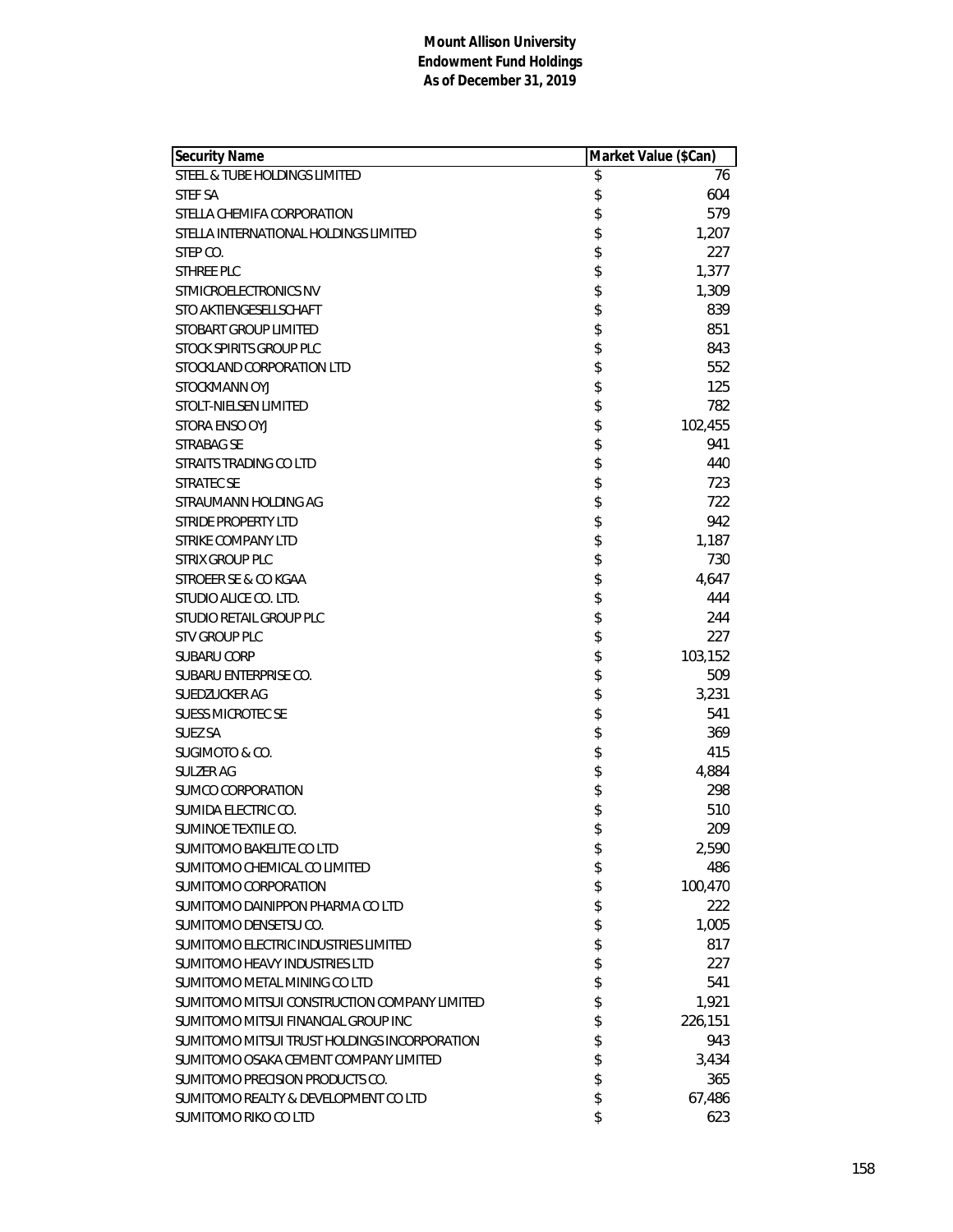| Security Name                          | Market Value (\$Can) |
|----------------------------------------|----------------------|
| SUMITOMO RUBBER INDUSTRIES LTD         | \$<br>150            |
| SUMITOMO SEIKA CHEMICALS CO LTD        | \$<br>701            |
| SUMITOMO WAREHOUSE CO LTD (THE)        | \$<br>1,614          |
| SUMMERSET GROUP HLDG LTD               | \$<br>1,958          |
| SUMMIT REAL ESTATE HOLDINGS LTD        | \$<br>776            |
| SUN FRONTIER FUDOUSAN CO LTD           | \$<br>1,059          |
| SUN HUNG KAI & CO. LIMITED             | \$<br>447            |
| SUN HUNG KAI PROPERTIES LIMITED        | \$<br>1,738          |
| <b>SUNCALL CORPORATION</b>             | \$<br>338            |
| SUNCORP GROUP LIMITED                  | \$<br>818            |
| SUNDANCE ENERGY AUSTRALIA LTD.         | \$<br>343            |
| SUNDRUG CO LTD                         | \$<br>186            |
| SUNEVISION HOLDINGS LIMITED            | \$<br>872            |
| <b>SUNLAND GROUP LIMITED</b>           | \$<br>210            |
| SUNLIGHT REAL ESTATE INVESTMENT TRUST  | \$<br>1,125          |
| SUNNINGDALE TECH LTD                   | \$<br>311            |
| SUNRISE COMMUNICATIONS GROUP AG        | \$<br>5,756          |
| SUNTEC REAL ESTATE INVESTMENT TRUST    | \$<br>191            |
| <b>SUNTORY BEVERAGE &amp; FOOD LTD</b> | \$<br>414            |
| <b>SUN-WA TECHNOS CORP</b>             | \$<br>184            |
| SUPER RETAIL GROUP LIMITED             | \$<br>2,001          |
| <b>SUPERDRY PLC</b>                    | \$<br>641            |
| SUPERLOOP LTD                          | \$<br>243            |
| <b>SURTECO GROUP SE</b>                | \$<br>518            |
| SUSHIRO GLOBAL HOLDINGS LTD            | \$<br>2,359          |
| <b>SUZUDEN CORPORATION</b>             | \$<br>268            |
| SUZUKEN CO.                            | \$<br>212            |
| <b>SUZUKI MOTOR CORPORATION</b>        | \$<br>75,973         |
| SVENSKA CELLULOSA SCA AB               | \$<br>99,118         |
| SVENSKA HANDELSBANKEN AB               | \$<br>187,755        |
| SWCC SHOWA HOLDINGS COMPANY LIMITED    | \$<br>726            |
| SWEDBANK AB                            | \$<br>961            |
| SWEDISH MATCH AB                       | \$<br>624            |
| <b>SWIRE PACIFIC LIMITED</b>           | \$<br>11,180         |
| SWIRE PROPERTIES LIMITED               | \$<br>277            |
| SWISS LIFE HOLDING AG                  | \$<br>77,154         |
| <b>SWISS PRIME SITE</b>                | \$<br>104,480        |
| SWISS RE AG                            | \$<br>234,475        |
| SWISSCOM                               | \$<br>135,833        |
| SWISSQUOTE GROUP                       | \$<br>1,058          |
| <b>SWORD GROUP</b>                     | \$<br>587            |
| SYDBANK AS                             | \$<br>2,209          |
| SYDNEY AIRPORT HOLDINGS PTY LTD        | \$<br>480            |
| SYMRISE AG                             | \$<br>965            |
| <b>SYNERGIE SE</b>                     | \$<br>660            |
| SYNLAIT MILK LTD                       | \$<br>602            |
| SYNTHOMER PLC                          | \$<br>2,589          |
| SYRAH RESOURCES LIMITED                | \$<br>176            |
| SYSMEX CORPORATION                     | \$<br>817            |
| SYSTEM INFORMATION CO LTD              | \$<br>227            |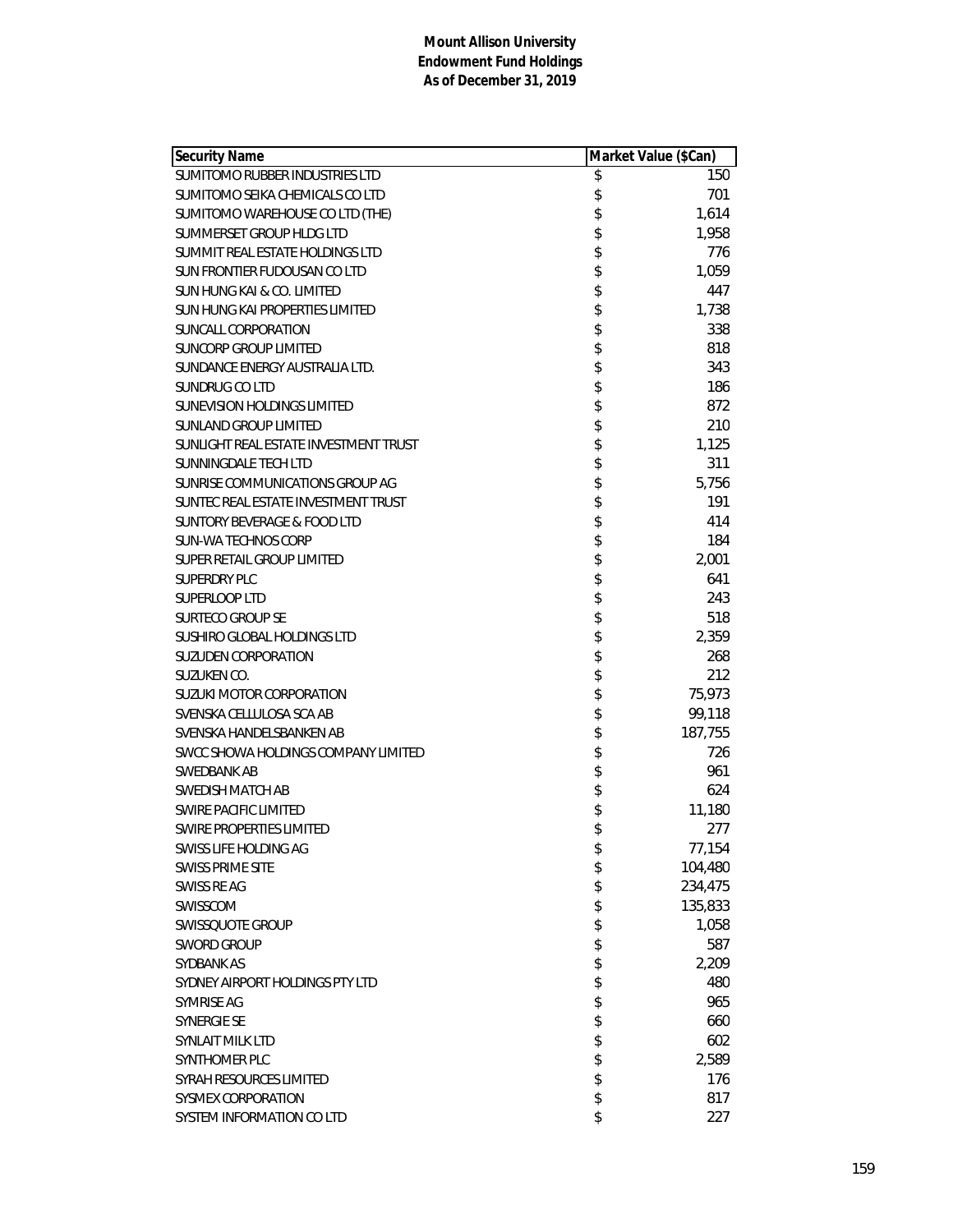| Security Name                                      | Market Value (\$Can) |           |
|----------------------------------------------------|----------------------|-----------|
| <b>SYSTEMAIR AB</b>                                | \$                   | 641       |
| SYSTENA CORP                                       | \$                   | 2,363     |
| SYUPPIN CO LTD                                     | \$                   | 449       |
| T & K TOKA CO.                                     | \$                   | 365       |
| <b>T&amp;D HOLDINGS INCORPORATED</b>               | \$                   | 509       |
| T. HASEGAWA CO.                                    | \$                   | 1,379     |
| T. RAD COMPANY LIMITED                             | \$                   | 295       |
| <b>TABCORP HOLDINGS LIMITED</b>                    | \$                   | 458       |
| TACHIBANA ELETECH CO LTD                           | \$                   | 603       |
| <b>TACHIKAWA CORPORATION</b>                       | \$                   | 399       |
| TACHI-S CO.                                        | \$                   | 722       |
| <b>TADANO LTD</b>                                  | \$                   | 2,088     |
| <b>TADIRAN HOLDINGS LTD</b>                        | \$                   | 289       |
| TAG IMMOBILIEN AG                                  | \$                   | 6,599     |
| TAI CHEUNG HOLDINGS LTD                            | \$                   | 671       |
| TAI UNITED HOLDINGS LTD                            | \$                   | 125       |
| TAIHEI DENGYO KAISHA                               | \$                   | 625       |
| TAIHEIYO CEMENT CORPORATION                        | \$                   | 255       |
| TAIHO KOGYO CO.                                    | \$                   | 235       |
| <b>TAIKISHA LIMITED</b>                            | \$                   | 1,891     |
| <b>TAIKO BANK LTD</b>                              | \$                   | 153       |
| TAIKO PHARMACEUTICAL COMPANY.                      | \$                   | 471       |
| <b>TAISEI CORPORATION</b>                          | \$                   | 602       |
| TAISEI LAMICK COMPANY LIMITED                      | \$                   | 318       |
| TAISHO PHARMACEUTICAL HOLDINGS CO LTD              | \$                   | 181       |
| TAIWAN SEMICONDUCTOR MANUFACTURING COMPANY LIMITED | \$                   | 1,012,639 |
| TAIYO HOLDINGS COMPANY LIMITED                     | \$                   | 1,202     |
| TAIYO NIPPON SANSO CORPORATION                     | \$                   | 207       |
| TAKAMATSU CONSTRUCTION GROUP COMPANY LIMITED       | \$                   | 1,170     |
| TAKAMIYA CO LTD                                    | \$                   | 505       |
| TAKAOKA TOKO CO LTD                                | \$                   | 388       |
| TAKARA & COMPANY LTD                               | \$                   | 311       |
| TAKARA LEBEN CO LTD                                | \$                   | 738       |
| TAKARA LEBEN REAL ESTATE INVESTMENT CORP           | \$                   | 523       |
| TAKARA STANDARD CO LTD                             | \$                   | 1,206     |
| TAKASAGO INTERNATIONAL CORPORATION                 | \$                   | 550       |
| TAKASAGO THERMAL ENGINEERING CO LTD                | \$                   | 1,621     |
| TAKASHIMAYA CO.                                    | \$                   | 3,091     |
| TAKE AND GIVE NEEDS COMPANY LIMITED                | \$                   | 180       |
| TAKEAWAY.COM NV                                    | \$                   | 7,269     |
| <b>TAKEBISHI CORPORATION</b>                       | \$                   | 244       |
| TAKEDA PHARMACEUTICAL COMPANY LIMITED              | \$                   | 92,289    |
| <b>TAKEEI CORPORATION</b>                          | \$                   | 387       |
| TAKEUCHI MFG CO LTD                                | \$                   | 1,273     |
| TAKIHYO CO.                                        | \$                   | 269       |
| <b>TAKKT AG</b>                                    | \$                   | 1,197     |
| TAKUMA CO LTD                                      | \$                   | 1,604     |
| <b>TALANX AG</b>                                   | \$                   | 62,531    |
| TALGO SA                                           | \$                   | 1,214     |
| TALKTALK TELECOM GROUP PLC                         | \$                   | 1,998     |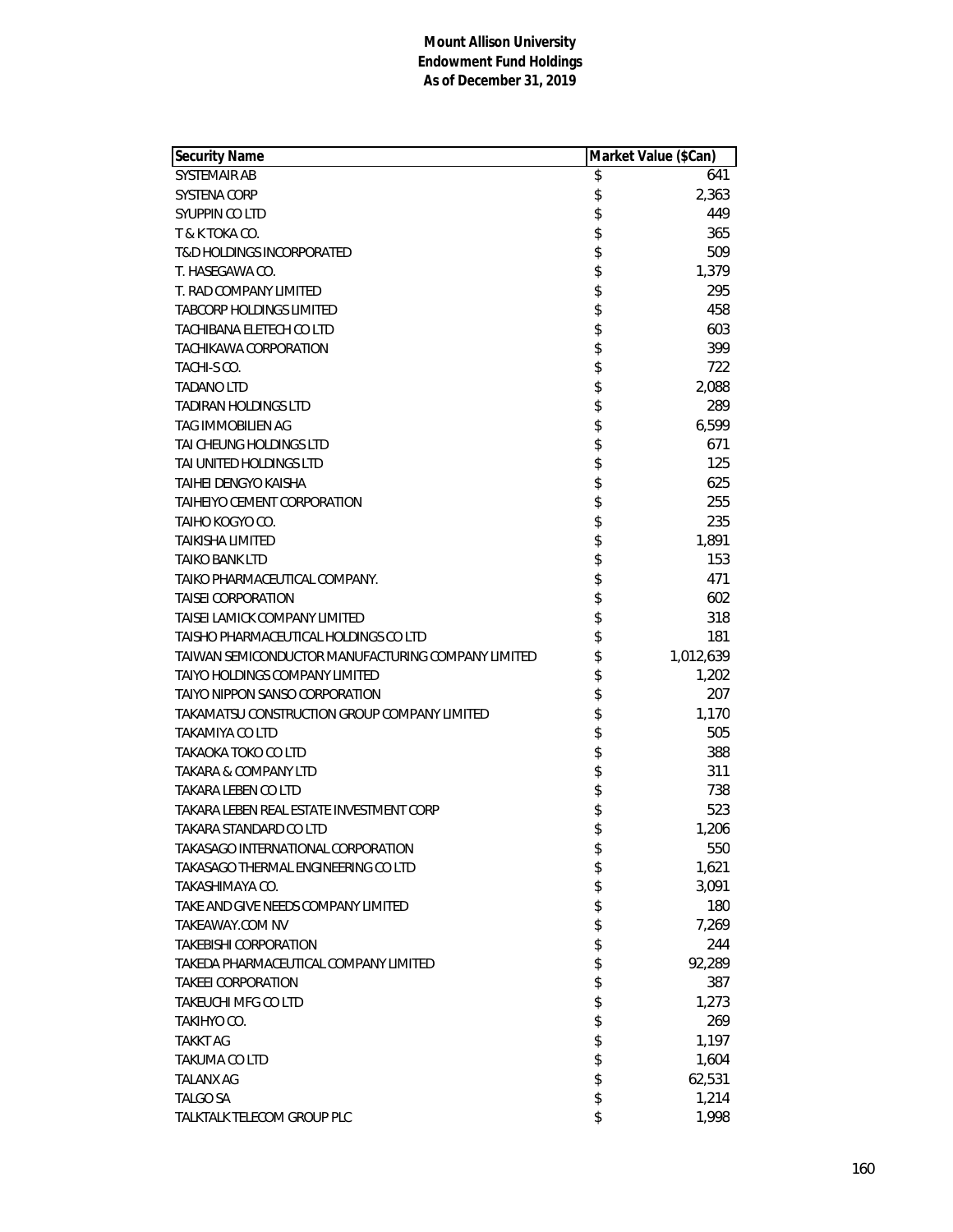| Security Name                        | Market Value (\$Can) |         |
|--------------------------------------|----------------------|---------|
| <b>TAMA HOME CO LTD</b>              | \$                   | 534     |
| TAMAGAWA HOLDINGS CO LTD             | \$                   | 483     |
| TAMBURI INVESTMENT PARTNERS SPA      | \$                   | 1,726   |
| <b>TAMRON CO LTD</b>                 | \$                   | 589     |
| <b>TAMURA CORPORATION</b>            | \$                   | 810     |
| TAN CHONG INTERNATIONAL LIMITED      | \$                   | 224     |
| TANSEISHA CO.                        | \$                   | 855     |
| TAOKA CHEMICAL CO.                   | \$                   | 487     |
| <b>TARKETT SA</b>                    | \$                   | 974     |
| TARO PHARMACEUTICAL INDUSTRIES LTD   | \$                   | 6,253   |
| <b>TASSAL GROUP LTD</b>              | \$                   | 1,618   |
| <b>TATA CONSULTANCY SERVICES LTD</b> | \$                   | 143,043 |
| TATE & LYLE PLC                      | \$                   | 9,697   |
| TATSUTA ELECTRIC WIRE & CABLE CO.    | \$                   | 490     |
| TAYCA CORPORATION                    | \$                   | 522     |
| <b>TAYLOR WIMPEY PLC</b>             | \$                   | 599     |
| TBK COMPANY LIMITED                  | \$                   | 213     |
| TDC SOFT INC                         | \$                   | 252     |
| <b>TDK CORPORATION</b>               | \$                   | 81,388  |
| <b>TECHMATRIX CORP</b>               | \$                   | 761     |
| <b>TECHNICOLOR SA</b>                | \$                   | 374     |
| TECHNO ASSOCIE COMPANY LIMITED       | \$                   | 59      |
| <b>TECHNOGYM SPA</b>                 | \$                   | 2,869   |
| <b>TECHNOLOGY ONE LTD</b>            | \$                   | 3,219   |
| TECHNOPRO HOLDINGS INC               | \$                   | 3,577   |
| <b>TECHNOTRANS SE</b>                | \$                   | 440     |
| TECHTRONIC INDUSTRIES CO LTD         | \$                   | 60,688  |
| TECNICAS REUNIDAS S.A.               | \$                   | 1,385   |
| TED BAKER PLC                        | \$                   | 364     |
| <b>TEEKAY CORPORATION</b>            | \$                   | 655     |
| <b>TEEKAY TANKERS LIMITED</b>        | \$                   | 1,455   |
| <b>TEIJIN LTD</b>                    | \$                   | 239     |
| TEIKOKU ELECTRIC MFG. CO.            | \$                   | 704     |
| <b>TEIKOKU SEN-I CO LTD</b>          | \$                   | 722     |
| TEIKOKU TSUSHIN KOGYO CO.            | \$                   | 244     |
| <b>TEKKEN CORPORATION</b>            | \$                   | 863     |
| TELE COLUMBUS AG                     | \$                   | 209     |
| TELE2 AB                             | \$                   | 11,367  |
| <b>TELECOM ITALIA SPA</b>            | \$                   | 669     |
| TELECOM PLUS PLC                     | \$                   | 2,515   |
| TELEFONAKTIEBOLAGET LM ERICSSON      | \$                   | 145,167 |
| TELEFONICA DEUTSCHLAND HOLDING AG    | \$                   | 184     |
| <b>TELEFONICA SA</b>                 | \$                   | 2,327   |
| <b>TELEKOM AUSTRIA AG</b>            | \$                   | 2,788   |
| TELENET GROUP HOLDING NV             | \$                   | 3,818   |
| <b>TELENOR GROUP ASA</b>             | \$                   | 42,773  |
| <b>TELEPERFORMANCE SE</b>            | \$                   | 137,911 |
| TELEVISION BROADCASTS LIMITED        | \$                   | 1,074   |
| <b>TELEVISION FRANCAISE 1 SA</b>     | \$                   | 956     |
| TELIA COMPANY AB                     | \$                   | 76,792  |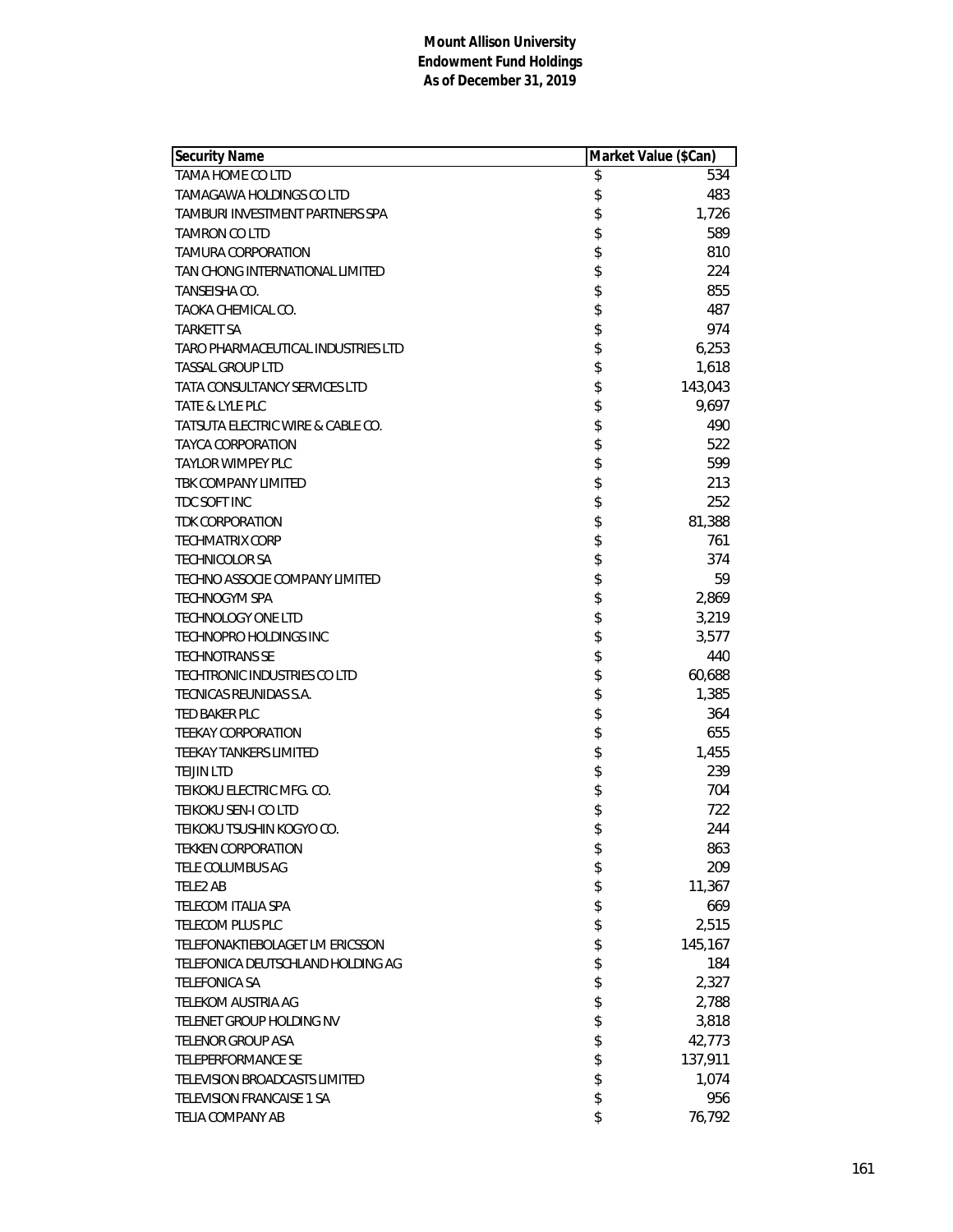| Security Name                                          | Market Value (\$Can) |         |
|--------------------------------------------------------|----------------------|---------|
| TELSTRA CORPORATION LIMITED                            | \$                   | 22,439  |
| <b>TEMENOS AG</b>                                      | \$                   | 736     |
| TENARIS S.A.                                           | \$                   | 380     |
| <b>TENCENT HOLDINGS LIMITED</b>                        | \$                   | 930,252 |
| <b>TENMA CORPORATION</b>                               | \$                   | 544     |
| TENPOS HOLDINGS CO LTD                                 | \$                   | 253     |
| TER BEKE N.V                                           |                      | 137     |
| <b>TERILOGY COMPANY LTD</b>                            | \$\$                 | 372     |
| TERNA RETE ELETTRICA NAZIONALE SPA                     |                      | 98,325  |
| <b>TERNIUM SA</b>                                      | \$                   | 51,504  |
| <b>TERRACOM LTD</b>                                    | \$                   | 162     |
| <b>TERUMO CORPORATION</b>                              | \$                   | 80,258  |
| <b>TESCO PLC</b>                                       | \$                   | 2,359   |
| TESSENDERLO GROUP NV                                   | \$                   | 2,261   |
| TEVA PHARMACEUTICAL INDUSTRIES LIMITED                 | \$                   | 34,518  |
| <b>TEXWINCA HOLDINGS LIMITED</b>                       | \$                   | 474     |
| <b>T-GAIA CORP</b>                                     | \$                   | 907     |
| THAI OIL PCL                                           | \$                   | 59,254  |
| <b>THALES SA</b>                                       | \$                   | 788     |
| THE LINK REAL ESTATE INVESTMENT TRUST                  | \$                   | 1,589   |
| THE PACK CORP                                          | \$                   | 923     |
| THE REJECT SHOP LTD                                    | \$                   | 91      |
| THE SAGE GROUP PLC                                     | \$\$                 | 769     |
| THE SWATCH GROUP AG                                    |                      | 773     |
| THE UNITED LABORATORIES INTERNATIONAL HOLDINGS LIMITED |                      | 726     |
| <b>THERMADOR GROUPE</b>                                | \$                   | 771     |
| THK CO.                                                | \$                   | 92,367  |
| THORN GROUP LIMITED                                    | \$                   | 60      |
| THULE GROUP AB                                         | \$                   | 4,896   |
| <b>THYSSENKRUPP AG</b>                                 | \$                   | 390     |
| <b>TIETOEVRY CORP</b>                                  | \$                   | 4,685   |
| <b>TIKKURILA OYJ</b>                                   | \$\$\$               | 1,157   |
| <b>TINEXTA SPA</b>                                     |                      | 433     |
| <b>TIVOLI A/S</b>                                      |                      | 441     |
| TK GROUP HOLDINGS LTD                                  | \$                   | 176     |
| TKC CORPORATION                                        | \$                   | 1,405   |
| TKH GROUP N.V.                                         | \$                   | 3,708   |
| TLG IMMOBILIEN AG                                      | \$                   | 6,207   |
| TOA CORP (HYOGO)                                       | \$                   | 497     |
| TOA CORP (TOKYO)                                       | \$                   | 327     |
| TOA OIL CO.                                            | \$                   | 481     |
| TOA ROAD CORPORATION                                   |                      | 451     |
| <b>TOAGOSEI COMPANY LIMITED</b>                        | \$                   | 2,695   |
| TOBISHIMA CORPORATION                                  | \$                   | 442     |
| TOBU RAILWAY CO LTD                                    | \$                   | 495     |
| TOC COMPANY LIMITED                                    | \$                   | 727     |
| <b>TOCALO COMPANY LIMITED</b>                          | \$                   | 1,091   |
| <b>TOCHIGI BANK LTD</b>                                | \$                   | 339     |
| <b>TODA CORPORATION</b>                                |                      | 888     |
| TODA KOGYO CORPORATION                                 | \$                   | 192     |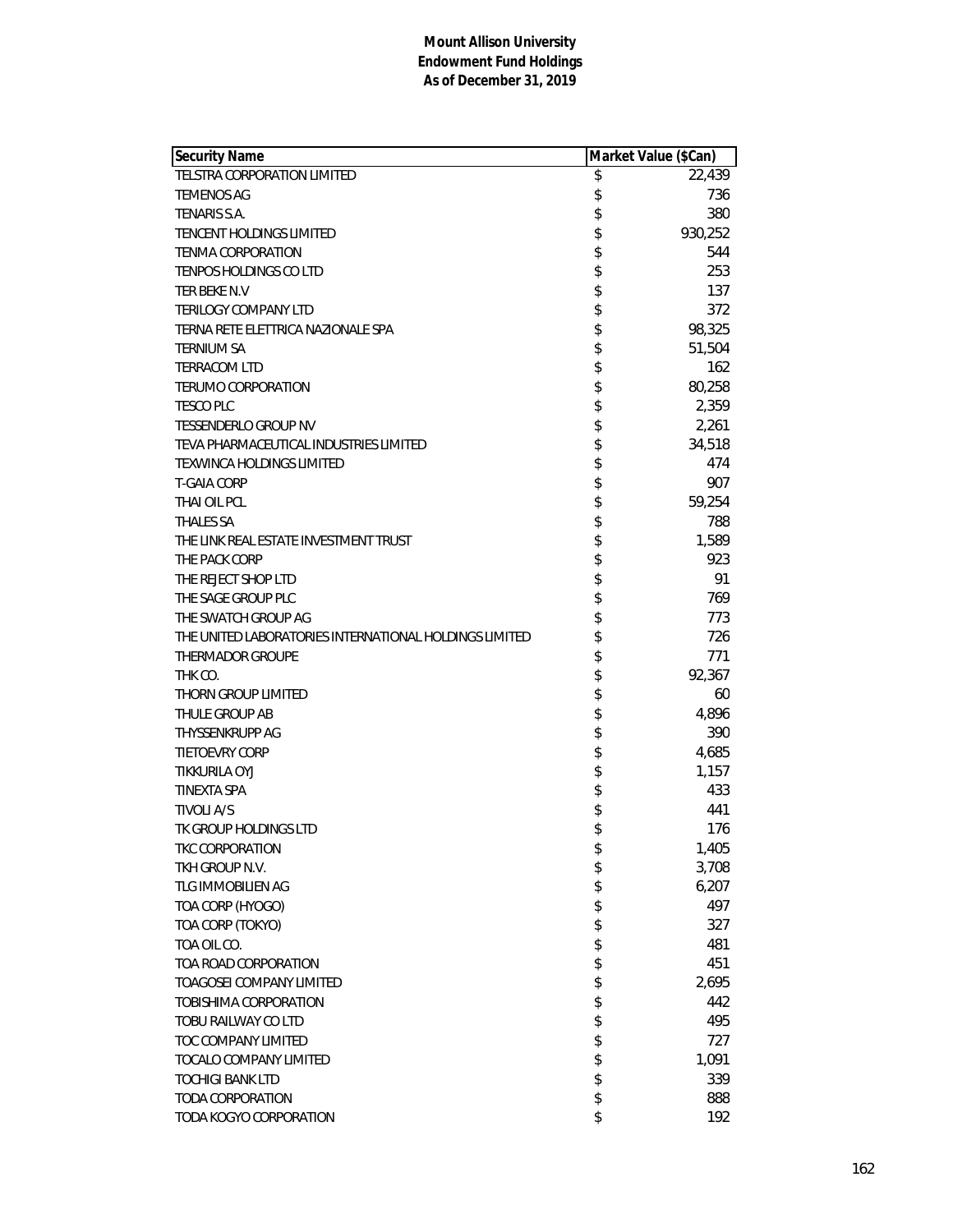| Security Name                             | Market Value (\$Can) |         |
|-------------------------------------------|----------------------|---------|
| <b>TOD'S SPA</b>                          | \$                   | 971     |
| TOEI ANIMATION COMPANY LIMITED            | \$                   | 1,108   |
| TOEI CO LTD                               | \$                   | 1,460   |
| TOENEC CORPORATION                        | \$                   | 555     |
| <b>TOHO BANK</b>                          | \$                   | 864     |
| TOHO CO LTD (HYOGO)                       | \$                   | 215     |
| TOHO CO LTD (TOKYO)                       | \$                   | 338     |
| TOHO GAS CO LTD                           | \$                   | 218     |
| TOHO HOLDINGS COMPANY LIMITED             | \$                   | 2,315   |
| TOHO TITANIUM CO LTD                      | \$                   | 826     |
| TOHO ZINC CO LTD                          | \$                   | 783     |
| <b>TOHOKU BANK</b>                        | \$                   | 95      |
| TOHOKU ELECTRIC POWER CO INC              | \$                   | 303     |
| TOHOKUSHINSHA FILM CORP                   | \$                   | 135     |
| <b>TOKAI CORP (GIFU)</b>                  | \$                   | 1,065   |
| <b>TOKAI HOLDINGS CORP</b>                | \$                   | 1,976   |
| TOKAI RIKA CO. LTD.                       | \$                   | 2,085   |
| <b>TOKAI TOKYO FINANCIAL HOLDINGS</b>     | \$                   | 1,243   |
| <b>TOKEN CORPORATION</b>                  | \$                   | 1,352   |
| TOKIO MARINE HOLDINGS INCORPORATED        | \$                   | 170,120 |
| TOKMANNI GROUP OYJ                        | \$                   | 1,447   |
| TOKUSHU TOKAI PAPER COMPANY LIMITED       | \$                   | 803     |
| TOKUYAMA CORPORATION                      | \$                   | 2,934   |
| <b>TOKYO BASE CO LTD</b>                  | \$                   | 548     |
| <b>TOKYO CENTURY CORP</b>                 | \$                   | 164     |
| TOKYO DOME CORPORATION                    | \$                   | 1,699   |
| TOKYO ELECTRIC POWER COMPANY HOLDINGS INC | \$                   | 467     |
| TOKYO ELECTRON DEVICE LTD                 | \$                   | 294     |
| TOKYO ELECTRON LTD                        | \$                   | 54,251  |
| TOKYO ENERGY & SYSTEMS INCORPORATED       | \$                   | 495     |
| TOKYO GAS CO LIMITED                      | \$                   | 6,854   |
| TOKYO KEIKI INCORPORATED                  | \$                   | 166     |
| TOKYO KIRABOSHI FINANCIAL GROUP INC       | \$                   | 752     |
| TOKYO OHKA KOGYO COMPANY LIMITED          | \$                   | 2,540   |
| TOKYO RAKUTENCHI CO.                      | \$                   | 465     |
| TOKYO ROPE MFG. CO.                       | \$                   | 281     |
| TOKYO SANGYO CO LTD                       | \$                   | 445     |
| TOKYO SEIMITSU CO LTD                     | \$                   | 2,758   |
| TOKYO STEEL MANUFACTURING CO LTD          | \$                   | 1,776   |
| <b>TOKYO TEKKO CO LTD</b>                 | \$                   | 114     |
| TOKYO THEATRES COMPANY INCORPORATED       | \$                   | 229     |
| <b>TOKYOTOKEIBA CO LTD</b>                | \$                   | 1,237   |
| TOKYU CONSTRUCTION COMPANY LIMITED        | \$                   | 1,320   |
| TOKYU CORPORATION                         | \$                   | 662     |
| TOKYU FUDOSAN HOLDINGS CORP               | \$                   | 29,754  |
| <b>TOKYU REIT</b>                         | \$                   | 3,665   |
| <b>TOLI CORPORATION</b>                   | \$                   | 196     |
| TOM GROUP LIMITED                         | \$                   | 366     |
| <b>TOMATO BANK</b>                        | \$                   | 139     |
| TOMOE CORPORATION                         | \$                   | 277     |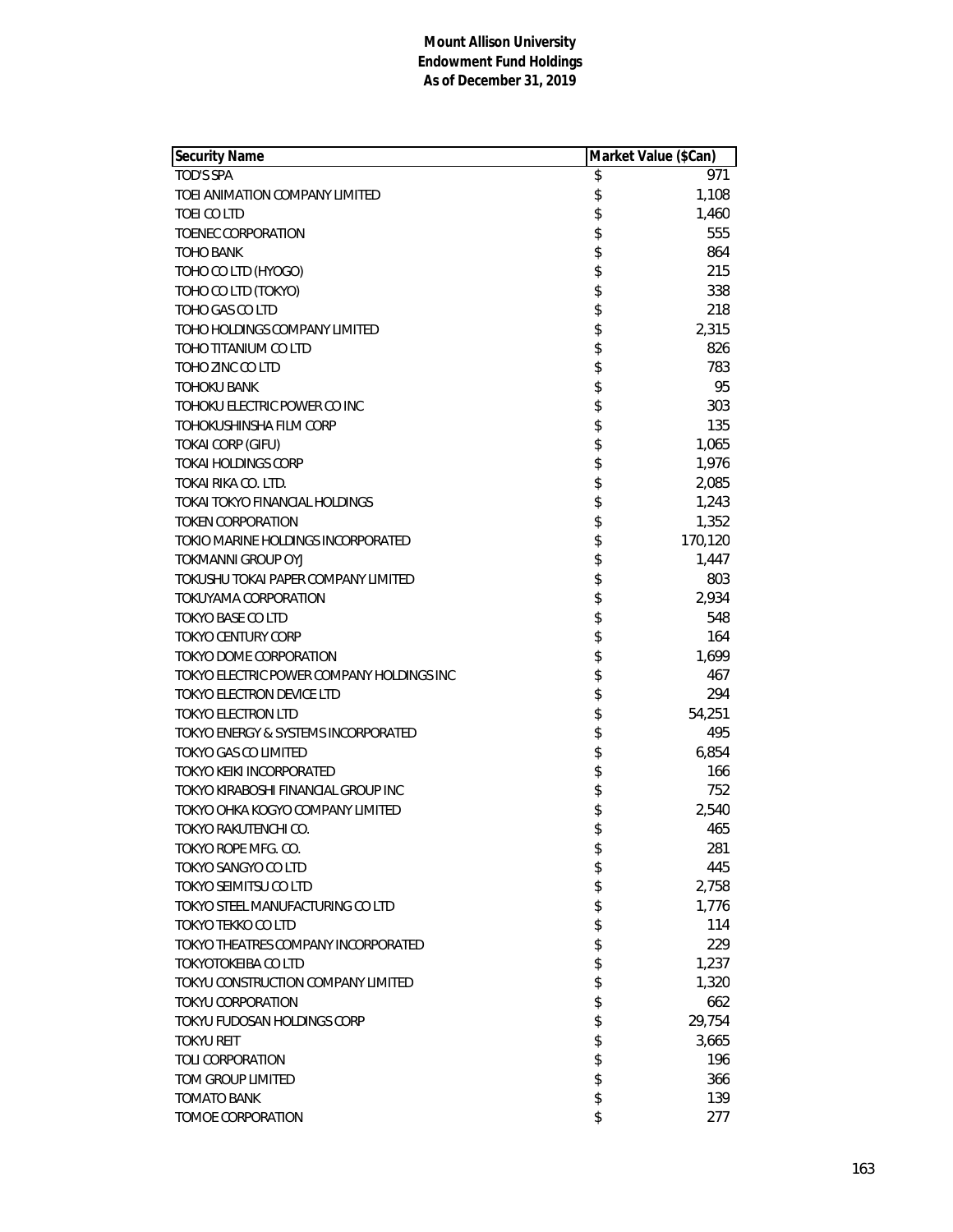| Security Name                                | Market Value (\$Can) |
|----------------------------------------------|----------------------|
| TOMOE ENGINEERING CO.                        | \$<br>450            |
| TOMOKU COMPANY LIMITED                       | \$<br>205            |
| TOMONY HOLDINGS INCORPORATION                | \$<br>1,100          |
| TOMTOM N.V.                                  | \$<br>1,445          |
| TOMY CO LTD                                  | \$<br>2,370          |
| TONAMI HOLDINGS COMPANY LIMITED              | \$<br>584            |
| TONNELLERIE FRANCOIS FRERES S.A.             | \$<br>302            |
| TOPCON CORPORATION                           | \$<br>2,667          |
| TOPDANMARK A/S                               | \$<br>4,171          |
| TOPPAN FORMS CO.                             | \$<br>1,543          |
| TOPPAN PRINTING CO LTD                       | \$<br>415            |
| <b>TOPPS TILES PLC</b>                       | \$<br>182            |
| <b>TOPRE CORP</b>                            | \$<br>1,115          |
| <b>TOPY INDUSTRIES LTD</b>                   | \$<br>435            |
| <b>TORAY INDUSTRIES</b>                      | \$<br>11,524         |
| <b>TORIDOLL HOLDINGS CORP</b>                | \$<br>1,368          |
| <b>TORIGOE CO LTD</b>                        | \$<br>191            |
| TORII PHARMACEUTICAL CO.                     | \$<br>880            |
| <b>TORIKIZOKU CO LTD</b>                     | \$<br>346            |
| TORISHIMA PUMP MANUFACTURING COMPANY LIMITED | \$<br>132            |
| <b>TORM PLC</b>                              | \$<br>1,137          |
| <b>TOSEI CORPORATION</b>                     | \$<br>1,395          |
| <b>TOSEI REIT INVESTMENT CORP</b>            | \$<br>888            |
| <b>TOSHIBA CORPORATION</b>                   | \$<br>1,202          |
| TOSHIBA MACHINE CO LTD                       | \$<br>1,170          |
| TOSHIBA PLANT SYSTEMS & SERVICES CORPORATION | \$<br>2,007          |
| TOSHIBA TEC CORPORATION                      | \$<br>1,951          |
| <b>TOSHO COMPANY LIMITED</b>                 | \$<br>675            |
| <b>TOSOH CORPORATION</b>                     | \$<br>289            |
| <b>TOTAL GABON SA</b>                        | \$<br>214            |
|                                              |                      |
| <b>TOTAL SA</b><br>TOTECH CORPORATION        | \$<br>538,371<br>474 |
|                                              | \$                   |
| TOTETSU KOGYO CO.                            | \$<br>1,201          |
| <b>TOTO LTD</b>                              | \$<br>431            |
| <b>TOTTORI BANK LTD</b>                      | \$<br>250            |
| TOUKEI COMPUTER CO.                          | \$<br>255            |
| <b>TOURISM HOLDINGS LIMITED</b>              | \$<br>471            |
| TOW CO.                                      | \$<br>507            |
| <b>TOWA BANK LTD</b>                         | \$<br>470            |
| <b>TOWA CORPORATION</b>                      | \$<br>510            |
| TOWA PHARMACEUTICAL COMPANY LIMITED          | \$<br>1,331          |
| <b>TOWER LIMITED</b>                         | \$<br>220            |
| TOWN CENTRE SECURITIES PLC                   | \$<br>130            |
| TOYO CONSTRUCTION CO LTD                     | \$<br>715            |
| <b>TOYO CORPORATION</b>                      | \$<br>780            |
| TOYO DENKI SEIZO K.K.                        | \$<br>223            |
| TOYO ENGINEERING CORPORATION                 | \$<br>359            |
| TOYO GOSEI CO.                               | \$<br>866            |
| TOYO INK SC HOLDINGS COMPANY LIMITED         | \$<br>1,822          |
| TOYO KANETSU KABUSHIKI KAISHA                | \$<br>389            |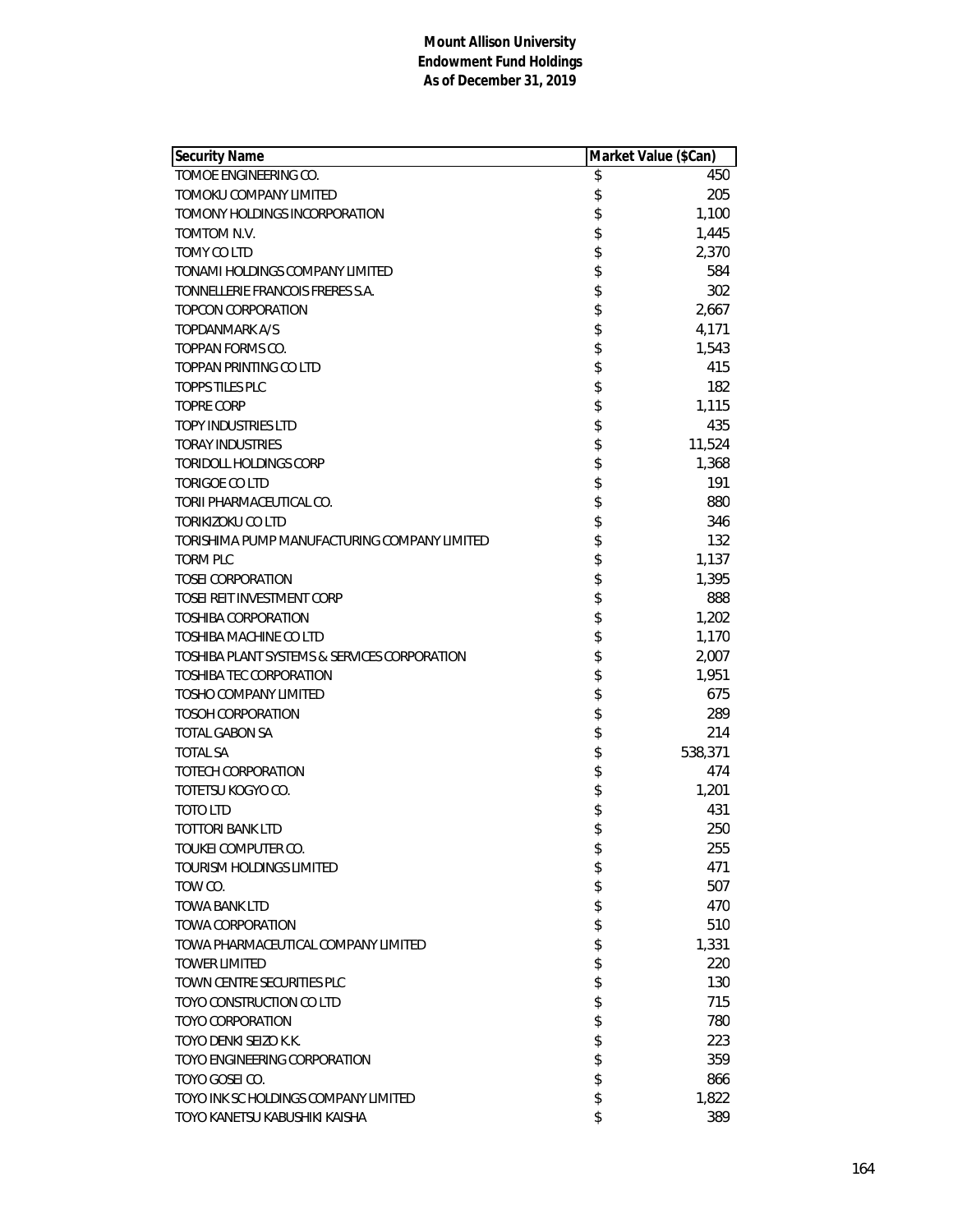| Security Name                            | Market Value (\$Can) |
|------------------------------------------|----------------------|
| TOYO MACHINERY METAL CO LTD              | \$<br>118            |
| <b>TOYO SECURITIES CO LTD</b>            | \$<br>189            |
| TOYO SEIKAN GROUP HOLDINGS LTD           | \$<br>176            |
| TOYO SUISAN KAISHA LIMITED               | \$<br>269            |
| TOYO TANSO COMPANY LTD                   | \$<br>368            |
| TOYO TIRE CORP                           | \$<br>2,889          |
| TOYOBO CO LTD                            | \$<br>2,923          |
| <b>TOYODA GOSEI CO LTD</b>               | \$<br>117            |
| TOYOTA INDUSTRIES CORPORATION            | \$<br>608            |
| TOYOTA MOTOR CORPORATION                 | \$<br>141,337        |
| TOYOTA TSUSHO CORPORATION                | \$<br>538            |
| TP ICAP PLC                              | \$<br>6,238          |
| TPG TELECOM LIMITED                      | \$<br>125            |
| TPR COMPANY LIMITED                      | \$<br>739            |
| TRANCOM CO.                              | \$<br>892            |
| TRANSPORT INTERNATIONAL HOLDINGS LIMITED | \$<br>1,134          |
| <b>TRANSURBAN GROUP</b>                  | \$<br>2,024          |
| <b>TRAVIS PERKINS PLC</b>                | \$<br>10,421         |
| <b>TREASURE ASA</b>                      | \$<br>191            |
| TREASURY WINE ESTATES LTD                | \$<br>142,802        |
| <b>TREATT PLC</b>                        | \$<br>277            |
| TREND MICRO INCORPORATED                 | \$<br>464            |
| TRI CHEMICAL LABORATORIES INCORPORATION  | \$<br>616            |
| <b>TRIFAST PLC</b>                       | \$<br>376            |
| <b>TRIGANO</b>                           | \$<br>1,813          |
| <b>TRINITY LIMITED</b>                   | \$<br>38             |
| TRITAX BIG BOX REIT PLC                  | \$<br>6,672          |
| TROAX GROUP AB (PUBL)                    | \$<br>1,203          |
| TRUSCO NAKAYAMA CORPORATION              | \$<br>2,519          |
| <b>TRUSTPOWER LTD</b>                    | \$<br>499            |
| TRYG A/S                                 | \$<br>255            |
| TS TECH CO LTD                           | \$<br>1,909          |
| TSI HOLDINGS CO LTD                      | \$<br>609            |
| TSUBAKI NAKASHIMA CO LTD.                | \$<br>1,438          |
| TSUBAKIMOTO CHAIN COMPANY                | \$<br>2,154          |
| TSUBAKIMOTO KOGYO CO.                    | \$<br>464            |
| <b>TSUGAMI CORPORATION</b>               | \$<br>865            |
| TSUI WAH HOLDINGS LIMITED                | \$<br>43             |
| TSUKADA GLOBAL HOLDINGS INC              | \$<br>75             |
| TSUKISHIMA KIKAI CO.                     | \$<br>742            |
| TSUKUBA BANK LIMITED                     | \$<br>401            |
| <b>TSUKUI CORPORATION</b>                | \$<br>607            |
| <b>TSURUHA HOLDINGS INC</b>              | \$<br>74,132         |
| TSURUMI MANUFACTURING COMPANY LIMITED    | \$<br>627            |
| TSUTSUMI JEWELRY COMPANY LIMITED         | \$<br>191            |
| <b>TT ELECTRONICS PLC</b>                | \$<br>1,083          |
| TUAN SING HOLDINGS LIMITED               | \$<br>230            |
| <b>TUBACEX SA</b>                        | \$<br>806            |
| <b>TUI AG</b>                            | \$<br>397            |
| TULLOW OIL PLC                           | \$<br>2,466          |
|                                          |                      |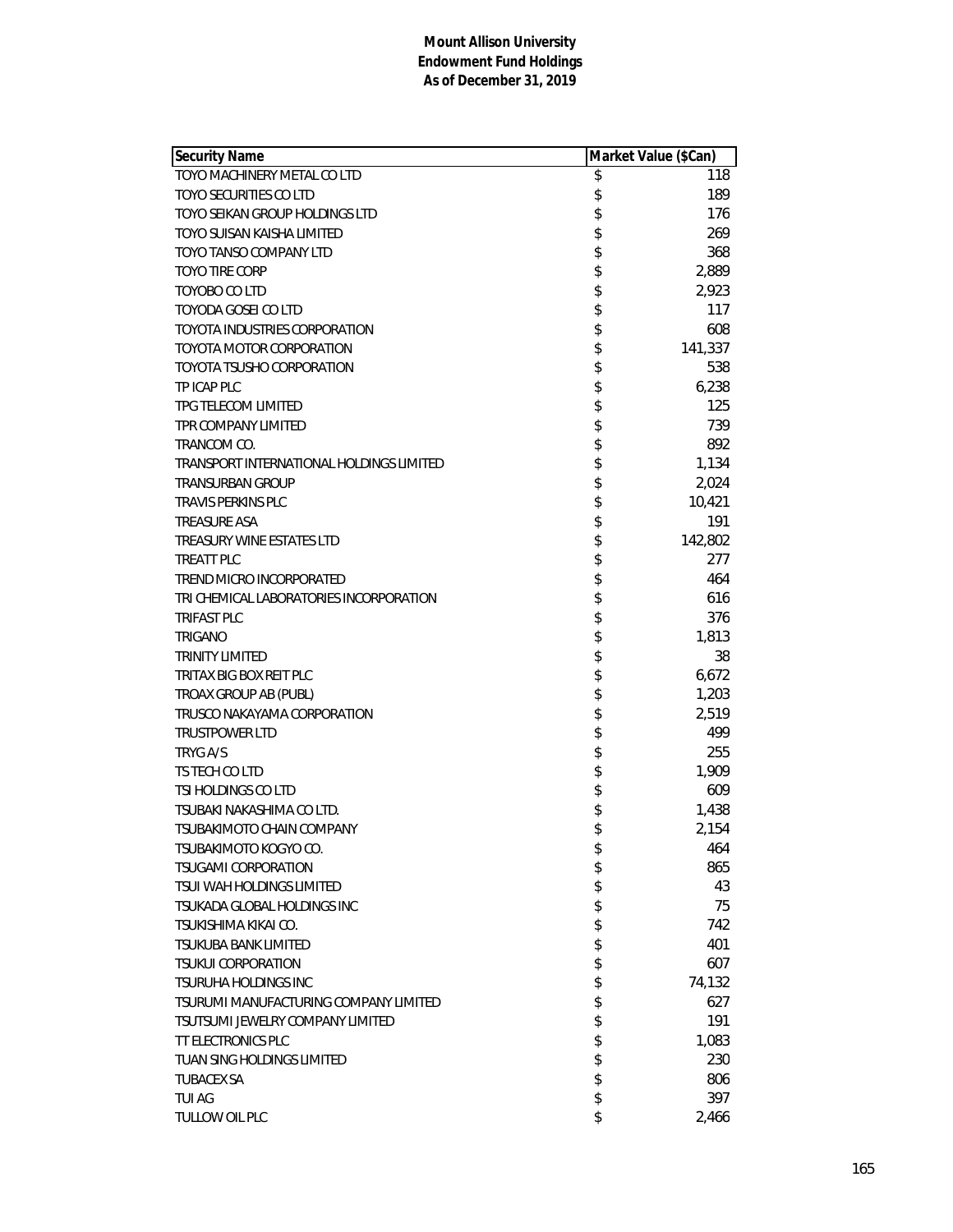| <b>Security Name</b>                  | Market Value (\$Can) |         |
|---------------------------------------|----------------------|---------|
| TUPRAS TURKIYE PETROL RAFINERILERI AS | \$                   | 64,990  |
| TURNERS AUTOMOTIVE GROUP LTD          | \$                   | 364     |
| TV ASAHI HOLDINGS CORP                | \$                   | 1,239   |
| TV TOKYO HOLDINGS CORPORATION         | \$                   | 527     |
| TX GROUP AG                           | \$                   | 719     |
| <b>TYMAN PLC</b>                      | \$                   | 1,292   |
| U AND I GROUP PLC                     | \$                   | 821     |
| <b>UACJ CORP</b>                      | \$                   | 1,842   |
| <b>UBE INDUSTRIES LTD</b>             | \$                   | 2,524   |
| UBISOFT ENTERTAINMENT SA              | \$                   | 416     |
| U-BLOX HOLDING AG                     | \$                   | 1,951   |
| UBM DEVELOPMENT AG                    | \$                   | 594     |
| UBS GROUP AG                          | \$                   | 3,471   |
| <b>UCB SA</b>                         | \$                   | 717     |
| UCHIDA YOKO CO.                       | \$                   | 1,212   |
| <b>UDG HEALTHCARE PLC</b>             | \$                   | 5,519   |
| ULTRA ELECTRONICS HOLDINGS PLC        | \$                   | 4,229   |
| ULVAC INCORPORATED                    | \$                   | 3,594   |
| UMC ELECTRONICS CO LTD                | \$                   | 65      |
| UMENOHANA CO.                         | \$                   | 228     |
| <b>UMICORE SA</b>                     | \$                   | 684     |
| UMS HOLDINGS LIMITED                  | \$                   | 497     |
| UNI PRESIDENT ENTERPRISES CORPORATION | \$                   | 67,896  |
| UNICAJA BANCO SA                      | \$                   | 2,208   |
| UNICHARM CORP                         | \$                   | 979     |
| UNICREDIT SPA                         | \$                   | 2,093   |
| UNIDEN HOLDINGS CORP                  | \$                   | 313     |
| UNIEURO SPA                           | \$                   | 482     |
| UNILEVER N.V.                         | \$                   | 241,536 |
| UNILEVER PLC                          | \$                   | 119,077 |
| UNION FINANCIERE DE FRANCE BANQUE SA  | \$                   | 256     |
| UNION TOOL CO.                        | \$                   | 611     |
| UNIONE DI BANCHE ITALIANE SPA         | \$                   | 7,285   |
| UNIPER SE                             | \$                   | 475     |
| UNIPOL GRUPPO SPA                     | \$                   | 5,702   |
| UNIPRES CORPORATION                   | \$                   | 1,054   |
| UNIOA INSURANCE GROUP AG              | \$                   | 3,007   |
| UNITE GROUP PLC (THE)                 | \$                   | 8,844   |
| UNITED ARROWS LTD.                    | \$                   | 1,278   |
| UNITED BANK LIMITED                   | \$                   | 15,303  |
| UNITED ENGINEERS LIMITED              | \$                   | 1,508   |
| UNITED INC                            | \$                   | 249     |
| UNITED INTERNATIONAL ENTERPRISES LTD  | \$                   | 851     |
| UNITED INTERNET AG                    | \$                   | 6,875   |
| UNITED OVERSEAS BANK LIMITED          | \$                   | 130,348 |
| UNITED SUPER MARKETS HOLDINGS INC     | \$                   | 916     |
| UNITED URBAN INVESTMENT CORPORATION   | \$                   | 79,449  |
| UNITED UTILITIES GROUP PLC            | \$                   | 30,059  |
| <b>UNITIKA LTD</b>                    | \$                   | 687     |
| UNIZO HOLDINGS CO LTD                 | \$                   | 2,486   |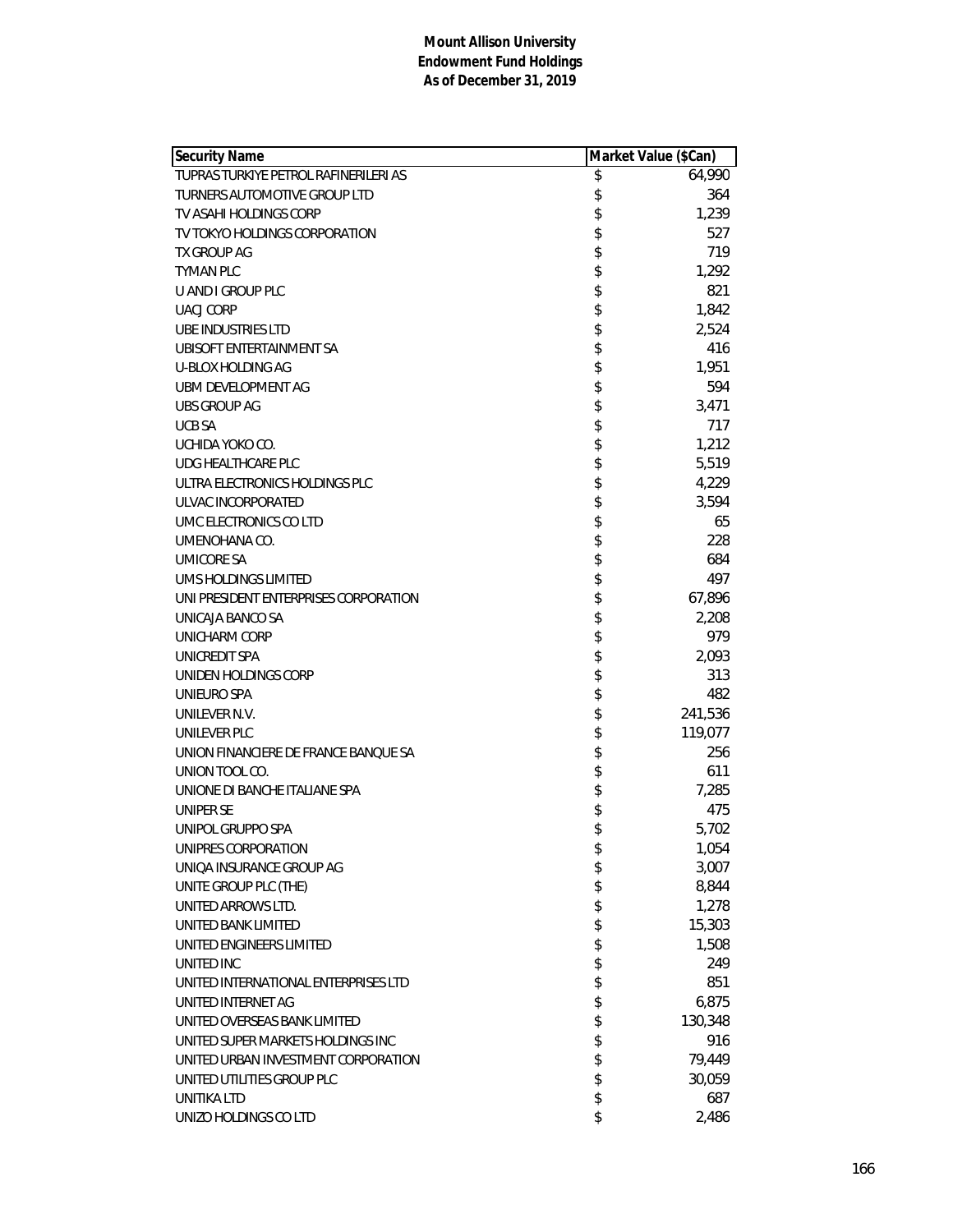| Security Name                      | Market Value (\$Can) |         |
|------------------------------------|----------------------|---------|
| <b>UOB-KAY HIAN HOLDINGS LTD</b>   | \$                   | 763     |
| UOL GROUP LIMITED                  | \$                   | 79,242  |
| UPM-KYMMENE OYJ                    | \$                   | 100,228 |
| <b>UPONOR OYJ</b>                  | \$                   | 1,736   |
| URBAN&CIVIC PLC                    | \$                   | 958     |
| USHIO INC                          | \$                   | 3,047   |
| USS CO.                            | \$                   | 45,249  |
| UT GROUP CO LTD                    | \$                   | 1,775   |
| V TECHNOLOGY COMPANY LIMITED       | \$                   | 1,202   |
| <b>VAISALA OYJ</b>                 | \$                   | 1,347   |
| VALE S.A                           | \$                   | 84,215  |
| <b>VALEO SA</b>                    | \$                   | 605     |
| VALIANT HOLDING AG                 | \$                   | 3,157   |
| VALLOUREC                          | \$                   | 1,713   |
| <b>VALMET OYJ</b>                  | \$                   | 6,139   |
| <b>VALNEVA SE</b>                  | \$                   | 172     |
| VALOR HOLDINGS CO LTD              | \$                   | 1,613   |
| VALORA HOLDING AG                  | \$                   | 2,431   |
| <b>VALQUA LTD</b>                  | \$                   | 755     |
| VALUE CONVERGENCE HOLDINGS LIMITED | \$                   | 87      |
| VALUECOMMERCE CO LTD               | \$                   | 801     |
| VALUETRONICS HOLDINGS LIMITED      | \$                   | 368     |
| VAN DE VELDE SA                    | \$                   | 484     |
| VAN LANSCHOT KEMPEN NV             | \$                   | 500     |
| VARIA US PROPERTIES AG             | \$                   | 274     |
| <b>VASTNED RETAIL NV</b>           | \$                   | 1,002   |
| VAT GROUP AG                       | \$                   | 9,895   |
| VAUDOISE ASSURANCES HOLDING        | \$                   | 1,143   |
| VBG GROUP AB (PUBL)                | \$                   | 544     |
| <b>VECTOR INC</b>                  | \$                   | 767     |
| <b>VECTURA GROUP PLC</b>           | \$                   | 1,569   |
| <b>VEIDEKKE ASA</b>                | \$                   | 2,585   |
| <b>VENTURE CORPORATION LIMITED</b> | \$                   | 6,190   |
| <b>VEOLIA ENVIRONNEMENT SA</b>     | \$                   | 1,019   |
| VERBIO VEREINIGTE BIOENERGIE AG    | \$                   | 858     |
| <b>VERBUND AG</b>                  | \$                   | 244     |
| <b>VERTEX CORP</b>                 | \$                   | 526     |
| VERTU MOTORS PLC                   | \$                   | 224     |
| <b>VESTAS WIND SYSTEMS AS</b>      | \$                   | 117,908 |
| <b>VESTJYSK BANK A/S</b>           | \$                   | 579     |
| <b>VESUVIUS PLC</b>                | \$                   | 3,084   |
| VETOQUINOL SA                      | \$                   | 367     |
| <b>VETROPACK HOLDING SA</b>        | \$                   | 1,780   |
| <b>VIA HOLDINGS INC</b>            | \$                   | 242     |
| VIA VAREJO SA                      | \$                   | 8,455   |
| <b>VICAT SA</b>                    | \$                   | 1,896   |
| <b>VICINITY CENTRES</b>            | \$                   | 400     |
| <b>VICOM LIMITED</b>               | \$                   | 303     |
| <b>VICTREX PLC</b>                 | \$                   | 4,924   |
| <b>VIDRALA SA</b>                  | \$                   | 3,534   |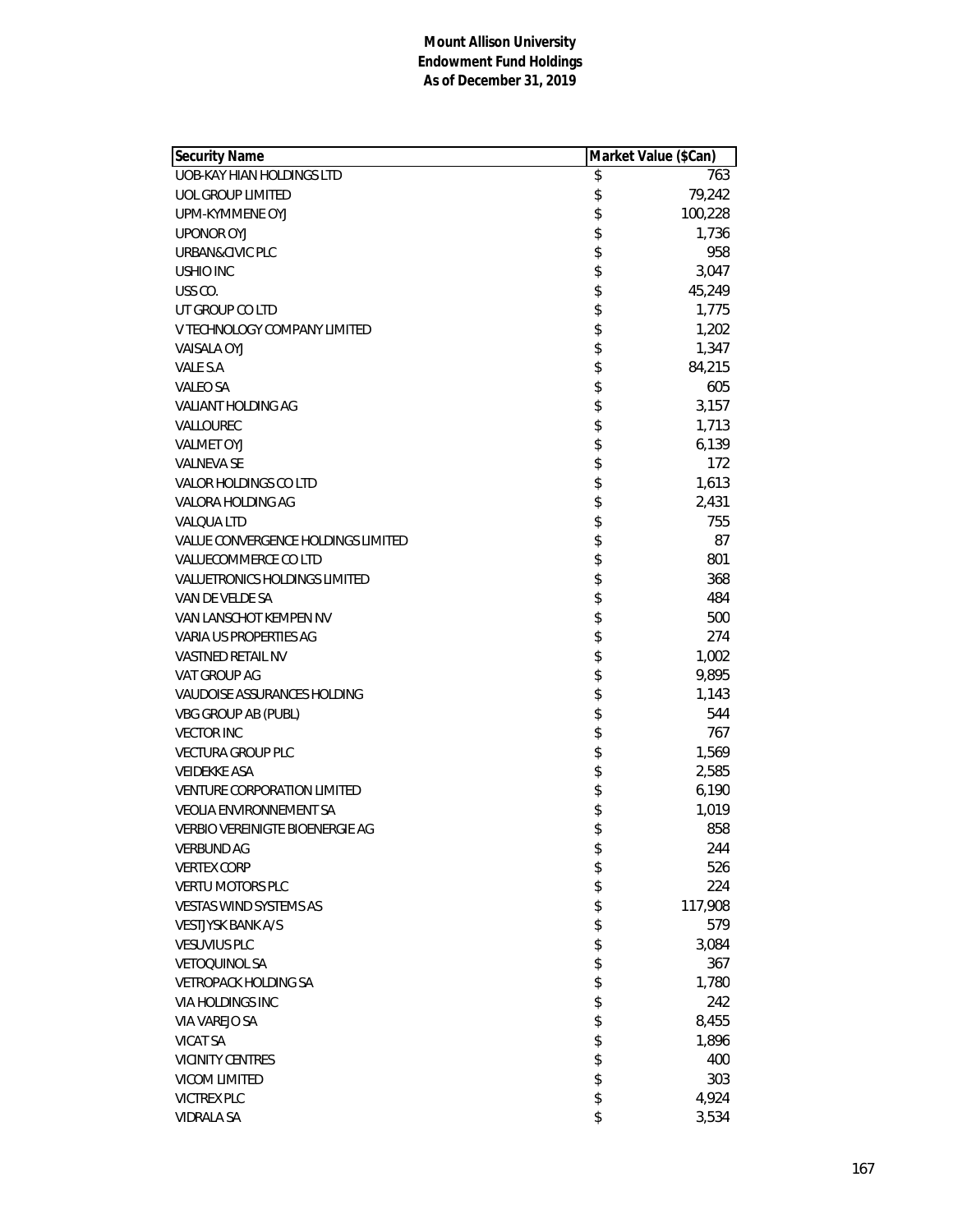| Security Name                           | Market Value (\$Can) |
|-----------------------------------------|----------------------|
| <b>VIENNA INSURANCE GROUP</b>           | \$<br>2,601          |
| VIFOR PHARMA AG                         | \$<br>591            |
| <b>VILLAGE ROADSHOW LIMITED</b>         | \$<br>863            |
| VILLEROY & BOCH AKTIENGESELLSCHAFT      | \$<br>352            |
| VILMORIN & CIE                          | \$<br>602            |
| <b>VINCI</b>                            | \$<br>300,124        |
| VIOHALCO SA                             | \$<br>239            |
| <b>VIRBAC</b>                           | \$<br>1,985          |
| VIRGIN AUSTRALIA HOLDINGS LIMITED       | \$<br>167            |
| VIRGIN MONEY UK PLC                     | \$<br>5,797          |
| <b>VIRTUS HEALTH LTD</b>                | \$<br>427            |
| VISCOFAN SA                             | \$<br>4,411          |
| VISION INC                              | \$<br>977            |
| VISTA GROUP INTERNATIONAL LTD           | \$<br>398            |
| <b>VISTRY GROUP PLC</b>                 | \$<br>5,449          |
| <b>VITA GROUP LIMITED</b>               | \$<br>174            |
| VITAL HEALTHCARE PROPERTY TRUST         | \$<br>1,370          |
| VITAL KSK HOLDINGS INCORPORATION        | \$<br>698            |
| VITASOY INTERNATIONAL HOLDINGS LTD      | \$<br>4,159          |
| <b>VITEC GROUP PLC</b>                  | \$<br>1,146          |
| <b>VITROLIFE AB</b>                     | \$<br>1,991          |
| <b>VIVENDI SA</b>                       | \$<br>56,016         |
| <b>VOCENTO SA</b>                       | \$<br>328            |
| <b>VOCUS GROUP LTD</b>                  | \$<br>2,717          |
| VODAFONE GROUP PUBLIC LIMITED COMPANY   | \$<br>121,864        |
| <b>VOEST-ALPINE AG</b>                  | \$<br>6,987          |
| <b>VOLKSWAGEN AG</b>                    | \$<br>3,065          |
| <b>VOLUTION GROUP PLC</b>               | \$<br>956            |
| <b>VOLVO AB</b>                         | \$<br>1,774          |
| VON ROLL HOLDING AG                     | \$<br>370            |
| <b>VONOVIA SE</b>                       | \$<br>163,433        |
| <b>VONTOBEL HOLDING AG</b>              | \$<br>5,058          |
| <b>VOSSLOH AG</b>                       | \$<br>821            |
| <b>VP BANK AG</b>                       | \$<br>1,167          |
| <b>VP PLC</b>                           | \$<br>197            |
| VPOWER GROUP INTERNATIONAL HOLDINGS LTD | \$<br>404            |
| <b>VSTECS HOLDINGS LTD</b>              | \$<br>742            |
| VT HOLDINGS COMPANY LIMITED             | \$<br>577            |
| <b>VTECH HOLDINGS LIMITED</b>           | \$<br>2,805          |
| VZ HOLDING AG                           | \$<br>2,218          |
| <b>WACKER CHEMIE AG</b>                 | \$<br>2,557          |
| <b>WACKER NEUSON SE</b>                 | \$<br>1,157          |
| WACOAL HOLDINGS CORPORATION             | \$<br>2,291          |
| WACOM CO LTD                            | \$                   |
|                                         | \$<br>1,072          |
| WAGNERS HOLDING COMPANY LTD             | 396                  |
| WAI KEE HOLDINGS LIMITED                | \$<br>292            |
| WAKACHIKU CONSTRUCTION CO LTD           | \$<br>441            |
| WAKITA & CO LIMITED                     | \$<br>663            |
| <b>WALLENIUS WILHELMSEN ASA</b>         | \$<br>355            |
| WANG ON GROUP LIMITED                   | \$<br>108            |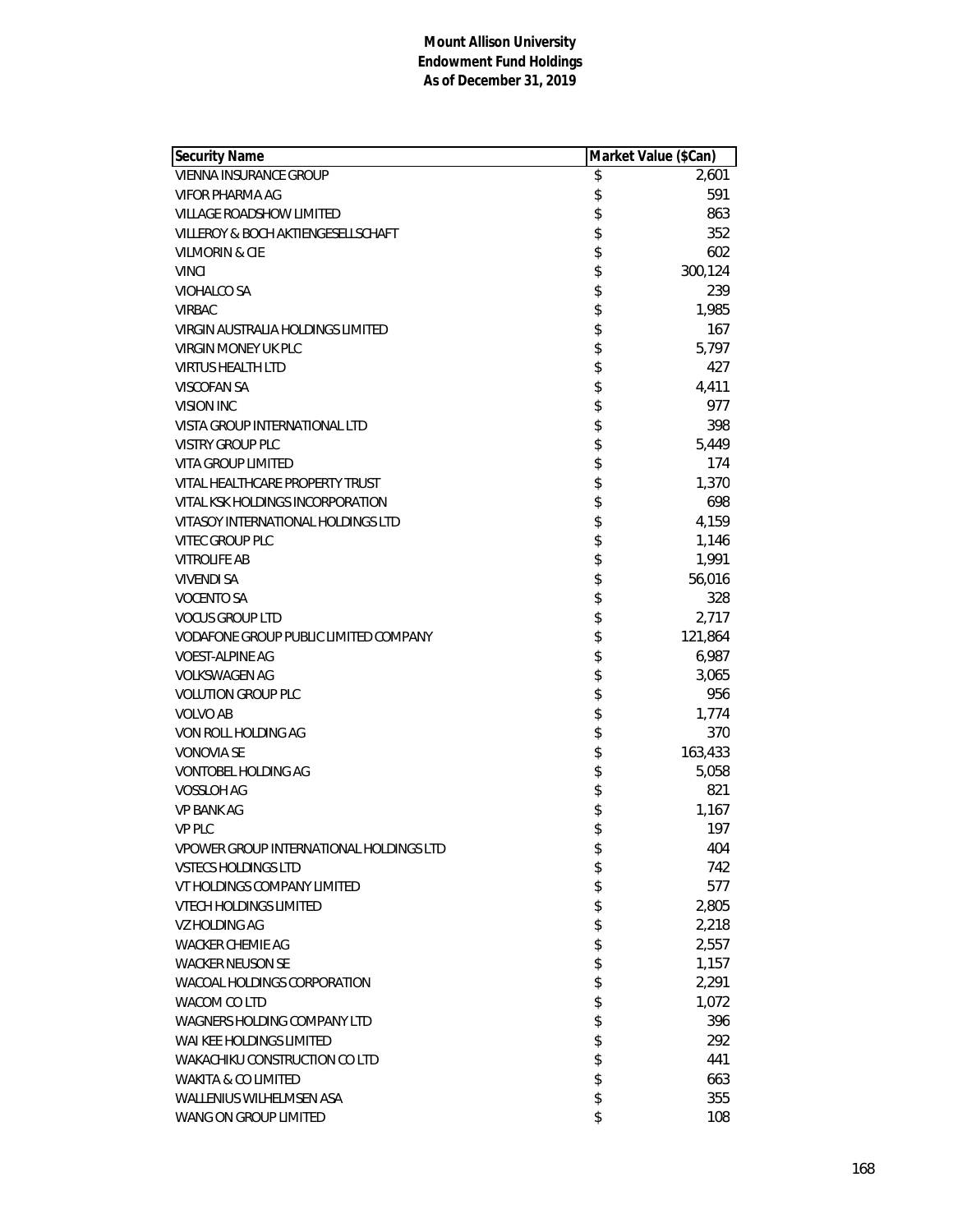| Security Name                                 | Market Value (\$Can) |
|-----------------------------------------------|----------------------|
| WARABEYA NICHIYO HOLDINGS CO LTD              | \$<br>784            |
| <b>WAREHOUSE GROUP LTD</b>                    | \$<br>310            |
| WAREHOUSES DE PAUW COMM VA                    | \$<br>7,713          |
| <b>WARTECK INVEST AG</b>                      | \$<br>957            |
| <b>WARTSILA OYJ ABP</b>                       | \$<br>807            |
| WASHINGTON H SOUL PATTINSON & COMPANY LIMITED | \$<br>129            |
| <b>WASHTEC AG</b>                             | 1,621                |
| <b>WATAHAN &amp; CO LTD</b>                   | \$<br>239            |
| WATAMI CO LTD                                 | \$<br>443            |
| <b>WATKIN JONES PLC</b>                       | \$<br>619            |
| WDB HOLDINGS CO LTD                           | \$<br>438            |
| <b>WEATHERNEWS INCORPORATED</b>               | \$<br>442            |
| <b>WEBJET LIMITED</b>                         | \$<br>2,501          |
| <b>WEBSTER LIMITED</b>                        | \$<br>280            |
| WEG S.A.                                      | \$<br>97,837         |
| <b>WEIR GROUP PLC</b>                         | \$<br>5,677          |
| WELCIA HOLDINGS COMPANY LIMITED               | \$<br>215            |
| <b>WENDEL SE</b>                              | \$<br>257            |
| WERELDHAVE BELGIUM COMM VA                    | \$<br>739            |
| WERELDHAVE N.V.                               | \$<br>1,759          |
| <b>WESFARMERS LIMITED</b>                     | \$<br>2,351          |
| WEST HOLDINGS CORPORATION                     | \$<br>591            |
| WEST JAPAN RAILWAY CO                         | \$<br>56,809         |
| <b>WESTERN AREAS LTD</b>                      | \$<br>1,529          |
| <b>WESTGOLD RESOURCES LIMITED</b>             | \$<br>1,028          |
| <b>WESTPAC BANKING CORPORATION</b>            | \$<br>4,235          |
| WFD UNIBAIL RODAMCO NV                        | \$<br>1,556          |
| WH GROUP LTD                                  | \$<br>704            |
| WH SMITH PLC                                  | \$<br>7,236          |
| WHARF REAL ESTATE INVESTMENT COMPANY LTD      | \$<br>528            |
| WHEELOCK AND COMPANY LIMITED                  | \$<br>389            |
| <b>WHITBREAD PLC</b>                          | \$<br>611            |
| <b>WHITEHAVEN COAL LTD</b>                    | \$<br>2,934          |
| <b>WIENERBERGER AG</b>                        | \$<br>3,460          |
| <b>WIHLBORG FASTIGHETER AB</b>                | \$<br>5,227          |
| WILH WILHELMSEN HOLDING ASA                   | \$<br>311            |
| WILL GROUP INC                                | \$<br>360            |
| WILLIAM HILL PLC                              | \$<br>5,991          |
| WILMAR INTERNATIONAL LIMITED                  | \$<br>419            |
| <b>WILMINGTON PLC</b>                         | \$<br>518            |
| WIN PARTNERS CO LTD                           | \$<br>283            |
| <b>WINCANTON PLC</b>                          | \$<br>1,087          |
| WING ON COMPANY INTERNATIONAL LIMITED         | \$<br>271            |
| WING TAI HOLDINGS LIMITED                     | \$<br>1,056          |
| WING TAI PROPERTIES LTD                       | \$<br>490            |
| WIRECARD AG                                   | \$<br>1,009          |
| <b>WISETECH GLOBAL LTD</b>                    | \$<br>168            |
| WIX.COM LTD                                   | \$<br>413            |
| <b>WIZZ AIR HOLDINGS PLC</b>                  | \$<br>1,306          |
| WM MORRISON SUPERMARKETS PLC                  | \$<br>64,006         |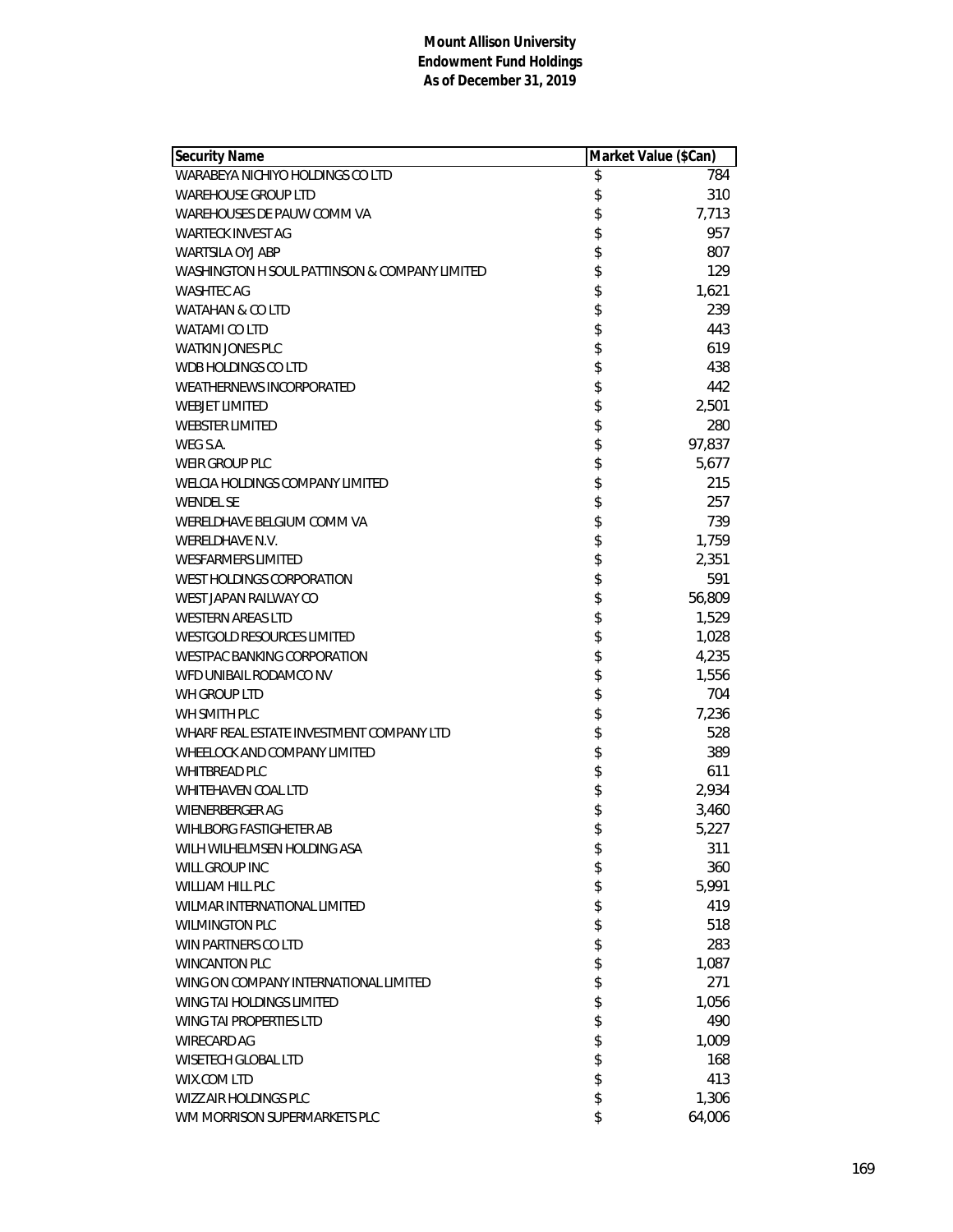| Security Name                                     |          | Market Value (\$Can) |
|---------------------------------------------------|----------|----------------------|
| WOLTERS KLUWER NV                                 | \$       | 1,454                |
| WOOD ONE CO.                                      | \$       | 231                  |
| WOODSIDE PETROLEUM LIMITED                        | \$       | 159,345              |
| WOOLWORTHS GROUP LTD                              | \$       | 168,137              |
| <b>WORKSPACE GROUP PLC</b>                        |          | 4,177                |
| WORLD HOLDINGS CO LTD                             | \$       | 209                  |
| <b>WORLDLINE SA</b>                               | \$       | 507                  |
| WORLEY LTDWORLEY LTDWORLEY LTD                    | \$       | 259                  |
| WOWOW INCORPORATED                                | \$       | 696                  |
| WPP AUNZ LTD                                      | \$       | 214                  |
| WPP PLC                                           | \$       | 1,270                |
| WUESTENROT & WUERTTEMBERGISCHE AKTIENGESELLSCHAFT | \$       | 1,425                |
| <b>WUXI APPTEC CO LTD</b>                         | \$       | 23,766               |
| <b>WUXI BIOLOGICS CAYMAN INC</b>                  | \$       | 51,820               |
| WYNN MACAU LIMITED                                | \$       | 274                  |
| X5 RETAIL GROUP N.V.                              | \$       | 66,674               |
| <b>XAAR PLC</b>                                   | \$       | 105                  |
| <b>XEBIO HOLDINGS CO LTD</b>                      | \$       | 593                  |
| XINYI GLASS HOLDINGS LIMITED                      | \$       | 3,053                |
| XP POWER LIMITED.                                 | \$       | 1,537                |
| XXL ASA                                           | \$       | 247                  |
| XYMAX REIT INVESTMENT CORP                        |          | 273                  |
| Y.T. REALTY GROUP LIMITED                         | \$       | 110                  |
| YAGI & CO.                                        | \$       | 182                  |
| YAHAGI CONSTRUCTION COMPANY LIMITED               | \$       | 402                  |
| YAHOO JAPAN CORPORATION                           | \$       | 89,537               |
| YAIZU SUISANKAGAKU INDUSTRY CO LTD                | \$       | 206                  |
| YAKULT HONSHA CO LTD                              | \$       | 473                  |
| YAKUODO HOLDINGS CO LTD                           | \$       | 351                  |
| YAMABIKO CORPORATION                              | \$<br>\$ | 516                  |
| YAMADA CONSULTING GROUP CO LTD                    |          | 612                  |
| YAMADA DENKI CO.                                  | \$       | 7,988                |
| YAMAGATA BANK LTD                                 | \$       | 757                  |
| YAMAGUCHI FINANCIAL GROUP                         | \$       | 2,181                |
| YAMAHA CORPORATION                                | \$       | 573                  |
| YAMAHA MOTOR CO LTD                               | \$       | 404                  |
| YAMAHA MOTOR ROBOTICS HOLDINGS CO LTD             | \$       | 184                  |
| YAMAICHI ELECTRONICS CO LTD                       | \$       | 831                  |
| YA-MAN LIMITED                                    | \$       | 356                  |
| YAMANASHI CHUO BANK                               | \$       | 631                  |
| YAMATANE CORPORATION                              | \$       | 410                  |
| YAMATO CORPORATION                                | \$       | 328                  |
| YAMATO HOLDINGS COMPANY LIMITED                   | \$       | 378                  |
| YAMATO KOGYO CO LTD                               | \$       | 2,249                |
| YAMAZAKI BAKING CO LTD                            | \$       | 155                  |
| YAMAZEN CORPORATION                               | \$       | 1,044                |
| YANDEX N V                                        | \$       | 55,920               |
| YANGZIJIANG SHIPBUILDING HOLDINGS LTD             | \$       | 4,214                |
| YAOKO CO LTD                                      | \$       | 1,906                |
| YARA INTERNATIONAL ASA                            | \$       | 524                  |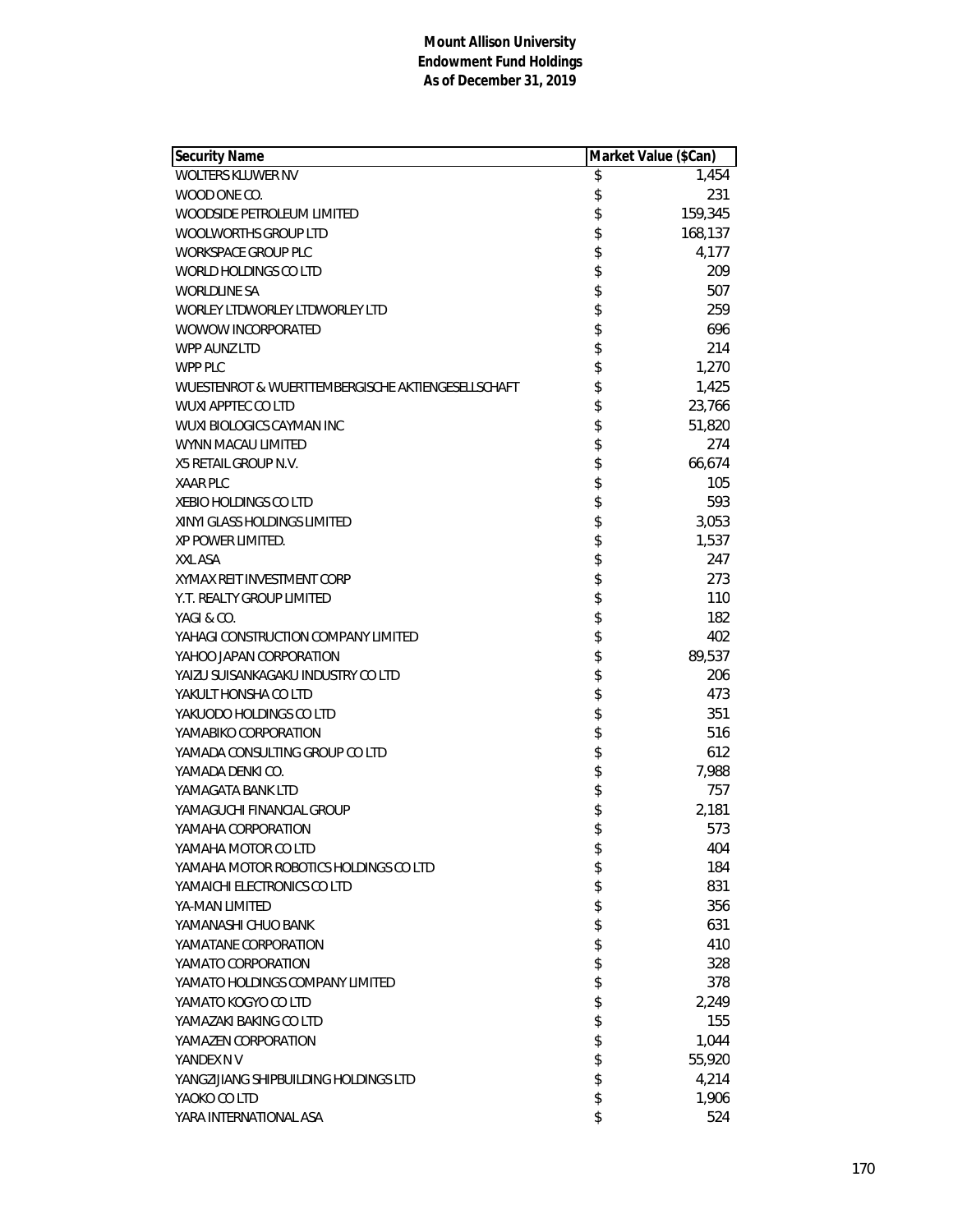| <b>Security Name</b>                        | Market Value (\$Can) |
|---------------------------------------------|----------------------|
| YASHIMA DENKI COMPANY LIMITED               | \$<br>217            |
| YASKAWA ELECTRIC CORPORATION                | \$<br>656            |
| YASUDA LOGISTICS CORP                       | \$<br>450            |
| YASUNAGA CORPORATION                        | \$<br>175            |
| YELLOW HAT LTD.                             | \$<br>1,267          |
| YGM TRADING LIMITED                         | \$<br>29             |
| YH DIMRI CONSTRUCTION AND DEVELOPMENT LTD   | \$<br>434            |
| YIT OYJ                                     | \$<br>2,393          |
| YODOGAWA STEEL WORKS LTD                    | \$<br>698            |
| YOKOGAWA BRIDGE HOLDINGS CORP               | \$<br>1,117          |
| YOKOGAWA ELECTRIC CORPORATION               | \$<br>289            |
| YOKOHAMA REITO COMPANY LIMITED              | \$<br>773            |
| YOKOHAMA RUBBER CO LTD                      | \$<br>166            |
| YOKOWO CO.                                  | \$<br>1,109          |
| YOMEISHU SEIZO CO LTD                       | \$<br>177            |
| YOMIURI LAND CO LTD                         | \$<br>326            |
| YONDENKO CORPORATION                        | \$<br>262            |
| YONDOSHI HOLDINGS INC                       | \$<br>642            |
| YONGNAM HOLDINGS LIMITED                    | \$<br>53             |
| YOROZU CORPORATION                          | \$<br>792            |
| YOSHINOYA HOLDINGS CO LTD                   | \$<br>3,027          |
| YOTAI REFRACTORIES CO.                      | \$<br>271            |
| YPSOMED HOLDING AG                          | \$<br>807            |
| YUASA TRADING CO LIMITED                    | \$<br>994            |
| YUE YUEN INDUSTRIAL (HOLDINGS) LTD          | \$<br>12,481         |
| YUM CHINA HOLDINGS INC                      | \$<br>76,450         |
| YUMESHIN HOLDINGS COMPANY LIMITED           | \$<br>1,021          |
| YURTEC CORPORATION                          | \$<br>422            |
| YUSHIN PRECISION EQUIPMENT CO.              | \$<br>219            |
| YUSHIRO CHEMICAL INDUSTRIES COMPANY LIMITED | \$<br>445            |
| YUTAKA GIKEN CO.                            | \$<br>242            |
| <b>Z ENERGY LTD</b>                         | \$<br>1,722          |
| <b>ZALANDO SE</b>                           | \$<br>500            |
| ZARDOYA OTIS SA                             | \$<br>2,924          |
| ZEAL NETWORK SE                             | \$<br>506            |
| ZEALAND PHARMA A/S                          | \$<br>2,033          |
| ZEHNDER GROUP AG                            | \$<br>956            |
| <b>ZENITAKA CORPORATION</b>                 | \$<br>363            |
| ZENRIN CO.                                  | \$<br>1,211          |
| ZHAOBANGJI PROPERTIES HOLDINGS LTD          | \$<br>771            |
| ZHEJIANG SUPOR CO LTD                       | \$<br>58,823         |
| ZHEN DING TECHNOLOGY HOLDING LIMITED        | \$<br>35,410         |
| ZHUZHOU CRRC TIMES ELECTRIC CO LTD          | \$<br>42,952         |
| ZIGEXN CO LTD                               | \$<br>608            |
| ZIGNAGO VETRO                               | \$<br>765            |
| <b>ZOJIRUSHI CORPORATION</b>                | \$<br>518            |
| ZOTEFOAMS PLC                               | \$<br>86             |
| ZOZO INC                                    | \$<br>29,046         |
| ZUG ESTATES HOLDING AG                      | \$<br>1,505          |
| <b>ZUGER KANTONALBANK</b>                   | \$<br>2,169          |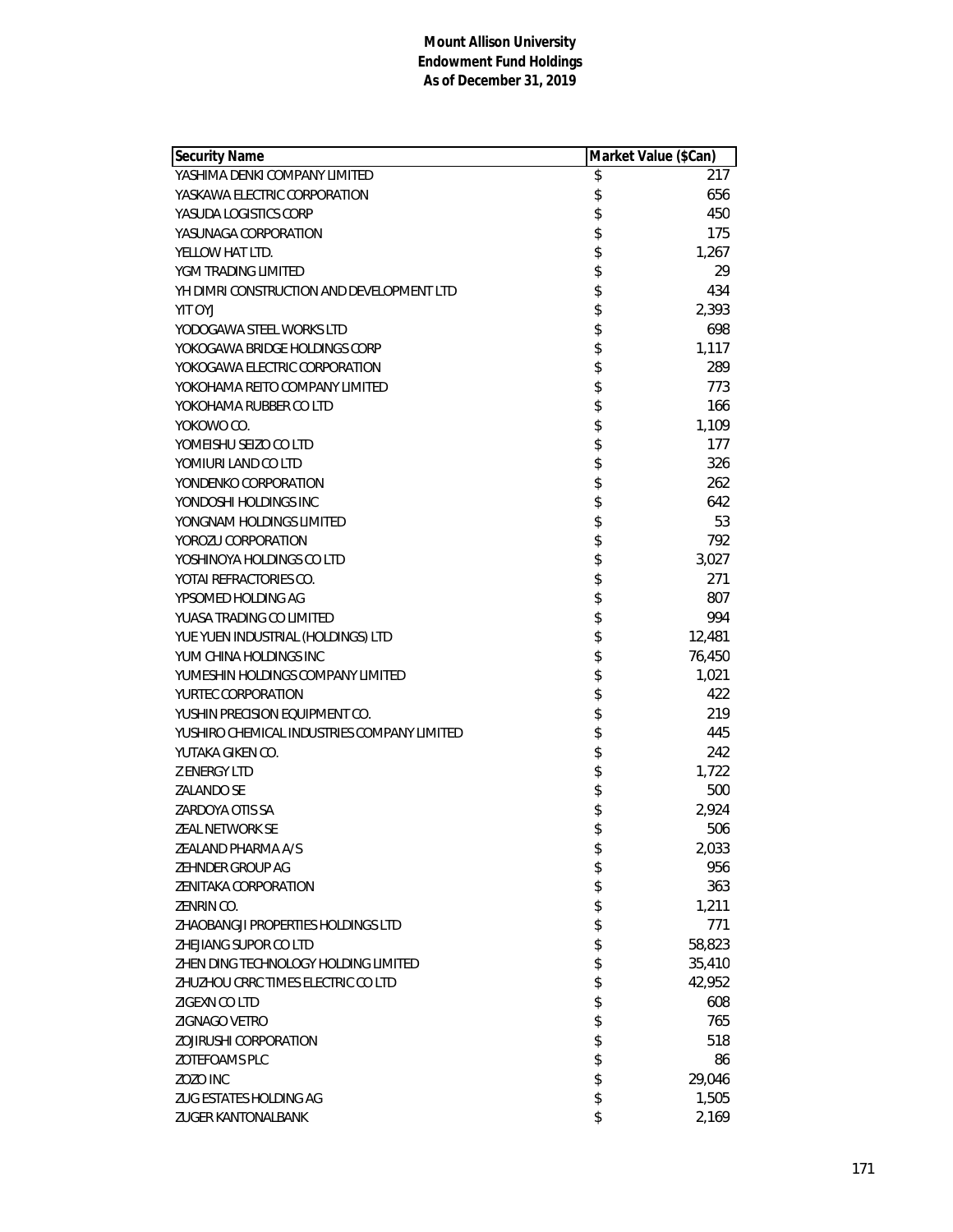| Security Name                      | Market Value (\$Can) |
|------------------------------------|----------------------|
| <b>ZUIKO CORP</b>                  | \$<br>426            |
| <b>ZUMTOBEL AG</b>                 | \$<br>435            |
| ZURICH INSURANCE GROUP LIMITED     | \$<br>354,842        |
| CANADIAN FIXED INCOME HOLDINGS     |                      |
| 1011778 BC / NEW RED FIN           | \$<br>837            |
| 407 INTERNATIONAL INC              | \$<br>127,370        |
| 407 INTERNATIONAL INC.             | \$<br>18,614         |
| 55 SCHOOL BOARD TRUST              | \$<br>20,048         |
| AEROPORTS DE MONTREAL              | \$<br>41,023         |
| AIMCO REALTY INVESTORS LP          | \$<br>24,530         |
| AIR CANADA                         | \$<br>4,840          |
| ALBERTA (PROVINCE OF)              | \$<br>784,719        |
| ALBERTA POWERLINE LP               | \$<br>20,616         |
| ALBERTA PROVINCE OF                | \$<br>35,645         |
| ALECTRA INC (CANADA)               | \$<br>27,787         |
| ALGONQUIN POWER CO                 | \$<br>13,923         |
| ALIMENTATION COUCHE-TARD INC       | \$<br>30,356         |
| ALLIED PROPERTIES REAL ESTATE INVE | \$<br>24,560         |
| ALTAGAS CANADA INC                 | \$<br>13,804         |
| <b>ALTAGAS LTD</b>                 | \$<br>47,865         |
| <b>ALTALINK LP</b>                 | \$<br>87,722         |
| ARTIS REAL ESTATE INVESTMENT TRUST | \$<br>3,974          |
| ATCO LTD FRN                       | \$<br>5,707          |
| AUD C CAD P @0.930000 EO           | \$<br>30             |
| <b>BANK ACCEPT</b>                 | \$<br>315,782        |
| <b>BANK OF MONTREAL</b>            | \$<br>394,989        |
| <b>BANK OF NOVA SCOTIA</b>         | \$<br>395,706        |
| <b>BAUSCH HEALTH COMPANIES INC</b> | \$<br>36,660         |
| <b>BCIMC REALTY CORP</b>           | \$<br>37,706         |
| <b>BELL CANADA</b>                 | \$<br>203,380        |
| BELL TELEPHONE CO OF CANADA        | \$<br>30,177         |
| BELL TELEPHONE COMPANY OF CANADA   | \$<br>38,065         |
| <b>BMW CANADA INC</b>              | \$<br>27,876         |
| <b>BOMBARDIER INC</b>              | \$<br>538            |
| BRIT COL MUNI FIN AUTH             | \$<br>38,692         |
| BRITISH COLUMBIA (PROVINCE OF)     | \$<br>662,129        |
| BRITISH COLUMBIA CANADA (PROVINCE  | \$<br>60,832         |
| BRITISH COLUMBIA FERRY SERVICES IN | \$<br>22,050         |
| BROOKFIELD ASSET MANAGEMENT INC    | \$<br>43,532         |
| BROOKFIELD ASSET MANAGEMENT INC.   | \$<br>18,166         |
| BROOKFIELD INFRASTRUCTURE FINANCE  | \$<br>37,915         |
| BROOKFIELD PROPERTY FINANCE ULC    | \$<br>34,181         |
| BROOKFIELD RENEWABLE ENERGY PARTNE | \$<br>27,010         |
| BROOKFIELD RENEWABLE PARTNERS ULC  | \$<br>15,059         |
| BROOKFIELD RESIDENTIAL PROPERTIES  | \$<br>10,308         |
| BRP FINANCE ULC                    | \$<br>24,679         |
| <b>BRUCE POWER LP</b>              | \$<br>72,425         |
| CADILLAC FAIRVIEW FINANCE TRUST    | \$<br>22,797         |
|                                    |                      |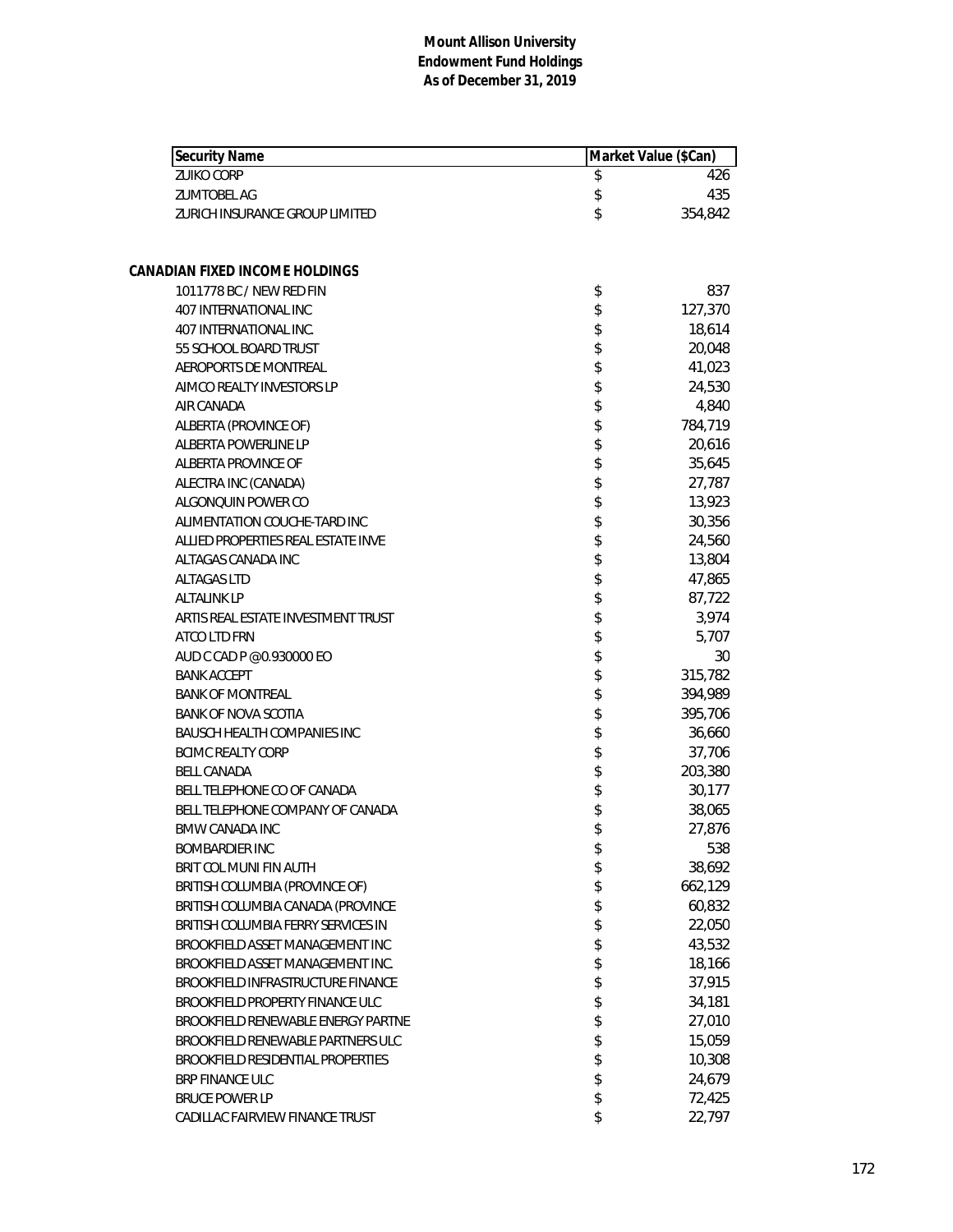| Security Name                      |              | Market Value (\$Can) |
|------------------------------------|--------------|----------------------|
| CALLOWAY REAL ESTATE INVESTMENT TR | \$           | 7,649                |
| CAMECO CORPORATION                 | \$           | 15,327               |
| CAN 10YR BOND                      | \$           | 154,619              |
| CANADA (GOVERNMENT OF)             | \$           | 6,917,056            |
| CANADA HOUSING TRUST No 1          | \$           | 734,345              |
| CANADA HOUSING TRUST NO. 1         | \$           | 100,839              |
| CANADA HOUSING TRUST NO.1          | \$           | 1,858,539            |
| CANADA POST CORPORATION            | \$           | 57,097               |
| CANADIAN IMPERIAL BANK OF COMMERCE | \$           | 334,994              |
| CANADIAN NATIONAL RAILWAY          | \$           | 9,202                |
| CANADIAN NATIONAL RAILWAY COMPANY  | \$           | 60,115               |
| CANADIAN NATURAL RESOURCES LIMITED | \$           | 7,649                |
| CANADIAN NATURAL RESOURCES LTD     |              | 38,901               |
| CANADIAN PACIFIC RAILWAY COMPANY   |              | 7,589                |
| <b>CANADIAN TIRE CORP LTD</b>      |              | 8,934                |
| CANADIAN TIRE CORPORATION LIMITED  | \$\$\$\$     | 9,023                |
| CANADIAN TIRE CORPORATION LTD      | \$           | 3,795                |
| <b>CANADIAN UTILITIES LIMITED</b>  | \$           | 7,619                |
| CANADIAN WESTERN BANK              | \$           | 43,264               |
| CAPITAL DESJARDINS INC             |              | 15,567               |
| CAPITAL POWER CORP                 |              | 25,307               |
| CARDS2_19-2                        | \$\$\$\$\$\$ | 9,292                |
| CATERPILLAR FINANCIAL SERVICES LTD |              | 3,376                |
| <b>CCL INDUSTRIES INC</b>          |              | 3,884                |
| CENTRAL 1 CREDIT UNION             |              | 16,762               |
| <b>CENTRE STREET TRUST</b>         | \$           | 12,429               |
| CHARTWELL RETIREMENT RESIDENCES    | \$           | 4,273                |
| <b>CHOICE PROPERTIES</b>           | \$           | 7,499                |
| <b>CHOICE PROPERTIES LP</b>        | \$           | 7,619                |
| CHOICE PROPERTIES REAL ESTATE INVE | \$\$\$       | 47,297               |
| <b>CHOICE PROPERTIES REIT</b>      |              | 16,313               |
| CI FINANCIAL CORP                  |              | 16,941               |
| <b>CITY OF MONTREAL</b>            |              | 11,503               |
| COAST CAPITAL SAVINGS CREDIT UNI   | \$           | 9,710                |
| COGECO CABLE INC                   | \$           | 15,507               |
| CORDELIO AMALCO GP I               | \$           | 18,256               |
| CPPIB CAPITAL INC                  | \$           | 68,779               |
| CROMBIE REAL ESTATE INVESTMENT TRU | \$           | 17,060               |
| CROSSLINX TRANSIT SOLUTIONS GENERA | \$           | 15,985               |
| CT REAL ESTATE INVESTMENT TRUST    | \$           | 15,029               |
| CU INC                             | \$           | 154,828              |
| DAIMLER CANADA FINANCE INC         | \$           | 46,341               |
| DERIV CAD BALANCE WITH R67675 LUK  | \$           | 2,091                |
| <b>DIGI AUD</b>                    | \$           | 30                   |
| DOLLARAMA INC                      | \$           | 26,173               |
| EAGCCT_18-1                        | \$           | 2,241                |
| EAGCCT_19-1                        | \$           | 1,793                |
| EMERA INC.                         | \$           | 11,264               |
| EMPIRE LIFE INSURANCE CO           | \$           | 15,268               |
| <b>ENBRIDGE GAS INC</b>            | \$           | 142,638              |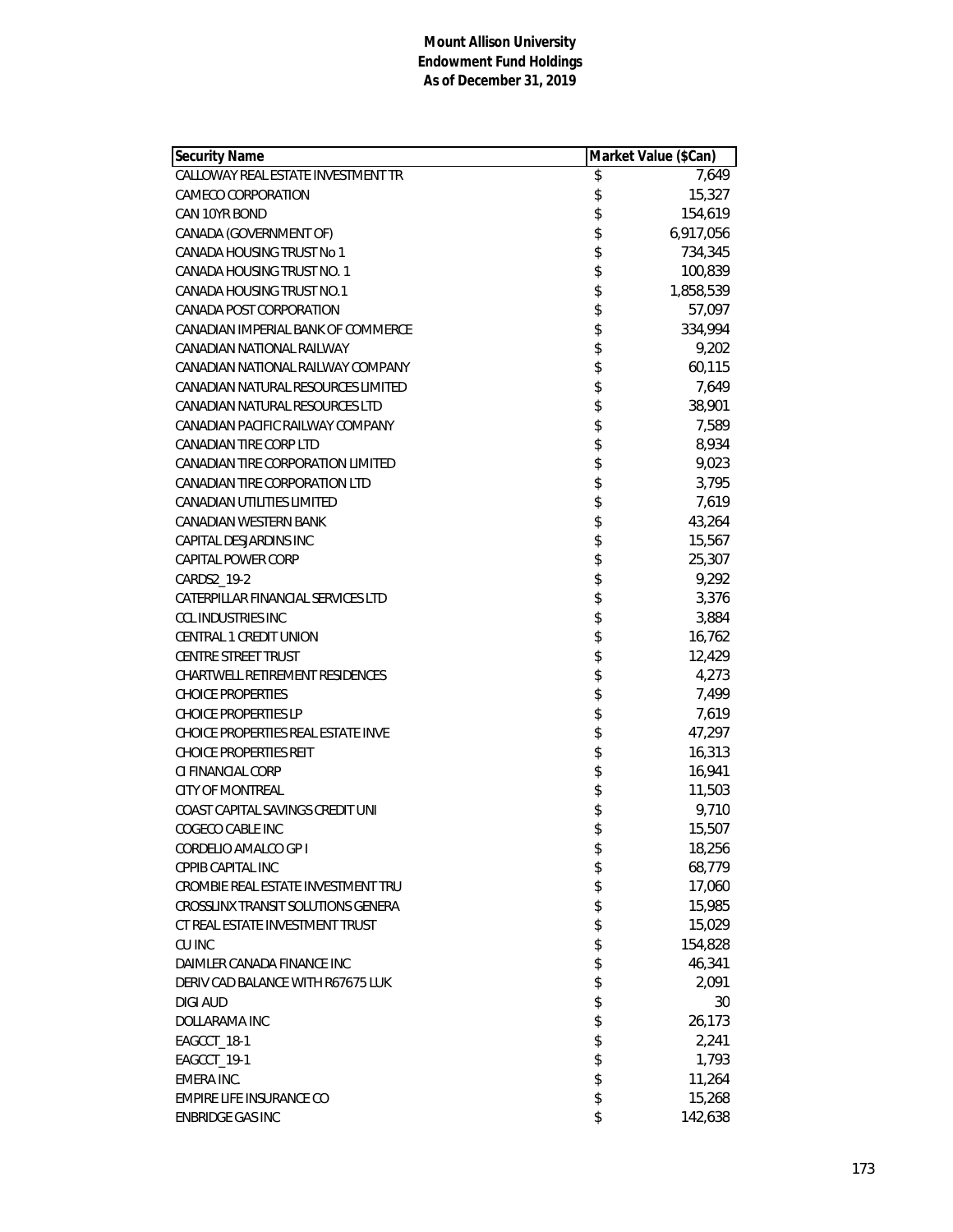| <b>Security Name</b>                      | Market Value (\$Can) |
|-------------------------------------------|----------------------|
| <b>ENBRIDGE INC</b>                       | \$<br>163,075        |
| <b>ENBRIDGE PIPELINES INC</b>             | \$<br>74,158         |
| <b>ENBRIDGE PIPELINES INC.</b>            | \$<br>16,971         |
| <b>ENMAX CORP</b>                         | \$<br>22,648         |
| ENTERTAINMENT ONE LTD                     | \$<br>1,613          |
| EPCOR UTILITIES INC                       | \$<br>45,803         |
| EQUITABLE BANK                            | \$<br>3,735          |
| EXPORT DEVELOPMENT CANADA                 | \$<br>10,965         |
| <b>FAIR HYDRO TRUST</b>                   | \$<br>24,381         |
| FAIRFAX FINANCIAL HOLDINGS LIMITED        | \$<br>8,037          |
| <b>FAIRFAX FINANCIAL HOLDINGS LTD</b>     | \$<br>34,599         |
| FEDERATION DES CAISSES DESJARDINS         | \$<br>58,920         |
| FINANCEMENT-QUEBEC                        | \$<br>44,220         |
| FINNING INTERNATIONAL INC                 | \$<br>18,524         |
| FIRST CAP REALTY INC                      | \$<br>7,828          |
| FIRST CAPITAL REALTY INC                  | \$<br>17,060         |
| FIRST CAPITAL REALTY INC.                 | \$<br>23,365         |
| FIRST NATIONAL FINANCIAL CORP             | \$<br>1,852          |
| <b>FIRST NATIONS ETF LP</b>               | \$<br>13,893         |
| <b>FIRST NATIONS FINANCE AUTHORITY</b>    | \$<br>7,738          |
| FORD CREDIT CANADA CO                     | \$<br>40,604         |
| FORD CREDIT CANADA LTD                    | \$<br>25,845         |
| <b>FORTIFIED TRUST</b>                    | \$<br>37,139         |
| <b>FORTIS INC</b>                         | \$<br>18,017         |
| <b>FORTISALBERTA INC</b>                  | \$<br>33,404         |
| <b>FORTISBC ENERGY INC</b>                | \$<br>26,681         |
| <b>FORTISBC INC</b>                       | \$<br>18,285         |
| <b>FSWP: CAD 1.577</b>                    | \$<br>(359)          |
| <b>GAZ METRO INC</b>                      | \$<br>28,534         |
| GENERAL ELECTRIC CAPITAL CANADA IN        | \$<br>11,563         |
| <b>GENERAL MOTORS FINANCIAL OF CANADA</b> | \$<br>25,994         |
| GENWORTH MI CANADA INC                    | \$<br>9,740          |
| <b>GEORGE WESTON LIMITED</b>              | \$<br>9,681          |
| <b>GIBSON ENERGY INC</b>                  | \$<br>5,587          |
| <b>GLACIER CREDIT CARD TRUST</b>          | \$<br>14,162         |
| GLCRTR_17-1                               | \$<br>11,055         |
| GLCRTR_19-1                               | \$<br>10,995         |
| <b>GRANITE REIT HOLDINGS LP</b>           | \$<br>11,533         |
| <b>GREATER TORONTO AIRPORTS AUTH</b>      | \$<br>9,561          |
| <b>GREATER TORONTO AIRPORTS AUTHORITY</b> | \$<br>125,608        |
| <b>GREAT-WEST LIFECO INC</b>              | \$<br>32,448         |
| GREAT-WEST LIFECO INC.                    | \$<br>10,308         |
| H&R REAL ESTATE INVESTMENT TRUST          | \$<br>22,588         |
| HALIFAX INTERNATIONAL AIRPORT AUTH        | \$<br>10,218         |
| <b>HALTON REGIONAL MUNICIPALITY OF</b>    | \$<br>7,828          |
| HCN CANADIAN HOLDINGS 1 LP                | \$<br>3,705          |
| HEALTH MONTREAL COLLECTIVE LP             | \$<br>61,161         |
| HONDA CANADA FINANCE INC                  | \$<br>55,902         |
| HOSPITAL FOR SICK CHILDREN                | \$<br>41,471         |
| HOSPITAL INFRASTRUCTURE PARTNERS I        | \$<br>16,851         |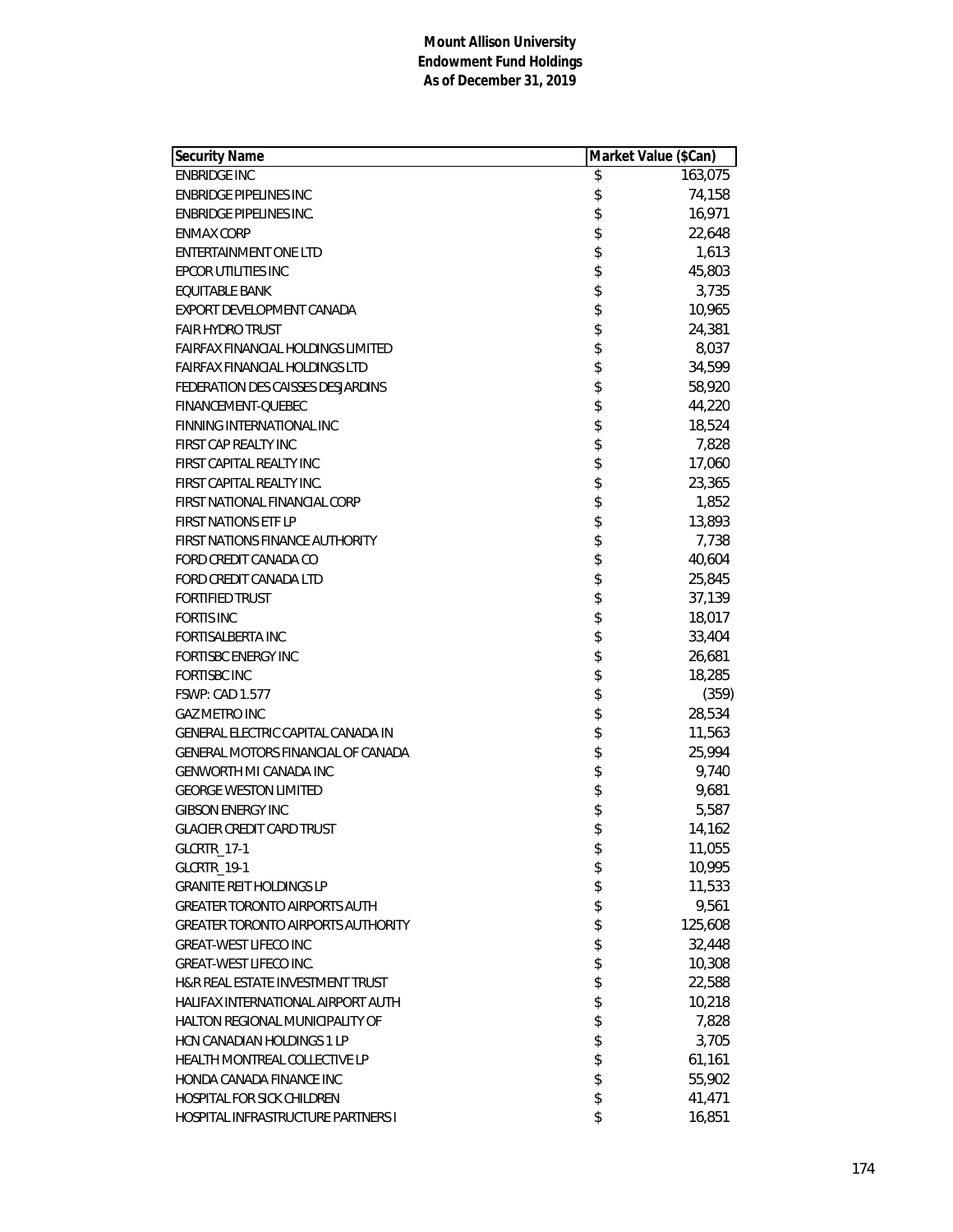| <b>Security Name</b>               | Market Value (\$Can) |
|------------------------------------|----------------------|
| <b>HSBC BANK CANADA</b>            | \$<br>114,523        |
| <b>HUSKY ENERGY INC.</b>           | \$<br>28,504         |
| HYDRO ONE INC                      | \$<br>156,113        |
| HYDRO ONE INC.                     | \$<br>41,471         |
| <b>HYDRO OTTAWA HOLDING INC</b>    | \$<br>15,686         |
| HYDRO-QUEBEC                       | \$<br>403,803        |
| IA FINANCIAL CORPORATION IN        | \$<br>3,735          |
| IGM FINANCIAL INC                  | \$<br>25,964         |
| INDUSTRIAL ALLIANCE INSURANCE AN   | \$<br>15,059         |
| <b>INTACT FINANCIAL CORP</b>       | \$<br>35,286         |
| <b>INTER PIPELINE LTD</b>          | \$<br>46,012         |
| <b>INVESTORS GROUP INC.</b>        | \$<br>19,212         |
| <b>IVANHOE CAMBRIDGE II INC</b>    | \$<br>14,371         |
| JOHN DEERE CANADA FUNDING INC      | \$<br>35,465         |
| JOHN DEERE FINANCIAL INC           | \$<br>16,672         |
| <b>KEYERA CORP</b>                 | \$<br>13,953         |
| LABRADOR ISLAND LINK FUNDING TRUST | \$<br>49,986         |
| <b>LARGO RESOURCES LTD</b>         | \$<br>418            |
| LAURENTIAN BANK OF CANADA          | \$<br>26,233         |
| <b>LOBLAW COMPANIES LIMITED</b>    | \$<br>53,990         |
| LOBLAW COMPANIES LTD               | \$<br>3,914          |
| LOWER MATTAGAMI ENERGY LP          | \$<br>21,124         |
| LOWER MATTAGAMI ENERGY LTD PARTNER | \$<br>11,085         |
| MANITOBA PROVINCE OF               | \$<br>198,391        |
| MANITOBA (PROVINCE OF)             | \$<br>277,389        |
| MANUFACTURERS LIFE INSURA          | \$<br>15,178         |
| MANUFACTURERS LIFE INSURANCE COM   | \$<br>7,440          |
| MANULIFE BANK OF CANADA            | \$<br>31,731         |
| MANULIFE FINANCIAL COR             | \$<br>15,088         |
| MASONITE INTERNATIONAL CORPORATION | \$<br>179            |
| <b>MATTAMY GROUP CORP</b>          | \$<br>4,332          |
| METRO INC                          | \$<br>34,569         |
| MONTREAL (VILLE DE)                | \$<br>66,658         |
| MONTREAL CITY OF                   | \$<br>45,176         |
| MORGUARD CORPORATION               | \$<br>22,797         |
| MUNICIPAL FINANCE AUTHORITY OF BRI | \$<br>100,928        |
| MUSKRAT FALLS/LABRADOR TRANSMISSIO | \$<br>74,725         |
| NATIONAL BANK OF CANADA            | \$<br>91,039         |
| NAV CANADA                         | \$<br>41,321         |
| NEW BRUNSWICK (PROVINCE OF)        | \$<br>242,581        |
| NEW BRUNSWICK PROVINCE OF          | \$<br>14,700         |
| NEWFOUNDLAND & LAB HYDRO           | \$<br>27,070         |
| NEWFOUNDLAND (PROVINCE OF)         | \$<br>58,979         |
| NEWFOUNDLAND AND LABRADOR PROVINC  | \$<br>27,428         |
| NISSAN CANADA FINANCIAL SERVICES I | \$<br>18,584         |
| NORBORD INC                        | \$<br>239            |
| NORTH WEST REDWATER PARTNERSHIP /  | \$<br>42,815         |
| NORTH WEST REDWATER PARTNERSHIP    | \$<br>75,024         |
| NORTHERN COURIER PIPELINE LP       | \$<br>17,479         |
| NOUVELLE AUTOROUTE 30 FINANCEMENT  | \$<br>23,723         |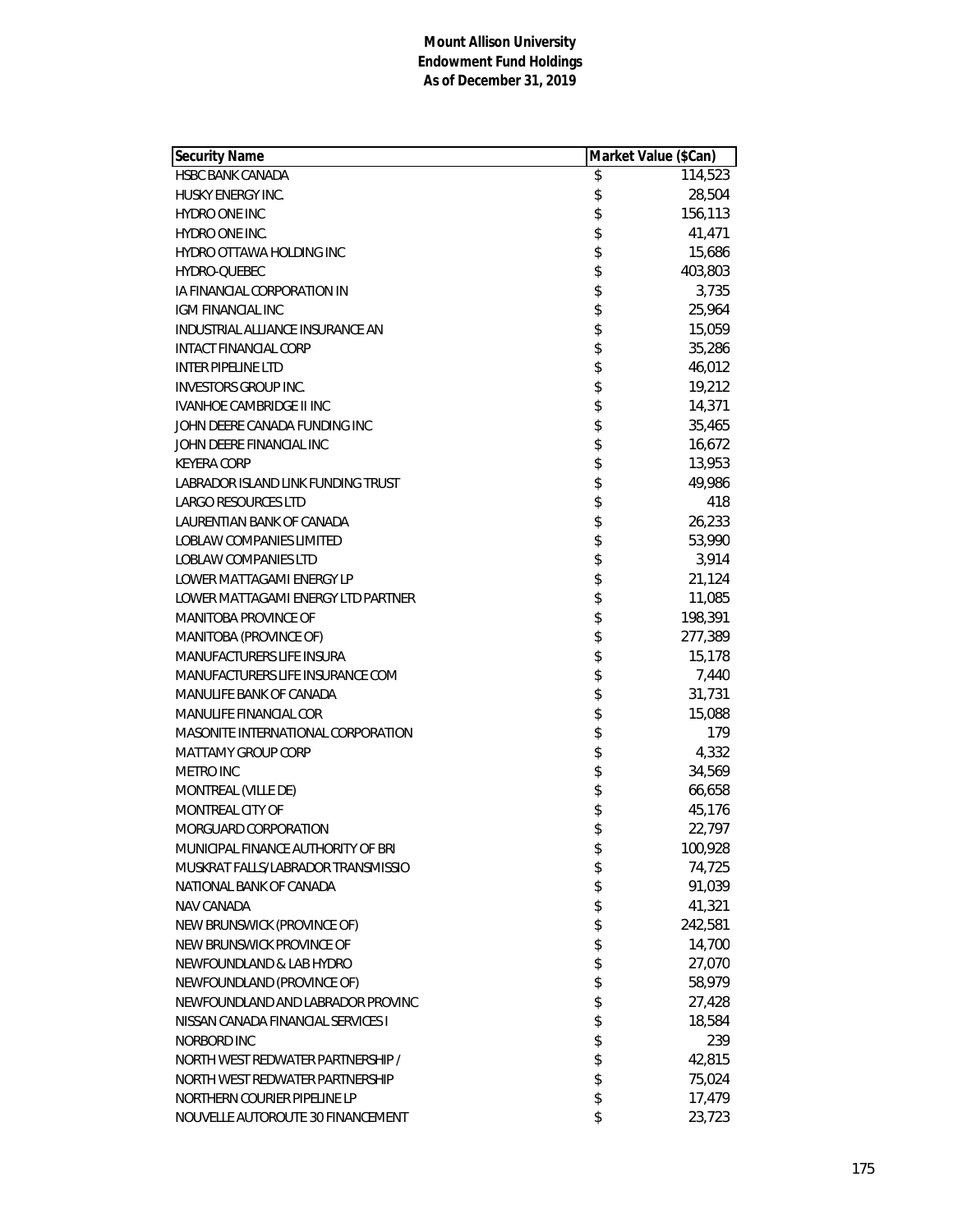| Security Name                      | Market Value (\$Can) |
|------------------------------------|----------------------|
| NOVA CHEMICALS CORP                | \$<br>16,792         |
| NOVA SCOTIA (PROVINCE OF)          | \$<br>152,289        |
| NOVA SCOTIA POWER INC              | \$<br>44,100         |
| NOVA SCOTIA PROVINCE OF            | \$<br>27,817         |
| <b>OMERS FINANCE TRUST</b>         | \$<br>22,528         |
| <b>OMERS REALTY CORP</b>           | \$<br>30,984         |
| OMERS REALTY CORPORATION           | \$<br>15,148         |
| ONTARIO (PROVINCE OF)              | \$<br>3,803,725      |
| ONTARIO CANADA (PROVINCE OF)       | \$<br>21,423         |
| <b>ONTARIO ELECTRICITY FIN</b>     | \$<br>82,374         |
| ONTARIO POWER GENERATION INC       | \$<br>53,004         |
| ONTARIO PROVINCE OF                | \$<br>471,417        |
| OPB FINANCE TRUST                  | \$<br>73,829         |
| OTTAWA (CITY OF)                   | \$<br>37,198         |
| OTTAWA MACDONALD-CARTIER INTERNATI | \$<br>16,284         |
| <b>PANTHER BF AGGREGATOR 2 LP</b>  | 3,227                |
| PEEL REGIONAL MUNICIPALITY OF      | \$<br>20,198         |
| PEMBINA PIPELINE CORP              | \$<br>131,852        |
| PENSKE TRUCK LEASING CANADA INC    | \$<br>11,204         |
| PLENARY HLTH CARE PTNRSHP HUMBR LP | \$<br>15,268         |
| PLENARY PROPERTIES LTAP LP         | \$<br>22,857         |
| POWER CORPORATION OF CANADA        | \$<br>10,637         |
| POWER FINANCIAL CORPORATION        | \$<br>10,129         |
| <b>PROV OF NEW BRUNSWICK</b>       | \$<br>24,291         |
| PROVINCE OF BRITISH COLUMBIA       | \$<br>22,349         |
| PROVINCE OF MANITOBA CANAD         | \$<br>30,894         |
| PROVINCE OF NEWFOUNDLAND           | \$<br>108,308        |
| PSP CAPITAL INC                    | \$<br>178,462        |
| QUEBEC (PROVINCE OF)               | \$<br>2,244,535      |
| QUEBEC PROVINCE OF                 | \$<br>86,049         |
| REGIONAL MUNICIPALITY OF YORK      | \$<br>31,970         |
| <b>RELIANCE LP</b>                 | \$<br>15,298         |
| RIOCAN REAL ESTATE INVESTMENT TRUS | 37,437               |
| ROGERS COMMUNICATIONS INC          | \$<br>18,226         |
| ROGERS COMMUNICATIONS INC.         | \$<br>88,081         |
| ROYAL BANK OF CANADA               | \$<br>456,359        |
| ROYAL BANK OF CANAD                | \$<br>63,491         |
| ROYAL OFFICE FINANCE LP            | \$<br>39,798         |
| SAPUTO INC                         | \$<br>26,293         |
| SASKATCHEWAN (PROVINCE OF)         | \$<br>263,346        |
| SASKATCHEWAN PROVINCE OF           | \$<br>88,170         |
| SCOTIABANK CAPITAL TRUST           | \$<br>28,205         |
| SEVEN GENERATIONS ENERGY LTD       | \$<br>388            |
| SGTP HIGHWAY BYPASS LIMITED PARTNE | \$<br>23,843         |
| SHAW COMMUNICATIONS INC            | \$<br>62,117         |
| SHAW COMMUNICATIONS INC.           | \$<br>15,298         |
| SMART REAL ESTATE INVESTMENT TRUST | \$<br>7,559          |
| SMARTCENTRES REAL ESTATE INVESTMEN | \$<br>11,384         |
| SNC-LAVALIN INNISFREE MCGILL FINAN | \$<br>36,601         |
| SOUTH COAST BRITISH COLUMBIA TRANS | \$<br>36,810         |